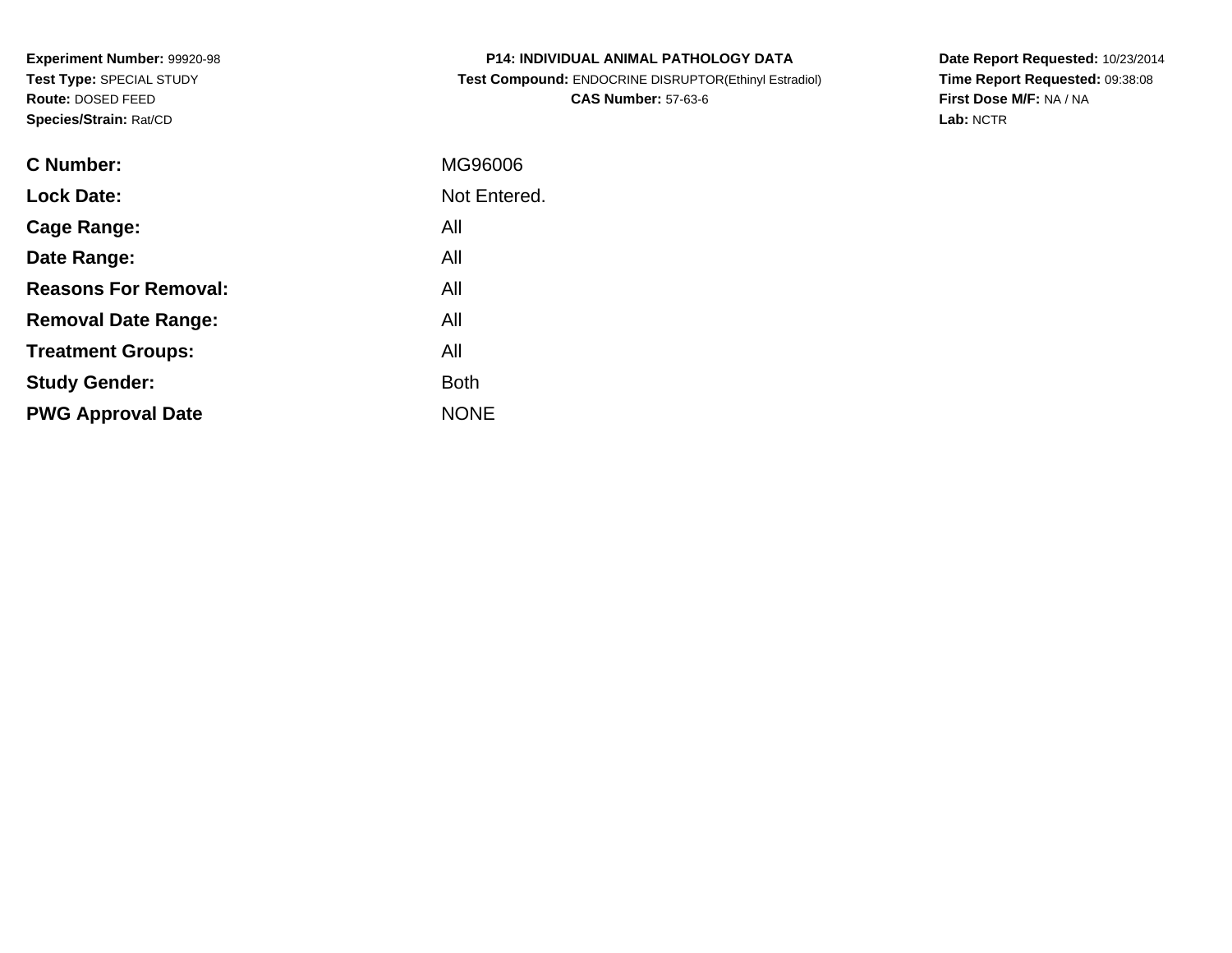| Experiment Number: 99920-98      | <b>P14: INDIVIDUAL ANIMAL PATHOLOGY DATA</b><br>Test Compound: ENDOCRINE DISRUPTOR(Ethinyl Estradiol)<br><b>CAS Number: 57-63-6</b> |                                   | Date Report Requested: 10/23/2014 |
|----------------------------------|-------------------------------------------------------------------------------------------------------------------------------------|-----------------------------------|-----------------------------------|
| Test Type: SPECIAL STUDY         |                                                                                                                                     |                                   | Time Report Requested: 09:38:08   |
| Route: DOSED FEED                |                                                                                                                                     |                                   | First Dose M/F: NA / NA           |
| Species/Strain: Rat/CD           |                                                                                                                                     |                                   | Lab: NCTR                         |
| <b>ANIMAL ID: 231</b>            | <b>TRT#: 8</b>                                                                                                                      | <b>SEX: Male</b>                  | DAY ON TEST: 98                   |
|                                  | DOSE: F1<br><b>50 PPB</b>                                                                                                           | <b>DISP:</b> Moribund Sacrifice   | HISTO: 021380100231               |
|                                  |                                                                                                                                     | ORGAN AND ACCOUNTABLE SITE STATUS |                                   |
| <b>NORMAL</b>                    |                                                                                                                                     |                                   |                                   |
| * Adrenal Cortex                 | * Adrenal Medulla                                                                                                                   | * Blood Vessel                    | * Bone                            |
| * Bone Marrow                    | * Brain                                                                                                                             | * Coagulating Gland               | * Esophagus                       |
| * Liver                          | * Lung                                                                                                                              | * Pancreas                        | * Pituitary Gland                 |
| * Prostate, Dorsal/lateral Lobe  | * Rete Testes                                                                                                                       | * Seminal Vesicle                 | * Skin                            |
| * Spinal Cord                    | * Spleen                                                                                                                            | * Thymus                          | * Thyroid Gland                   |
| * Trachea                        | * Urinary Bladder                                                                                                                   |                                   |                                   |
| <b>OBSERVATIONS</b>              |                                                                                                                                     |                                   |                                   |
| * Epididymis                     |                                                                                                                                     | Hypospermia                       | Marked                            |
| [Hypospermia TGLS = 3-2]         |                                                                                                                                     |                                   |                                   |
| * Heart                          |                                                                                                                                     | Cardiomyopathy                    | Minimal                           |
| * Kidney                         | <b>Renal Tubule</b>                                                                                                                 | Mineralization                    | Minimal                           |
|                                  | <b>Renal Tubule</b>                                                                                                                 | Regeneration                      | Minimal                           |
| * Mammary Gland                  | Duct                                                                                                                                | Hyperplasia                       | Mild                              |
| * Prostate, Ventral Lobe         |                                                                                                                                     | <b>Infiltration Cellular</b>      | Lymphocyte, Minimal               |
| * Rete Testes                    |                                                                                                                                     |                                   |                                   |
| Note: Tissue located on slide 7B |                                                                                                                                     |                                   |                                   |
| * Sem Ves                        |                                                                                                                                     |                                   |                                   |
| Note: TGL 2 - NCL                |                                                                                                                                     |                                   |                                   |
| * Testes                         | Seminif Tub                                                                                                                         | Degeneration                      | Marked                            |
| [Degeneration TGLS = 1-10]       |                                                                                                                                     |                                   |                                   |
| PRIMARY CAUSE OF DEATH           | - UNCERTAIN                                                                                                                         |                                   |                                   |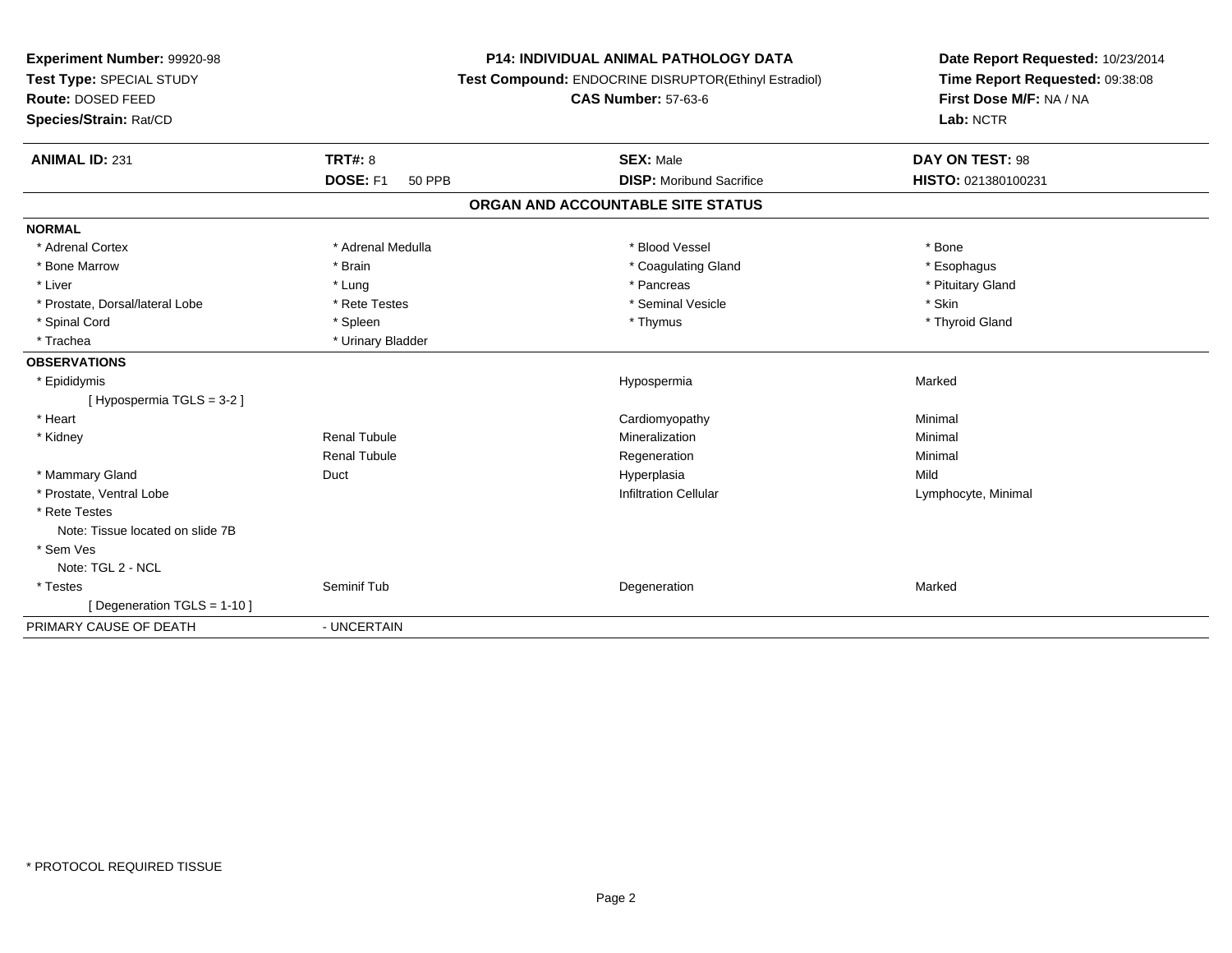| <b>Experiment Number: 99920-98</b><br>Test Type: SPECIAL STUDY<br><b>Route: DOSED FEED</b><br>Species/Strain: Rat/CD |                                   | <b>P14: INDIVIDUAL ANIMAL PATHOLOGY DATA</b><br>Test Compound: ENDOCRINE DISRUPTOR(Ethinyl Estradiol)<br><b>CAS Number: 57-63-6</b> | Date Report Requested: 10/23/2014<br>Time Report Requested: 09:38:08<br>First Dose M/F: NA / NA<br>Lab: NCTR |  |
|----------------------------------------------------------------------------------------------------------------------|-----------------------------------|-------------------------------------------------------------------------------------------------------------------------------------|--------------------------------------------------------------------------------------------------------------|--|
| <b>ANIMAL ID: 264</b>                                                                                                | TRT#: 5                           | <b>SEX: Male</b>                                                                                                                    | DAY ON TEST: 161                                                                                             |  |
|                                                                                                                      | <b>DOSE: F1</b><br><b>CONTROL</b> | <b>DISP: Terminal Sacrifice</b>                                                                                                     | HISTO: 021380100264                                                                                          |  |
|                                                                                                                      |                                   | ORGAN AND ACCOUNTABLE SITE STATUS                                                                                                   |                                                                                                              |  |
| <b>NORMAL</b>                                                                                                        |                                   |                                                                                                                                     |                                                                                                              |  |
| * Adrenal Cortex                                                                                                     | * Adrenal Medulla                 | * Bone                                                                                                                              | * Bone Marrow                                                                                                |  |
| * Coagulating Gland                                                                                                  | * Liver                           | * Mammary Gland                                                                                                                     | * Pituitary Gland                                                                                            |  |
| * Rete Testes                                                                                                        | * Seminal Vesicle                 | * Spleen                                                                                                                            | * Thymus                                                                                                     |  |
| * Thyroid Gland                                                                                                      |                                   |                                                                                                                                     |                                                                                                              |  |
| <b>OBSERVATIONS</b>                                                                                                  |                                   |                                                                                                                                     |                                                                                                              |  |
| * Epididymis                                                                                                         |                                   | <b>Infiltration Cellular</b>                                                                                                        | Lymphocyte, Minimal                                                                                          |  |
| * Kidney                                                                                                             | Interstitium                      | <b>Fibrosis</b>                                                                                                                     | Mild                                                                                                         |  |
|                                                                                                                      |                                   | Infiltration Cellular                                                                                                               | Lymphocyte, Minimal                                                                                          |  |
|                                                                                                                      | <b>Renal Tubule</b>               | Regeneration                                                                                                                        | Minimal                                                                                                      |  |
| [Fibrosis TGLS = $1-4$ ]                                                                                             |                                   |                                                                                                                                     |                                                                                                              |  |
| * Prostate, Dorsal/Lateral Lobe                                                                                      |                                   | Infiltration Cellular                                                                                                               | Lymphocyte, Minimal                                                                                          |  |
| * Prostate, Ventral Lobe                                                                                             |                                   | Infiltration Cellular                                                                                                               | Lymphocyte, Minimal                                                                                          |  |
| * Testes                                                                                                             | Seminif Tub                       | Degeneration                                                                                                                        | Minimal                                                                                                      |  |
| PRIMARY CAUSE OF DEATH                                                                                               |                                   |                                                                                                                                     |                                                                                                              |  |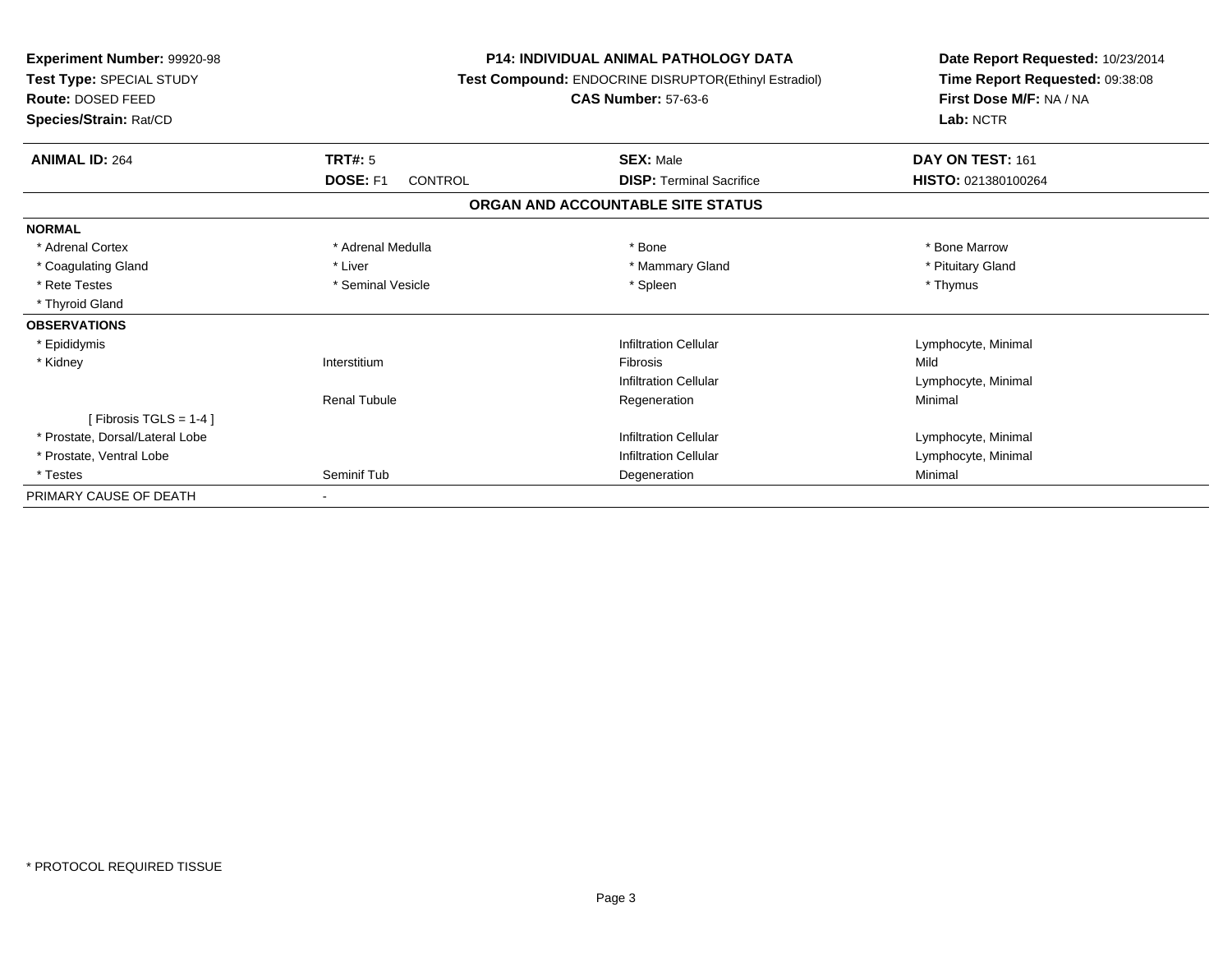| Experiment Number: 99920-98<br>Test Type: SPECIAL STUDY<br>Route: DOSED FEED<br>Species/Strain: Rat/CD |                                   | <b>P14: INDIVIDUAL ANIMAL PATHOLOGY DATA</b><br>Test Compound: ENDOCRINE DISRUPTOR(Ethinyl Estradiol)<br><b>CAS Number: 57-63-6</b> | Date Report Requested: 10/23/2014<br>Time Report Requested: 09:38:08<br>First Dose M/F: NA / NA<br>Lab: NCTR |
|--------------------------------------------------------------------------------------------------------|-----------------------------------|-------------------------------------------------------------------------------------------------------------------------------------|--------------------------------------------------------------------------------------------------------------|
| <b>ANIMAL ID: 265</b>                                                                                  | <b>TRT#: 5</b>                    | <b>SEX: Male</b>                                                                                                                    | DAY ON TEST: 161                                                                                             |
|                                                                                                        | <b>DOSE: F1</b><br><b>CONTROL</b> | <b>DISP: Terminal Sacrifice</b>                                                                                                     | HISTO: 021380100265                                                                                          |
|                                                                                                        |                                   | ORGAN AND ACCOUNTABLE SITE STATUS                                                                                                   |                                                                                                              |
| <b>NORMAL</b>                                                                                          |                                   |                                                                                                                                     |                                                                                                              |
| * Adrenal Cortex                                                                                       | * Adrenal Medulla                 | * Bone                                                                                                                              | * Bone Marrow                                                                                                |
| * Coagulating Gland                                                                                    | * Liver                           | * Mammary Gland                                                                                                                     | * Pituitary Gland                                                                                            |
| * Rete Testes                                                                                          | * Seminal Vesicle                 | * Testes                                                                                                                            | * Thymus                                                                                                     |
| * Thyroid Gland                                                                                        |                                   |                                                                                                                                     |                                                                                                              |
| <b>OBSERVATIONS</b>                                                                                    |                                   |                                                                                                                                     |                                                                                                              |
| * Epididymis                                                                                           |                                   | <b>Infiltration Cellular</b>                                                                                                        | Lymphocyte, Minimal                                                                                          |
| * Kidney                                                                                               | Cortex                            | Cyst                                                                                                                                |                                                                                                              |
|                                                                                                        |                                   | <b>Hyaline Droplet</b>                                                                                                              | Minimal                                                                                                      |
| [Cyst TGLS = $1-4$ ]                                                                                   |                                   |                                                                                                                                     |                                                                                                              |
| * Prostate, Dorsal/Lateral Lobe                                                                        |                                   | Inflammation                                                                                                                        | Suppurative, Minimal                                                                                         |
| * Prostate, Ventral Lobe                                                                               |                                   | <b>Infiltration Cellular</b>                                                                                                        | Lymphocyte, Mild                                                                                             |
| * Spleen                                                                                               |                                   | Pigmentation                                                                                                                        | Minimal                                                                                                      |
| PRIMARY CAUSE OF DEATH                                                                                 |                                   |                                                                                                                                     |                                                                                                              |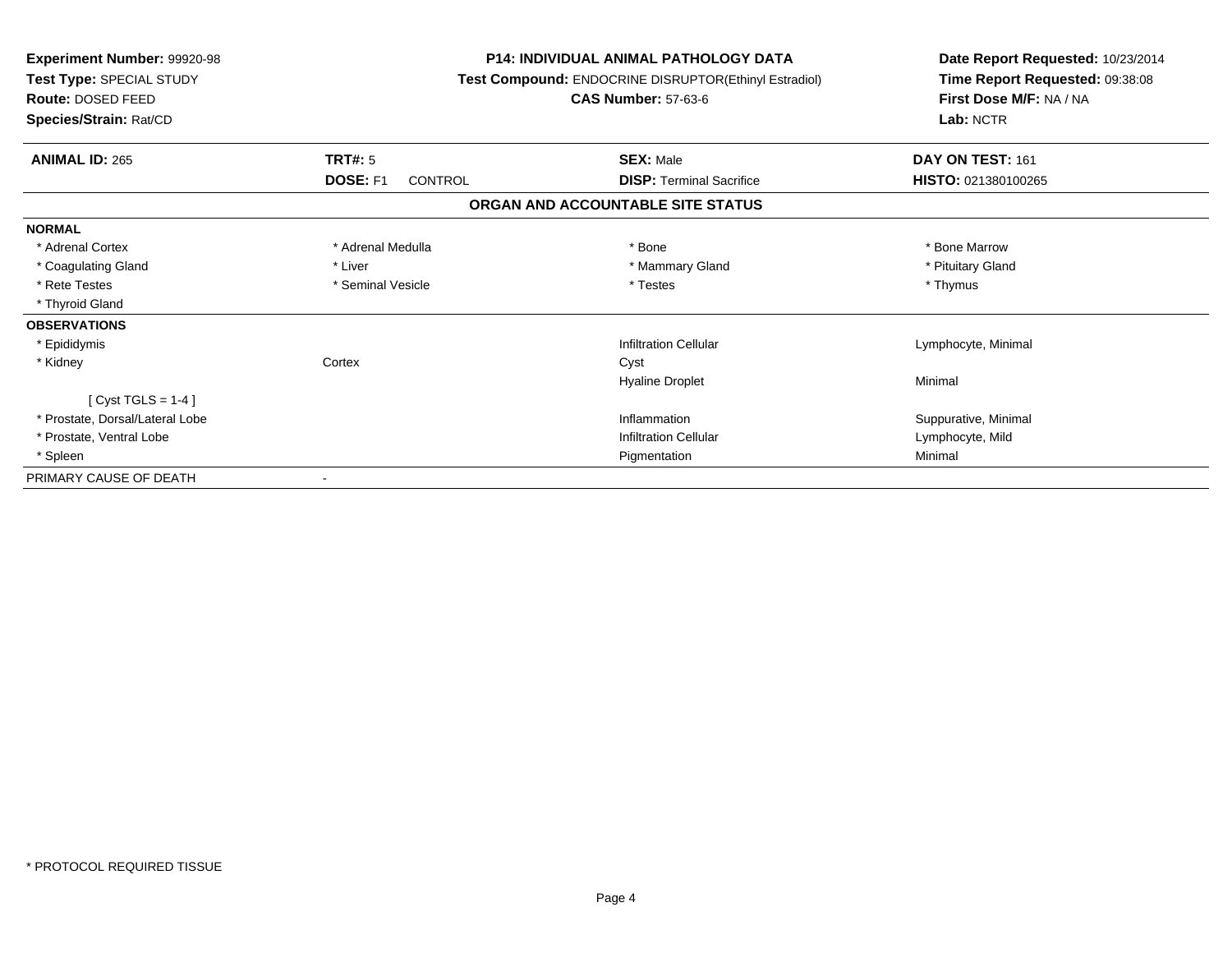| <b>Experiment Number: 99920-98</b><br>Test Type: SPECIAL STUDY<br>Route: DOSED FEED<br>Species/Strain: Rat/CD | <b>P14: INDIVIDUAL ANIMAL PATHOLOGY DATA</b><br>Test Compound: ENDOCRINE DISRUPTOR(Ethinyl Estradiol)<br><b>CAS Number: 57-63-6</b> |                                   | Date Report Requested: 10/23/2014<br>Time Report Requested: 09:38:08<br>First Dose M/F: NA / NA<br>Lab: NCTR |  |
|---------------------------------------------------------------------------------------------------------------|-------------------------------------------------------------------------------------------------------------------------------------|-----------------------------------|--------------------------------------------------------------------------------------------------------------|--|
|                                                                                                               |                                                                                                                                     |                                   |                                                                                                              |  |
| <b>ANIMAL ID: 266</b>                                                                                         | TRT#: 5                                                                                                                             | <b>SEX: Male</b>                  | DAY ON TEST: 161                                                                                             |  |
|                                                                                                               | <b>DOSE: F1</b><br>CONTROL                                                                                                          | <b>DISP:</b> Terminal Sacrifice   | HISTO: 021380100266                                                                                          |  |
|                                                                                                               |                                                                                                                                     | ORGAN AND ACCOUNTABLE SITE STATUS |                                                                                                              |  |
| <b>NORMAL</b>                                                                                                 |                                                                                                                                     |                                   |                                                                                                              |  |
| * Adrenal Medulla                                                                                             | * Bone                                                                                                                              | * Bone Marrow                     | * Coagulating Gland                                                                                          |  |
| * Epididymis                                                                                                  | * Mammary Gland                                                                                                                     | * Pituitary Gland                 | * Prostate, Dorsal/lateral Lobe                                                                              |  |
| * Rete Testes                                                                                                 | * Seminal Vesicle                                                                                                                   | * Spleen                          | * Testes                                                                                                     |  |
| * Thymus                                                                                                      |                                                                                                                                     |                                   |                                                                                                              |  |
| <b>OBSERVATIONS</b>                                                                                           |                                                                                                                                     |                                   |                                                                                                              |  |
| * Adrenal Cortex                                                                                              |                                                                                                                                     | Vacuolization Cytoplasmic         | Minimal                                                                                                      |  |
| * Kidney                                                                                                      |                                                                                                                                     | <b>Infiltration Cellular</b>      | Lymphocyte, Mild                                                                                             |  |
| * Liver                                                                                                       |                                                                                                                                     | <b>Infiltration Cellular</b>      | Lymphocyte, Minimal                                                                                          |  |
| * Prostate, Ventral Lobe                                                                                      |                                                                                                                                     | <b>Infiltration Cellular</b>      | Lymphocyte, Minimal                                                                                          |  |
| * Thyroid Gland                                                                                               |                                                                                                                                     | Cyst                              | Squamous                                                                                                     |  |
| PRIMARY CAUSE OF DEATH                                                                                        |                                                                                                                                     |                                   |                                                                                                              |  |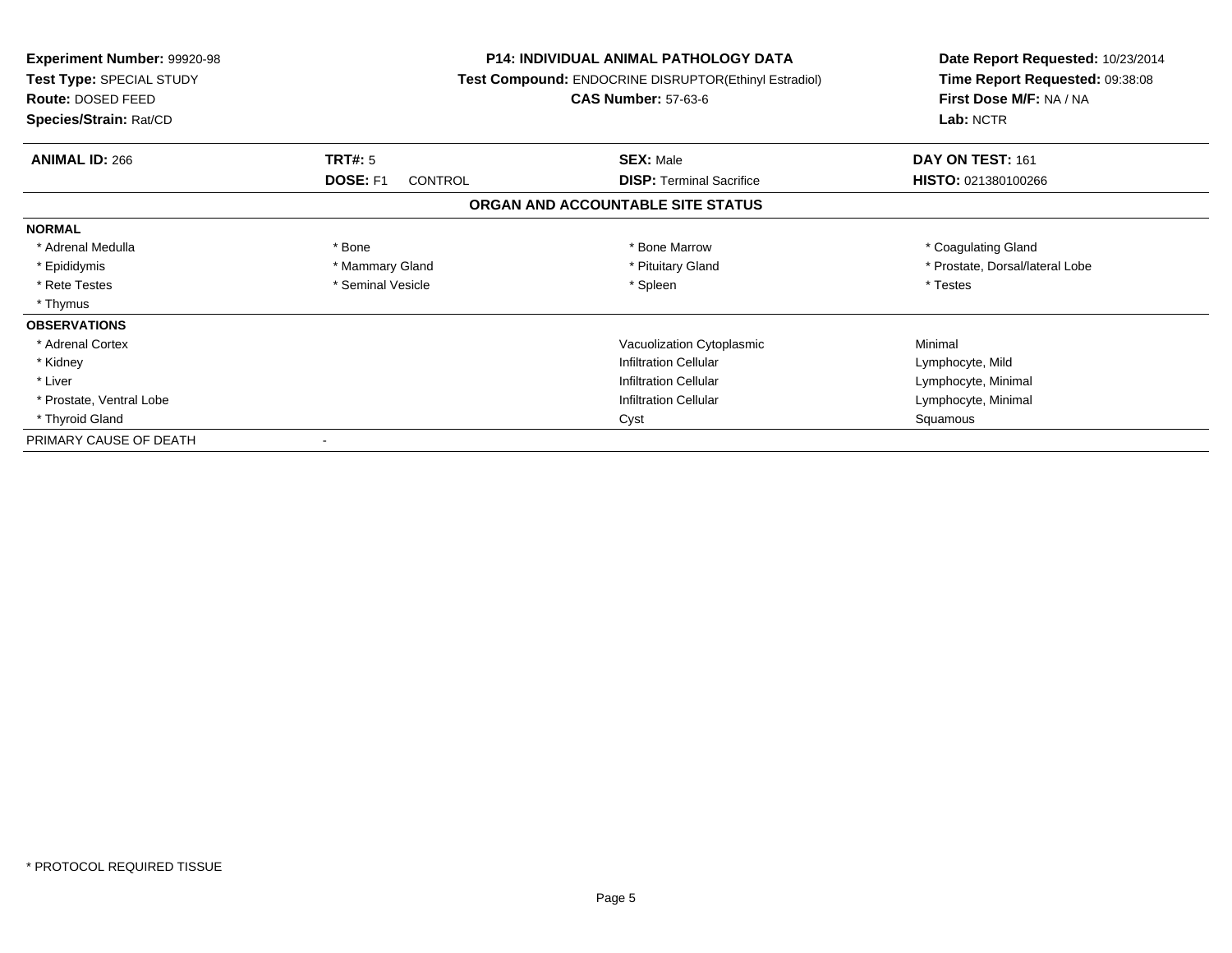| <b>Experiment Number: 99920-98</b><br><b>Test Type: SPECIAL STUDY</b><br><b>Route: DOSED FEED</b><br>Species/Strain: Rat/CD |                                   | <b>P14: INDIVIDUAL ANIMAL PATHOLOGY DATA</b><br><b>Test Compound: ENDOCRINE DISRUPTOR(Ethinyl Estradiol)</b><br><b>CAS Number: 57-63-6</b> | Date Report Requested: 10/23/2014<br>Time Report Requested: 09:38:08<br>First Dose M/F: NA / NA<br>Lab: NCTR |
|-----------------------------------------------------------------------------------------------------------------------------|-----------------------------------|--------------------------------------------------------------------------------------------------------------------------------------------|--------------------------------------------------------------------------------------------------------------|
| <b>ANIMAL ID: 267</b>                                                                                                       | TRT#: 5                           | <b>SEX: Male</b>                                                                                                                           | DAY ON TEST: 161                                                                                             |
|                                                                                                                             | <b>DOSE: F1</b><br><b>CONTROL</b> | <b>DISP:</b> Terminal Sacrifice                                                                                                            | HISTO: 021380100267                                                                                          |
|                                                                                                                             |                                   | ORGAN AND ACCOUNTABLE SITE STATUS                                                                                                          |                                                                                                              |
| <b>NORMAL</b>                                                                                                               |                                   |                                                                                                                                            |                                                                                                              |
| * Adrenal Cortex                                                                                                            | * Adrenal Medulla                 | * Bone                                                                                                                                     | * Bone Marrow                                                                                                |
| * Coagulating Gland                                                                                                         | * Epididymis                      | * Kidney                                                                                                                                   | * Mammary Gland                                                                                              |
| * Pituitary Gland                                                                                                           | * Prostate, Dorsal/lateral Lobe   | * Rete Testes                                                                                                                              | * Seminal Vesicle                                                                                            |
| * Spleen                                                                                                                    | * Testes                          | * Thymus                                                                                                                                   | * Thyroid Gland                                                                                              |
| <b>OBSERVATIONS</b>                                                                                                         |                                   |                                                                                                                                            |                                                                                                              |
| * Liver                                                                                                                     |                                   | <b>Infiltration Cellular</b>                                                                                                               | Lymphocyte, Minimal                                                                                          |
| * Prostate, Ventral Lobe                                                                                                    |                                   | Infiltration Cellular                                                                                                                      | Lymphocyte, Minimal                                                                                          |
| PRIMARY CAUSE OF DEATH                                                                                                      |                                   |                                                                                                                                            |                                                                                                              |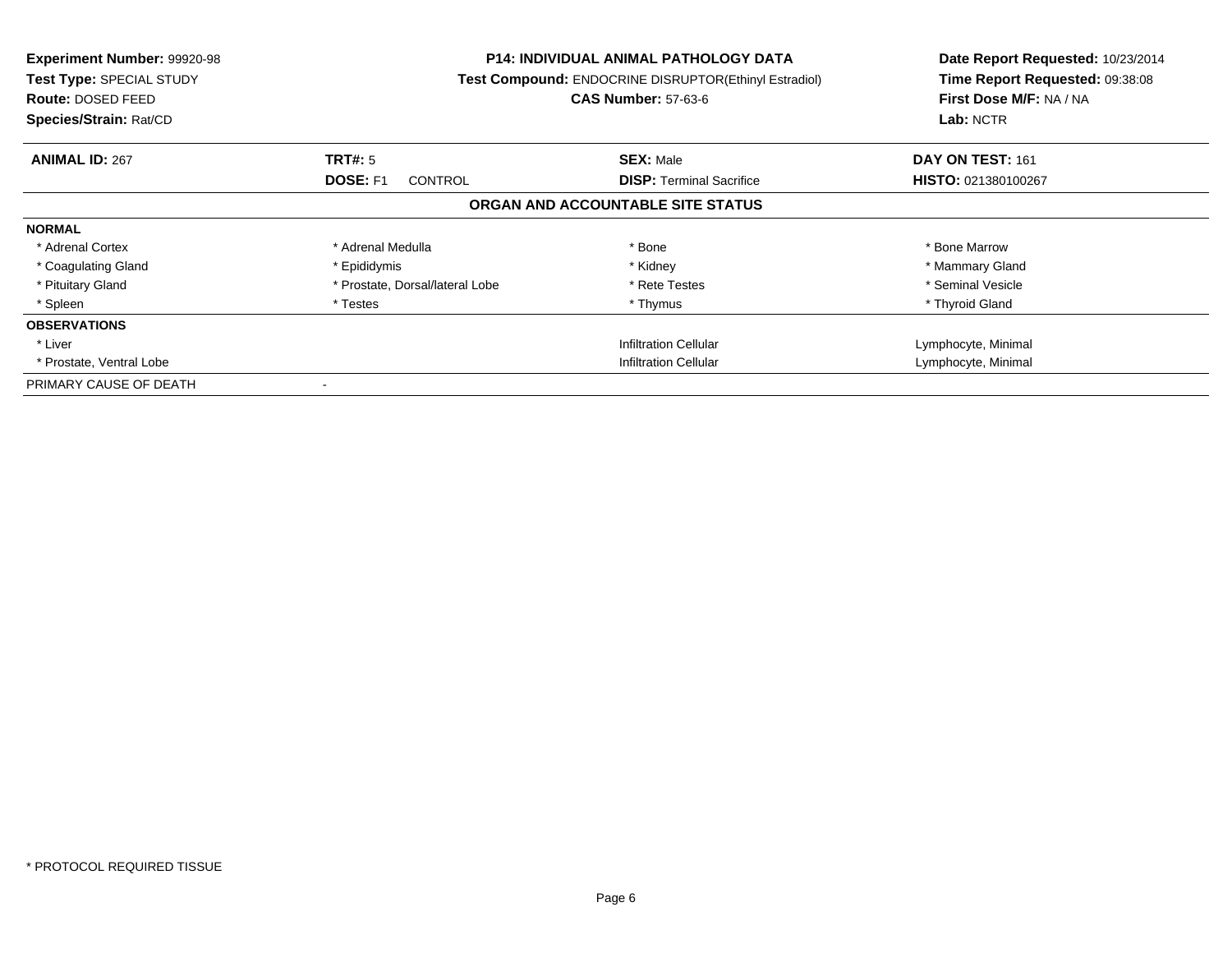| <b>Experiment Number: 99920-98</b><br>Test Type: SPECIAL STUDY<br>Route: DOSED FEED<br>Species/Strain: Rat/CD |                            | <b>P14: INDIVIDUAL ANIMAL PATHOLOGY DATA</b><br>Test Compound: ENDOCRINE DISRUPTOR(Ethinyl Estradiol)<br><b>CAS Number: 57-63-6</b> | Date Report Requested: 10/23/2014<br>Time Report Requested: 09:38:08<br>First Dose M/F: NA / NA<br>Lab: NCTR |
|---------------------------------------------------------------------------------------------------------------|----------------------------|-------------------------------------------------------------------------------------------------------------------------------------|--------------------------------------------------------------------------------------------------------------|
| <b>ANIMAL ID: 268</b>                                                                                         | <b>TRT#: 5</b>             | <b>SEX: Male</b>                                                                                                                    | DAY ON TEST: 161                                                                                             |
|                                                                                                               | <b>DOSE: F1</b><br>CONTROL | <b>DISP:</b> Terminal Sacrifice                                                                                                     | HISTO: 021380100268                                                                                          |
|                                                                                                               |                            | ORGAN AND ACCOUNTABLE SITE STATUS                                                                                                   |                                                                                                              |
| <b>NORMAL</b>                                                                                                 |                            |                                                                                                                                     |                                                                                                              |
| * Adrenal Cortex                                                                                              | * Adrenal Medulla          | * Bone                                                                                                                              | * Bone Marrow                                                                                                |
| * Epididymis                                                                                                  | * Mammary Gland            | * Pituitary Gland                                                                                                                   | * Prostate, Dorsal/lateral Lobe                                                                              |
| * Rete Testes                                                                                                 | * Seminal Vesicle          | * Spleen                                                                                                                            | * Testes                                                                                                     |
| * Thymus                                                                                                      | * Thyroid Gland            |                                                                                                                                     |                                                                                                              |
| <b>OBSERVATIONS</b>                                                                                           |                            |                                                                                                                                     |                                                                                                              |
| * Coagulating Gland                                                                                           |                            | Developmental Malformation                                                                                                          |                                                                                                              |
| [Developmental Malformation TGLS = 1-2A]                                                                      |                            |                                                                                                                                     |                                                                                                              |
| * Kidney                                                                                                      |                            | <b>Infiltration Cellular</b>                                                                                                        | Lymphocyte, Minimal                                                                                          |
| * Liver                                                                                                       |                            | Inflammation                                                                                                                        | Chronic Active, Minimal                                                                                      |
| * Prostate, Ventral Lobe                                                                                      |                            | <b>Infiltration Cellular</b>                                                                                                        | Lymphocyte, Mild                                                                                             |
| PRIMARY CAUSE OF DEATH                                                                                        |                            |                                                                                                                                     |                                                                                                              |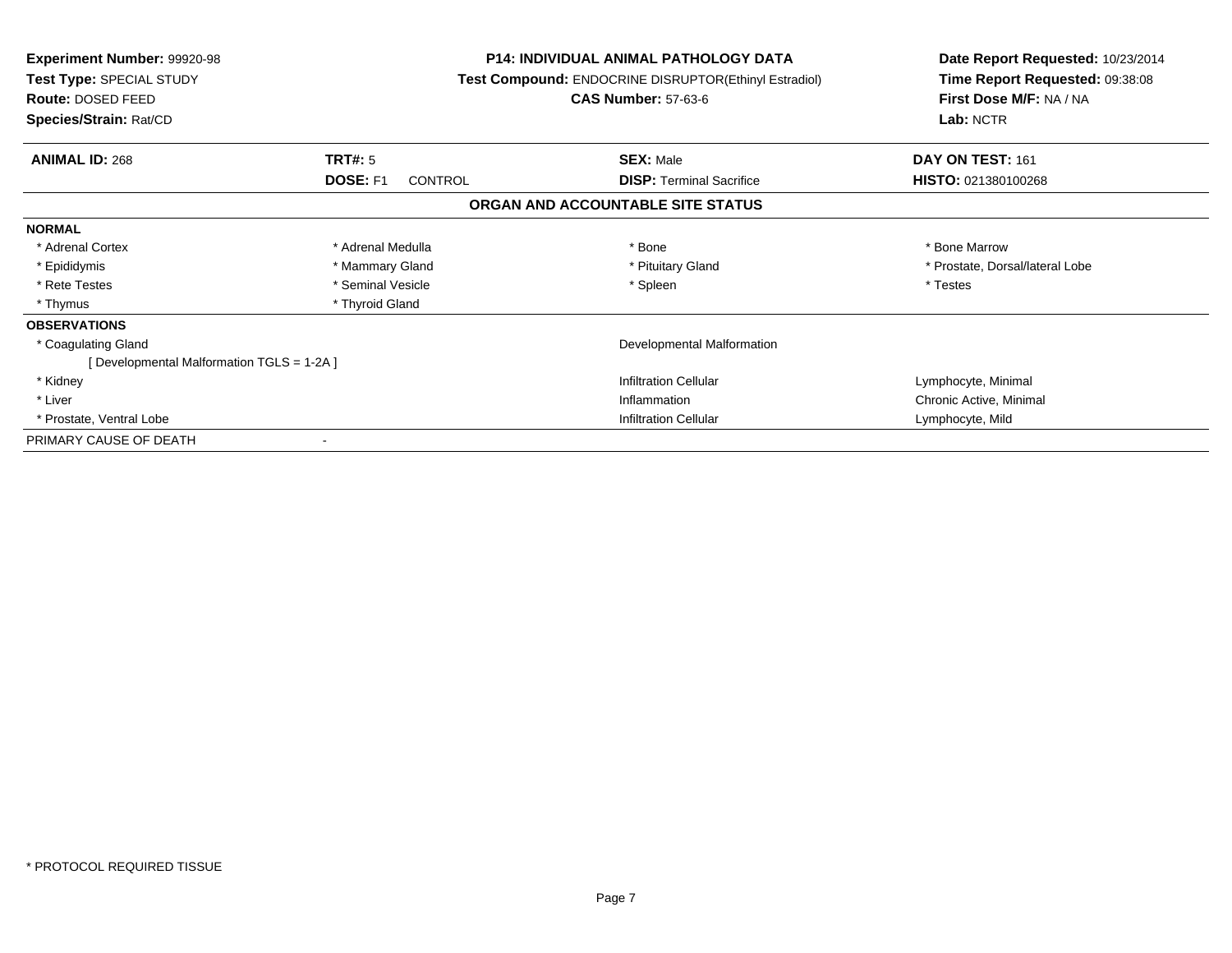| <b>Experiment Number: 99920-98</b><br>Test Type: SPECIAL STUDY<br><b>Route: DOSED FEED</b><br>Species/Strain: Rat/CD |                                   | <b>P14: INDIVIDUAL ANIMAL PATHOLOGY DATA</b><br>Test Compound: ENDOCRINE DISRUPTOR(Ethinyl Estradiol)<br><b>CAS Number: 57-63-6</b> | Date Report Requested: 10/23/2014<br>Time Report Requested: 09:38:08<br>First Dose M/F: NA / NA<br>Lab: NCTR |
|----------------------------------------------------------------------------------------------------------------------|-----------------------------------|-------------------------------------------------------------------------------------------------------------------------------------|--------------------------------------------------------------------------------------------------------------|
| <b>ANIMAL ID: 269</b>                                                                                                | TRT#: 5                           | <b>SEX: Male</b>                                                                                                                    | DAY ON TEST: 161                                                                                             |
|                                                                                                                      | <b>DOSE: F1</b><br><b>CONTROL</b> | <b>DISP:</b> Terminal Sacrifice                                                                                                     | HISTO: 021380100269                                                                                          |
|                                                                                                                      |                                   | ORGAN AND ACCOUNTABLE SITE STATUS                                                                                                   |                                                                                                              |
| <b>NORMAL</b>                                                                                                        |                                   |                                                                                                                                     |                                                                                                              |
| * Adrenal Cortex                                                                                                     | * Adrenal Medulla                 | * Bone                                                                                                                              | * Bone Marrow                                                                                                |
| * Coagulating Gland                                                                                                  | * Epididymis                      | * Mammary Gland                                                                                                                     | * Pituitary Gland                                                                                            |
| * Prostate, Dorsal/lateral Lobe                                                                                      | * Rete Testes                     | * Seminal Vesicle                                                                                                                   | * Spleen                                                                                                     |
| * Testes                                                                                                             | * Thymus                          | * Thyroid Gland                                                                                                                     |                                                                                                              |
| <b>OBSERVATIONS</b>                                                                                                  |                                   |                                                                                                                                     |                                                                                                              |
| * Kidney                                                                                                             |                                   | <b>Infiltration Cellular</b>                                                                                                        | Lymphocyte, Minimal                                                                                          |
| * Liver                                                                                                              |                                   | <b>Infiltration Cellular</b>                                                                                                        | Lymphocyte, Minimal                                                                                          |
| * Prostate, Ventral Lobe                                                                                             | <b>Infiltration Cellular</b>      |                                                                                                                                     | Lymphocyte, Minimal                                                                                          |
| PRIMARY CAUSE OF DEATH                                                                                               |                                   |                                                                                                                                     |                                                                                                              |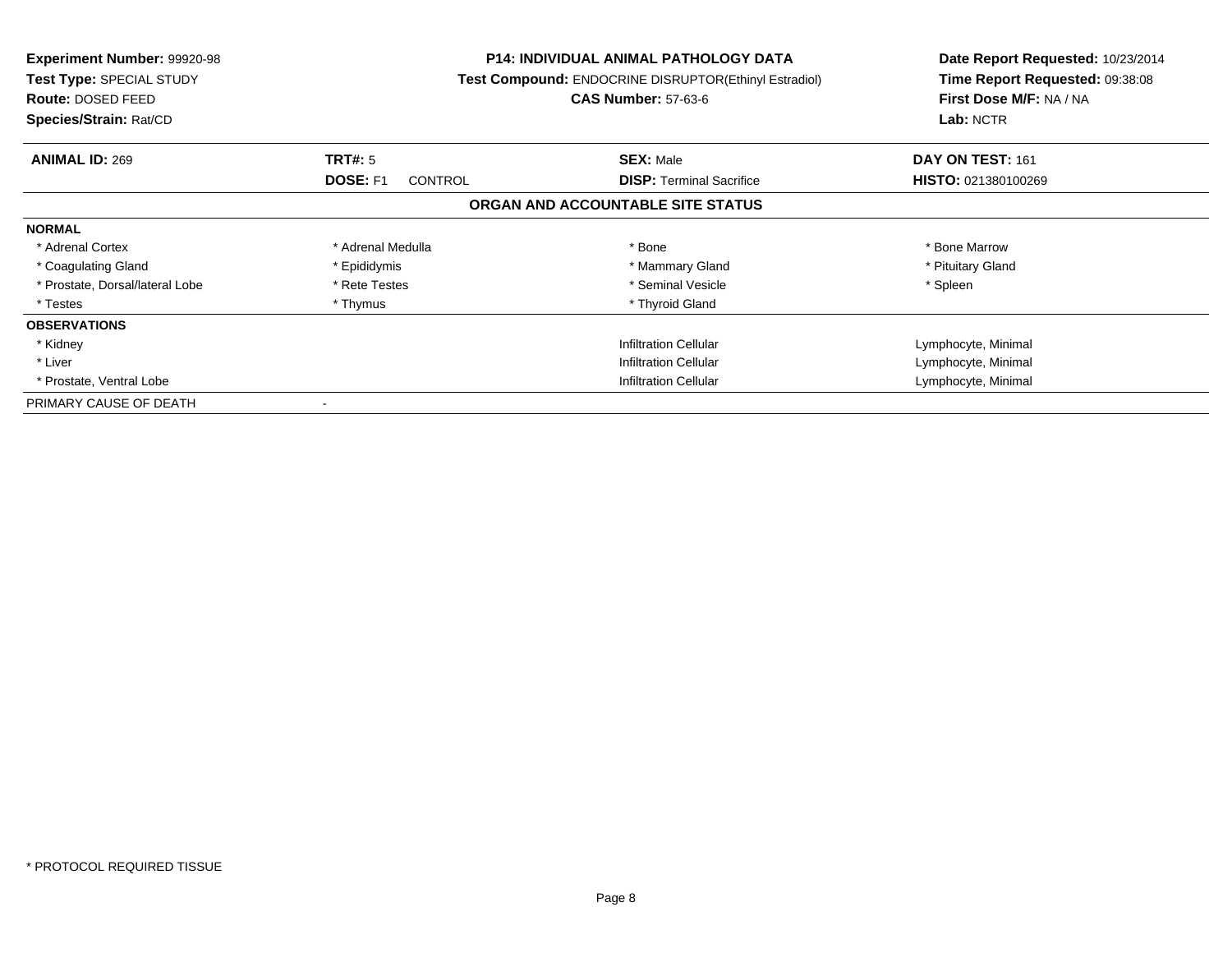| Experiment Number: 99920-98<br><b>Test Type: SPECIAL STUDY</b><br><b>Route: DOSED FEED</b><br>Species/Strain: Rat/CD |                              | <b>P14: INDIVIDUAL ANIMAL PATHOLOGY DATA</b><br><b>Test Compound: ENDOCRINE DISRUPTOR(Ethinyl Estradiol)</b><br><b>CAS Number: 57-63-6</b> | Date Report Requested: 10/23/2014<br>Time Report Requested: 09:38:08<br>First Dose M/F: NA / NA<br>Lab: NCTR |
|----------------------------------------------------------------------------------------------------------------------|------------------------------|--------------------------------------------------------------------------------------------------------------------------------------------|--------------------------------------------------------------------------------------------------------------|
| <b>ANIMAL ID: 270</b>                                                                                                | TRT#: 6                      | <b>SEX: Male</b>                                                                                                                           | DAY ON TEST: 161                                                                                             |
|                                                                                                                      | <b>DOSE: F1</b><br>2.0 PPB   | <b>DISP:</b> Terminal Sacrifice                                                                                                            | <b>HISTO: 021380100270</b>                                                                                   |
|                                                                                                                      |                              | ORGAN AND ACCOUNTABLE SITE STATUS                                                                                                          |                                                                                                              |
| <b>NORMAL</b>                                                                                                        |                              |                                                                                                                                            |                                                                                                              |
| * Coagulating Gland                                                                                                  | * Epididymis                 | * Mammary Gland                                                                                                                            | * Rete Testes                                                                                                |
| * Seminal Vesicle                                                                                                    | * Testes                     |                                                                                                                                            |                                                                                                              |
| <b>OBSERVATIONS</b>                                                                                                  |                              |                                                                                                                                            |                                                                                                              |
| * Prostate, Dorsal/Lateral Lobe                                                                                      |                              | <b>Infiltration Cellular</b>                                                                                                               | Lymphocyte, Minimal                                                                                          |
| * Prostate, Ventral Lobe                                                                                             | <b>Infiltration Cellular</b> |                                                                                                                                            | Lymphocyte, Mild                                                                                             |
| PRIMARY CAUSE OF DEATH                                                                                               |                              |                                                                                                                                            |                                                                                                              |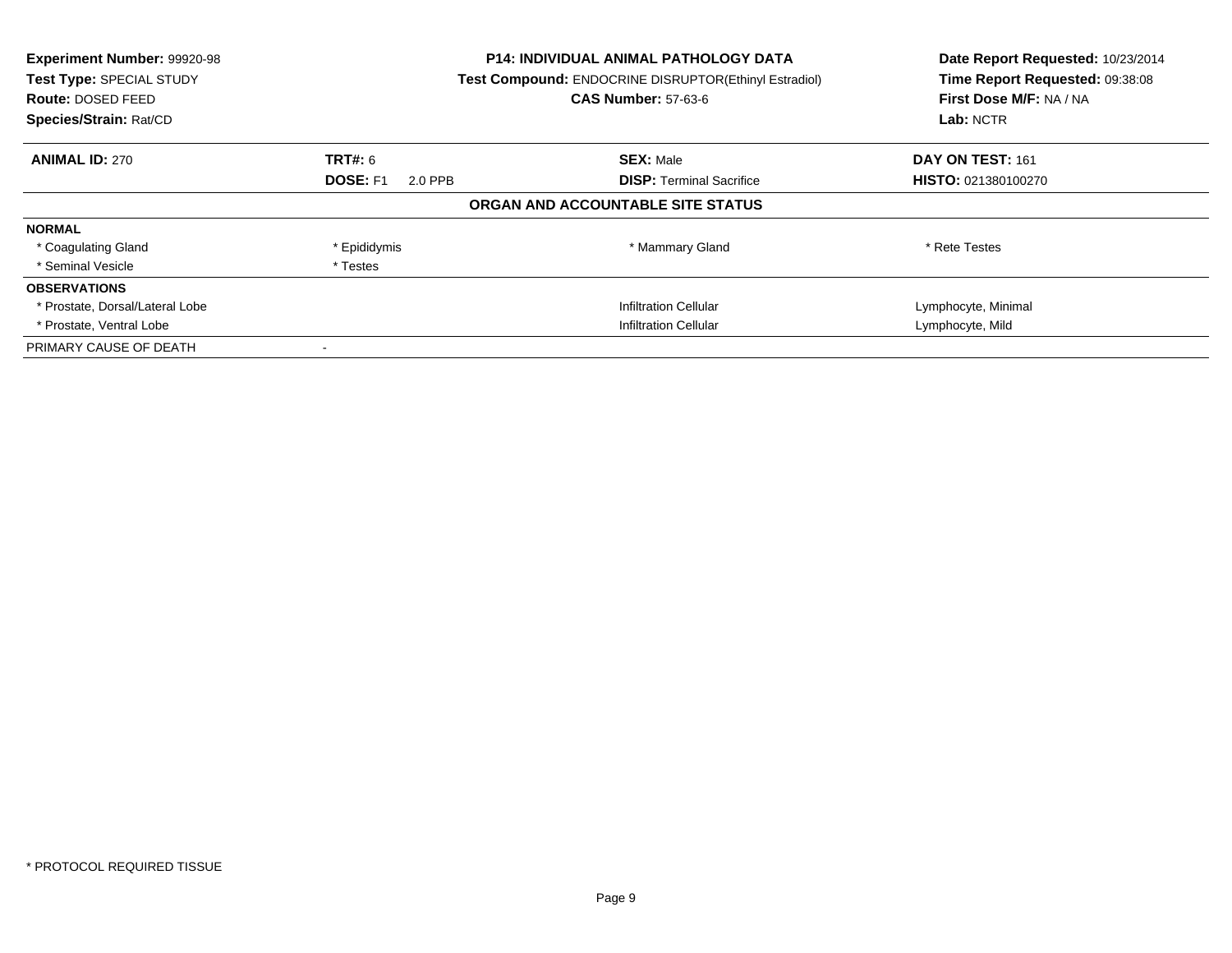| Experiment Number: 99920-98 | <b>P14: INDIVIDUAL ANIMAL PATHOLOGY DATA</b> |                                                       | Date Report Requested: 10/23/2014 |
|-----------------------------|----------------------------------------------|-------------------------------------------------------|-----------------------------------|
| Test Type: SPECIAL STUDY    |                                              | Test Compound: ENDOCRINE DISRUPTOR(Ethinyl Estradiol) | Time Report Requested: 09:38:08   |
| <b>Route: DOSED FEED</b>    |                                              | <b>CAS Number: 57-63-6</b>                            | First Dose M/F: NA / NA           |
| Species/Strain: Rat/CD      |                                              |                                                       |                                   |
| <b>ANIMAL ID: 271</b>       | <b>TRT#: 6</b>                               | <b>SEX: Male</b>                                      | DAY ON TEST: 161                  |
|                             | <b>DOSE: F1</b><br>2.0 PPB                   | <b>DISP:</b> Terminal Sacrifice                       | HISTO: 021380100271               |
|                             |                                              | ORGAN AND ACCOUNTABLE SITE STATUS                     |                                   |
| <b>NORMAL</b>               |                                              |                                                       |                                   |
| * Coagulating Gland         | * Epididymis                                 | * Mammary Gland                                       | * Prostate, Dorsal/lateral Lobe   |
| * Rete Testes               | * Seminal Vesicle                            | * Testes                                              |                                   |
| <b>OBSERVATIONS</b>         |                                              |                                                       |                                   |
| * Prostate, Ventral Lobe    |                                              | <b>Infiltration Cellular</b>                          | Lymphocyte, Minimal               |
| PRIMARY CAUSE OF DEATH      |                                              |                                                       |                                   |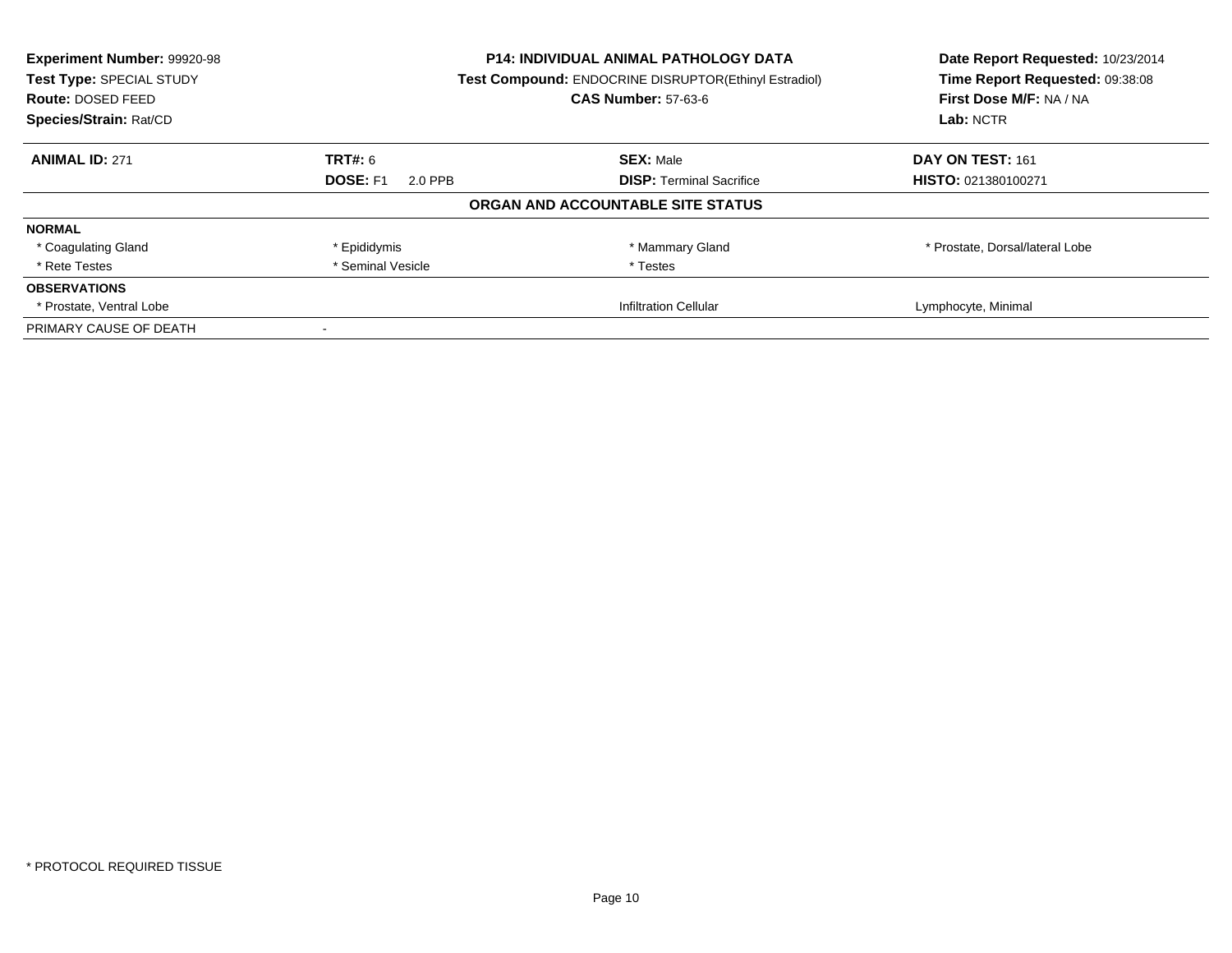| Experiment Number: 99920-98 | <b>P14: INDIVIDUAL ANIMAL PATHOLOGY DATA</b> |                                                       | Date Report Requested: 10/23/2014 |
|-----------------------------|----------------------------------------------|-------------------------------------------------------|-----------------------------------|
| Test Type: SPECIAL STUDY    |                                              | Test Compound: ENDOCRINE DISRUPTOR(Ethinyl Estradiol) | Time Report Requested: 09:38:08   |
| Route: DOSED FEED           |                                              | <b>CAS Number: 57-63-6</b>                            | First Dose M/F: NA / NA           |
| Species/Strain: Rat/CD      |                                              |                                                       | Lab: NCTR                         |
| <b>ANIMAL ID: 272</b>       | <b>TRT#: 6</b>                               | <b>SEX: Male</b>                                      | DAY ON TEST: 161                  |
|                             | <b>DOSE: F1</b><br>2.0 PPB                   | <b>DISP:</b> Terminal Sacrifice                       | HISTO: 021380100272               |
|                             |                                              | ORGAN AND ACCOUNTABLE SITE STATUS                     |                                   |
| <b>NORMAL</b>               |                                              |                                                       |                                   |
| * Coagulating Gland         | * Epididymis                                 | * Prostate, Dorsal/lateral Lobe                       | * Prostate, Ventral Lobe          |
| * Rete Testes               | * Seminal Vesicle                            | * Testes                                              |                                   |
| <b>OBSERVATIONS</b>         |                                              |                                                       |                                   |
| * Mammary Gland             | <b>Alveolus</b>                              | Hyperplasia                                           | Minimal                           |
| PRIMARY CAUSE OF DEATH      |                                              |                                                       |                                   |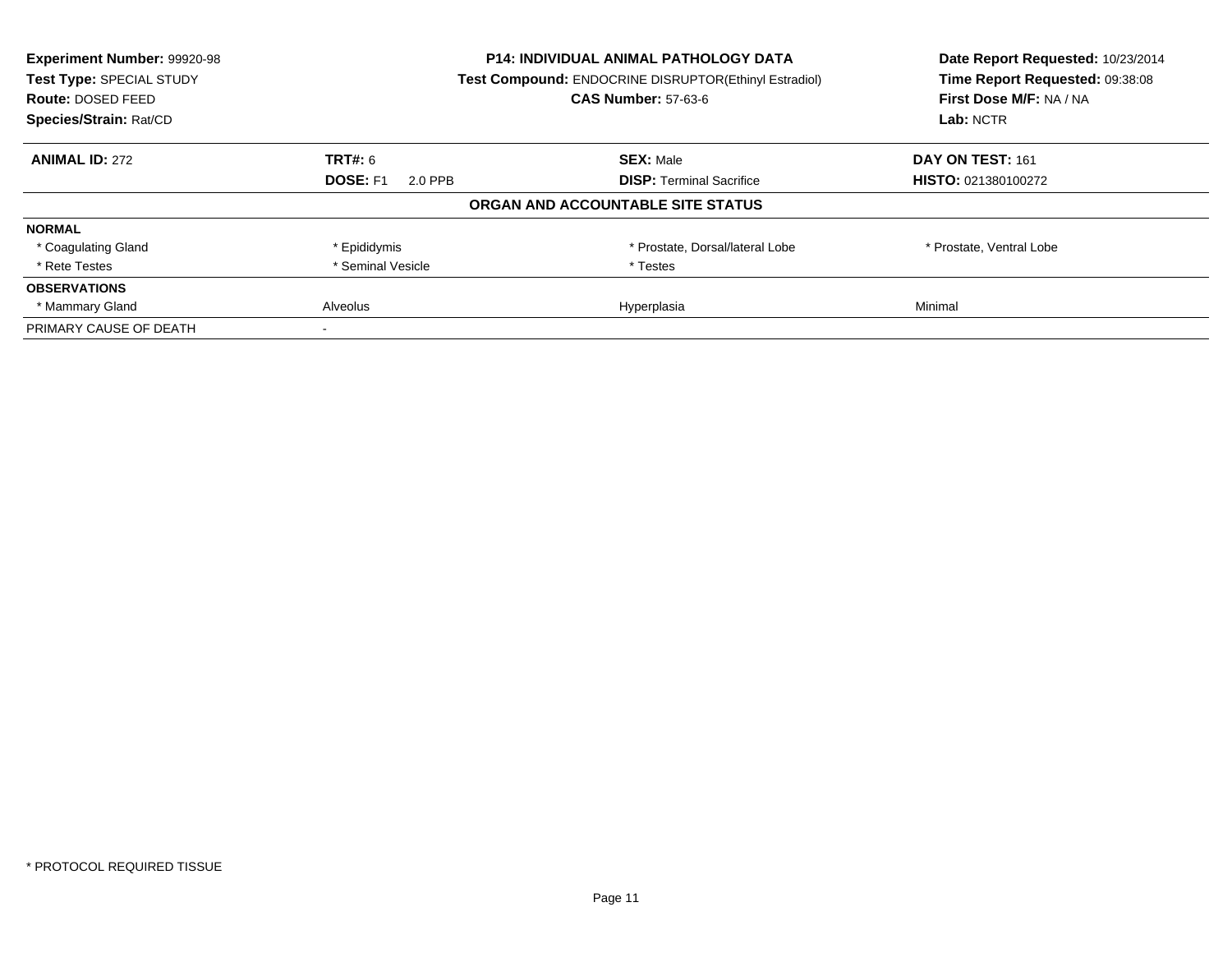| Experiment Number: 99920-98<br>Test Type: SPECIAL STUDY<br>Route: DOSED FEED<br>Species/Strain: Rat/CD |                     | <b>P14: INDIVIDUAL ANIMAL PATHOLOGY DATA</b><br>Test Compound: ENDOCRINE DISRUPTOR(Ethinyl Estradiol)<br><b>CAS Number: 57-63-6</b> | Date Report Requested: 10/23/2014<br>Time Report Requested: 09:38:08<br>First Dose M/F: NA / NA<br>Lab: NCTR |
|--------------------------------------------------------------------------------------------------------|---------------------|-------------------------------------------------------------------------------------------------------------------------------------|--------------------------------------------------------------------------------------------------------------|
| <b>ANIMAL ID: 273</b>                                                                                  | <b>TRT#:</b> 6      | <b>SEX: Male</b>                                                                                                                    | DAY ON TEST: 161                                                                                             |
|                                                                                                        | DOSE: F1<br>2.0 PPB | <b>DISP:</b> Terminal Sacrifice                                                                                                     | <b>HISTO: 021380100273</b>                                                                                   |
|                                                                                                        |                     | ORGAN AND ACCOUNTABLE SITE STATUS                                                                                                   |                                                                                                              |
| <b>NORMAL</b>                                                                                          |                     |                                                                                                                                     |                                                                                                              |
| * Epididymis                                                                                           | * Mammary Gland     | * Prostate, Dorsal/lateral Lobe                                                                                                     | * Rete Testes                                                                                                |
| * Seminal Vesicle                                                                                      | * Testes            |                                                                                                                                     |                                                                                                              |
| <b>OBSERVATIONS</b>                                                                                    |                     |                                                                                                                                     |                                                                                                              |
| * Coagulating Gland                                                                                    |                     | Developmental Malformation                                                                                                          |                                                                                                              |
| [Developmental Malformation TGLS = 1-2 ]                                                               |                     |                                                                                                                                     |                                                                                                              |
| * Prostate, Ventral Lobe                                                                               |                     | <b>Infiltration Cellular</b>                                                                                                        | Lymphocyte, Minimal                                                                                          |
| PRIMARY CAUSE OF DEATH                                                                                 |                     |                                                                                                                                     |                                                                                                              |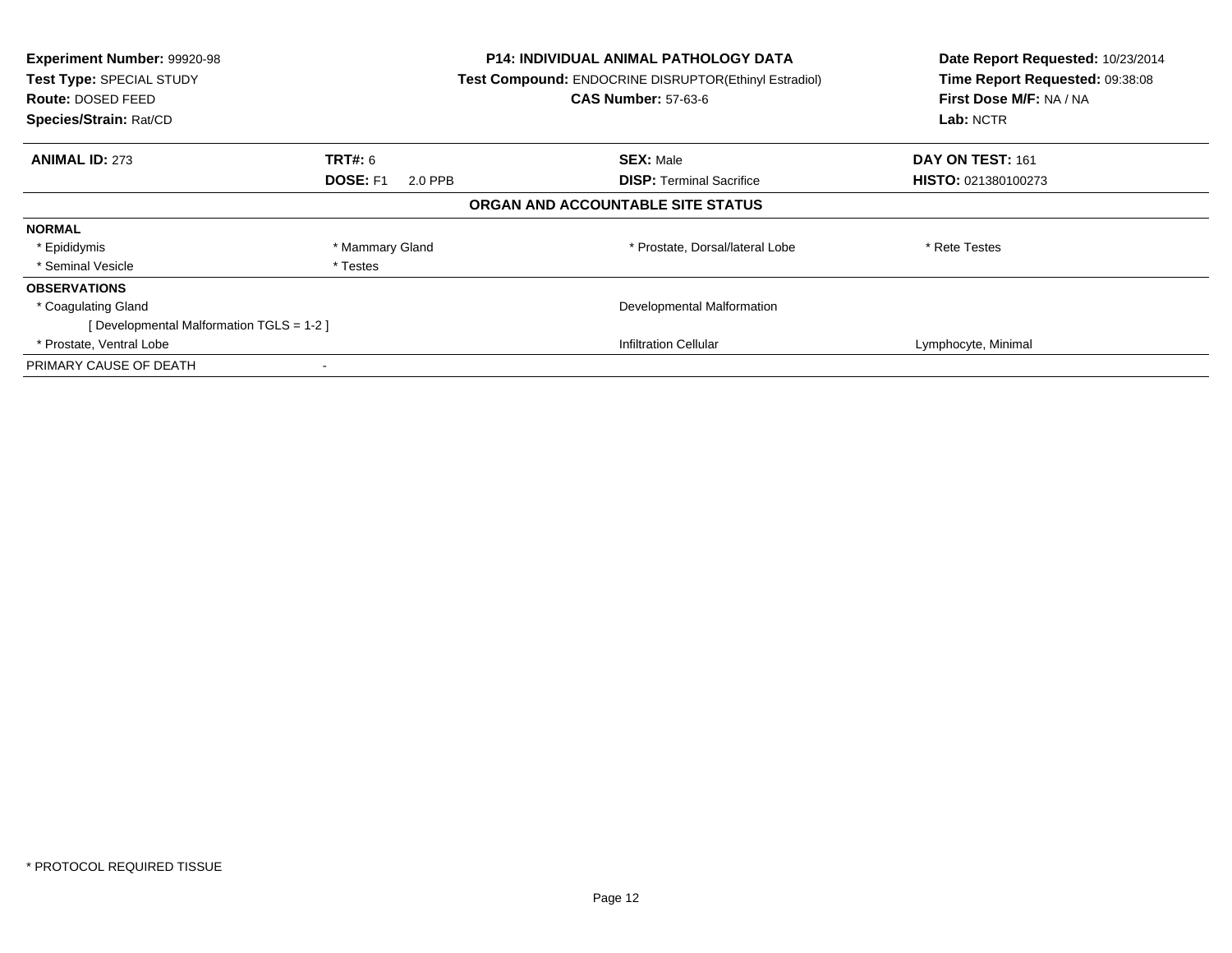| <b>Experiment Number: 99920-98</b><br>Test Type: SPECIAL STUDY<br>Route: DOSED FEED | <b>P14: INDIVIDUAL ANIMAL PATHOLOGY DATA</b><br>Test Compound: ENDOCRINE DISRUPTOR(Ethinyl Estradiol)<br><b>CAS Number: 57-63-6</b> |                                   | Date Report Requested: 10/23/2014<br>Time Report Requested: 09:38:08<br>First Dose M/F: NA / NA |
|-------------------------------------------------------------------------------------|-------------------------------------------------------------------------------------------------------------------------------------|-----------------------------------|-------------------------------------------------------------------------------------------------|
| Species/Strain: Rat/CD                                                              |                                                                                                                                     |                                   | Lab: NCTR                                                                                       |
| <b>ANIMAL ID: 274</b>                                                               | <b>TRT#: 6</b>                                                                                                                      | <b>SEX: Male</b>                  | DAY ON TEST: 161                                                                                |
|                                                                                     | DOSE: F1<br>2.0 PPB                                                                                                                 | <b>DISP:</b> Terminal Sacrifice   | HISTO: 021380100274                                                                             |
|                                                                                     |                                                                                                                                     | ORGAN AND ACCOUNTABLE SITE STATUS |                                                                                                 |
| <b>NORMAL</b>                                                                       |                                                                                                                                     |                                   |                                                                                                 |
| * Coagulating Gland                                                                 | * Mammary Gland                                                                                                                     | * Prostate, Dorsal/lateral Lobe   | * Seminal Vesicle                                                                               |
| <b>OBSERVATIONS</b>                                                                 |                                                                                                                                     |                                   |                                                                                                 |
| * Epididymis                                                                        |                                                                                                                                     | Atrophy                           | Moderate                                                                                        |
|                                                                                     |                                                                                                                                     | Hypospermia                       | Marked                                                                                          |
| [Atrophy TGLS = 2-2A ]                                                              |                                                                                                                                     |                                   |                                                                                                 |
| * Prostate, Ventral Lobe                                                            |                                                                                                                                     | <b>Infiltration Cellular</b>      | Lymphocyte, Minimal                                                                             |
| * Rete Testes                                                                       |                                                                                                                                     | <b>Dilatation</b>                 | Mild                                                                                            |
| * Testes                                                                            | Seminif Tub                                                                                                                         | Degeneration                      | Marked                                                                                          |
| [ Degeneration TGLS = $1-7B$ ]                                                      |                                                                                                                                     |                                   |                                                                                                 |
| PRIMARY CAUSE OF DEATH                                                              |                                                                                                                                     |                                   |                                                                                                 |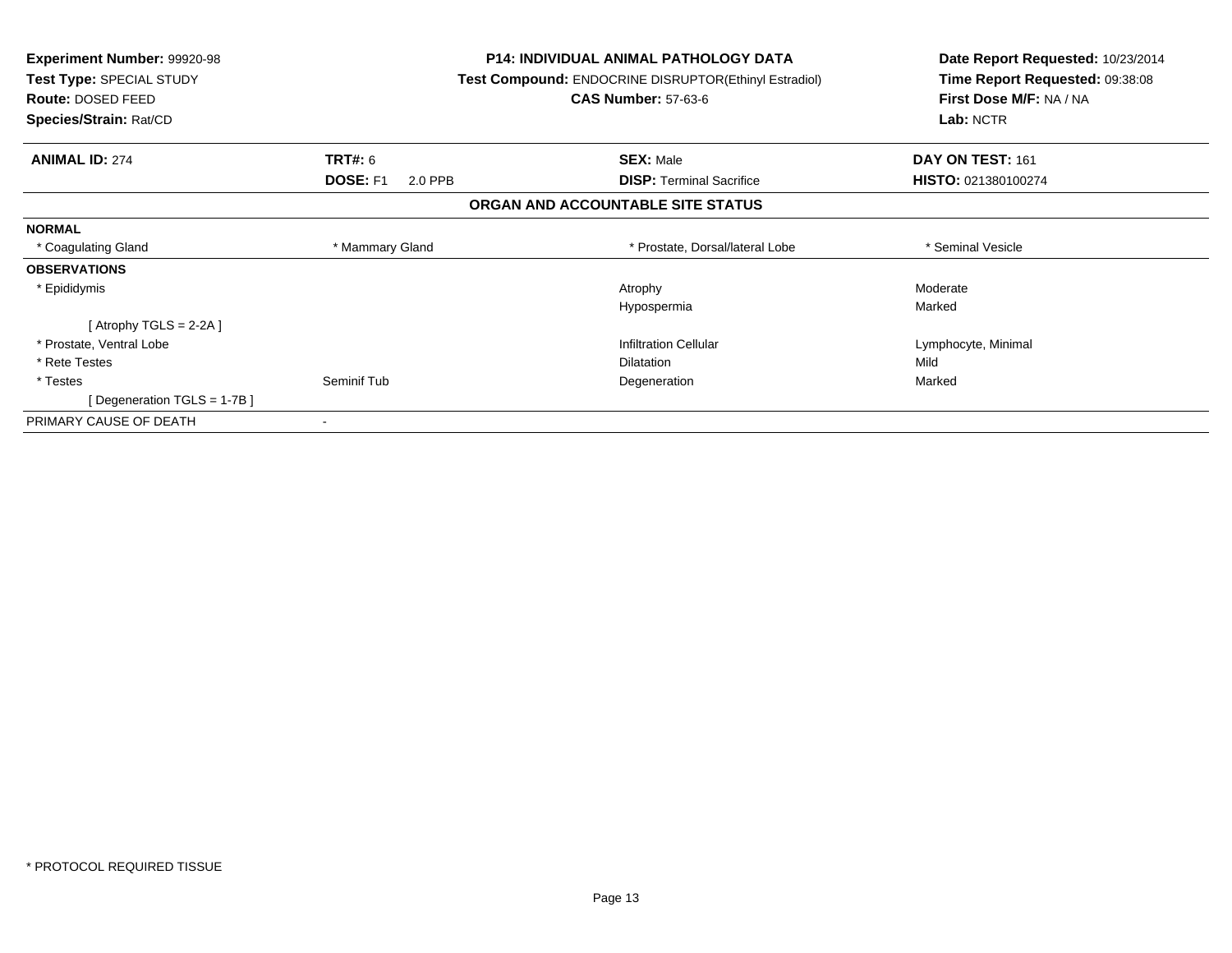| Experiment Number: 99920-98<br>Test Type: SPECIAL STUDY<br><b>Route: DOSED FEED</b><br>Species/Strain: Rat/CD |                           | P14: INDIVIDUAL ANIMAL PATHOLOGY DATA<br>Test Compound: ENDOCRINE DISRUPTOR(Ethinyl Estradiol)<br><b>CAS Number: 57-63-6</b> | Date Report Requested: 10/23/2014<br>Time Report Requested: 09:38:08<br>First Dose M/F: NA / NA<br>Lab: NCTR |
|---------------------------------------------------------------------------------------------------------------|---------------------------|------------------------------------------------------------------------------------------------------------------------------|--------------------------------------------------------------------------------------------------------------|
| <b>ANIMAL ID: 275</b>                                                                                         | <b>TRT#: 7</b>            | <b>SEX: Male</b>                                                                                                             | DAY ON TEST: 161                                                                                             |
|                                                                                                               | <b>DOSE: F1</b><br>10 PPB | <b>DISP: Terminal Sacrifice</b>                                                                                              | <b>HISTO: 021380100275</b>                                                                                   |
|                                                                                                               |                           | ORGAN AND ACCOUNTABLE SITE STATUS                                                                                            |                                                                                                              |
| <b>NORMAL</b>                                                                                                 |                           |                                                                                                                              |                                                                                                              |
| * Coagulating Gland                                                                                           | * Epididymis              | * Mammary Gland                                                                                                              | * Prostate, Dorsal/lateral Lobe                                                                              |
| * Rete Testes                                                                                                 | * Seminal Vesicle         | * Testes                                                                                                                     |                                                                                                              |
| <b>OBSERVATIONS</b>                                                                                           |                           |                                                                                                                              |                                                                                                              |
| * Kidney                                                                                                      | Cortex                    | Cyst                                                                                                                         |                                                                                                              |
| [ Cyst TGLS = 1,2-4+4A ]                                                                                      |                           |                                                                                                                              |                                                                                                              |
| * Prostate, Ventral Lobe                                                                                      |                           | <b>Infiltration Cellular</b>                                                                                                 | Lymphocyte, Minimal                                                                                          |
| PRIMARY CAUSE OF DEATH                                                                                        |                           |                                                                                                                              |                                                                                                              |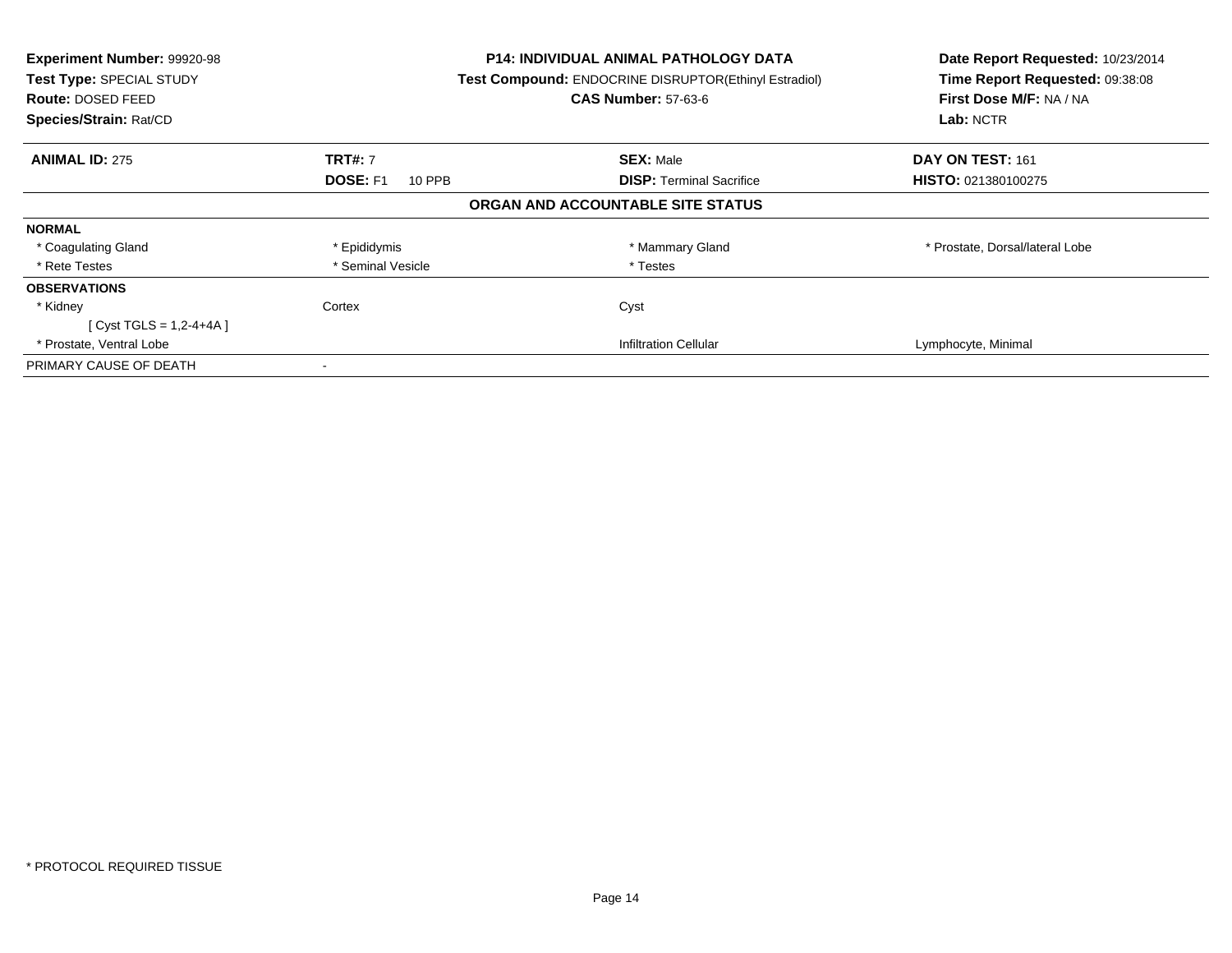| Experiment Number: 99920-98<br>Test Type: SPECIAL STUDY<br><b>Route: DOSED FEED</b><br>Species/Strain: Rat/CD |                                | <b>P14: INDIVIDUAL ANIMAL PATHOLOGY DATA</b><br><b>Test Compound: ENDOCRINE DISRUPTOR(Ethinyl Estradiol)</b><br><b>CAS Number: 57-63-6</b> | Date Report Requested: 10/23/2014<br>Time Report Requested: 09:38:08<br>First Dose M/F: NA / NA<br>Lab: NCTR |
|---------------------------------------------------------------------------------------------------------------|--------------------------------|--------------------------------------------------------------------------------------------------------------------------------------------|--------------------------------------------------------------------------------------------------------------|
| <b>ANIMAL ID: 276</b>                                                                                         | <b>TRT#: 7</b>                 | <b>SEX: Male</b>                                                                                                                           | DAY ON TEST: 161                                                                                             |
|                                                                                                               | <b>DOSE: F1</b><br>10 PPB      | <b>DISP:</b> Terminal Sacrifice                                                                                                            | HISTO: 021380100276                                                                                          |
|                                                                                                               |                                | ORGAN AND ACCOUNTABLE SITE STATUS                                                                                                          |                                                                                                              |
| <b>NORMAL</b>                                                                                                 |                                |                                                                                                                                            |                                                                                                              |
| * Coagulating Gland                                                                                           | * Epididymis                   | * Prostate, Dorsal/lateral Lobe                                                                                                            | * Prostate, Ventral Lobe                                                                                     |
| * Rete Testes                                                                                                 | * Seminal Vesicle              | * Testes                                                                                                                                   |                                                                                                              |
| <b>OBSERVATIONS</b>                                                                                           |                                |                                                                                                                                            |                                                                                                              |
| * Kidney                                                                                                      |                                | <b>Infiltration Cellular</b>                                                                                                               | Lymphocyte, Minimal                                                                                          |
| * Mammary Gland                                                                                               | <b>Alveolus</b><br>Hyperplasia |                                                                                                                                            | Minimal                                                                                                      |
| PRIMARY CAUSE OF DEATH                                                                                        |                                |                                                                                                                                            |                                                                                                              |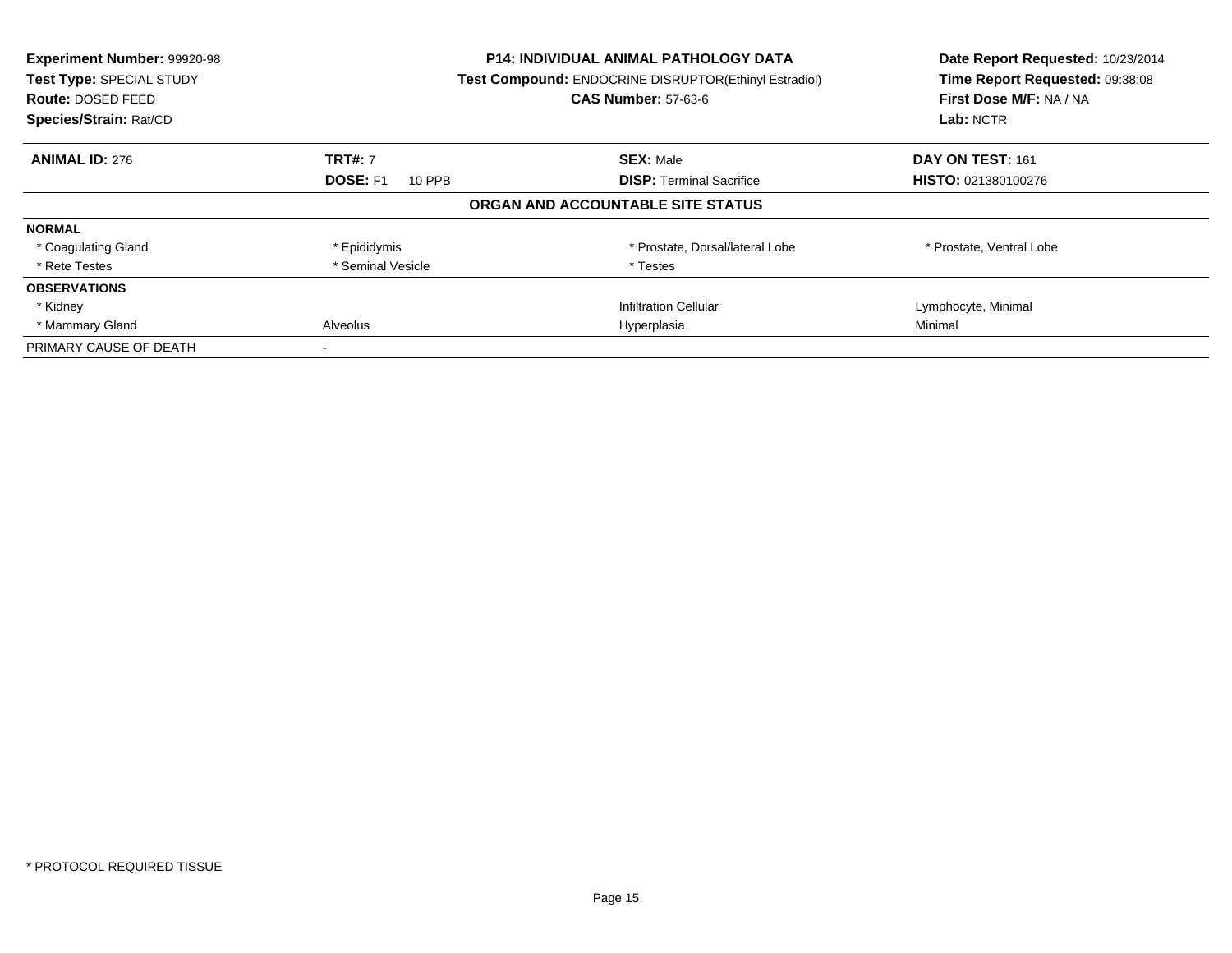| <b>Experiment Number: 99920-98</b><br>Test Type: SPECIAL STUDY<br><b>Route: DOSED FEED</b><br>Species/Strain: Rat/CD |                           | <b>P14: INDIVIDUAL ANIMAL PATHOLOGY DATA</b><br>Test Compound: ENDOCRINE DISRUPTOR(Ethinyl Estradiol)<br><b>CAS Number: 57-63-6</b> | Date Report Requested: 10/23/2014<br>Time Report Requested: 09:38:08<br>First Dose M/F: NA / NA<br>Lab: NCTR |
|----------------------------------------------------------------------------------------------------------------------|---------------------------|-------------------------------------------------------------------------------------------------------------------------------------|--------------------------------------------------------------------------------------------------------------|
| <b>ANIMAL ID: 277</b>                                                                                                | <b>TRT#: 7</b>            | <b>SEX: Male</b>                                                                                                                    | DAY ON TEST: 161                                                                                             |
|                                                                                                                      | <b>DOSE: F1</b><br>10 PPB | <b>DISP:</b> Terminal Sacrifice                                                                                                     | <b>HISTO: 021380100277</b>                                                                                   |
|                                                                                                                      |                           | ORGAN AND ACCOUNTABLE SITE STATUS                                                                                                   |                                                                                                              |
| <b>NORMAL</b>                                                                                                        |                           |                                                                                                                                     |                                                                                                              |
| * Coagulating Gland                                                                                                  | * Epididymis              | * Kidney                                                                                                                            | * Rete Testes                                                                                                |
| * Seminal Vesicle                                                                                                    | * Testes                  |                                                                                                                                     |                                                                                                              |
| <b>OBSERVATIONS</b>                                                                                                  |                           |                                                                                                                                     |                                                                                                              |
| * Mammary Gland                                                                                                      | Alveolus                  | Hyperplasia                                                                                                                         | Moderate                                                                                                     |
| * Prostate, Dorsal/Lateral Lobe                                                                                      |                           | <b>Infiltration Cellular</b>                                                                                                        | Lymphocyte, Minimal                                                                                          |
| * Prostate, Ventral Lobe                                                                                             |                           | <b>Infiltration Cellular</b>                                                                                                        | Lymphocyte, Mild                                                                                             |
| PRIMARY CAUSE OF DEATH                                                                                               |                           |                                                                                                                                     |                                                                                                              |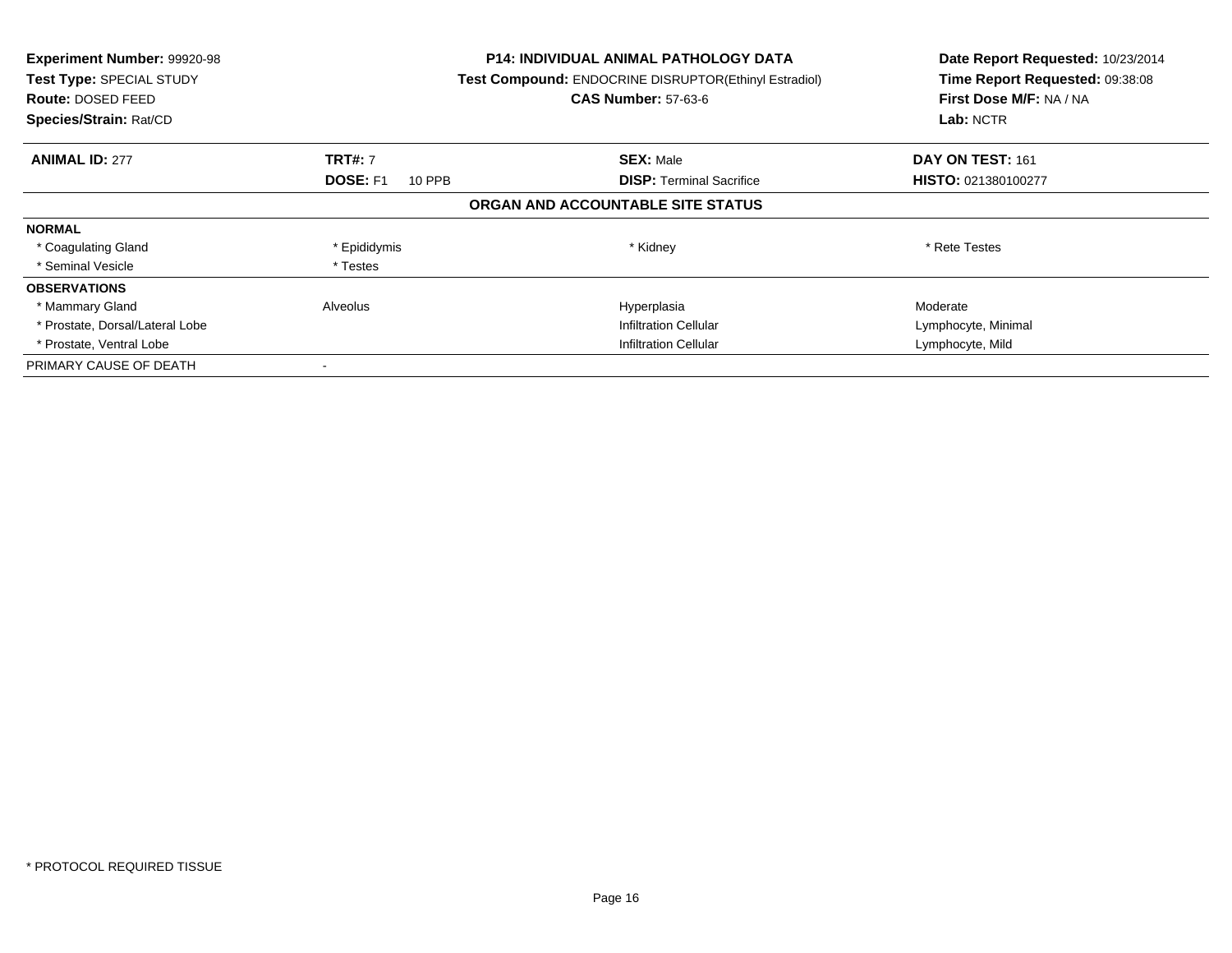| Experiment Number: 99920-98<br>Test Type: SPECIAL STUDY<br><b>Route: DOSED FEED</b><br>Species/Strain: Rat/CD |                           | <b>P14: INDIVIDUAL ANIMAL PATHOLOGY DATA</b><br><b>Test Compound: ENDOCRINE DISRUPTOR(Ethinyl Estradiol)</b><br><b>CAS Number: 57-63-6</b> | Date Report Requested: 10/23/2014<br>Time Report Requested: 09:38:08<br>First Dose M/F: NA / NA<br>Lab: NCTR |
|---------------------------------------------------------------------------------------------------------------|---------------------------|--------------------------------------------------------------------------------------------------------------------------------------------|--------------------------------------------------------------------------------------------------------------|
| <b>ANIMAL ID: 278</b>                                                                                         | <b>TRT#: 7</b>            | <b>SEX: Male</b>                                                                                                                           | DAY ON TEST: 161                                                                                             |
|                                                                                                               | <b>DOSE: F1</b><br>10 PPB | <b>DISP:</b> Terminal Sacrifice                                                                                                            | <b>HISTO: 021380100278</b>                                                                                   |
|                                                                                                               |                           | ORGAN AND ACCOUNTABLE SITE STATUS                                                                                                          |                                                                                                              |
| <b>NORMAL</b>                                                                                                 |                           |                                                                                                                                            |                                                                                                              |
| * Coagulating Gland                                                                                           | * Epididymis              | * Prostate, Dorsal/lateral Lobe                                                                                                            | * Prostate, Ventral Lobe                                                                                     |
| * Rete Testes                                                                                                 | * Seminal Vesicle         | * Testes                                                                                                                                   |                                                                                                              |
| <b>OBSERVATIONS</b>                                                                                           |                           |                                                                                                                                            |                                                                                                              |
| * Kidney                                                                                                      |                           | <b>Infiltration Cellular</b>                                                                                                               | Lymphocyte, Minimal                                                                                          |
| * Mammary Gland                                                                                               | Alveolus<br>Hyperplasia   |                                                                                                                                            | Minimal                                                                                                      |
| PRIMARY CAUSE OF DEATH                                                                                        |                           |                                                                                                                                            |                                                                                                              |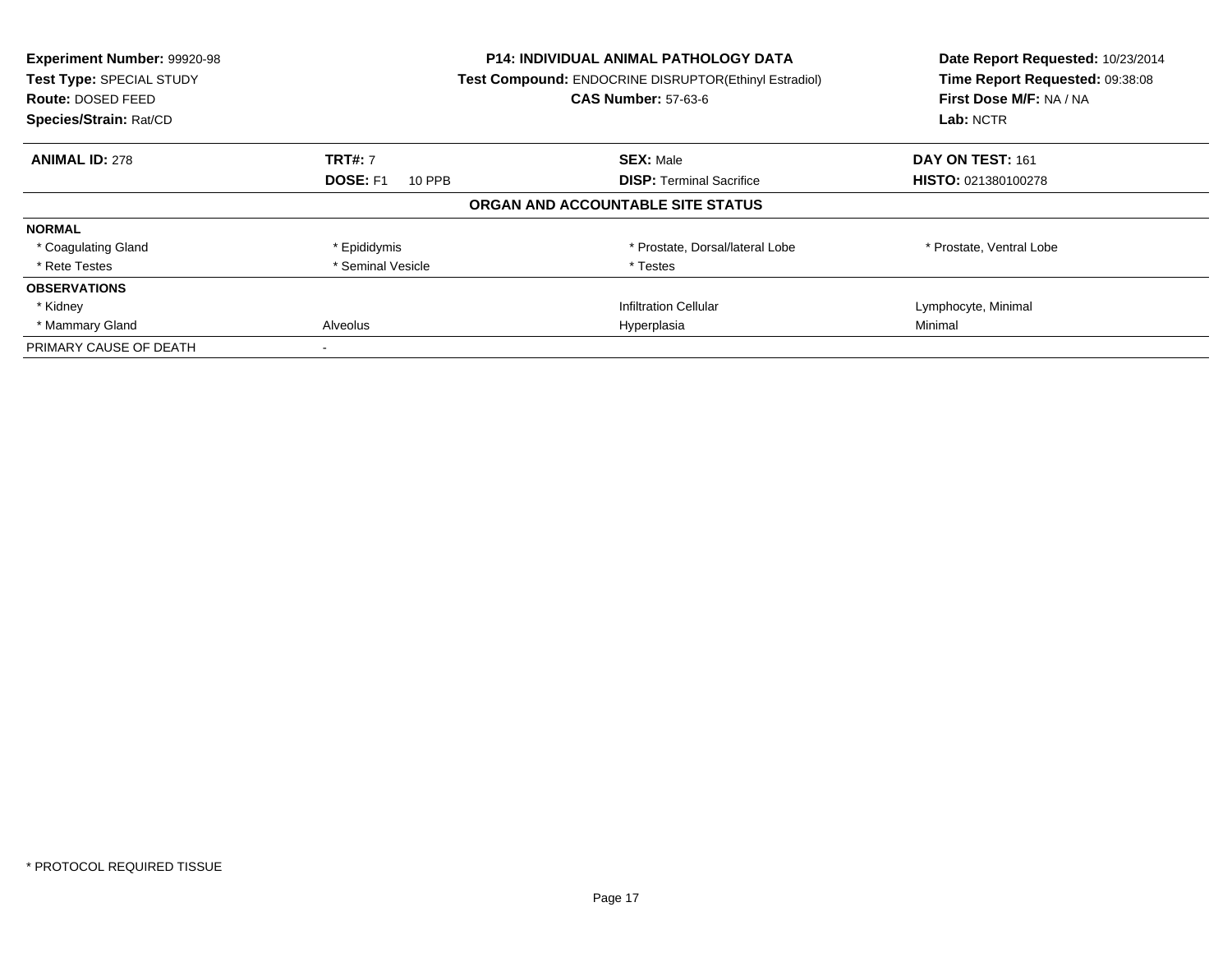| Experiment Number: 99920-98<br>Test Type: SPECIAL STUDY<br>Route: DOSED FEED<br>Species/Strain: Rat/CD |                           | <b>P14: INDIVIDUAL ANIMAL PATHOLOGY DATA</b><br>Test Compound: ENDOCRINE DISRUPTOR(Ethinyl Estradiol)<br><b>CAS Number: 57-63-6</b> | Date Report Requested: 10/23/2014<br>Time Report Requested: 09:38:08<br>First Dose M/F: NA / NA<br>Lab: NCTR |
|--------------------------------------------------------------------------------------------------------|---------------------------|-------------------------------------------------------------------------------------------------------------------------------------|--------------------------------------------------------------------------------------------------------------|
| <b>ANIMAL ID: 279</b>                                                                                  | <b>TRT#: 7</b>            | <b>SEX: Male</b>                                                                                                                    | DAY ON TEST: 161                                                                                             |
|                                                                                                        | <b>DOSE: F1</b><br>10 PPB | <b>DISP:</b> Terminal Sacrifice                                                                                                     | HISTO: 021380100279                                                                                          |
|                                                                                                        |                           | ORGAN AND ACCOUNTABLE SITE STATUS                                                                                                   |                                                                                                              |
| <b>NORMAL</b>                                                                                          |                           |                                                                                                                                     |                                                                                                              |
| * Coagulating Gland                                                                                    | * Epididymis              | * Prostate, Dorsal/lateral Lobe                                                                                                     | * Rete Testes                                                                                                |
| * Seminal Vesicle                                                                                      | * Testes                  |                                                                                                                                     |                                                                                                              |
| <b>OBSERVATIONS</b>                                                                                    |                           |                                                                                                                                     |                                                                                                              |
| * Kidney                                                                                               |                           | <b>Infiltration Cellular</b>                                                                                                        | Lymphocyte, Minimal                                                                                          |
| * Mammary Gland                                                                                        | Alveolus                  | Hyperplasia                                                                                                                         | Minimal                                                                                                      |
| * Prostate, Ventral Lobe                                                                               |                           | <b>Infiltration Cellular</b>                                                                                                        | Lymphocyte, Minimal                                                                                          |
| PRIMARY CAUSE OF DEATH                                                                                 |                           |                                                                                                                                     |                                                                                                              |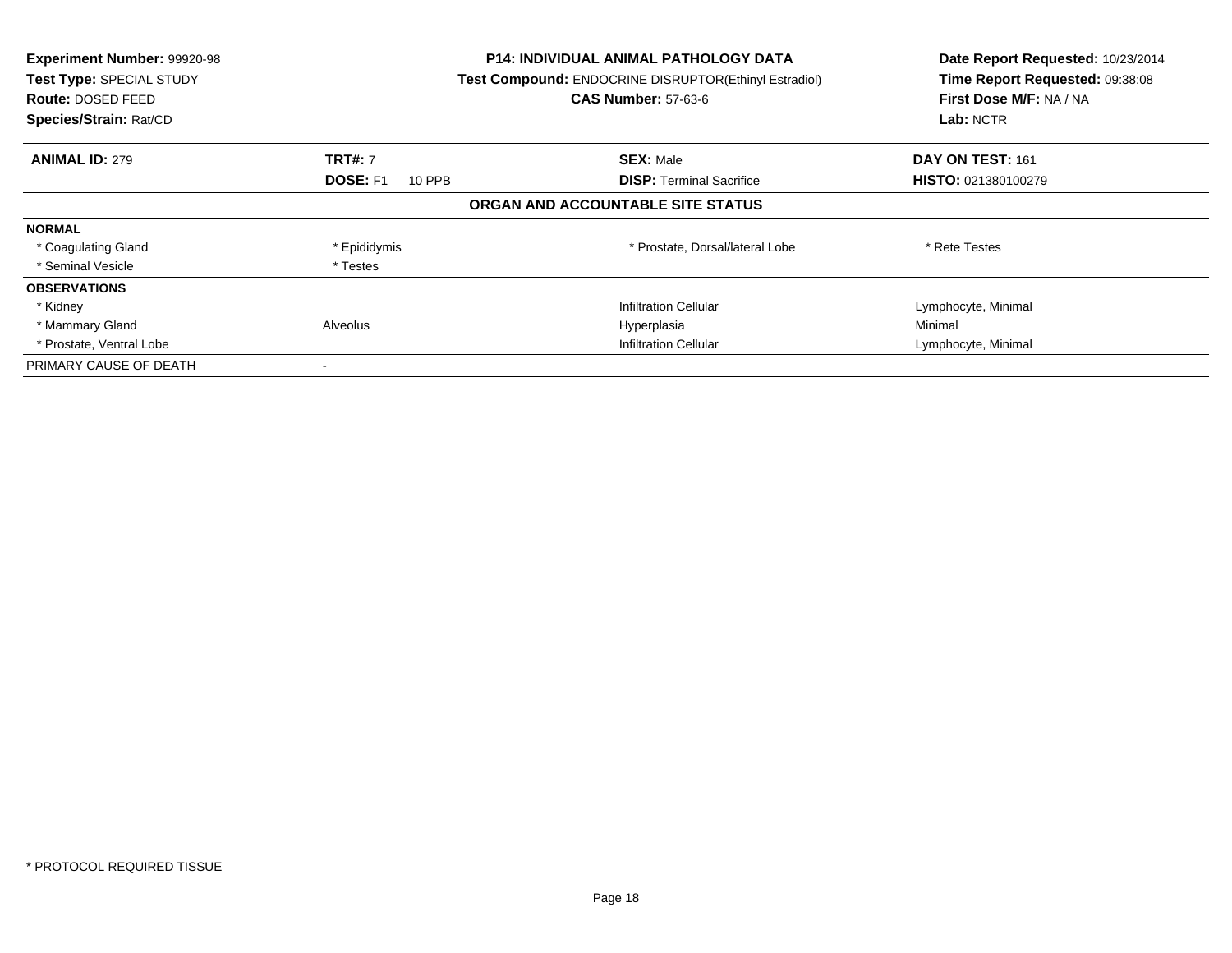| <b>Experiment Number: 99920-98</b><br>Test Type: SPECIAL STUDY<br>Route: DOSED FEED<br>Species/Strain: Rat/CD |                           | P14: INDIVIDUAL ANIMAL PATHOLOGY DATA<br>Test Compound: ENDOCRINE DISRUPTOR(Ethinyl Estradiol)<br><b>CAS Number: 57-63-6</b> | Date Report Requested: 10/23/2014<br>Time Report Requested: 09:38:08<br>First Dose M/F: NA / NA<br>Lab: NCTR |
|---------------------------------------------------------------------------------------------------------------|---------------------------|------------------------------------------------------------------------------------------------------------------------------|--------------------------------------------------------------------------------------------------------------|
| <b>ANIMAL ID: 280</b>                                                                                         | <b>TRT#: 8</b>            | <b>SEX: Male</b>                                                                                                             | DAY ON TEST: 161                                                                                             |
|                                                                                                               | <b>DOSE: F1</b><br>50 PPB | <b>DISP: Terminal Sacrifice</b>                                                                                              | <b>HISTO: 021380100280</b>                                                                                   |
|                                                                                                               |                           | ORGAN AND ACCOUNTABLE SITE STATUS                                                                                            |                                                                                                              |
| <b>NORMAL</b>                                                                                                 |                           |                                                                                                                              |                                                                                                              |
| * Adrenal Cortex                                                                                              | * Adrenal Medulla         | * Bone                                                                                                                       | * Bone Marrow                                                                                                |
| * Coagulating Gland                                                                                           | * Epididymis              | * Kidney                                                                                                                     | * Liver                                                                                                      |
| * Mammary Gland                                                                                               | * Pituitary Gland         | * Prostate, Dorsal/lateral Lobe                                                                                              | * Prostate, Ventral Lobe                                                                                     |
| * Rete Testes                                                                                                 | * Seminal Vesicle         | * Spleen                                                                                                                     | * Testes                                                                                                     |
| * Thymus                                                                                                      | * Thyroid Gland           |                                                                                                                              |                                                                                                              |
| PRIMARY CAUSE OF DEATH                                                                                        |                           |                                                                                                                              |                                                                                                              |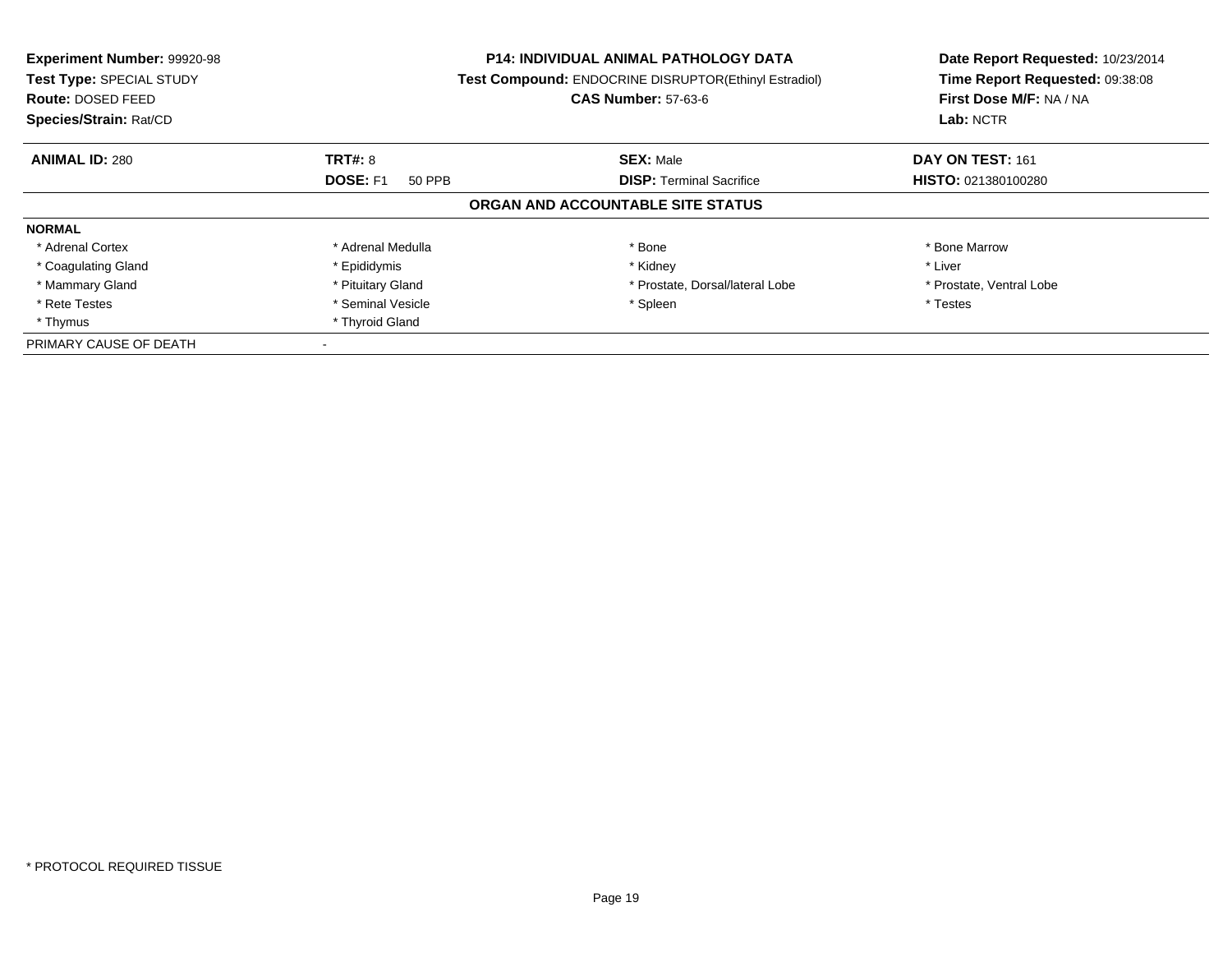| <b>Experiment Number: 99920-98</b><br>Test Type: SPECIAL STUDY<br>Route: DOSED FEED<br>Species/Strain: Rat/CD |                           | <b>P14: INDIVIDUAL ANIMAL PATHOLOGY DATA</b><br>Test Compound: ENDOCRINE DISRUPTOR(Ethinyl Estradiol)<br><b>CAS Number: 57-63-6</b> | Date Report Requested: 10/23/2014<br>Time Report Requested: 09:38:08<br>First Dose M/F: NA / NA<br>Lab: NCTR |
|---------------------------------------------------------------------------------------------------------------|---------------------------|-------------------------------------------------------------------------------------------------------------------------------------|--------------------------------------------------------------------------------------------------------------|
| <b>ANIMAL ID: 281</b>                                                                                         | <b>TRT#: 8</b>            | <b>SEX: Male</b>                                                                                                                    | DAY ON TEST: 161                                                                                             |
|                                                                                                               | <b>DOSE: F1</b><br>50 PPB | <b>DISP:</b> Terminal Sacrifice                                                                                                     | HISTO: 021380100281                                                                                          |
|                                                                                                               |                           | ORGAN AND ACCOUNTABLE SITE STATUS                                                                                                   |                                                                                                              |
| <b>NORMAL</b>                                                                                                 |                           |                                                                                                                                     |                                                                                                              |
| * Adrenal Cortex                                                                                              | * Adrenal Medulla         | * Bone                                                                                                                              | * Bone Marrow                                                                                                |
| * Coagulating Gland                                                                                           | * Epididymis              | * Kidney                                                                                                                            | * Pituitary Gland                                                                                            |
| * Prostate, Dorsal/lateral Lobe                                                                               | * Rete Testes             | * Seminal Vesicle                                                                                                                   | * Spleen                                                                                                     |
| * Testes                                                                                                      | * Thymus                  | * Thyroid Gland                                                                                                                     |                                                                                                              |
| <b>OBSERVATIONS</b>                                                                                           |                           |                                                                                                                                     |                                                                                                              |
| * Liver                                                                                                       |                           | Inflammation                                                                                                                        | Chronic Active, Minimal                                                                                      |
| * Mammary Gland                                                                                               | Alveolus                  | Hyperplasia                                                                                                                         | Marked                                                                                                       |
| * Prostate, Ventral Lobe                                                                                      |                           | <b>Infiltration Cellular</b>                                                                                                        | Lymphocyte, Mild                                                                                             |
| PRIMARY CAUSE OF DEATH                                                                                        |                           |                                                                                                                                     |                                                                                                              |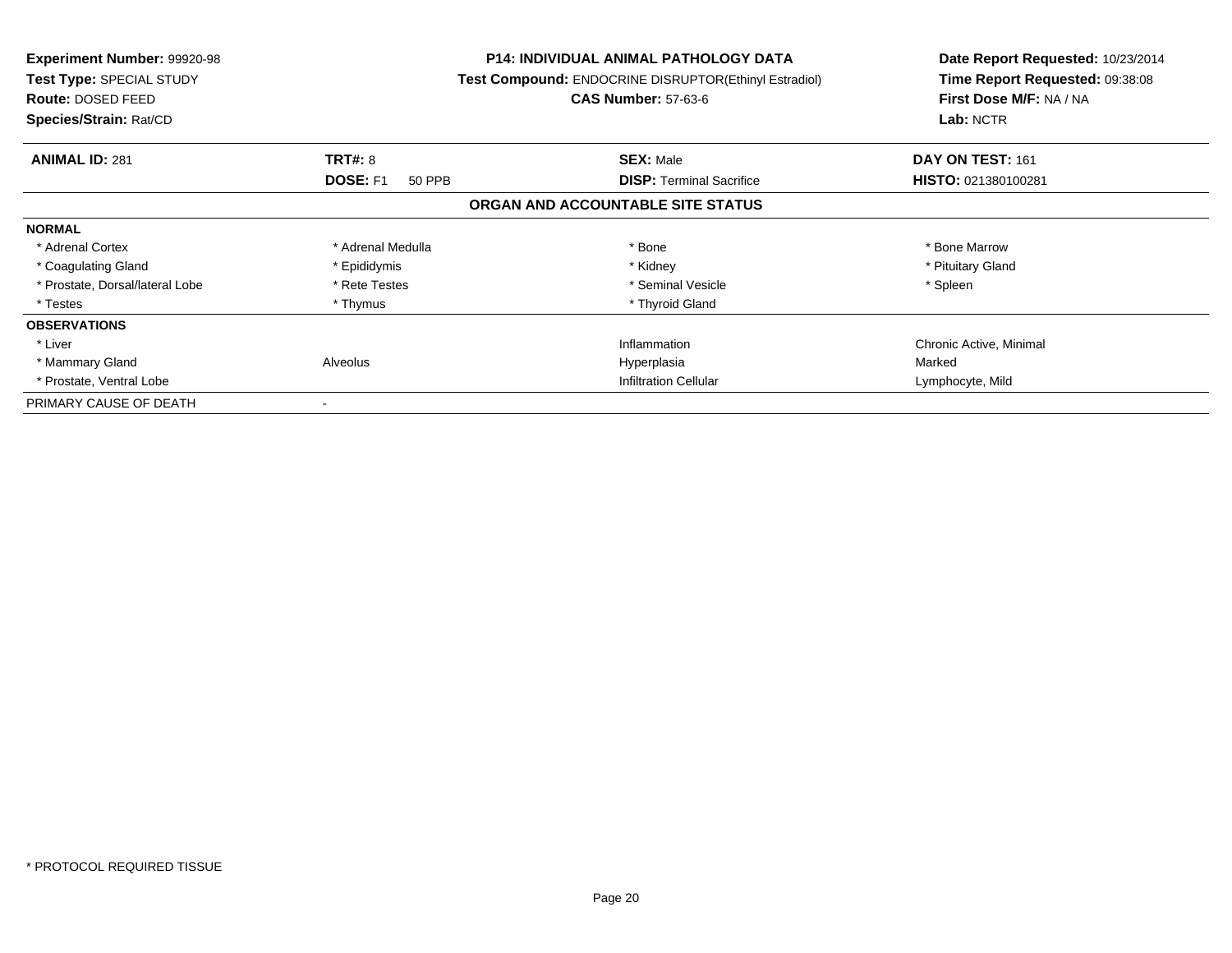| <b>Experiment Number: 99920-98</b><br>Test Type: SPECIAL STUDY<br><b>Route: DOSED FEED</b><br>Species/Strain: Rat/CD |                           | <b>P14: INDIVIDUAL ANIMAL PATHOLOGY DATA</b><br>Test Compound: ENDOCRINE DISRUPTOR(Ethinyl Estradiol)<br><b>CAS Number: 57-63-6</b> | Date Report Requested: 10/23/2014<br>Time Report Requested: 09:38:08<br>First Dose M/F: NA / NA<br>Lab: NCTR |
|----------------------------------------------------------------------------------------------------------------------|---------------------------|-------------------------------------------------------------------------------------------------------------------------------------|--------------------------------------------------------------------------------------------------------------|
| <b>ANIMAL ID: 282</b>                                                                                                | <b>TRT#: 8</b>            | <b>SEX: Male</b>                                                                                                                    | DAY ON TEST: 161                                                                                             |
|                                                                                                                      | <b>DOSE: F1</b><br>50 PPB | <b>DISP:</b> Terminal Sacrifice                                                                                                     | HISTO: 021380100282                                                                                          |
|                                                                                                                      |                           | ORGAN AND ACCOUNTABLE SITE STATUS                                                                                                   |                                                                                                              |
| <b>NORMAL</b>                                                                                                        |                           |                                                                                                                                     |                                                                                                              |
| * Adrenal Cortex                                                                                                     | * Adrenal Medulla         | * Bone                                                                                                                              | * Bone Marrow                                                                                                |
| * Coagulating Gland                                                                                                  | * Epididymis              | * Liver                                                                                                                             | * Pituitary Gland                                                                                            |
| * Prostate, Dorsal/lateral Lobe                                                                                      | * Prostate, Ventral Lobe  | * Rete Testes                                                                                                                       | * Seminal Vesicle                                                                                            |
| * Spleen                                                                                                             | * Testes                  | * Thymus                                                                                                                            | * Thyroid Gland                                                                                              |
| <b>OBSERVATIONS</b>                                                                                                  |                           |                                                                                                                                     |                                                                                                              |
| * Kidney                                                                                                             | Cortex                    | Cyst                                                                                                                                | <b>Multiple</b>                                                                                              |
| [ Cyst TGLS = $1-4$ ]                                                                                                |                           |                                                                                                                                     |                                                                                                              |
| * Mammary Gland                                                                                                      | Alveolus                  | Hyperplasia                                                                                                                         | Mild                                                                                                         |
| PRIMARY CAUSE OF DEATH                                                                                               |                           |                                                                                                                                     |                                                                                                              |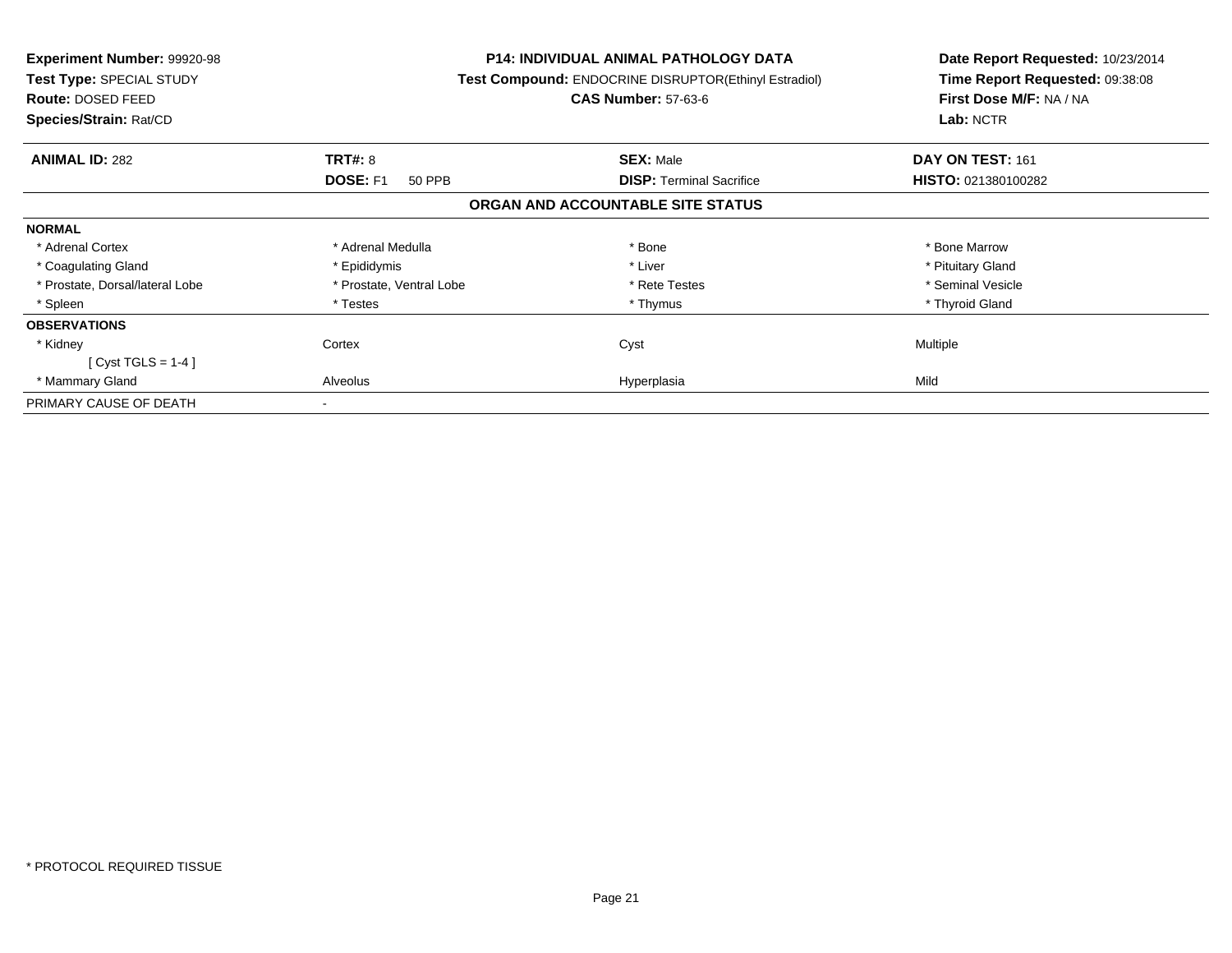| <b>Experiment Number: 99920-98</b><br>Test Type: SPECIAL STUDY<br>Route: DOSED FEED<br>Species/Strain: Rat/CD |                           | <b>P14: INDIVIDUAL ANIMAL PATHOLOGY DATA</b><br><b>Test Compound: ENDOCRINE DISRUPTOR(Ethinyl Estradiol)</b><br><b>CAS Number: 57-63-6</b> | Date Report Requested: 10/23/2014<br>Time Report Requested: 09:38:08<br>First Dose M/F: NA / NA<br>Lab: NCTR |
|---------------------------------------------------------------------------------------------------------------|---------------------------|--------------------------------------------------------------------------------------------------------------------------------------------|--------------------------------------------------------------------------------------------------------------|
| <b>ANIMAL ID: 283</b>                                                                                         | TRT#: 8                   | <b>SEX: Male</b>                                                                                                                           | DAY ON TEST: 161                                                                                             |
|                                                                                                               | <b>DOSE: F1</b><br>50 PPB | <b>DISP: Terminal Sacrifice</b>                                                                                                            | HISTO: 021380100283                                                                                          |
|                                                                                                               |                           | ORGAN AND ACCOUNTABLE SITE STATUS                                                                                                          |                                                                                                              |
| <b>NORMAL</b>                                                                                                 |                           |                                                                                                                                            |                                                                                                              |
| * Adrenal Cortex                                                                                              | * Adrenal Medulla         | * Bone                                                                                                                                     | * Bone Marrow                                                                                                |
| * Coagulating Gland                                                                                           | * Epididymis              | * Liver                                                                                                                                    | * Pituitary Gland                                                                                            |
| * Prostate, Dorsal/lateral Lobe                                                                               | * Prostate, Ventral Lobe  | * Rete Testes                                                                                                                              | * Seminal Vesicle                                                                                            |
| * Spleen                                                                                                      | * Testes                  | * Thymus                                                                                                                                   | * Thyroid Gland                                                                                              |
| <b>OBSERVATIONS</b>                                                                                           |                           |                                                                                                                                            |                                                                                                              |
| * Kidney                                                                                                      | <b>Renal Tubule</b>       | <b>Dilatation</b>                                                                                                                          | Minimal                                                                                                      |
|                                                                                                               |                           | <b>Infiltration Cellular</b>                                                                                                               | Lymphocyte, Minimal                                                                                          |
|                                                                                                               | <b>Renal Tubule</b>       | Regeneration                                                                                                                               | Minimal                                                                                                      |
| * Mammary Gland                                                                                               | Duct                      | Hyperplasia                                                                                                                                | Mild                                                                                                         |
| PRIMARY CAUSE OF DEATH                                                                                        |                           |                                                                                                                                            |                                                                                                              |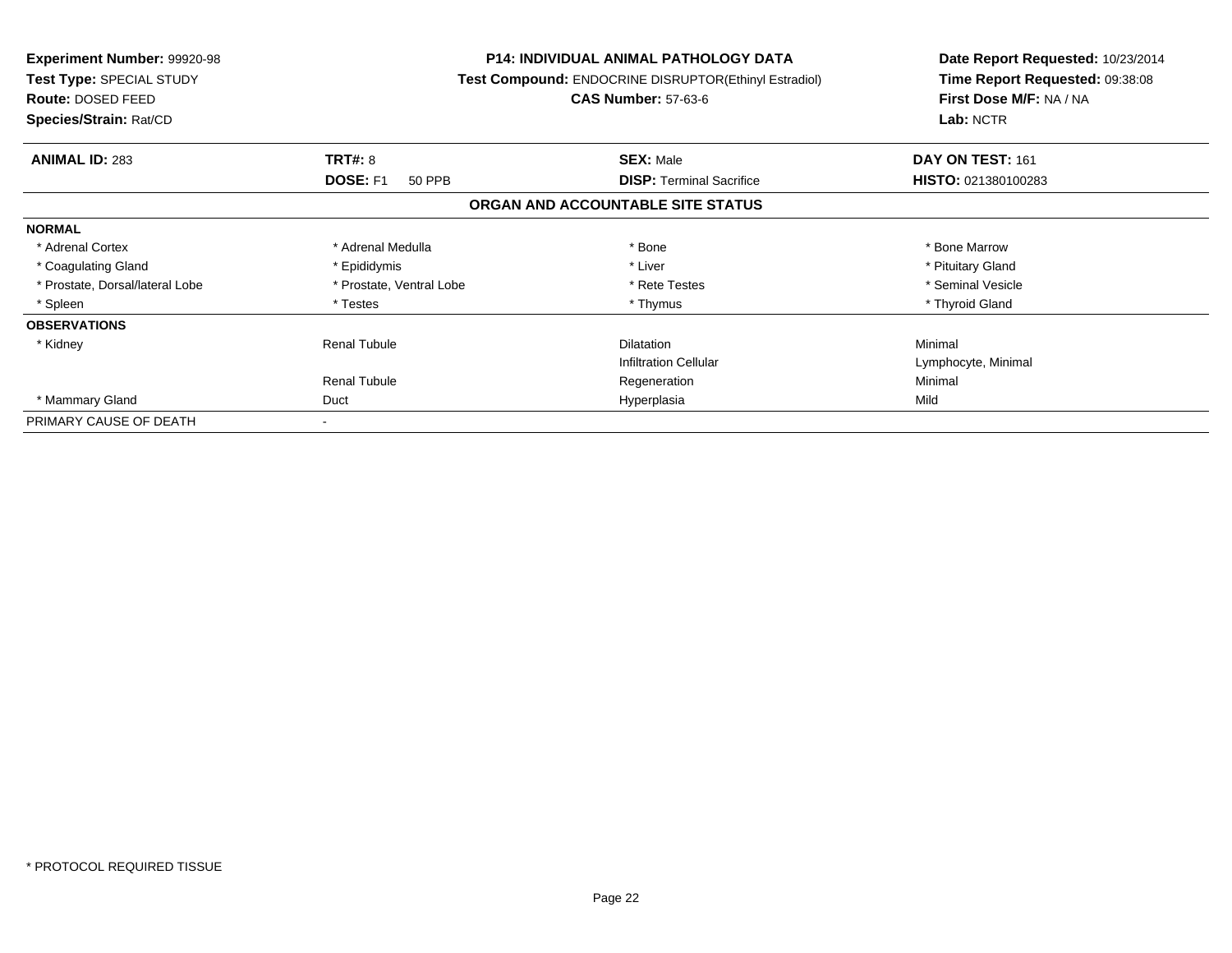| <b>Experiment Number: 99920-98</b><br>Test Type: SPECIAL STUDY<br><b>Route: DOSED FEED</b><br>Species/Strain: Rat/CD |                           | <b>P14: INDIVIDUAL ANIMAL PATHOLOGY DATA</b><br>Test Compound: ENDOCRINE DISRUPTOR(Ethinyl Estradiol)<br><b>CAS Number: 57-63-6</b> | Date Report Requested: 10/23/2014<br>Time Report Requested: 09:38:08<br>First Dose M/F: NA / NA<br>Lab: NCTR |
|----------------------------------------------------------------------------------------------------------------------|---------------------------|-------------------------------------------------------------------------------------------------------------------------------------|--------------------------------------------------------------------------------------------------------------|
| <b>ANIMAL ID: 284</b>                                                                                                | <b>TRT#: 8</b>            | <b>SEX: Male</b>                                                                                                                    | DAY ON TEST: 161                                                                                             |
|                                                                                                                      | <b>DOSE: F1</b><br>50 PPB | <b>DISP:</b> Terminal Sacrifice                                                                                                     | HISTO: 021380100284                                                                                          |
|                                                                                                                      |                           | ORGAN AND ACCOUNTABLE SITE STATUS                                                                                                   |                                                                                                              |
| <b>NORMAL</b>                                                                                                        |                           |                                                                                                                                     |                                                                                                              |
| * Adrenal Cortex                                                                                                     | * Adrenal Medulla         | * Bone                                                                                                                              | * Bone Marrow                                                                                                |
| * Coagulating Gland                                                                                                  | * Epididymis              | * Liver                                                                                                                             | * Mammary Gland                                                                                              |
| * Prostate, Dorsal/lateral Lobe                                                                                      | * Rete Testes             | * Seminal Vesicle                                                                                                                   | * Spleen                                                                                                     |
| * Testes                                                                                                             | * Thymus                  | * Thyroid Gland                                                                                                                     |                                                                                                              |
| <b>OBSERVATIONS</b>                                                                                                  |                           |                                                                                                                                     |                                                                                                              |
| * Kidney                                                                                                             | <b>Renal Tubule</b>       | Mineralization                                                                                                                      | Mild                                                                                                         |
| * Pituitary Gland                                                                                                    | Pars Distalis             | Cyst                                                                                                                                | Multiple                                                                                                     |
| * Prostate, Ventral Lobe                                                                                             |                           | <b>Infiltration Cellular</b>                                                                                                        | Lymphocyte, Mild                                                                                             |
| PRIMARY CAUSE OF DEATH                                                                                               |                           |                                                                                                                                     |                                                                                                              |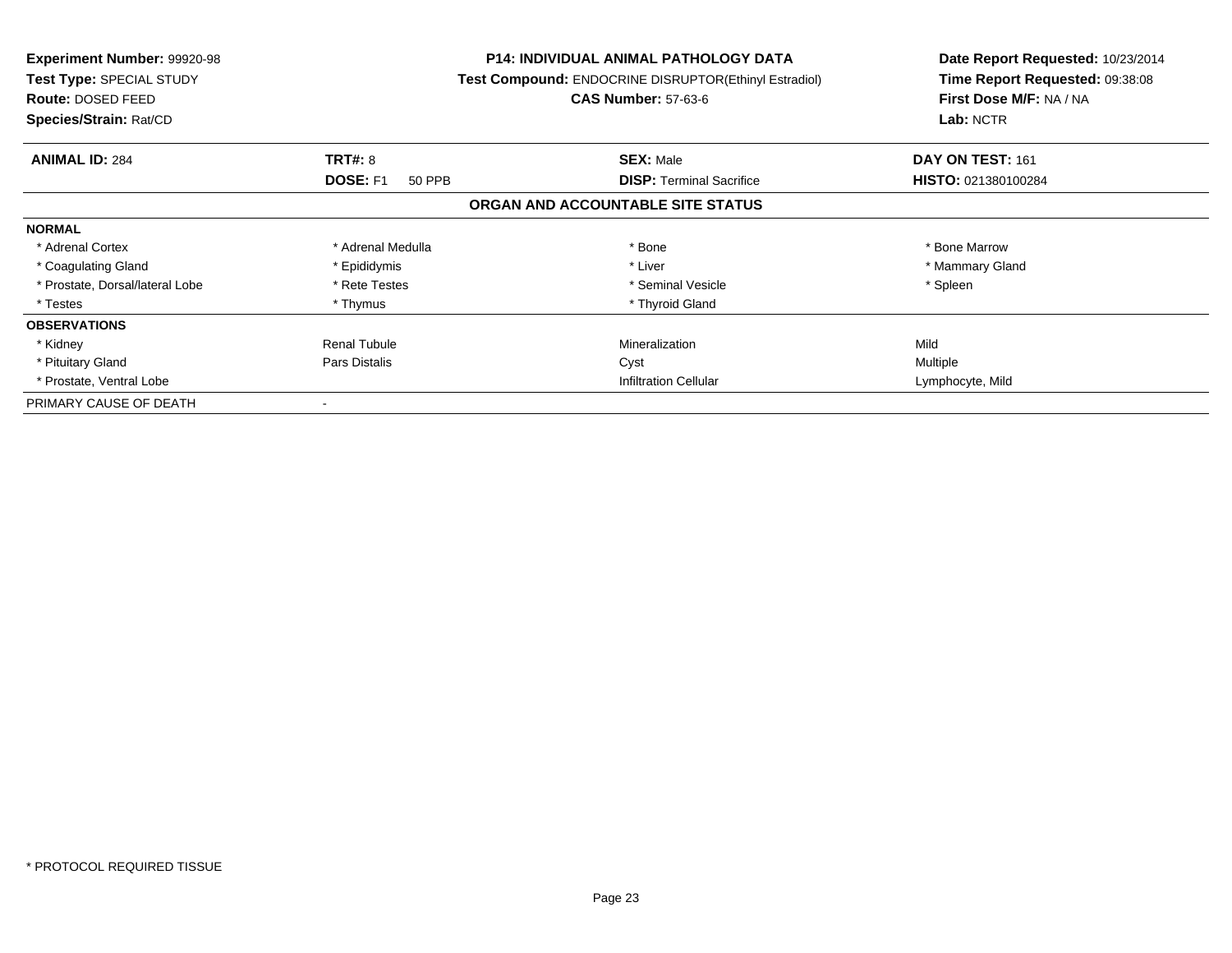| <b>Experiment Number: 99920-98</b><br>Test Type: SPECIAL STUDY<br>Route: DOSED FEED<br>Species/Strain: Rat/CD |                                   | <b>P14: INDIVIDUAL ANIMAL PATHOLOGY DATA</b><br>Test Compound: ENDOCRINE DISRUPTOR(Ethinyl Estradiol)<br><b>CAS Number: 57-63-6</b> | Date Report Requested: 10/23/2014<br>Time Report Requested: 09:38:08<br>First Dose M/F: NA / NA<br>Lab: NCTR |  |
|---------------------------------------------------------------------------------------------------------------|-----------------------------------|-------------------------------------------------------------------------------------------------------------------------------------|--------------------------------------------------------------------------------------------------------------|--|
| <b>ANIMAL ID: 305</b>                                                                                         | TRT#: 5                           | <b>SEX: Male</b>                                                                                                                    | DAY ON TEST: 162                                                                                             |  |
|                                                                                                               | <b>DOSE: F1</b><br><b>CONTROL</b> | <b>DISP: Terminal Sacrifice</b>                                                                                                     | HISTO: 021380100305                                                                                          |  |
|                                                                                                               |                                   | ORGAN AND ACCOUNTABLE SITE STATUS                                                                                                   |                                                                                                              |  |
| <b>NORMAL</b>                                                                                                 |                                   |                                                                                                                                     |                                                                                                              |  |
| * Adrenal Cortex                                                                                              | * Adrenal Medulla                 | * Bone                                                                                                                              | * Bone Marrow                                                                                                |  |
| * Epididymis                                                                                                  | * Liver                           | * Mammary Gland                                                                                                                     | * Pituitary Gland                                                                                            |  |
| * Prostate, Dorsal/lateral Lobe                                                                               | * Rete Testes                     | * Seminal Vesicle                                                                                                                   | * Spleen                                                                                                     |  |
| * Thymus                                                                                                      | * Thyroid Gland                   |                                                                                                                                     |                                                                                                              |  |
| <b>OBSERVATIONS</b>                                                                                           |                                   |                                                                                                                                     |                                                                                                              |  |
| * Coagulating Gland                                                                                           |                                   | <b>Developmental Malformation</b>                                                                                                   |                                                                                                              |  |
| * Kidney                                                                                                      | Cortex                            | Cyst                                                                                                                                |                                                                                                              |  |
|                                                                                                               | <b>Renal Tubule</b>               | <b>Dilatation</b>                                                                                                                   | Mild                                                                                                         |  |
|                                                                                                               |                                   | Inflammation                                                                                                                        | Chronic, Mild                                                                                                |  |
|                                                                                                               | <b>Renal Tubule</b>               | Regeneration                                                                                                                        | Minimal                                                                                                      |  |
| [Cyst TGLS = $1-4$ ]                                                                                          |                                   |                                                                                                                                     |                                                                                                              |  |
| [Dilatation TGLS = 1-4]                                                                                       |                                   |                                                                                                                                     |                                                                                                              |  |
| [Inflammation $TGLS = 1-4$ ]                                                                                  |                                   |                                                                                                                                     |                                                                                                              |  |
| [ Regeneration TGLS = 1-4 ]                                                                                   |                                   |                                                                                                                                     |                                                                                                              |  |
| * Prostate, Ventral Lobe                                                                                      |                                   | <b>Infiltration Cellular</b>                                                                                                        | Lymphocyte, Mild                                                                                             |  |
| * Testes                                                                                                      | Seminif Tub                       | Degeneration                                                                                                                        | Mild                                                                                                         |  |
| PRIMARY CAUSE OF DEATH                                                                                        |                                   |                                                                                                                                     |                                                                                                              |  |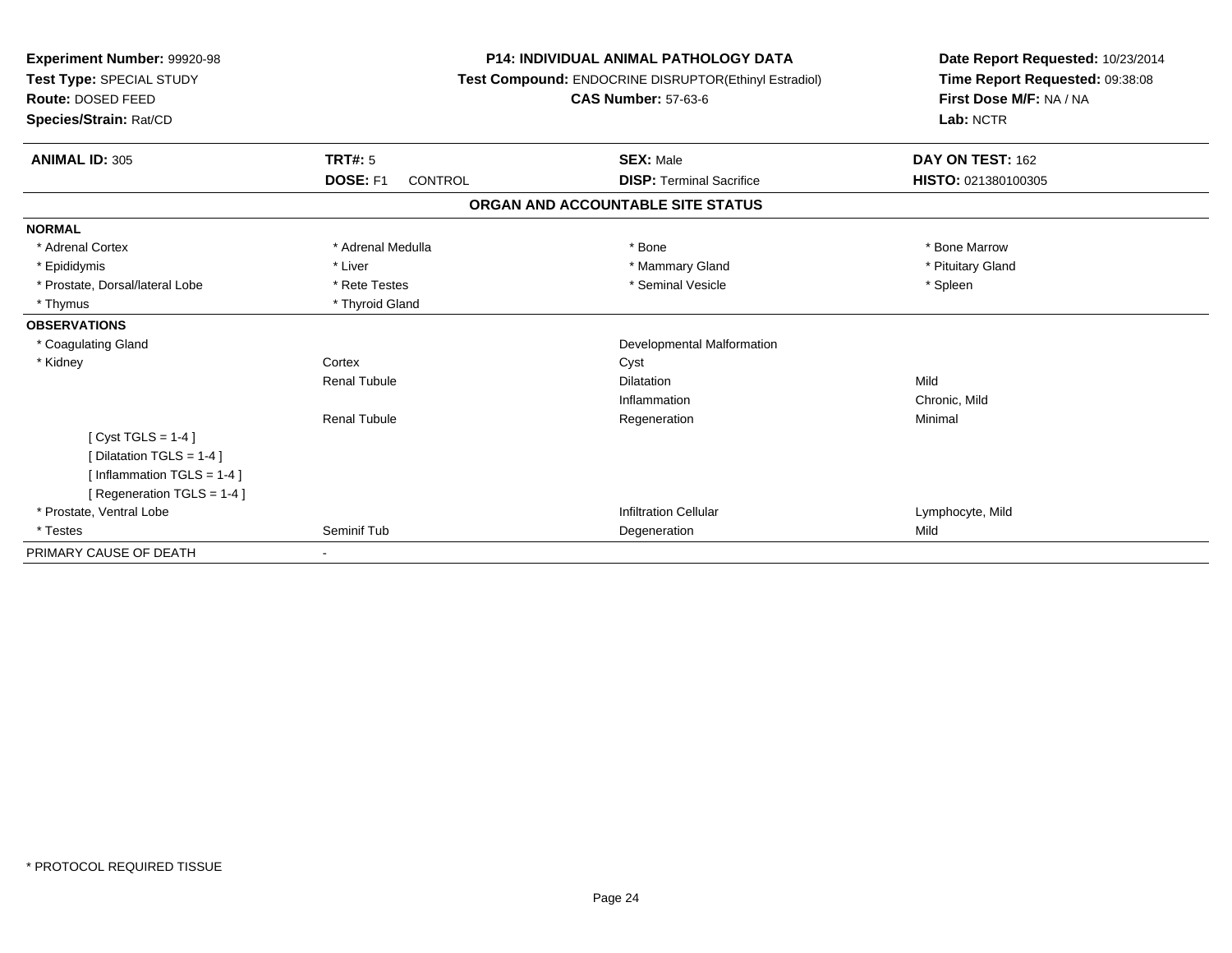| <b>Experiment Number: 99920-98</b><br>Test Type: SPECIAL STUDY<br><b>Route: DOSED FEED</b><br>Species/Strain: Rat/CD |                                   | <b>P14: INDIVIDUAL ANIMAL PATHOLOGY DATA</b><br>Test Compound: ENDOCRINE DISRUPTOR(Ethinyl Estradiol)<br><b>CAS Number: 57-63-6</b> | Date Report Requested: 10/23/2014<br>Time Report Requested: 09:38:08<br>First Dose M/F: NA / NA<br>Lab: NCTR |
|----------------------------------------------------------------------------------------------------------------------|-----------------------------------|-------------------------------------------------------------------------------------------------------------------------------------|--------------------------------------------------------------------------------------------------------------|
| <b>ANIMAL ID: 306</b>                                                                                                | TRT#: 5                           | <b>SEX: Male</b>                                                                                                                    | DAY ON TEST: 161                                                                                             |
|                                                                                                                      | <b>DOSE: F1</b><br><b>CONTROL</b> | <b>DISP:</b> Terminal Sacrifice                                                                                                     | HISTO: 021380100306                                                                                          |
|                                                                                                                      |                                   | ORGAN AND ACCOUNTABLE SITE STATUS                                                                                                   |                                                                                                              |
| <b>NORMAL</b>                                                                                                        |                                   |                                                                                                                                     |                                                                                                              |
| * Adrenal Cortex                                                                                                     | * Adrenal Medulla                 | * Bone                                                                                                                              | * Bone Marrow                                                                                                |
| * Coagulating Gland                                                                                                  | * Epididymis                      | * Liver                                                                                                                             | * Mammary Gland                                                                                              |
| * Pituitary Gland                                                                                                    | * Prostate, Dorsal/lateral Lobe   | * Rete Testes                                                                                                                       | * Seminal Vesicle                                                                                            |
| * Spleen                                                                                                             | * Testes                          | * Thymus                                                                                                                            | * Thyroid Gland                                                                                              |
| <b>OBSERVATIONS</b>                                                                                                  |                                   |                                                                                                                                     |                                                                                                              |
| * Kidney                                                                                                             | Renal Tubule                      | <b>Dilatation</b>                                                                                                                   | Mild                                                                                                         |
| * Prostate, Ventral Lobe                                                                                             |                                   | <b>Infiltration Cellular</b>                                                                                                        | Lymphocyte, Mild                                                                                             |
| PRIMARY CAUSE OF DEATH                                                                                               |                                   |                                                                                                                                     |                                                                                                              |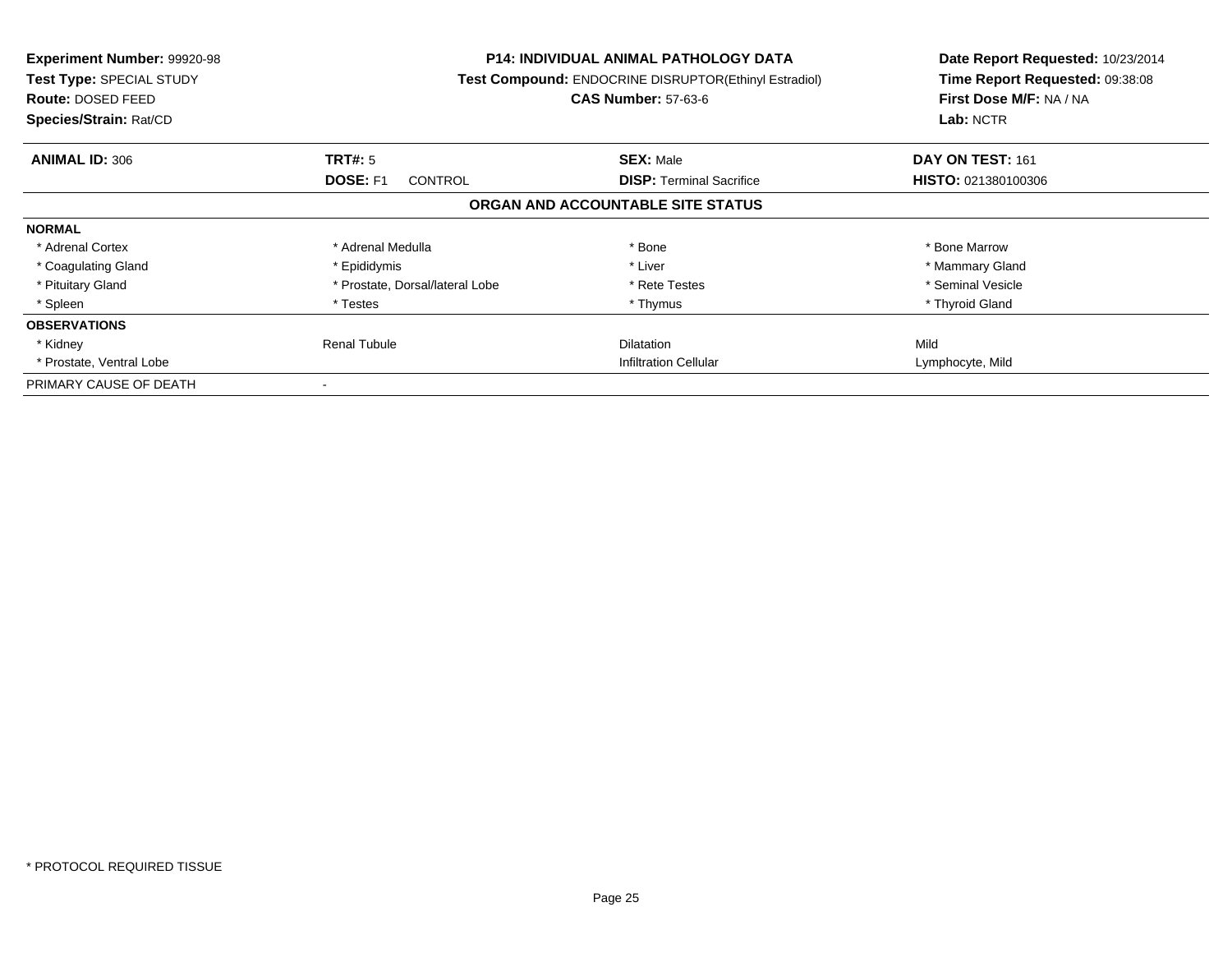| <b>Experiment Number: 99920-98</b><br>Test Type: SPECIAL STUDY<br>Route: DOSED FEED<br>Species/Strain: Rat/CD |                            | <b>P14: INDIVIDUAL ANIMAL PATHOLOGY DATA</b><br><b>Test Compound: ENDOCRINE DISRUPTOR(Ethinyl Estradiol)</b><br><b>CAS Number: 57-63-6</b> | Date Report Requested: 10/23/2014<br>Time Report Requested: 09:38:08<br>First Dose M/F: NA / NA<br>Lab: NCTR |
|---------------------------------------------------------------------------------------------------------------|----------------------------|--------------------------------------------------------------------------------------------------------------------------------------------|--------------------------------------------------------------------------------------------------------------|
| <b>ANIMAL ID: 307</b>                                                                                         | TRT#: 5                    | <b>SEX: Male</b>                                                                                                                           | DAY ON TEST: 161                                                                                             |
|                                                                                                               | <b>DOSE: F1</b><br>CONTROL | <b>DISP:</b> Terminal Sacrifice                                                                                                            | HISTO: 021380100307                                                                                          |
|                                                                                                               |                            | ORGAN AND ACCOUNTABLE SITE STATUS                                                                                                          |                                                                                                              |
| <b>NORMAL</b>                                                                                                 |                            |                                                                                                                                            |                                                                                                              |
| * Adrenal Cortex                                                                                              | * Adrenal Medulla          | * Bone                                                                                                                                     | * Bone Marrow                                                                                                |
| * Epididymis                                                                                                  | * Liver                    | * Mammary Gland                                                                                                                            | * Pituitary Gland                                                                                            |
| * Prostate, Ventral Lobe                                                                                      | * Rete Testes              | * Seminal Vesicle                                                                                                                          | * Spleen                                                                                                     |
| * Testes                                                                                                      | * Thymus                   | * Thyroid Gland                                                                                                                            |                                                                                                              |
| <b>OBSERVATIONS</b>                                                                                           |                            |                                                                                                                                            |                                                                                                              |
| * Coagulating Gland                                                                                           | Bilateral                  | Developmental Malformation                                                                                                                 |                                                                                                              |
| [Developmental Malformation TGLS = 2-2A]                                                                      |                            |                                                                                                                                            |                                                                                                              |
| * Kidney                                                                                                      | Cortex                     | Cyst                                                                                                                                       |                                                                                                              |
|                                                                                                               |                            | <b>Infiltration Cellular</b>                                                                                                               | Lymphocyte, Minimal                                                                                          |
| [Cyst TGLS = $1-4$ ]                                                                                          |                            |                                                                                                                                            |                                                                                                              |
| * Prostate, Dorsal/Lateral Lobe                                                                               |                            | Inflammation                                                                                                                               | Suppurative, Minimal                                                                                         |
| PRIMARY CAUSE OF DEATH                                                                                        |                            |                                                                                                                                            |                                                                                                              |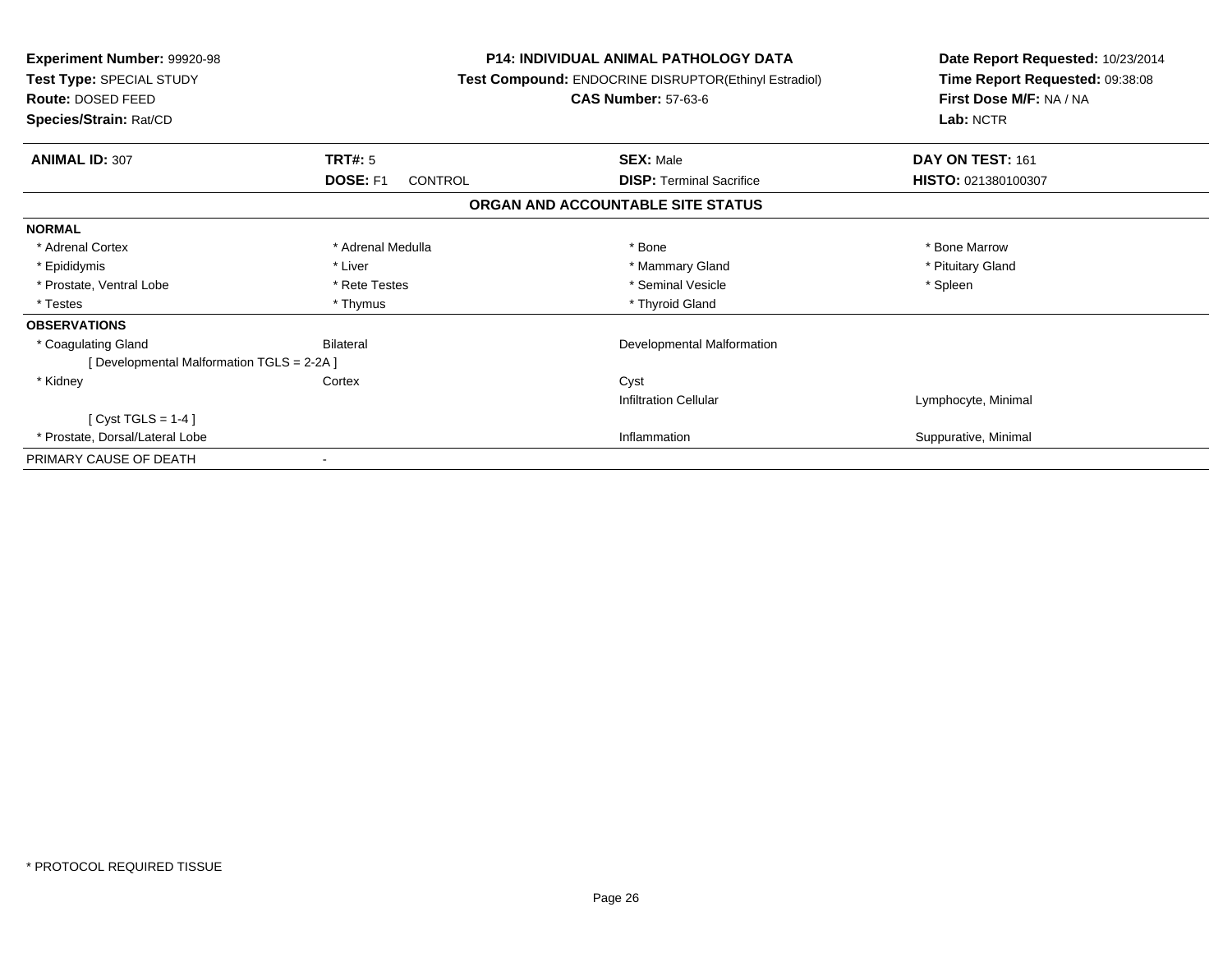| <b>Experiment Number: 99920-98</b><br>Test Type: SPECIAL STUDY<br>Route: DOSED FEED<br>Species/Strain: Rat/CD |                            | <b>P14: INDIVIDUAL ANIMAL PATHOLOGY DATA</b><br>Test Compound: ENDOCRINE DISRUPTOR(Ethinyl Estradiol)<br><b>CAS Number: 57-63-6</b> | Date Report Requested: 10/23/2014<br>Time Report Requested: 09:38:08<br>First Dose M/F: NA / NA<br>Lab: NCTR |
|---------------------------------------------------------------------------------------------------------------|----------------------------|-------------------------------------------------------------------------------------------------------------------------------------|--------------------------------------------------------------------------------------------------------------|
| <b>ANIMAL ID: 308</b>                                                                                         | TRT#: 5                    | <b>SEX: Male</b>                                                                                                                    | DAY ON TEST: 161                                                                                             |
|                                                                                                               | DOSE: F1<br><b>CONTROL</b> | <b>DISP:</b> Terminal Sacrifice                                                                                                     | HISTO: 021380100308                                                                                          |
|                                                                                                               |                            | ORGAN AND ACCOUNTABLE SITE STATUS                                                                                                   |                                                                                                              |
| <b>NORMAL</b>                                                                                                 |                            |                                                                                                                                     |                                                                                                              |
| * Adrenal Cortex                                                                                              | * Adrenal Medulla          | * Bone                                                                                                                              | * Bone Marrow                                                                                                |
| * Epididymis                                                                                                  | * Mammary Gland            | * Pituitary Gland                                                                                                                   | * Prostate, Dorsal/lateral Lobe                                                                              |
| * Prostate, Ventral Lobe                                                                                      | * Rete Testes              | * Seminal Vesicle                                                                                                                   | * Spleen                                                                                                     |
| * Testes                                                                                                      | * Thymus                   | * Thyroid Gland                                                                                                                     |                                                                                                              |
| <b>OBSERVATIONS</b>                                                                                           |                            |                                                                                                                                     |                                                                                                              |
| * Coagulating Gland                                                                                           | Bilateral                  | Developmental Malformation                                                                                                          |                                                                                                              |
| [ Developmental Malformation TGLS = 1-2A ]                                                                    |                            |                                                                                                                                     |                                                                                                              |
| * Kidney                                                                                                      |                            | <b>Infiltration Cellular</b>                                                                                                        | Lymphocyte, Minimal                                                                                          |
| * Liver                                                                                                       |                            | <b>Infiltration Cellular</b>                                                                                                        | Lymphocyte, Minimal                                                                                          |
| PRIMARY CAUSE OF DEATH                                                                                        |                            |                                                                                                                                     |                                                                                                              |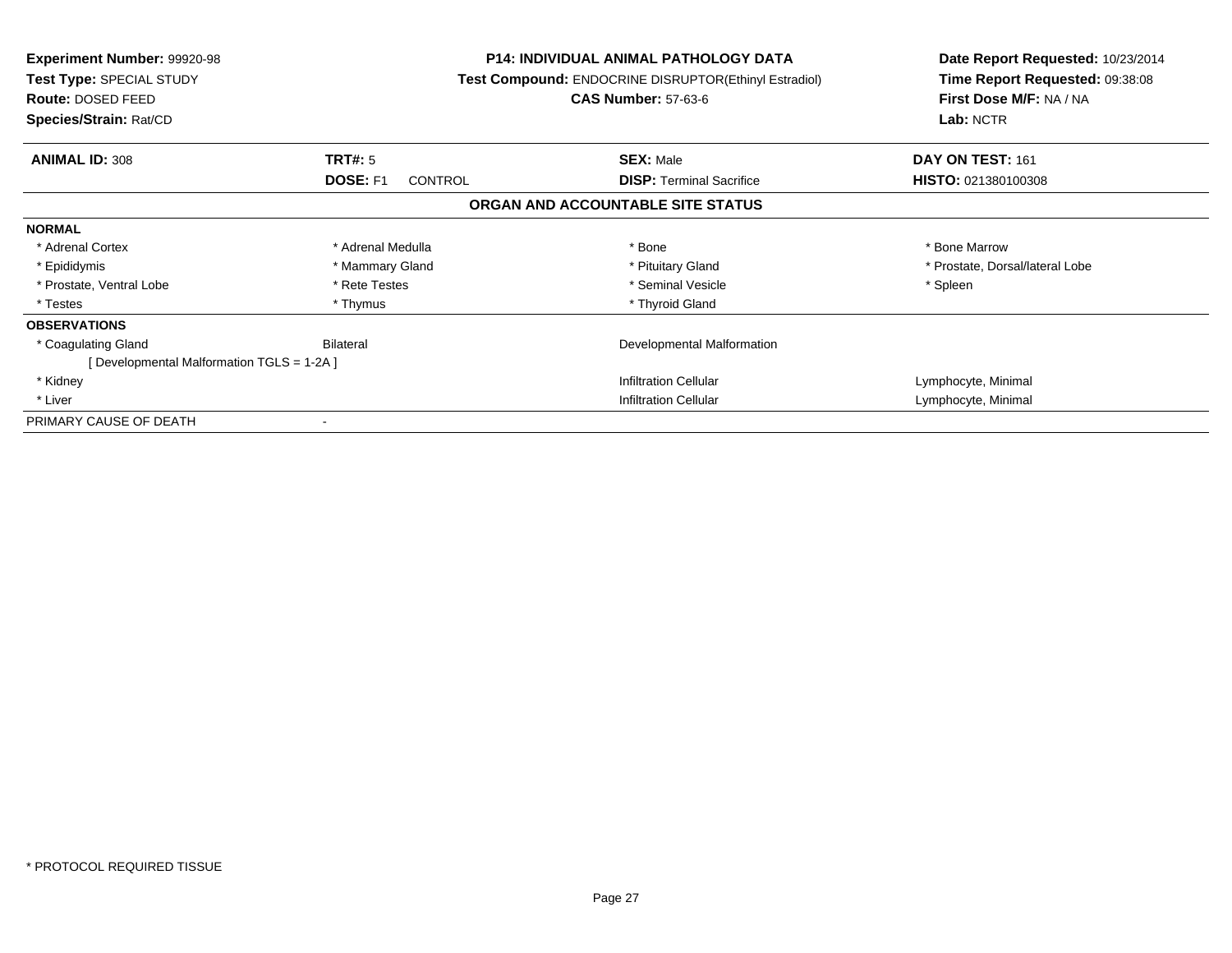| Experiment Number: 99920-98<br>Test Type: SPECIAL STUDY<br><b>Route: DOSED FEED</b><br>Species/Strain: Rat/CD |                     | <b>P14: INDIVIDUAL ANIMAL PATHOLOGY DATA</b><br>Test Compound: ENDOCRINE DISRUPTOR(Ethinyl Estradiol)<br><b>CAS Number: 57-63-6</b> | Date Report Requested: 10/23/2014<br>Time Report Requested: 09:38:08<br>First Dose M/F: NA / NA<br>Lab: NCTR |
|---------------------------------------------------------------------------------------------------------------|---------------------|-------------------------------------------------------------------------------------------------------------------------------------|--------------------------------------------------------------------------------------------------------------|
| <b>ANIMAL ID: 309</b>                                                                                         | TRT#: 5             | <b>SEX: Male</b>                                                                                                                    | DAY ON TEST: 161                                                                                             |
|                                                                                                               | DOSE: F1<br>CONTROL | <b>DISP: Terminal Sacrifice</b>                                                                                                     | HISTO: 021380100309                                                                                          |
|                                                                                                               |                     | ORGAN AND ACCOUNTABLE SITE STATUS                                                                                                   |                                                                                                              |
| <b>NORMAL</b>                                                                                                 |                     |                                                                                                                                     |                                                                                                              |
| * Adrenal Cortex                                                                                              | * Adrenal Medulla   | * Bone                                                                                                                              | * Bone Marrow                                                                                                |
| * Coagulating Gland                                                                                           | * Epididymis        | * Mammary Gland                                                                                                                     | * Pituitary Gland                                                                                            |
| * Prostate, Dorsal/lateral Lobe                                                                               | * Rete Testes       | * Seminal Vesicle                                                                                                                   | * Spleen                                                                                                     |
| * Testes                                                                                                      | * Thymus            | * Thyroid Gland                                                                                                                     |                                                                                                              |
| <b>OBSERVATIONS</b>                                                                                           |                     |                                                                                                                                     |                                                                                                              |
| * Kidney                                                                                                      | <b>Renal Tubule</b> | <b>Dilatation</b>                                                                                                                   | Mild                                                                                                         |
|                                                                                                               | Interstitium        | <b>Fibrosis</b>                                                                                                                     | Minimal                                                                                                      |
|                                                                                                               |                     | <b>Infiltration Cellular</b>                                                                                                        | Lymphocyte, Mild                                                                                             |
|                                                                                                               | <b>Renal Tubule</b> | Regeneration                                                                                                                        | Minimal                                                                                                      |
| * Liver                                                                                                       |                     | Inflammation                                                                                                                        | Chronic Active, Minimal                                                                                      |
| <b>Preputial Gland</b><br>[Inflammation TGLS = $1-2$ ]                                                        |                     | Inflammation                                                                                                                        | Suppurative, Mild                                                                                            |
| * Prostate, Ventral Lobe                                                                                      |                     | <b>Infiltration Cellular</b>                                                                                                        | Lymphocyte, Minimal                                                                                          |
| PRIMARY CAUSE OF DEATH                                                                                        |                     |                                                                                                                                     |                                                                                                              |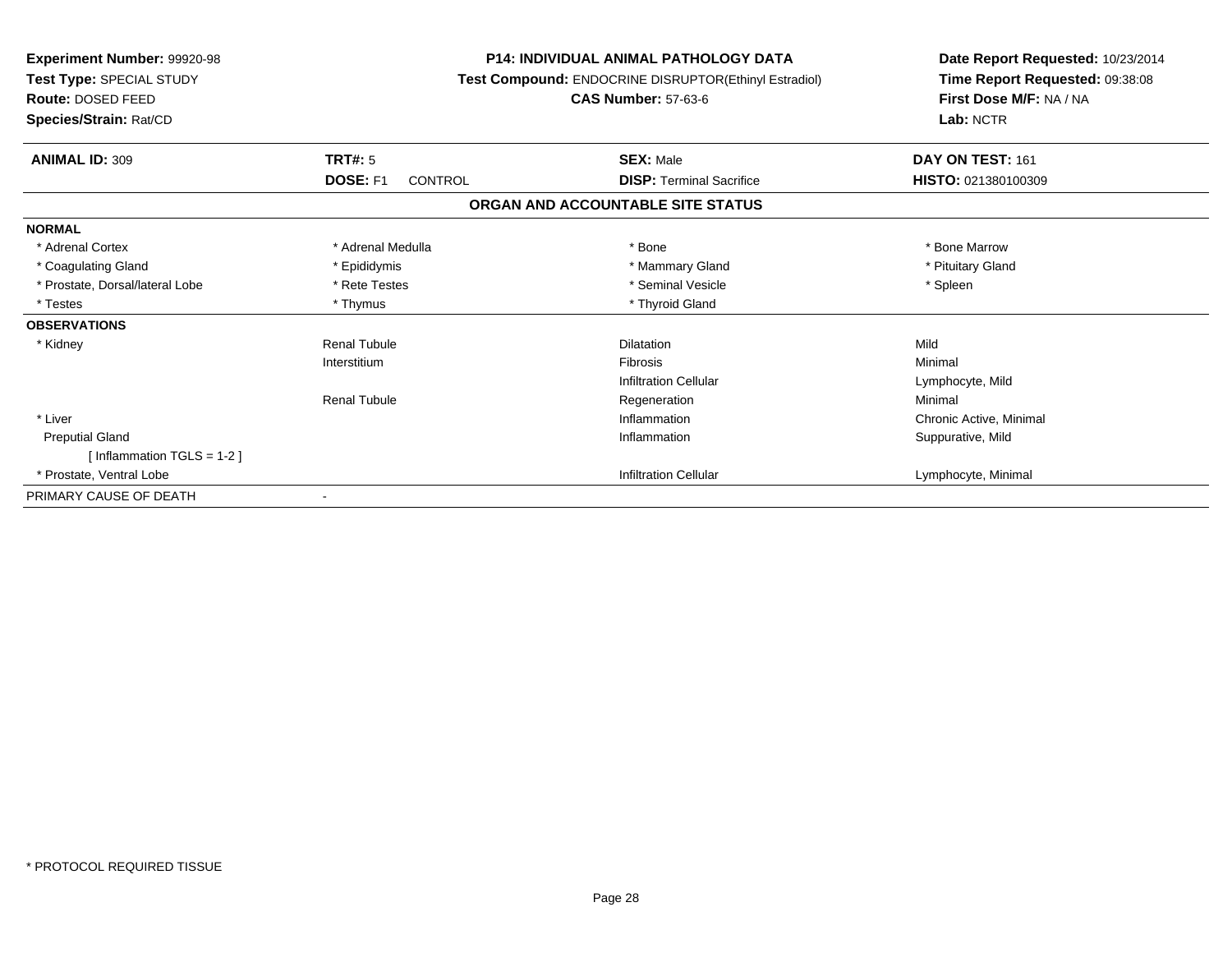| Experiment Number: 99920-98<br><b>Test Type: SPECIAL STUDY</b><br><b>Route: DOSED FEED</b><br>Species/Strain: Rat/CD |                            | <b>P14: INDIVIDUAL ANIMAL PATHOLOGY DATA</b><br><b>Test Compound: ENDOCRINE DISRUPTOR(Ethinyl Estradiol)</b><br><b>CAS Number: 57-63-6</b> | Date Report Requested: 10/23/2014<br>Time Report Requested: 09:38:08<br>First Dose M/F: NA / NA<br>Lab: NCTR |
|----------------------------------------------------------------------------------------------------------------------|----------------------------|--------------------------------------------------------------------------------------------------------------------------------------------|--------------------------------------------------------------------------------------------------------------|
| <b>ANIMAL ID: 310</b>                                                                                                | TRT#: 6                    | <b>SEX: Male</b>                                                                                                                           | DAY ON TEST: 162                                                                                             |
|                                                                                                                      | <b>DOSE: F1</b><br>2.0 PPB | <b>DISP:</b> Terminal Sacrifice                                                                                                            | <b>HISTO: 021380100310</b>                                                                                   |
|                                                                                                                      |                            | ORGAN AND ACCOUNTABLE SITE STATUS                                                                                                          |                                                                                                              |
| <b>NORMAL</b>                                                                                                        |                            |                                                                                                                                            |                                                                                                              |
| * Coagulating Gland                                                                                                  | * Epididymis               | * Prostate, Dorsal/lateral Lobe                                                                                                            | * Rete Testes                                                                                                |
| * Seminal Vesicle                                                                                                    | * Testes                   |                                                                                                                                            |                                                                                                              |
| <b>OBSERVATIONS</b>                                                                                                  |                            |                                                                                                                                            |                                                                                                              |
| * Mammary Gland                                                                                                      | Alveolus                   | Hyperplasia                                                                                                                                | Mild                                                                                                         |
| * Prostate, Ventral Lobe                                                                                             |                            | <b>Infiltration Cellular</b>                                                                                                               | Lymphocyte, Minimal                                                                                          |
| PRIMARY CAUSE OF DEATH                                                                                               |                            |                                                                                                                                            |                                                                                                              |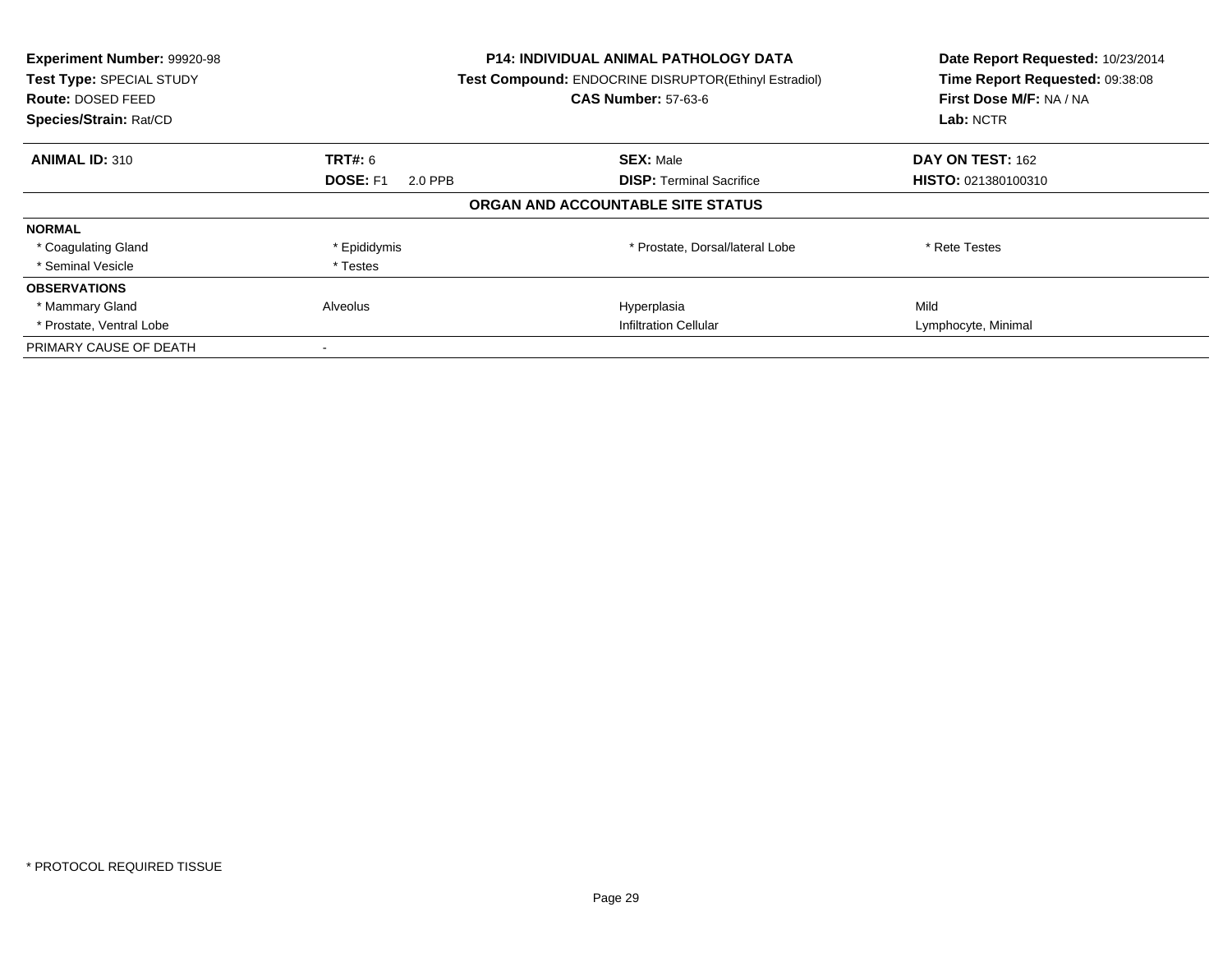| Experiment Number: 99920-98<br>Test Type: SPECIAL STUDY<br>Route: DOSED FEED<br>Species/Strain: Rat/CD |                            | P14: INDIVIDUAL ANIMAL PATHOLOGY DATA<br><b>Test Compound: ENDOCRINE DISRUPTOR(Ethinyl Estradiol)</b><br><b>CAS Number: 57-63-6</b> | Date Report Requested: 10/23/2014<br>Time Report Requested: 09:38:08<br>First Dose M/F: NA / NA<br>Lab: NCTR |
|--------------------------------------------------------------------------------------------------------|----------------------------|-------------------------------------------------------------------------------------------------------------------------------------|--------------------------------------------------------------------------------------------------------------|
| <b>ANIMAL ID: 311</b>                                                                                  | <b>TRT#: 6</b>             | <b>SEX: Male</b>                                                                                                                    | DAY ON TEST: 162                                                                                             |
|                                                                                                        | <b>DOSE: F1</b><br>2.0 PPB | <b>DISP:</b> Terminal Sacrifice                                                                                                     | HISTO: 021380100311                                                                                          |
|                                                                                                        |                            | ORGAN AND ACCOUNTABLE SITE STATUS                                                                                                   |                                                                                                              |
| <b>NORMAL</b>                                                                                          |                            |                                                                                                                                     |                                                                                                              |
| * Coagulating Gland                                                                                    | * Mammary Gland            | * Prostate, Dorsal/lateral Lobe                                                                                                     | * Prostate, Ventral Lobe                                                                                     |
| * Rete Testes                                                                                          | * Seminal Vesicle          |                                                                                                                                     |                                                                                                              |
| <b>OBSERVATIONS</b>                                                                                    |                            |                                                                                                                                     |                                                                                                              |
| * Epididymis                                                                                           |                            | Atrophy                                                                                                                             | Moderate                                                                                                     |
|                                                                                                        |                            | Hypospermia                                                                                                                         | Marked                                                                                                       |
| [Atrophy TGLS = 2-2A ]                                                                                 |                            |                                                                                                                                     |                                                                                                              |
| * Testes                                                                                               | Seminif Tub                | Degeneration                                                                                                                        | Marked                                                                                                       |
| [Degeneration TGLS = 1-7B]                                                                             |                            |                                                                                                                                     |                                                                                                              |
| PRIMARY CAUSE OF DEATH                                                                                 |                            |                                                                                                                                     |                                                                                                              |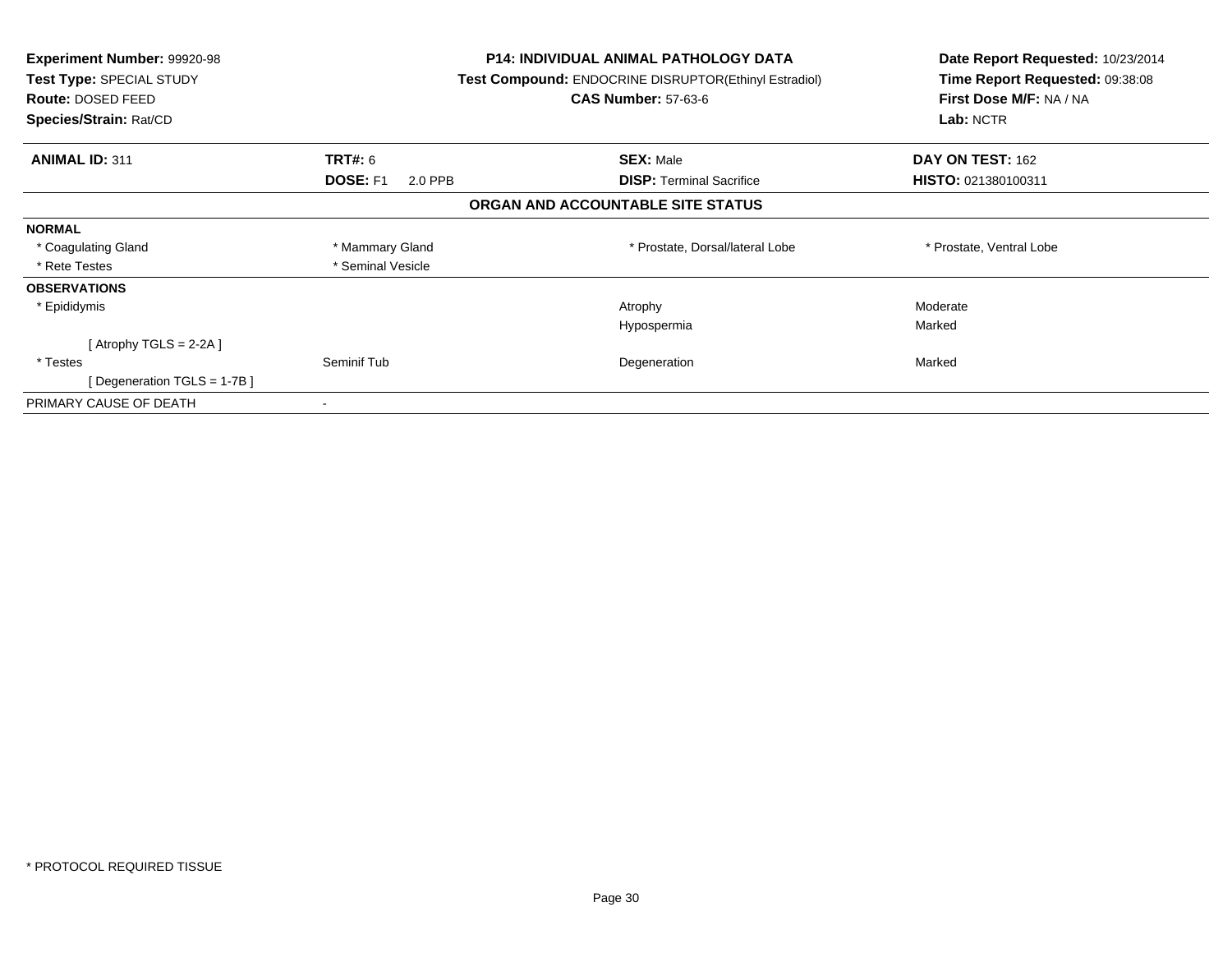| Experiment Number: 99920-98<br>Test Type: SPECIAL STUDY<br>Route: DOSED FEED<br>Species/Strain: Rat/CD |                            | <b>P14: INDIVIDUAL ANIMAL PATHOLOGY DATA</b><br><b>Test Compound: ENDOCRINE DISRUPTOR(Ethinyl Estradiol)</b><br><b>CAS Number: 57-63-6</b> | Date Report Requested: 10/23/2014<br>Time Report Requested: 09:38:08<br>First Dose M/F: NA / NA<br>Lab: NCTR |
|--------------------------------------------------------------------------------------------------------|----------------------------|--------------------------------------------------------------------------------------------------------------------------------------------|--------------------------------------------------------------------------------------------------------------|
| <b>ANIMAL ID: 312</b>                                                                                  | TRT#: 6                    | <b>SEX: Male</b>                                                                                                                           | DAY ON TEST: 162                                                                                             |
|                                                                                                        | <b>DOSE: F1</b><br>2.0 PPB | <b>DISP:</b> Terminal Sacrifice                                                                                                            | HISTO: 021380100312                                                                                          |
|                                                                                                        |                            | ORGAN AND ACCOUNTABLE SITE STATUS                                                                                                          |                                                                                                              |
| <b>NORMAL</b>                                                                                          |                            |                                                                                                                                            |                                                                                                              |
| * Coagulating Gland                                                                                    | * Epididymis               | * Mammary Gland                                                                                                                            | * Prostate, Dorsal/lateral Lobe                                                                              |
| * Seminal Vesicle                                                                                      | * Testes                   |                                                                                                                                            |                                                                                                              |
| <b>INSUFFICIENT TISSUE</b>                                                                             |                            |                                                                                                                                            |                                                                                                              |
| * Rete Testes                                                                                          |                            |                                                                                                                                            |                                                                                                              |
| <b>OBSERVATIONS</b>                                                                                    |                            |                                                                                                                                            |                                                                                                              |
| * Prostate, Ventral Lobe                                                                               |                            | <b>Infiltration Cellular</b>                                                                                                               | Lymphocyte, Minimal                                                                                          |
| * Rete Testes                                                                                          |                            |                                                                                                                                            |                                                                                                              |
| Note: No RC/WT attempt per pathologist                                                                 |                            |                                                                                                                                            |                                                                                                              |
| PRIMARY CAUSE OF DEATH                                                                                 |                            |                                                                                                                                            |                                                                                                              |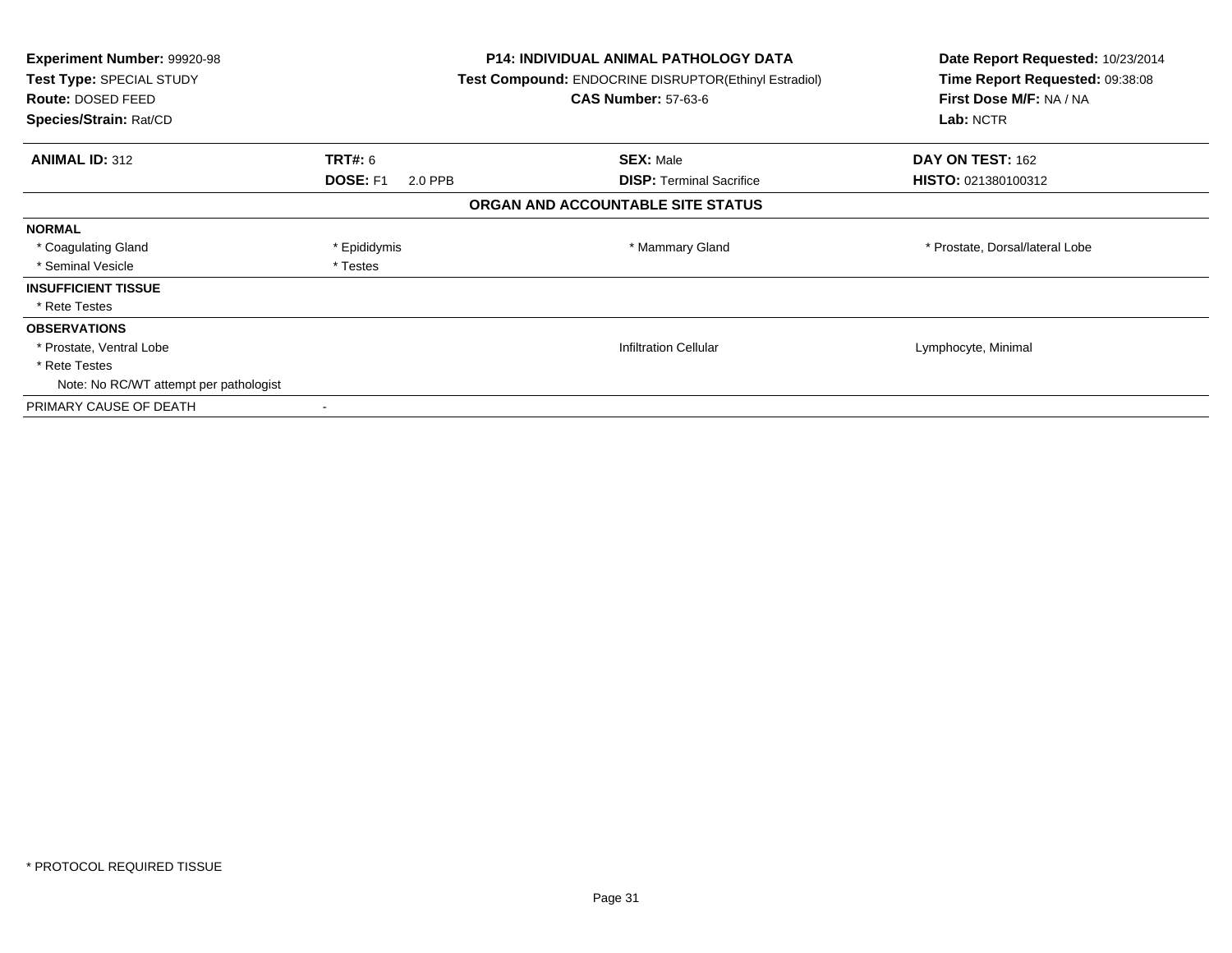| Experiment Number: 99920-98<br>Test Type: SPECIAL STUDY<br>Route: DOSED FEED<br>Species/Strain: Rat/CD |                            | <b>P14: INDIVIDUAL ANIMAL PATHOLOGY DATA</b><br><b>Test Compound: ENDOCRINE DISRUPTOR(Ethinyl Estradiol)</b><br><b>CAS Number: 57-63-6</b> | Date Report Requested: 10/23/2014<br>Time Report Requested: 09:38:08<br>First Dose M/F: NA / NA<br>Lab: NCTR |
|--------------------------------------------------------------------------------------------------------|----------------------------|--------------------------------------------------------------------------------------------------------------------------------------------|--------------------------------------------------------------------------------------------------------------|
| <b>ANIMAL ID: 313</b>                                                                                  | <b>TRT#: 6</b>             | <b>SEX: Male</b>                                                                                                                           | DAY ON TEST: 162                                                                                             |
|                                                                                                        | <b>DOSE: F1</b><br>2.0 PPB | <b>DISP:</b> Terminal Sacrifice                                                                                                            | HISTO: 021380100313                                                                                          |
|                                                                                                        |                            | ORGAN AND ACCOUNTABLE SITE STATUS                                                                                                          |                                                                                                              |
| <b>NORMAL</b>                                                                                          |                            |                                                                                                                                            |                                                                                                              |
| * Epididymis                                                                                           | * Mammary Gland            | * Prostate, Dorsal/lateral Lobe                                                                                                            | * Prostate, Ventral Lobe                                                                                     |
| * Seminal Vesicle                                                                                      | * Testes                   |                                                                                                                                            |                                                                                                              |
| <b>INSUFFICIENT TISSUE</b>                                                                             |                            |                                                                                                                                            |                                                                                                              |
| * Rete Testes                                                                                          |                            |                                                                                                                                            |                                                                                                              |
| <b>OBSERVATIONS</b>                                                                                    |                            |                                                                                                                                            |                                                                                                              |
| * Coagulating Gland                                                                                    |                            | Developmental Malformation                                                                                                                 |                                                                                                              |
| * Rete Testes                                                                                          |                            |                                                                                                                                            |                                                                                                              |
| Note: No RC/WT attempt per pathologist                                                                 |                            |                                                                                                                                            |                                                                                                              |
| PRIMARY CAUSE OF DEATH                                                                                 |                            |                                                                                                                                            |                                                                                                              |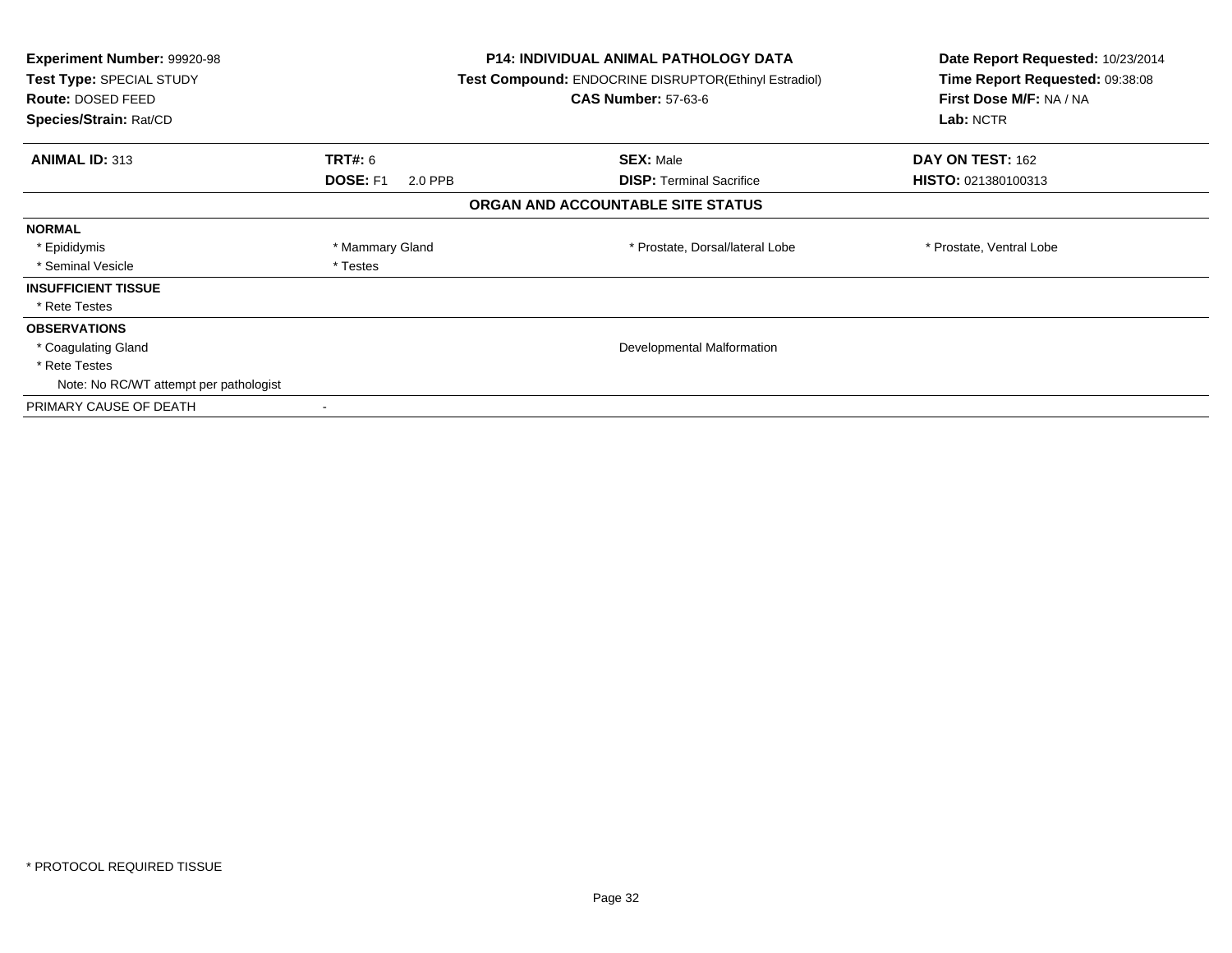| Experiment Number: 99920-98<br>Test Type: SPECIAL STUDY<br><b>Route: DOSED FEED</b><br>Species/Strain: Rat/CD | <b>P14: INDIVIDUAL ANIMAL PATHOLOGY DATA</b><br>Test Compound: ENDOCRINE DISRUPTOR(Ethinyl Estradiol)<br><b>CAS Number: 57-63-6</b> |                                   | Date Report Requested: 10/23/2014<br>Time Report Requested: 09:38:08<br>First Dose M/F: NA / NA<br>Lab: NCTR |
|---------------------------------------------------------------------------------------------------------------|-------------------------------------------------------------------------------------------------------------------------------------|-----------------------------------|--------------------------------------------------------------------------------------------------------------|
| <b>ANIMAL ID: 314</b>                                                                                         | <b>TRT#:</b> 6                                                                                                                      | <b>SEX: Male</b>                  | DAY ON TEST: 162                                                                                             |
|                                                                                                               | DOSE: F1<br>2.0 PPB                                                                                                                 | <b>DISP: Terminal Sacrifice</b>   | HISTO: 021380100314                                                                                          |
|                                                                                                               |                                                                                                                                     | ORGAN AND ACCOUNTABLE SITE STATUS |                                                                                                              |
| <b>NORMAL</b>                                                                                                 |                                                                                                                                     |                                   |                                                                                                              |
| * Coagulating Gland                                                                                           | * Prostate, Dorsal/lateral Lobe                                                                                                     | * Rete Testes                     | * Seminal Vesicle                                                                                            |
| * Testes                                                                                                      |                                                                                                                                     |                                   |                                                                                                              |
| <b>OBSERVATIONS</b>                                                                                           |                                                                                                                                     |                                   |                                                                                                              |
| * Epididymis                                                                                                  |                                                                                                                                     | <b>Infiltration Cellular</b>      | Lymphocyte, Minimal                                                                                          |
| * Mammary Gland                                                                                               | Alveolus                                                                                                                            | Hyperplasia                       | Mild                                                                                                         |
| * Prostate, Ventral Lobe                                                                                      |                                                                                                                                     | <b>Infiltration Cellular</b>      | Lymphocyte, Minimal                                                                                          |
| PRIMARY CAUSE OF DEATH                                                                                        |                                                                                                                                     |                                   |                                                                                                              |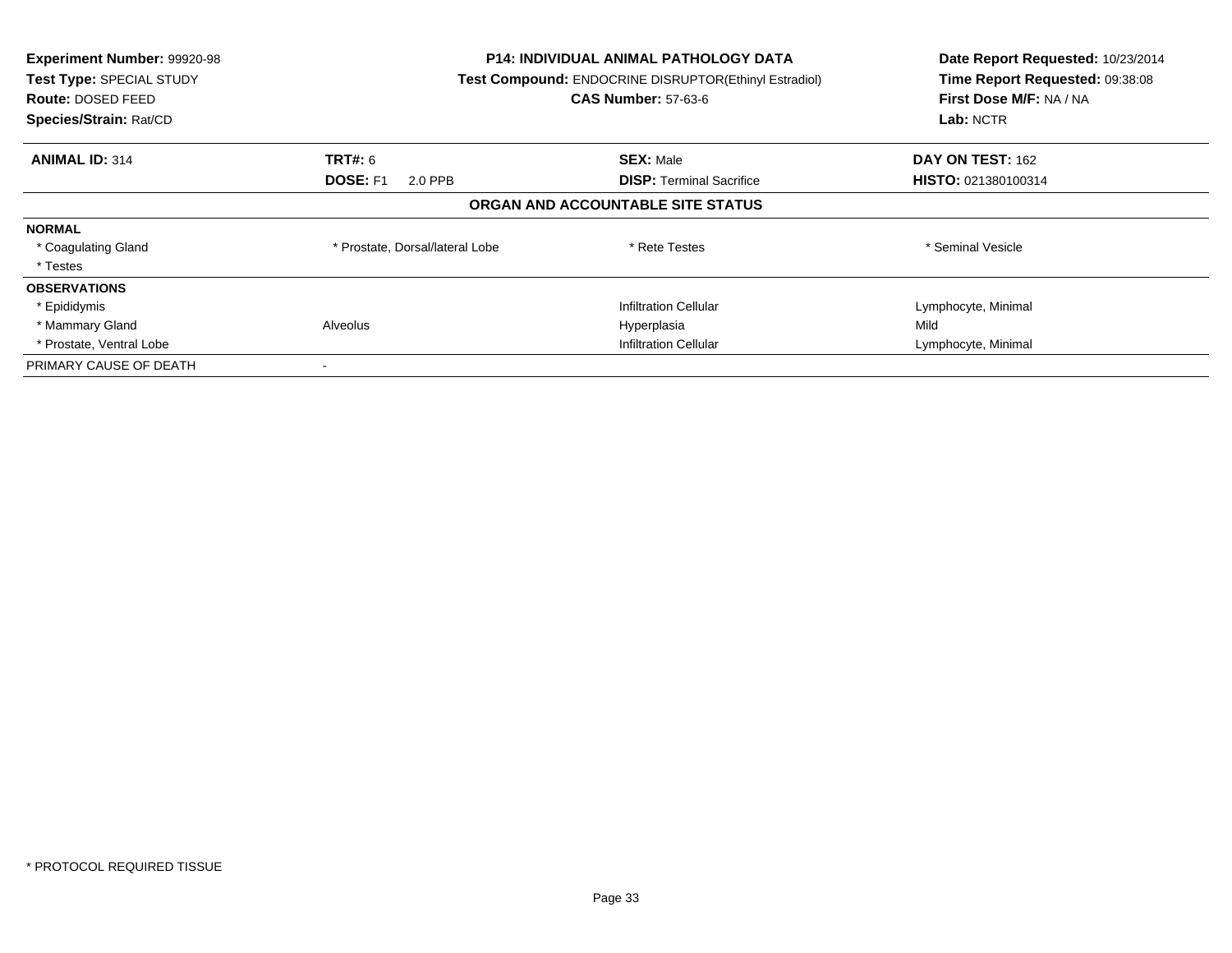| <b>Experiment Number: 99920-98</b><br>Test Type: SPECIAL STUDY<br><b>Route: DOSED FEED</b><br>Species/Strain: Rat/CD |                              | <b>P14: INDIVIDUAL ANIMAL PATHOLOGY DATA</b><br><b>Test Compound: ENDOCRINE DISRUPTOR(Ethinyl Estradiol)</b><br><b>CAS Number: 57-63-6</b> | Date Report Requested: 10/23/2014<br>Time Report Requested: 09:38:08<br>First Dose M/F: NA / NA<br>Lab: NCTR |
|----------------------------------------------------------------------------------------------------------------------|------------------------------|--------------------------------------------------------------------------------------------------------------------------------------------|--------------------------------------------------------------------------------------------------------------|
| <b>ANIMAL ID: 315</b>                                                                                                | <b>TRT#: 7</b>               | <b>SEX: Male</b>                                                                                                                           | DAY ON TEST: 162                                                                                             |
|                                                                                                                      | <b>DOSE: F1</b><br>10 PPB    | <b>DISP:</b> Terminal Sacrifice                                                                                                            | HISTO: 021380100315                                                                                          |
|                                                                                                                      |                              | ORGAN AND ACCOUNTABLE SITE STATUS                                                                                                          |                                                                                                              |
| <b>NORMAL</b>                                                                                                        |                              |                                                                                                                                            |                                                                                                              |
| * Coagulating Gland                                                                                                  | * Kidney                     | * Mammary Gland                                                                                                                            | * Prostate, Dorsal/lateral Lobe                                                                              |
| * Rete Testes                                                                                                        | * Seminal Vesicle            | * Testes                                                                                                                                   |                                                                                                              |
| <b>OBSERVATIONS</b>                                                                                                  |                              |                                                                                                                                            |                                                                                                              |
| * Epididymis                                                                                                         |                              | <b>Infiltration Cellular</b>                                                                                                               | Lymphocyte, Minimal                                                                                          |
| * Prostate, Ventral Lobe                                                                                             | <b>Infiltration Cellular</b> |                                                                                                                                            | Lymphocyte, Minimal                                                                                          |
| PRIMARY CAUSE OF DEATH                                                                                               |                              |                                                                                                                                            |                                                                                                              |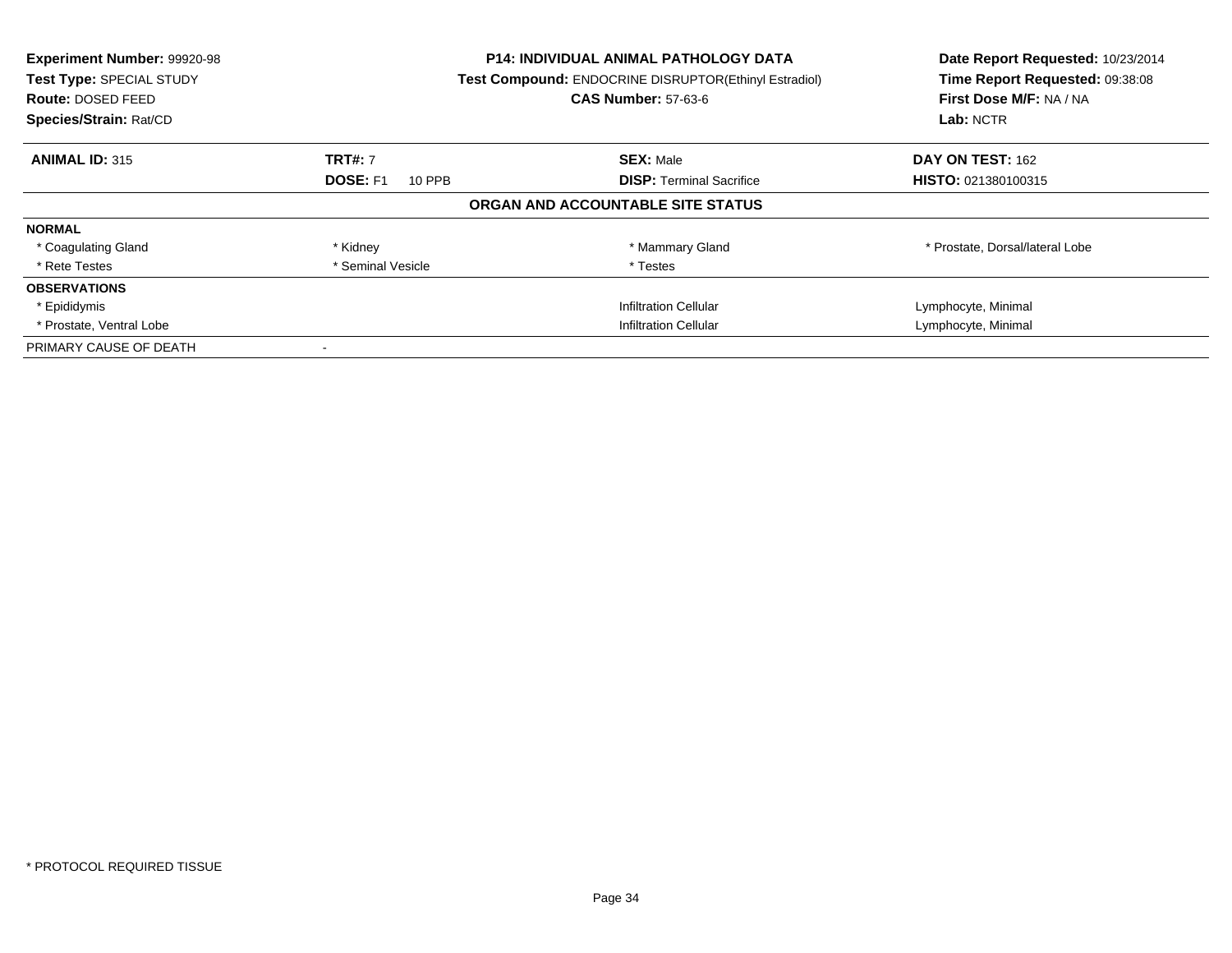| <b>Experiment Number: 99920-98</b><br>Test Type: SPECIAL STUDY<br><b>Route: DOSED FEED</b><br>Species/Strain: Rat/CD |                              | <b>P14: INDIVIDUAL ANIMAL PATHOLOGY DATA</b><br><b>Test Compound: ENDOCRINE DISRUPTOR(Ethinyl Estradiol)</b><br><b>CAS Number: 57-63-6</b> | Date Report Requested: 10/23/2014<br>Time Report Requested: 09:38:08<br>First Dose M/F: NA / NA<br>Lab: NCTR |
|----------------------------------------------------------------------------------------------------------------------|------------------------------|--------------------------------------------------------------------------------------------------------------------------------------------|--------------------------------------------------------------------------------------------------------------|
| <b>ANIMAL ID: 316</b>                                                                                                | <b>TRT#: 7</b>               | <b>SEX: Male</b>                                                                                                                           | DAY ON TEST: 162                                                                                             |
|                                                                                                                      | <b>DOSE: F1</b><br>10 PPB    | <b>DISP:</b> Terminal Sacrifice                                                                                                            | HISTO: 021380100316                                                                                          |
|                                                                                                                      |                              | ORGAN AND ACCOUNTABLE SITE STATUS                                                                                                          |                                                                                                              |
| <b>NORMAL</b>                                                                                                        |                              |                                                                                                                                            |                                                                                                              |
| * Coagulating Gland                                                                                                  | * Epididymis                 | * Kidney                                                                                                                                   | * Mammary Gland                                                                                              |
| * Rete Testes                                                                                                        | * Seminal Vesicle            | * Testes                                                                                                                                   |                                                                                                              |
| <b>OBSERVATIONS</b>                                                                                                  |                              |                                                                                                                                            |                                                                                                              |
| * Prostate, Dorsal/Lateral Lobe                                                                                      |                              | <b>Infiltration Cellular</b>                                                                                                               | Lymphocyte, Minimal                                                                                          |
| * Prostate, Ventral Lobe                                                                                             | <b>Infiltration Cellular</b> |                                                                                                                                            | Lymphocyte, Minimal                                                                                          |
| PRIMARY CAUSE OF DEATH                                                                                               |                              |                                                                                                                                            |                                                                                                              |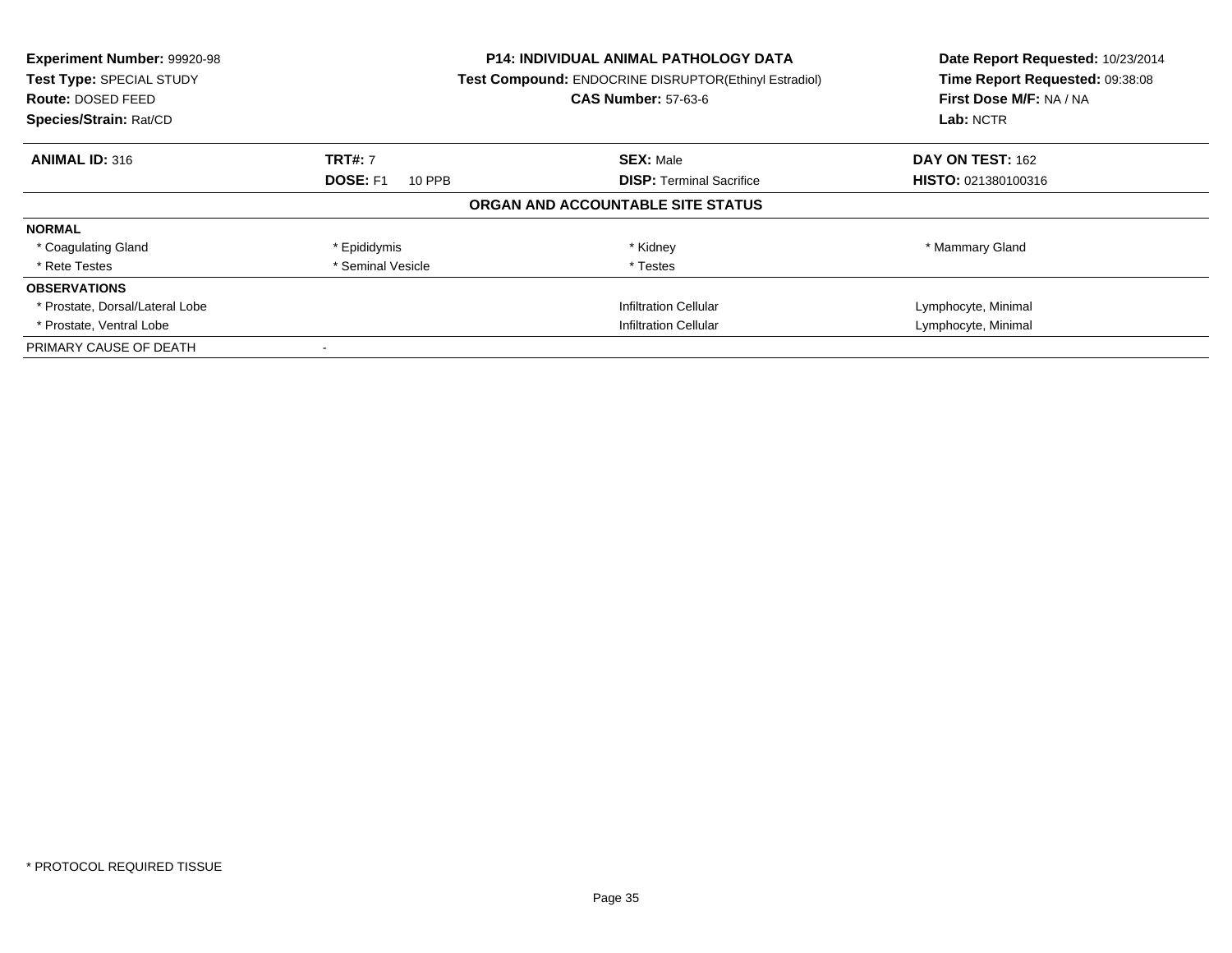| <b>Experiment Number: 99920-98</b><br>Test Type: SPECIAL STUDY<br><b>Route: DOSED FEED</b><br>Species/Strain: Rat/CD |                           | <b>P14: INDIVIDUAL ANIMAL PATHOLOGY DATA</b><br>Test Compound: ENDOCRINE DISRUPTOR(Ethinyl Estradiol)<br><b>CAS Number: 57-63-6</b> | Date Report Requested: 10/23/2014<br>Time Report Requested: 09:38:08<br>First Dose M/F: NA / NA<br>Lab: NCTR |
|----------------------------------------------------------------------------------------------------------------------|---------------------------|-------------------------------------------------------------------------------------------------------------------------------------|--------------------------------------------------------------------------------------------------------------|
| <b>ANIMAL ID: 317</b>                                                                                                | <b>TRT#: 7</b>            | <b>SEX: Male</b>                                                                                                                    | DAY ON TEST: 162                                                                                             |
|                                                                                                                      | <b>DOSE: F1</b><br>10 PPB | <b>DISP:</b> Terminal Sacrifice                                                                                                     | HISTO: 021380100317                                                                                          |
|                                                                                                                      |                           | ORGAN AND ACCOUNTABLE SITE STATUS                                                                                                   |                                                                                                              |
| <b>NORMAL</b>                                                                                                        |                           |                                                                                                                                     |                                                                                                              |
| * Coagulating Gland                                                                                                  | * Epididymis              | * Mammary Gland                                                                                                                     | * Rete Testes                                                                                                |
| * Seminal Vesicle                                                                                                    | * Testes                  |                                                                                                                                     |                                                                                                              |
| <b>OBSERVATIONS</b>                                                                                                  |                           |                                                                                                                                     |                                                                                                              |
| * Kidney                                                                                                             | Renal Tubule              | <b>Dilatation</b>                                                                                                                   | Minimal                                                                                                      |
|                                                                                                                      |                           | <b>Infiltration Cellular</b>                                                                                                        | Lymphocyte, Minimal                                                                                          |
| * Prostate, Dorsal/Lateral Lobe                                                                                      |                           | Inflammation                                                                                                                        | Suppurative, Mild                                                                                            |
| * Prostate, Ventral Lobe                                                                                             |                           | <b>Infiltration Cellular</b>                                                                                                        | Lymphocyte, Mild                                                                                             |
| PRIMARY CAUSE OF DEATH                                                                                               |                           |                                                                                                                                     |                                                                                                              |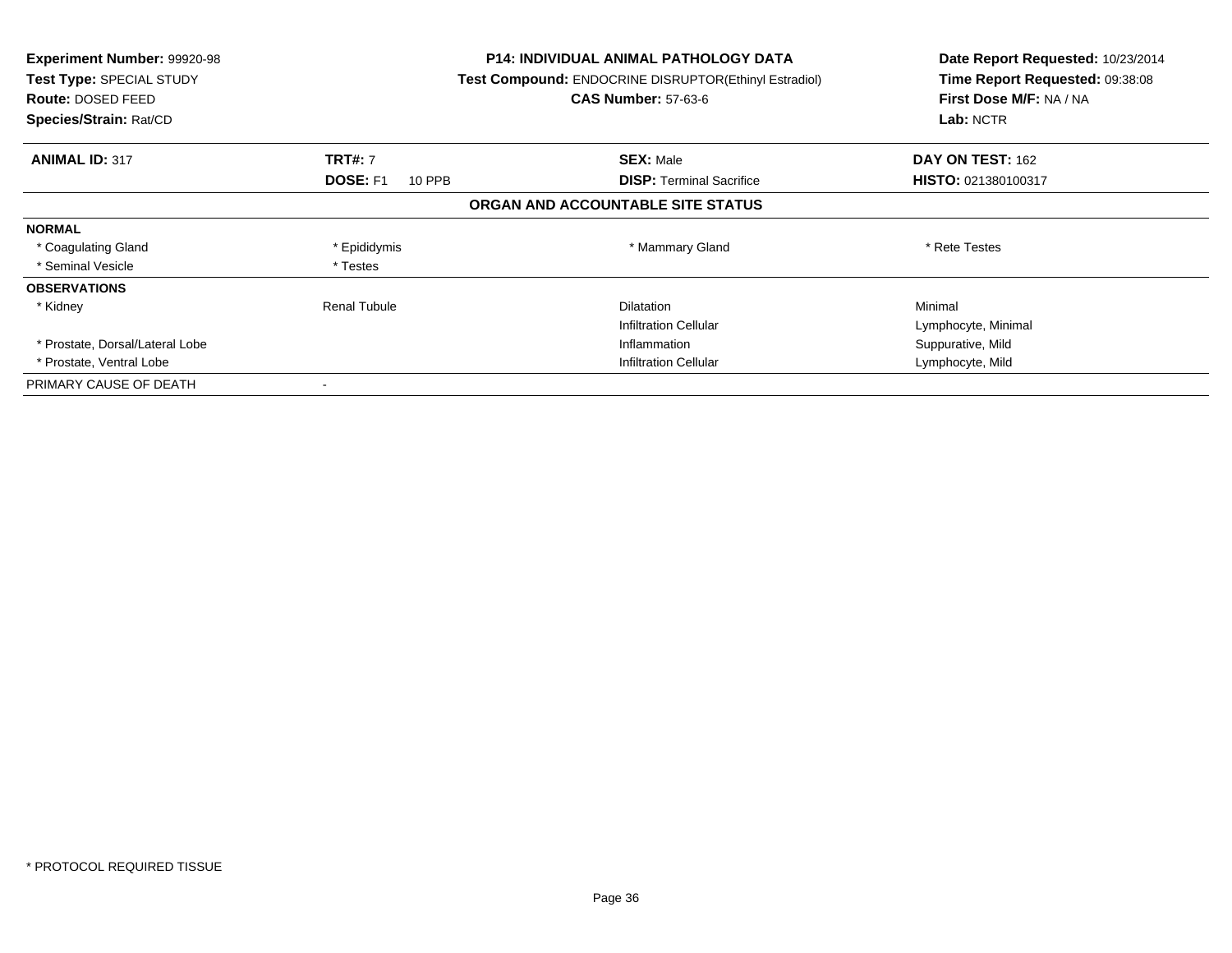| <b>Experiment Number: 99920-98</b><br>Test Type: SPECIAL STUDY<br><b>Route: DOSED FEED</b><br>Species/Strain: Rat/CD |                                 | <b>P14: INDIVIDUAL ANIMAL PATHOLOGY DATA</b><br>Test Compound: ENDOCRINE DISRUPTOR(Ethinyl Estradiol)<br><b>CAS Number: 57-63-6</b> | Date Report Requested: 10/23/2014<br>Time Report Requested: 09:38:08<br>First Dose M/F: NA / NA<br>Lab: NCTR |
|----------------------------------------------------------------------------------------------------------------------|---------------------------------|-------------------------------------------------------------------------------------------------------------------------------------|--------------------------------------------------------------------------------------------------------------|
| <b>ANIMAL ID: 318</b>                                                                                                | <b>TRT#: 7</b>                  | <b>SEX: Male</b>                                                                                                                    | DAY ON TEST: 162                                                                                             |
|                                                                                                                      | <b>DOSE: F1</b><br>10 PPB       | <b>DISP:</b> Terminal Sacrifice                                                                                                     | <b>HISTO: 021380100318</b>                                                                                   |
|                                                                                                                      |                                 | ORGAN AND ACCOUNTABLE SITE STATUS                                                                                                   |                                                                                                              |
| <b>NORMAL</b>                                                                                                        |                                 |                                                                                                                                     |                                                                                                              |
| * Coagulating Gland                                                                                                  | * Prostate, Dorsal/lateral Lobe | * Prostate, Ventral Lobe                                                                                                            | * Rete Testes                                                                                                |
| * Seminal Vesicle                                                                                                    | * Testes                        |                                                                                                                                     |                                                                                                              |
| <b>OBSERVATIONS</b>                                                                                                  |                                 |                                                                                                                                     |                                                                                                              |
| * Epididymis                                                                                                         |                                 | <b>Infiltration Cellular</b>                                                                                                        | Lymphocyte, Minimal                                                                                          |
| * Kidney                                                                                                             |                                 | <b>Infiltration Cellular</b>                                                                                                        | Lymphocyte, Minimal                                                                                          |
|                                                                                                                      | <b>Renal Tubule</b>             | Regeneration                                                                                                                        | Minimal                                                                                                      |
| * Mammary Gland                                                                                                      | Duct                            | Hyperplasia                                                                                                                         | Mild                                                                                                         |
| PRIMARY CAUSE OF DEATH                                                                                               |                                 |                                                                                                                                     |                                                                                                              |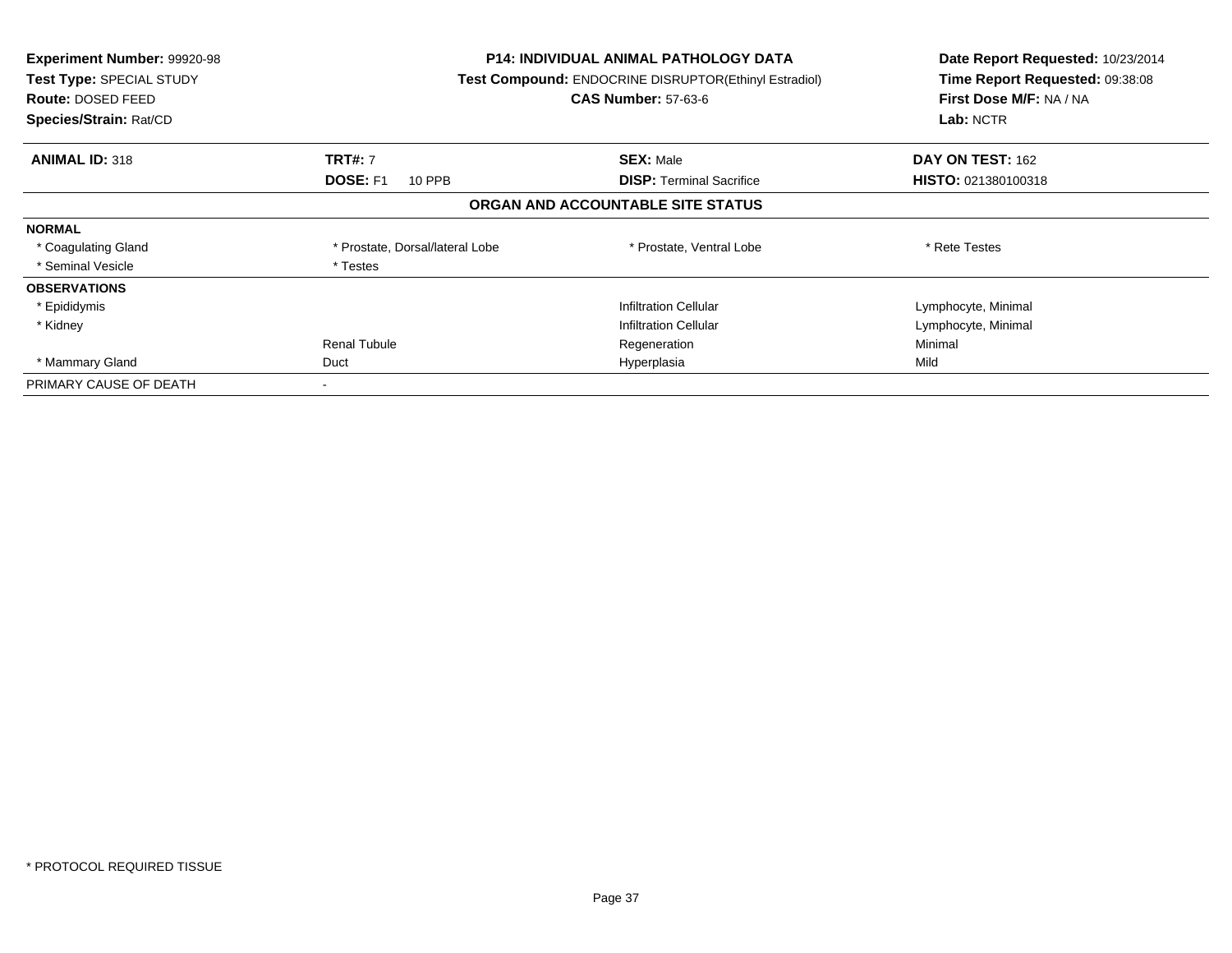| <b>Experiment Number: 99920-98</b><br>Test Type: SPECIAL STUDY<br>Route: DOSED FEED<br>Species/Strain: Rat/CD |                           | <b>P14: INDIVIDUAL ANIMAL PATHOLOGY DATA</b><br><b>Test Compound: ENDOCRINE DISRUPTOR(Ethinyl Estradiol)</b><br><b>CAS Number: 57-63-6</b> | Date Report Requested: 10/23/2014<br>Time Report Requested: 09:38:08<br>First Dose M/F: NA / NA<br>Lab: NCTR |
|---------------------------------------------------------------------------------------------------------------|---------------------------|--------------------------------------------------------------------------------------------------------------------------------------------|--------------------------------------------------------------------------------------------------------------|
| <b>ANIMAL ID: 319</b>                                                                                         | <b>TRT#: 7</b>            | <b>SEX: Male</b>                                                                                                                           | DAY ON TEST: 162                                                                                             |
|                                                                                                               | <b>DOSE: F1</b><br>10 PPB | <b>DISP:</b> Terminal Sacrifice                                                                                                            | HISTO: 021380100319                                                                                          |
|                                                                                                               |                           | ORGAN AND ACCOUNTABLE SITE STATUS                                                                                                          |                                                                                                              |
| <b>NORMAL</b>                                                                                                 |                           |                                                                                                                                            |                                                                                                              |
| * Coagulating Gland                                                                                           | * Rete Testes             | * Seminal Vesicle                                                                                                                          | * Testes                                                                                                     |
| <b>OBSERVATIONS</b>                                                                                           |                           |                                                                                                                                            |                                                                                                              |
| * Epididymis                                                                                                  |                           | <b>Infiltration Cellular</b>                                                                                                               | Lymphocyte, Minimal                                                                                          |
| * Kidney                                                                                                      | Renal Tubule              | <b>Dilatation</b>                                                                                                                          | Mild                                                                                                         |
|                                                                                                               |                           | <b>Infiltration Cellular</b>                                                                                                               | Lymphocyte, Minimal                                                                                          |
|                                                                                                               | <b>Renal Tubule</b>       | Regeneration                                                                                                                               | Minimal                                                                                                      |
| * Mammary Gland                                                                                               | Alveolus                  | Hyperplasia                                                                                                                                | Mild                                                                                                         |
| * Prostate, Dorsal/Lateral Lobe                                                                               |                           | Inflammation                                                                                                                               | Suppurative, Mild                                                                                            |
| * Prostate, Ventral Lobe                                                                                      |                           | <b>Infiltration Cellular</b>                                                                                                               | Lymphocyte, Minimal                                                                                          |
| PRIMARY CAUSE OF DEATH                                                                                        |                           |                                                                                                                                            |                                                                                                              |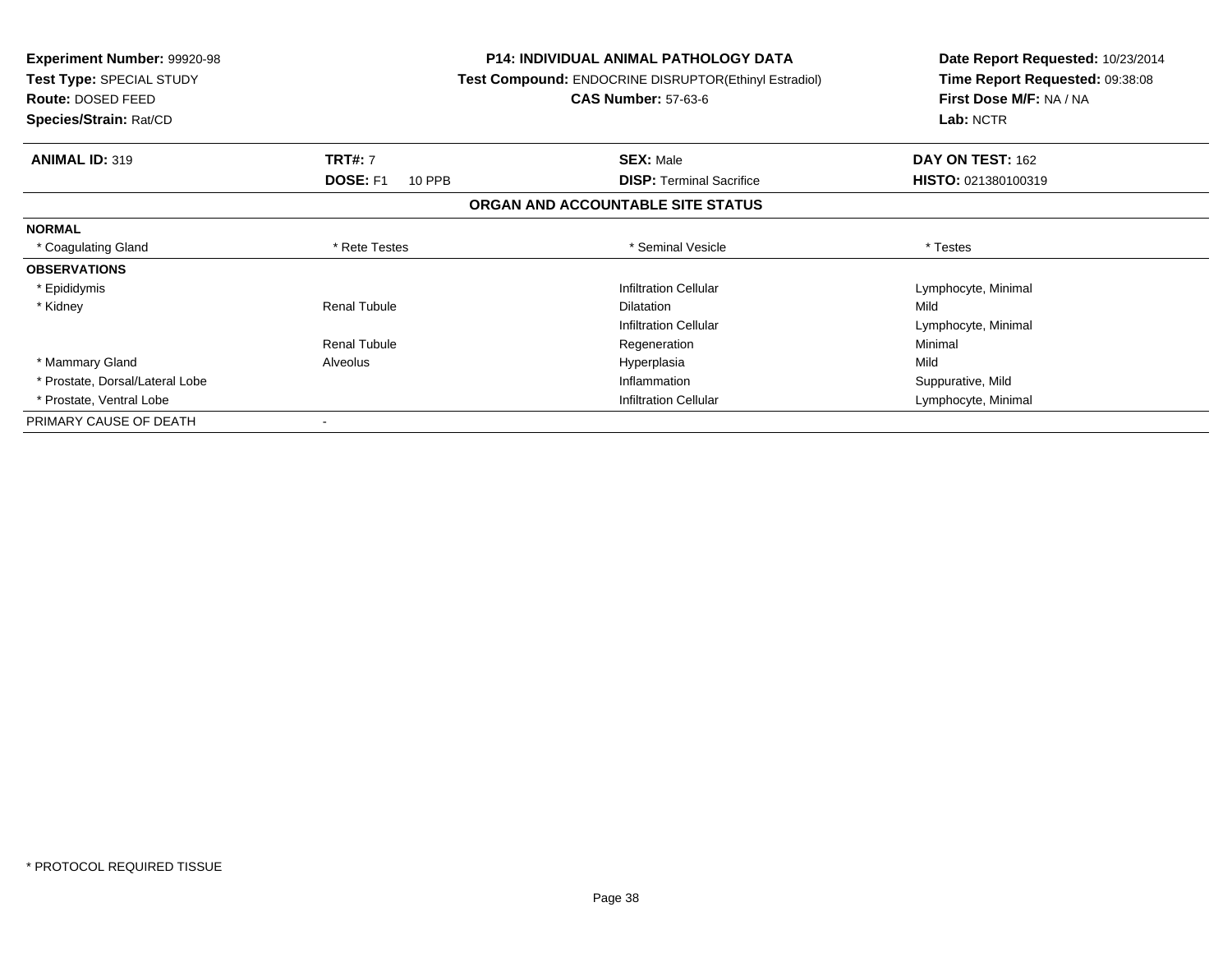| <b>Experiment Number: 99920-98</b><br>Test Type: SPECIAL STUDY<br>Route: DOSED FEED<br>Species/Strain: Rat/CD |                                  | <b>P14: INDIVIDUAL ANIMAL PATHOLOGY DATA</b><br>Test Compound: ENDOCRINE DISRUPTOR(Ethinyl Estradiol)<br><b>CAS Number: 57-63-6</b> | Date Report Requested: 10/23/2014<br>Time Report Requested: 09:38:08<br>First Dose M/F: NA / NA<br>Lab: NCTR |  |
|---------------------------------------------------------------------------------------------------------------|----------------------------------|-------------------------------------------------------------------------------------------------------------------------------------|--------------------------------------------------------------------------------------------------------------|--|
| <b>ANIMAL ID: 320</b>                                                                                         | <b>TRT#: 7</b>                   | <b>SEX: Male</b>                                                                                                                    | DAY ON TEST: 162                                                                                             |  |
|                                                                                                               | <b>DOSE: F1</b><br><b>10 PPB</b> | <b>DISP: Terminal Sacrifice</b>                                                                                                     | HISTO: 021380100320                                                                                          |  |
|                                                                                                               |                                  | ORGAN AND ACCOUNTABLE SITE STATUS                                                                                                   |                                                                                                              |  |
| <b>NORMAL</b>                                                                                                 |                                  |                                                                                                                                     |                                                                                                              |  |
| * Coagulating Gland                                                                                           | * Prostate. Dorsal/lateral Lobe  | * Seminal Vesicle                                                                                                                   |                                                                                                              |  |
| <b>OBSERVATIONS</b>                                                                                           |                                  |                                                                                                                                     |                                                                                                              |  |
| * Epididymis                                                                                                  |                                  | Atrophy                                                                                                                             | Mild                                                                                                         |  |
|                                                                                                               | Epithelium                       | Degeneration                                                                                                                        | Mild                                                                                                         |  |
|                                                                                                               |                                  | Hypospermia                                                                                                                         | Marked                                                                                                       |  |
|                                                                                                               |                                  | <b>Infiltration Cellular</b>                                                                                                        | Lymphocyte, Minimal                                                                                          |  |
| [Atrophy TGLS = $2-2$ ]                                                                                       |                                  |                                                                                                                                     |                                                                                                              |  |
| [Hypospermia TGLS = 2-2]                                                                                      |                                  |                                                                                                                                     |                                                                                                              |  |
| * Kidney                                                                                                      | <b>Renal Tubule</b>              | Hyperplasia                                                                                                                         | Mild                                                                                                         |  |
|                                                                                                               |                                  | Inflammation                                                                                                                        | Chronic, Minimal                                                                                             |  |
| * Mammary Gland                                                                                               | Alveolus                         | Hyperplasia                                                                                                                         | Marked                                                                                                       |  |
| * Prostate, Ventral Lobe                                                                                      |                                  | <b>Infiltration Cellular</b>                                                                                                        | Lymphocyte, Mild                                                                                             |  |
| * Rete Testes                                                                                                 |                                  | Dilatation                                                                                                                          | Moderate                                                                                                     |  |
| * Testes                                                                                                      | Seminif Tub                      | Degeneration                                                                                                                        | Marked                                                                                                       |  |
| [Degeneration TGLS = 1-7B]                                                                                    |                                  |                                                                                                                                     |                                                                                                              |  |
| PRIMARY CAUSE OF DEATH                                                                                        |                                  |                                                                                                                                     |                                                                                                              |  |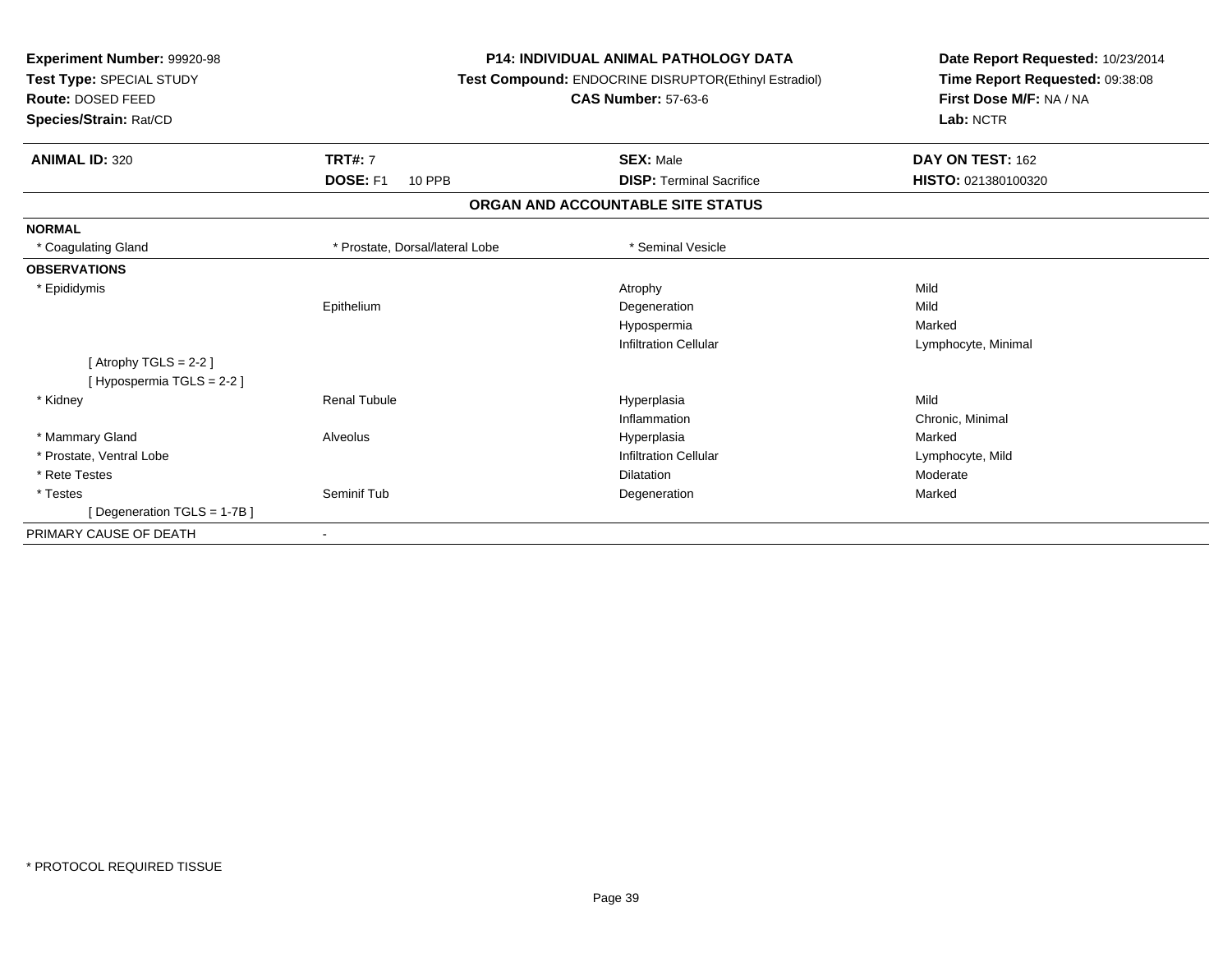| <b>Experiment Number: 99920-98</b><br>Test Type: SPECIAL STUDY<br><b>Route: DOSED FEED</b><br>Species/Strain: Rat/CD |                           | P14: INDIVIDUAL ANIMAL PATHOLOGY DATA<br>Test Compound: ENDOCRINE DISRUPTOR(Ethinyl Estradiol)<br><b>CAS Number: 57-63-6</b> | Date Report Requested: 10/23/2014<br>Time Report Requested: 09:38:08<br>First Dose M/F: NA / NA<br>Lab: NCTR |
|----------------------------------------------------------------------------------------------------------------------|---------------------------|------------------------------------------------------------------------------------------------------------------------------|--------------------------------------------------------------------------------------------------------------|
| <b>ANIMAL ID: 321</b>                                                                                                | TRT#: 8                   | <b>SEX: Male</b>                                                                                                             | DAY ON TEST: 161                                                                                             |
|                                                                                                                      | DOSE: F1<br><b>50 PPB</b> | <b>DISP: Terminal Sacrifice</b>                                                                                              | HISTO: 021380100321                                                                                          |
|                                                                                                                      |                           | ORGAN AND ACCOUNTABLE SITE STATUS                                                                                            |                                                                                                              |
| <b>NORMAL</b>                                                                                                        |                           |                                                                                                                              |                                                                                                              |
| * Adrenal Cortex                                                                                                     | * Adrenal Medulla         | * Bone                                                                                                                       | * Bone Marrow                                                                                                |
| * Coagulating Gland                                                                                                  | * Epididymis              | * Pituitary Gland                                                                                                            | * Prostate, Dorsal/lateral Lobe                                                                              |
| * Rete Testes                                                                                                        | * Seminal Vesicle         | * Spleen                                                                                                                     | * Testes                                                                                                     |
| * Thymus                                                                                                             | * Thyroid Gland           |                                                                                                                              |                                                                                                              |
| <b>OBSERVATIONS</b>                                                                                                  |                           |                                                                                                                              |                                                                                                              |
| * Kidney                                                                                                             | <b>Renal Tubule</b>       | Degeneration                                                                                                                 | Minimal                                                                                                      |
|                                                                                                                      | <b>Renal Tubule</b>       | <b>Dilatation</b>                                                                                                            | Mild                                                                                                         |
|                                                                                                                      |                           | <b>Infiltration Cellular</b>                                                                                                 | Lymphocyte, Minimal                                                                                          |
|                                                                                                                      | <b>Renal Tubule</b>       | Mineralization                                                                                                               | Minimal                                                                                                      |
| * Liver                                                                                                              |                           | Inflammation                                                                                                                 | Chronic Active, Minimal                                                                                      |
| * Mammary Gland                                                                                                      | Duct                      | Hyperplasia                                                                                                                  | Mild                                                                                                         |
| * Prostate, Ventral Lobe                                                                                             |                           | <b>Infiltration Cellular</b>                                                                                                 | Lymphocyte, Minimal                                                                                          |
| PRIMARY CAUSE OF DEATH                                                                                               |                           |                                                                                                                              |                                                                                                              |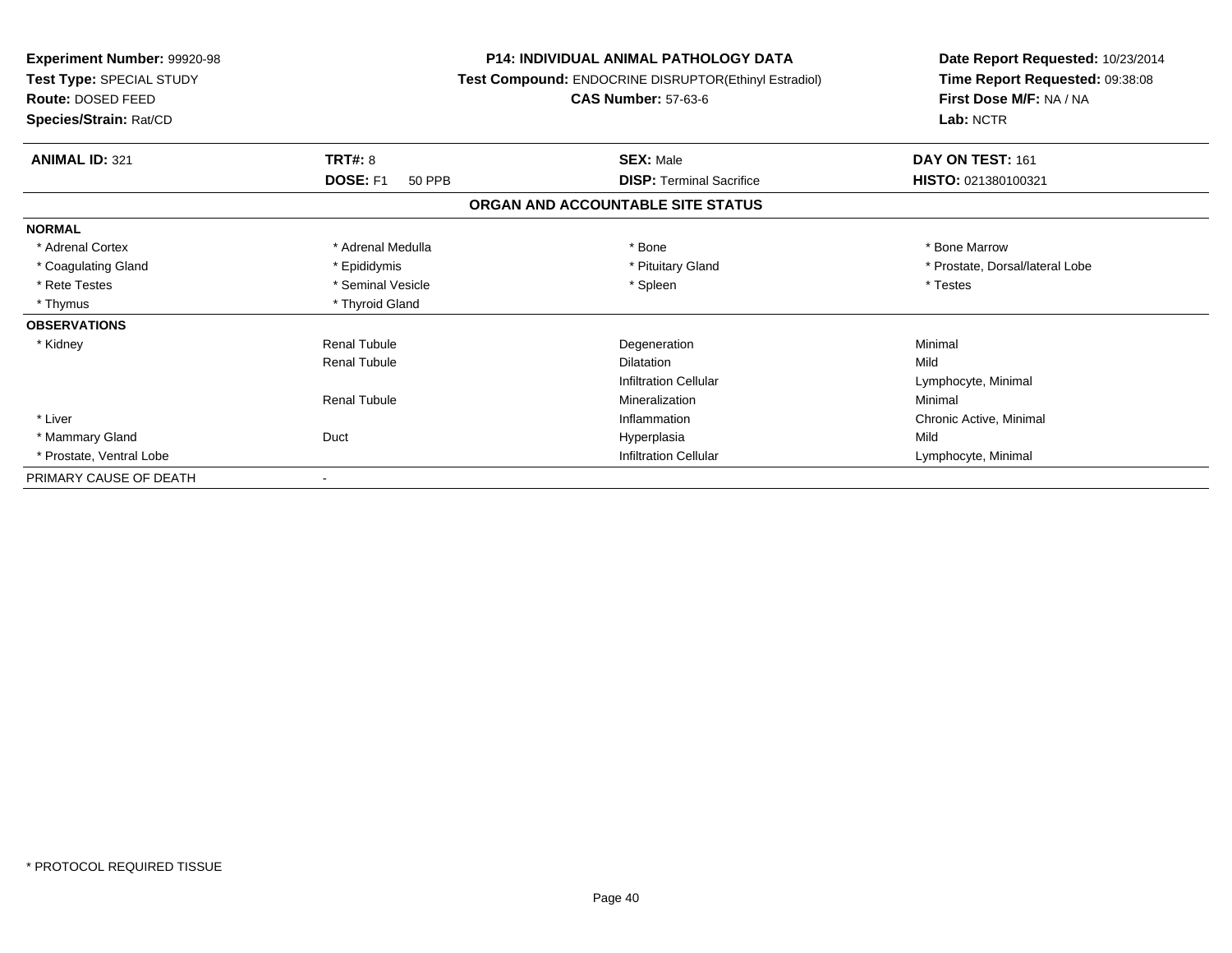| <b>Experiment Number: 99920-98</b><br>Test Type: SPECIAL STUDY<br>Route: DOSED FEED<br>Species/Strain: Rat/CD |                           | P14: INDIVIDUAL ANIMAL PATHOLOGY DATA<br>Test Compound: ENDOCRINE DISRUPTOR(Ethinyl Estradiol)<br><b>CAS Number: 57-63-6</b> | Date Report Requested: 10/23/2014<br>Time Report Requested: 09:38:08<br>First Dose M/F: NA / NA<br>Lab: NCTR |
|---------------------------------------------------------------------------------------------------------------|---------------------------|------------------------------------------------------------------------------------------------------------------------------|--------------------------------------------------------------------------------------------------------------|
| <b>ANIMAL ID: 322</b>                                                                                         | TRT#: 8                   | <b>SEX: Male</b>                                                                                                             | DAY ON TEST: 161                                                                                             |
|                                                                                                               | DOSE: F1<br><b>50 PPB</b> | <b>DISP:</b> Terminal Sacrifice                                                                                              | HISTO: 021380100322                                                                                          |
|                                                                                                               |                           | ORGAN AND ACCOUNTABLE SITE STATUS                                                                                            |                                                                                                              |
| <b>NORMAL</b>                                                                                                 |                           |                                                                                                                              |                                                                                                              |
| * Adrenal Cortex                                                                                              | * Adrenal Medulla         | * Bone                                                                                                                       | * Bone Marrow                                                                                                |
| * Epididymis                                                                                                  | * Liver                   | * Pituitary Gland                                                                                                            | * Prostate, Dorsal/lateral Lobe                                                                              |
| * Rete Testes                                                                                                 | * Seminal Vesicle         | * Spleen                                                                                                                     | * Testes                                                                                                     |
| * Thymus                                                                                                      | * Thyroid Gland           |                                                                                                                              |                                                                                                              |
| <b>OBSERVATIONS</b>                                                                                           |                           |                                                                                                                              |                                                                                                              |
| * Coagulating Gland                                                                                           | Bilateral                 | Developmental Malformation                                                                                                   |                                                                                                              |
| [ Developmental Malformation TGLS = 1-2A ]                                                                    |                           |                                                                                                                              |                                                                                                              |
| * Kidney                                                                                                      |                           | <b>Infiltration Cellular</b>                                                                                                 | Lymphocyte, Minimal                                                                                          |
|                                                                                                               | <b>Renal Tubule</b>       | Regeneration                                                                                                                 | Minimal                                                                                                      |
| * Mammary Gland                                                                                               | Alveolus                  | Hyperplasia                                                                                                                  | Mild                                                                                                         |
| * Prostate, Ventral Lobe                                                                                      |                           | <b>Infiltration Cellular</b>                                                                                                 | Lymphocyte, Minimal                                                                                          |
| PRIMARY CAUSE OF DEATH                                                                                        |                           |                                                                                                                              |                                                                                                              |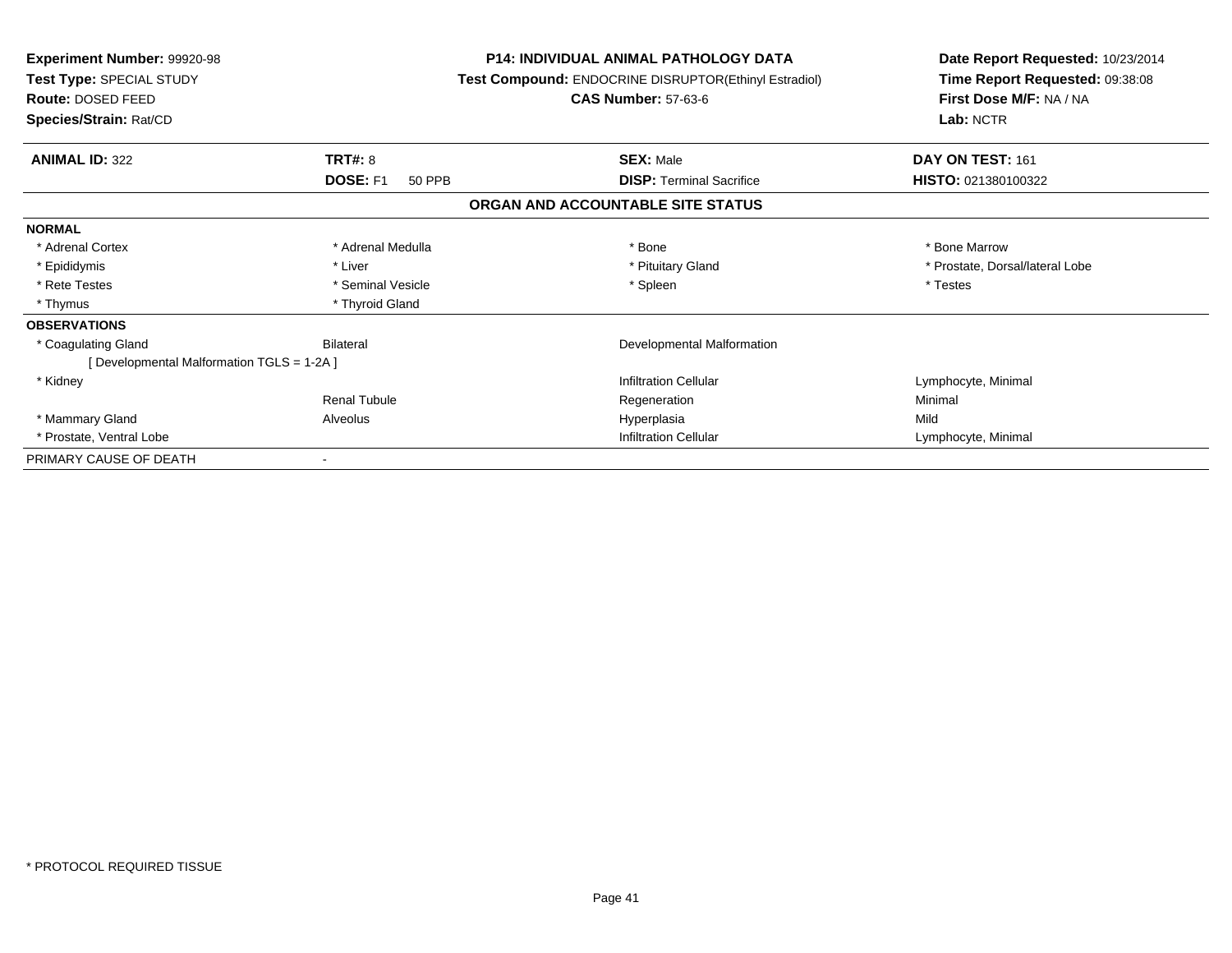| <b>Experiment Number: 99920-98</b><br>Test Type: SPECIAL STUDY<br>Route: DOSED FEED<br>Species/Strain: Rat/CD |                           | <b>P14: INDIVIDUAL ANIMAL PATHOLOGY DATA</b><br><b>Test Compound: ENDOCRINE DISRUPTOR(Ethinyl Estradiol)</b><br><b>CAS Number: 57-63-6</b> | Date Report Requested: 10/23/2014<br>Time Report Requested: 09:38:08<br>First Dose M/F: NA / NA<br>Lab: NCTR |
|---------------------------------------------------------------------------------------------------------------|---------------------------|--------------------------------------------------------------------------------------------------------------------------------------------|--------------------------------------------------------------------------------------------------------------|
| <b>ANIMAL ID: 323</b>                                                                                         | <b>TRT#: 8</b>            | <b>SEX: Male</b>                                                                                                                           | DAY ON TEST: 161                                                                                             |
|                                                                                                               | <b>DOSE: F1</b><br>50 PPB | <b>DISP:</b> Terminal Sacrifice                                                                                                            | HISTO: 021380100323                                                                                          |
|                                                                                                               |                           | ORGAN AND ACCOUNTABLE SITE STATUS                                                                                                          |                                                                                                              |
| <b>NORMAL</b>                                                                                                 |                           |                                                                                                                                            |                                                                                                              |
| * Adrenal Cortex                                                                                              | * Adrenal Medulla         | * Bone                                                                                                                                     | * Bone Marrow                                                                                                |
| * Coagulating Gland                                                                                           | * Epididymis              | * Liver                                                                                                                                    | * Pituitary Gland                                                                                            |
| * Prostate, Dorsal/lateral Lobe                                                                               | * Prostate, Ventral Lobe  | * Rete Testes                                                                                                                              | * Seminal Vesicle                                                                                            |
| * Spleen                                                                                                      | * Testes                  | * Thymus                                                                                                                                   | * Thyroid Gland                                                                                              |
| <b>OBSERVATIONS</b>                                                                                           |                           |                                                                                                                                            |                                                                                                              |
| * Kidney                                                                                                      | <b>Renal Tubule</b>       | <b>Dilatation</b>                                                                                                                          | Minimal                                                                                                      |
|                                                                                                               |                           | <b>Infiltration Cellular</b>                                                                                                               | Lymphocyte, Minimal                                                                                          |
| * Mammary Gland                                                                                               | Duct                      | Hyperplasia                                                                                                                                | Mild                                                                                                         |
| PRIMARY CAUSE OF DEATH                                                                                        |                           |                                                                                                                                            |                                                                                                              |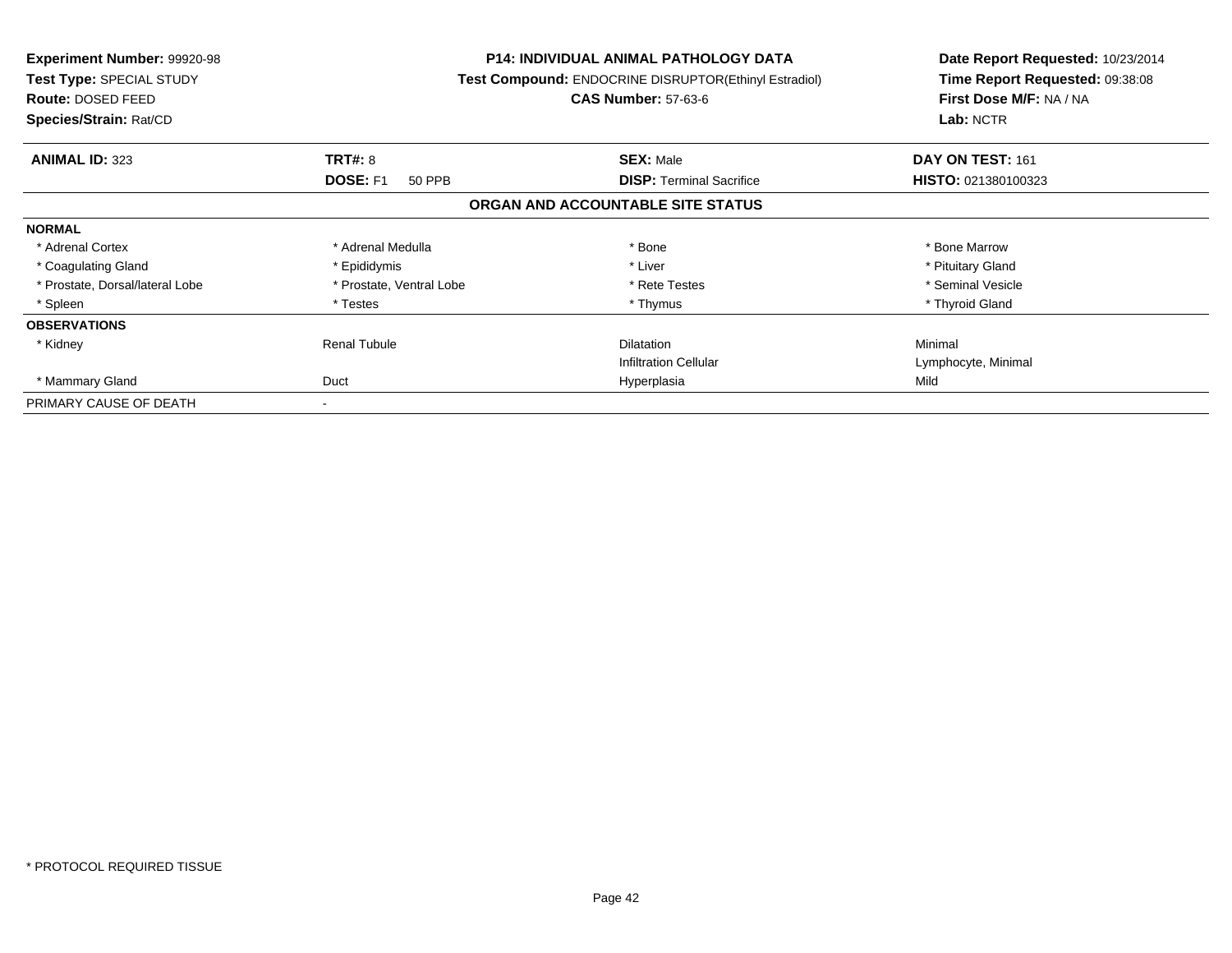| <b>Experiment Number: 99920-98</b><br>Test Type: SPECIAL STUDY<br>Route: DOSED FEED<br>Species/Strain: Rat/CD | <b>P14: INDIVIDUAL ANIMAL PATHOLOGY DATA</b><br>Test Compound: ENDOCRINE DISRUPTOR(Ethinyl Estradiol)<br><b>CAS Number: 57-63-6</b> |                                   | Date Report Requested: 10/23/2014<br>Time Report Requested: 09:38:08<br>First Dose M/F: NA / NA<br>Lab: NCTR |  |
|---------------------------------------------------------------------------------------------------------------|-------------------------------------------------------------------------------------------------------------------------------------|-----------------------------------|--------------------------------------------------------------------------------------------------------------|--|
| <b>ANIMAL ID: 324</b>                                                                                         | TRT#: 8                                                                                                                             | <b>SEX: Male</b>                  | DAY ON TEST: 161                                                                                             |  |
|                                                                                                               | DOSE: F1<br><b>50 PPB</b>                                                                                                           | <b>DISP: Terminal Sacrifice</b>   | HISTO: 021380100324                                                                                          |  |
|                                                                                                               |                                                                                                                                     | ORGAN AND ACCOUNTABLE SITE STATUS |                                                                                                              |  |
| <b>NORMAL</b>                                                                                                 |                                                                                                                                     |                                   |                                                                                                              |  |
| * Adrenal Medulla                                                                                             | * Bone                                                                                                                              | * Bone Marrow                     | * Coagulating Gland                                                                                          |  |
| * Epididymis                                                                                                  | * Prostate, Dorsal/lateral Lobe                                                                                                     | * Rete Testes                     | * Seminal Vesicle                                                                                            |  |
| * Testes                                                                                                      | * Thymus                                                                                                                            | * Thyroid Gland                   |                                                                                                              |  |
| <b>OBSERVATIONS</b>                                                                                           |                                                                                                                                     |                                   |                                                                                                              |  |
| * Adrenal Cortex                                                                                              |                                                                                                                                     | Vacuolization Cytoplasmic         | Minimal                                                                                                      |  |
| * Kidney                                                                                                      |                                                                                                                                     | Congestion                        | Mild                                                                                                         |  |
|                                                                                                               |                                                                                                                                     | <b>Hyaline Droplet</b>            | Minimal                                                                                                      |  |
|                                                                                                               |                                                                                                                                     | <b>Infiltration Cellular</b>      | Lymphocyte, Minimal                                                                                          |  |
|                                                                                                               | <b>Renal Tubule</b>                                                                                                                 | Mineralization                    | Minimal                                                                                                      |  |
| [Congestion TGLS = 1-4]                                                                                       |                                                                                                                                     |                                   |                                                                                                              |  |
| * Liver                                                                                                       |                                                                                                                                     | Inflammation                      | Chronic Active, Minimal                                                                                      |  |
| * Mammary Gland                                                                                               | Alveolus                                                                                                                            | Hyperplasia                       | Marked                                                                                                       |  |
| * Pituitary Gland                                                                                             | Pars Distalis                                                                                                                       | Cyst                              |                                                                                                              |  |
| * Prostate, Ventral Lobe                                                                                      |                                                                                                                                     | <b>Infiltration Cellular</b>      | Lymphocyte, Minimal                                                                                          |  |
| * Spleen                                                                                                      |                                                                                                                                     | Hyperplasia                       | Lymphoid, Minimal                                                                                            |  |
| PRIMARY CAUSE OF DEATH                                                                                        |                                                                                                                                     |                                   |                                                                                                              |  |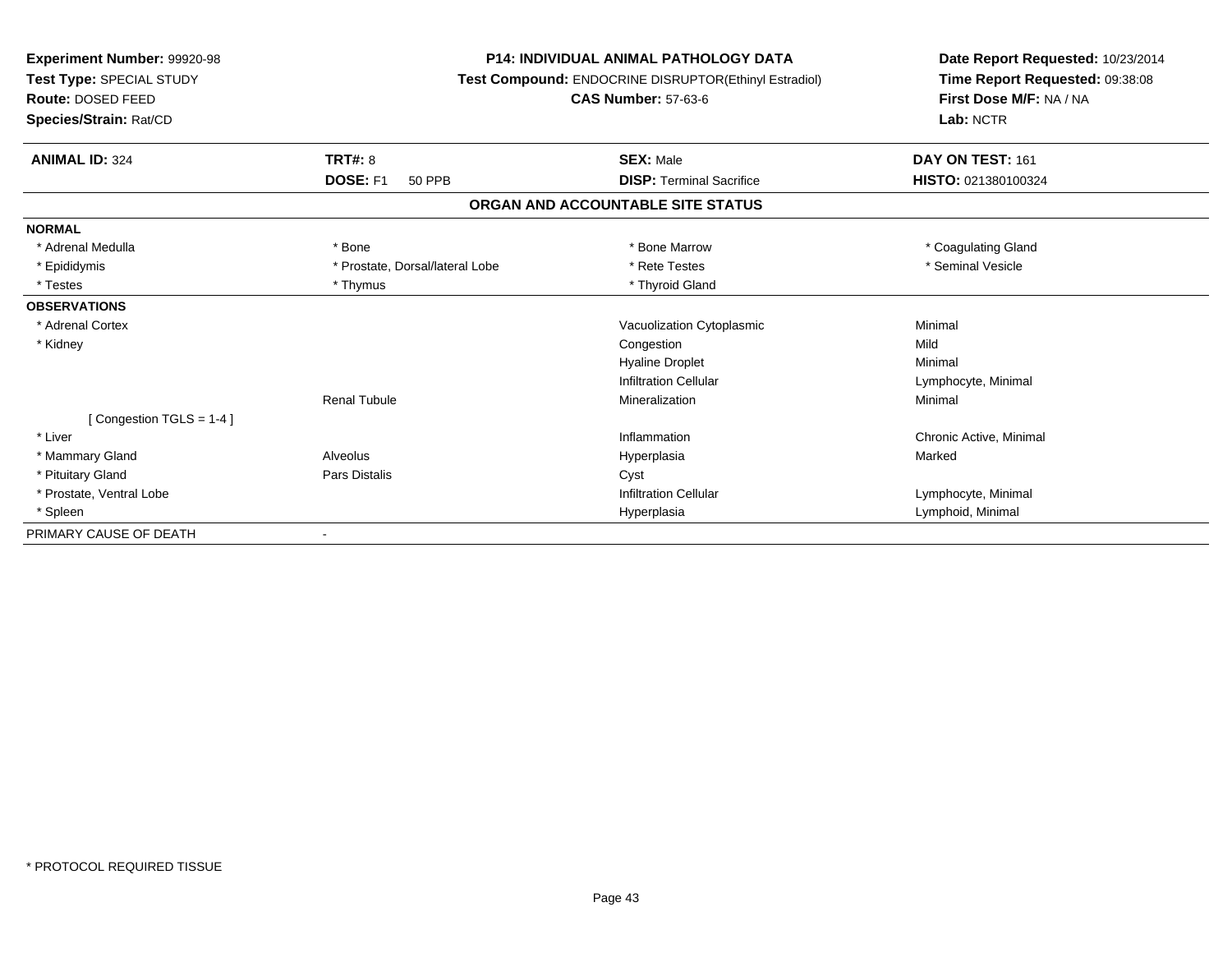| Experiment Number: 99920-98<br>Test Type: SPECIAL STUDY<br><b>Route: DOSED FEED</b><br>Species/Strain: Rat/CD |                           | <b>P14: INDIVIDUAL ANIMAL PATHOLOGY DATA</b><br><b>Test Compound: ENDOCRINE DISRUPTOR(Ethinyl Estradiol)</b><br><b>CAS Number: 57-63-6</b> | Date Report Requested: 10/23/2014<br>Time Report Requested: 09:38:08<br>First Dose M/F: NA / NA<br>Lab: NCTR |
|---------------------------------------------------------------------------------------------------------------|---------------------------|--------------------------------------------------------------------------------------------------------------------------------------------|--------------------------------------------------------------------------------------------------------------|
| <b>ANIMAL ID: 325</b>                                                                                         | TRT#: 8                   | <b>SEX: Male</b>                                                                                                                           | DAY ON TEST: 161                                                                                             |
|                                                                                                               | DOSE: F1<br><b>50 PPB</b> | <b>DISP:</b> Terminal Sacrifice                                                                                                            | HISTO: 021380100325                                                                                          |
|                                                                                                               |                           | ORGAN AND ACCOUNTABLE SITE STATUS                                                                                                          |                                                                                                              |
| <b>NORMAL</b>                                                                                                 |                           |                                                                                                                                            |                                                                                                              |
| * Adrenal Cortex                                                                                              | * Adrenal Medulla         | * Bone                                                                                                                                     | * Bone Marrow                                                                                                |
| * Coagulating Gland                                                                                           | * Epididymis              | * Pituitary Gland                                                                                                                          | * Rete Testes                                                                                                |
| * Seminal Vesicle                                                                                             | * Spleen                  | * Testes                                                                                                                                   | * Thymus                                                                                                     |
| * Thyroid Gland                                                                                               |                           |                                                                                                                                            |                                                                                                              |
| <b>OBSERVATIONS</b>                                                                                           |                           |                                                                                                                                            |                                                                                                              |
| * Kidney                                                                                                      |                           | Congestion                                                                                                                                 | Mild                                                                                                         |
| [Congestion TGLS = $1-4$ ]                                                                                    |                           |                                                                                                                                            |                                                                                                              |
| * Liver                                                                                                       |                           | Inflammation                                                                                                                               | Chronic Active, Minimal                                                                                      |
| * Mammary Gland                                                                                               | Alveolus                  | Hyperplasia                                                                                                                                | Mild                                                                                                         |
| * Prostate, Dorsal/Lateral Lobe                                                                               |                           | Inflammation                                                                                                                               | Suppurative, Minimal                                                                                         |
| * Prostate, Ventral Lobe                                                                                      |                           | <b>Infiltration Cellular</b>                                                                                                               | Lymphocyte, Minimal                                                                                          |
| PRIMARY CAUSE OF DEATH                                                                                        |                           |                                                                                                                                            |                                                                                                              |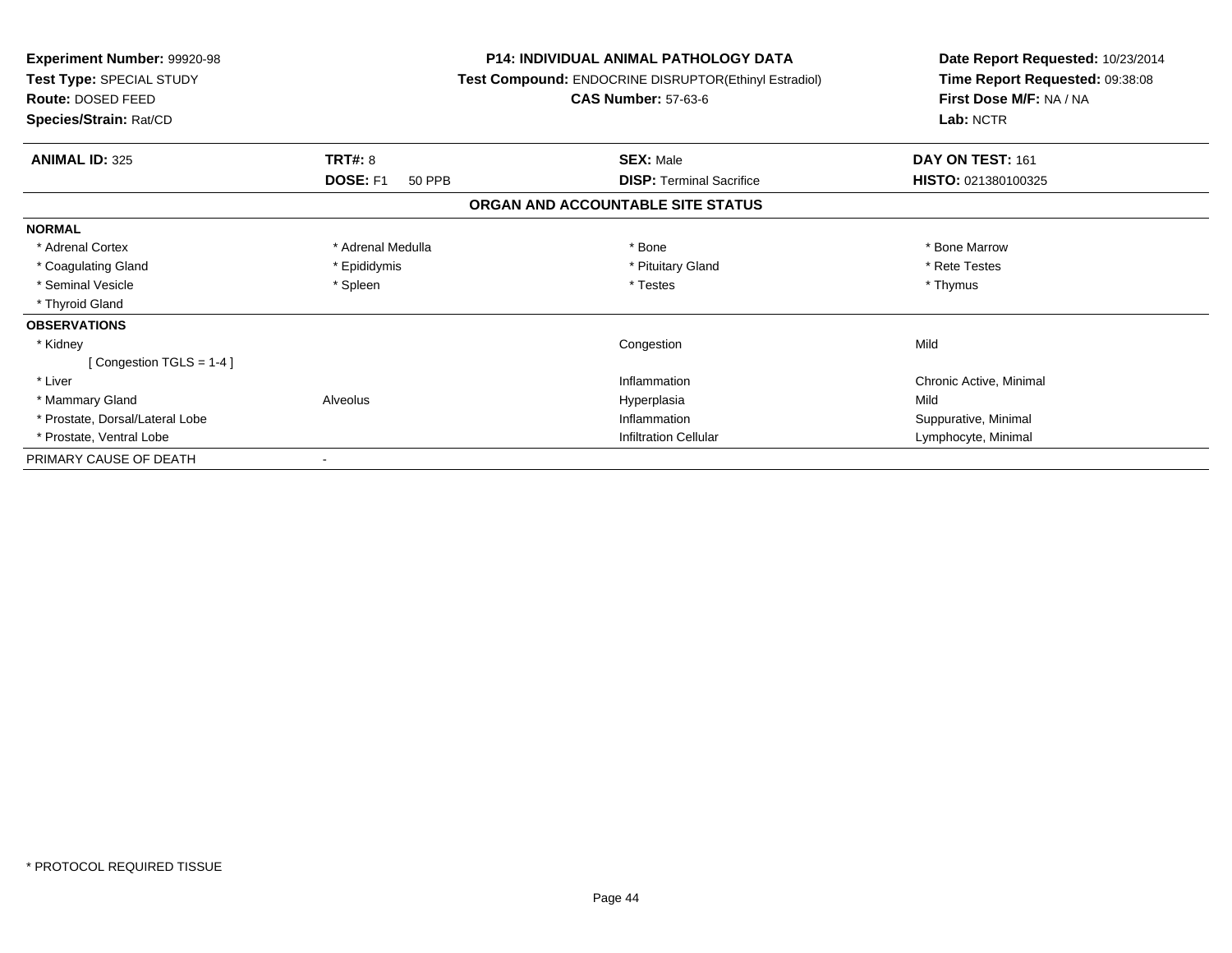| Experiment Number: 99920-98<br>Test Type: SPECIAL STUDY<br>Route: DOSED FEED<br>Species/Strain: Rat/CD |                          | <b>P14: INDIVIDUAL ANIMAL PATHOLOGY DATA</b><br>Test Compound: ENDOCRINE DISRUPTOR(Ethinyl Estradiol)<br><b>CAS Number: 57-63-6</b> | Date Report Requested: 10/23/2014<br>Time Report Requested: 09:38:08<br>First Dose M/F: NA / NA<br>Lab: NCTR |
|--------------------------------------------------------------------------------------------------------|--------------------------|-------------------------------------------------------------------------------------------------------------------------------------|--------------------------------------------------------------------------------------------------------------|
| <b>ANIMAL ID: 326</b>                                                                                  | <b>TRT#: 8</b>           | <b>SEX: Male</b>                                                                                                                    | DAY ON TEST: 160                                                                                             |
|                                                                                                        | DOSE: F1<br>50 PPB       | <b>DISP: Terminal Sacrifice</b>                                                                                                     | HISTO: 021380100326                                                                                          |
|                                                                                                        |                          | ORGAN AND ACCOUNTABLE SITE STATUS                                                                                                   |                                                                                                              |
| <b>NORMAL</b>                                                                                          |                          |                                                                                                                                     |                                                                                                              |
| * Adrenal Cortex                                                                                       | * Adrenal Medulla        | * Bone                                                                                                                              | * Bone Marrow                                                                                                |
| * Coagulating Gland                                                                                    | * Epididymis             | * Mammary Gland                                                                                                                     | * Pituitary Gland                                                                                            |
| * Prostate, Dorsal/lateral Lobe                                                                        | * Prostate, Ventral Lobe | * Rete Testes                                                                                                                       | * Seminal Vesicle                                                                                            |
| * Spleen                                                                                               | * Testes                 | * Thymus                                                                                                                            | * Thyroid Gland                                                                                              |
| <b>OBSERVATIONS</b>                                                                                    |                          |                                                                                                                                     |                                                                                                              |
| * Kidney                                                                                               | <b>Renal Tubule</b>      | Dilatation                                                                                                                          | Mild                                                                                                         |
|                                                                                                        | Interstitium             | Fibrosis                                                                                                                            | Mild                                                                                                         |
|                                                                                                        | <b>Renal Tubule</b>      | Hyperplasia                                                                                                                         | Minimal                                                                                                      |
|                                                                                                        |                          | <b>Infiltration Cellular</b>                                                                                                        | Lymphocyte, Mild                                                                                             |
|                                                                                                        | <b>Renal Tubule</b>      | Mineralization                                                                                                                      | Minimal                                                                                                      |
|                                                                                                        | <b>Renal Tubule</b>      | Regeneration                                                                                                                        | Mild                                                                                                         |
| * Liver                                                                                                |                          | Inflammation                                                                                                                        | Chronic Active, Minimal                                                                                      |
| PRIMARY CAUSE OF DEATH                                                                                 |                          |                                                                                                                                     |                                                                                                              |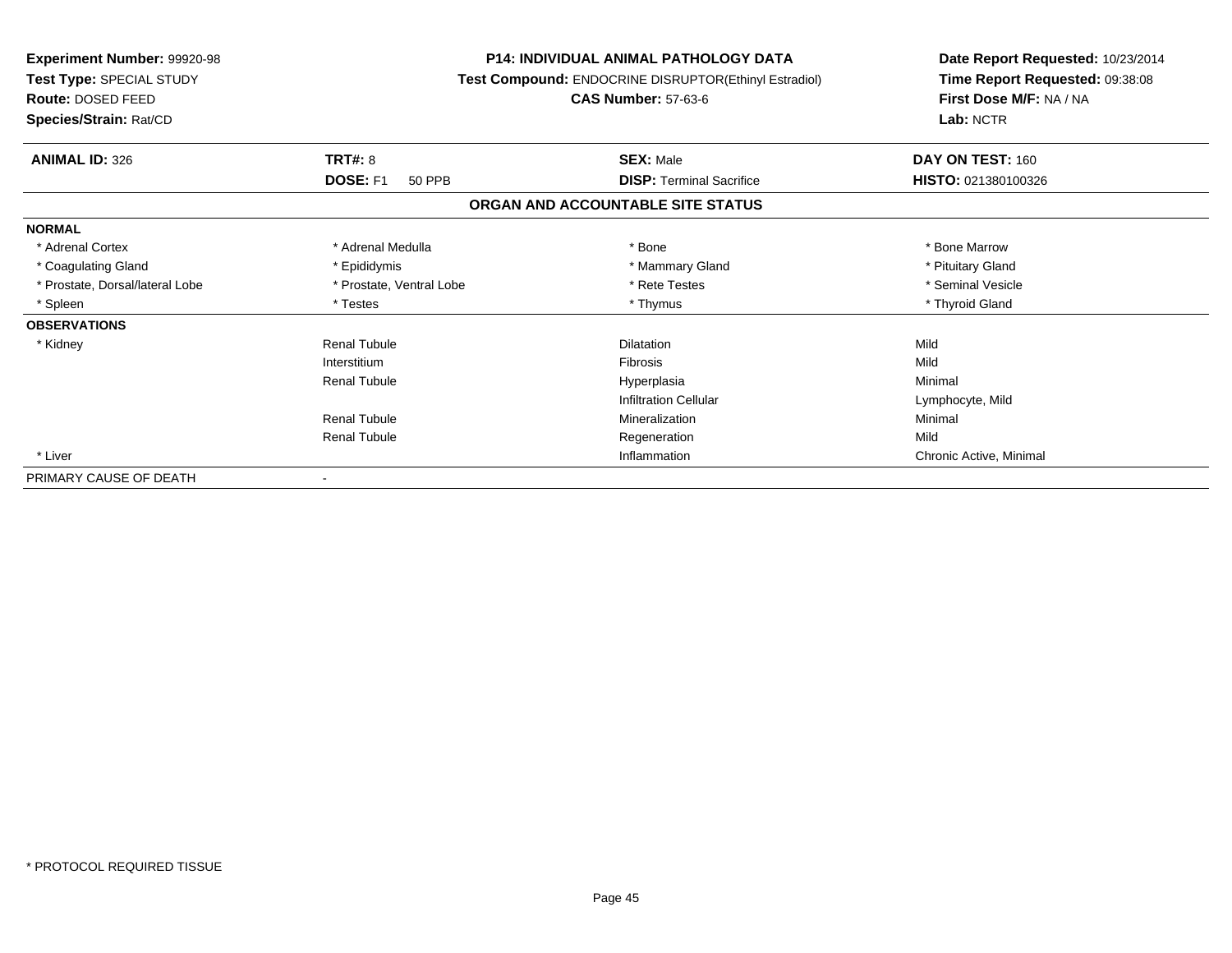| <b>Experiment Number: 99920-98</b><br>Test Type: SPECIAL STUDY<br><b>Route: DOSED FEED</b><br>Species/Strain: Rat/CD |                                 | <b>P14: INDIVIDUAL ANIMAL PATHOLOGY DATA</b><br>Test Compound: ENDOCRINE DISRUPTOR(Ethinyl Estradiol)<br><b>CAS Number: 57-63-6</b> | Date Report Requested: 10/23/2014<br>Time Report Requested: 09:38:08<br>First Dose M/F: NA / NA<br>Lab: NCTR |
|----------------------------------------------------------------------------------------------------------------------|---------------------------------|-------------------------------------------------------------------------------------------------------------------------------------|--------------------------------------------------------------------------------------------------------------|
| <b>ANIMAL ID: 347</b>                                                                                                | TRT#: 5                         | <b>SEX: Male</b>                                                                                                                    | <b>DAY ON TEST: 162</b>                                                                                      |
|                                                                                                                      | <b>DOSE: F1</b><br>CONTROL      | <b>DISP:</b> Terminal Sacrifice                                                                                                     | HISTO: 021380100347                                                                                          |
|                                                                                                                      |                                 | ORGAN AND ACCOUNTABLE SITE STATUS                                                                                                   |                                                                                                              |
| <b>NORMAL</b>                                                                                                        |                                 |                                                                                                                                     |                                                                                                              |
| * Adrenal Cortex                                                                                                     | * Adrenal Medulla               | * Bone                                                                                                                              | * Bone Marrow                                                                                                |
| * Coagulating Gland                                                                                                  | * Epididymis                    | * Liver                                                                                                                             | * Mammary Gland                                                                                              |
| * Pituitary Gland                                                                                                    | * Prostate, Dorsal/lateral Lobe | * Prostate, Ventral Lobe                                                                                                            | * Rete Testes                                                                                                |
| * Seminal Vesicle                                                                                                    | * Spleen                        | * Testes                                                                                                                            | * Thymus                                                                                                     |
| * Thyroid Gland                                                                                                      |                                 |                                                                                                                                     |                                                                                                              |
| <b>OBSERVATIONS</b>                                                                                                  |                                 |                                                                                                                                     |                                                                                                              |
| * Kidney                                                                                                             |                                 | <b>Infiltration Cellular</b>                                                                                                        | Lymphocyte, Minimal                                                                                          |
| PRIMARY CAUSE OF DEATH                                                                                               |                                 |                                                                                                                                     |                                                                                                              |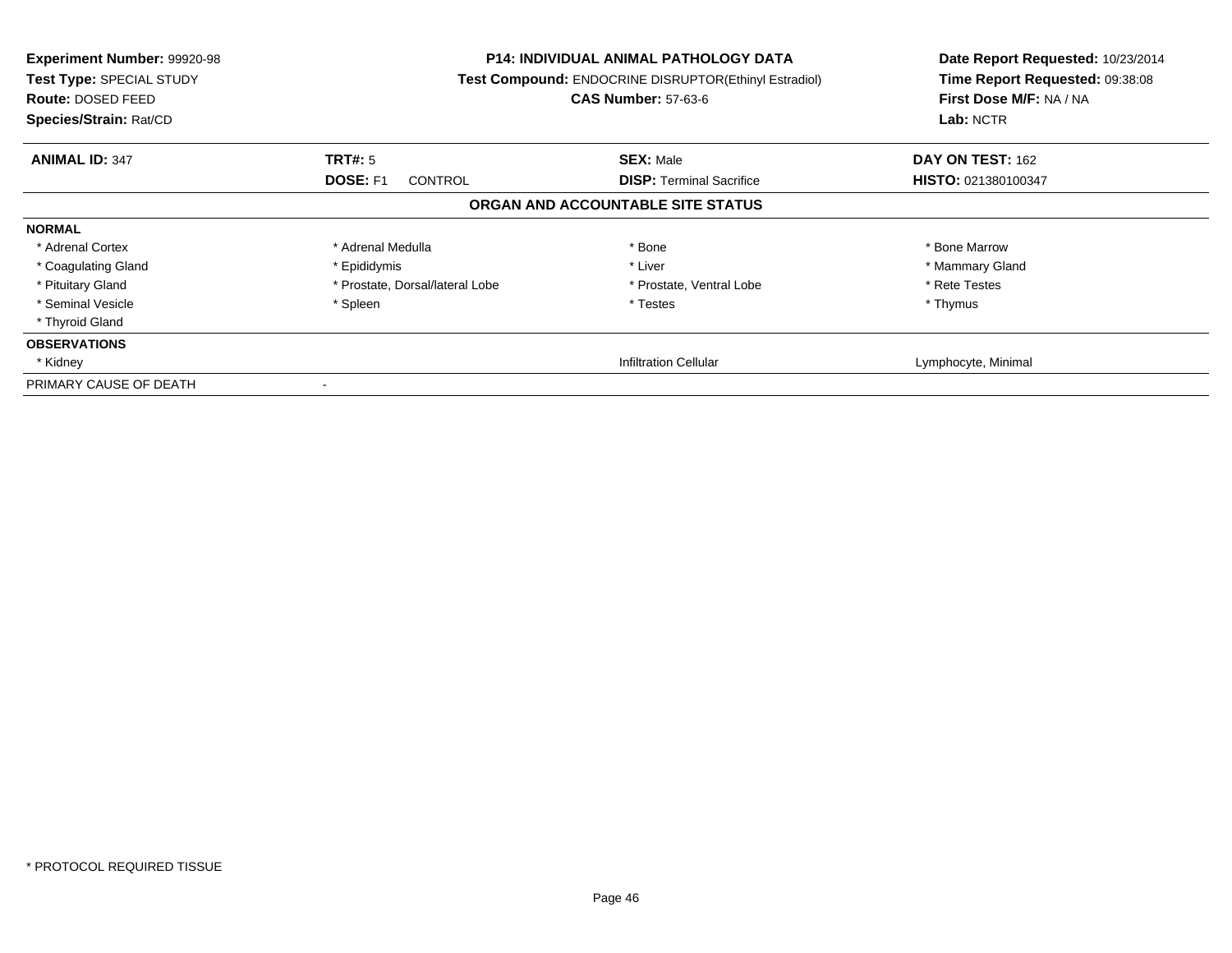| <b>Experiment Number: 99920-98</b><br>Test Type: SPECIAL STUDY<br>Route: DOSED FEED<br>Species/Strain: Rat/CD |                                   | <b>P14: INDIVIDUAL ANIMAL PATHOLOGY DATA</b><br>Test Compound: ENDOCRINE DISRUPTOR(Ethinyl Estradiol)<br><b>CAS Number: 57-63-6</b> | Date Report Requested: 10/23/2014<br>Time Report Requested: 09:38:08<br>First Dose M/F: NA / NA<br>Lab: NCTR |
|---------------------------------------------------------------------------------------------------------------|-----------------------------------|-------------------------------------------------------------------------------------------------------------------------------------|--------------------------------------------------------------------------------------------------------------|
| <b>ANIMAL ID: 348</b>                                                                                         | TRT#: 5                           | <b>SEX: Male</b>                                                                                                                    | DAY ON TEST: 162                                                                                             |
|                                                                                                               | <b>DOSE: F1</b><br><b>CONTROL</b> | <b>DISP:</b> Terminal Sacrifice                                                                                                     | HISTO: 021380100348                                                                                          |
|                                                                                                               |                                   | ORGAN AND ACCOUNTABLE SITE STATUS                                                                                                   |                                                                                                              |
| <b>NORMAL</b>                                                                                                 |                                   |                                                                                                                                     |                                                                                                              |
| * Adrenal Cortex                                                                                              | * Adrenal Medulla                 | * Bone                                                                                                                              | * Bone Marrow                                                                                                |
| * Coagulating Gland                                                                                           | * Epididymis                      | * Liver                                                                                                                             | * Mammary Gland                                                                                              |
| * Pituitary Gland                                                                                             | * Rete Testes                     | * Seminal Vesicle                                                                                                                   | * Spleen                                                                                                     |
| * Testes                                                                                                      | * Thymus                          | * Thyroid Gland                                                                                                                     |                                                                                                              |
| <b>OBSERVATIONS</b>                                                                                           |                                   |                                                                                                                                     |                                                                                                              |
| * Kidney                                                                                                      |                                   | <b>Infiltration Cellular</b>                                                                                                        | Lymphocyte, Minimal                                                                                          |
|                                                                                                               | <b>Renal Tubule</b>               | Regeneration                                                                                                                        | Minimal                                                                                                      |
| * Prostate, Dorsal/Lateral Lobe                                                                               |                                   | <b>Infiltration Cellular</b>                                                                                                        | Lymphocyte, Minimal                                                                                          |
| * Prostate, Ventral Lobe                                                                                      | <b>Infiltration Cellular</b>      |                                                                                                                                     | Lymphocyte, Minimal                                                                                          |
| PRIMARY CAUSE OF DEATH                                                                                        |                                   |                                                                                                                                     |                                                                                                              |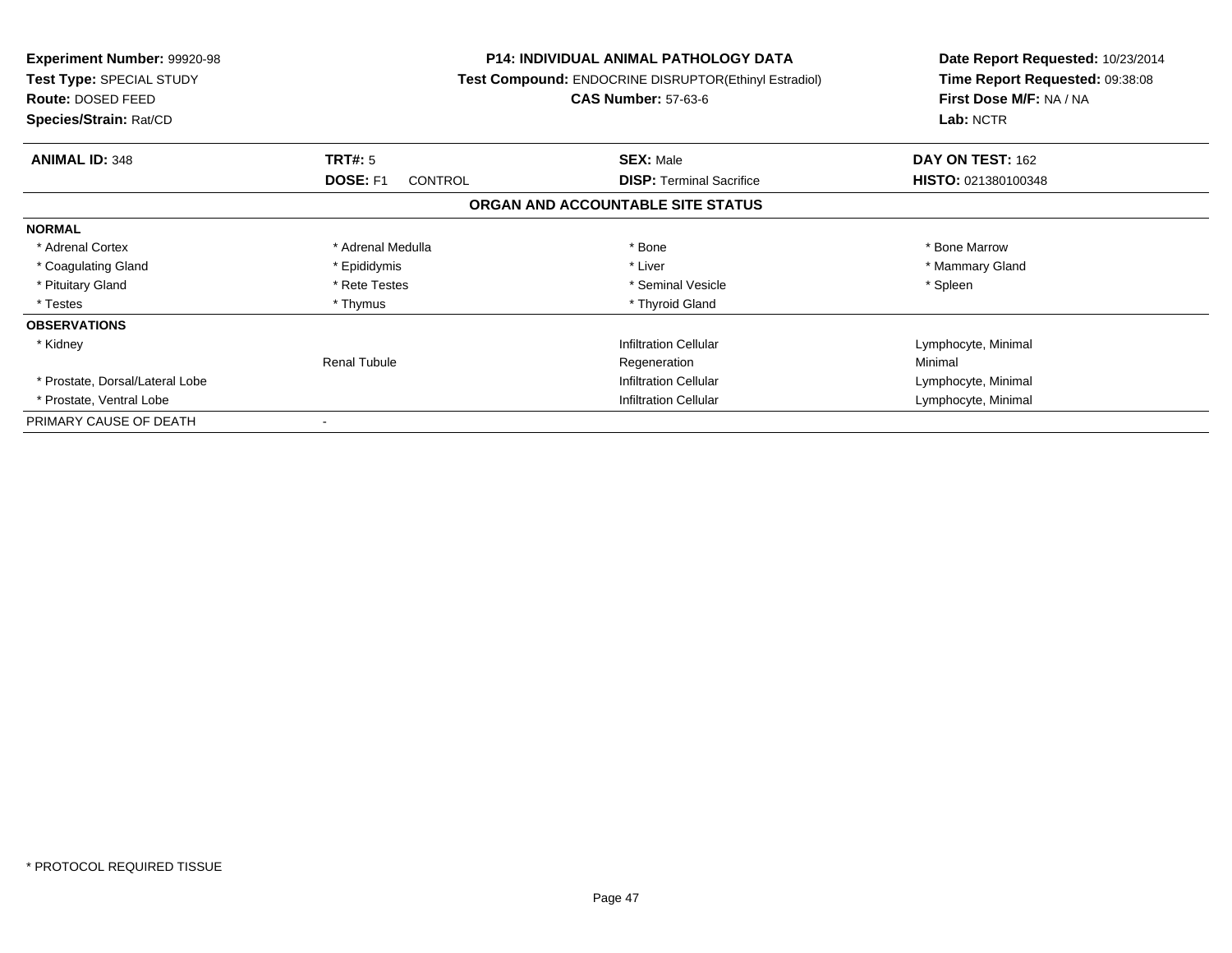| <b>Experiment Number: 99920-98</b><br>Test Type: SPECIAL STUDY<br><b>Route: DOSED FEED</b><br>Species/Strain: Rat/CD |                                   | <b>P14: INDIVIDUAL ANIMAL PATHOLOGY DATA</b><br><b>Test Compound: ENDOCRINE DISRUPTOR(Ethinyl Estradiol)</b><br><b>CAS Number: 57-63-6</b> | Date Report Requested: 10/23/2014<br>Time Report Requested: 09:38:08<br>First Dose M/F: NA / NA<br>Lab: NCTR |
|----------------------------------------------------------------------------------------------------------------------|-----------------------------------|--------------------------------------------------------------------------------------------------------------------------------------------|--------------------------------------------------------------------------------------------------------------|
| <b>ANIMAL ID: 349</b>                                                                                                | TRT#: 5                           | <b>SEX: Male</b>                                                                                                                           | DAY ON TEST: 162                                                                                             |
|                                                                                                                      | <b>DOSE: F1</b><br><b>CONTROL</b> | <b>DISP:</b> Terminal Sacrifice                                                                                                            | HISTO: 021380100349                                                                                          |
|                                                                                                                      |                                   | ORGAN AND ACCOUNTABLE SITE STATUS                                                                                                          |                                                                                                              |
| <b>NORMAL</b>                                                                                                        |                                   |                                                                                                                                            |                                                                                                              |
| * Adrenal Cortex                                                                                                     | * Adrenal Medulla                 | * Bone                                                                                                                                     | * Bone Marrow                                                                                                |
| * Coagulating Gland                                                                                                  | * Epididymis                      | * Liver                                                                                                                                    | * Mammary Gland                                                                                              |
| * Pituitary Gland                                                                                                    | * Prostate, Dorsal/lateral Lobe   | * Rete Testes                                                                                                                              | * Seminal Vesicle                                                                                            |
| * Spleen                                                                                                             | * Testes                          | * Thymus                                                                                                                                   | * Thyroid Gland                                                                                              |
| <b>OBSERVATIONS</b>                                                                                                  |                                   |                                                                                                                                            |                                                                                                              |
| * Kidney                                                                                                             |                                   | <b>Infiltration Cellular</b>                                                                                                               | Lymphocyte, Minimal                                                                                          |
| * Prostate, Ventral Lobe                                                                                             | Infiltration Cellular             |                                                                                                                                            | Lymphocyte, Minimal                                                                                          |
| PRIMARY CAUSE OF DEATH                                                                                               |                                   |                                                                                                                                            |                                                                                                              |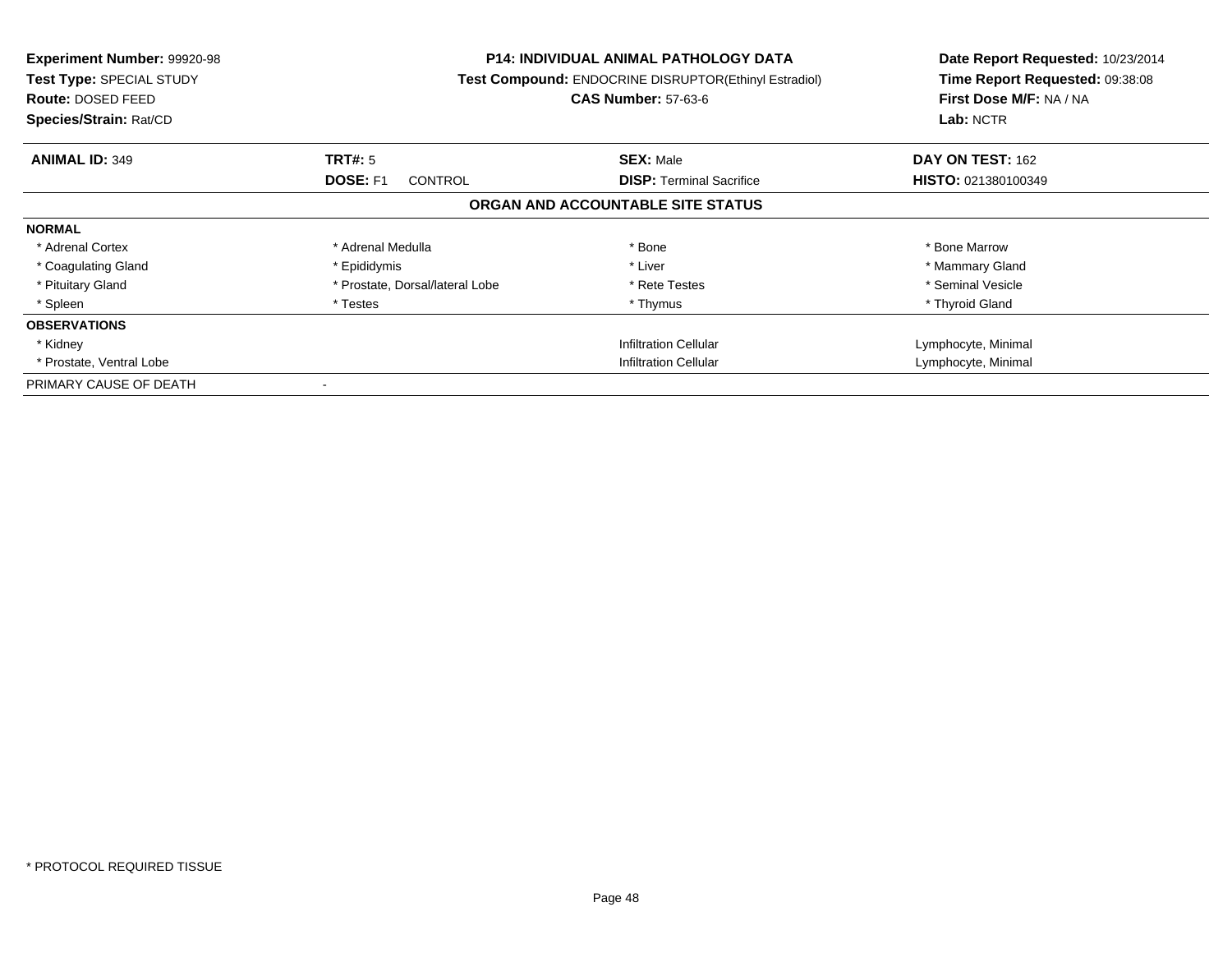| Experiment Number: 99920-98<br>Test Type: SPECIAL STUDY<br><b>Route: DOSED FEED</b><br>Species/Strain: Rat/CD |                            | <b>P14: INDIVIDUAL ANIMAL PATHOLOGY DATA</b><br>Test Compound: ENDOCRINE DISRUPTOR(Ethinyl Estradiol)<br><b>CAS Number: 57-63-6</b> | Date Report Requested: 10/23/2014<br>Time Report Requested: 09:38:08<br>First Dose M/F: NA / NA<br>Lab: NCTR |
|---------------------------------------------------------------------------------------------------------------|----------------------------|-------------------------------------------------------------------------------------------------------------------------------------|--------------------------------------------------------------------------------------------------------------|
| <b>ANIMAL ID: 350</b>                                                                                         | TRT#: 5                    | <b>SEX: Male</b>                                                                                                                    | DAY ON TEST: 161                                                                                             |
|                                                                                                               | DOSE: F1<br><b>CONTROL</b> | <b>DISP:</b> Terminal Sacrifice                                                                                                     | HISTO: 021380100350                                                                                          |
|                                                                                                               |                            | ORGAN AND ACCOUNTABLE SITE STATUS                                                                                                   |                                                                                                              |
| <b>NORMAL</b>                                                                                                 |                            |                                                                                                                                     |                                                                                                              |
| * Adrenal Cortex                                                                                              | * Adrenal Medulla          | * Bone                                                                                                                              | * Bone Marrow                                                                                                |
| * Coagulating Gland                                                                                           | * Epididymis               | * Liver                                                                                                                             | * Mammary Gland                                                                                              |
| * Pituitary Gland                                                                                             | * Prostate, Ventral Lobe   | * Rete Testes                                                                                                                       | * Seminal Vesicle                                                                                            |
| * Spleen                                                                                                      | * Testes                   | * Thymus                                                                                                                            | * Thyroid Gland                                                                                              |
| <b>OBSERVATIONS</b>                                                                                           |                            |                                                                                                                                     |                                                                                                              |
| * Kidney                                                                                                      |                            | Congestion                                                                                                                          | Mild                                                                                                         |
|                                                                                                               | Cortex                     | Cyst                                                                                                                                |                                                                                                              |
|                                                                                                               | <b>Renal Tubule</b>        | Dilatation                                                                                                                          | Mild                                                                                                         |
|                                                                                                               | Interstitium               | Fibrosis                                                                                                                            | Minimal                                                                                                      |
|                                                                                                               |                            | <b>Hyaline Droplet</b>                                                                                                              | Minimal                                                                                                      |
|                                                                                                               |                            | <b>Infiltration Cellular</b>                                                                                                        | Lymphocyte, Minimal                                                                                          |
| [Congestion TGLS = $1-4$ ]                                                                                    |                            |                                                                                                                                     |                                                                                                              |
| * Prostate, Dorsal/Lateral Lobe                                                                               |                            | Inflammation                                                                                                                        | Suppurative, Marked                                                                                          |
| PRIMARY CAUSE OF DEATH                                                                                        |                            |                                                                                                                                     |                                                                                                              |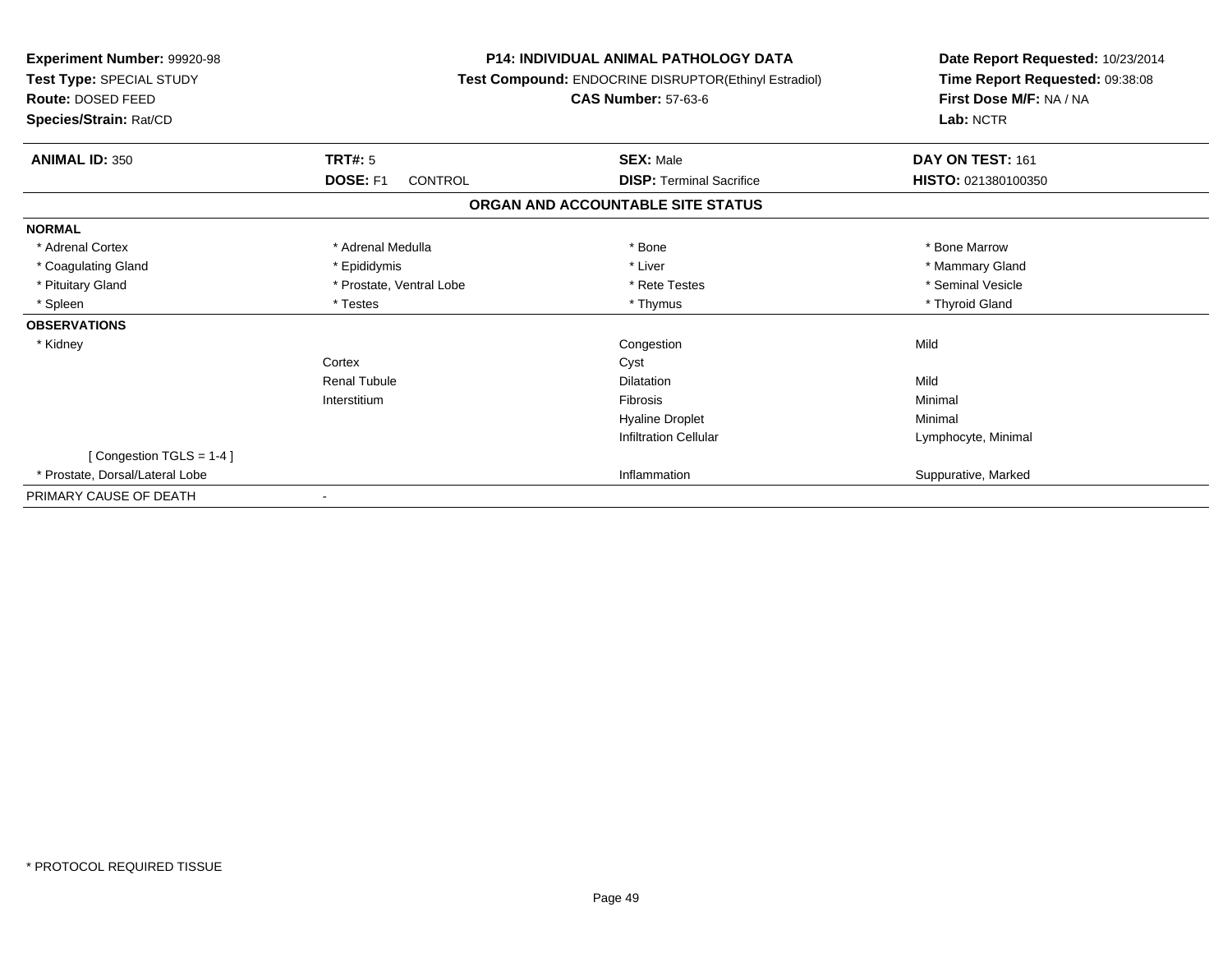| <b>Experiment Number: 99920-98</b><br>Test Type: SPECIAL STUDY<br>Route: DOSED FEED<br>Species/Strain: Rat/CD |                            | <b>P14: INDIVIDUAL ANIMAL PATHOLOGY DATA</b><br>Test Compound: ENDOCRINE DISRUPTOR(Ethinyl Estradiol)<br><b>CAS Number: 57-63-6</b> | Date Report Requested: 10/23/2014<br>Time Report Requested: 09:38:08<br>First Dose M/F: NA / NA<br>Lab: NCTR |
|---------------------------------------------------------------------------------------------------------------|----------------------------|-------------------------------------------------------------------------------------------------------------------------------------|--------------------------------------------------------------------------------------------------------------|
| <b>ANIMAL ID: 351</b>                                                                                         | <b>TRT#: 5</b>             | <b>SEX: Male</b>                                                                                                                    | DAY ON TEST: 161                                                                                             |
|                                                                                                               | DOSE: F1<br><b>CONTROL</b> | <b>DISP: Terminal Sacrifice</b>                                                                                                     | HISTO: 021380100351                                                                                          |
|                                                                                                               |                            | ORGAN AND ACCOUNTABLE SITE STATUS                                                                                                   |                                                                                                              |
| <b>NORMAL</b>                                                                                                 |                            |                                                                                                                                     |                                                                                                              |
| * Adrenal Cortex                                                                                              | * Adrenal Medulla          | * Bone                                                                                                                              | * Bone Marrow                                                                                                |
| * Epididymis                                                                                                  | * Mammary Gland            | * Rete Testes                                                                                                                       | * Spleen                                                                                                     |
| * Testes                                                                                                      | * Thymus                   | * Thyroid Gland                                                                                                                     |                                                                                                              |
| <b>MISSING</b>                                                                                                |                            |                                                                                                                                     |                                                                                                              |
| * Pituitary Gland                                                                                             |                            |                                                                                                                                     |                                                                                                              |
| <b>OBSERVATIONS</b>                                                                                           |                            |                                                                                                                                     |                                                                                                              |
| * Coagulating Gland                                                                                           |                            | Developmental Malformation                                                                                                          |                                                                                                              |
| * Kidney                                                                                                      |                            | <b>Infiltration Cellular</b>                                                                                                        | Lymphocyte, Minimal                                                                                          |
| * Liver                                                                                                       |                            | Inflammation                                                                                                                        | Chronic Active, Minimal                                                                                      |
| Mesentery                                                                                                     | Fat                        | Necrosis                                                                                                                            | Marked                                                                                                       |
| [ Necrosis TGLS = $1-9$ ]                                                                                     |                            |                                                                                                                                     |                                                                                                              |
| * Pituitary GI                                                                                                |                            |                                                                                                                                     |                                                                                                              |
| Note: Lost at trim                                                                                            |                            |                                                                                                                                     |                                                                                                              |
| * Prostate, Dorsal/Lateral Lobe                                                                               |                            | Inflammation                                                                                                                        | Suppurative, Minimal                                                                                         |
| * Prostate, Ventral Lobe                                                                                      |                            | <b>Infiltration Cellular</b>                                                                                                        | Lymphocyte, Mild                                                                                             |
| * Seminal Vesicle                                                                                             |                            | <b>Depletion Secretory</b>                                                                                                          | Moderate                                                                                                     |
| [ Depletion Secretory TGLS = 2-2A ]                                                                           |                            |                                                                                                                                     |                                                                                                              |
| PRIMARY CAUSE OF DEATH                                                                                        |                            |                                                                                                                                     |                                                                                                              |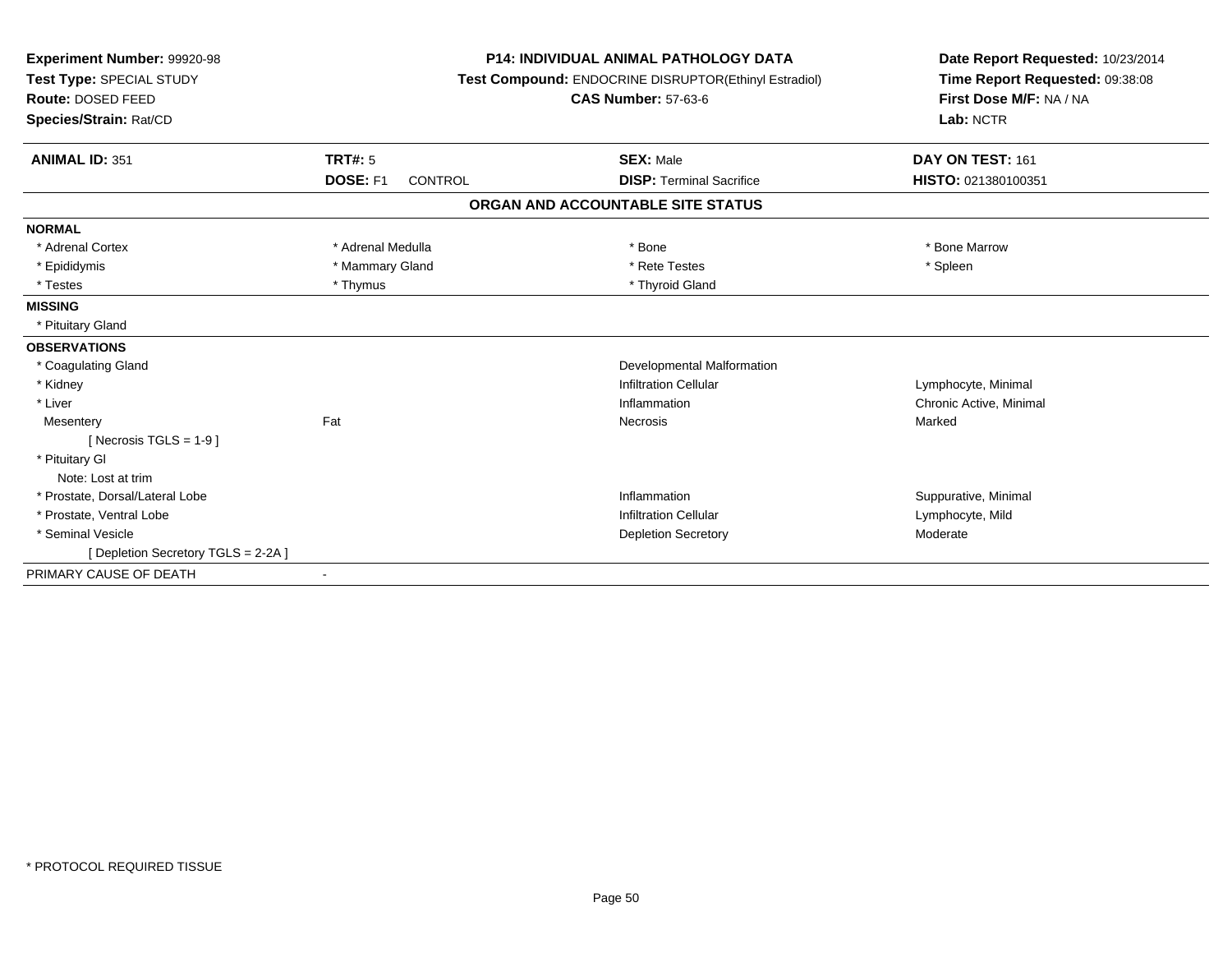| <b>Experiment Number: 99920-98</b><br>Test Type: SPECIAL STUDY<br>Route: DOSED FEED<br>Species/Strain: Rat/CD |                            | <b>P14: INDIVIDUAL ANIMAL PATHOLOGY DATA</b><br><b>Test Compound: ENDOCRINE DISRUPTOR(Ethinyl Estradiol)</b><br><b>CAS Number: 57-63-6</b> | Date Report Requested: 10/23/2014<br>Time Report Requested: 09:38:08<br>First Dose M/F: NA / NA<br>Lab: NCTR |
|---------------------------------------------------------------------------------------------------------------|----------------------------|--------------------------------------------------------------------------------------------------------------------------------------------|--------------------------------------------------------------------------------------------------------------|
| <b>ANIMAL ID: 352</b>                                                                                         | <b>TRT#:</b> 6             | <b>SEX: Male</b>                                                                                                                           | DAY ON TEST: 163                                                                                             |
|                                                                                                               | <b>DOSE: F1</b><br>2.0 PPB | <b>DISP:</b> Terminal Sacrifice                                                                                                            | HISTO: 021380100352                                                                                          |
|                                                                                                               |                            | ORGAN AND ACCOUNTABLE SITE STATUS                                                                                                          |                                                                                                              |
| <b>NORMAL</b>                                                                                                 |                            |                                                                                                                                            |                                                                                                              |
| * Coagulating Gland                                                                                           | * Epididymis               | * Prostate, Dorsal/lateral Lobe                                                                                                            | * Seminal Vesicle                                                                                            |
| <b>OBSERVATIONS</b>                                                                                           |                            |                                                                                                                                            |                                                                                                              |
| * Kidney                                                                                                      |                            | Developmental Malformation                                                                                                                 |                                                                                                              |
| [Developmental Malformation TGLS = 1-4]                                                                       |                            |                                                                                                                                            |                                                                                                              |
| * Mammary Gland                                                                                               | Duct                       | Hyperplasia                                                                                                                                | Mild                                                                                                         |
| * Prostate, Ventral Lobe                                                                                      |                            | <b>Infiltration Cellular</b>                                                                                                               | Lymphocyte, Mild                                                                                             |
| * Rete Testes                                                                                                 |                            | <b>Dilatation</b>                                                                                                                          | Moderate                                                                                                     |
| * Testes                                                                                                      | Seminif Tub                | Degeneration                                                                                                                               | Marked                                                                                                       |
| PRIMARY CAUSE OF DEATH                                                                                        |                            |                                                                                                                                            |                                                                                                              |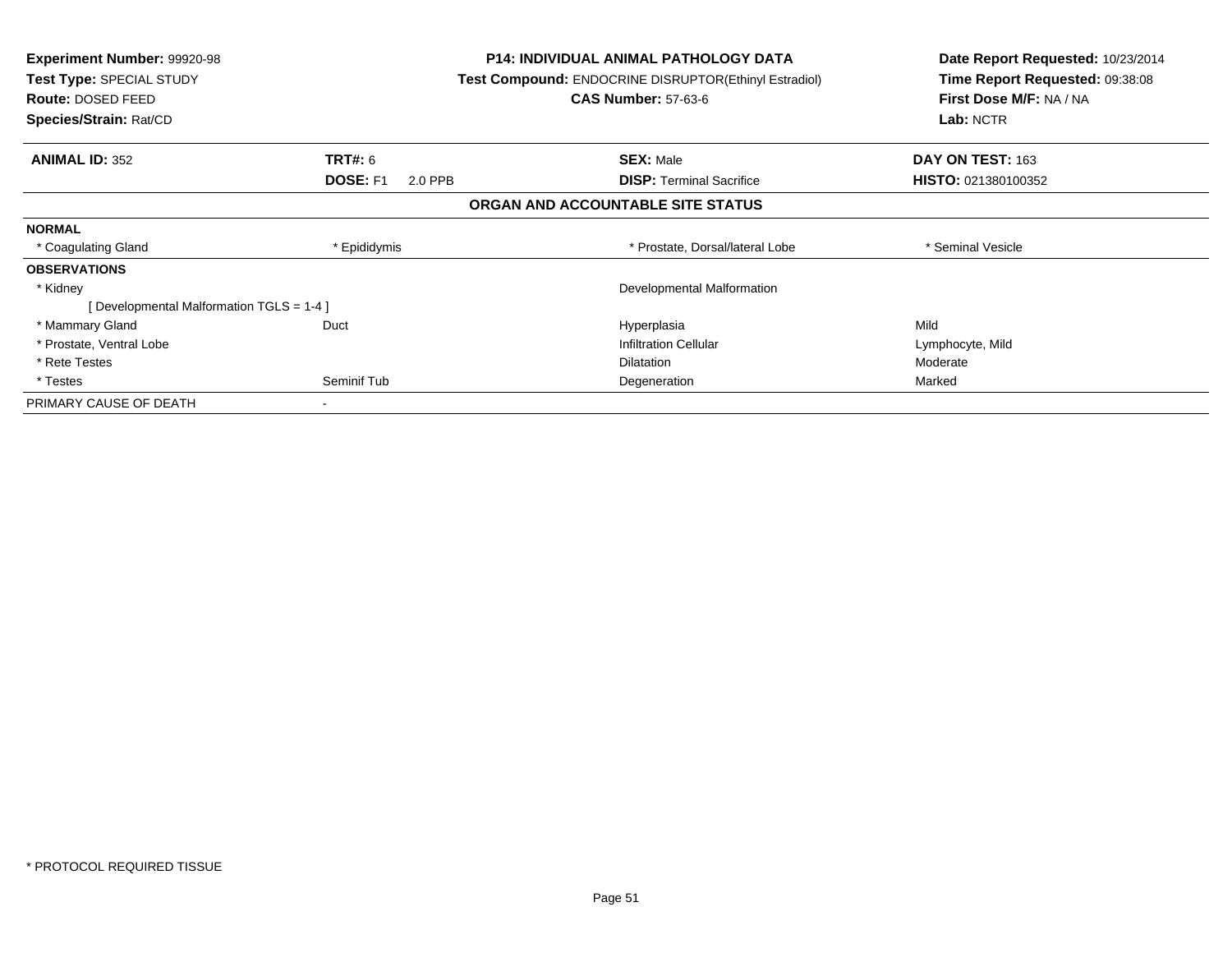| Experiment Number: 99920-98<br>Test Type: SPECIAL STUDY<br><b>Route: DOSED FEED</b><br>Species/Strain: Rat/CD |                                              | <b>P14: INDIVIDUAL ANIMAL PATHOLOGY DATA</b><br>Test Compound: ENDOCRINE DISRUPTOR(Ethinyl Estradiol)<br><b>CAS Number: 57-63-6</b> | Date Report Requested: 10/23/2014<br>Time Report Requested: 09:38:08<br>First Dose M/F: NA / NA<br>Lab: NCTR |
|---------------------------------------------------------------------------------------------------------------|----------------------------------------------|-------------------------------------------------------------------------------------------------------------------------------------|--------------------------------------------------------------------------------------------------------------|
| <b>ANIMAL ID: 353</b>                                                                                         | <b>TRT#: 6</b><br><b>DOSE: F1</b><br>2.0 PPB | <b>SEX: Male</b><br><b>DISP: Terminal Sacrifice</b>                                                                                 | DAY ON TEST: 163<br>HISTO: 021380100353                                                                      |
|                                                                                                               |                                              | ORGAN AND ACCOUNTABLE SITE STATUS                                                                                                   |                                                                                                              |
| <b>NORMAL</b>                                                                                                 |                                              |                                                                                                                                     |                                                                                                              |
| * Coagulating Gland                                                                                           | * Epididymis                                 | * Prostate, Dorsal/lateral Lobe                                                                                                     | * Rete Testes                                                                                                |
| * Seminal Vesicle                                                                                             | * Testes                                     |                                                                                                                                     |                                                                                                              |
| <b>INSUFFICIENT TISSUE</b>                                                                                    |                                              |                                                                                                                                     |                                                                                                              |
| * Mammary Gland                                                                                               |                                              |                                                                                                                                     |                                                                                                              |
| <b>OBSERVATIONS</b>                                                                                           |                                              |                                                                                                                                     |                                                                                                              |
| * Mammary GI                                                                                                  |                                              |                                                                                                                                     |                                                                                                              |
| Note: No RC/WT attempt per pathologist                                                                        |                                              |                                                                                                                                     |                                                                                                              |
| * Prostate, Ventral Lobe                                                                                      |                                              | <b>Infiltration Cellular</b>                                                                                                        | Lymphocyte, Moderate                                                                                         |
| * Sem Ves                                                                                                     |                                              |                                                                                                                                     |                                                                                                              |
| Note: TGL 1 - NCL                                                                                             |                                              |                                                                                                                                     |                                                                                                              |
| PRIMARY CAUSE OF DEATH                                                                                        |                                              |                                                                                                                                     |                                                                                                              |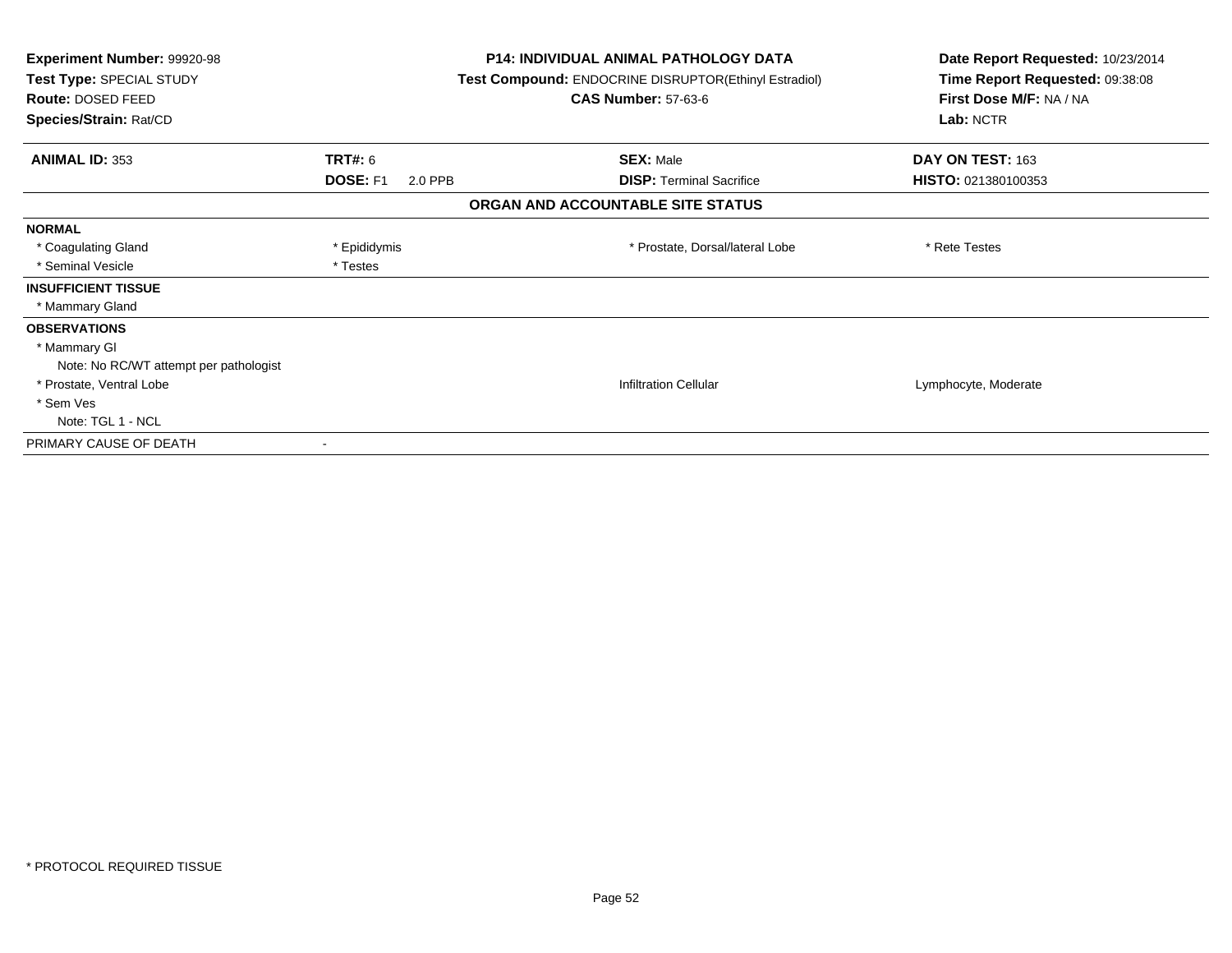| <b>Experiment Number: 99920-98</b> |                                                              | <b>P14: INDIVIDUAL ANIMAL PATHOLOGY DATA</b> | Date Report Requested: 10/23/2014 |
|------------------------------------|--------------------------------------------------------------|----------------------------------------------|-----------------------------------|
| Test Type: SPECIAL STUDY           | <b>Test Compound: ENDOCRINE DISRUPTOR(Ethinyl Estradiol)</b> |                                              | Time Report Requested: 09:38:08   |
| Route: DOSED FEED                  |                                                              | <b>CAS Number: 57-63-6</b>                   | First Dose M/F: NA / NA           |
| Species/Strain: Rat/CD             |                                                              |                                              | Lab: NCTR                         |
| <b>ANIMAL ID: 354</b>              | TRT#: 6                                                      | <b>SEX: Male</b>                             | DAY ON TEST: 163                  |
|                                    | <b>DOSE: F1</b><br>2.0 PPB                                   | <b>DISP:</b> Terminal Sacrifice              | HISTO: 021380100354               |
|                                    |                                                              | ORGAN AND ACCOUNTABLE SITE STATUS            |                                   |
| <b>NORMAL</b>                      |                                                              |                                              |                                   |
| * Coagulating Gland                | * Epididymis                                                 | * Mammary Gland                              | * Prostate, Dorsal/lateral Lobe   |
| * Prostate, Ventral Lobe           | * Seminal Vesicle<br>* Rete Testes                           |                                              | * Testes                          |
| PRIMARY CAUSE OF DEATH             |                                                              |                                              |                                   |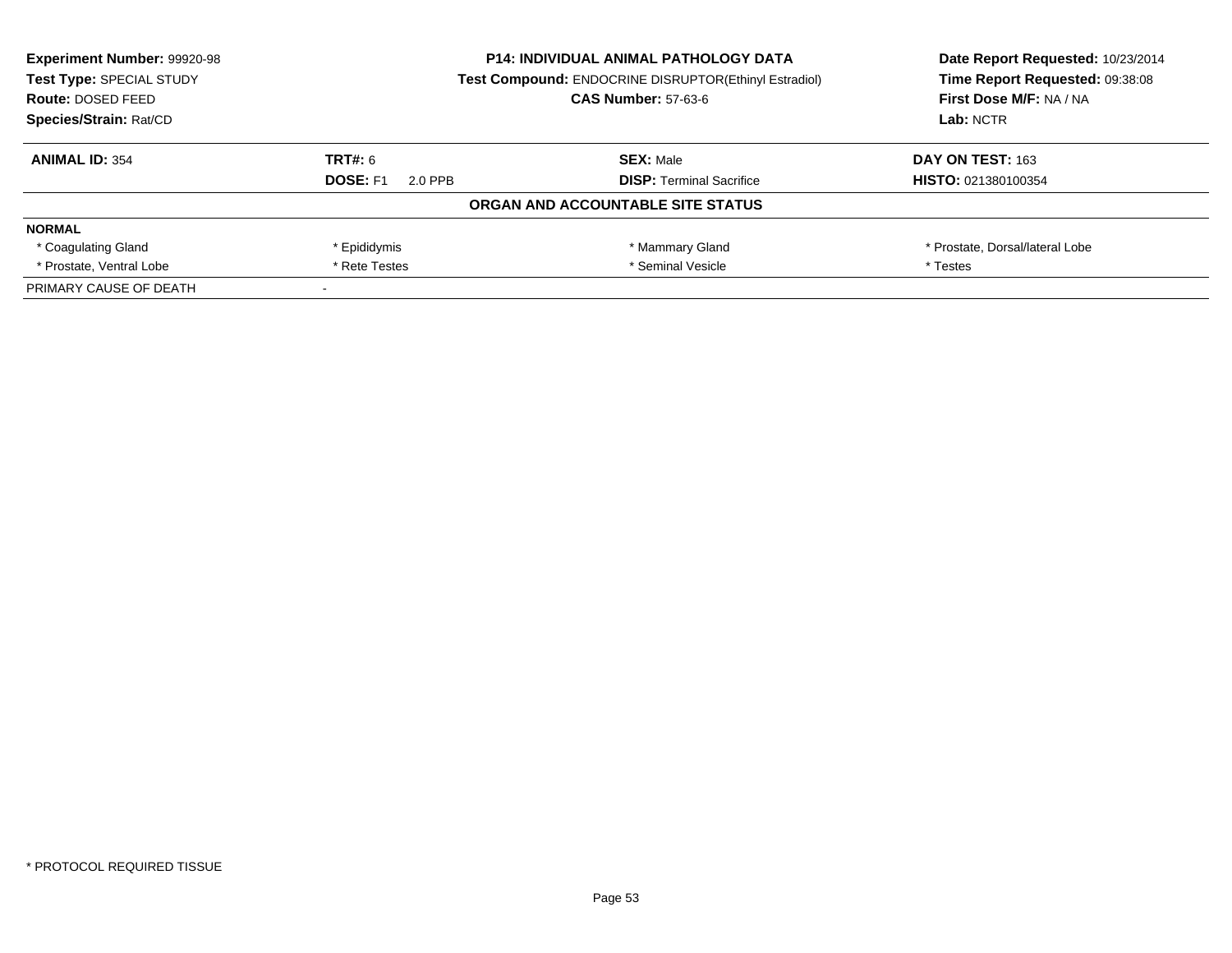| Experiment Number: 99920-98 | <b>P14: INDIVIDUAL ANIMAL PATHOLOGY DATA</b> |                                                       | Date Report Requested: 10/23/2014 |
|-----------------------------|----------------------------------------------|-------------------------------------------------------|-----------------------------------|
| Test Type: SPECIAL STUDY    |                                              | Test Compound: ENDOCRINE DISRUPTOR(Ethinyl Estradiol) | Time Report Requested: 09:38:08   |
| Route: DOSED FEED           |                                              | <b>CAS Number: 57-63-6</b>                            | First Dose M/F: NA / NA           |
| Species/Strain: Rat/CD      |                                              |                                                       | Lab: NCTR                         |
| <b>ANIMAL ID: 355</b>       | TRT#: 6                                      | <b>SEX: Male</b>                                      | DAY ON TEST: 163                  |
|                             | <b>DOSE: F1</b><br>2.0 PPB                   | <b>DISP:</b> Terminal Sacrifice                       | HISTO: 021380100355               |
|                             |                                              | ORGAN AND ACCOUNTABLE SITE STATUS                     |                                   |
| <b>NORMAL</b>               |                                              |                                                       |                                   |
| * Coagulating Gland         | * Epididymis                                 | * Mammary Gland                                       | * Prostate, Dorsal/lateral Lobe   |
| * Rete Testes               | * Seminal Vesicle                            | * Testes                                              |                                   |
| <b>OBSERVATIONS</b>         |                                              |                                                       |                                   |
| * Prostate, Ventral Lobe    |                                              | <b>Infiltration Cellular</b>                          | Lymphocyte, Minimal               |
| PRIMARY CAUSE OF DEATH      |                                              |                                                       |                                   |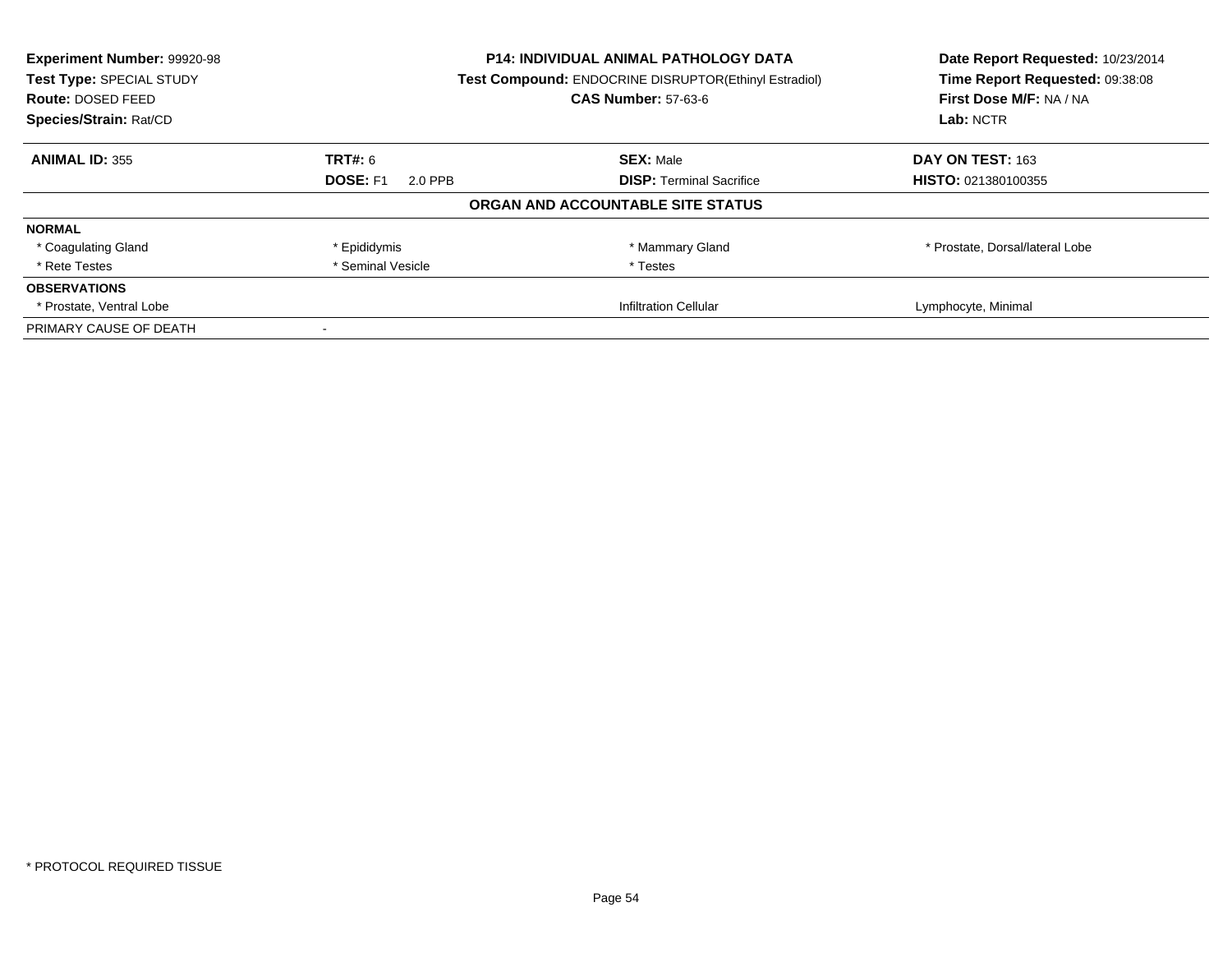| Experiment Number: 99920-98 | P14: INDIVIDUAL ANIMAL PATHOLOGY DATA |                                                       | Date Report Requested: 10/23/2014 |
|-----------------------------|---------------------------------------|-------------------------------------------------------|-----------------------------------|
| Test Type: SPECIAL STUDY    |                                       | Test Compound: ENDOCRINE DISRUPTOR(Ethinyl Estradiol) | Time Report Requested: 09:38:08   |
| Route: DOSED FEED           |                                       | <b>CAS Number: 57-63-6</b>                            | First Dose M/F: NA / NA           |
| Species/Strain: Rat/CD      |                                       |                                                       | Lab: NCTR                         |
| <b>ANIMAL ID: 356</b>       | <b>TRT#: 6</b>                        | <b>SEX: Male</b>                                      | DAY ON TEST: 163                  |
|                             | <b>DOSE: F1</b><br>2.0 PPB            | <b>DISP:</b> Terminal Sacrifice                       | HISTO: 021380100356               |
|                             |                                       | ORGAN AND ACCOUNTABLE SITE STATUS                     |                                   |
| <b>NORMAL</b>               |                                       |                                                       |                                   |
| * Coagulating Gland         | * Epididymis                          | * Prostate, Dorsal/lateral Lobe                       | * Prostate, Ventral Lobe          |
| * Rete Testes               | * Seminal Vesicle                     | * Testes                                              |                                   |
| <b>OBSERVATIONS</b>         |                                       |                                                       |                                   |
| * Mammary Gland             | <b>Alveolus</b>                       | Hyperplasia                                           | Minimal                           |
| PRIMARY CAUSE OF DEATH      |                                       |                                                       |                                   |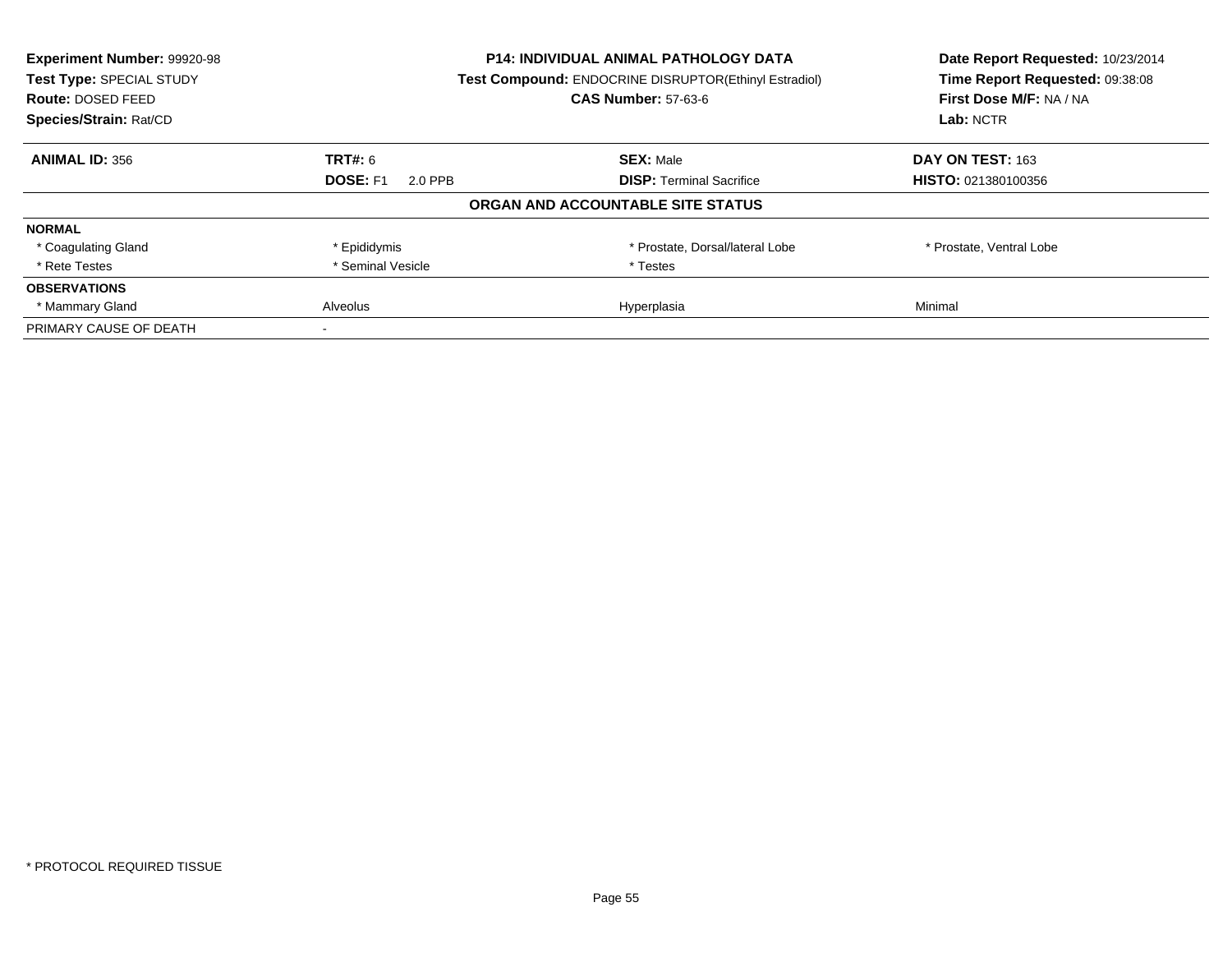| <b>Experiment Number: 99920-98</b><br>Test Type: SPECIAL STUDY<br><b>Route: DOSED FEED</b> |                            | <b>P14: INDIVIDUAL ANIMAL PATHOLOGY DATA</b><br><b>Test Compound: ENDOCRINE DISRUPTOR(Ethinyl Estradiol)</b><br><b>CAS Number: 57-63-6</b> | Date Report Requested: 10/23/2014<br>Time Report Requested: 09:38:08<br>First Dose M/F: NA / NA<br>Lab: NCTR |
|--------------------------------------------------------------------------------------------|----------------------------|--------------------------------------------------------------------------------------------------------------------------------------------|--------------------------------------------------------------------------------------------------------------|
| Species/Strain: Rat/CD                                                                     |                            |                                                                                                                                            |                                                                                                              |
| <b>ANIMAL ID: 357</b>                                                                      | TRT#: 6                    | <b>SEX: Male</b>                                                                                                                           | DAY ON TEST: 161                                                                                             |
|                                                                                            | <b>DOSE: F1</b><br>2.0 PPB | <b>DISP:</b> Terminal Sacrifice                                                                                                            | HISTO: 021380100357                                                                                          |
|                                                                                            |                            | ORGAN AND ACCOUNTABLE SITE STATUS                                                                                                          |                                                                                                              |
| <b>NORMAL</b>                                                                              |                            |                                                                                                                                            |                                                                                                              |
| * Coagulating Gland                                                                        | * Mammary Gland            | * Prostate, Dorsal/lateral Lobe                                                                                                            | * Rete Testes                                                                                                |
| * Seminal Vesicle                                                                          | * Testes                   |                                                                                                                                            |                                                                                                              |
| <b>OBSERVATIONS</b>                                                                        |                            |                                                                                                                                            |                                                                                                              |
| * Epididymis                                                                               |                            | <b>Infiltration Cellular</b>                                                                                                               | Lymphocyte, Minimal                                                                                          |
| * Liver                                                                                    |                            | Hepatodiaphragmatic Nodule                                                                                                                 |                                                                                                              |
| [ Hepatodiaphragmatic Nodule TGLS = 1-5 ]                                                  |                            |                                                                                                                                            |                                                                                                              |
| * Prostate, Ventral Lobe                                                                   |                            | <b>Infiltration Cellular</b>                                                                                                               | Lymphocyte, Minimal                                                                                          |
| * Testes                                                                                   |                            |                                                                                                                                            |                                                                                                              |
| Note: TGL 2 - NCL                                                                          |                            |                                                                                                                                            |                                                                                                              |
| PRIMARY CAUSE OF DEATH                                                                     |                            |                                                                                                                                            |                                                                                                              |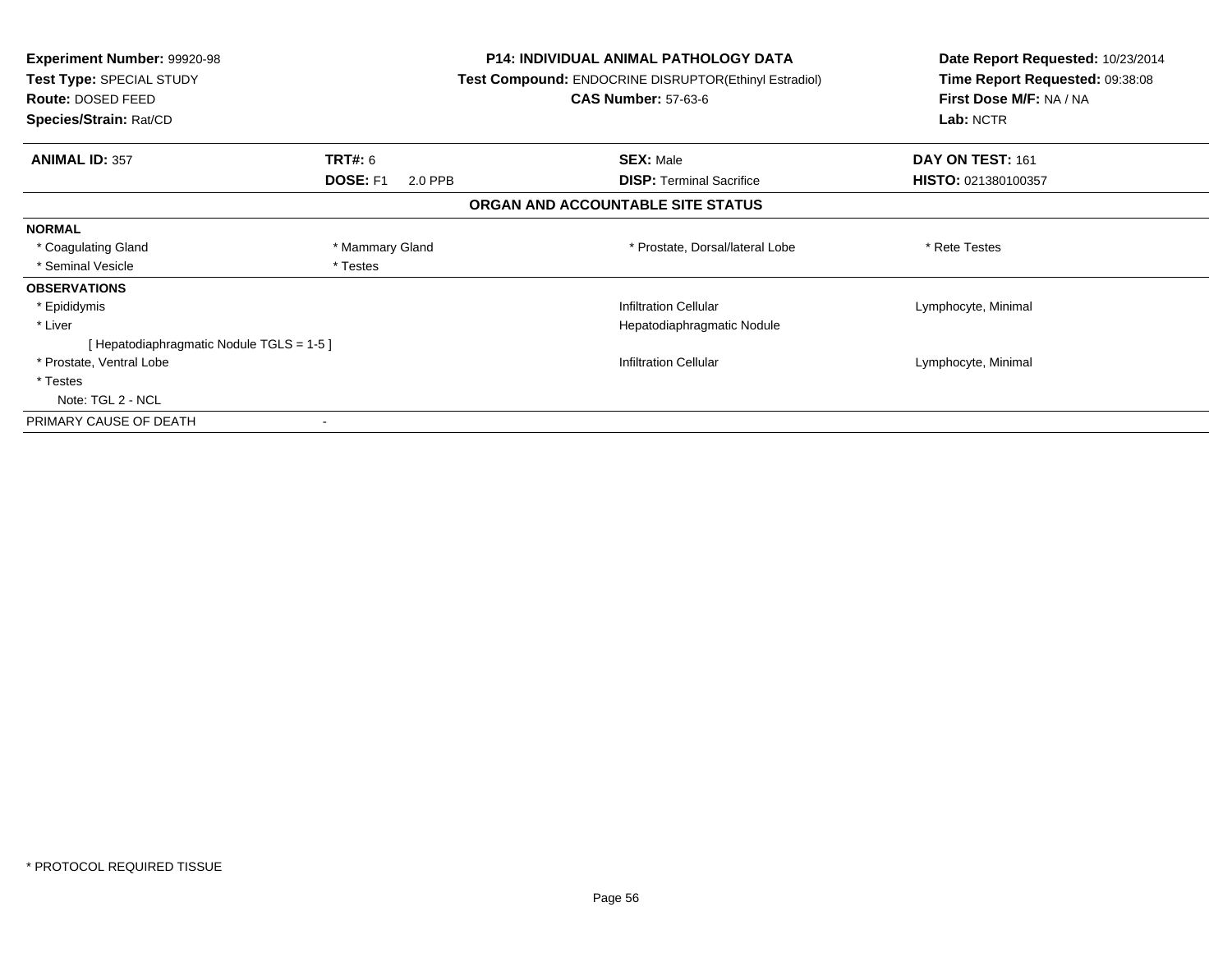| <b>Experiment Number: 99920-98</b><br>Test Type: SPECIAL STUDY<br>Route: DOSED FEED<br>Species/Strain: Rat/CD |                    | <b>P14: INDIVIDUAL ANIMAL PATHOLOGY DATA</b><br><b>Test Compound: ENDOCRINE DISRUPTOR(Ethinyl Estradiol)</b><br><b>CAS Number: 57-63-6</b> | Date Report Requested: 10/23/2014<br>Time Report Requested: 09:38:08<br>First Dose M/F: NA / NA<br>Lab: NCTR |
|---------------------------------------------------------------------------------------------------------------|--------------------|--------------------------------------------------------------------------------------------------------------------------------------------|--------------------------------------------------------------------------------------------------------------|
| <b>ANIMAL ID: 358</b>                                                                                         | <b>TRT#: 7</b>     | <b>SEX: Male</b>                                                                                                                           | DAY ON TEST: 163                                                                                             |
|                                                                                                               | DOSE: F1<br>10 PPB | <b>DISP:</b> Terminal Sacrifice                                                                                                            | <b>HISTO: 021380100358</b>                                                                                   |
|                                                                                                               |                    | ORGAN AND ACCOUNTABLE SITE STATUS                                                                                                          |                                                                                                              |
| <b>NORMAL</b>                                                                                                 |                    |                                                                                                                                            |                                                                                                              |
| * Coagulating Gland                                                                                           | * Epididymis       | * Prostate, Dorsal/lateral Lobe                                                                                                            | * Rete Testes                                                                                                |
| * Seminal Vesicle                                                                                             | * Testes           |                                                                                                                                            |                                                                                                              |
| <b>OBSERVATIONS</b>                                                                                           |                    |                                                                                                                                            |                                                                                                              |
| * Kidney                                                                                                      | Cortex             | Cyst                                                                                                                                       |                                                                                                              |
| $[Cyst TGLS = 1-4]$                                                                                           |                    |                                                                                                                                            |                                                                                                              |
| * Mammary Gland                                                                                               | Alveolus           | Hyperplasia                                                                                                                                | Minimal                                                                                                      |
| * Prostate, Ventral Lobe                                                                                      |                    | <b>Infiltration Cellular</b>                                                                                                               | Lymphocyte, Minimal                                                                                          |
| PRIMARY CAUSE OF DEATH                                                                                        |                    |                                                                                                                                            |                                                                                                              |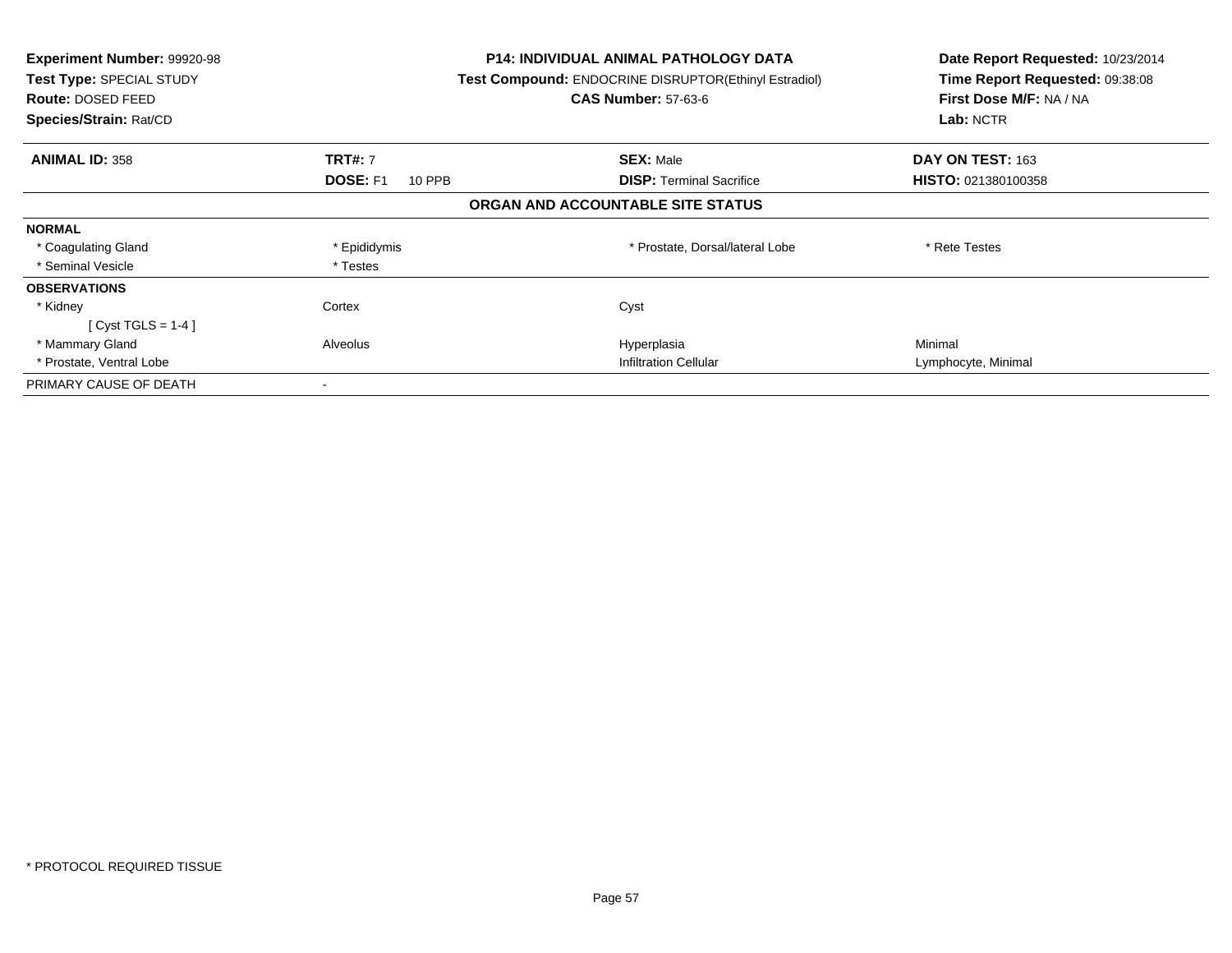| Experiment Number: 99920-98<br>Test Type: SPECIAL STUDY<br>Route: DOSED FEED<br>Species/Strain: Rat/CD |                           | P14: INDIVIDUAL ANIMAL PATHOLOGY DATA<br>Test Compound: ENDOCRINE DISRUPTOR(Ethinyl Estradiol)<br><b>CAS Number: 57-63-6</b> | Date Report Requested: 10/23/2014<br>Time Report Requested: 09:38:08<br>First Dose M/F: NA / NA<br>Lab: NCTR |
|--------------------------------------------------------------------------------------------------------|---------------------------|------------------------------------------------------------------------------------------------------------------------------|--------------------------------------------------------------------------------------------------------------|
| <b>ANIMAL ID: 359</b>                                                                                  | <b>TRT#: 7</b>            | <b>SEX: Male</b>                                                                                                             | DAY ON TEST: 162                                                                                             |
|                                                                                                        | <b>DOSE: F1</b><br>10 PPB | <b>DISP:</b> Terminal Sacrifice                                                                                              | HISTO: 021380100359                                                                                          |
|                                                                                                        |                           | ORGAN AND ACCOUNTABLE SITE STATUS                                                                                            |                                                                                                              |
| <b>NORMAL</b>                                                                                          |                           |                                                                                                                              |                                                                                                              |
| * Coagulating Gland                                                                                    | * Mammary Gland           | * Prostate, Dorsal/lateral Lobe                                                                                              | * Rete Testes                                                                                                |
| * Seminal Vesicle                                                                                      | * Testes                  |                                                                                                                              |                                                                                                              |
| <b>OBSERVATIONS</b>                                                                                    |                           |                                                                                                                              |                                                                                                              |
| * Epididymis                                                                                           |                           | <b>Infiltration Cellular</b>                                                                                                 | Lymphocyte, Minimal                                                                                          |
| * Kidney                                                                                               |                           | <b>Infiltration Cellular</b>                                                                                                 | Lymphocyte, Minimal                                                                                          |
| * Prostate, Ventral Lobe                                                                               |                           | <b>Infiltration Cellular</b>                                                                                                 | Lymphocyte, Mild                                                                                             |
| PRIMARY CAUSE OF DEATH                                                                                 |                           |                                                                                                                              |                                                                                                              |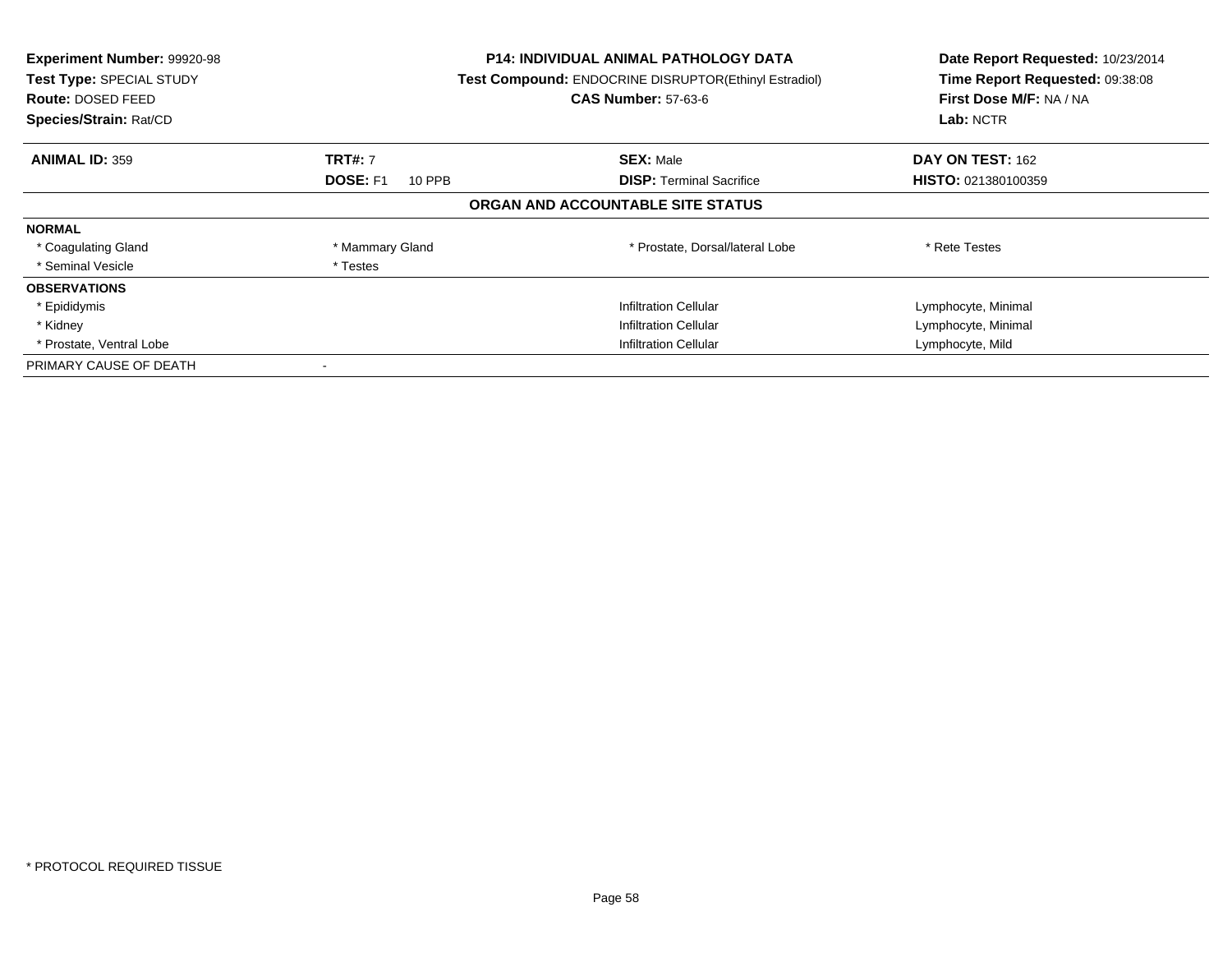| Experiment Number: 99920-98<br>Test Type: SPECIAL STUDY<br>Route: DOSED FEED<br>Species/Strain: Rat/CD |                           | <b>P14: INDIVIDUAL ANIMAL PATHOLOGY DATA</b><br>Test Compound: ENDOCRINE DISRUPTOR(Ethinyl Estradiol)<br><b>CAS Number: 57-63-6</b> | Date Report Requested: 10/23/2014<br>Time Report Requested: 09:38:08<br>First Dose M/F: NA / NA<br>Lab: NCTR |  |
|--------------------------------------------------------------------------------------------------------|---------------------------|-------------------------------------------------------------------------------------------------------------------------------------|--------------------------------------------------------------------------------------------------------------|--|
| <b>ANIMAL ID: 360</b>                                                                                  | <b>TRT#: 7</b>            | <b>SEX: Male</b>                                                                                                                    | DAY ON TEST: 162                                                                                             |  |
|                                                                                                        | DOSE: F1<br><b>10 PPB</b> | <b>DISP: Terminal Sacrifice</b>                                                                                                     | HISTO: 021380100360                                                                                          |  |
|                                                                                                        |                           | ORGAN AND ACCOUNTABLE SITE STATUS                                                                                                   |                                                                                                              |  |
| <b>NORMAL</b>                                                                                          |                           |                                                                                                                                     |                                                                                                              |  |
| * Coagulating Gland                                                                                    | * Epididymis              | * Prostate, Dorsal/lateral Lobe                                                                                                     | * Seminal Vesicle                                                                                            |  |
| * Testes                                                                                               |                           |                                                                                                                                     |                                                                                                              |  |
| <b>INSUFFICIENT TISSUE</b>                                                                             |                           |                                                                                                                                     |                                                                                                              |  |
| * Rete Testes                                                                                          |                           |                                                                                                                                     |                                                                                                              |  |
| <b>OBSERVATIONS</b>                                                                                    |                           |                                                                                                                                     |                                                                                                              |  |
| * Kidney                                                                                               |                           | <b>Infiltration Cellular</b>                                                                                                        | Lymphocyte, Minimal                                                                                          |  |
| * Liver                                                                                                |                           | Hepatodiaphragmatic Nodule                                                                                                          |                                                                                                              |  |
| [ Hepatodiaphragmatic Nodule TGLS = 1-5 ]                                                              |                           |                                                                                                                                     |                                                                                                              |  |
| * Mammary Gland                                                                                        | Duct                      | Hyperplasia                                                                                                                         | Mild                                                                                                         |  |
| <b>Preputial Gland</b>                                                                                 |                           | Atrophy                                                                                                                             | Mild                                                                                                         |  |
| [Atrophy TGLS = $2-2$ ]                                                                                |                           |                                                                                                                                     |                                                                                                              |  |
| * Prostate, Ventral Lobe                                                                               |                           | <b>Infiltration Cellular</b>                                                                                                        | Lymphocyte, Minimal                                                                                          |  |
| * Rete Testes                                                                                          |                           |                                                                                                                                     |                                                                                                              |  |
| Note: No RC/WT attempt per pathologist                                                                 |                           |                                                                                                                                     |                                                                                                              |  |
| PRIMARY CAUSE OF DEATH                                                                                 |                           |                                                                                                                                     |                                                                                                              |  |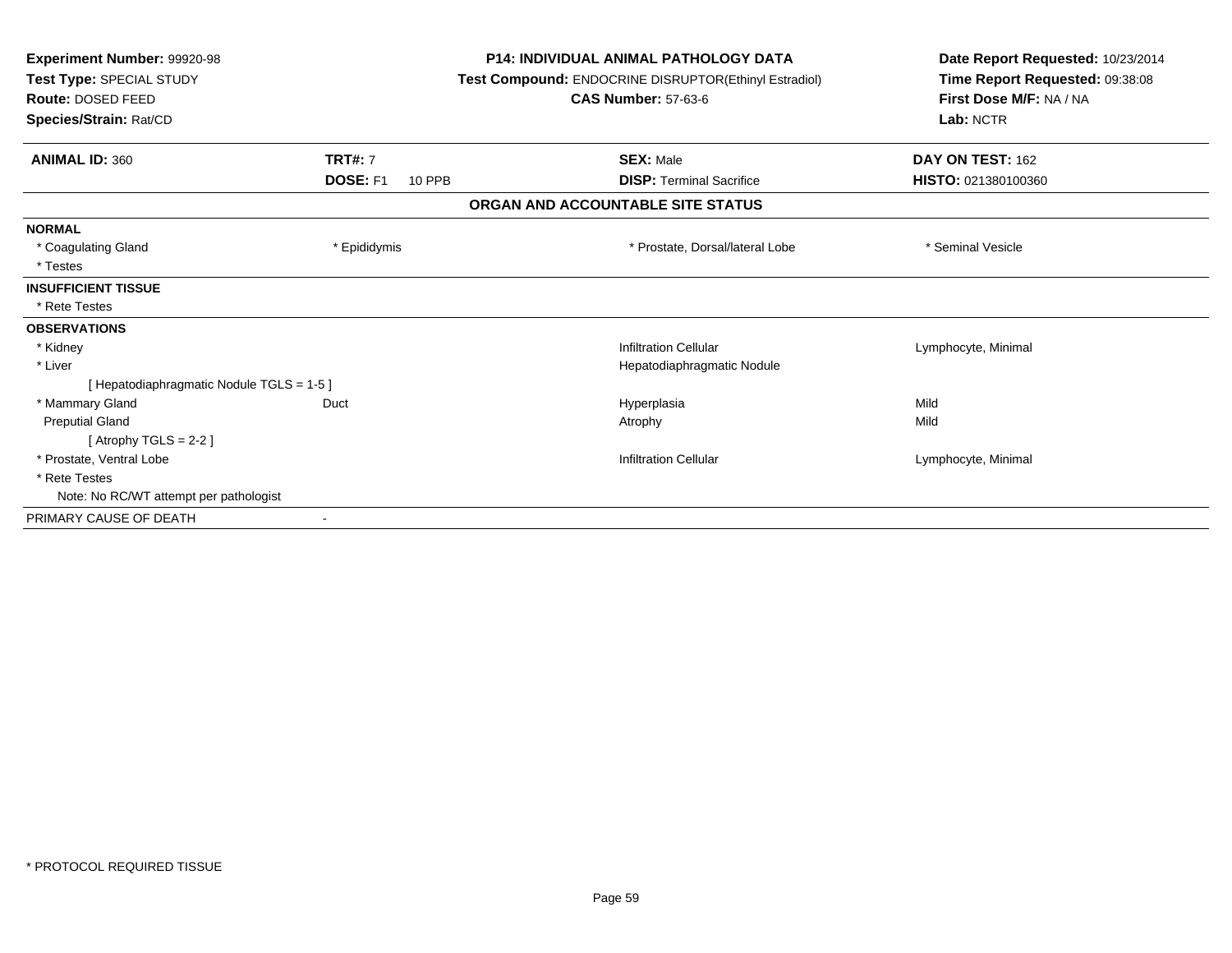| <b>Experiment Number: 99920-98</b><br>Test Type: SPECIAL STUDY<br>Route: DOSED FEED<br>Species/Strain: Rat/CD |                                             | <b>P14: INDIVIDUAL ANIMAL PATHOLOGY DATA</b><br>Test Compound: ENDOCRINE DISRUPTOR(Ethinyl Estradiol)<br><b>CAS Number: 57-63-6</b> | Date Report Requested: 10/23/2014<br>Time Report Requested: 09:38:08<br>First Dose M/F: NA / NA<br>Lab: NCTR |
|---------------------------------------------------------------------------------------------------------------|---------------------------------------------|-------------------------------------------------------------------------------------------------------------------------------------|--------------------------------------------------------------------------------------------------------------|
| <b>ANIMAL ID: 361</b>                                                                                         | <b>TRT#: 7</b><br><b>DOSE: F1</b><br>10 PPB | <b>SEX: Male</b><br><b>DISP:</b> Terminal Sacrifice                                                                                 | DAY ON TEST: 162<br><b>HISTO: 021380100361</b>                                                               |
|                                                                                                               |                                             | ORGAN AND ACCOUNTABLE SITE STATUS                                                                                                   |                                                                                                              |
| <b>NORMAL</b>                                                                                                 |                                             |                                                                                                                                     |                                                                                                              |
| * Epididymis                                                                                                  | * Kidney                                    | * Prostate, Ventral Lobe                                                                                                            | * Rete Testes                                                                                                |
| * Testes                                                                                                      |                                             |                                                                                                                                     |                                                                                                              |
| <b>OBSERVATIONS</b>                                                                                           |                                             |                                                                                                                                     |                                                                                                              |
| * Coagulating Gland                                                                                           |                                             | Developmental Malformation                                                                                                          |                                                                                                              |
| [ Developmental Malformation TGLS = 2-2 ]                                                                     |                                             |                                                                                                                                     |                                                                                                              |
| * Mammary Gland                                                                                               | Alveolus                                    | Hyperplasia                                                                                                                         | Minimal                                                                                                      |
| * Prostate, Dorsal/Lateral Lobe                                                                               |                                             | <b>Infiltration Cellular</b>                                                                                                        | Lymphocyte, Minimal                                                                                          |
| * Seminal Vesicle                                                                                             |                                             | <b>Depletion Secretory</b>                                                                                                          | Marked                                                                                                       |
| [ Depletion Secretory TGLS = 1-2A ]                                                                           |                                             |                                                                                                                                     |                                                                                                              |
| PRIMARY CAUSE OF DEATH                                                                                        |                                             |                                                                                                                                     |                                                                                                              |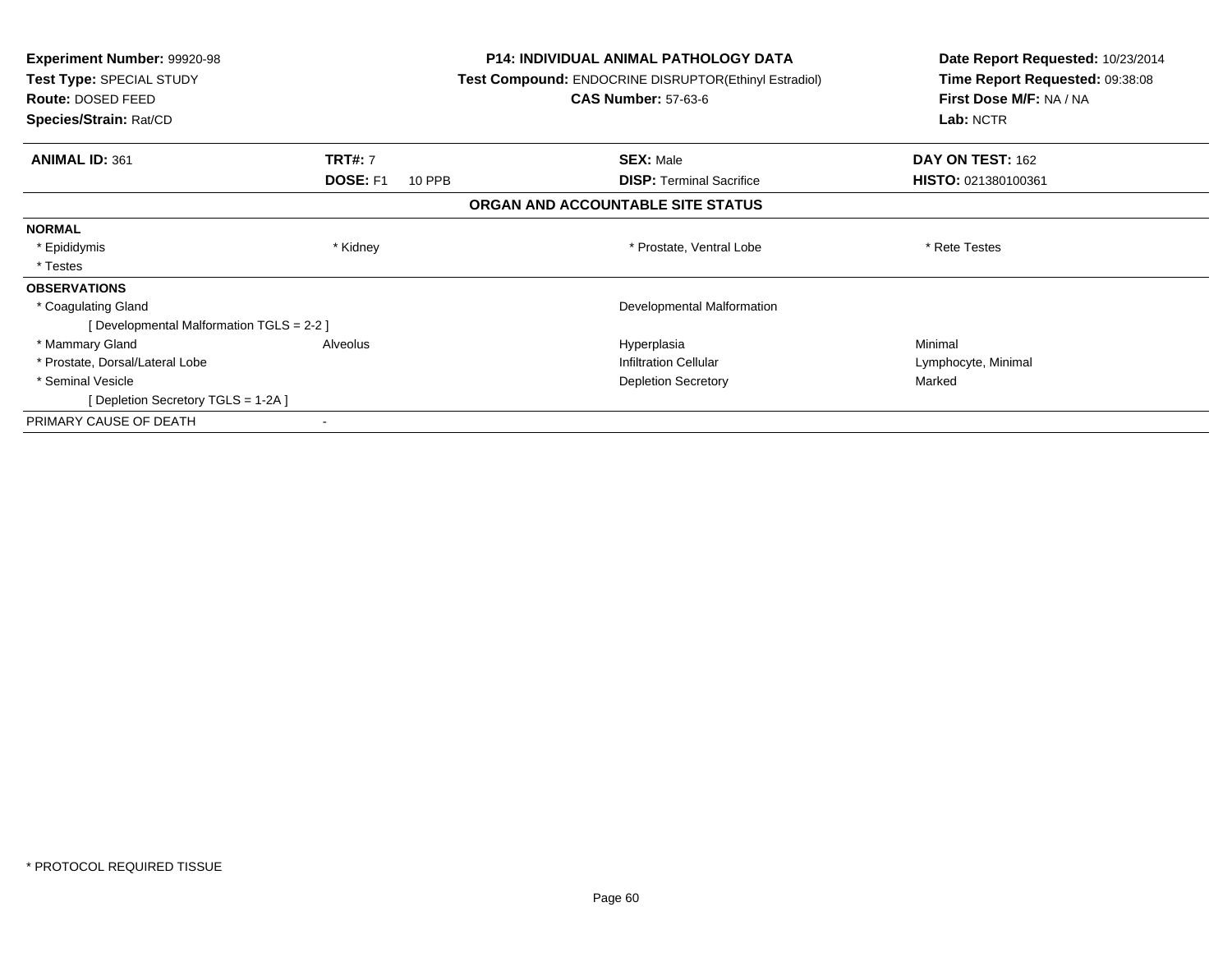| <b>Experiment Number: 99920-98</b><br>Test Type: SPECIAL STUDY<br>Route: DOSED FEED<br><b>Species/Strain: Rat/CD</b> |                           | <b>P14: INDIVIDUAL ANIMAL PATHOLOGY DATA</b><br><b>Test Compound: ENDOCRINE DISRUPTOR(Ethinyl Estradiol)</b><br><b>CAS Number: 57-63-6</b> | Date Report Requested: 10/23/2014<br>Time Report Requested: 09:38:08<br>First Dose M/F: NA / NA<br>Lab: NCTR |
|----------------------------------------------------------------------------------------------------------------------|---------------------------|--------------------------------------------------------------------------------------------------------------------------------------------|--------------------------------------------------------------------------------------------------------------|
| <b>ANIMAL ID: 362</b>                                                                                                | <b>TRT#: 7</b>            | <b>SEX: Male</b>                                                                                                                           | DAY ON TEST: 162                                                                                             |
|                                                                                                                      | <b>DOSE: F1</b><br>10 PPB | <b>DISP:</b> Terminal Sacrifice                                                                                                            | HISTO: 021380100362                                                                                          |
|                                                                                                                      |                           | ORGAN AND ACCOUNTABLE SITE STATUS                                                                                                          |                                                                                                              |
| <b>NORMAL</b>                                                                                                        |                           |                                                                                                                                            |                                                                                                              |
| * Coagulating Gland                                                                                                  | * Epididymis              | * Mammary Gland                                                                                                                            | <b>Preputial Gland</b>                                                                                       |
| * Prostate, Dorsal/lateral Lobe                                                                                      | * Rete Testes             | * Seminal Vesicle                                                                                                                          | * Testes                                                                                                     |
| <b>OBSERVATIONS</b>                                                                                                  |                           |                                                                                                                                            |                                                                                                              |
| * Kidney                                                                                                             | Cortex                    | Cyst                                                                                                                                       |                                                                                                              |
| [Cyst TGLS = $2-4$ ]                                                                                                 |                           |                                                                                                                                            |                                                                                                              |
| <b>Preputial GI</b>                                                                                                  |                           |                                                                                                                                            |                                                                                                              |
| Note: TGL 1 - NCL                                                                                                    |                           |                                                                                                                                            |                                                                                                              |
| * Prostate, Ventral Lobe                                                                                             |                           | <b>Infiltration Cellular</b>                                                                                                               | Lymphocyte, Mild                                                                                             |
| PRIMARY CAUSE OF DEATH                                                                                               |                           |                                                                                                                                            |                                                                                                              |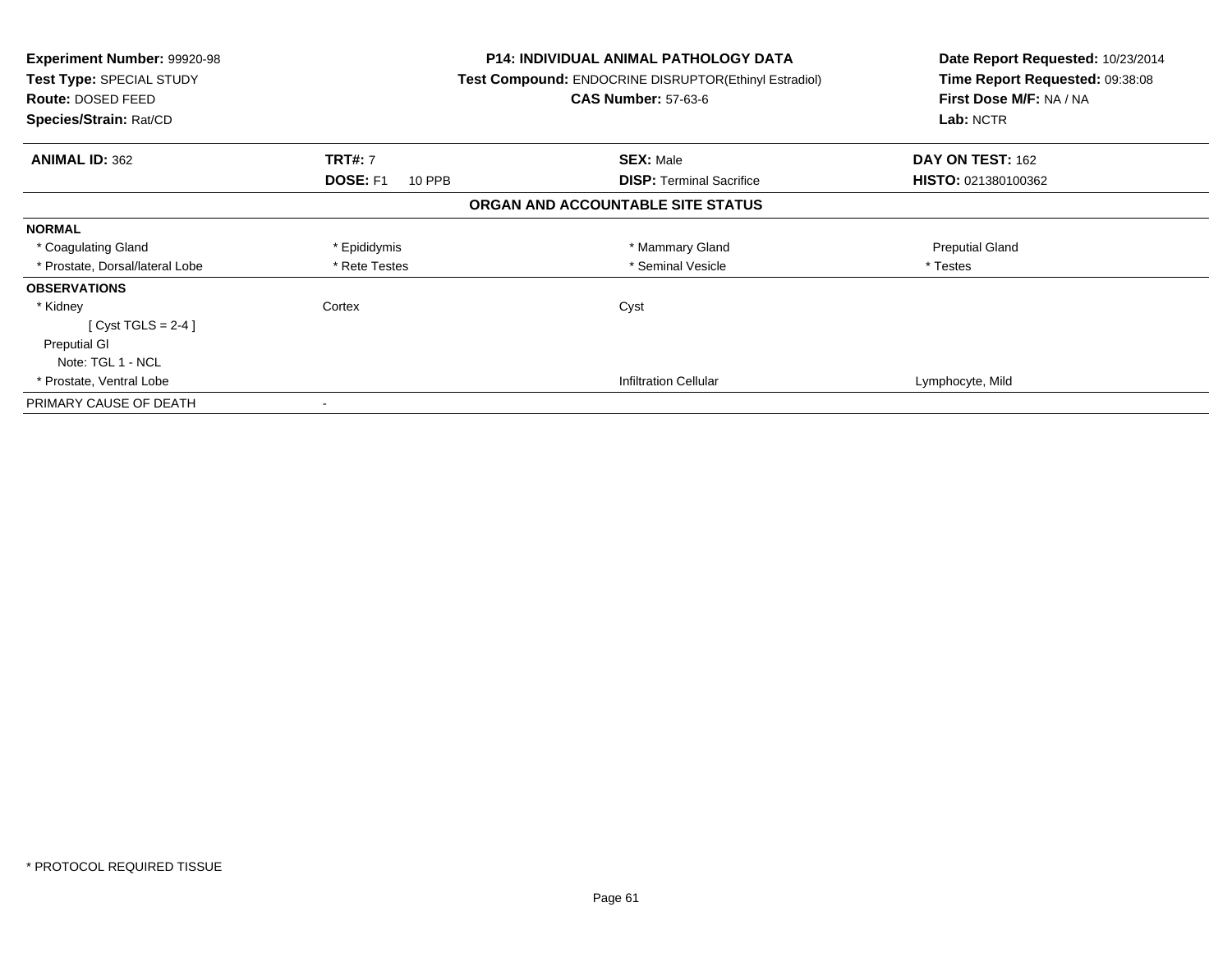| Experiment Number: 99920-98<br>Test Type: SPECIAL STUDY<br>Route: DOSED FEED<br>Species/Strain: Rat/CD |                              | <b>P14: INDIVIDUAL ANIMAL PATHOLOGY DATA</b><br>Test Compound: ENDOCRINE DISRUPTOR(Ethinyl Estradiol)<br><b>CAS Number: 57-63-6</b> | Date Report Requested: 10/23/2014<br>Time Report Requested: 09:38:08<br>First Dose M/F: NA / NA<br>Lab: NCTR |
|--------------------------------------------------------------------------------------------------------|------------------------------|-------------------------------------------------------------------------------------------------------------------------------------|--------------------------------------------------------------------------------------------------------------|
| <b>ANIMAL ID: 363</b>                                                                                  | <b>TRT#: 7</b>               | <b>SEX: Male</b>                                                                                                                    | DAY ON TEST: 162                                                                                             |
|                                                                                                        | <b>DOSE: F1</b><br>10 PPB    | <b>DISP:</b> Terminal Sacrifice                                                                                                     | <b>HISTO: 021380100363</b>                                                                                   |
|                                                                                                        |                              | ORGAN AND ACCOUNTABLE SITE STATUS                                                                                                   |                                                                                                              |
| <b>NORMAL</b>                                                                                          |                              |                                                                                                                                     |                                                                                                              |
| * Coagulating Gland                                                                                    | * Epididymis                 | * Kidney                                                                                                                            | * Prostate, Dorsal/lateral Lobe                                                                              |
| * Rete Testes                                                                                          | * Seminal Vesicle            | * Testes                                                                                                                            |                                                                                                              |
| <b>OBSERVATIONS</b>                                                                                    |                              |                                                                                                                                     |                                                                                                              |
| * Mammary Gland                                                                                        | Duct                         | Hyperplasia                                                                                                                         | Mild                                                                                                         |
| * Prostate, Ventral Lobe                                                                               | <b>Infiltration Cellular</b> |                                                                                                                                     | Lymphocyte, Minimal                                                                                          |
| PRIMARY CAUSE OF DEATH                                                                                 |                              |                                                                                                                                     |                                                                                                              |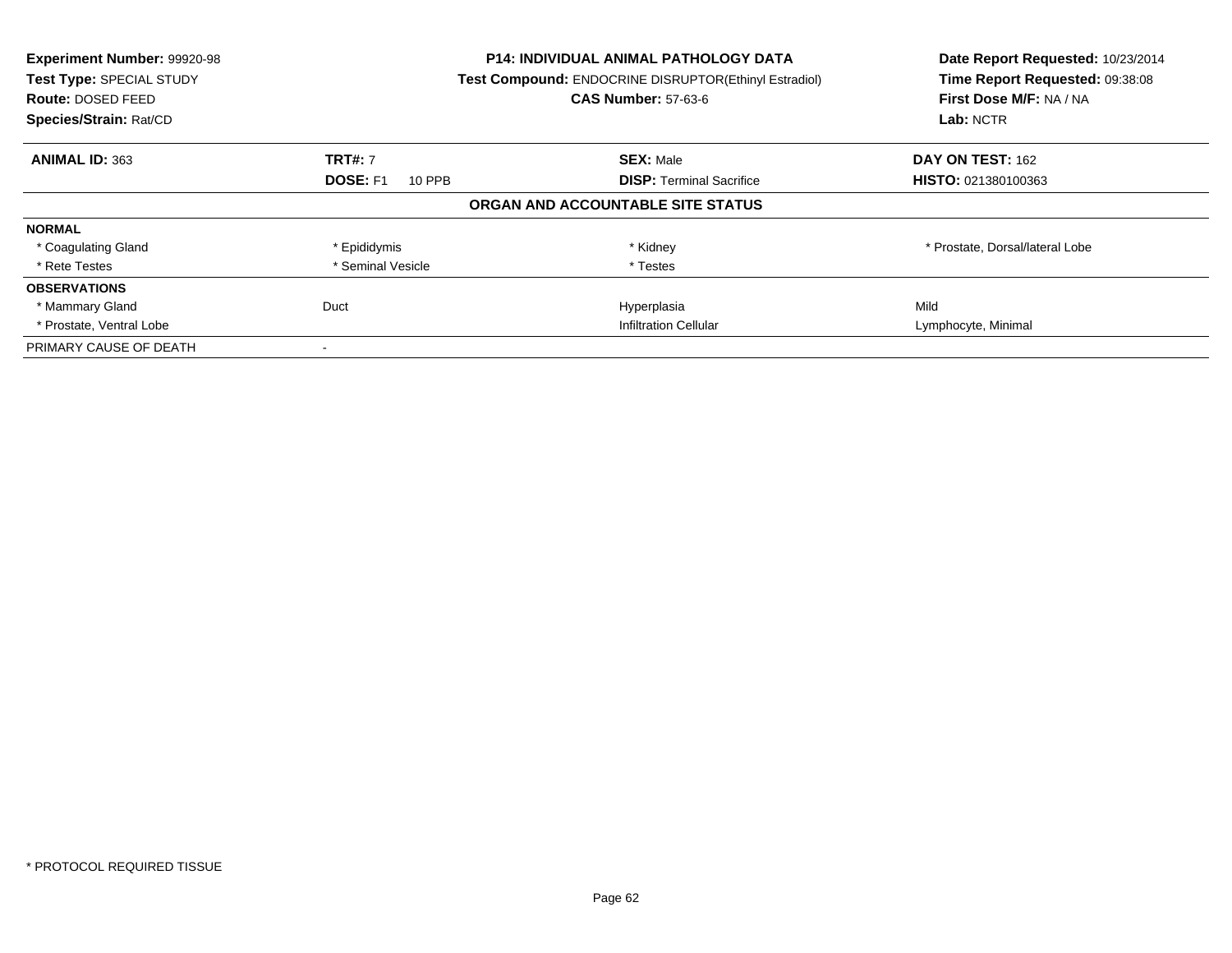| <b>Experiment Number: 99920-98</b><br>Test Type: SPECIAL STUDY<br>Route: DOSED FEED |                                  | <b>P14: INDIVIDUAL ANIMAL PATHOLOGY DATA</b>          | Date Report Requested: 10/23/2014<br>Time Report Requested: 09:38:08<br>First Dose M/F: NA / NA |
|-------------------------------------------------------------------------------------|----------------------------------|-------------------------------------------------------|-------------------------------------------------------------------------------------------------|
|                                                                                     |                                  | Test Compound: ENDOCRINE DISRUPTOR(Ethinyl Estradiol) |                                                                                                 |
|                                                                                     |                                  | <b>CAS Number: 57-63-6</b>                            |                                                                                                 |
| Species/Strain: Rat/CD                                                              |                                  |                                                       | Lab: NCTR                                                                                       |
| <b>ANIMAL ID: 364</b>                                                               | <b>TRT#: 8</b>                   | <b>SEX: Male</b>                                      | DAY ON TEST: 162                                                                                |
|                                                                                     | <b>DOSE: F1</b><br><b>50 PPB</b> | <b>DISP: Terminal Sacrifice</b>                       | HISTO: 021380100364                                                                             |
|                                                                                     |                                  | ORGAN AND ACCOUNTABLE SITE STATUS                     |                                                                                                 |
| <b>NORMAL</b>                                                                       |                                  |                                                       |                                                                                                 |
| * Adrenal Cortex                                                                    | * Adrenal Medulla                | * Bone                                                | * Bone Marrow                                                                                   |
| * Coagulating Gland                                                                 | * Epididymis                     | * Rete Testes                                         | * Seminal Vesicle                                                                               |
| * Spleen                                                                            | * Thymus                         | * Thyroid Gland                                       |                                                                                                 |
| <b>OBSERVATIONS</b>                                                                 |                                  |                                                       |                                                                                                 |
| * Kidney                                                                            | <b>Renal Tubule</b>              | <b>Dilatation</b>                                     | Minimal                                                                                         |
|                                                                                     |                                  | <b>Infiltration Cellular</b>                          | Lymphocyte, Minimal                                                                             |
|                                                                                     | <b>Renal Tubule</b>              | Mineralization                                        | Mild                                                                                            |
|                                                                                     | <b>Renal Tubule</b>              | Regeneration                                          | Minimal                                                                                         |
| * Liver                                                                             |                                  | Inflammation                                          | Chronic Active, Minimal                                                                         |
| * Mammary Gland                                                                     | Alveolus                         | Hyperplasia                                           | Mild                                                                                            |
| Oral Mucosa                                                                         |                                  | Abscess                                               | Marked                                                                                          |
| [Abscess TGLS = $1-9$ ]                                                             |                                  |                                                       |                                                                                                 |
| * Pituitary Gland                                                                   | Pars Distalis                    | Cyst                                                  | Multiple                                                                                        |
| * Prostate, Dorsal/Lateral Lobe                                                     |                                  | Inflammation                                          | Suppurative, Minimal                                                                            |
| * Prostate, Ventral Lobe                                                            |                                  | <b>Infiltration Cellular</b>                          | Lymphocyte, Minimal                                                                             |
| * Testes                                                                            | Seminif Tub                      | Degeneration                                          | Minimal                                                                                         |
| PRIMARY CAUSE OF DEATH                                                              |                                  |                                                       |                                                                                                 |
| Animal Note: TGL 1 - noted grossly as Cavity was Oral Mucosa                        |                                  |                                                       |                                                                                                 |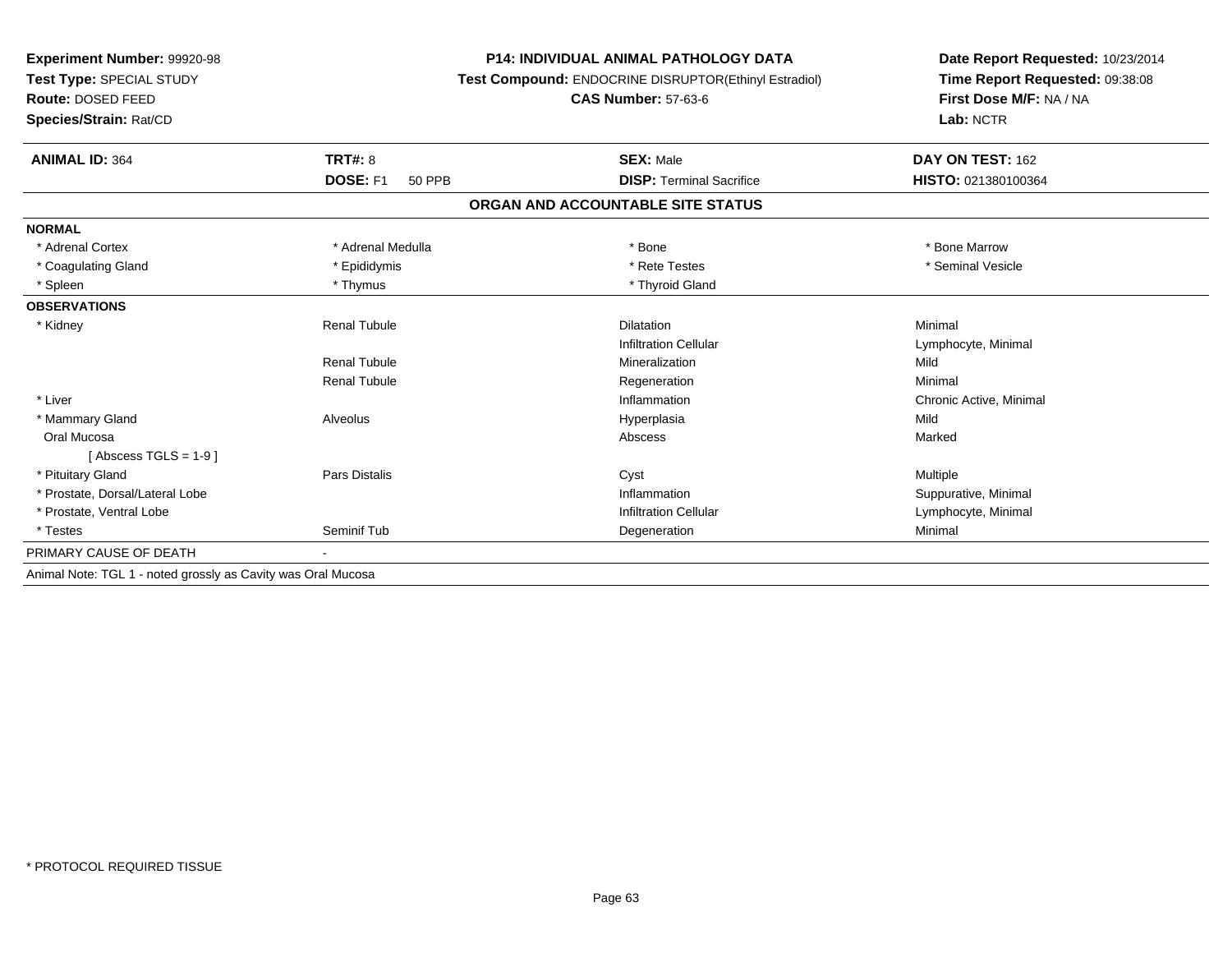| <b>Experiment Number: 99920-98</b><br>Test Type: SPECIAL STUDY<br>Route: DOSED FEED<br>Species/Strain: Rat/CD |                           | <b>P14: INDIVIDUAL ANIMAL PATHOLOGY DATA</b><br><b>Test Compound: ENDOCRINE DISRUPTOR(Ethinyl Estradiol)</b><br><b>CAS Number: 57-63-6</b> | Date Report Requested: 10/23/2014<br>Time Report Requested: 09:38:08<br>First Dose M/F: NA / NA<br>Lab: NCTR |
|---------------------------------------------------------------------------------------------------------------|---------------------------|--------------------------------------------------------------------------------------------------------------------------------------------|--------------------------------------------------------------------------------------------------------------|
| <b>ANIMAL ID: 365</b>                                                                                         | <b>TRT#: 8</b>            | <b>SEX: Male</b>                                                                                                                           | DAY ON TEST: 162                                                                                             |
|                                                                                                               | DOSE: F1<br><b>50 PPB</b> | <b>DISP: Terminal Sacrifice</b>                                                                                                            | HISTO: 021380100365                                                                                          |
|                                                                                                               |                           | ORGAN AND ACCOUNTABLE SITE STATUS                                                                                                          |                                                                                                              |
| <b>NORMAL</b>                                                                                                 |                           |                                                                                                                                            |                                                                                                              |
| * Adrenal Cortex                                                                                              | * Adrenal Medulla         | * Bone                                                                                                                                     | * Bone Marrow                                                                                                |
| * Coagulating Gland                                                                                           | * Epididymis              | * Liver                                                                                                                                    | * Pituitary Gland                                                                                            |
| * Prostate, Dorsal/lateral Lobe                                                                               | * Rete Testes             | * Seminal Vesicle                                                                                                                          | * Testes                                                                                                     |
| * Thymus                                                                                                      | * Thyroid Gland           |                                                                                                                                            |                                                                                                              |
| <b>OBSERVATIONS</b>                                                                                           |                           |                                                                                                                                            |                                                                                                              |
| * Kidney                                                                                                      |                           | <b>Hyaline Droplet</b>                                                                                                                     | Minimal                                                                                                      |
|                                                                                                               |                           | <b>Infiltration Cellular</b>                                                                                                               | Lymphocyte, Minimal                                                                                          |
| Note: TGL 1 - NCL                                                                                             |                           |                                                                                                                                            |                                                                                                              |
| * Mammary Gland                                                                                               | Duct                      | Hyperplasia                                                                                                                                | Mild                                                                                                         |
| * Prostate, Ventral Lobe                                                                                      |                           | <b>Infiltration Cellular</b>                                                                                                               | Lymphocyte, Mild                                                                                             |
| * Spleen                                                                                                      |                           | Pigmentation                                                                                                                               | Minimal                                                                                                      |
| PRIMARY CAUSE OF DEATH                                                                                        |                           |                                                                                                                                            |                                                                                                              |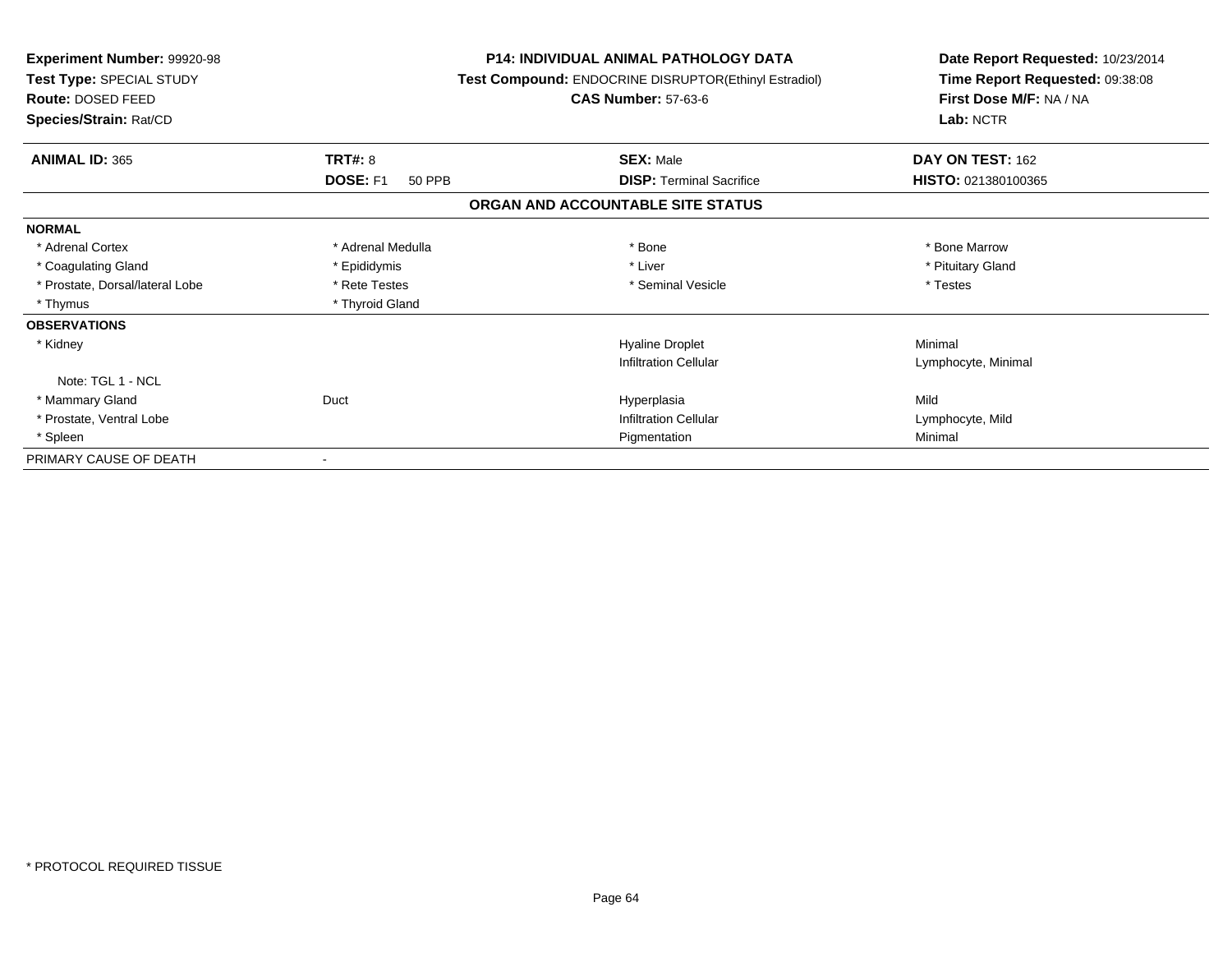| <b>Experiment Number: 99920-98</b><br>Test Type: SPECIAL STUDY<br><b>Route: DOSED FEED</b><br>Species/Strain: Rat/CD |                              | <b>P14: INDIVIDUAL ANIMAL PATHOLOGY DATA</b><br>Test Compound: ENDOCRINE DISRUPTOR(Ethinyl Estradiol)<br><b>CAS Number: 57-63-6</b> | Date Report Requested: 10/23/2014<br>Time Report Requested: 09:38:08<br>First Dose M/F: NA / NA<br>Lab: NCTR |
|----------------------------------------------------------------------------------------------------------------------|------------------------------|-------------------------------------------------------------------------------------------------------------------------------------|--------------------------------------------------------------------------------------------------------------|
| <b>ANIMAL ID: 366</b>                                                                                                | <b>TRT#: 8</b>               | <b>SEX: Male</b>                                                                                                                    | DAY ON TEST: 162                                                                                             |
|                                                                                                                      | <b>DOSE: F1</b><br>50 PPB    | <b>DISP:</b> Terminal Sacrifice                                                                                                     | <b>HISTO: 021380100366</b>                                                                                   |
|                                                                                                                      |                              | ORGAN AND ACCOUNTABLE SITE STATUS                                                                                                   |                                                                                                              |
| <b>NORMAL</b>                                                                                                        |                              |                                                                                                                                     |                                                                                                              |
| * Adrenal Cortex                                                                                                     | * Adrenal Medulla            | * Bone                                                                                                                              | * Bone Marrow                                                                                                |
| * Coagulating Gland                                                                                                  | * Epididymis                 | * Liver                                                                                                                             | * Pituitary Gland                                                                                            |
| * Prostate, Dorsal/lateral Lobe                                                                                      | * Rete Testes                | * Seminal Vesicle                                                                                                                   | * Spleen                                                                                                     |
| * Testes                                                                                                             | * Thymus                     | * Thyroid Gland                                                                                                                     |                                                                                                              |
| <b>OBSERVATIONS</b>                                                                                                  |                              |                                                                                                                                     |                                                                                                              |
| * Kidney                                                                                                             |                              | <b>Infiltration Cellular</b>                                                                                                        | Lymphocyte, Minimal                                                                                          |
| * Mammary Gland                                                                                                      | Alveolus                     | Hyperplasia                                                                                                                         | Moderate                                                                                                     |
| * Prostate, Ventral Lobe                                                                                             | <b>Infiltration Cellular</b> |                                                                                                                                     | Lymphocyte, Minimal                                                                                          |
| PRIMARY CAUSE OF DEATH                                                                                               |                              |                                                                                                                                     |                                                                                                              |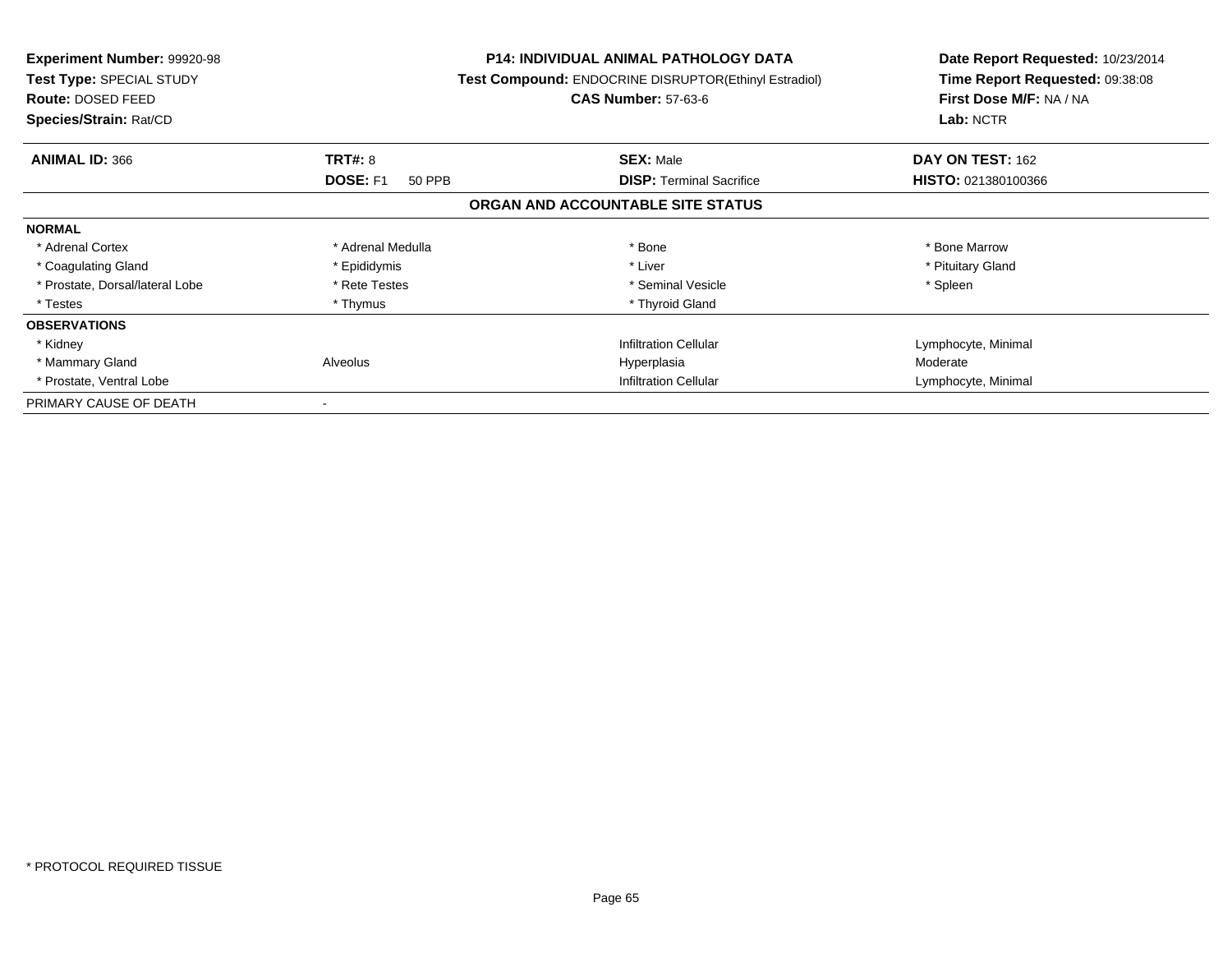| <b>Experiment Number: 99920-98</b><br>Test Type: SPECIAL STUDY<br>Route: DOSED FEED<br>Species/Strain: Rat/CD |                     | <b>P14: INDIVIDUAL ANIMAL PATHOLOGY DATA</b><br>Test Compound: ENDOCRINE DISRUPTOR(Ethinyl Estradiol)<br><b>CAS Number: 57-63-6</b> | Date Report Requested: 10/23/2014<br>Time Report Requested: 09:38:08<br>First Dose M/F: NA / NA<br>Lab: NCTR |
|---------------------------------------------------------------------------------------------------------------|---------------------|-------------------------------------------------------------------------------------------------------------------------------------|--------------------------------------------------------------------------------------------------------------|
| <b>ANIMAL ID: 367</b>                                                                                         | <b>TRT#: 8</b>      | <b>SEX: Male</b>                                                                                                                    | DAY ON TEST: 162                                                                                             |
|                                                                                                               | DOSE: F1<br>50 PPB  | <b>DISP:</b> Terminal Sacrifice                                                                                                     | HISTO: 021380100367                                                                                          |
|                                                                                                               |                     | ORGAN AND ACCOUNTABLE SITE STATUS                                                                                                   |                                                                                                              |
| <b>NORMAL</b>                                                                                                 |                     |                                                                                                                                     |                                                                                                              |
| * Adrenal Cortex                                                                                              | * Adrenal Medulla   | * Bone                                                                                                                              | * Bone Marrow                                                                                                |
| * Coagulating Gland                                                                                           | * Epididymis        | * Liver                                                                                                                             | * Pituitary Gland                                                                                            |
| * Prostate, Dorsal/lateral Lobe                                                                               | * Rete Testes       | * Seminal Vesicle                                                                                                                   | * Spleen                                                                                                     |
| * Testes                                                                                                      | * Thymus            | * Thyroid Gland                                                                                                                     |                                                                                                              |
| <b>OBSERVATIONS</b>                                                                                           |                     |                                                                                                                                     |                                                                                                              |
| * Kidney                                                                                                      | <b>Renal Tubule</b> | <b>Dilatation</b>                                                                                                                   | Minimal                                                                                                      |
|                                                                                                               |                     | Inflammation                                                                                                                        | Chronic, Minimal                                                                                             |
|                                                                                                               | <b>Renal Tubule</b> | Regeneration                                                                                                                        | Minimal                                                                                                      |
| * Mammary Gland                                                                                               | Duct                | Hyperplasia                                                                                                                         | Mild                                                                                                         |
| * Prostate, Ventral Lobe                                                                                      |                     | <b>Infiltration Cellular</b>                                                                                                        | Lymphocyte, Minimal                                                                                          |
| PRIMARY CAUSE OF DEATH                                                                                        |                     |                                                                                                                                     |                                                                                                              |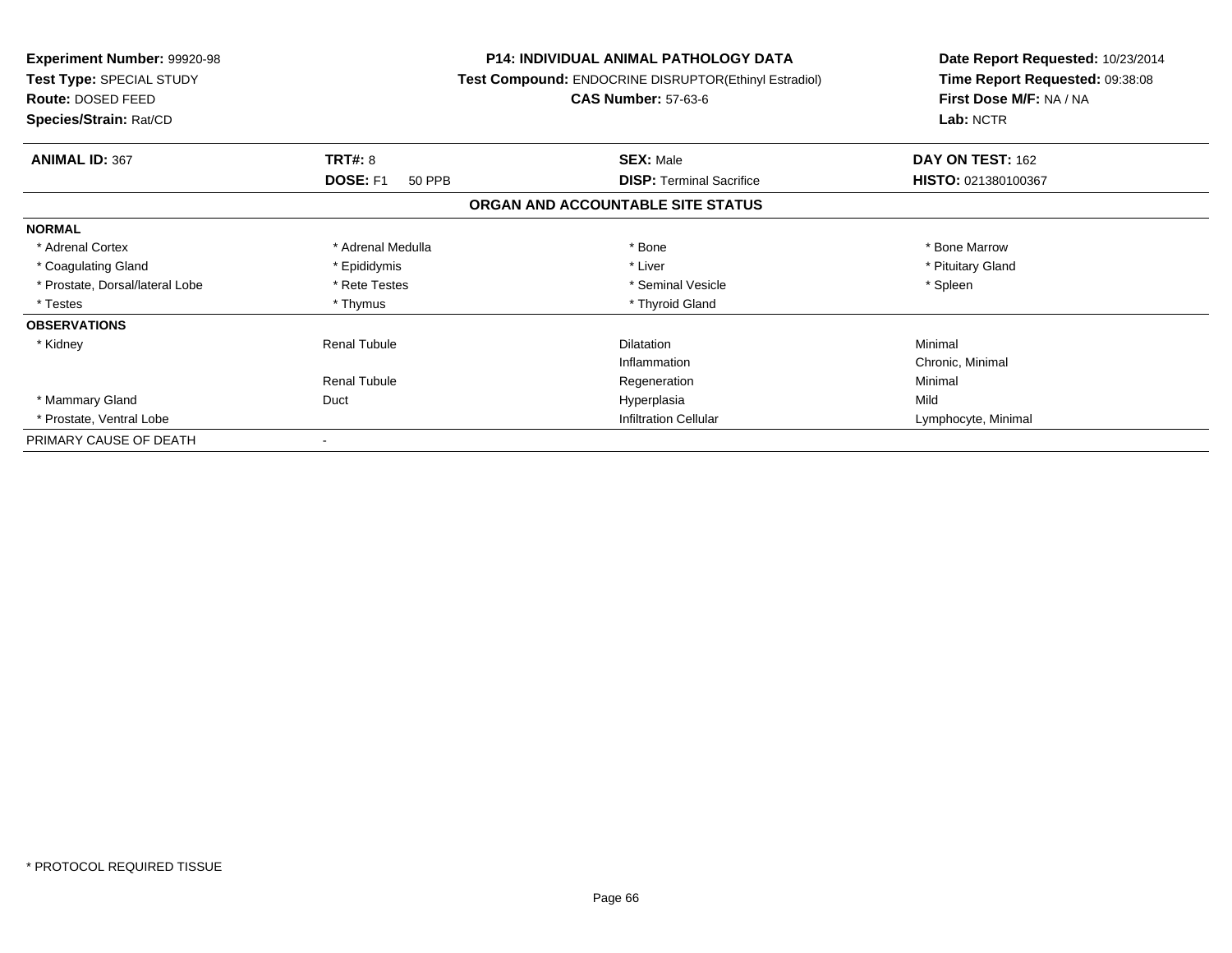| Experiment Number: 99920-98<br>Test Type: SPECIAL STUDY<br><b>Route: DOSED FEED</b><br>Species/Strain: Rat/CD |                           | <b>P14: INDIVIDUAL ANIMAL PATHOLOGY DATA</b><br>Test Compound: ENDOCRINE DISRUPTOR(Ethinyl Estradiol)<br><b>CAS Number: 57-63-6</b> | Date Report Requested: 10/23/2014<br>Time Report Requested: 09:38:08<br>First Dose M/F: NA / NA<br>Lab: NCTR |  |
|---------------------------------------------------------------------------------------------------------------|---------------------------|-------------------------------------------------------------------------------------------------------------------------------------|--------------------------------------------------------------------------------------------------------------|--|
| <b>ANIMAL ID: 368</b>                                                                                         | <b>TRT#: 8</b>            | <b>SEX: Male</b>                                                                                                                    | DAY ON TEST: 162                                                                                             |  |
|                                                                                                               | DOSE: F1<br><b>50 PPB</b> | <b>DISP: Terminal Sacrifice</b>                                                                                                     | HISTO: 021380100368                                                                                          |  |
|                                                                                                               |                           | ORGAN AND ACCOUNTABLE SITE STATUS                                                                                                   |                                                                                                              |  |
| <b>NORMAL</b>                                                                                                 |                           |                                                                                                                                     |                                                                                                              |  |
| * Adrenal Cortex                                                                                              | * Adrenal Medulla         | * Bone                                                                                                                              | * Bone Marrow                                                                                                |  |
| * Coagulating Gland                                                                                           | * Epididymis              | * Pituitary Gland                                                                                                                   | <b>Preputial Gland</b>                                                                                       |  |
| * Prostate, Dorsal/lateral Lobe                                                                               | * Prostate, Ventral Lobe  | * Rete Testes                                                                                                                       | * Seminal Vesicle                                                                                            |  |
| * Spleen                                                                                                      | * Testes                  | * Thymus                                                                                                                            | * Thyroid Gland                                                                                              |  |
| <b>OBSERVATIONS</b>                                                                                           |                           |                                                                                                                                     |                                                                                                              |  |
| * Kidney                                                                                                      | <b>Renal Tubule</b>       | <b>Dilatation</b>                                                                                                                   | Moderate                                                                                                     |  |
|                                                                                                               |                           | <b>Infiltration Cellular</b>                                                                                                        | Lymphocyte, Minimal                                                                                          |  |
|                                                                                                               | <b>Renal Tubule</b>       | Regeneration                                                                                                                        | Minimal                                                                                                      |  |
| * Liver                                                                                                       |                           | Hepatodiaphragmatic Nodule                                                                                                          |                                                                                                              |  |
| [Hepatodiaphragmatic Nodule TGLS = 2-5]                                                                       |                           |                                                                                                                                     |                                                                                                              |  |
| * Mammary Gland                                                                                               | Duct                      | Hyperplasia                                                                                                                         | Minimal                                                                                                      |  |
| <b>Preputial GI</b>                                                                                           |                           |                                                                                                                                     |                                                                                                              |  |
| Note: TGL 1 - NCL                                                                                             |                           |                                                                                                                                     |                                                                                                              |  |
| PRIMARY CAUSE OF DEATH                                                                                        |                           |                                                                                                                                     |                                                                                                              |  |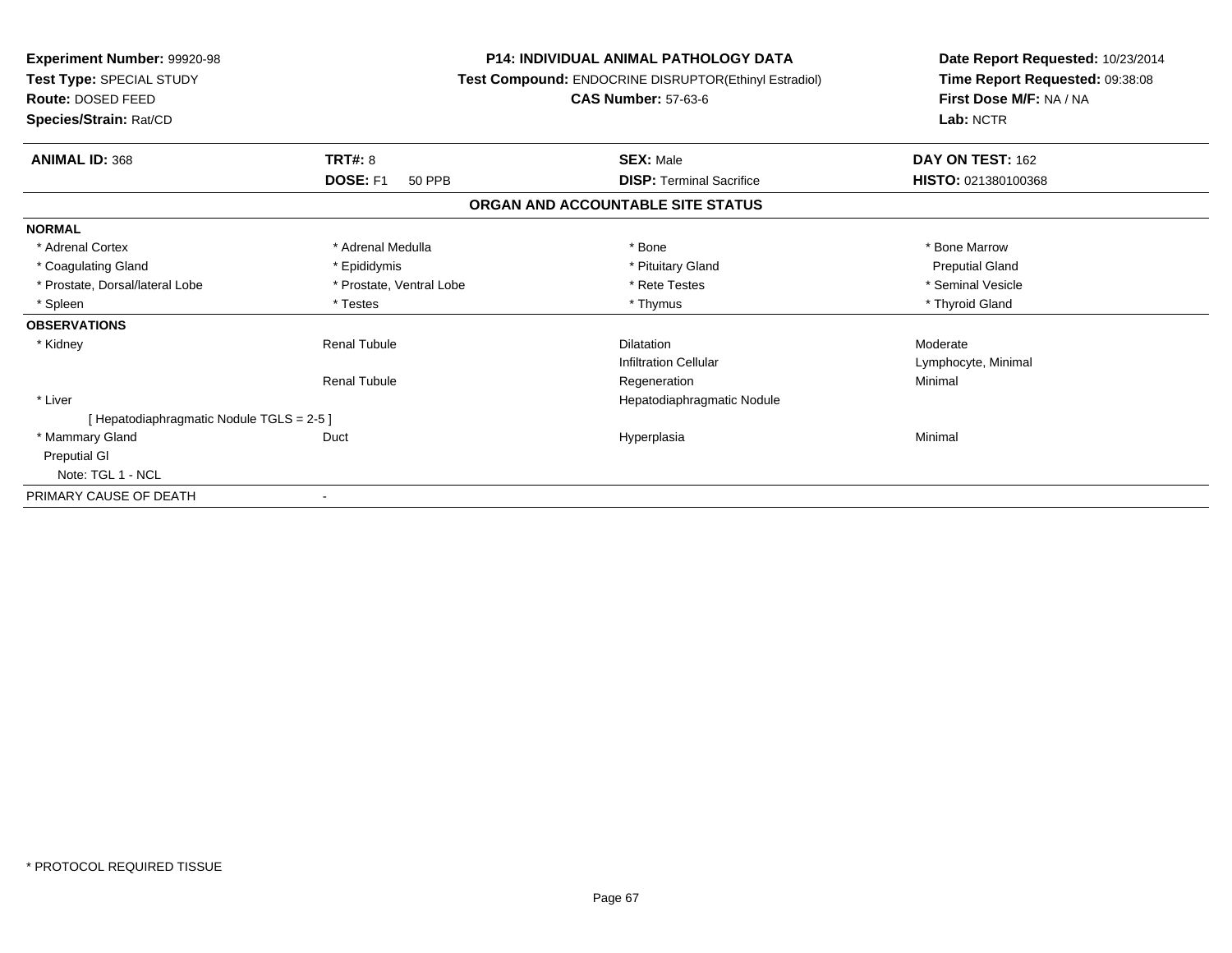| <b>Experiment Number: 99920-98</b><br>Test Type: SPECIAL STUDY<br><b>Route: DOSED FEED</b><br>Species/Strain: Rat/CD |                          | <b>P14: INDIVIDUAL ANIMAL PATHOLOGY DATA</b><br>Test Compound: ENDOCRINE DISRUPTOR(Ethinyl Estradiol)<br><b>CAS Number: 57-63-6</b> | Date Report Requested: 10/23/2014<br>Time Report Requested: 09:38:08<br>First Dose M/F: NA / NA<br>Lab: NCTR |
|----------------------------------------------------------------------------------------------------------------------|--------------------------|-------------------------------------------------------------------------------------------------------------------------------------|--------------------------------------------------------------------------------------------------------------|
| <b>ANIMAL ID: 389</b>                                                                                                | <b>TRT#: 5</b>           | <b>SEX: Male</b>                                                                                                                    | DAY ON TEST: 163                                                                                             |
|                                                                                                                      | DOSE: F1<br>CONTROL      | <b>DISP:</b> Terminal Sacrifice                                                                                                     | HISTO: 021380100389                                                                                          |
|                                                                                                                      |                          | ORGAN AND ACCOUNTABLE SITE STATUS                                                                                                   |                                                                                                              |
| <b>NORMAL</b>                                                                                                        |                          |                                                                                                                                     |                                                                                                              |
| * Adrenal Cortex                                                                                                     | * Adrenal Medulla        | * Bone                                                                                                                              | * Bone Marrow                                                                                                |
| * Coagulating Gland                                                                                                  | * Epididymis             | * Mammary Gland                                                                                                                     | * Pituitary Gland                                                                                            |
| * Prostate, Dorsal/lateral Lobe                                                                                      | * Prostate, Ventral Lobe | * Rete Testes                                                                                                                       | * Seminal Vesicle                                                                                            |
| * Testes                                                                                                             | * Thymus                 | * Thyroid Gland                                                                                                                     |                                                                                                              |
| <b>OBSERVATIONS</b>                                                                                                  |                          |                                                                                                                                     |                                                                                                              |
| * Kidney                                                                                                             | <b>Renal Tubule</b>      | <b>Dilatation</b>                                                                                                                   | Minimal                                                                                                      |
|                                                                                                                      |                          | <b>Infiltration Cellular</b>                                                                                                        | Lymphocyte, Minimal                                                                                          |
|                                                                                                                      | <b>Renal Tubule</b>      | Regeneration                                                                                                                        | Minimal                                                                                                      |
| * Liver                                                                                                              |                          | Inflammation                                                                                                                        | Chronic Active, Minimal                                                                                      |
| * Spleen                                                                                                             |                          | Hematopoietic Cell Proliferation                                                                                                    | Mild                                                                                                         |
| PRIMARY CAUSE OF DEATH                                                                                               |                          |                                                                                                                                     |                                                                                                              |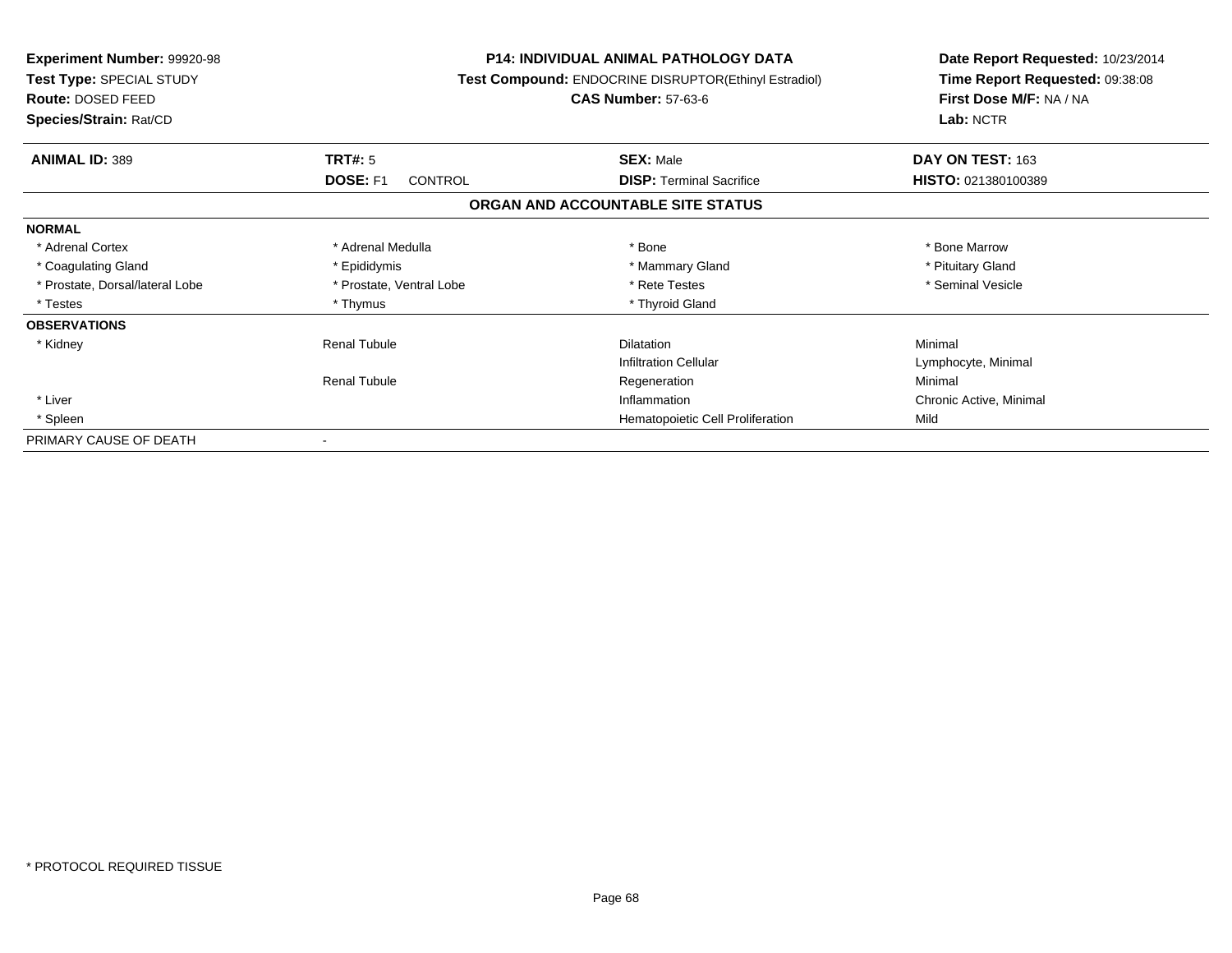| <b>Experiment Number: 99920-98</b><br>Test Type: SPECIAL STUDY<br><b>Route: DOSED FEED</b><br>Species/Strain: Rat/CD |                                   | <b>P14: INDIVIDUAL ANIMAL PATHOLOGY DATA</b><br>Test Compound: ENDOCRINE DISRUPTOR(Ethinyl Estradiol)<br><b>CAS Number: 57-63-6</b> | Date Report Requested: 10/23/2014<br>Time Report Requested: 09:38:08<br>First Dose M/F: NA / NA<br>Lab: NCTR |  |
|----------------------------------------------------------------------------------------------------------------------|-----------------------------------|-------------------------------------------------------------------------------------------------------------------------------------|--------------------------------------------------------------------------------------------------------------|--|
| <b>ANIMAL ID: 390</b>                                                                                                | TRT#: 5                           | <b>SEX: Male</b>                                                                                                                    | DAY ON TEST: 162                                                                                             |  |
|                                                                                                                      | <b>DOSE: F1</b><br><b>CONTROL</b> | <b>DISP: Terminal Sacrifice</b>                                                                                                     | HISTO: 021380100390                                                                                          |  |
|                                                                                                                      |                                   | ORGAN AND ACCOUNTABLE SITE STATUS                                                                                                   |                                                                                                              |  |
| <b>NORMAL</b>                                                                                                        |                                   |                                                                                                                                     |                                                                                                              |  |
| * Adrenal Medulla                                                                                                    | * Bone                            | * Bone Marrow                                                                                                                       | * Coagulating Gland                                                                                          |  |
| * Epididymis                                                                                                         | * Liver                           | * Mammary Gland                                                                                                                     | * Pituitary Gland                                                                                            |  |
| * Prostate, Dorsal/lateral Lobe                                                                                      | * Rete Testes                     | * Seminal Vesicle                                                                                                                   | * Spleen                                                                                                     |  |
| * Testes                                                                                                             | * Thymus                          | * Thyroid Gland                                                                                                                     |                                                                                                              |  |
| <b>OBSERVATIONS</b>                                                                                                  |                                   |                                                                                                                                     |                                                                                                              |  |
| * Adrenal Cortex                                                                                                     |                                   | Vacuolization Cytoplasmic                                                                                                           | Minimal                                                                                                      |  |
| * Kidney                                                                                                             |                                   | <b>Infiltration Cellular</b>                                                                                                        | Lymphocyte, Minimal                                                                                          |  |
|                                                                                                                      | <b>Renal Tubule</b>               | Regeneration                                                                                                                        | Minimal                                                                                                      |  |
| * Prostate. Ventral Lobe                                                                                             |                                   | <b>Infiltration Cellular</b>                                                                                                        | Lymphocyte, Minimal                                                                                          |  |
| PRIMARY CAUSE OF DEATH                                                                                               |                                   |                                                                                                                                     |                                                                                                              |  |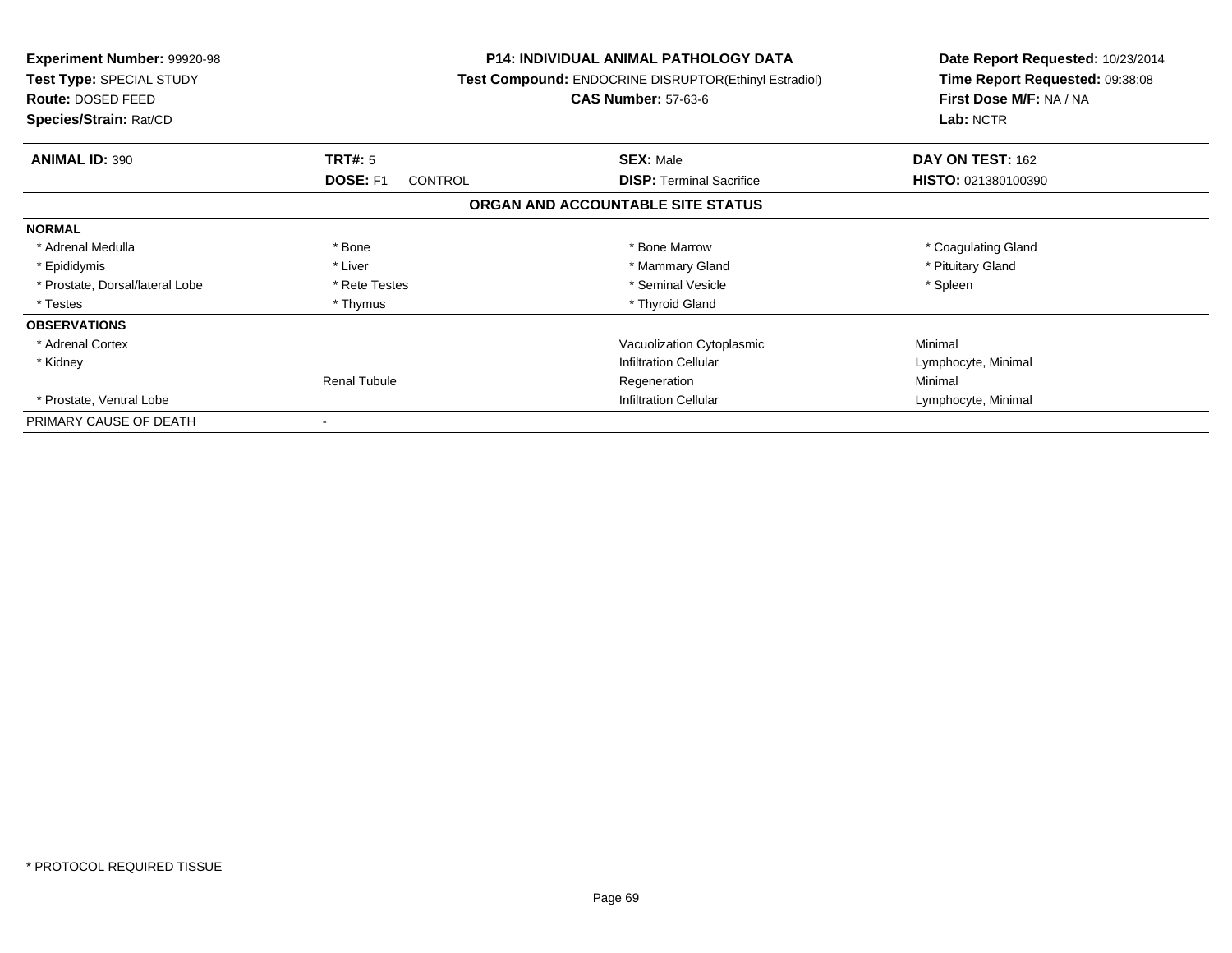| <b>Experiment Number: 99920-98</b><br>Test Type: SPECIAL STUDY<br>Route: DOSED FEED<br>Species/Strain: Rat/CD |                            | <b>P14: INDIVIDUAL ANIMAL PATHOLOGY DATA</b><br>Test Compound: ENDOCRINE DISRUPTOR(Ethinyl Estradiol)<br><b>CAS Number: 57-63-6</b> | Date Report Requested: 10/23/2014<br>Time Report Requested: 09:38:08<br>First Dose M/F: NA / NA<br>Lab: NCTR |
|---------------------------------------------------------------------------------------------------------------|----------------------------|-------------------------------------------------------------------------------------------------------------------------------------|--------------------------------------------------------------------------------------------------------------|
| <b>ANIMAL ID: 391</b>                                                                                         | <b>TRT#: 5</b>             | <b>SEX: Male</b>                                                                                                                    | DAY ON TEST: 162                                                                                             |
|                                                                                                               | DOSE: F1<br><b>CONTROL</b> | <b>DISP: Terminal Sacrifice</b>                                                                                                     | HISTO: 021380100391                                                                                          |
|                                                                                                               |                            | ORGAN AND ACCOUNTABLE SITE STATUS                                                                                                   |                                                                                                              |
| <b>NORMAL</b>                                                                                                 |                            |                                                                                                                                     |                                                                                                              |
| * Adrenal Cortex                                                                                              | * Adrenal Medulla          | * Bone                                                                                                                              | * Bone Marrow                                                                                                |
| * Coagulating Gland                                                                                           | * Epididymis               | * Pituitary Gland                                                                                                                   | * Rete Testes                                                                                                |
| * Spleen                                                                                                      | * Testes                   | * Thymus                                                                                                                            | * Thyroid Gland                                                                                              |
| <b>OBSERVATIONS</b>                                                                                           |                            |                                                                                                                                     |                                                                                                              |
| * Kidney                                                                                                      | <b>Renal Tubule</b>        | Dilatation                                                                                                                          | Minimal                                                                                                      |
|                                                                                                               | Interstitium               | <b>Fibrosis</b>                                                                                                                     | Minimal                                                                                                      |
|                                                                                                               |                            | <b>Infiltration Cellular</b>                                                                                                        | Lymphocyte, Minimal                                                                                          |
| * Liver                                                                                                       |                            | Inflammation                                                                                                                        | Chronic Active, Minimal                                                                                      |
| * Mammary Gland                                                                                               | Alveolus                   | Hyperplasia                                                                                                                         | Moderate                                                                                                     |
| * Prostate, Dorsal/Lateral Lobe                                                                               |                            | <b>Infiltration Cellular</b>                                                                                                        | Lymphocyte, Mild                                                                                             |
| * Prostate, Ventral Lobe                                                                                      |                            | <b>Infiltration Cellular</b>                                                                                                        | Lymphocyte, Marked                                                                                           |
| * Seminal Vesicle                                                                                             |                            | <b>Depletion Secretory</b>                                                                                                          | Moderate                                                                                                     |
| [Depletion Secretory TGLS = 1-2A]                                                                             |                            |                                                                                                                                     |                                                                                                              |
| PRIMARY CAUSE OF DEATH                                                                                        |                            |                                                                                                                                     |                                                                                                              |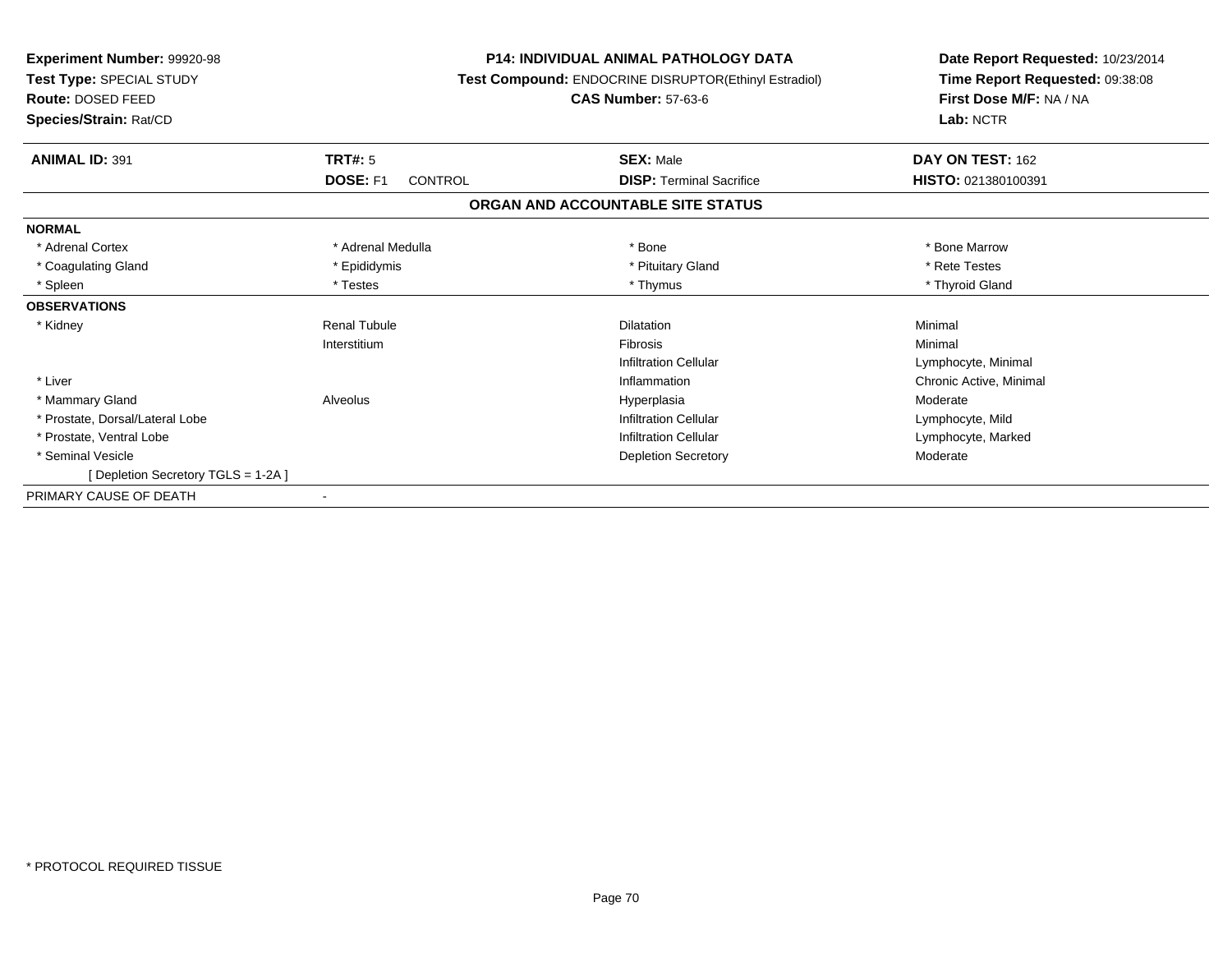| <b>Experiment Number: 99920-98</b><br>Test Type: SPECIAL STUDY<br>Route: DOSED FEED<br>Species/Strain: Rat/CD | <b>P14: INDIVIDUAL ANIMAL PATHOLOGY DATA</b><br>Test Compound: ENDOCRINE DISRUPTOR(Ethinyl Estradiol)<br><b>CAS Number: 57-63-6</b> |                                   | Date Report Requested: 10/23/2014<br>Time Report Requested: 09:38:08<br>First Dose M/F: NA / NA<br>Lab: NCTR |
|---------------------------------------------------------------------------------------------------------------|-------------------------------------------------------------------------------------------------------------------------------------|-----------------------------------|--------------------------------------------------------------------------------------------------------------|
| <b>ANIMAL ID: 392</b>                                                                                         | <b>TRT#: 5</b>                                                                                                                      | <b>SEX: Male</b>                  | DAY ON TEST: 162                                                                                             |
|                                                                                                               | DOSE: F1<br><b>CONTROL</b>                                                                                                          | <b>DISP: Terminal Sacrifice</b>   | HISTO: 021380100392                                                                                          |
|                                                                                                               |                                                                                                                                     | ORGAN AND ACCOUNTABLE SITE STATUS |                                                                                                              |
| <b>NORMAL</b>                                                                                                 |                                                                                                                                     |                                   |                                                                                                              |
| * Adrenal Medulla                                                                                             | * Bone                                                                                                                              | * Bone Marrow                     | * Coagulating Gland                                                                                          |
| * Epididymis                                                                                                  | * Liver                                                                                                                             | * Mammary Gland                   | * Pituitary Gland                                                                                            |
| * Rete Testes                                                                                                 | * Seminal Vesicle                                                                                                                   | * Spleen                          | * Testes                                                                                                     |
| * Thymus                                                                                                      | * Thyroid Gland                                                                                                                     |                                   |                                                                                                              |
| <b>OBSERVATIONS</b>                                                                                           |                                                                                                                                     |                                   |                                                                                                              |
| * Adrenal Cortex                                                                                              |                                                                                                                                     | Vacuolization Cytoplasmic         | Minimal                                                                                                      |
| * Kidney                                                                                                      |                                                                                                                                     | Congestion                        | Mild                                                                                                         |
|                                                                                                               | <b>Renal Tubule</b>                                                                                                                 | <b>Dilatation</b>                 | Mild                                                                                                         |
|                                                                                                               |                                                                                                                                     | <b>Infiltration Cellular</b>      | Lymphocyte, Minimal                                                                                          |
| [Congestion TGLS = $1,2-4+4A$ ]                                                                               |                                                                                                                                     |                                   |                                                                                                              |
| * Prostate, Dorsal/Lateral Lobe                                                                               |                                                                                                                                     | Inflammation                      | Suppurative, Minimal                                                                                         |
| * Prostate, Ventral Lobe                                                                                      |                                                                                                                                     | Inflammation                      | Suppurative, Minimal                                                                                         |
| PRIMARY CAUSE OF DEATH                                                                                        |                                                                                                                                     |                                   |                                                                                                              |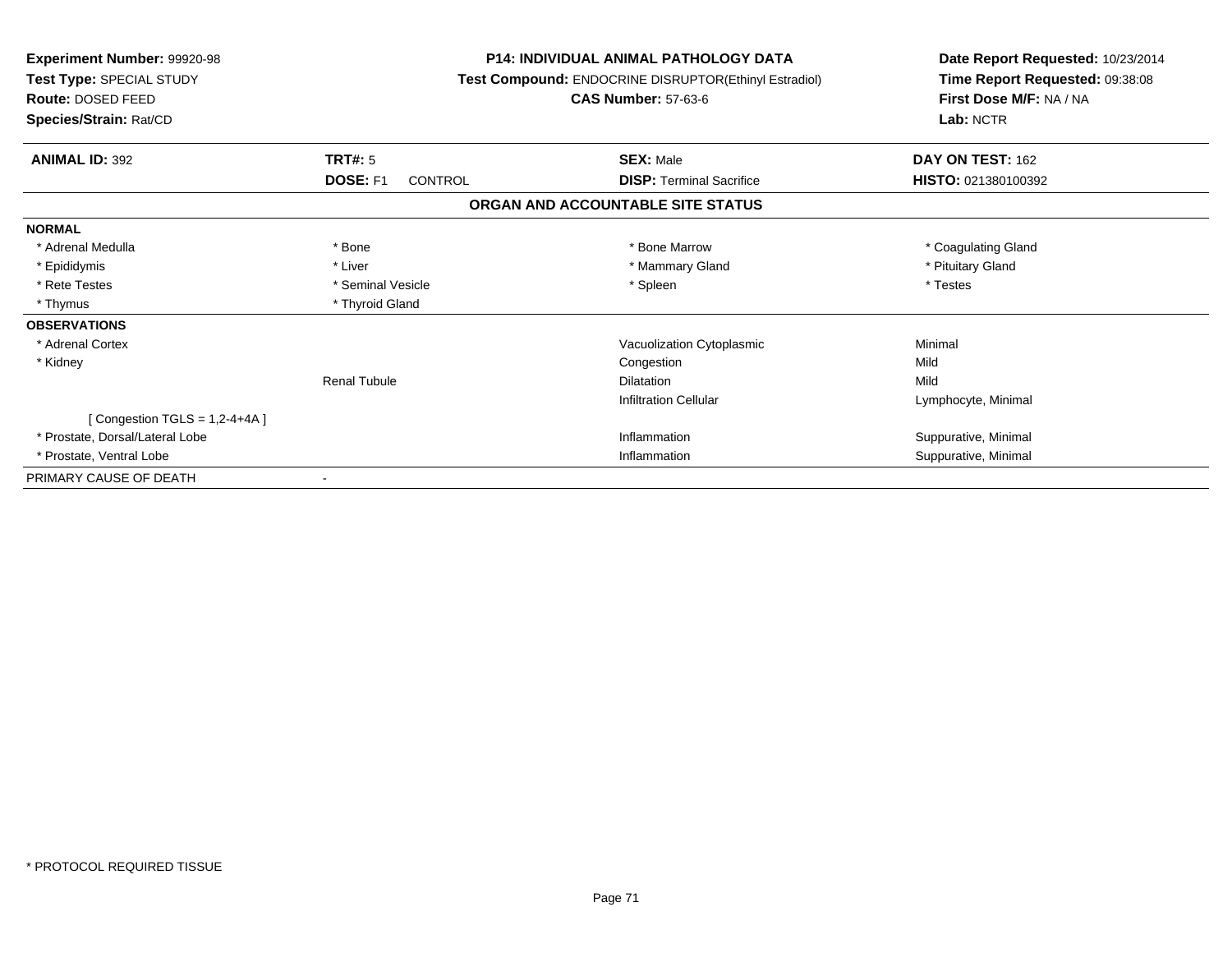| <b>Experiment Number: 99920-98</b><br>Test Type: SPECIAL STUDY<br>Route: DOSED FEED<br>Species/Strain: Rat/CD |                                   | <b>P14: INDIVIDUAL ANIMAL PATHOLOGY DATA</b><br>Test Compound: ENDOCRINE DISRUPTOR(Ethinyl Estradiol)<br><b>CAS Number: 57-63-6</b> | Date Report Requested: 10/23/2014<br>Time Report Requested: 09:38:08<br>First Dose M/F: NA / NA<br>Lab: NCTR |
|---------------------------------------------------------------------------------------------------------------|-----------------------------------|-------------------------------------------------------------------------------------------------------------------------------------|--------------------------------------------------------------------------------------------------------------|
| <b>ANIMAL ID: 393</b>                                                                                         | <b>TRT#: 5</b>                    | <b>SEX: Male</b>                                                                                                                    | DAY ON TEST: 161                                                                                             |
|                                                                                                               | <b>DOSE: F1</b><br><b>CONTROL</b> | <b>DISP:</b> Terminal Sacrifice                                                                                                     | HISTO: 021380100393                                                                                          |
|                                                                                                               |                                   | ORGAN AND ACCOUNTABLE SITE STATUS                                                                                                   |                                                                                                              |
| <b>NORMAL</b>                                                                                                 |                                   |                                                                                                                                     |                                                                                                              |
| * Adrenal Cortex                                                                                              | * Adrenal Medulla                 | * Bone                                                                                                                              | * Bone Marrow                                                                                                |
| * Coagulating Gland                                                                                           | * Epididymis                      | * Mammary Gland                                                                                                                     | * Pituitary Gland                                                                                            |
| * Prostate, Dorsal/lateral Lobe                                                                               | * Rete Testes                     | * Seminal Vesicle                                                                                                                   | * Spleen                                                                                                     |
| * Testes                                                                                                      | * Thymus                          | * Thyroid Gland                                                                                                                     |                                                                                                              |
| <b>OBSERVATIONS</b>                                                                                           |                                   |                                                                                                                                     |                                                                                                              |
| * Kidney                                                                                                      |                                   | <b>Hyaline Droplet</b>                                                                                                              | Minimal                                                                                                      |
| * Liver                                                                                                       |                                   | Inflammation                                                                                                                        | Chronic Active, Minimal                                                                                      |
| * Prostate, Ventral Lobe                                                                                      | <b>Infiltration Cellular</b>      |                                                                                                                                     | Lymphocyte, Mild                                                                                             |
| PRIMARY CAUSE OF DEATH                                                                                        |                                   |                                                                                                                                     |                                                                                                              |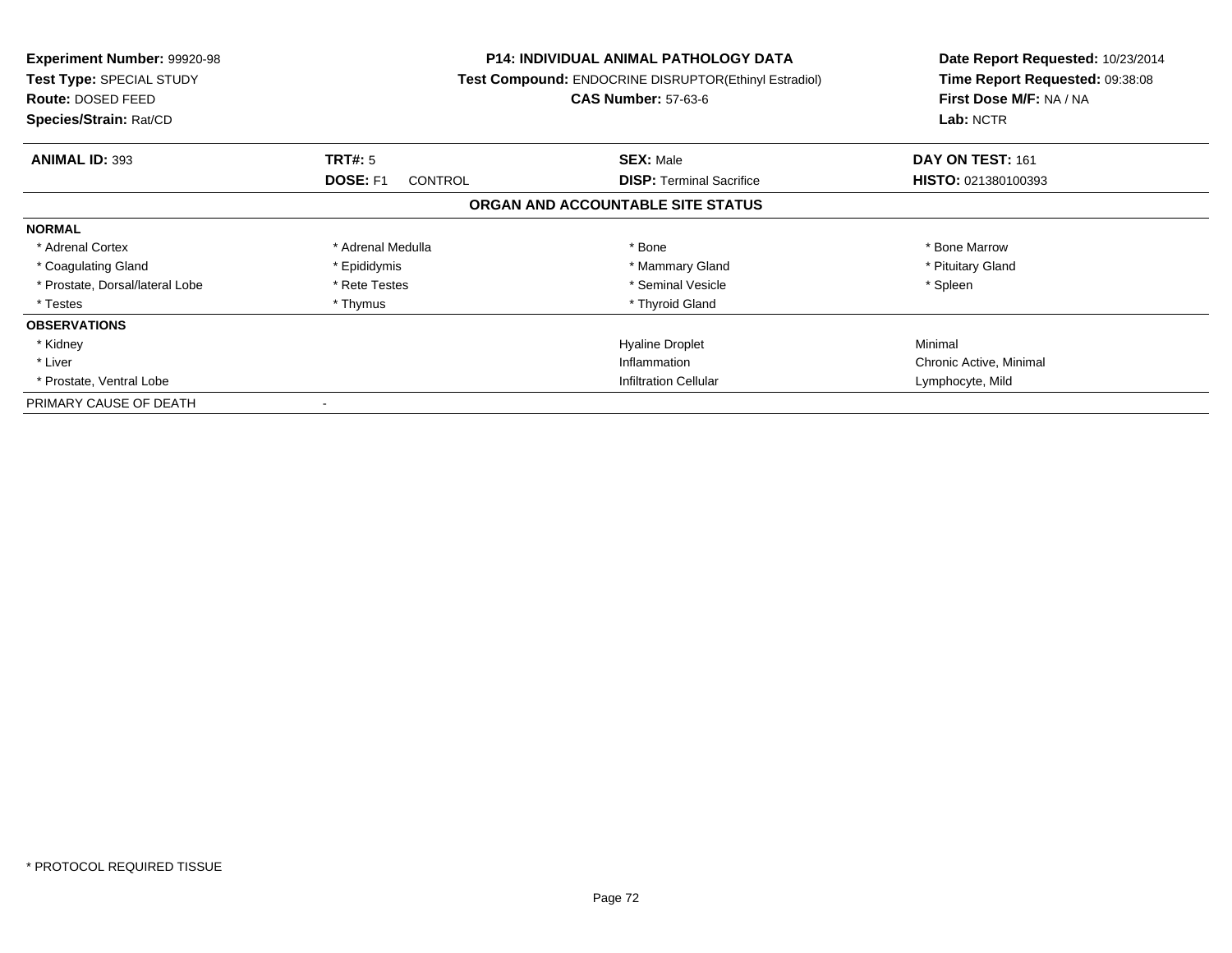| Experiment Number: 99920-98<br><b>Test Type: SPECIAL STUDY</b><br>Route: DOSED FEED<br>Species/Strain: Rat/CD |                            | <b>P14: INDIVIDUAL ANIMAL PATHOLOGY DATA</b><br><b>Test Compound: ENDOCRINE DISRUPTOR(Ethinyl Estradiol)</b><br><b>CAS Number: 57-63-6</b> | Date Report Requested: 10/23/2014<br>Time Report Requested: 09:38:08<br>First Dose M/F: NA / NA<br>Lab: NCTR |
|---------------------------------------------------------------------------------------------------------------|----------------------------|--------------------------------------------------------------------------------------------------------------------------------------------|--------------------------------------------------------------------------------------------------------------|
| <b>ANIMAL ID: 394</b>                                                                                         | TRT#: 6                    | <b>SEX: Male</b>                                                                                                                           | DAY ON TEST: 163                                                                                             |
|                                                                                                               | <b>DOSE: F1</b><br>2.0 PPB | <b>DISP:</b> Terminal Sacrifice                                                                                                            | <b>HISTO: 021380100394</b>                                                                                   |
|                                                                                                               |                            | ORGAN AND ACCOUNTABLE SITE STATUS                                                                                                          |                                                                                                              |
| <b>NORMAL</b>                                                                                                 |                            |                                                                                                                                            |                                                                                                              |
| * Coagulating Gland                                                                                           | * Epididymis               | * Mammary Gland                                                                                                                            | * Rete Testes                                                                                                |
| * Seminal Vesicle                                                                                             | * Testes                   |                                                                                                                                            |                                                                                                              |
| <b>OBSERVATIONS</b>                                                                                           |                            |                                                                                                                                            |                                                                                                              |
| * Prostate, Dorsal/Lateral Lobe                                                                               |                            | Inflammation                                                                                                                               | Suppurative, Mild                                                                                            |
| * Prostate, Ventral Lobe                                                                                      |                            | Inflammation                                                                                                                               | Suppurative, Mild                                                                                            |
| PRIMARY CAUSE OF DEATH                                                                                        |                            |                                                                                                                                            |                                                                                                              |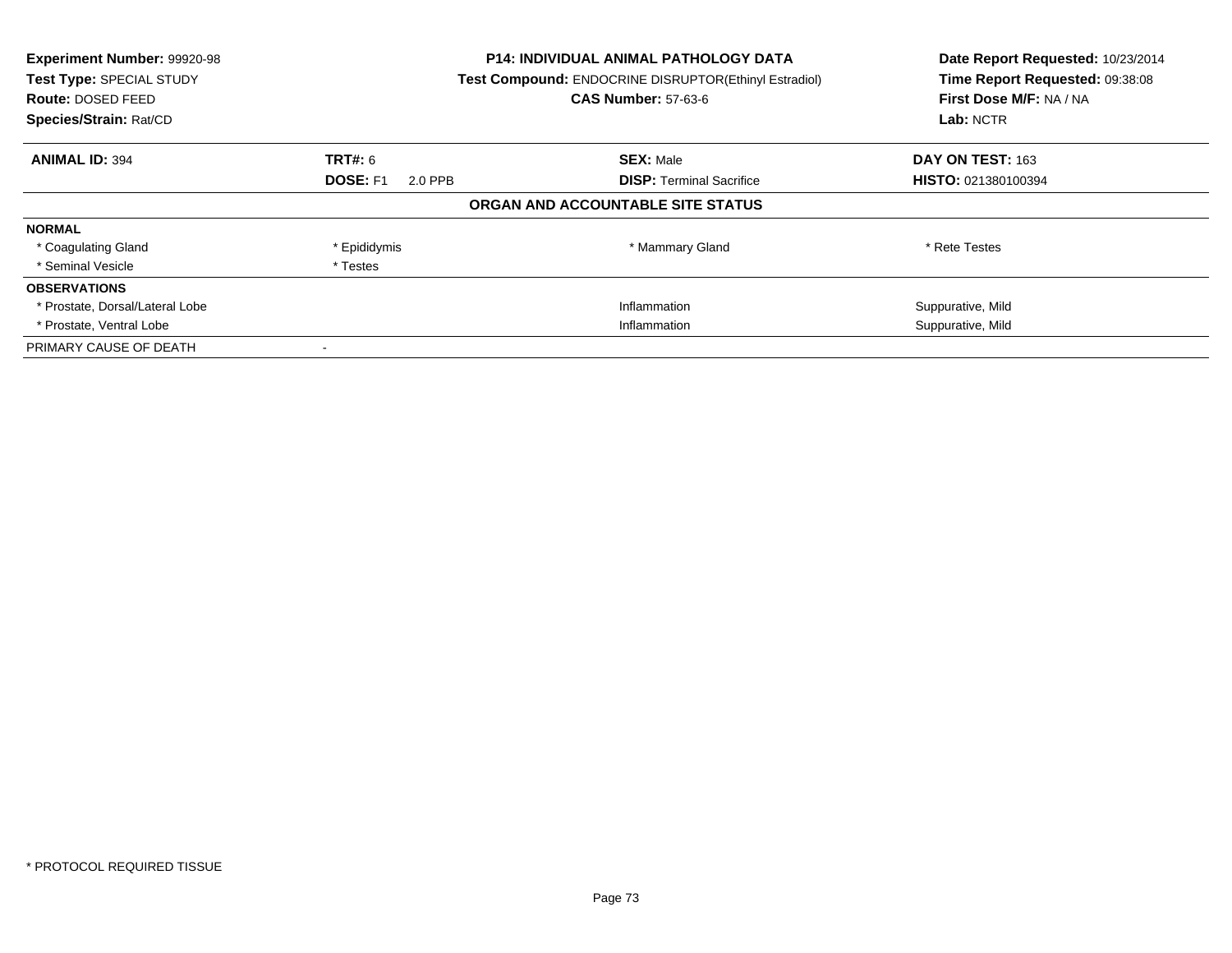| Experiment Number: 99920-98<br>Test Type: SPECIAL STUDY<br><b>Route: DOSED FEED</b><br>Species/Strain: Rat/CD |                            | <b>P14: INDIVIDUAL ANIMAL PATHOLOGY DATA</b><br><b>Test Compound: ENDOCRINE DISRUPTOR(Ethinyl Estradiol)</b><br><b>CAS Number: 57-63-6</b> | Date Report Requested: 10/23/2014<br>Time Report Requested: 09:38:08<br>First Dose M/F: NA / NA<br>Lab: NCTR |
|---------------------------------------------------------------------------------------------------------------|----------------------------|--------------------------------------------------------------------------------------------------------------------------------------------|--------------------------------------------------------------------------------------------------------------|
| <b>ANIMAL ID: 395</b>                                                                                         | TRT#: 6                    | <b>SEX: Male</b>                                                                                                                           | DAY ON TEST: 163                                                                                             |
|                                                                                                               | <b>DOSE: F1</b><br>2.0 PPB | <b>DISP:</b> Terminal Sacrifice                                                                                                            | <b>HISTO: 021380100395</b>                                                                                   |
|                                                                                                               |                            | ORGAN AND ACCOUNTABLE SITE STATUS                                                                                                          |                                                                                                              |
| <b>NORMAL</b>                                                                                                 |                            |                                                                                                                                            |                                                                                                              |
| * Coagulating Gland                                                                                           | * Epididymis               | * Mammary Gland                                                                                                                            | * Rete Testes                                                                                                |
| * Seminal Vesicle                                                                                             | * Testes                   |                                                                                                                                            |                                                                                                              |
| <b>OBSERVATIONS</b>                                                                                           |                            |                                                                                                                                            |                                                                                                              |
| * Prostate, Dorsal/Lateral Lobe                                                                               |                            | Inflammation                                                                                                                               | Suppurative, Mild                                                                                            |
| * Prostate, Ventral Lobe                                                                                      |                            | <b>Infiltration Cellular</b>                                                                                                               | Lymphocyte, Minimal                                                                                          |
| PRIMARY CAUSE OF DEATH                                                                                        |                            |                                                                                                                                            |                                                                                                              |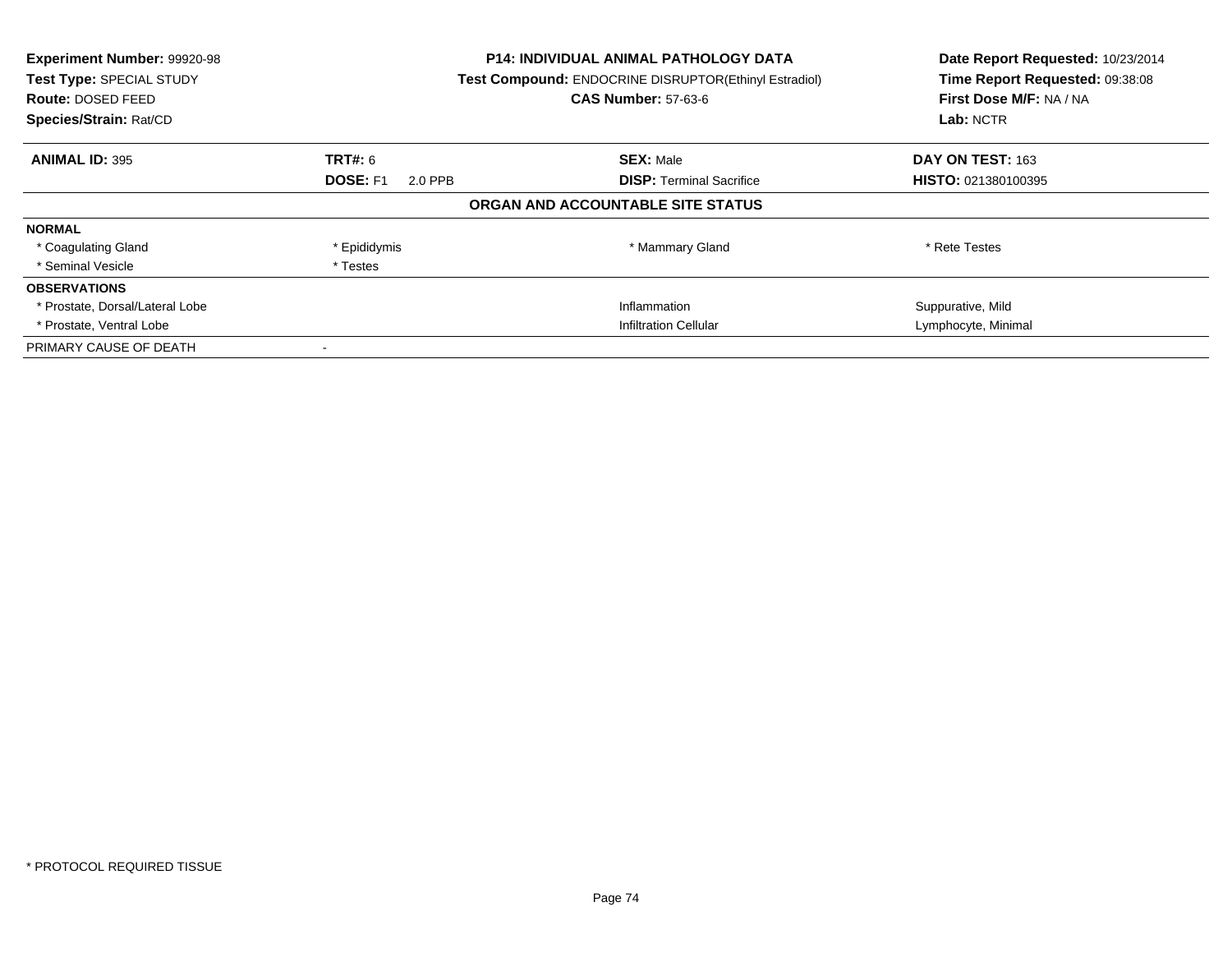| Experiment Number: 99920-98<br>Test Type: SPECIAL STUDY<br><b>Route: DOSED FEED</b><br>Species/Strain: Rat/CD |                            | P14: INDIVIDUAL ANIMAL PATHOLOGY DATA<br>Test Compound: ENDOCRINE DISRUPTOR(Ethinyl Estradiol)<br><b>CAS Number: 57-63-6</b> | Date Report Requested: 10/23/2014<br>Time Report Requested: 09:38:08<br>First Dose M/F: NA / NA<br>Lab: NCTR |
|---------------------------------------------------------------------------------------------------------------|----------------------------|------------------------------------------------------------------------------------------------------------------------------|--------------------------------------------------------------------------------------------------------------|
| <b>ANIMAL ID: 396</b>                                                                                         | <b>TRT#: 6</b>             | <b>SEX: Male</b>                                                                                                             | DAY ON TEST: 163                                                                                             |
|                                                                                                               | <b>DOSE: F1</b><br>2.0 PPB | <b>DISP: Terminal Sacrifice</b>                                                                                              | <b>HISTO: 021380100396</b>                                                                                   |
|                                                                                                               |                            | ORGAN AND ACCOUNTABLE SITE STATUS                                                                                            |                                                                                                              |
| <b>NORMAL</b>                                                                                                 |                            |                                                                                                                              |                                                                                                              |
| * Coagulating Gland                                                                                           | * Epididymis               | * Mammary Gland                                                                                                              | * Prostate, Dorsal/lateral Lobe                                                                              |
| * Prostate, Ventral Lobe                                                                                      | * Rete Testes              | * Seminal Vesicle                                                                                                            | * Testes                                                                                                     |
| <b>OBSERVATIONS</b>                                                                                           |                            |                                                                                                                              |                                                                                                              |
| <b>Preputial Gland</b>                                                                                        |                            | Atrophy                                                                                                                      | Moderate                                                                                                     |
|                                                                                                               |                            | <b>Infiltration Cellular</b>                                                                                                 | Lymphocyte, Mild                                                                                             |
| [Atrophy TGLS = 1-2 ]                                                                                         |                            |                                                                                                                              |                                                                                                              |
| PRIMARY CAUSE OF DEATH                                                                                        |                            |                                                                                                                              |                                                                                                              |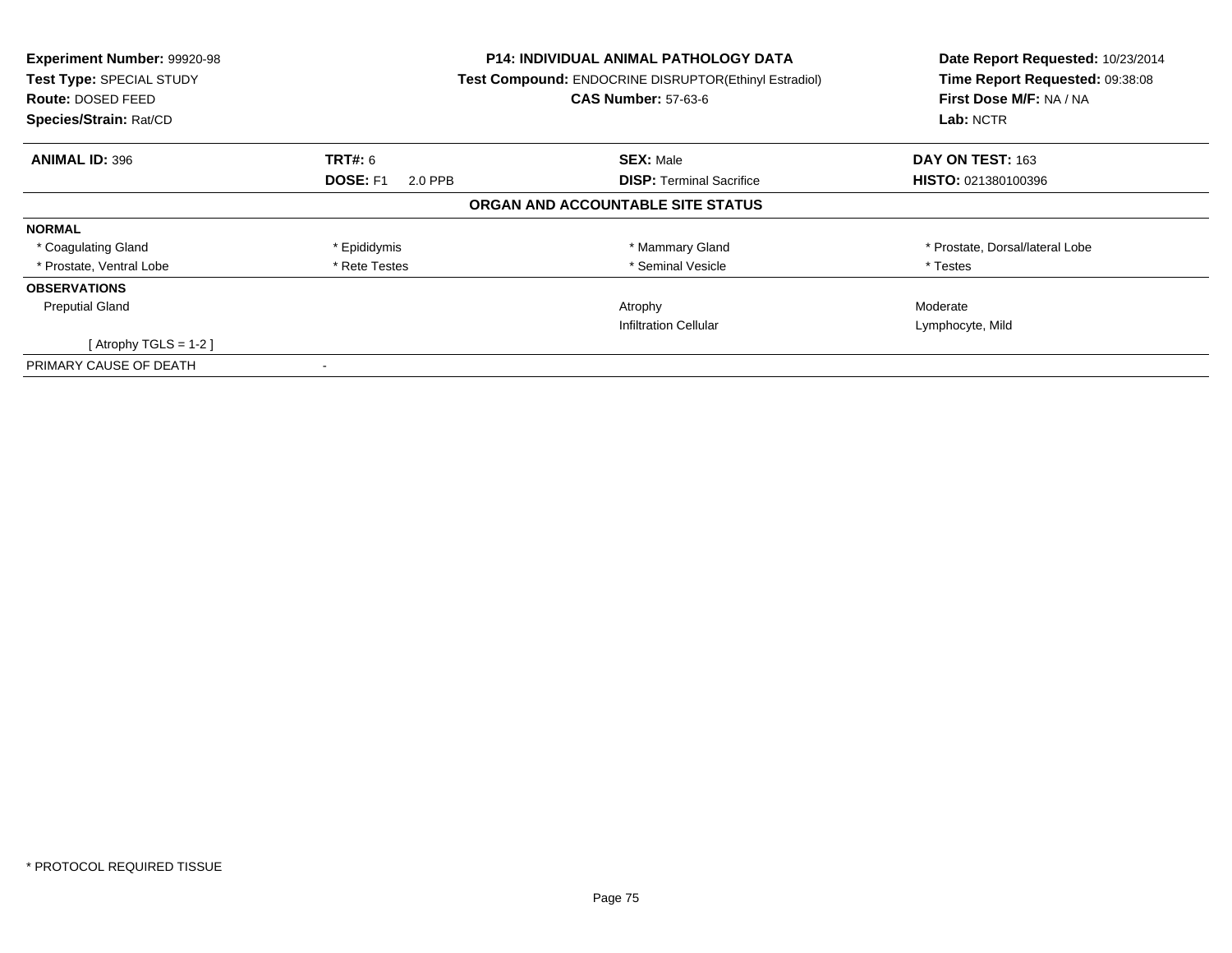| Experiment Number: 99920-98 |                            | <b>P14: INDIVIDUAL ANIMAL PATHOLOGY DATA</b>          | Date Report Requested: 10/23/2014<br>Time Report Requested: 09:38:08 |
|-----------------------------|----------------------------|-------------------------------------------------------|----------------------------------------------------------------------|
| Test Type: SPECIAL STUDY    |                            | Test Compound: ENDOCRINE DISRUPTOR(Ethinyl Estradiol) |                                                                      |
| Route: DOSED FEED           |                            | <b>CAS Number: 57-63-6</b>                            | First Dose M/F: NA / NA                                              |
| Species/Strain: Rat/CD      |                            |                                                       | Lab: NCTR                                                            |
| <b>ANIMAL ID: 397</b>       | <b>TRT#: 6</b>             | <b>SEX: Male</b>                                      | DAY ON TEST: 163                                                     |
|                             | <b>DOSE: F1</b><br>2.0 PPB | <b>DISP:</b> Terminal Sacrifice                       | HISTO: 021380100397                                                  |
|                             |                            | ORGAN AND ACCOUNTABLE SITE STATUS                     |                                                                      |
| <b>NORMAL</b>               |                            |                                                       |                                                                      |
| * Coagulating Gland         | * Epididymis               | * Prostate, Dorsal/lateral Lobe                       | * Prostate, Ventral Lobe                                             |
| * Rete Testes               | * Seminal Vesicle          | * Testes                                              |                                                                      |
| <b>OBSERVATIONS</b>         |                            |                                                       |                                                                      |
| * Mammary Gland             | <b>Alveolus</b>            | Hyperplasia                                           | Mild                                                                 |
| PRIMARY CAUSE OF DEATH      |                            |                                                       |                                                                      |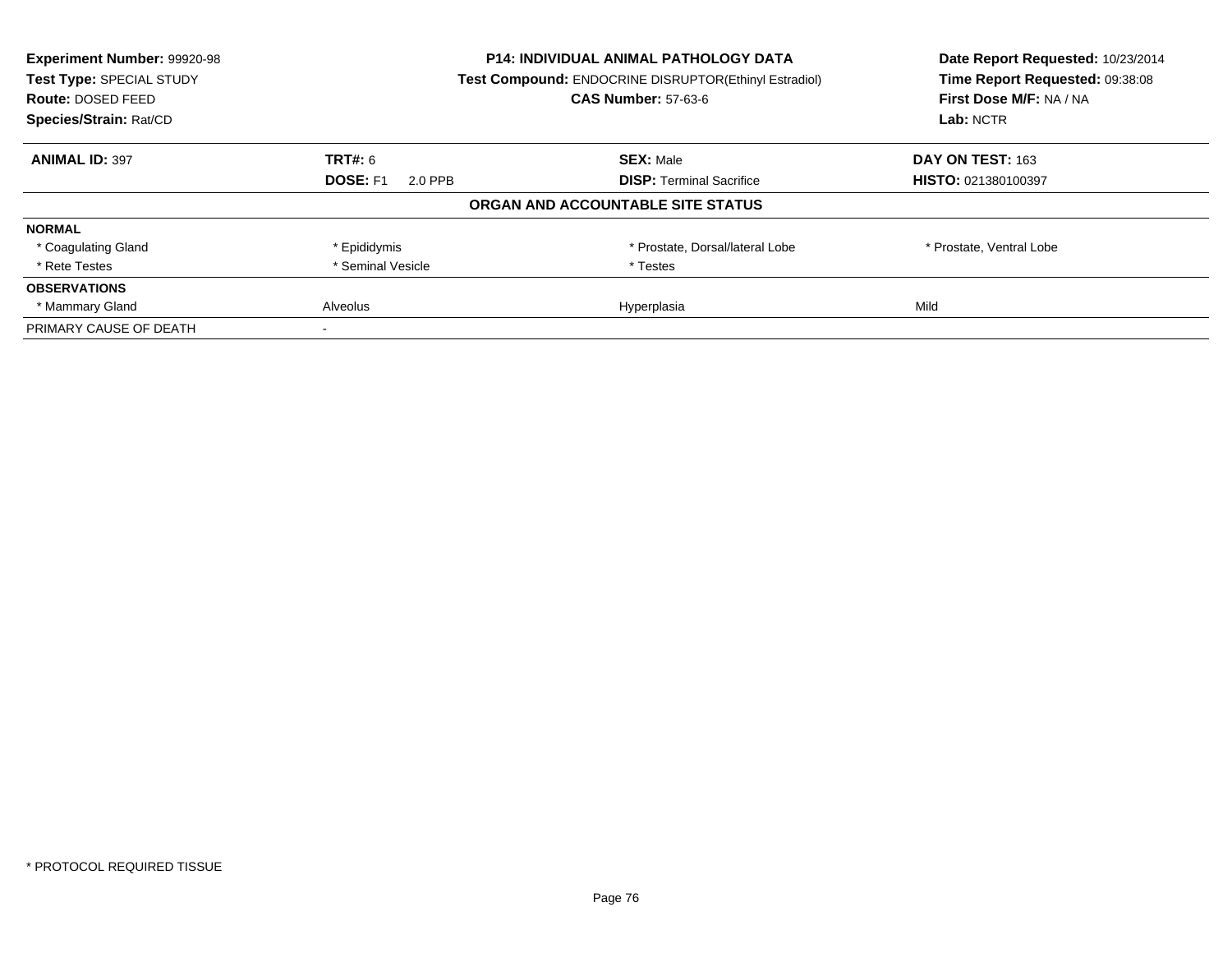| <b>Experiment Number: 99920-98</b><br>Test Type: SPECIAL STUDY<br><b>Route: DOSED FEED</b><br>Species/Strain: Rat/CD |                     | <b>P14: INDIVIDUAL ANIMAL PATHOLOGY DATA</b><br><b>Test Compound: ENDOCRINE DISRUPTOR(Ethinyl Estradiol)</b><br><b>CAS Number: 57-63-6</b> | Date Report Requested: 10/23/2014<br>Time Report Requested: 09:38:08<br>First Dose M/F: NA / NA<br>Lab: NCTR |
|----------------------------------------------------------------------------------------------------------------------|---------------------|--------------------------------------------------------------------------------------------------------------------------------------------|--------------------------------------------------------------------------------------------------------------|
|                                                                                                                      |                     |                                                                                                                                            |                                                                                                              |
| <b>ANIMAL ID: 398</b>                                                                                                | TRT#: 6             | <b>SEX: Male</b>                                                                                                                           | DAY ON TEST: 163                                                                                             |
|                                                                                                                      | DOSE: F1<br>2.0 PPB | <b>DISP:</b> Terminal Sacrifice                                                                                                            | <b>HISTO: 021380100398</b>                                                                                   |
|                                                                                                                      |                     | ORGAN AND ACCOUNTABLE SITE STATUS                                                                                                          |                                                                                                              |
| <b>NORMAL</b>                                                                                                        |                     |                                                                                                                                            |                                                                                                              |
| * Coagulating Gland                                                                                                  | * Epididymis        | * Prostate, Dorsal/lateral Lobe                                                                                                            | * Rete Testes                                                                                                |
| * Seminal Vesicle                                                                                                    | * Testes            |                                                                                                                                            |                                                                                                              |
| <b>OBSERVATIONS</b>                                                                                                  |                     |                                                                                                                                            |                                                                                                              |
| * Epididymis                                                                                                         |                     |                                                                                                                                            |                                                                                                              |
| Note: TGL 2 - NCL                                                                                                    |                     |                                                                                                                                            |                                                                                                              |
| * Mammary Gland                                                                                                      | Alveolus            | Hyperplasia                                                                                                                                | Mild                                                                                                         |
| * Prostate, Ventral Lobe                                                                                             |                     | <b>Infiltration Cellular</b>                                                                                                               | Lymphocyte, Minimal                                                                                          |
| * Testes                                                                                                             |                     |                                                                                                                                            |                                                                                                              |
| Note: TGL 1 - NCL                                                                                                    |                     |                                                                                                                                            |                                                                                                              |
| PRIMARY CAUSE OF DEATH                                                                                               |                     |                                                                                                                                            |                                                                                                              |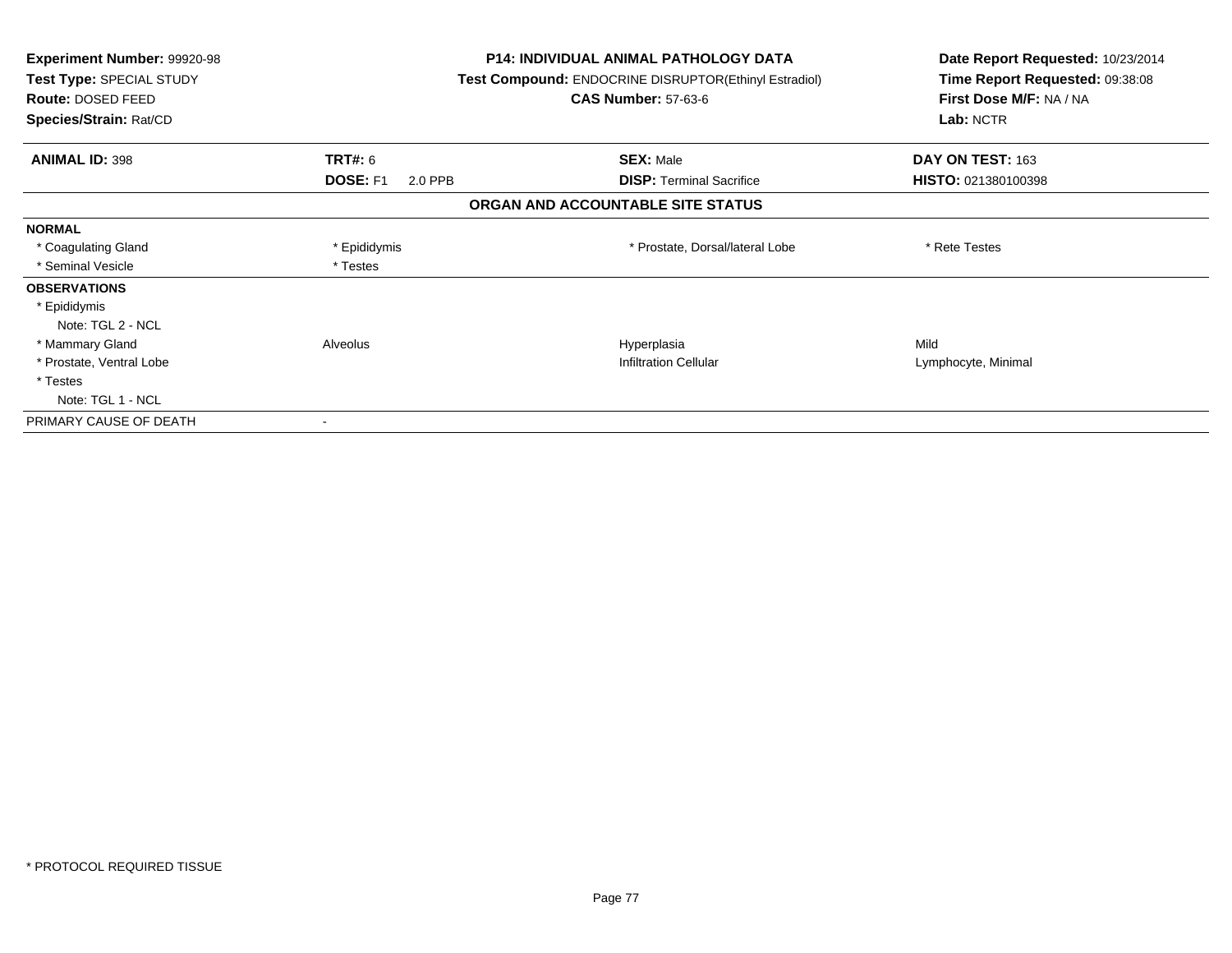| Experiment Number: 99920-98<br>Test Type: SPECIAL STUDY<br><b>Route: DOSED FEED</b><br>Species/Strain: Rat/CD |                            | <b>P14: INDIVIDUAL ANIMAL PATHOLOGY DATA</b><br><b>Test Compound: ENDOCRINE DISRUPTOR(Ethinyl Estradiol)</b><br><b>CAS Number: 57-63-6</b> | Date Report Requested: 10/23/2014<br>Time Report Requested: 09:38:08<br>First Dose M/F: NA / NA<br>Lab: NCTR |
|---------------------------------------------------------------------------------------------------------------|----------------------------|--------------------------------------------------------------------------------------------------------------------------------------------|--------------------------------------------------------------------------------------------------------------|
| <b>ANIMAL ID: 399</b>                                                                                         | TRT#: 6                    | <b>SEX: Male</b>                                                                                                                           | DAY ON TEST: 162                                                                                             |
|                                                                                                               | <b>DOSE: F1</b><br>2.0 PPB | <b>DISP:</b> Terminal Sacrifice                                                                                                            | <b>HISTO: 021380100399</b>                                                                                   |
|                                                                                                               |                            | ORGAN AND ACCOUNTABLE SITE STATUS                                                                                                          |                                                                                                              |
| <b>NORMAL</b>                                                                                                 |                            |                                                                                                                                            |                                                                                                              |
| * Coagulating Gland                                                                                           | * Epididymis               | * Mammary Gland                                                                                                                            | * Prostate, Dorsal/lateral Lobe                                                                              |
| * Prostate, Ventral Lobe                                                                                      | * Rete Testes              | * Seminal Vesicle                                                                                                                          | * Testes                                                                                                     |
| <b>OBSERVATIONS</b>                                                                                           |                            |                                                                                                                                            |                                                                                                              |
| <b>Preputial Gland</b>                                                                                        |                            | Inflammation                                                                                                                               | Suppurative, Marked                                                                                          |
| [Inflammation TGLS = $1-2$ ]                                                                                  |                            |                                                                                                                                            |                                                                                                              |
| PRIMARY CAUSE OF DEATH                                                                                        |                            |                                                                                                                                            |                                                                                                              |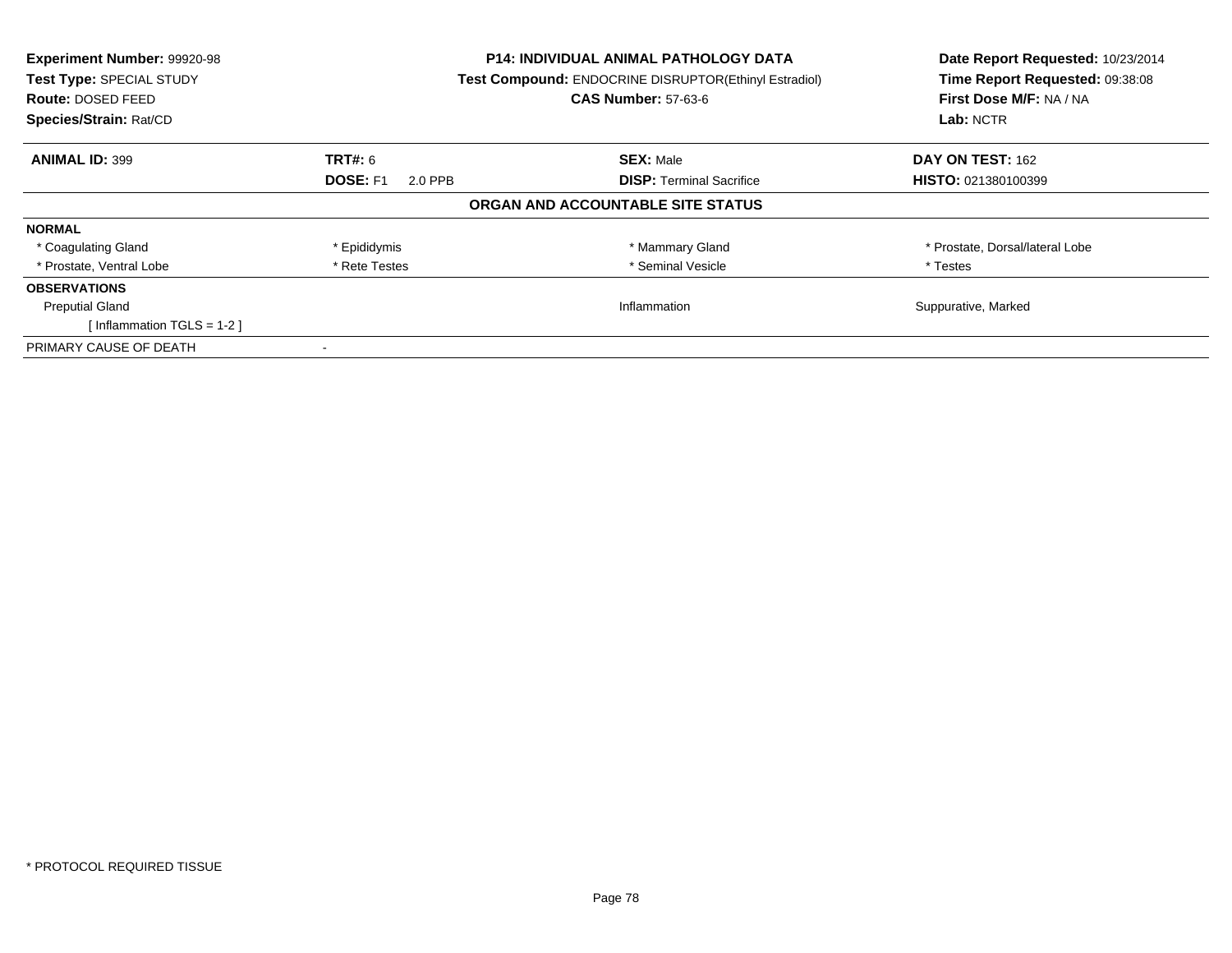| <b>Experiment Number: 99920-98</b><br>Test Type: SPECIAL STUDY<br>Route: DOSED FEED<br>Species/Strain: Rat/CD |                                  | P14: INDIVIDUAL ANIMAL PATHOLOGY DATA<br><b>Test Compound: ENDOCRINE DISRUPTOR(Ethinyl Estradiol)</b><br><b>CAS Number: 57-63-6</b> | Date Report Requested: 10/23/2014<br>Time Report Requested: 09:38:08<br>First Dose M/F: NA / NA<br>Lab: NCTR |
|---------------------------------------------------------------------------------------------------------------|----------------------------------|-------------------------------------------------------------------------------------------------------------------------------------|--------------------------------------------------------------------------------------------------------------|
| <b>ANIMAL ID: 400</b>                                                                                         | <b>TRT#: 7</b>                   | <b>SEX: Male</b>                                                                                                                    | DAY ON TEST: 163                                                                                             |
|                                                                                                               | <b>DOSE: F1</b><br><b>10 PPB</b> | <b>DISP:</b> Terminal Sacrifice                                                                                                     | HISTO: 021380100400                                                                                          |
|                                                                                                               |                                  | ORGAN AND ACCOUNTABLE SITE STATUS                                                                                                   |                                                                                                              |
| <b>NORMAL</b>                                                                                                 |                                  |                                                                                                                                     |                                                                                                              |
| * Coagulating Gland                                                                                           | * Epididymis                     | * Mammary Gland                                                                                                                     | * Rete Testes                                                                                                |
| * Seminal Vesicle                                                                                             |                                  |                                                                                                                                     |                                                                                                              |
| <b>OBSERVATIONS</b>                                                                                           |                                  |                                                                                                                                     |                                                                                                              |
| * Kidney                                                                                                      |                                  | <b>Hyaline Droplet</b>                                                                                                              | Minimal                                                                                                      |
| * Prostate, Dorsal/Lateral Lobe                                                                               |                                  | Inflammation                                                                                                                        | Suppurative, Minimal                                                                                         |
| * Prostate, Ventral Lobe                                                                                      |                                  | Infiltration Cellular                                                                                                               | Lymphocyte, Minimal                                                                                          |
| * Testes                                                                                                      | Seminif Tub                      | Degeneration                                                                                                                        | Mild                                                                                                         |
| PRIMARY CAUSE OF DEATH                                                                                        |                                  |                                                                                                                                     |                                                                                                              |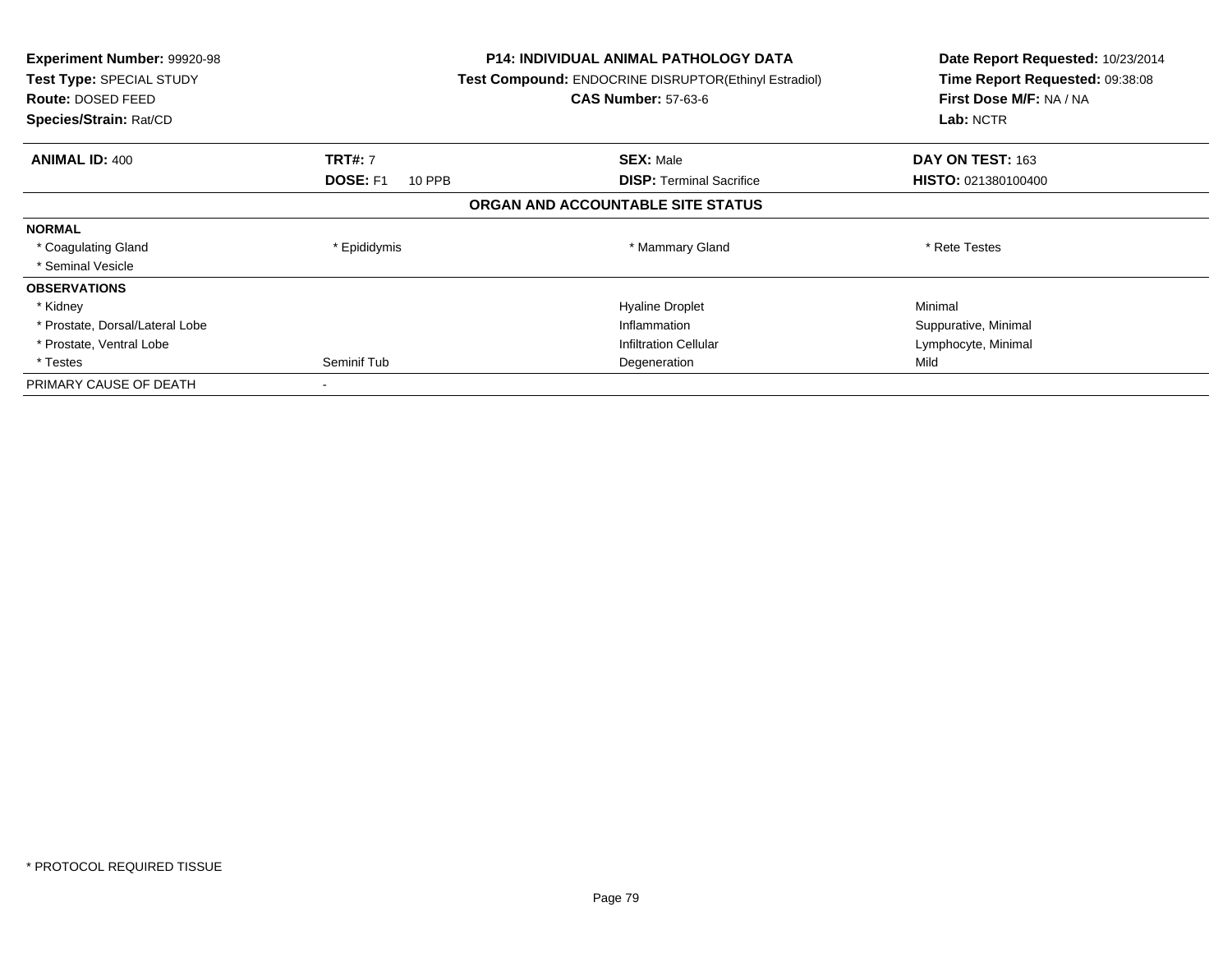| <b>Experiment Number: 99920-98</b><br>Test Type: SPECIAL STUDY<br><b>Route: DOSED FEED</b><br>Species/Strain: Rat/CD |                           | <b>P14: INDIVIDUAL ANIMAL PATHOLOGY DATA</b><br>Test Compound: ENDOCRINE DISRUPTOR(Ethinyl Estradiol)<br><b>CAS Number: 57-63-6</b> | Date Report Requested: 10/23/2014<br>Time Report Requested: 09:38:08<br>First Dose M/F: NA / NA<br>Lab: NCTR |
|----------------------------------------------------------------------------------------------------------------------|---------------------------|-------------------------------------------------------------------------------------------------------------------------------------|--------------------------------------------------------------------------------------------------------------|
| <b>ANIMAL ID: 401</b>                                                                                                | <b>TRT#: 7</b>            | <b>SEX: Male</b>                                                                                                                    | DAY ON TEST: 163                                                                                             |
|                                                                                                                      | <b>DOSE: F1</b><br>10 PPB | <b>DISP: Terminal Sacrifice</b>                                                                                                     | HISTO: 021380100401                                                                                          |
|                                                                                                                      |                           | ORGAN AND ACCOUNTABLE SITE STATUS                                                                                                   |                                                                                                              |
| <b>NORMAL</b>                                                                                                        |                           |                                                                                                                                     |                                                                                                              |
| * Coagulating Gland                                                                                                  | * Epididymis              | * Prostate, Dorsal/lateral Lobe                                                                                                     | * Rete Testes                                                                                                |
| * Seminal Vesicle                                                                                                    | * Testes                  |                                                                                                                                     |                                                                                                              |
| <b>OBSERVATIONS</b>                                                                                                  |                           |                                                                                                                                     |                                                                                                              |
| * Kidney                                                                                                             | <b>Renal Tubule</b>       | <b>Dilatation</b>                                                                                                                   | Mild                                                                                                         |
|                                                                                                                      |                           | <b>Infiltration Cellular</b>                                                                                                        | Lymphocyte, Minimal                                                                                          |
| * Mammary Gland                                                                                                      | Duct                      | Hyperplasia                                                                                                                         | Minimal                                                                                                      |
| * Prostate, Ventral Lobe                                                                                             |                           | <b>Infiltration Cellular</b>                                                                                                        | Lymphocyte, Mild                                                                                             |
| PRIMARY CAUSE OF DEATH                                                                                               |                           |                                                                                                                                     |                                                                                                              |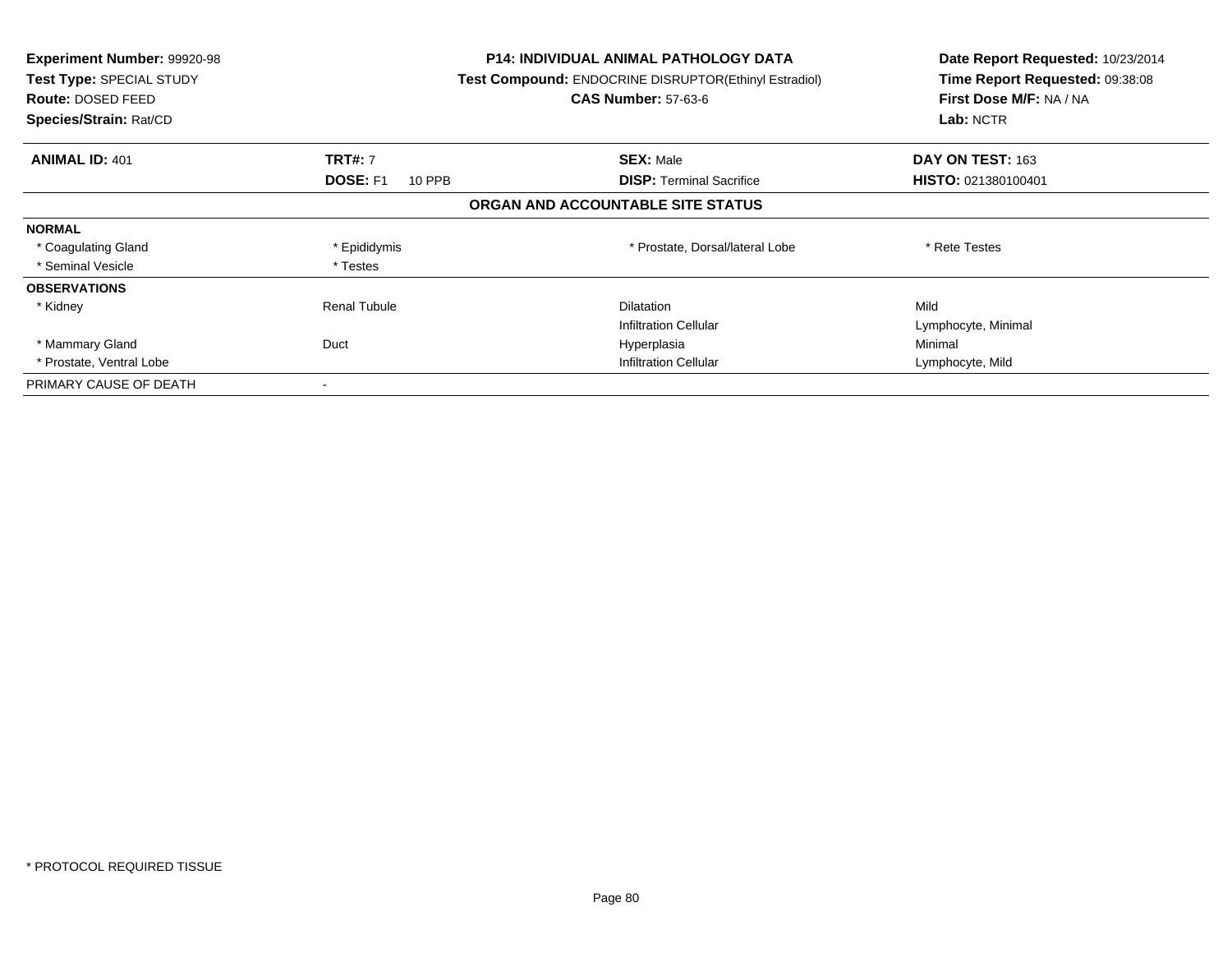| <b>Experiment Number: 99920-98</b><br>Test Type: SPECIAL STUDY<br>Route: DOSED FEED<br>Species/Strain: Rat/CD |                           | <b>P14: INDIVIDUAL ANIMAL PATHOLOGY DATA</b><br><b>Test Compound: ENDOCRINE DISRUPTOR(Ethinyl Estradiol)</b><br><b>CAS Number: 57-63-6</b> | Date Report Requested: 10/23/2014<br>Time Report Requested: 09:38:08<br>First Dose M/F: NA / NA<br>Lab: NCTR |
|---------------------------------------------------------------------------------------------------------------|---------------------------|--------------------------------------------------------------------------------------------------------------------------------------------|--------------------------------------------------------------------------------------------------------------|
| <b>ANIMAL ID: 402</b>                                                                                         | <b>TRT#: 7</b>            | <b>SEX: Male</b>                                                                                                                           | DAY ON TEST: 163                                                                                             |
|                                                                                                               | <b>DOSE: F1</b><br>10 PPB | <b>DISP: Terminal Sacrifice</b>                                                                                                            | <b>HISTO: 021380100402</b>                                                                                   |
|                                                                                                               |                           | ORGAN AND ACCOUNTABLE SITE STATUS                                                                                                          |                                                                                                              |
| <b>NORMAL</b>                                                                                                 |                           |                                                                                                                                            |                                                                                                              |
| * Coagulating Gland                                                                                           | * Epididymis              | * Prostate, Ventral Lobe                                                                                                                   | * Rete Testes                                                                                                |
| * Seminal Vesicle                                                                                             | * Testes                  |                                                                                                                                            |                                                                                                              |
| <b>OBSERVATIONS</b>                                                                                           |                           |                                                                                                                                            |                                                                                                              |
| * Kidney                                                                                                      |                           | <b>Infiltration Cellular</b>                                                                                                               | Lymphocyte, Minimal                                                                                          |
|                                                                                                               | <b>Renal Tubule</b>       | Regeneration                                                                                                                               | Minimal                                                                                                      |
| * Mammary Gland                                                                                               | Alveolus                  | Hyperplasia                                                                                                                                | Moderate                                                                                                     |
| * Prostate, Dorsal/Lateral Lobe                                                                               |                           | Inflammation                                                                                                                               | Suppurative, Moderate                                                                                        |
| PRIMARY CAUSE OF DEATH                                                                                        |                           |                                                                                                                                            |                                                                                                              |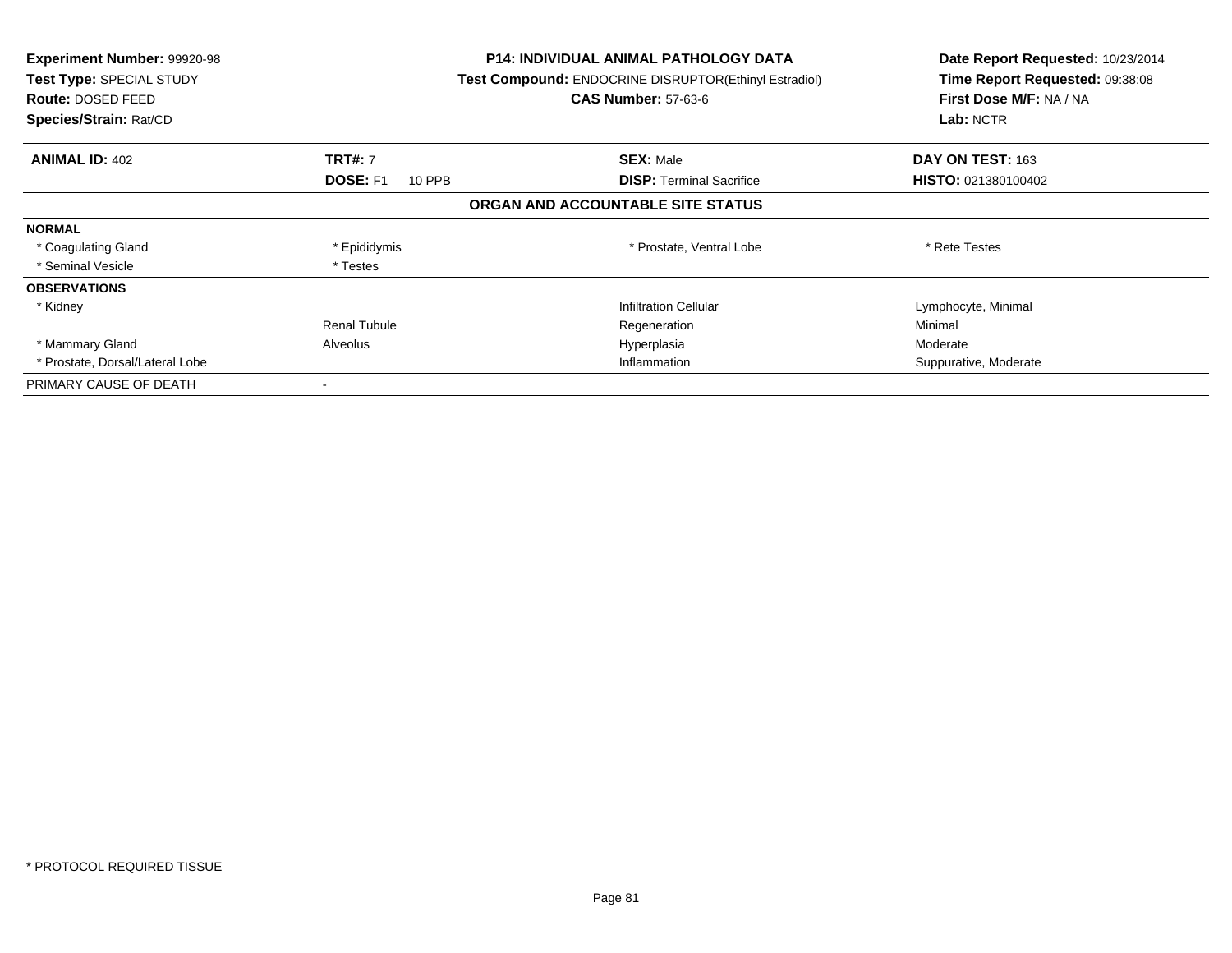| Experiment Number: 99920-98<br>Test Type: SPECIAL STUDY<br>Route: DOSED FEED<br>Species/Strain: Rat/CD |                           | <b>P14: INDIVIDUAL ANIMAL PATHOLOGY DATA</b><br><b>Test Compound: ENDOCRINE DISRUPTOR(Ethinyl Estradiol)</b><br><b>CAS Number: 57-63-6</b> | Date Report Requested: 10/23/2014<br>Time Report Requested: 09:38:08<br>First Dose M/F: NA / NA<br>Lab: NCTR |
|--------------------------------------------------------------------------------------------------------|---------------------------|--------------------------------------------------------------------------------------------------------------------------------------------|--------------------------------------------------------------------------------------------------------------|
| <b>ANIMAL ID: 403</b>                                                                                  | <b>TRT#: 7</b>            | <b>SEX: Male</b>                                                                                                                           | DAY ON TEST: 162                                                                                             |
|                                                                                                        | <b>DOSE: F1</b><br>10 PPB | <b>DISP:</b> Terminal Sacrifice                                                                                                            | HISTO: 021380100403                                                                                          |
|                                                                                                        |                           | ORGAN AND ACCOUNTABLE SITE STATUS                                                                                                          |                                                                                                              |
| <b>NORMAL</b>                                                                                          |                           |                                                                                                                                            |                                                                                                              |
| * Coagulating Gland                                                                                    | * Epididymis              | * Prostate, Dorsal/lateral Lobe                                                                                                            | * Prostate, Ventral Lobe                                                                                     |
| * Rete Testes                                                                                          | * Seminal Vesicle         | * Testes                                                                                                                                   |                                                                                                              |
| <b>OBSERVATIONS</b>                                                                                    |                           |                                                                                                                                            |                                                                                                              |
| * Kidney                                                                                               | Renal Tubule              | Dilatation                                                                                                                                 | Mild                                                                                                         |
| * Mammary Gland                                                                                        | Alveolus                  | Hyperplasia                                                                                                                                | Mild                                                                                                         |
| PRIMARY CAUSE OF DEATH                                                                                 |                           |                                                                                                                                            |                                                                                                              |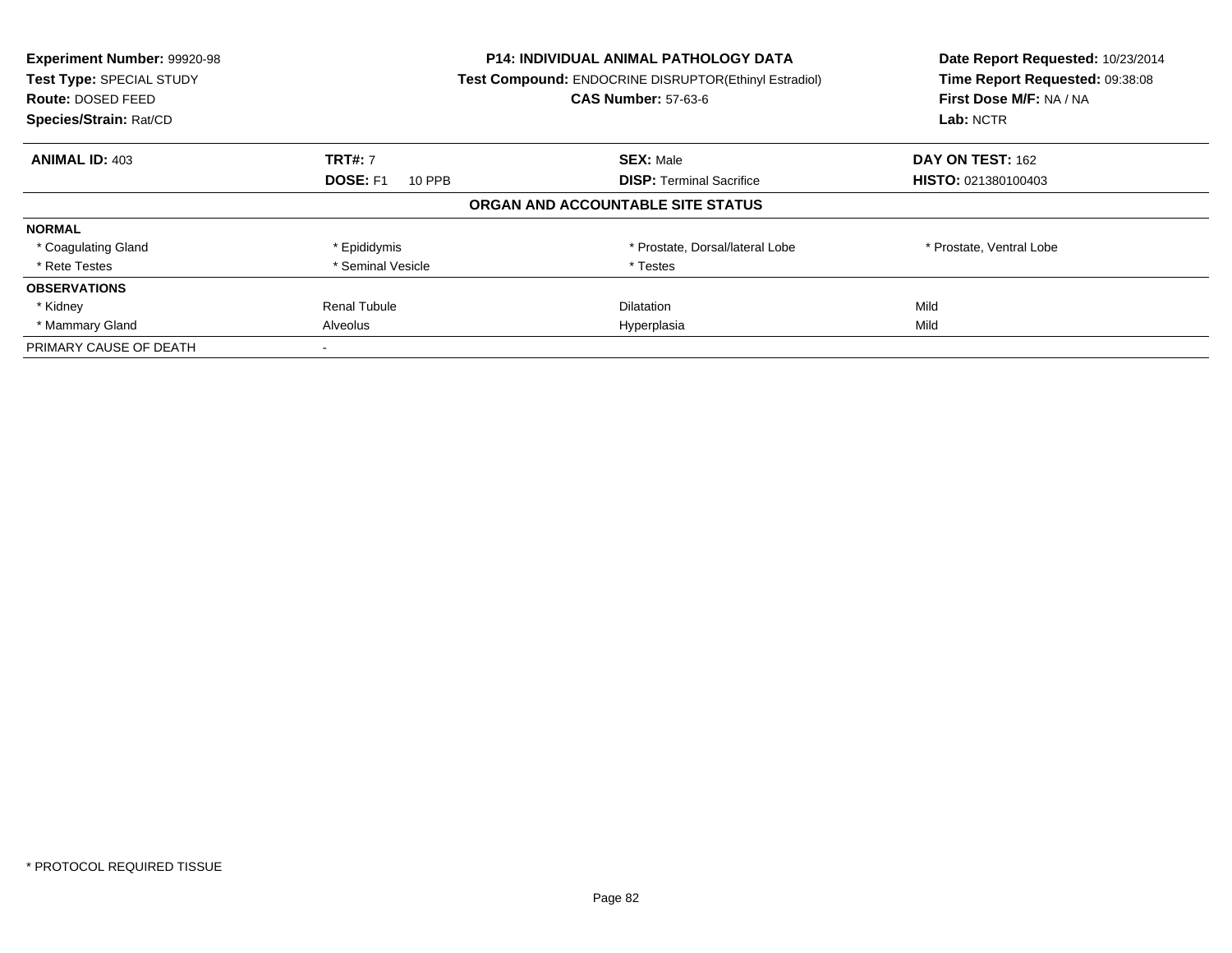| <b>Experiment Number: 99920-98</b><br>Test Type: SPECIAL STUDY<br><b>Route: DOSED FEED</b><br>Species/Strain: Rat/CD |                           | <b>P14: INDIVIDUAL ANIMAL PATHOLOGY DATA</b><br>Test Compound: ENDOCRINE DISRUPTOR(Ethinyl Estradiol)<br><b>CAS Number: 57-63-6</b> | Date Report Requested: 10/23/2014<br>Time Report Requested: 09:38:08<br>First Dose M/F: NA / NA<br>Lab: NCTR |
|----------------------------------------------------------------------------------------------------------------------|---------------------------|-------------------------------------------------------------------------------------------------------------------------------------|--------------------------------------------------------------------------------------------------------------|
| <b>ANIMAL ID: 404</b>                                                                                                | <b>TRT#: 7</b>            | <b>SEX: Male</b>                                                                                                                    | DAY ON TEST: 162                                                                                             |
|                                                                                                                      | <b>DOSE: F1</b><br>10 PPB | <b>DISP:</b> Terminal Sacrifice                                                                                                     | HISTO: 021380100404                                                                                          |
|                                                                                                                      |                           | ORGAN AND ACCOUNTABLE SITE STATUS                                                                                                   |                                                                                                              |
| <b>NORMAL</b>                                                                                                        |                           |                                                                                                                                     |                                                                                                              |
| * Coagulating Gland                                                                                                  | * Epididymis              | * Prostate, Dorsal/lateral Lobe                                                                                                     | * Rete Testes                                                                                                |
| * Seminal Vesicle                                                                                                    | * Testes                  |                                                                                                                                     |                                                                                                              |
| <b>OBSERVATIONS</b>                                                                                                  |                           |                                                                                                                                     |                                                                                                              |
| * Kidney                                                                                                             | <b>Renal Tubule</b>       | <b>Dilatation</b>                                                                                                                   | Minimal                                                                                                      |
| * Mammary Gland                                                                                                      | Duct                      | Hyperplasia                                                                                                                         | Minimal                                                                                                      |
| Mesentery                                                                                                            | Fat                       | <b>Necrosis</b>                                                                                                                     | Marked                                                                                                       |
| [ Necrosis TGLS = $2-9$ ]                                                                                            |                           |                                                                                                                                     |                                                                                                              |
| <b>Preputial Gland</b>                                                                                               | <b>Bilateral</b>          | Atrophy                                                                                                                             | Mild                                                                                                         |
| [ Atrophy TGLS = $1-2$ ]                                                                                             |                           |                                                                                                                                     |                                                                                                              |
| * Prostate, Ventral Lobe                                                                                             |                           | <b>Infiltration Cellular</b>                                                                                                        | Lymphocyte, Mild                                                                                             |
| PRIMARY CAUSE OF DEATH                                                                                               |                           |                                                                                                                                     |                                                                                                              |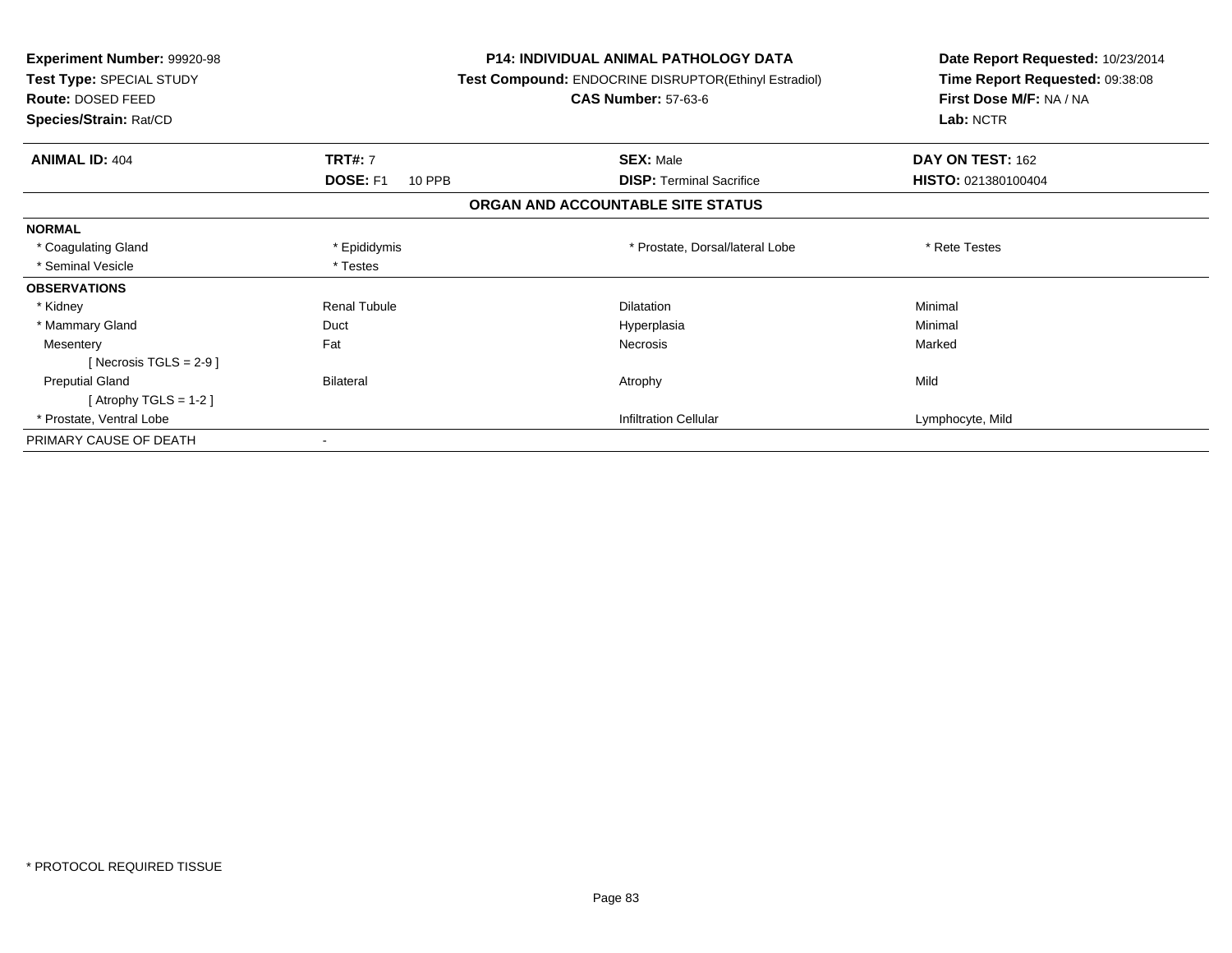| Experiment Number: 99920-98<br>Test Type: SPECIAL STUDY<br>Route: DOSED FEED<br>Species/Strain: Rat/CD |                   | <b>P14: INDIVIDUAL ANIMAL PATHOLOGY DATA</b><br>Test Compound: ENDOCRINE DISRUPTOR(Ethinyl Estradiol)<br><b>CAS Number: 57-63-6</b> | Date Report Requested: 10/23/2014<br>Time Report Requested: 09:38:08<br>First Dose M/F: NA / NA<br>Lab: NCTR |
|--------------------------------------------------------------------------------------------------------|-------------------|-------------------------------------------------------------------------------------------------------------------------------------|--------------------------------------------------------------------------------------------------------------|
| <b>TRT#: 8</b><br><b>ANIMAL ID: 405</b>                                                                |                   | <b>SEX: Male</b>                                                                                                                    | DAY ON TEST: 163                                                                                             |
| <b>DOSE: F1</b>                                                                                        | <b>50 PPB</b>     | <b>DISP: Terminal Sacrifice</b>                                                                                                     | HISTO: 021380100405                                                                                          |
|                                                                                                        |                   | ORGAN AND ACCOUNTABLE SITE STATUS                                                                                                   |                                                                                                              |
| <b>NORMAL</b>                                                                                          |                   |                                                                                                                                     |                                                                                                              |
| * Adrenal Cortex                                                                                       | * Adrenal Medulla | * Bone                                                                                                                              | * Bone Marrow                                                                                                |
| * Epididymis                                                                                           | * Pituitary Gland | * Prostate, Dorsal/lateral Lobe                                                                                                     | * Rete Testes                                                                                                |
| * Seminal Vesicle<br>* Spleen                                                                          |                   | * Testes                                                                                                                            | * Thymus                                                                                                     |
| * Thyroid Gland                                                                                        |                   |                                                                                                                                     |                                                                                                              |
| <b>OBSERVATIONS</b>                                                                                    |                   |                                                                                                                                     |                                                                                                              |
| * Coagulating Gland                                                                                    |                   | <b>Developmental Malformation</b>                                                                                                   |                                                                                                              |
| [Developmental Malformation TGLS = 1-2A]                                                               |                   |                                                                                                                                     |                                                                                                              |
| * Kidney<br><b>Renal Tubule</b>                                                                        |                   | Dilatation                                                                                                                          | Mild                                                                                                         |
|                                                                                                        |                   | <b>Infiltration Cellular</b>                                                                                                        | Lymphocyte, Minimal                                                                                          |
| <b>Renal Tubule</b>                                                                                    |                   | Regeneration                                                                                                                        | Minimal                                                                                                      |
| * Liver                                                                                                |                   | Inflammation                                                                                                                        | Chronic Active, Minimal                                                                                      |
| * Mammary Gland<br>Duct                                                                                |                   | Hyperplasia                                                                                                                         | Moderate                                                                                                     |
| * Prostate, Ventral Lobe                                                                               |                   | <b>Infiltration Cellular</b>                                                                                                        | Lymphocyte, Moderate                                                                                         |
| PRIMARY CAUSE OF DEATH                                                                                 |                   |                                                                                                                                     |                                                                                                              |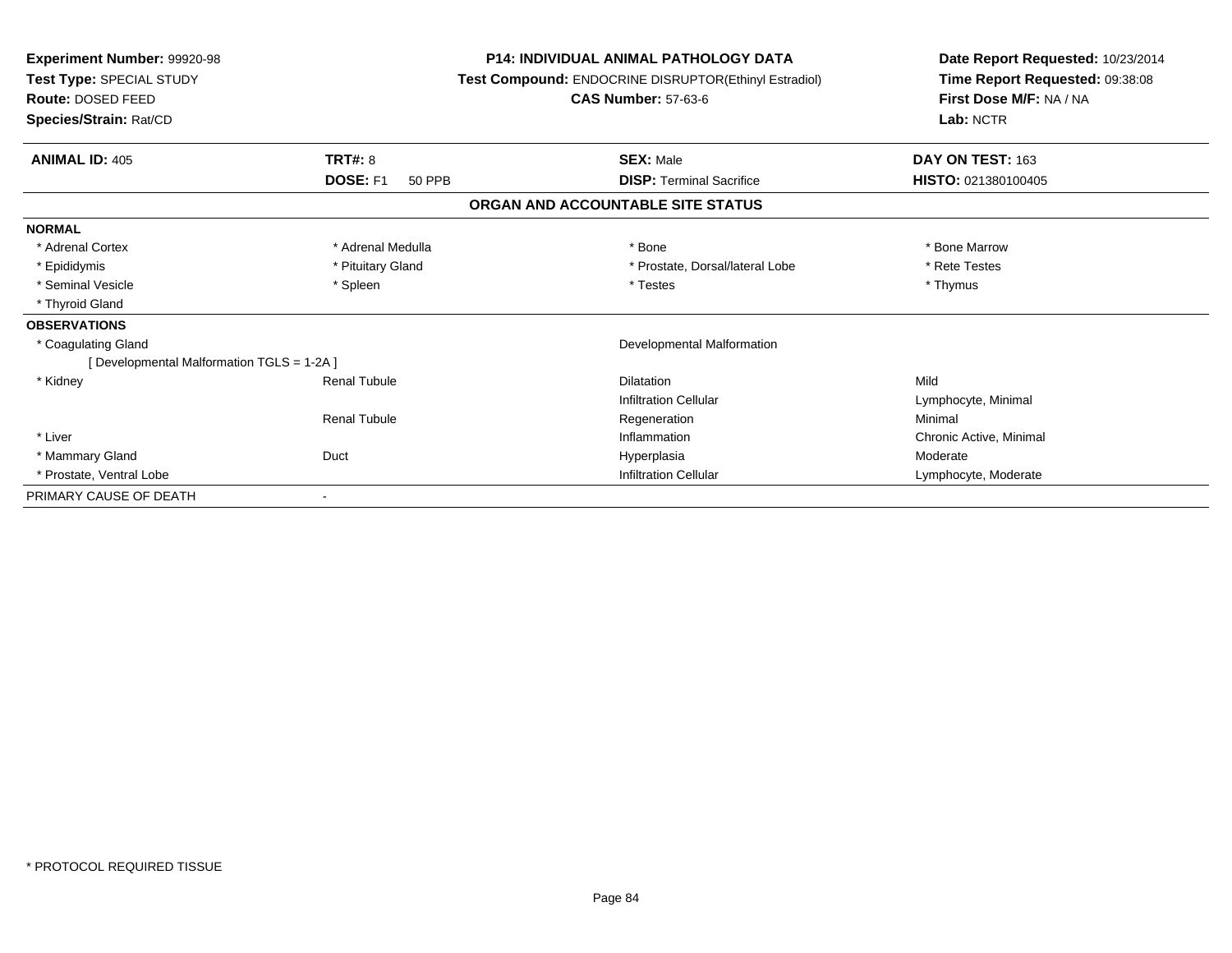| <b>Experiment Number: 99920-98</b><br>Test Type: SPECIAL STUDY<br><b>Route: DOSED FEED</b><br>Species/Strain: Rat/CD |                           | <b>P14: INDIVIDUAL ANIMAL PATHOLOGY DATA</b><br>Test Compound: ENDOCRINE DISRUPTOR(Ethinyl Estradiol)<br><b>CAS Number: 57-63-6</b> | Date Report Requested: 10/23/2014<br>Time Report Requested: 09:38:08<br>First Dose M/F: NA / NA<br>Lab: NCTR |
|----------------------------------------------------------------------------------------------------------------------|---------------------------|-------------------------------------------------------------------------------------------------------------------------------------|--------------------------------------------------------------------------------------------------------------|
| <b>ANIMAL ID: 406</b>                                                                                                | <b>TRT#: 8</b>            | <b>SEX: Male</b>                                                                                                                    | DAY ON TEST: 163                                                                                             |
|                                                                                                                      | <b>DOSE: F1</b><br>50 PPB | <b>DISP:</b> Terminal Sacrifice                                                                                                     | <b>HISTO: 021380100406</b>                                                                                   |
|                                                                                                                      |                           | ORGAN AND ACCOUNTABLE SITE STATUS                                                                                                   |                                                                                                              |
| <b>NORMAL</b>                                                                                                        |                           |                                                                                                                                     |                                                                                                              |
| * Adrenal Cortex                                                                                                     | * Adrenal Medulla         | * Bone                                                                                                                              | * Bone Marrow                                                                                                |
| * Coagulating Gland                                                                                                  | * Epididymis              | * Liver                                                                                                                             | * Pituitary Gland                                                                                            |
| * Prostate, Dorsal/lateral Lobe                                                                                      | * Rete Testes             | * Seminal Vesicle                                                                                                                   | * Spleen                                                                                                     |
| * Testes                                                                                                             | * Thymus                  | * Thyroid Gland                                                                                                                     |                                                                                                              |
| <b>OBSERVATIONS</b>                                                                                                  |                           |                                                                                                                                     |                                                                                                              |
| * Kidney                                                                                                             | <b>Renal Tubule</b>       | Regeneration                                                                                                                        | Minimal                                                                                                      |
| * Mammary Gland                                                                                                      | Duct                      | Hyperplasia                                                                                                                         | Moderate                                                                                                     |
| * Prostate, Ventral Lobe                                                                                             |                           | <b>Infiltration Cellular</b>                                                                                                        | Lymphocyte, Moderate                                                                                         |
| PRIMARY CAUSE OF DEATH                                                                                               |                           |                                                                                                                                     |                                                                                                              |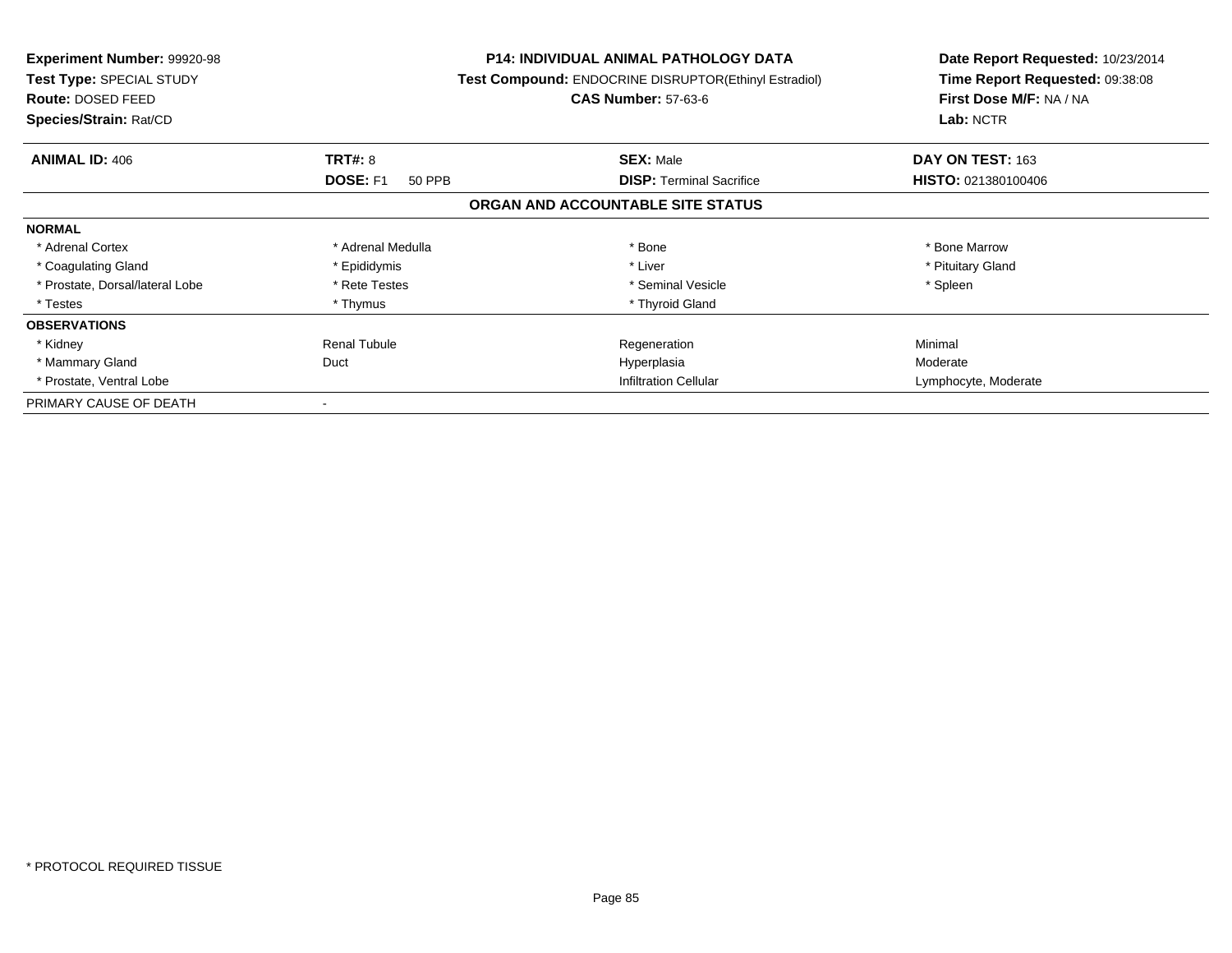| <b>Experiment Number: 99920-98</b><br>Test Type: SPECIAL STUDY<br>Route: DOSED FEED<br>Species/Strain: Rat/CD |                           | <b>P14: INDIVIDUAL ANIMAL PATHOLOGY DATA</b><br>Test Compound: ENDOCRINE DISRUPTOR(Ethinyl Estradiol)<br><b>CAS Number: 57-63-6</b> | Date Report Requested: 10/23/2014<br>Time Report Requested: 09:38:08<br>First Dose M/F: NA / NA<br>Lab: NCTR |
|---------------------------------------------------------------------------------------------------------------|---------------------------|-------------------------------------------------------------------------------------------------------------------------------------|--------------------------------------------------------------------------------------------------------------|
| <b>ANIMAL ID: 407</b>                                                                                         | <b>TRT#: 8</b>            | <b>SEX: Male</b>                                                                                                                    | DAY ON TEST: 162                                                                                             |
|                                                                                                               | <b>DOSE: F1</b><br>50 PPB | <b>DISP:</b> Terminal Sacrifice                                                                                                     | HISTO: 021380100407                                                                                          |
|                                                                                                               |                           | ORGAN AND ACCOUNTABLE SITE STATUS                                                                                                   |                                                                                                              |
| <b>NORMAL</b>                                                                                                 |                           |                                                                                                                                     |                                                                                                              |
| * Adrenal Cortex                                                                                              | * Adrenal Medulla         | * Bone                                                                                                                              | * Bone Marrow                                                                                                |
| * Coagulating Gland                                                                                           | * Epididymis              | * Liver                                                                                                                             | * Pituitary Gland                                                                                            |
| * Prostate, Dorsal/lateral Lobe                                                                               | * Prostate, Ventral Lobe  | * Rete Testes                                                                                                                       | * Seminal Vesicle                                                                                            |
| * Spleen                                                                                                      | * Testes                  | * Thymus                                                                                                                            | * Thyroid Gland                                                                                              |
| <b>OBSERVATIONS</b>                                                                                           |                           |                                                                                                                                     |                                                                                                              |
| * Kidney                                                                                                      |                           | <b>Hyaline Droplet</b>                                                                                                              | Minimal                                                                                                      |
|                                                                                                               |                           | <b>Infiltration Cellular</b>                                                                                                        | Lymphocyte, Minimal                                                                                          |
| * Mammary Gland                                                                                               | Alveolus                  | Hyperplasia                                                                                                                         | Minimal                                                                                                      |
| PRIMARY CAUSE OF DEATH                                                                                        |                           |                                                                                                                                     |                                                                                                              |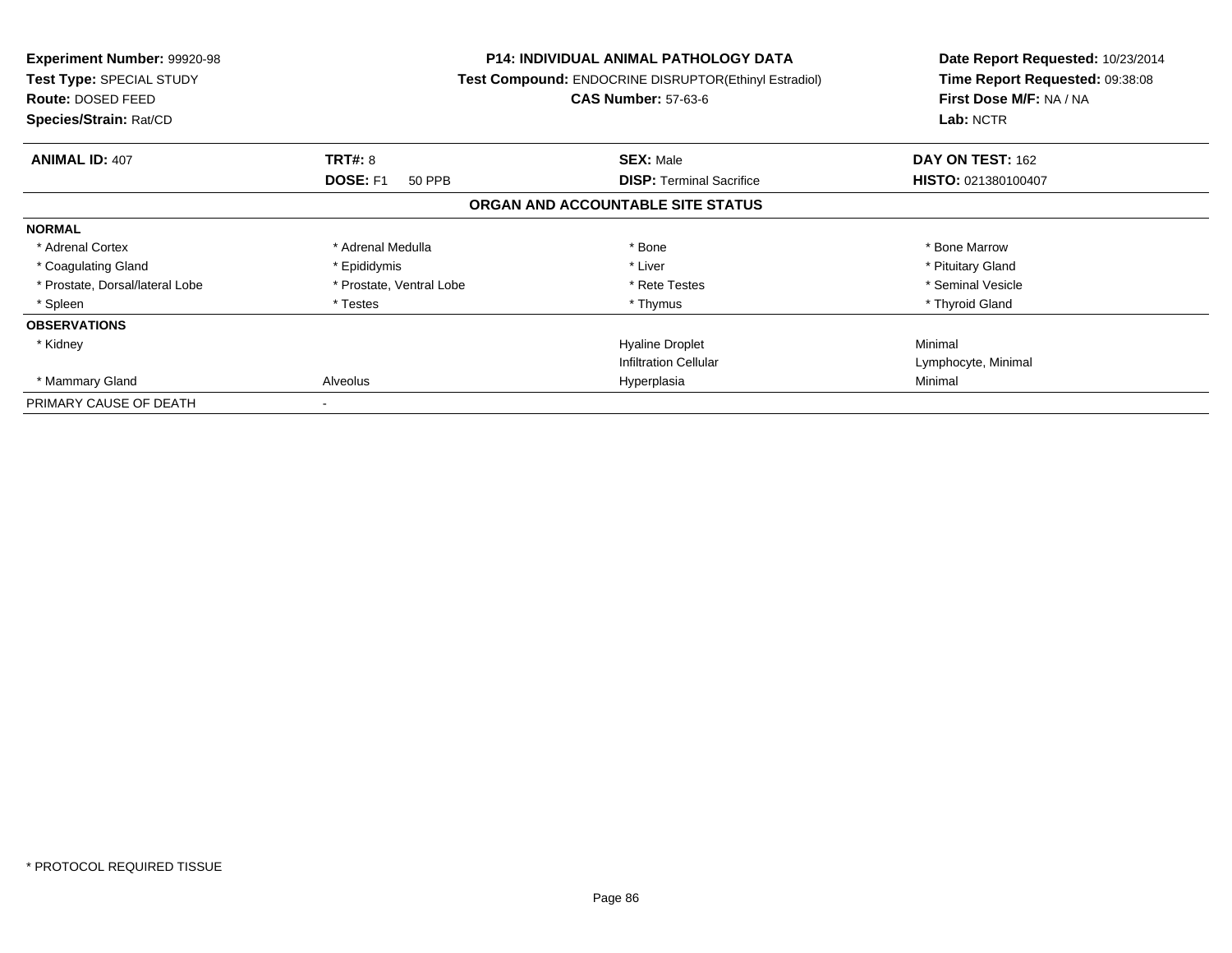| Experiment Number: 99920-98<br>Test Type: SPECIAL STUDY<br>Route: DOSED FEED<br>Species/Strain: Rat/CD |                                  | <b>P14: INDIVIDUAL ANIMAL PATHOLOGY DATA</b><br>Test Compound: ENDOCRINE DISRUPTOR(Ethinyl Estradiol)<br><b>CAS Number: 57-63-6</b> | Date Report Requested: 10/23/2014<br>Time Report Requested: 09:38:08<br>First Dose M/F: NA / NA<br>Lab: NCTR |
|--------------------------------------------------------------------------------------------------------|----------------------------------|-------------------------------------------------------------------------------------------------------------------------------------|--------------------------------------------------------------------------------------------------------------|
|                                                                                                        |                                  |                                                                                                                                     |                                                                                                              |
| <b>ANIMAL ID: 408</b>                                                                                  | TRT#: 8                          | <b>SEX: Male</b>                                                                                                                    | DAY ON TEST: 162                                                                                             |
|                                                                                                        | <b>DOSE: F1</b><br><b>50 PPB</b> | <b>DISP: Terminal Sacrifice</b>                                                                                                     | HISTO: 021380100408                                                                                          |
|                                                                                                        |                                  | ORGAN AND ACCOUNTABLE SITE STATUS                                                                                                   |                                                                                                              |
| <b>NORMAL</b>                                                                                          |                                  |                                                                                                                                     |                                                                                                              |
| * Adrenal Cortex                                                                                       | * Adrenal Medulla                | * Bone                                                                                                                              | * Bone Marrow                                                                                                |
| * Coagulating Gland                                                                                    | * Epididymis                     | * Pituitary Gland                                                                                                                   | * Prostate, Dorsal/lateral Lobe                                                                              |
| * Rete Testes                                                                                          | * Seminal Vesicle                | * Testes                                                                                                                            | * Thymus                                                                                                     |
| * Thyroid Gland                                                                                        |                                  |                                                                                                                                     |                                                                                                              |
| <b>OBSERVATIONS</b>                                                                                    |                                  |                                                                                                                                     |                                                                                                              |
| * Kidney                                                                                               | <b>Renal Tubule</b>              | <b>Dilatation</b>                                                                                                                   | Minimal                                                                                                      |
|                                                                                                        |                                  | <b>Infiltration Cellular</b>                                                                                                        | Lymphocyte, Minimal                                                                                          |
|                                                                                                        | <b>Renal Tubule</b>              | Mineralization                                                                                                                      | Mild                                                                                                         |
|                                                                                                        | <b>Renal Tubule</b>              | Regeneration                                                                                                                        | Minimal                                                                                                      |
| * Liver                                                                                                |                                  | Hepatodiaphragmatic Nodule                                                                                                          |                                                                                                              |
|                                                                                                        |                                  | Inflammation                                                                                                                        | Chronic Active, Mild                                                                                         |
| [Hepatodiaphragmatic Nodule TGLS = 1-5 ]                                                               |                                  |                                                                                                                                     |                                                                                                              |
| * Mammary Gland                                                                                        | Alveolus                         | Hyperplasia                                                                                                                         | Moderate                                                                                                     |
| * Prostate, Ventral Lobe                                                                               |                                  | Infiltration Cellular                                                                                                               | Lymphocyte, Moderate                                                                                         |
| * Spleen                                                                                               |                                  | Pigmentation                                                                                                                        | Minimal                                                                                                      |
| PRIMARY CAUSE OF DEATH                                                                                 |                                  |                                                                                                                                     |                                                                                                              |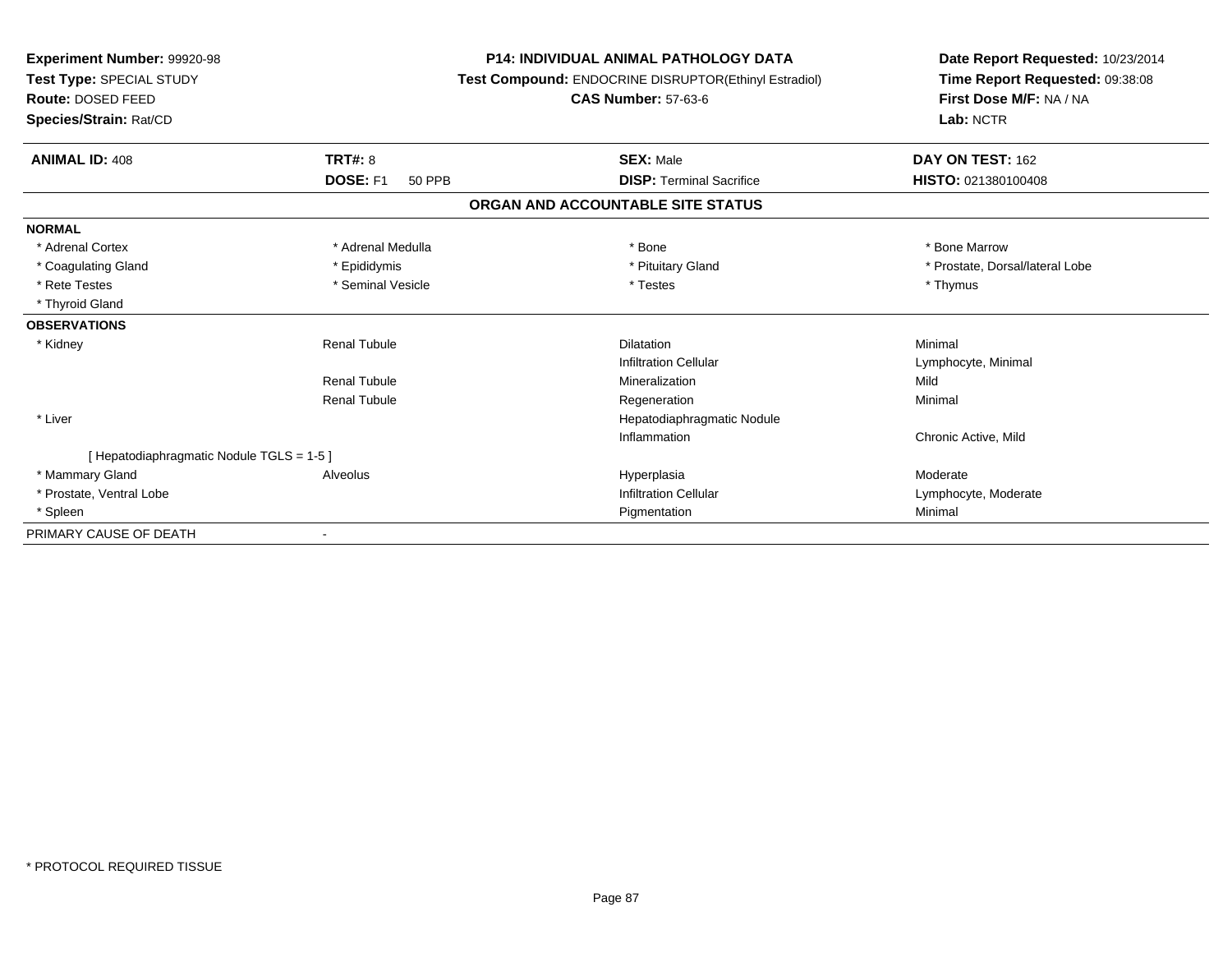| <b>Experiment Number: 99920-98</b><br>Test Type: SPECIAL STUDY<br>Route: DOSED FEED<br>Species/Strain: Rat/CD |                           | <b>P14: INDIVIDUAL ANIMAL PATHOLOGY DATA</b><br>Test Compound: ENDOCRINE DISRUPTOR(Ethinyl Estradiol)<br><b>CAS Number: 57-63-6</b> | Date Report Requested: 10/23/2014<br>Time Report Requested: 09:38:08<br>First Dose M/F: NA / NA<br>Lab: NCTR |
|---------------------------------------------------------------------------------------------------------------|---------------------------|-------------------------------------------------------------------------------------------------------------------------------------|--------------------------------------------------------------------------------------------------------------|
| <b>ANIMAL ID: 409</b>                                                                                         | TRT#: 8                   | <b>SEX: Male</b>                                                                                                                    | DAY ON TEST: 162                                                                                             |
|                                                                                                               | DOSE: F1<br><b>50 PPB</b> | <b>DISP:</b> Terminal Sacrifice                                                                                                     | HISTO: 021380100409                                                                                          |
|                                                                                                               |                           | ORGAN AND ACCOUNTABLE SITE STATUS                                                                                                   |                                                                                                              |
| <b>NORMAL</b>                                                                                                 |                           |                                                                                                                                     |                                                                                                              |
| * Adrenal Cortex                                                                                              | * Adrenal Medulla         | * Bone                                                                                                                              | * Bone Marrow                                                                                                |
| * Coagulating Gland                                                                                           | * Epididymis              | * Liver                                                                                                                             | * Mammary Gland                                                                                              |
| * Pituitary Gland                                                                                             | * Rete Testes             | * Seminal Vesicle                                                                                                                   | * Spleen                                                                                                     |
| * Testes                                                                                                      | * Thymus                  | * Thyroid Gland                                                                                                                     |                                                                                                              |
| <b>OBSERVATIONS</b>                                                                                           |                           |                                                                                                                                     |                                                                                                              |
| * Kidney                                                                                                      |                           | <b>Hyaline Droplet</b>                                                                                                              | Mild                                                                                                         |
|                                                                                                               |                           | <b>Infiltration Cellular</b>                                                                                                        | Lymphocyte, Minimal                                                                                          |
|                                                                                                               | <b>Renal Tubule</b>       | Mineralization                                                                                                                      | Minimal                                                                                                      |
|                                                                                                               | <b>Renal Tubule</b>       | Regeneration                                                                                                                        | Minimal                                                                                                      |
| * Prostate, Dorsal/Lateral Lobe                                                                               |                           | Inflammation                                                                                                                        | Suppurative, Mild                                                                                            |
| * Prostate, Ventral Lobe                                                                                      |                           | <b>Infiltration Cellular</b>                                                                                                        | Lymphocyte, Moderate                                                                                         |
| PRIMARY CAUSE OF DEATH                                                                                        |                           |                                                                                                                                     |                                                                                                              |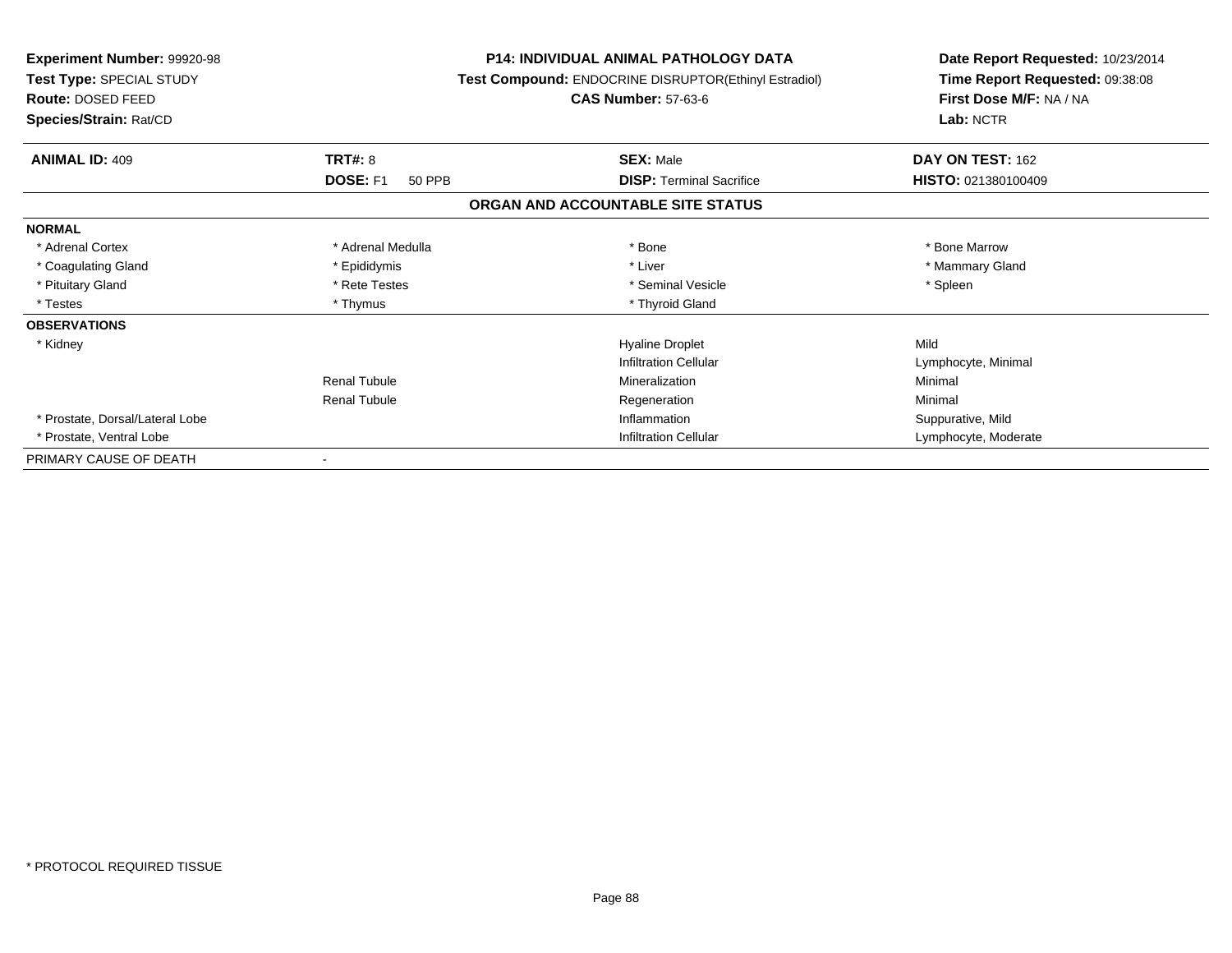| Experiment Number: 99920-98<br>Test Type: SPECIAL STUDY<br>Route: DOSED FEED<br>Species/Strain: Rat/CD |                                  | <b>P14: INDIVIDUAL ANIMAL PATHOLOGY DATA</b><br>Test Compound: ENDOCRINE DISRUPTOR(Ethinyl Estradiol)<br><b>CAS Number: 57-63-6</b> | Date Report Requested: 10/23/2014<br>Time Report Requested: 09:38:08<br>First Dose M/F: NA / NA<br>Lab: NCTR |  |
|--------------------------------------------------------------------------------------------------------|----------------------------------|-------------------------------------------------------------------------------------------------------------------------------------|--------------------------------------------------------------------------------------------------------------|--|
| <b>ANIMAL ID: 410</b>                                                                                  | <b>TRT#: 8</b>                   | <b>SEX: Male</b>                                                                                                                    | DAY ON TEST: 162                                                                                             |  |
|                                                                                                        | <b>DOSE: F1</b><br><b>50 PPB</b> | <b>DISP: Terminal Sacrifice</b>                                                                                                     | HISTO: 021380100410                                                                                          |  |
|                                                                                                        |                                  | ORGAN AND ACCOUNTABLE SITE STATUS                                                                                                   |                                                                                                              |  |
| <b>NORMAL</b>                                                                                          |                                  |                                                                                                                                     |                                                                                                              |  |
| * Adrenal Cortex                                                                                       | * Adrenal Medulla                | * Bone                                                                                                                              | * Bone Marrow                                                                                                |  |
| * Coagulating Gland                                                                                    | * Epididymis                     | * Pituitary Gland                                                                                                                   | * Prostate, Ventral Lobe                                                                                     |  |
| * Seminal Vesicle                                                                                      | * Spleen                         | * Testes                                                                                                                            | * Thymus                                                                                                     |  |
| * Thyroid Gland                                                                                        |                                  |                                                                                                                                     |                                                                                                              |  |
| <b>INSUFFICIENT TISSUE</b>                                                                             |                                  |                                                                                                                                     |                                                                                                              |  |
| * Rete Testes                                                                                          |                                  |                                                                                                                                     |                                                                                                              |  |
| <b>OBSERVATIONS</b>                                                                                    |                                  |                                                                                                                                     |                                                                                                              |  |
| * Kidney                                                                                               |                                  | <b>Infiltration Cellular</b>                                                                                                        | Lymphocyte, Minimal                                                                                          |  |
|                                                                                                        | <b>Renal Tubule</b>              | Mineralization                                                                                                                      | Minimal                                                                                                      |  |
| Note: TGL 1 - NCL                                                                                      |                                  |                                                                                                                                     |                                                                                                              |  |
| * Liver                                                                                                |                                  | Inflammation                                                                                                                        | Chronic Active, Minimal                                                                                      |  |
| * Mammary Gland                                                                                        | Alveolus                         | Hyperplasia                                                                                                                         | Moderate                                                                                                     |  |
| * Prostate, Dorsal/Lateral Lobe                                                                        |                                  | Inflammation                                                                                                                        | Suppurative, Minimal                                                                                         |  |
| * Rete Testes                                                                                          |                                  |                                                                                                                                     |                                                                                                              |  |
| Note: No RC/WT attempt per pathologist                                                                 |                                  |                                                                                                                                     |                                                                                                              |  |
| PRIMARY CAUSE OF DEATH                                                                                 | $\overline{\phantom{a}}$         |                                                                                                                                     |                                                                                                              |  |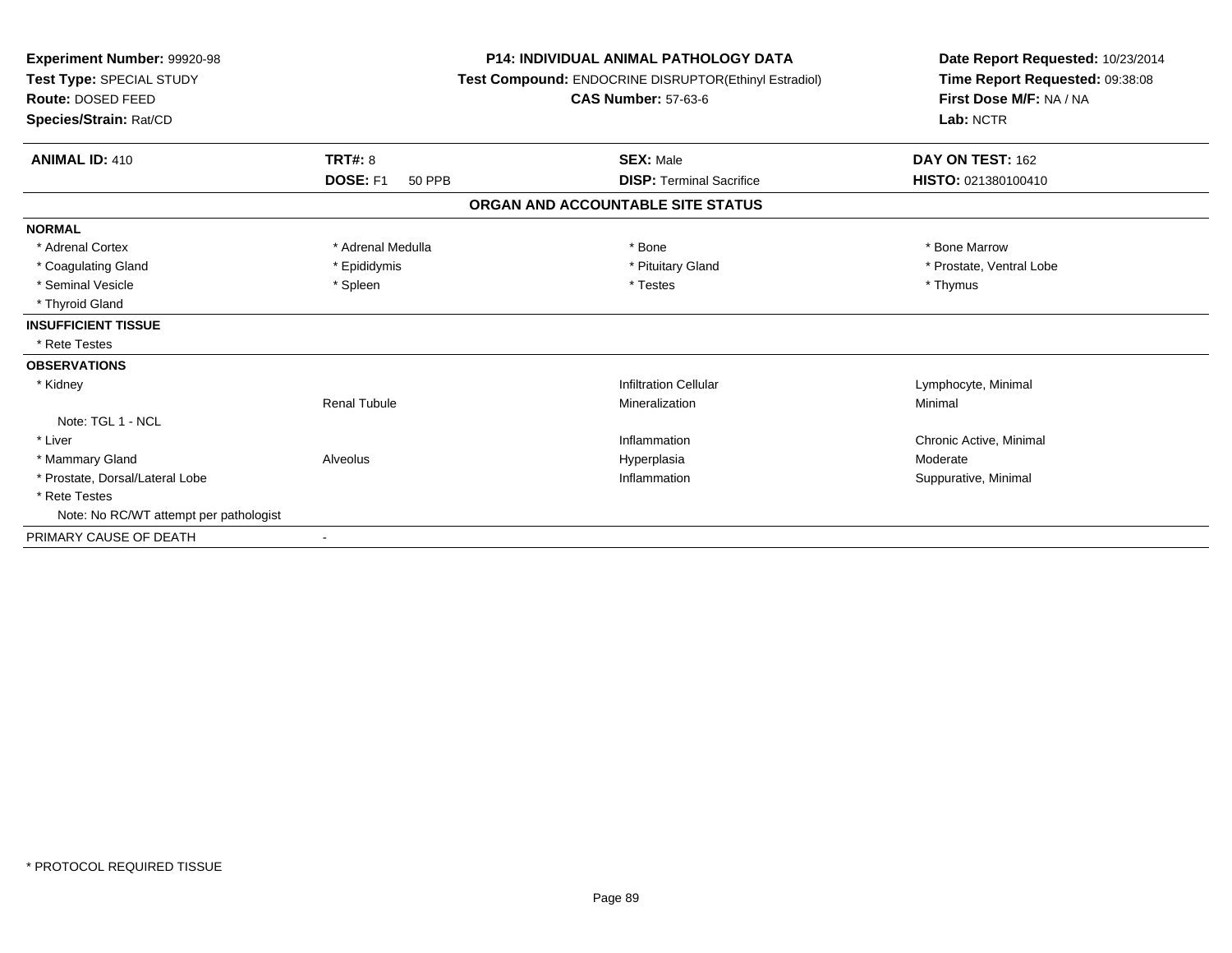| <b>Experiment Number: 99920-98</b><br>Test Type: SPECIAL STUDY<br><b>Route: DOSED FEED</b><br>Species/Strain: Rat/CD |                            | <b>P14: INDIVIDUAL ANIMAL PATHOLOGY DATA</b><br>Test Compound: ENDOCRINE DISRUPTOR(Ethinyl Estradiol)<br><b>CAS Number: 57-63-6</b> | Date Report Requested: 10/23/2014<br>Time Report Requested: 09:38:08<br>First Dose M/F: NA / NA<br>Lab: NCTR |
|----------------------------------------------------------------------------------------------------------------------|----------------------------|-------------------------------------------------------------------------------------------------------------------------------------|--------------------------------------------------------------------------------------------------------------|
| <b>ANIMAL ID: 431</b>                                                                                                | TRT#: 5                    | <b>SEX: Male</b>                                                                                                                    | DAY ON TEST: 163                                                                                             |
|                                                                                                                      | DOSE: F1<br><b>CONTROL</b> | <b>DISP: Terminal Sacrifice</b>                                                                                                     | HISTO: 021380100431                                                                                          |
|                                                                                                                      |                            | ORGAN AND ACCOUNTABLE SITE STATUS                                                                                                   |                                                                                                              |
| <b>NORMAL</b>                                                                                                        |                            |                                                                                                                                     |                                                                                                              |
| * Adrenal Cortex                                                                                                     | * Adrenal Medulla          | * Bone                                                                                                                              | * Bone Marrow                                                                                                |
| * Coagulating Gland                                                                                                  | * Epididymis               | * Liver                                                                                                                             | * Mammary Gland                                                                                              |
| * Pituitary Gland                                                                                                    | * Rete Testes              | * Seminal Vesicle                                                                                                                   | * Spleen                                                                                                     |
| * Testes                                                                                                             | * Thymus                   | * Thyroid Gland                                                                                                                     |                                                                                                              |
| <b>OBSERVATIONS</b>                                                                                                  |                            |                                                                                                                                     |                                                                                                              |
| * Kidney                                                                                                             | <b>Renal Tubule</b>        | <b>Dilatation</b>                                                                                                                   | Minimal                                                                                                      |
|                                                                                                                      |                            | <b>Infiltration Cellular</b>                                                                                                        | Lymphocyte, Minimal                                                                                          |
|                                                                                                                      | <b>Renal Tubule</b>        | Regeneration                                                                                                                        | Minimal                                                                                                      |
| Note: TGL 1 - NCL                                                                                                    |                            |                                                                                                                                     |                                                                                                              |
| * Prostate, Dorsal/Lateral Lobe                                                                                      |                            | Inflammation                                                                                                                        | Suppurative, Mild                                                                                            |
| * Prostate, Ventral Lobe                                                                                             |                            | <b>Infiltration Cellular</b>                                                                                                        | Lymphocyte, Marked                                                                                           |
| PRIMARY CAUSE OF DEATH                                                                                               |                            |                                                                                                                                     |                                                                                                              |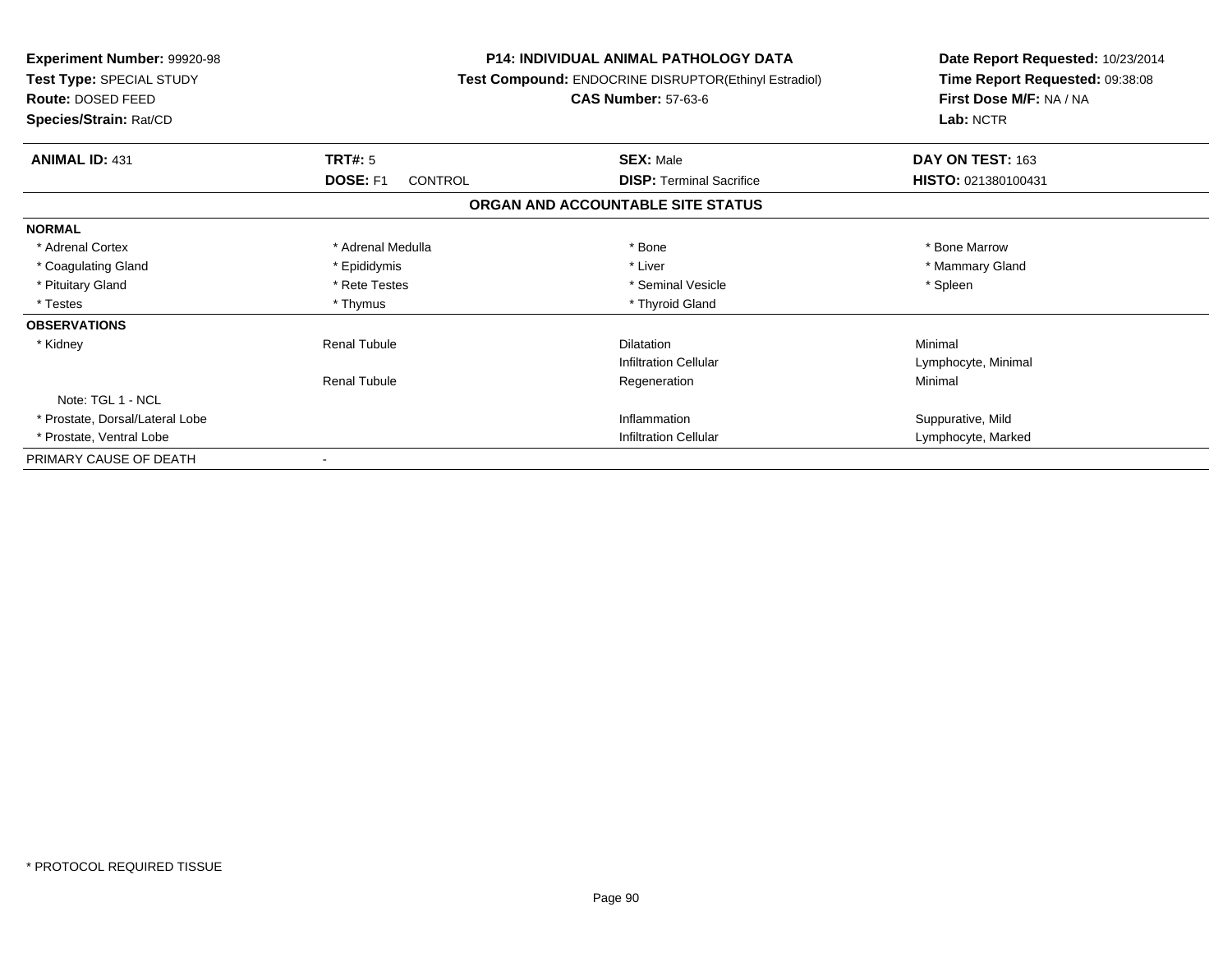| <b>Experiment Number: 99920-98</b><br>Test Type: SPECIAL STUDY<br>Route: DOSED FEED<br>Species/Strain: Rat/CD |                          | <b>P14: INDIVIDUAL ANIMAL PATHOLOGY DATA</b><br>Test Compound: ENDOCRINE DISRUPTOR(Ethinyl Estradiol)<br><b>CAS Number: 57-63-6</b> | Date Report Requested: 10/23/2014<br>Time Report Requested: 09:38:08<br>First Dose M/F: NA / NA<br>Lab: NCTR |
|---------------------------------------------------------------------------------------------------------------|--------------------------|-------------------------------------------------------------------------------------------------------------------------------------|--------------------------------------------------------------------------------------------------------------|
| <b>ANIMAL ID: 432</b>                                                                                         | TRT#: 5                  | <b>SEX: Male</b>                                                                                                                    | DAY ON TEST: 162                                                                                             |
|                                                                                                               | DOSE: F1<br>CONTROL      | <b>DISP:</b> Terminal Sacrifice                                                                                                     | HISTO: 021380100432                                                                                          |
|                                                                                                               |                          | ORGAN AND ACCOUNTABLE SITE STATUS                                                                                                   |                                                                                                              |
| <b>NORMAL</b>                                                                                                 |                          |                                                                                                                                     |                                                                                                              |
| * Adrenal Cortex                                                                                              | * Adrenal Medulla        | * Bone                                                                                                                              | * Bone Marrow                                                                                                |
| * Coagulating Gland                                                                                           | * Epididymis             | * Mammary Gland                                                                                                                     | * Pituitary Gland                                                                                            |
| * Prostate, Dorsal/lateral Lobe                                                                               | * Prostate, Ventral Lobe | * Rete Testes                                                                                                                       | * Seminal Vesicle                                                                                            |
| * Spleen                                                                                                      | * Testes                 | * Thymus                                                                                                                            | * Thyroid Gland                                                                                              |
| <b>OBSERVATIONS</b>                                                                                           |                          |                                                                                                                                     |                                                                                                              |
| * Kidney                                                                                                      |                          | <b>Hyaline Droplet</b>                                                                                                              | Mild                                                                                                         |
| * Liver                                                                                                       |                          | <b>Infiltration Cellular</b>                                                                                                        | Lymphocyte, Minimal                                                                                          |
| <b>Preputial Gland</b>                                                                                        |                          | Atrophy                                                                                                                             | Minimal                                                                                                      |
| [Atrophy TGLS = $1-2$ ]                                                                                       |                          |                                                                                                                                     |                                                                                                              |
| * Testes                                                                                                      |                          |                                                                                                                                     |                                                                                                              |
| Note: TGL 2 - NCL                                                                                             |                          |                                                                                                                                     |                                                                                                              |
| PRIMARY CAUSE OF DEATH                                                                                        |                          |                                                                                                                                     |                                                                                                              |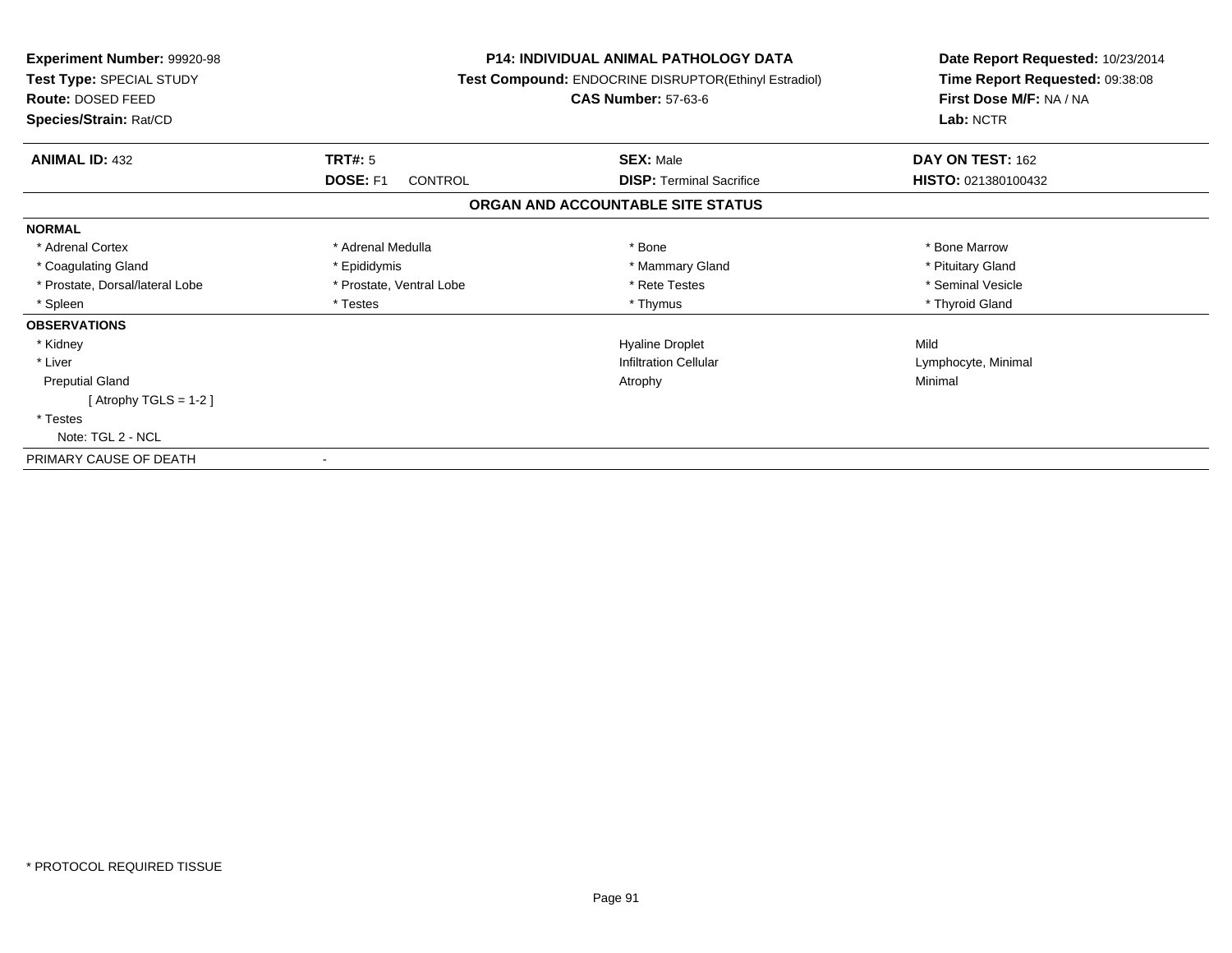| <b>Experiment Number: 99920-98</b><br>Test Type: SPECIAL STUDY<br><b>Route: DOSED FEED</b><br>Species/Strain: Rat/CD |                            | <b>P14: INDIVIDUAL ANIMAL PATHOLOGY DATA</b><br><b>Test Compound: ENDOCRINE DISRUPTOR(Ethinyl Estradiol)</b><br><b>CAS Number: 57-63-6</b> | Date Report Requested: 10/23/2014<br>Time Report Requested: 09:38:08<br>First Dose M/F: NA / NA<br>Lab: NCTR |
|----------------------------------------------------------------------------------------------------------------------|----------------------------|--------------------------------------------------------------------------------------------------------------------------------------------|--------------------------------------------------------------------------------------------------------------|
| <b>ANIMAL ID: 433</b>                                                                                                | TRT#: 5                    | <b>SEX: Male</b>                                                                                                                           | DAY ON TEST: 160                                                                                             |
|                                                                                                                      | DOSE: F1<br><b>CONTROL</b> | <b>DISP: Terminal Sacrifice</b>                                                                                                            | HISTO: 021380100433                                                                                          |
|                                                                                                                      |                            | ORGAN AND ACCOUNTABLE SITE STATUS                                                                                                          |                                                                                                              |
| <b>NORMAL</b>                                                                                                        |                            |                                                                                                                                            |                                                                                                              |
| * Adrenal Cortex                                                                                                     | * Adrenal Medulla          | * Bone                                                                                                                                     | * Bone Marrow                                                                                                |
| * Epididymis                                                                                                         | * Liver                    | * Mammary Gland                                                                                                                            | * Pituitary Gland                                                                                            |
| * Prostate, Dorsal/lateral Lobe                                                                                      | * Rete Testes              | * Seminal Vesicle                                                                                                                          | * Spleen                                                                                                     |
| * Testes                                                                                                             | * Thymus                   |                                                                                                                                            |                                                                                                              |
| <b>OBSERVATIONS</b>                                                                                                  |                            |                                                                                                                                            |                                                                                                              |
| * Coagulating Gland                                                                                                  |                            | Developmental Malformation                                                                                                                 |                                                                                                              |
| * Kidney                                                                                                             | <b>Renal Tubule</b>        | <b>Dilatation</b>                                                                                                                          | Mild                                                                                                         |
|                                                                                                                      | <b>Renal Tubule</b>        | Regeneration                                                                                                                               | Minimal                                                                                                      |
| * Prostate, Ventral Lobe                                                                                             |                            | <b>Infiltration Cellular</b>                                                                                                               | Lymphocyte, Minimal                                                                                          |
| * Thyroid Gland                                                                                                      |                            | Cyst                                                                                                                                       | Squamous                                                                                                     |
| PRIMARY CAUSE OF DEATH                                                                                               |                            |                                                                                                                                            |                                                                                                              |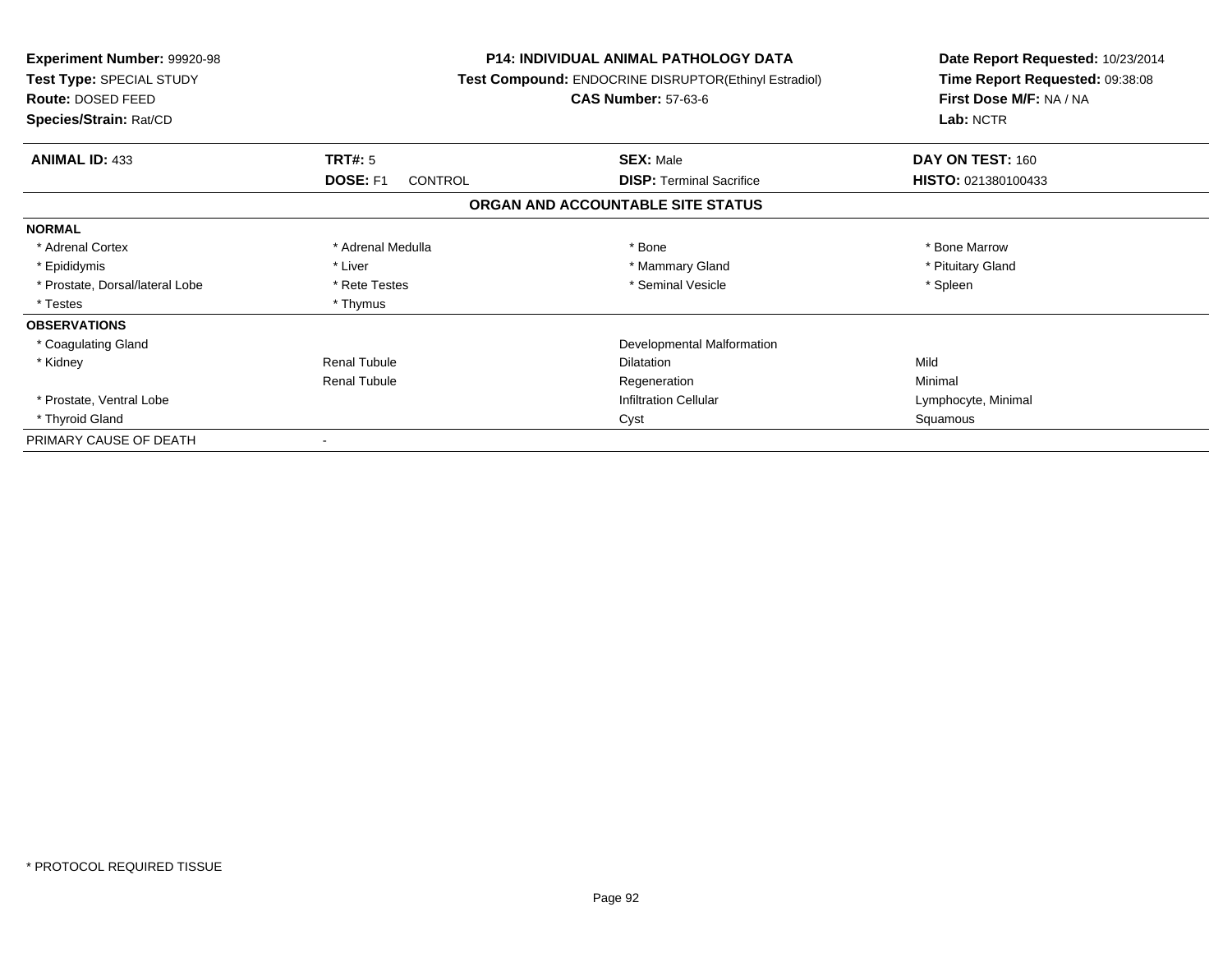| <b>Experiment Number: 99920-98</b><br>Test Type: SPECIAL STUDY<br>Route: DOSED FEED<br>Species/Strain: Rat/CD |                                 | <b>P14: INDIVIDUAL ANIMAL PATHOLOGY DATA</b><br>Test Compound: ENDOCRINE DISRUPTOR(Ethinyl Estradiol)<br><b>CAS Number: 57-63-6</b> | Date Report Requested: 10/23/2014<br>Time Report Requested: 09:38:08<br>First Dose M/F: NA / NA<br>Lab: NCTR |
|---------------------------------------------------------------------------------------------------------------|---------------------------------|-------------------------------------------------------------------------------------------------------------------------------------|--------------------------------------------------------------------------------------------------------------|
| <b>ANIMAL ID: 434</b>                                                                                         | TRT#: 5                         | <b>SEX: Male</b>                                                                                                                    | DAY ON TEST: 162                                                                                             |
|                                                                                                               | DOSE: F1<br>CONTROL             | <b>DISP:</b> Terminal Sacrifice                                                                                                     | HISTO: 021380100434                                                                                          |
|                                                                                                               |                                 | ORGAN AND ACCOUNTABLE SITE STATUS                                                                                                   |                                                                                                              |
| <b>NORMAL</b>                                                                                                 |                                 |                                                                                                                                     |                                                                                                              |
| * Adrenal Cortex                                                                                              | * Adrenal Medulla               | * Bone                                                                                                                              | * Bone Marrow                                                                                                |
| * Coagulating Gland                                                                                           | * Epididymis                    | * Liver                                                                                                                             | * Mammary Gland                                                                                              |
| * Pituitary Gland                                                                                             | * Prostate, Dorsal/lateral Lobe | * Rete Testes                                                                                                                       | * Seminal Vesicle                                                                                            |
| * Spleen                                                                                                      | * Testes                        | * Thymus                                                                                                                            |                                                                                                              |
| <b>OBSERVATIONS</b>                                                                                           |                                 |                                                                                                                                     |                                                                                                              |
| * Kidney                                                                                                      |                                 | <b>Infiltration Cellular</b>                                                                                                        | Lymphocyte, Minimal                                                                                          |
|                                                                                                               | <b>Renal Tubule</b>             | Regeneration                                                                                                                        | Minimal                                                                                                      |
| <b>Preputial Gland</b>                                                                                        |                                 | Atrophy                                                                                                                             | Mild                                                                                                         |
| [Atrophy TGLS = $1-2$ ]                                                                                       |                                 |                                                                                                                                     |                                                                                                              |
| * Prostate, Ventral Lobe                                                                                      |                                 | Inflammation                                                                                                                        | Suppurative, Minimal                                                                                         |
| * Thyroid Gland                                                                                               |                                 | Cyst                                                                                                                                | Squamous, Multiple                                                                                           |
| PRIMARY CAUSE OF DEATH                                                                                        |                                 |                                                                                                                                     |                                                                                                              |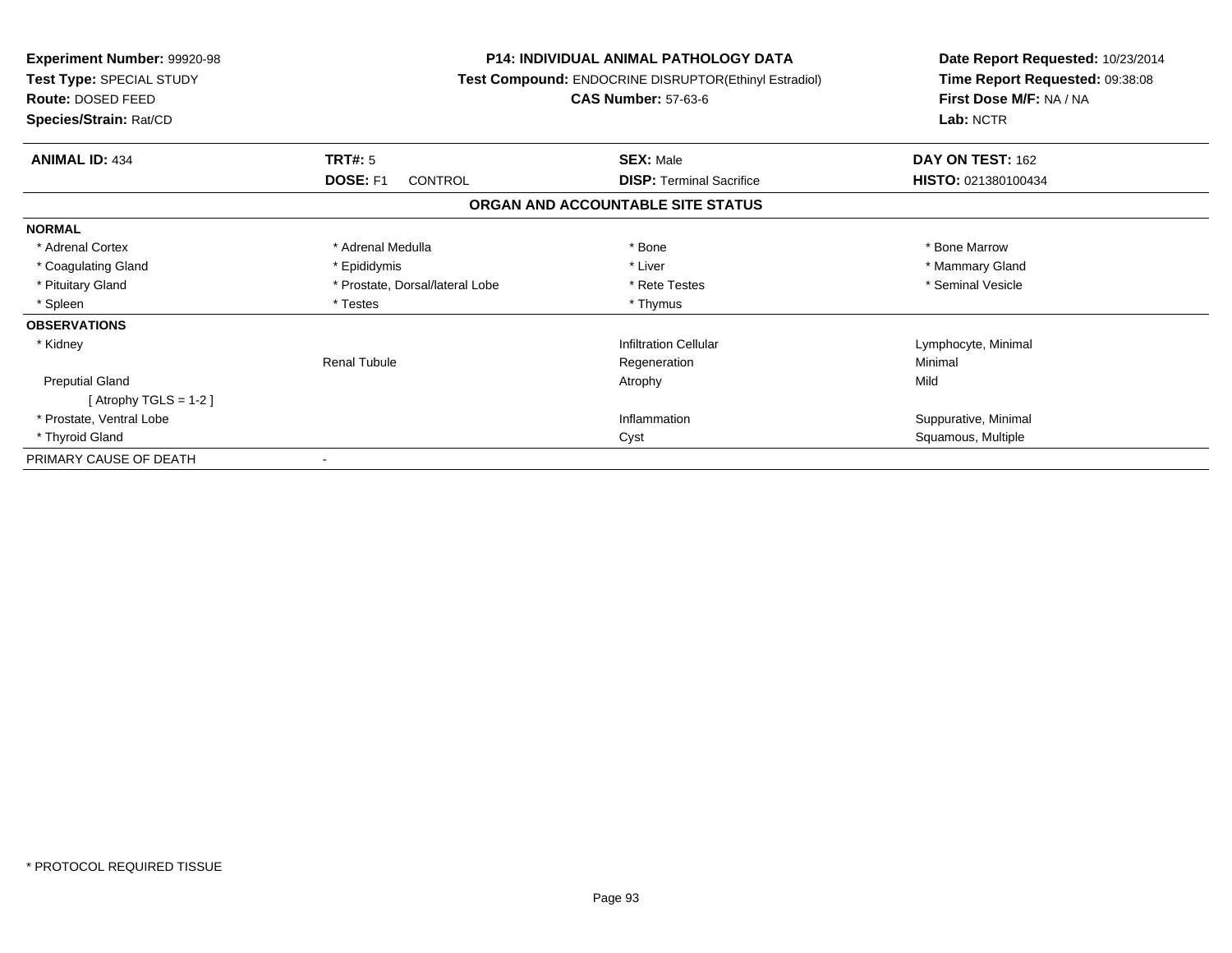| <b>Experiment Number: 99920-98</b><br>Test Type: SPECIAL STUDY<br>Route: DOSED FEED<br>Species/Strain: Rat/CD |                     | <b>P14: INDIVIDUAL ANIMAL PATHOLOGY DATA</b><br>Test Compound: ENDOCRINE DISRUPTOR(Ethinyl Estradiol)<br><b>CAS Number: 57-63-6</b> | Date Report Requested: 10/23/2014<br>Time Report Requested: 09:38:08<br>First Dose M/F: NA / NA<br>Lab: NCTR |
|---------------------------------------------------------------------------------------------------------------|---------------------|-------------------------------------------------------------------------------------------------------------------------------------|--------------------------------------------------------------------------------------------------------------|
| <b>ANIMAL ID: 435</b>                                                                                         | <b>TRT#: 6</b>      | <b>SEX: Male</b>                                                                                                                    | DAY ON TEST: 162                                                                                             |
|                                                                                                               | DOSE: F1<br>2.0 PPB | <b>DISP:</b> Terminal Sacrifice                                                                                                     | HISTO: 021380100435                                                                                          |
|                                                                                                               |                     | ORGAN AND ACCOUNTABLE SITE STATUS                                                                                                   |                                                                                                              |
| <b>NORMAL</b>                                                                                                 |                     |                                                                                                                                     |                                                                                                              |
| * Coagulating Gland                                                                                           | * Mammary Gland     | * Prostate, Dorsal/lateral Lobe                                                                                                     | * Seminal Vesicle                                                                                            |
| <b>OBSERVATIONS</b>                                                                                           |                     |                                                                                                                                     |                                                                                                              |
| * Epididymis                                                                                                  |                     | Atrophy                                                                                                                             | Moderate                                                                                                     |
|                                                                                                               |                     | Hypospermia                                                                                                                         | Marked                                                                                                       |
| [Atrophy TGLS = $2-2$ ]                                                                                       |                     |                                                                                                                                     |                                                                                                              |
| [Hypospermia TGLS = 2-2]                                                                                      |                     |                                                                                                                                     |                                                                                                              |
| * Prostate, Ventral Lobe                                                                                      |                     | <b>Infiltration Cellular</b>                                                                                                        | Lymphocyte, Minimal                                                                                          |
| * Rete Testes                                                                                                 |                     | <b>Dilatation</b>                                                                                                                   | Mild                                                                                                         |
| * Testes                                                                                                      | Seminif Tub         | Degeneration                                                                                                                        | Marked                                                                                                       |
| Note: Left Testis (TGL 1) was frozen at necropsy.                                                             |                     |                                                                                                                                     |                                                                                                              |
| Note: TGL 1 - NST                                                                                             |                     |                                                                                                                                     |                                                                                                              |
| PRIMARY CAUSE OF DEATH                                                                                        |                     |                                                                                                                                     |                                                                                                              |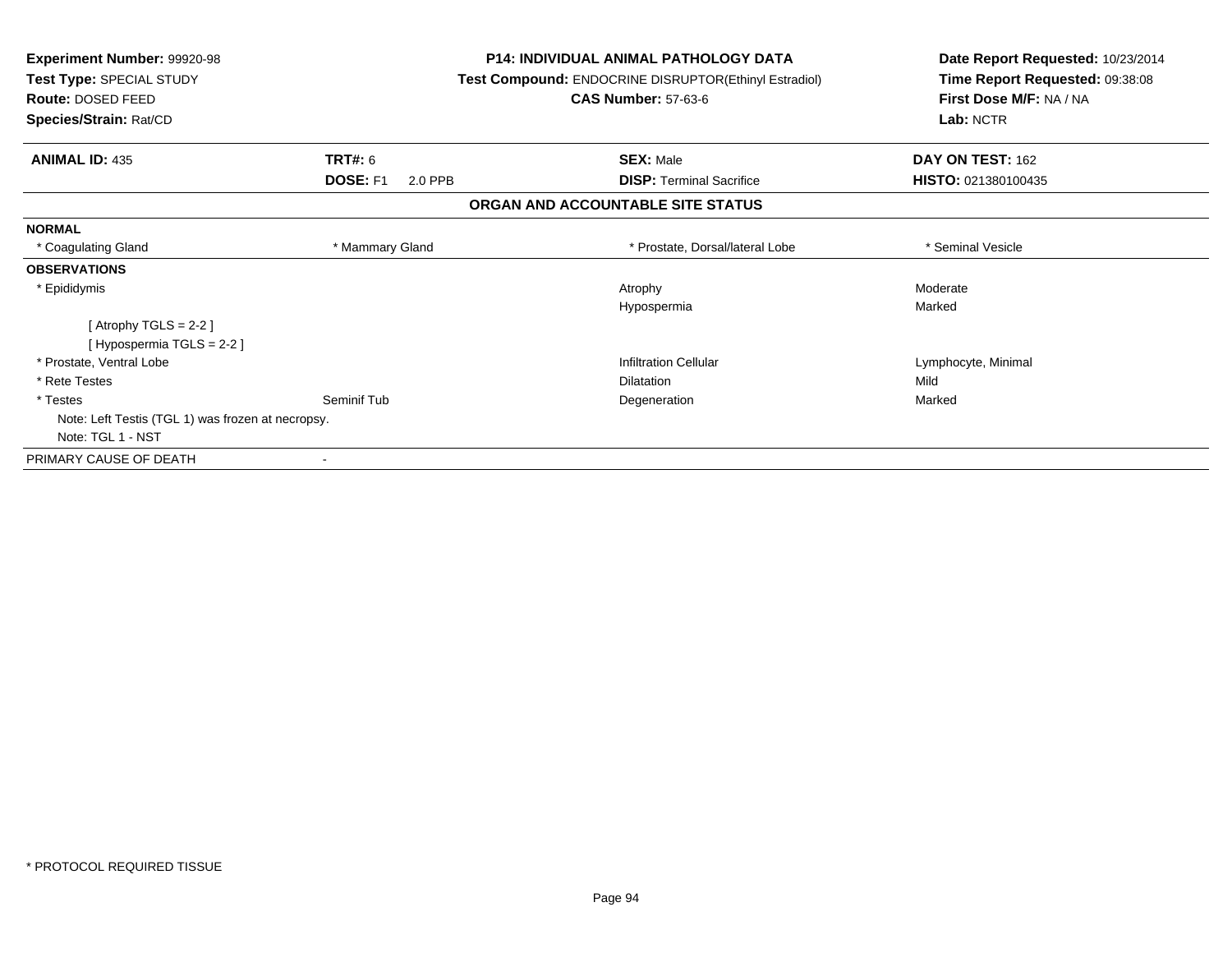| Experiment Number: 99920-98<br>Test Type: SPECIAL STUDY<br>Route: DOSED FEED<br>Species/Strain: Rat/CD |                            | <b>P14: INDIVIDUAL ANIMAL PATHOLOGY DATA</b><br>Test Compound: ENDOCRINE DISRUPTOR(Ethinyl Estradiol)<br><b>CAS Number: 57-63-6</b> | Date Report Requested: 10/23/2014<br>Time Report Requested: 09:38:08<br>First Dose M/F: NA / NA<br>Lab: NCTR |  |
|--------------------------------------------------------------------------------------------------------|----------------------------|-------------------------------------------------------------------------------------------------------------------------------------|--------------------------------------------------------------------------------------------------------------|--|
| <b>ANIMAL ID: 436</b>                                                                                  | <b>TRT#: 6</b>             | <b>SEX: Male</b>                                                                                                                    | DAY ON TEST: 162                                                                                             |  |
|                                                                                                        | <b>DOSE: F1</b><br>2.0 PPB | <b>DISP: Terminal Sacrifice</b>                                                                                                     | HISTO: 021380100436                                                                                          |  |
|                                                                                                        |                            | ORGAN AND ACCOUNTABLE SITE STATUS                                                                                                   |                                                                                                              |  |
| <b>NORMAL</b>                                                                                          |                            |                                                                                                                                     |                                                                                                              |  |
| * Epididymis                                                                                           | * Mammary Gland            | * Prostate, Dorsal/lateral Lobe                                                                                                     | * Seminal Vesicle                                                                                            |  |
| <b>OBSERVATIONS</b>                                                                                    |                            |                                                                                                                                     |                                                                                                              |  |
| * Coagulating Gland                                                                                    |                            | Developmental Malformation                                                                                                          |                                                                                                              |  |
| [ Developmental Malformation TGLS = 3-2A ]                                                             |                            |                                                                                                                                     |                                                                                                              |  |
| * Kidney                                                                                               |                            | Congestion                                                                                                                          | Mild                                                                                                         |  |
|                                                                                                        | Cortex                     | Cyst                                                                                                                                |                                                                                                              |  |
|                                                                                                        |                            | <b>Infiltration Cellular</b>                                                                                                        | Lymphocyte, Minimal                                                                                          |  |
| [Congestion TGLS = 1-4]                                                                                |                            |                                                                                                                                     |                                                                                                              |  |
| * Prostate, Ventral Lobe                                                                               |                            | <b>Infiltration Cellular</b>                                                                                                        | Lymphocyte, Minimal                                                                                          |  |
| * Rete Testes                                                                                          |                            | <b>Dilatation</b>                                                                                                                   | Moderate                                                                                                     |  |
| [ Dilatation TGLS = $2-7B$ ]                                                                           |                            |                                                                                                                                     |                                                                                                              |  |
| * Testes                                                                                               | Seminif Tub                | Degeneration                                                                                                                        | Moderate                                                                                                     |  |
| [ Degeneration TGLS = 2-7B]                                                                            |                            |                                                                                                                                     |                                                                                                              |  |
| PRIMARY CAUSE OF DEATH                                                                                 |                            |                                                                                                                                     |                                                                                                              |  |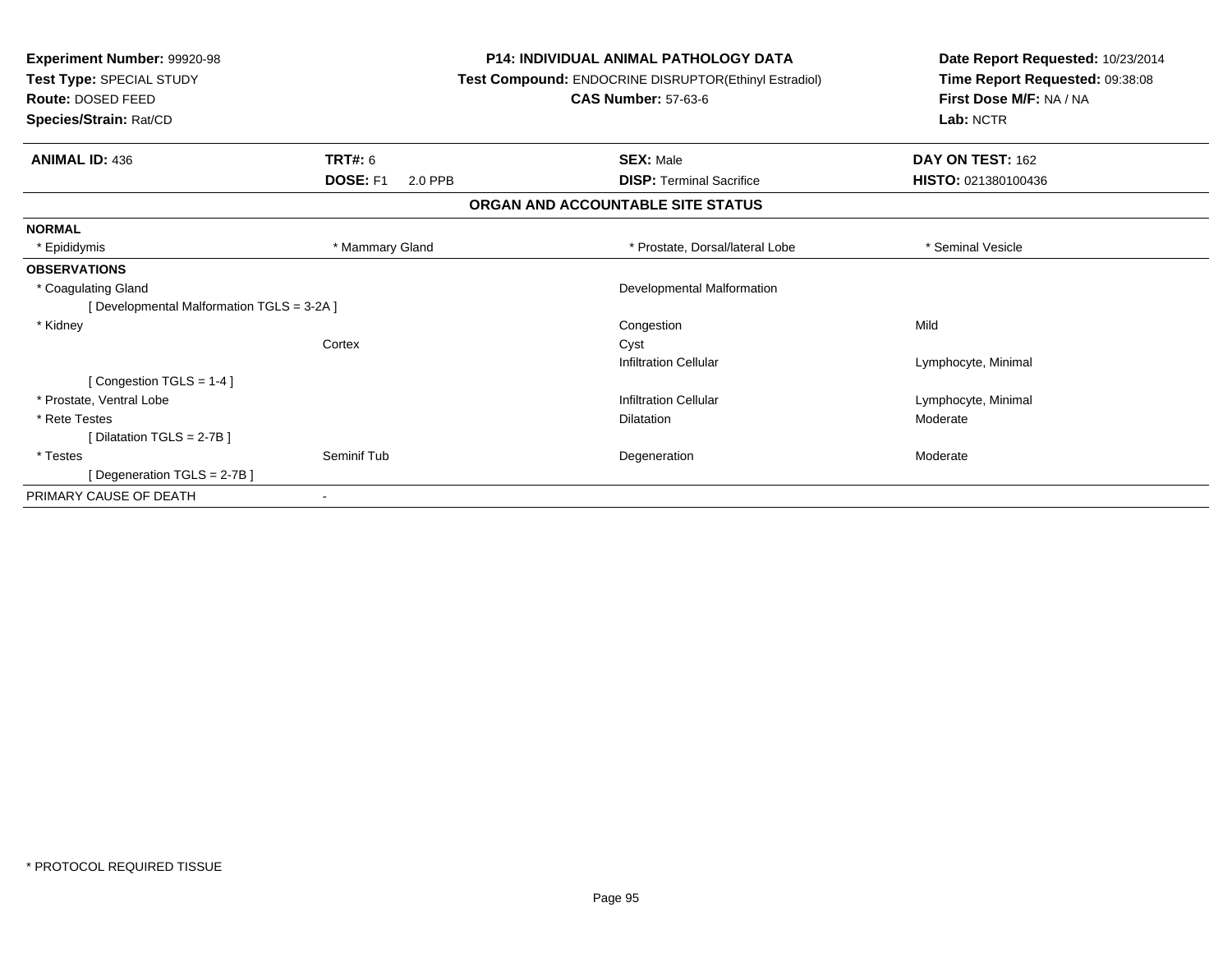| <b>Experiment Number: 99920-98</b><br>Test Type: SPECIAL STUDY<br><b>Route: DOSED FEED</b><br>Species/Strain: Rat/CD |                                              | <b>P14: INDIVIDUAL ANIMAL PATHOLOGY DATA</b><br>Test Compound: ENDOCRINE DISRUPTOR(Ethinyl Estradiol)<br><b>CAS Number: 57-63-6</b> | Date Report Requested: 10/23/2014<br>Time Report Requested: 09:38:08<br>First Dose M/F: NA / NA<br>Lab: NCTR |
|----------------------------------------------------------------------------------------------------------------------|----------------------------------------------|-------------------------------------------------------------------------------------------------------------------------------------|--------------------------------------------------------------------------------------------------------------|
| <b>ANIMAL ID: 437</b>                                                                                                | <b>TRT#: 6</b><br><b>DOSE: F1</b><br>2.0 PPB | <b>SEX: Male</b><br><b>DISP:</b> Terminal Sacrifice                                                                                 | DAY ON TEST: 162<br>HISTO: 021380100437                                                                      |
|                                                                                                                      |                                              | ORGAN AND ACCOUNTABLE SITE STATUS                                                                                                   |                                                                                                              |
| <b>NORMAL</b>                                                                                                        |                                              |                                                                                                                                     |                                                                                                              |
| * Epididymis<br>* Testes                                                                                             | * Prostate, Dorsal/lateral Lobe              | * Rete Testes                                                                                                                       | * Seminal Vesicle                                                                                            |
| <b>MISSING</b>                                                                                                       |                                              |                                                                                                                                     |                                                                                                              |
| * Coagulating Gland                                                                                                  |                                              |                                                                                                                                     |                                                                                                              |
| <b>OBSERVATIONS</b>                                                                                                  |                                              |                                                                                                                                     |                                                                                                              |
| * Coagulat GI                                                                                                        |                                              |                                                                                                                                     |                                                                                                              |
| Note: Recut/Re-embed attempted                                                                                       |                                              |                                                                                                                                     |                                                                                                              |
| * Mammary Gland                                                                                                      | Alveolus                                     | Hyperplasia                                                                                                                         | Minimal                                                                                                      |
| * Prostate, Ventral Lobe                                                                                             |                                              | <b>Infiltration Cellular</b>                                                                                                        | Lymphocyte, Mild                                                                                             |
| PRIMARY CAUSE OF DEATH                                                                                               |                                              |                                                                                                                                     |                                                                                                              |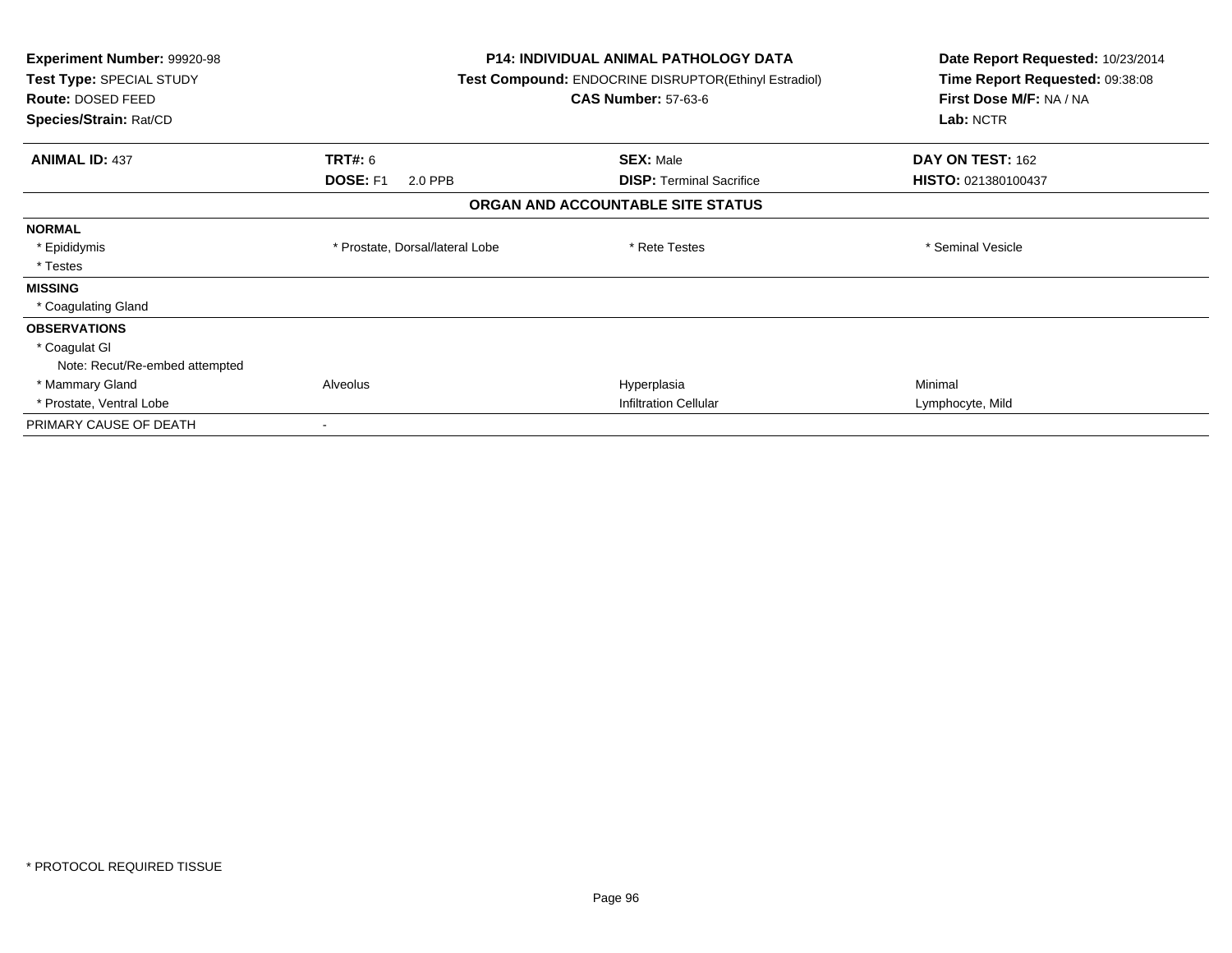| <b>Experiment Number: 99920-98</b><br>Test Type: SPECIAL STUDY |                 | <b>P14: INDIVIDUAL ANIMAL PATHOLOGY DATA</b><br>Test Compound: ENDOCRINE DISRUPTOR(Ethinyl Estradiol) | Date Report Requested: 10/23/2014<br>Time Report Requested: 09:38:08 |  |
|----------------------------------------------------------------|-----------------|-------------------------------------------------------------------------------------------------------|----------------------------------------------------------------------|--|
| <b>Route: DOSED FEED</b>                                       |                 | <b>CAS Number: 57-63-6</b>                                                                            | First Dose M/F: NA / NA                                              |  |
| Species/Strain: Rat/CD                                         |                 |                                                                                                       | Lab: NCTR                                                            |  |
| <b>ANIMAL ID: 438</b><br><b>TRT#:</b> 7                        |                 | <b>SEX: Male</b>                                                                                      | DAY ON TEST: 162                                                     |  |
| DOSE: F1                                                       | 10 PPB          | <b>DISP:</b> Terminal Sacrifice                                                                       | HISTO: 021380100438                                                  |  |
|                                                                |                 | ORGAN AND ACCOUNTABLE SITE STATUS                                                                     |                                                                      |  |
| <b>NORMAL</b>                                                  |                 |                                                                                                       |                                                                      |  |
| * Epididymis                                                   | * Mammary Gland | * Seminal Vesicle                                                                                     |                                                                      |  |
| <b>OBSERVATIONS</b>                                            |                 |                                                                                                       |                                                                      |  |
| * Coagulating Gland                                            |                 | Developmental Malformation                                                                            |                                                                      |  |
| [Developmental Malformation TGLS = 2-2A]                       |                 |                                                                                                       |                                                                      |  |
| <b>Renal Tubule</b><br>* Kidney                                |                 | Regeneration                                                                                          | Minimal                                                              |  |
| * Prostate, Dorsal/Lateral Lobe                                |                 | Inflammation                                                                                          | Suppurative, Mild                                                    |  |
| * Prostate, Ventral Lobe                                       |                 | <b>Infiltration Cellular</b>                                                                          | Lymphocyte, Minimal                                                  |  |
| * Rete Testes                                                  |                 | <b>Dilatation</b>                                                                                     | Mild                                                                 |  |
| * Testes<br>Seminif Tub                                        |                 | Degeneration                                                                                          | Marked                                                               |  |
| [Degeneration TGLS = $1-7B$ ]                                  |                 |                                                                                                       |                                                                      |  |
| PRIMARY CAUSE OF DEATH<br>$\sim$                               |                 |                                                                                                       |                                                                      |  |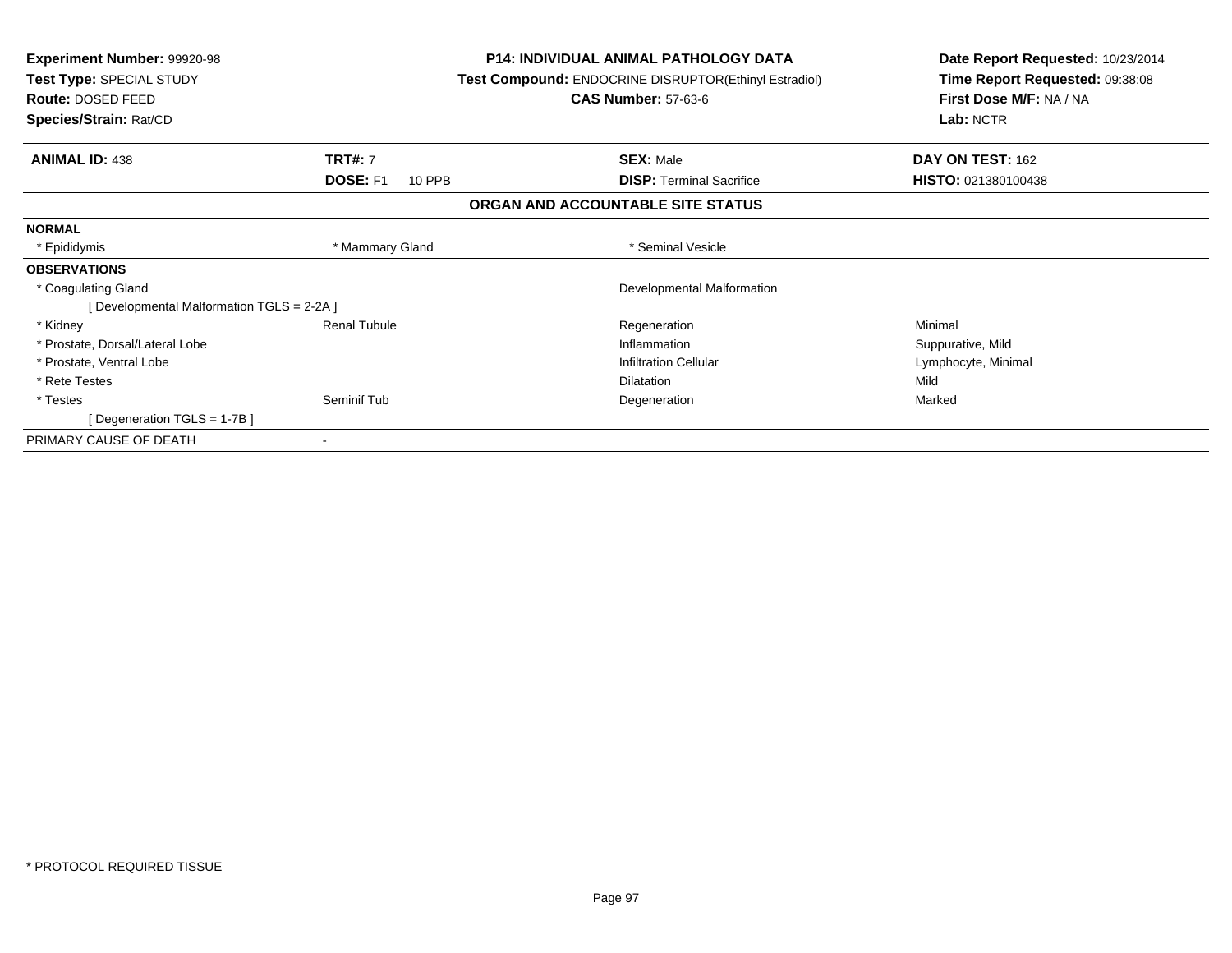| <b>Experiment Number: 99920-98</b><br>Test Type: SPECIAL STUDY<br><b>Route: DOSED FEED</b> |                           | <b>P14: INDIVIDUAL ANIMAL PATHOLOGY DATA</b><br><b>Test Compound: ENDOCRINE DISRUPTOR(Ethinyl Estradiol)</b><br><b>CAS Number: 57-63-6</b> | Date Report Requested: 10/23/2014<br>Time Report Requested: 09:38:08<br>First Dose M/F: NA / NA |
|--------------------------------------------------------------------------------------------|---------------------------|--------------------------------------------------------------------------------------------------------------------------------------------|-------------------------------------------------------------------------------------------------|
| Species/Strain: Rat/CD                                                                     |                           |                                                                                                                                            | Lab: NCTR                                                                                       |
| <b>ANIMAL ID: 439</b>                                                                      | <b>TRT#: 7</b>            | <b>SEX: Male</b>                                                                                                                           | DAY ON TEST: 161                                                                                |
|                                                                                            | <b>DOSE: F1</b><br>10 PPB | <b>DISP: Terminal Sacrifice</b>                                                                                                            | HISTO: 021380100439                                                                             |
|                                                                                            |                           | ORGAN AND ACCOUNTABLE SITE STATUS                                                                                                          |                                                                                                 |
| <b>NORMAL</b>                                                                              |                           |                                                                                                                                            |                                                                                                 |
| * Coagulating Gland                                                                        | * Epididymis              | * Rete Testes                                                                                                                              | * Seminal Vesicle                                                                               |
| * Testes                                                                                   |                           |                                                                                                                                            |                                                                                                 |
| <b>OBSERVATIONS</b>                                                                        |                           |                                                                                                                                            |                                                                                                 |
| * Kidney                                                                                   | <b>Renal Tubule</b>       | <b>Dilatation</b>                                                                                                                          | Minimal                                                                                         |
|                                                                                            |                           | <b>Infiltration Cellular</b>                                                                                                               | Lymphocyte, Minimal                                                                             |
| [ Dilatation TGLS = $1-4$ ]                                                                |                           |                                                                                                                                            |                                                                                                 |
| * Mammary Gland                                                                            | Alveolus                  | Hyperplasia                                                                                                                                | Minimal                                                                                         |
| * Prostate, Dorsal/Lateral Lobe                                                            |                           | <b>Infiltration Cellular</b>                                                                                                               | Lymphocyte, Minimal                                                                             |
| * Prostate, Ventral Lobe                                                                   |                           | <b>Infiltration Cellular</b>                                                                                                               | Lymphocyte, Minimal                                                                             |
| PRIMARY CAUSE OF DEATH                                                                     |                           |                                                                                                                                            |                                                                                                 |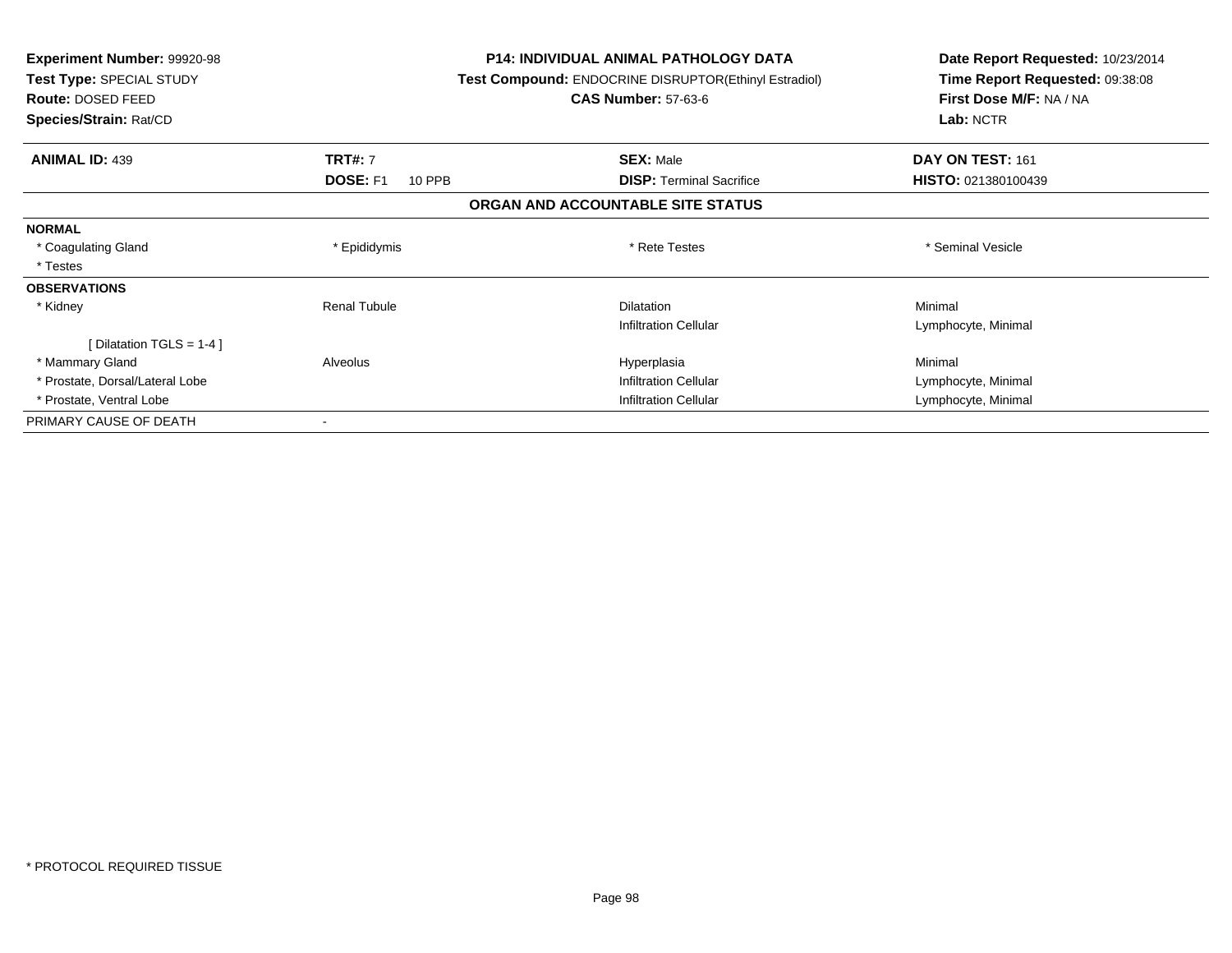| Experiment Number: 99920-98<br>Test Type: SPECIAL STUDY<br><b>Route: DOSED FEED</b><br>Species/Strain: Rat/CD |                              | P14: INDIVIDUAL ANIMAL PATHOLOGY DATA<br>Test Compound: ENDOCRINE DISRUPTOR(Ethinyl Estradiol)<br><b>CAS Number: 57-63-6</b> | Date Report Requested: 10/23/2014<br>Time Report Requested: 09:38:08<br>First Dose M/F: NA / NA<br>Lab: NCTR |
|---------------------------------------------------------------------------------------------------------------|------------------------------|------------------------------------------------------------------------------------------------------------------------------|--------------------------------------------------------------------------------------------------------------|
| <b>ANIMAL ID: 440</b>                                                                                         | <b>TRT#: 7</b>               | <b>SEX: Male</b>                                                                                                             | DAY ON TEST: 160                                                                                             |
|                                                                                                               | <b>DOSE: F1</b><br>10 PPB    | <b>DISP:</b> Terminal Sacrifice                                                                                              | HISTO: 021380100440                                                                                          |
|                                                                                                               |                              | ORGAN AND ACCOUNTABLE SITE STATUS                                                                                            |                                                                                                              |
| <b>NORMAL</b>                                                                                                 |                              |                                                                                                                              |                                                                                                              |
| * Coagulating Gland                                                                                           | * Epididymis                 | * Mammary Gland                                                                                                              | * Rete Testes                                                                                                |
| * Seminal Vesicle                                                                                             | * Testes                     |                                                                                                                              |                                                                                                              |
| <b>OBSERVATIONS</b>                                                                                           |                              |                                                                                                                              |                                                                                                              |
| * Kidney                                                                                                      |                              | <b>Infiltration Cellular</b>                                                                                                 | Lymphocyte, Minimal                                                                                          |
| * Prostate, Dorsal/Lateral Lobe                                                                               |                              | <b>Infiltration Cellular</b>                                                                                                 | Lymphocyte, Minimal                                                                                          |
| * Prostate, Ventral Lobe                                                                                      | <b>Infiltration Cellular</b> |                                                                                                                              | Lymphocyte, Mild                                                                                             |
| PRIMARY CAUSE OF DEATH                                                                                        |                              |                                                                                                                              |                                                                                                              |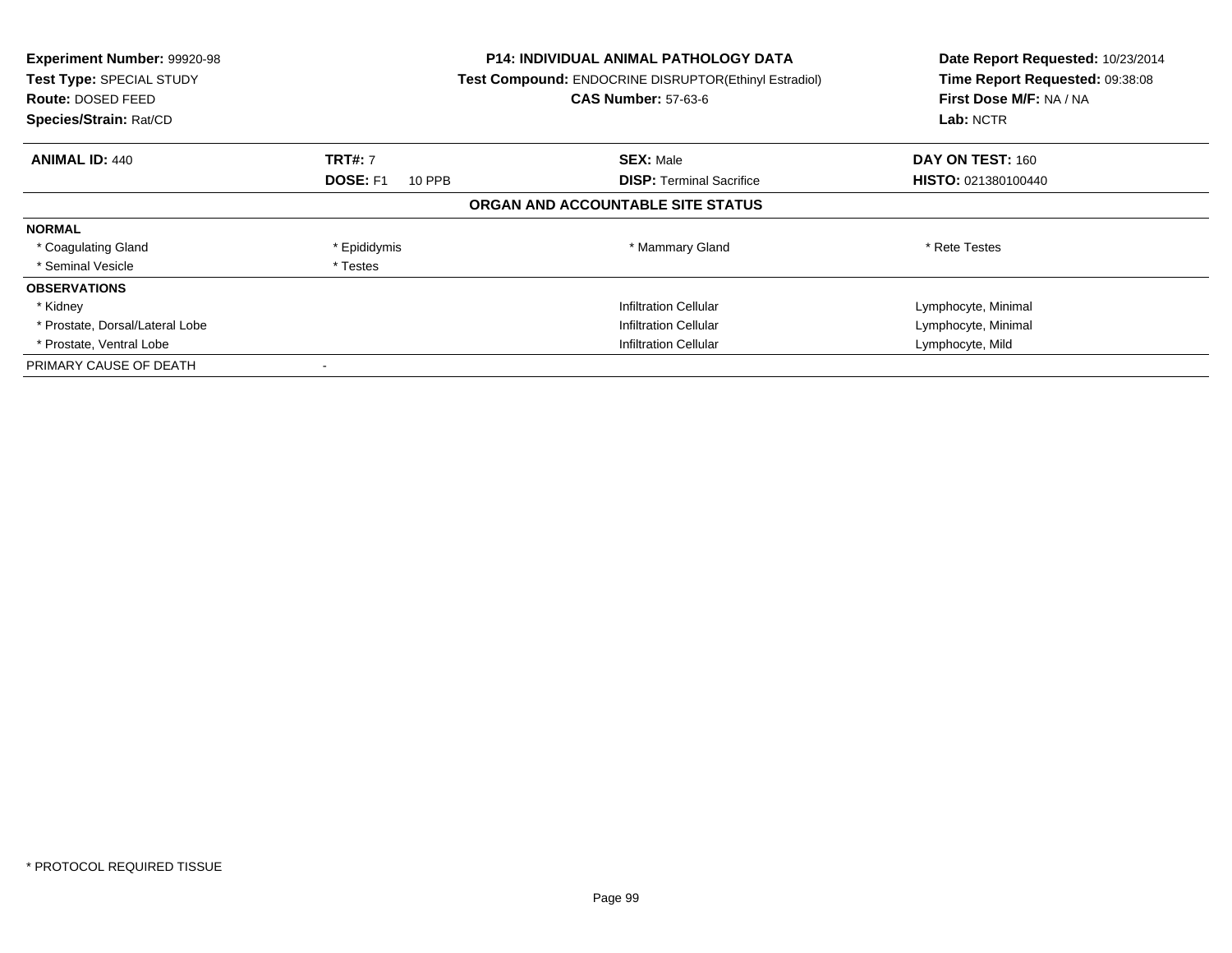| Experiment Number: 99920-98<br>Test Type: SPECIAL STUDY<br>Route: DOSED FEED<br>Species/Strain: Rat/CD |                                  | <b>P14: INDIVIDUAL ANIMAL PATHOLOGY DATA</b><br>Test Compound: ENDOCRINE DISRUPTOR(Ethinyl Estradiol)<br><b>CAS Number: 57-63-6</b> | Date Report Requested: 10/23/2014<br>Time Report Requested: 09:38:08<br>First Dose M/F: NA / NA<br>Lab: NCTR |  |
|--------------------------------------------------------------------------------------------------------|----------------------------------|-------------------------------------------------------------------------------------------------------------------------------------|--------------------------------------------------------------------------------------------------------------|--|
| <b>ANIMAL ID: 441</b>                                                                                  | <b>TRT#: 8</b>                   | <b>SEX: Male</b>                                                                                                                    | DAY ON TEST: 162                                                                                             |  |
|                                                                                                        | <b>DOSE: F1</b><br><b>50 PPB</b> | <b>DISP: Terminal Sacrifice</b>                                                                                                     | HISTO: 021380100441                                                                                          |  |
|                                                                                                        |                                  | ORGAN AND ACCOUNTABLE SITE STATUS                                                                                                   |                                                                                                              |  |
| <b>NORMAL</b>                                                                                          |                                  |                                                                                                                                     |                                                                                                              |  |
| * Adrenal Cortex                                                                                       | * Adrenal Medulla                | * Bone                                                                                                                              | * Bone Marrow                                                                                                |  |
| * Epididymis                                                                                           | * Mammary Gland                  | * Pituitary Gland                                                                                                                   | * Prostate, Dorsal/lateral Lobe                                                                              |  |
| * Prostate, Ventral Lobe                                                                               | * Rete Testes                    | * Seminal Vesicle                                                                                                                   | * Testes                                                                                                     |  |
| * Thymus                                                                                               |                                  |                                                                                                                                     |                                                                                                              |  |
| <b>OBSERVATIONS</b>                                                                                    |                                  |                                                                                                                                     |                                                                                                              |  |
| * Coagulating Gland                                                                                    |                                  | <b>Developmental Malformation</b>                                                                                                   |                                                                                                              |  |
| [ Developmental Malformation TGLS = 1-2A ]                                                             |                                  |                                                                                                                                     |                                                                                                              |  |
| * Kidney                                                                                               | Cortex                           | Cyst                                                                                                                                |                                                                                                              |  |
|                                                                                                        | <b>Renal Tubule</b>              | Dilatation                                                                                                                          | Minimal                                                                                                      |  |
|                                                                                                        |                                  | <b>Infiltration Cellular</b>                                                                                                        | Lymphocyte, Minimal                                                                                          |  |
|                                                                                                        | <b>Renal Tubule</b>              | Regeneration                                                                                                                        | Minimal                                                                                                      |  |
| $Cvst TGLS = 2-4$                                                                                      |                                  |                                                                                                                                     |                                                                                                              |  |
| * Liver                                                                                                |                                  | Vacuolization Cytoplasmic                                                                                                           | Minimal                                                                                                      |  |
| * Spleen                                                                                               |                                  | Pigmentation                                                                                                                        | Minimal                                                                                                      |  |
| * Thyroid Gland                                                                                        |                                  | Cyst                                                                                                                                | Squamous, Multiple                                                                                           |  |
| PRIMARY CAUSE OF DEATH                                                                                 |                                  |                                                                                                                                     |                                                                                                              |  |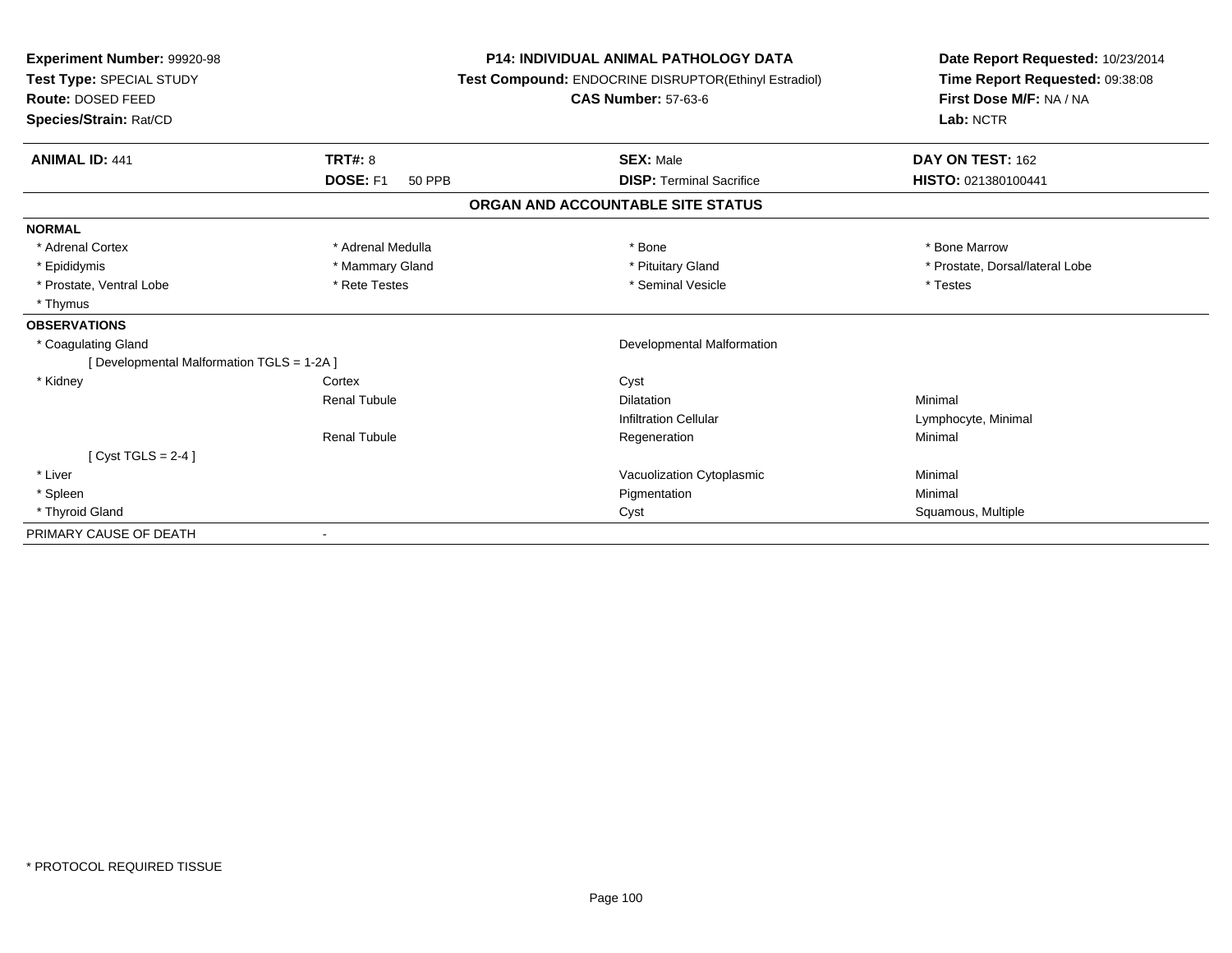| <b>Experiment Number: 99920-98</b><br><b>Test Type: SPECIAL STUDY</b><br><b>Route: DOSED FEED</b><br>Species/Strain: Rat/CD |                           | <b>P14: INDIVIDUAL ANIMAL PATHOLOGY DATA</b><br>Test Compound: ENDOCRINE DISRUPTOR(Ethinyl Estradiol)<br><b>CAS Number: 57-63-6</b> | Date Report Requested: 10/23/2014<br>Time Report Requested: 09:38:08<br>First Dose M/F: NA / NA<br>Lab: NCTR |
|-----------------------------------------------------------------------------------------------------------------------------|---------------------------|-------------------------------------------------------------------------------------------------------------------------------------|--------------------------------------------------------------------------------------------------------------|
| <b>ANIMAL ID: 442</b>                                                                                                       | TRT#: 8                   | <b>SEX: Male</b>                                                                                                                    | DAY ON TEST: 162                                                                                             |
|                                                                                                                             | <b>DOSE: F1</b><br>50 PPB | <b>DISP:</b> Terminal Sacrifice                                                                                                     | <b>HISTO: 021380100442</b>                                                                                   |
|                                                                                                                             |                           | ORGAN AND ACCOUNTABLE SITE STATUS                                                                                                   |                                                                                                              |
| <b>NORMAL</b>                                                                                                               |                           |                                                                                                                                     |                                                                                                              |
| * Adrenal Cortex                                                                                                            | * Adrenal Medulla         | * Bone                                                                                                                              | * Bone Marrow                                                                                                |
| * Epididymis                                                                                                                | * Mammary Gland           | * Pituitary Gland                                                                                                                   | * Prostate, Dorsal/lateral Lobe                                                                              |
| * Rete Testes                                                                                                               | * Seminal Vesicle         | * Spleen                                                                                                                            | * Testes                                                                                                     |
| * Thymus                                                                                                                    | * Thyroid Gland           |                                                                                                                                     |                                                                                                              |
| <b>OBSERVATIONS</b>                                                                                                         |                           |                                                                                                                                     |                                                                                                              |
| * Coagulating Gland                                                                                                         |                           | Developmental Malformation                                                                                                          |                                                                                                              |
| [Developmental Malformation TGLS = 1-2A]                                                                                    |                           |                                                                                                                                     |                                                                                                              |
| * Kidney                                                                                                                    |                           | <b>Hyaline Droplet</b>                                                                                                              | Minimal                                                                                                      |
| * Liver                                                                                                                     |                           | Inflammation                                                                                                                        | Chronic Active, Minimal                                                                                      |
| * Prostate, Ventral Lobe                                                                                                    |                           | <b>Infiltration Cellular</b>                                                                                                        | Lymphocyte, Mild                                                                                             |
| PRIMARY CAUSE OF DEATH                                                                                                      |                           |                                                                                                                                     |                                                                                                              |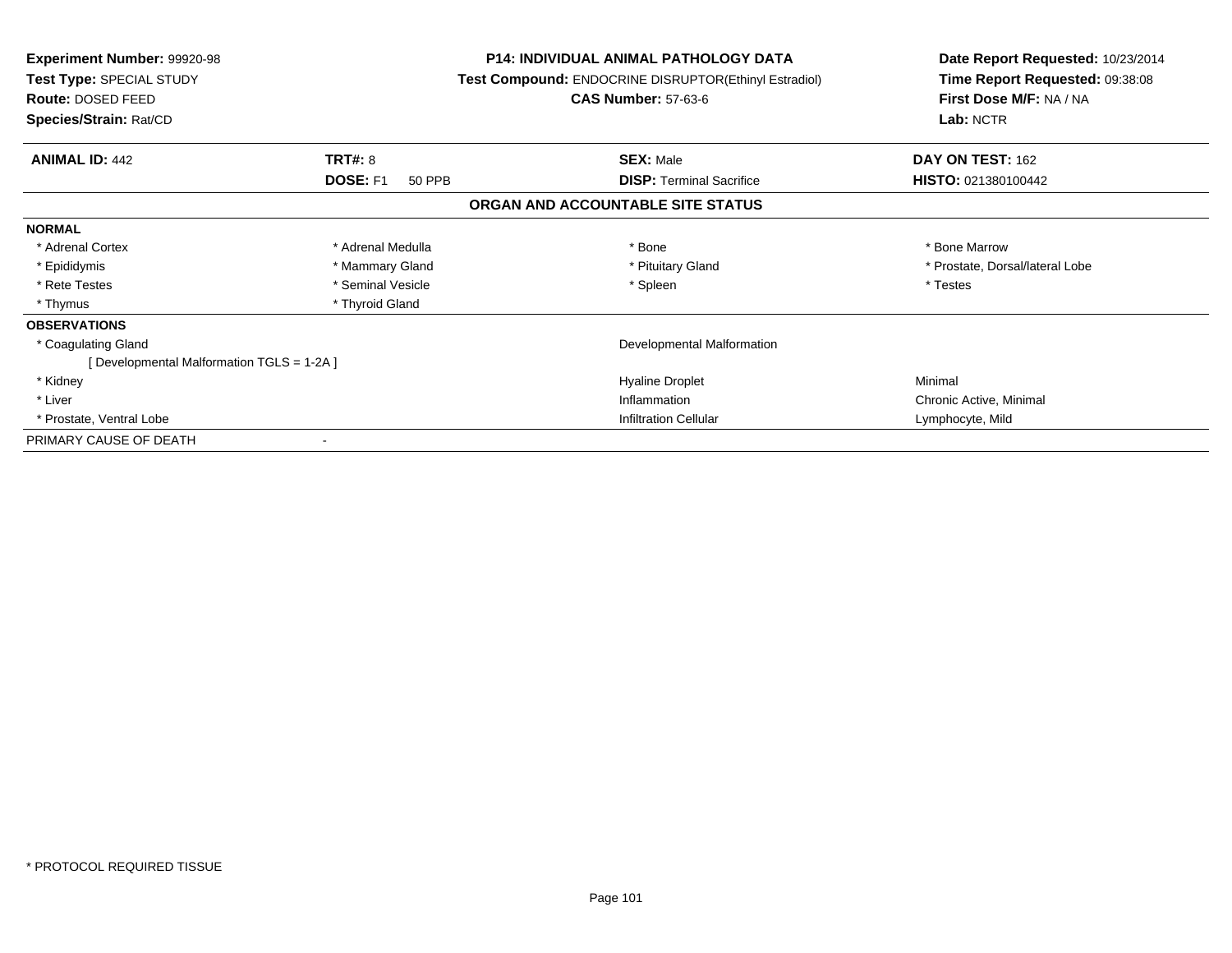| Experiment Number: 99920-98<br>Test Type: SPECIAL STUDY |                           | <b>P14: INDIVIDUAL ANIMAL PATHOLOGY DATA</b><br>Test Compound: ENDOCRINE DISRUPTOR(Ethinyl Estradiol) | Date Report Requested: 10/23/2014<br>Time Report Requested: 09:38:08 |
|---------------------------------------------------------|---------------------------|-------------------------------------------------------------------------------------------------------|----------------------------------------------------------------------|
| Route: DOSED FEED                                       |                           | <b>CAS Number: 57-63-6</b>                                                                            | First Dose M/F: NA / NA                                              |
| Species/Strain: Rat/CD                                  |                           |                                                                                                       | Lab: NCTR                                                            |
| <b>ANIMAL ID: 443</b>                                   | <b>TRT#: 8</b>            | <b>SEX: Male</b>                                                                                      | DAY ON TEST: 162                                                     |
|                                                         | DOSE: F1<br><b>50 PPB</b> | <b>DISP:</b> Terminal Sacrifice                                                                       | HISTO: 021380100443                                                  |
|                                                         |                           | ORGAN AND ACCOUNTABLE SITE STATUS                                                                     |                                                                      |
| <b>NORMAL</b>                                           |                           |                                                                                                       |                                                                      |
| * Adrenal Cortex                                        | * Adrenal Medulla         | * Bone                                                                                                | * Bone Marrow                                                        |
| * Epididymis                                            | * Pituitary Gland         | * Prostate, Dorsal/lateral Lobe                                                                       | * Rete Testes                                                        |
| * Seminal Vesicle                                       | * Testes                  | * Thymus                                                                                              | * Thyroid Gland                                                      |
| <b>OBSERVATIONS</b>                                     |                           |                                                                                                       |                                                                      |
| * Coagulating Gland                                     |                           | <b>Developmental Malformation</b>                                                                     |                                                                      |
| [ Developmental Malformation TGLS = 2-2A ]              |                           |                                                                                                       |                                                                      |
| * Kidney                                                | <b>Renal Tubule</b>       | <b>Dilatation</b>                                                                                     | Moderate                                                             |
|                                                         |                           | Infiltration Cellular                                                                                 | Lymphocyte, Minimal                                                  |
|                                                         | <b>Renal Tubule</b>       | Regeneration                                                                                          | Minimal                                                              |
| [Dilatation TGLS = $3-4$ ]                              |                           |                                                                                                       |                                                                      |
| * Liver                                                 |                           | Hepatodiaphragmatic Nodule                                                                            |                                                                      |
| [Hepatodiaphragmatic Nodule TGLS = 1-5]                 |                           |                                                                                                       |                                                                      |
| * Mammary Gland                                         | Duct                      | Hyperplasia                                                                                           | Minimal                                                              |
| * Prostate, Ventral Lobe                                |                           | <b>Infiltration Cellular</b>                                                                          | Lymphocyte, Minimal                                                  |
| * Spleen                                                |                           | Pigmentation                                                                                          | Minimal                                                              |
| PRIMARY CAUSE OF DEATH                                  |                           |                                                                                                       |                                                                      |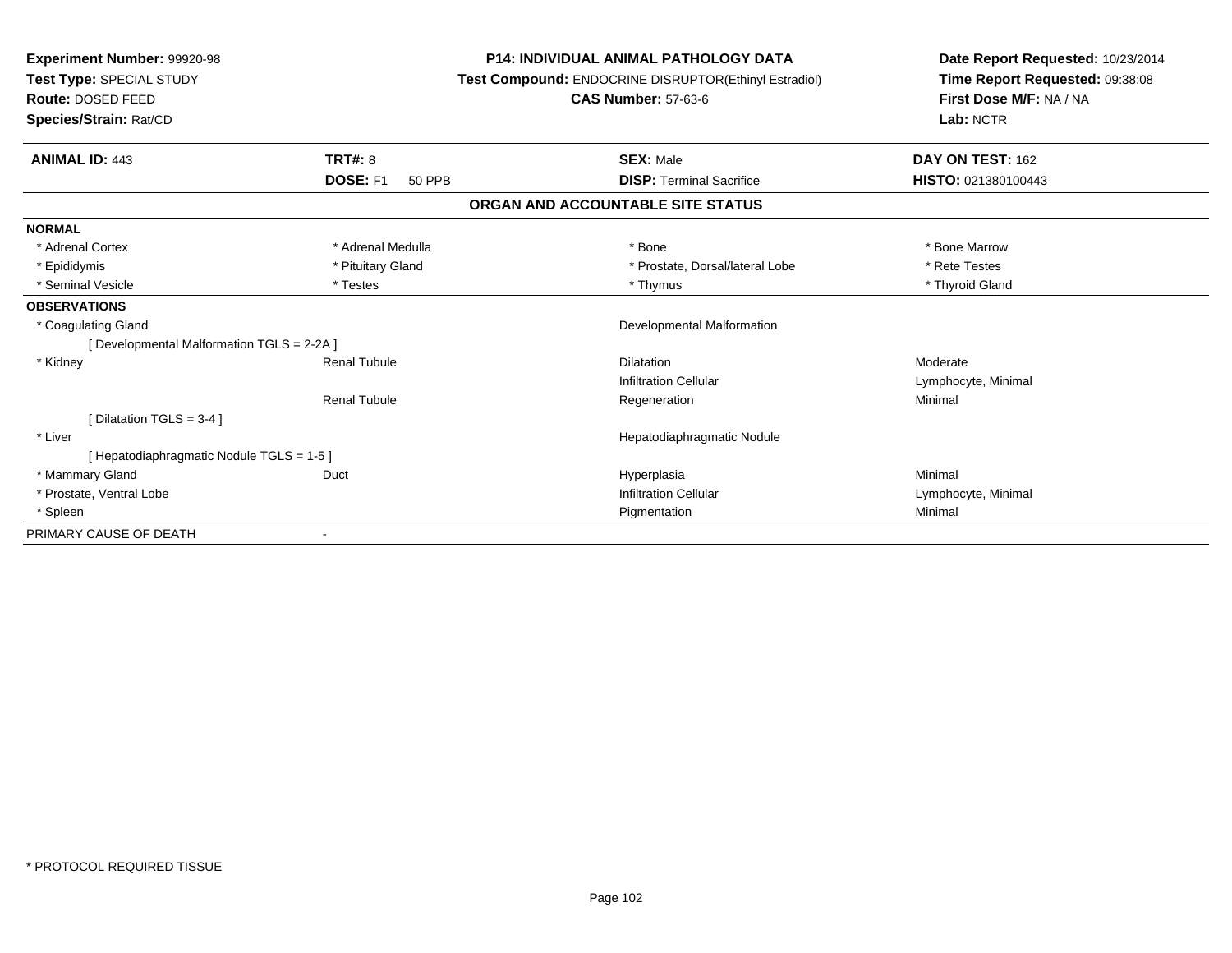| <b>Experiment Number: 99920-98</b><br>Test Type: SPECIAL STUDY<br><b>Route: DOSED FEED</b><br>Species/Strain: Rat/CD |                                   | <b>P14: INDIVIDUAL ANIMAL PATHOLOGY DATA</b><br>Test Compound: ENDOCRINE DISRUPTOR(Ethinyl Estradiol)<br><b>CAS Number: 57-63-6</b> | Date Report Requested: 10/23/2014<br>Time Report Requested: 09:38:08<br>First Dose M/F: NA / NA<br>Lab: NCTR |
|----------------------------------------------------------------------------------------------------------------------|-----------------------------------|-------------------------------------------------------------------------------------------------------------------------------------|--------------------------------------------------------------------------------------------------------------|
| <b>ANIMAL ID: 244</b>                                                                                                | <b>TRT#: 1</b>                    | <b>SEX: Female</b>                                                                                                                  | DAY ON TEST: 161                                                                                             |
|                                                                                                                      | <b>DOSE: F1</b><br><b>CONTROL</b> | <b>DISP:</b> Terminal Sacrifice                                                                                                     | HISTO: 021380100244                                                                                          |
|                                                                                                                      |                                   | ORGAN AND ACCOUNTABLE SITE STATUS                                                                                                   |                                                                                                              |
| <b>NORMAL</b>                                                                                                        |                                   |                                                                                                                                     |                                                                                                              |
| * Adrenal Cortex                                                                                                     | * Adrenal Medulla                 | * Bone                                                                                                                              | * Bone Marrow                                                                                                |
| * Liver                                                                                                              | * Mammary Gland                   | * Oviduct                                                                                                                           | * Pituitary Gland                                                                                            |
| * Spleen                                                                                                             | * Thymus                          | * Thyroid Gland                                                                                                                     |                                                                                                              |
| <b>OBSERVATIONS</b>                                                                                                  |                                   |                                                                                                                                     |                                                                                                              |
| * Kidney                                                                                                             | Renal Tubule                      | Mineralization                                                                                                                      | Mild                                                                                                         |
| * Ovary                                                                                                              |                                   | <b>Proestrus</b>                                                                                                                    |                                                                                                              |
| * Uterus                                                                                                             |                                   | <b>Proestrus</b>                                                                                                                    |                                                                                                              |
| * Vagina                                                                                                             |                                   | Proestrus                                                                                                                           |                                                                                                              |
| PRIMARY CAUSE OF DEATH                                                                                               |                                   |                                                                                                                                     |                                                                                                              |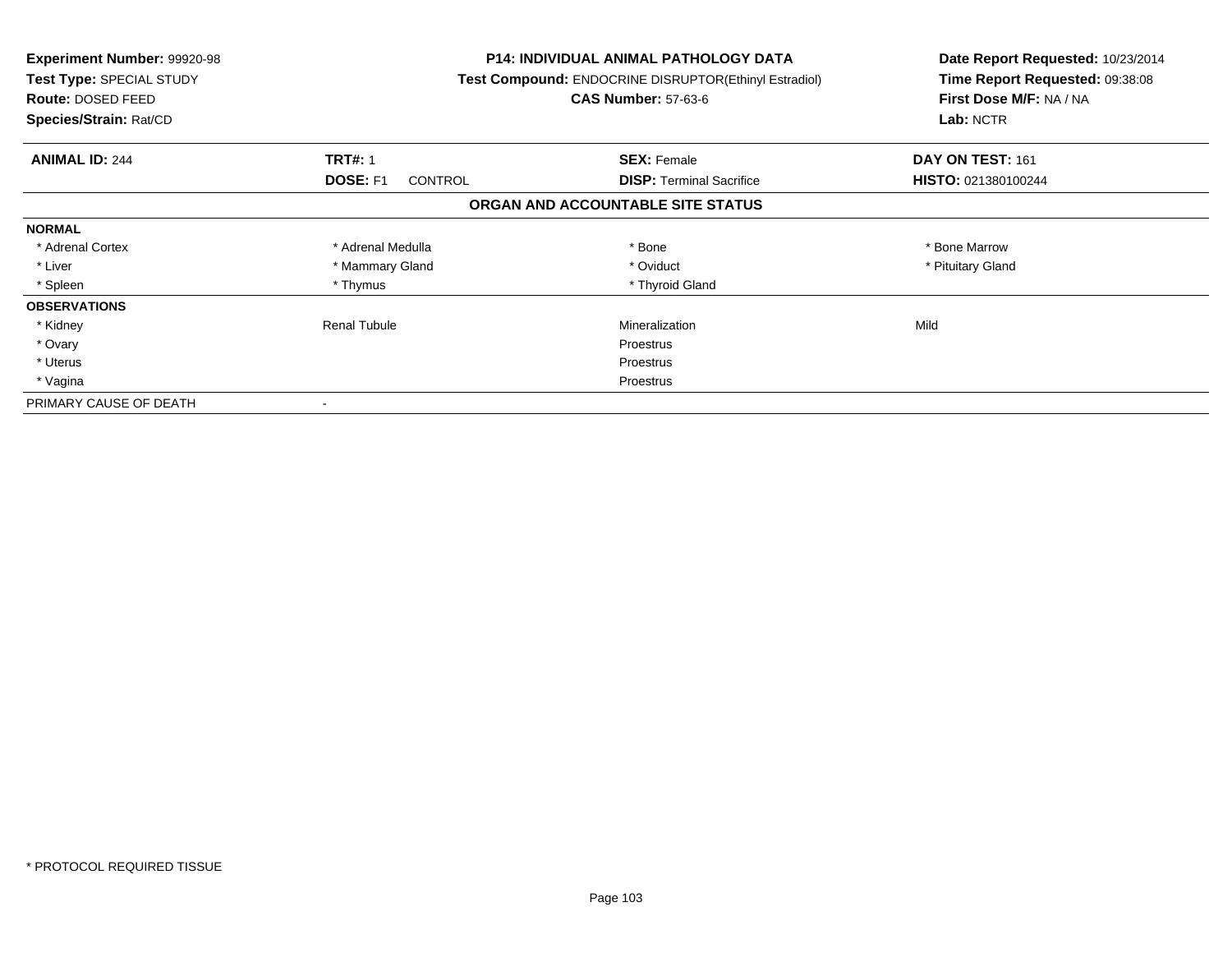| <b>Experiment Number: 99920-98</b><br>Test Type: SPECIAL STUDY<br>Route: DOSED FEED<br>Species/Strain: Rat/CD |                                   | <b>P14: INDIVIDUAL ANIMAL PATHOLOGY DATA</b><br>Test Compound: ENDOCRINE DISRUPTOR(Ethinyl Estradiol)<br><b>CAS Number: 57-63-6</b> | Date Report Requested: 10/23/2014<br>Time Report Requested: 09:38:08<br>First Dose M/F: NA / NA<br>Lab: NCTR |
|---------------------------------------------------------------------------------------------------------------|-----------------------------------|-------------------------------------------------------------------------------------------------------------------------------------|--------------------------------------------------------------------------------------------------------------|
| <b>ANIMAL ID: 245</b>                                                                                         | <b>TRT#: 1</b>                    | <b>SEX: Female</b>                                                                                                                  | DAY ON TEST: 161                                                                                             |
|                                                                                                               | <b>DOSE: F1</b><br><b>CONTROL</b> | <b>DISP:</b> Terminal Sacrifice                                                                                                     | HISTO: 021380100245                                                                                          |
|                                                                                                               |                                   | ORGAN AND ACCOUNTABLE SITE STATUS                                                                                                   |                                                                                                              |
| <b>NORMAL</b>                                                                                                 |                                   |                                                                                                                                     |                                                                                                              |
| * Adrenal Cortex                                                                                              | * Adrenal Medulla                 | * Bone                                                                                                                              | * Bone Marrow                                                                                                |
| * Mammary Gland                                                                                               | * Oviduct                         | * Pituitary Gland                                                                                                                   | * Spleen                                                                                                     |
| * Thymus                                                                                                      | * Thyroid Gland                   |                                                                                                                                     |                                                                                                              |
| <b>OBSERVATIONS</b>                                                                                           |                                   |                                                                                                                                     |                                                                                                              |
| * Kidney                                                                                                      | <b>Renal Tubule</b>               | Mineralization                                                                                                                      | Mild                                                                                                         |
| * Liver                                                                                                       |                                   | Inflammation                                                                                                                        | Chronic Active, Minimal                                                                                      |
| * Ovary                                                                                                       |                                   | <b>Diestrus</b>                                                                                                                     |                                                                                                              |
| * Uterus                                                                                                      |                                   | Diestrus                                                                                                                            |                                                                                                              |
| * Vagina                                                                                                      |                                   | Diestrus                                                                                                                            |                                                                                                              |
| PRIMARY CAUSE OF DEATH                                                                                        |                                   |                                                                                                                                     |                                                                                                              |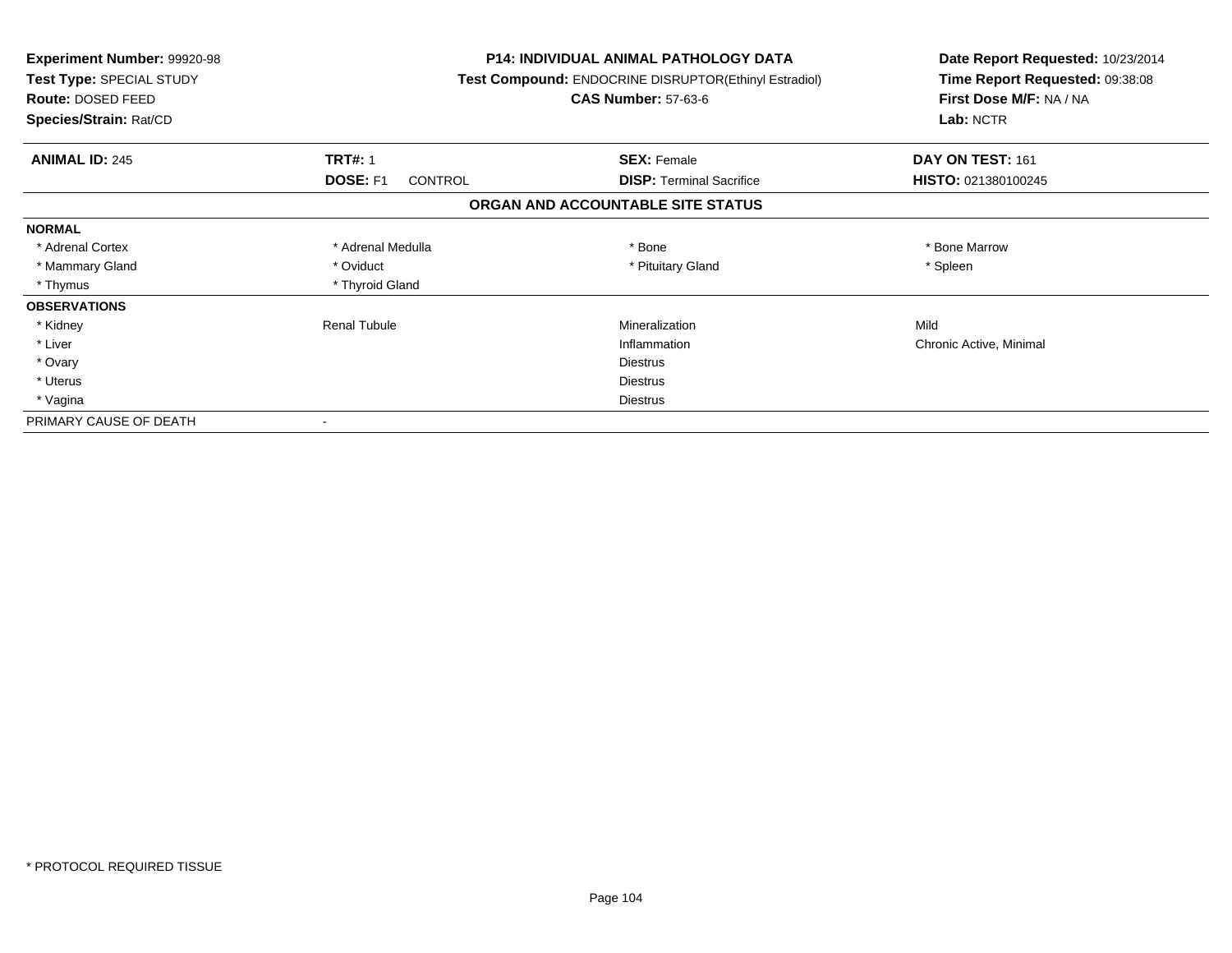| <b>Experiment Number: 99920-98</b><br>Test Type: SPECIAL STUDY<br>Route: DOSED FEED<br>Species/Strain: Rat/CD |                                   | <b>P14: INDIVIDUAL ANIMAL PATHOLOGY DATA</b><br>Test Compound: ENDOCRINE DISRUPTOR(Ethinyl Estradiol)<br><b>CAS Number: 57-63-6</b> | Date Report Requested: 10/23/2014<br>Time Report Requested: 09:38:08<br>First Dose M/F: NA / NA<br>Lab: NCTR |
|---------------------------------------------------------------------------------------------------------------|-----------------------------------|-------------------------------------------------------------------------------------------------------------------------------------|--------------------------------------------------------------------------------------------------------------|
| <b>ANIMAL ID: 246</b>                                                                                         | <b>TRT#: 1</b>                    | <b>SEX: Female</b>                                                                                                                  | DAY ON TEST: 161                                                                                             |
|                                                                                                               | <b>DOSE: F1</b><br><b>CONTROL</b> | <b>DISP:</b> Terminal Sacrifice                                                                                                     | HISTO: 021380100246                                                                                          |
|                                                                                                               |                                   | ORGAN AND ACCOUNTABLE SITE STATUS                                                                                                   |                                                                                                              |
| <b>NORMAL</b>                                                                                                 |                                   |                                                                                                                                     |                                                                                                              |
| * Adrenal Cortex                                                                                              | * Adrenal Medulla                 | * Bone                                                                                                                              | * Bone Marrow                                                                                                |
| * Liver                                                                                                       | * Mammary Gland                   | * Oviduct                                                                                                                           | * Pituitary Gland                                                                                            |
| * Spleen                                                                                                      | * Thymus                          | * Thyroid Gland                                                                                                                     |                                                                                                              |
| <b>OBSERVATIONS</b>                                                                                           |                                   |                                                                                                                                     |                                                                                                              |
| * Kidney                                                                                                      | Renal Tubule                      | Mineralization                                                                                                                      | Mild                                                                                                         |
| * Ovary                                                                                                       |                                   | Estrus                                                                                                                              |                                                                                                              |
| * Uterus                                                                                                      |                                   | Estrus                                                                                                                              |                                                                                                              |
| * Vagina                                                                                                      |                                   | Metestrus                                                                                                                           |                                                                                                              |
| PRIMARY CAUSE OF DEATH                                                                                        |                                   |                                                                                                                                     |                                                                                                              |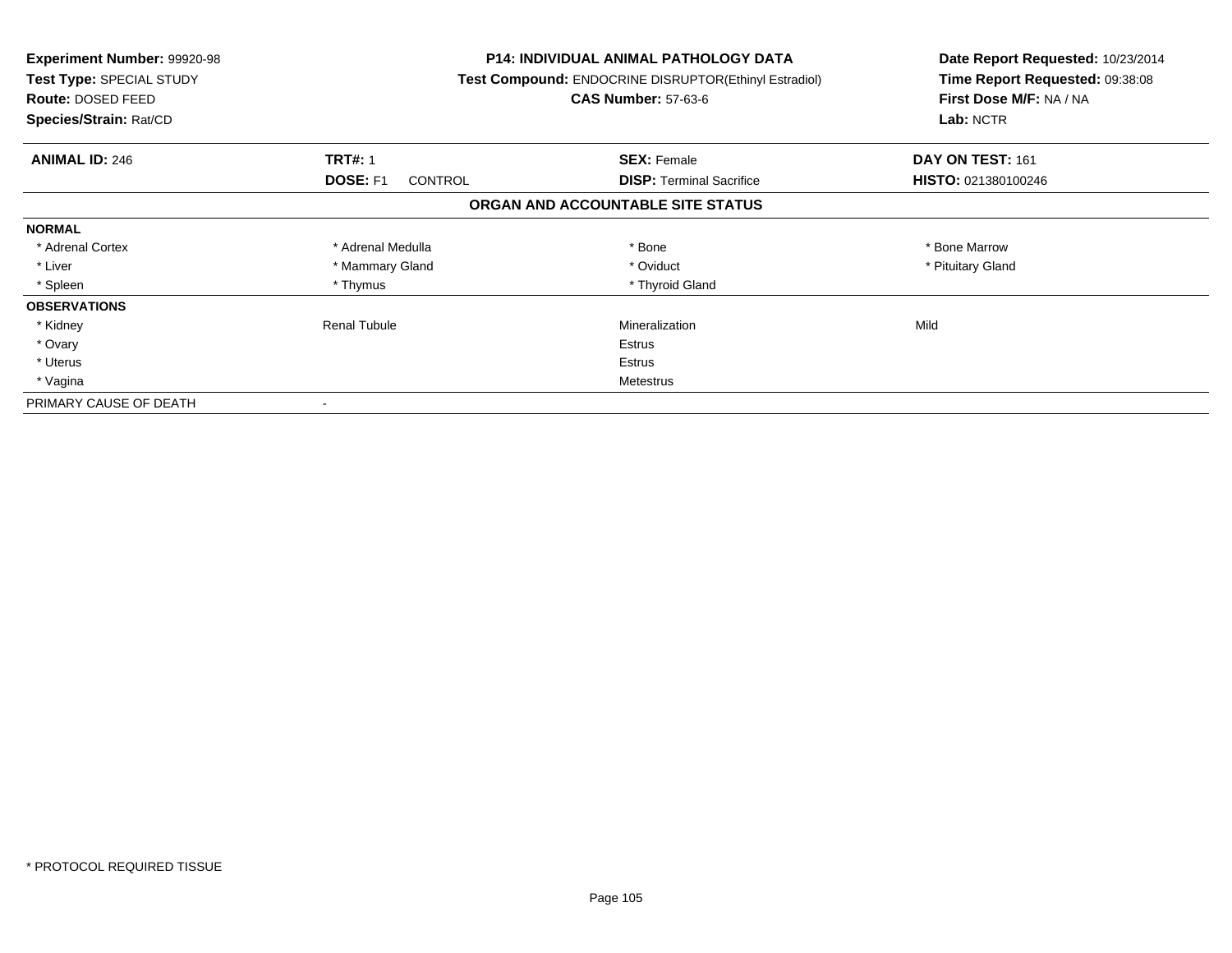| <b>Experiment Number: 99920-98</b><br>Test Type: SPECIAL STUDY<br>Route: DOSED FEED<br>Species/Strain: Rat/CD |                                   | <b>P14: INDIVIDUAL ANIMAL PATHOLOGY DATA</b><br>Test Compound: ENDOCRINE DISRUPTOR(Ethinyl Estradiol)<br><b>CAS Number: 57-63-6</b> | Date Report Requested: 10/23/2014<br>Time Report Requested: 09:38:08<br>First Dose M/F: NA / NA<br>Lab: NCTR |
|---------------------------------------------------------------------------------------------------------------|-----------------------------------|-------------------------------------------------------------------------------------------------------------------------------------|--------------------------------------------------------------------------------------------------------------|
| <b>ANIMAL ID: 247</b>                                                                                         | <b>TRT#: 1</b>                    | <b>SEX: Female</b>                                                                                                                  | DAY ON TEST: 161                                                                                             |
|                                                                                                               | <b>DOSE: F1</b><br><b>CONTROL</b> | <b>DISP:</b> Terminal Sacrifice                                                                                                     | HISTO: 021380100247                                                                                          |
|                                                                                                               |                                   | ORGAN AND ACCOUNTABLE SITE STATUS                                                                                                   |                                                                                                              |
| <b>NORMAL</b>                                                                                                 |                                   |                                                                                                                                     |                                                                                                              |
| * Adrenal Cortex                                                                                              | * Adrenal Medulla                 | * Bone                                                                                                                              | * Bone Marrow                                                                                                |
| * Liver                                                                                                       | * Mammary Gland                   | * Oviduct                                                                                                                           | * Pituitary Gland                                                                                            |
| * Spleen                                                                                                      | * Thymus                          | * Thyroid Gland                                                                                                                     |                                                                                                              |
| <b>OBSERVATIONS</b>                                                                                           |                                   |                                                                                                                                     |                                                                                                              |
| * Kidney                                                                                                      | Renal Tubule                      | Mineralization                                                                                                                      | Moderate                                                                                                     |
| * Ovary                                                                                                       |                                   | Estrus                                                                                                                              |                                                                                                              |
| * Uterus                                                                                                      |                                   | Estrus                                                                                                                              |                                                                                                              |
| * Vagina                                                                                                      |                                   | Estrus                                                                                                                              |                                                                                                              |
| PRIMARY CAUSE OF DEATH                                                                                        |                                   |                                                                                                                                     |                                                                                                              |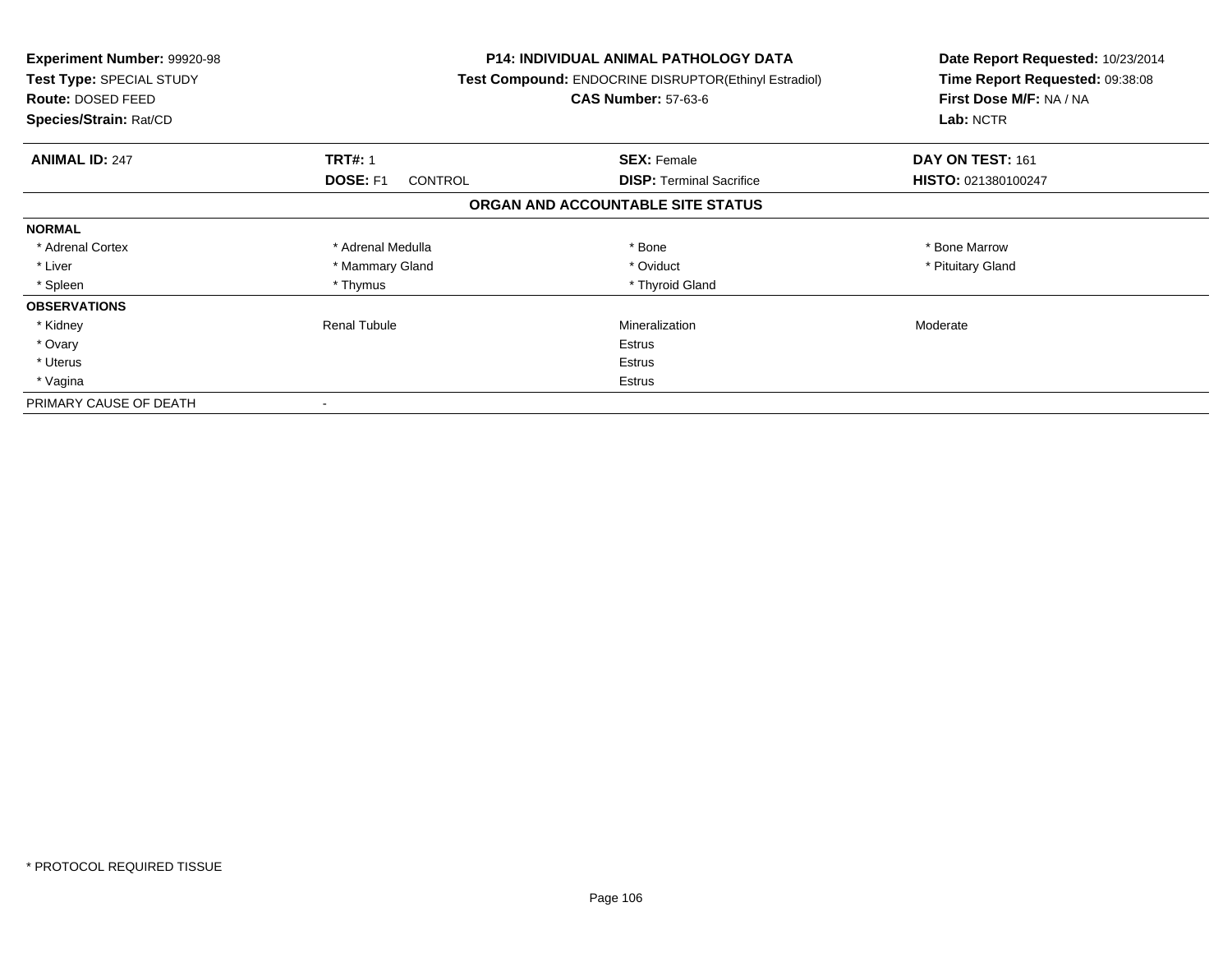| <b>Experiment Number: 99920-98</b><br>Test Type: SPECIAL STUDY<br><b>Route: DOSED FEED</b><br>Species/Strain: Rat/CD |                            | P14: INDIVIDUAL ANIMAL PATHOLOGY DATA<br>Test Compound: ENDOCRINE DISRUPTOR(Ethinyl Estradiol)<br><b>CAS Number: 57-63-6</b> | Date Report Requested: 10/23/2014<br>Time Report Requested: 09:38:08<br>First Dose M/F: NA / NA<br>Lab: NCTR |
|----------------------------------------------------------------------------------------------------------------------|----------------------------|------------------------------------------------------------------------------------------------------------------------------|--------------------------------------------------------------------------------------------------------------|
| <b>ANIMAL ID: 248</b>                                                                                                | <b>TRT#: 1</b>             | <b>SEX: Female</b>                                                                                                           | DAY ON TEST: 160                                                                                             |
|                                                                                                                      | DOSE: F1<br><b>CONTROL</b> | <b>DISP:</b> Terminal Sacrifice                                                                                              | HISTO: 021380100248                                                                                          |
|                                                                                                                      |                            | ORGAN AND ACCOUNTABLE SITE STATUS                                                                                            |                                                                                                              |
| <b>NORMAL</b>                                                                                                        |                            |                                                                                                                              |                                                                                                              |
| * Adrenal Cortex                                                                                                     | * Adrenal Medulla          | * Bone                                                                                                                       | * Bone Marrow                                                                                                |
| * Kidney                                                                                                             | * Liver                    | * Oviduct                                                                                                                    | * Pituitary Gland                                                                                            |
| * Spleen                                                                                                             | * Thymus                   | * Thyroid Gland                                                                                                              |                                                                                                              |
| <b>OBSERVATIONS</b>                                                                                                  |                            |                                                                                                                              |                                                                                                              |
| * Mammary Gland                                                                                                      | Alveolus                   | Hyperplasia                                                                                                                  | Minimal                                                                                                      |
| * Ovary                                                                                                              |                            | Proestrus                                                                                                                    |                                                                                                              |
| * Uterus                                                                                                             |                            | Proestrus                                                                                                                    |                                                                                                              |
| * Vagina                                                                                                             |                            | Proestrus                                                                                                                    |                                                                                                              |
| PRIMARY CAUSE OF DEATH                                                                                               |                            |                                                                                                                              |                                                                                                              |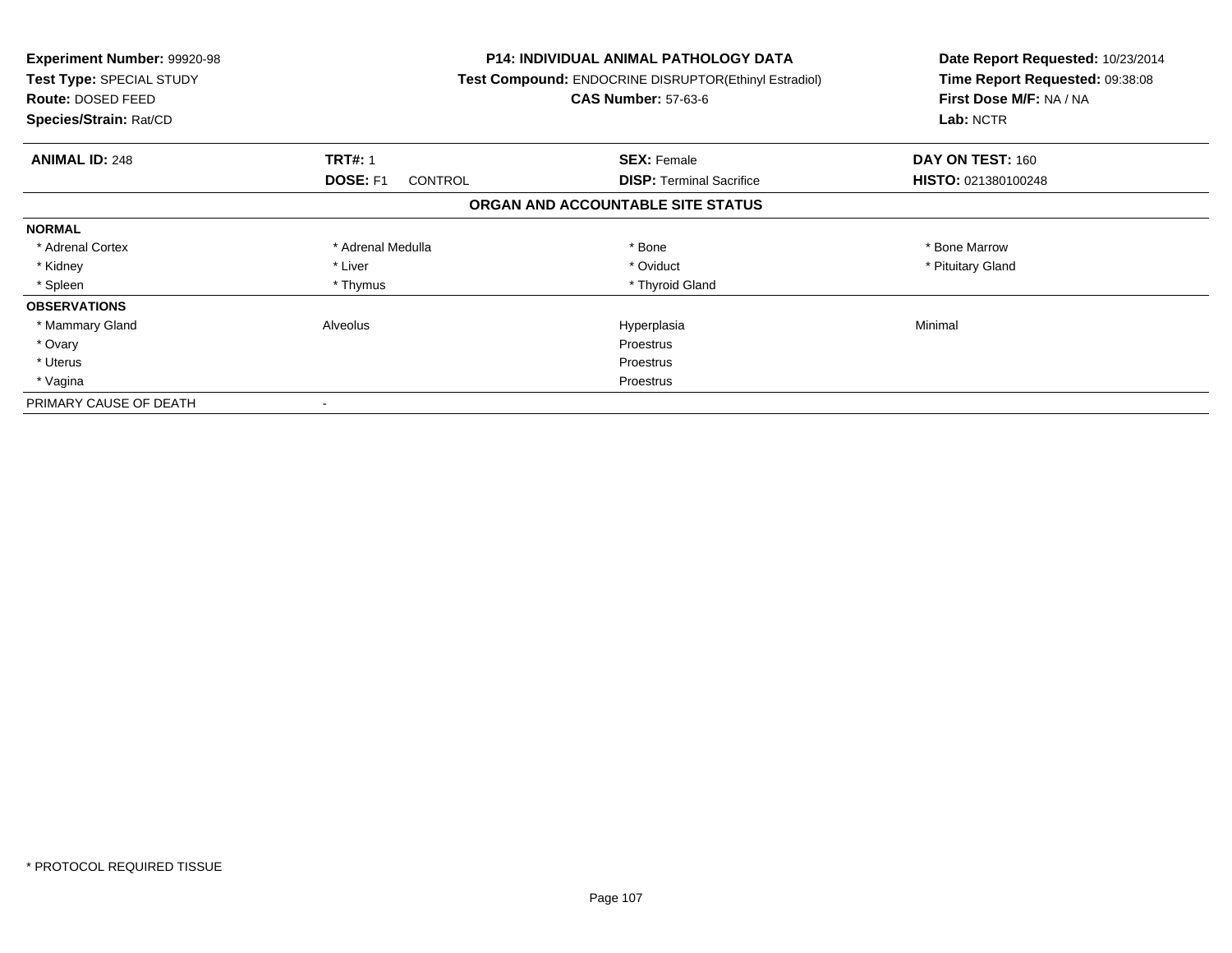| Experiment Number: 99920-98<br>Test Type: SPECIAL STUDY<br>Route: DOSED FEED<br>Species/Strain: Rat/CD |                            | <b>P14: INDIVIDUAL ANIMAL PATHOLOGY DATA</b><br><b>Test Compound: ENDOCRINE DISRUPTOR(Ethinyl Estradiol)</b><br><b>CAS Number: 57-63-6</b> | Date Report Requested: 10/23/2014<br>Time Report Requested: 09:38:08<br>First Dose M/F: NA / NA<br>Lab: NCTR |
|--------------------------------------------------------------------------------------------------------|----------------------------|--------------------------------------------------------------------------------------------------------------------------------------------|--------------------------------------------------------------------------------------------------------------|
| <b>ANIMAL ID: 249</b>                                                                                  | TRT#: 2                    | <b>SEX: Female</b>                                                                                                                         | DAY ON TEST: 161                                                                                             |
|                                                                                                        | <b>DOSE: F1</b><br>2.0 PPB | <b>DISP: Terminal Sacrifice</b>                                                                                                            | HISTO: 021380100249                                                                                          |
|                                                                                                        |                            | ORGAN AND ACCOUNTABLE SITE STATUS                                                                                                          |                                                                                                              |
| <b>NORMAL</b>                                                                                          |                            |                                                                                                                                            |                                                                                                              |
| * Kidney                                                                                               | * Oviduct                  |                                                                                                                                            |                                                                                                              |
| <b>OBSERVATIONS</b>                                                                                    |                            |                                                                                                                                            |                                                                                                              |
| * Clitoral Gland                                                                                       |                            | <b>Distended</b>                                                                                                                           |                                                                                                              |
|                                                                                                        |                            | Inflammation                                                                                                                               | Chronic Active, Moderate                                                                                     |
| [Inflammation TGLS = $1-9$ ]                                                                           |                            |                                                                                                                                            |                                                                                                              |
| * Mammary Gland                                                                                        | Alveolus                   | Hyperplasia                                                                                                                                | Minimal                                                                                                      |
| * Ovary                                                                                                |                            | Metestrus                                                                                                                                  |                                                                                                              |
| * Uterus                                                                                               |                            | Metestrus                                                                                                                                  |                                                                                                              |
| * Vagina                                                                                               |                            | <b>Metestrus</b>                                                                                                                           |                                                                                                              |
| PRIMARY CAUSE OF DEATH                                                                                 |                            |                                                                                                                                            |                                                                                                              |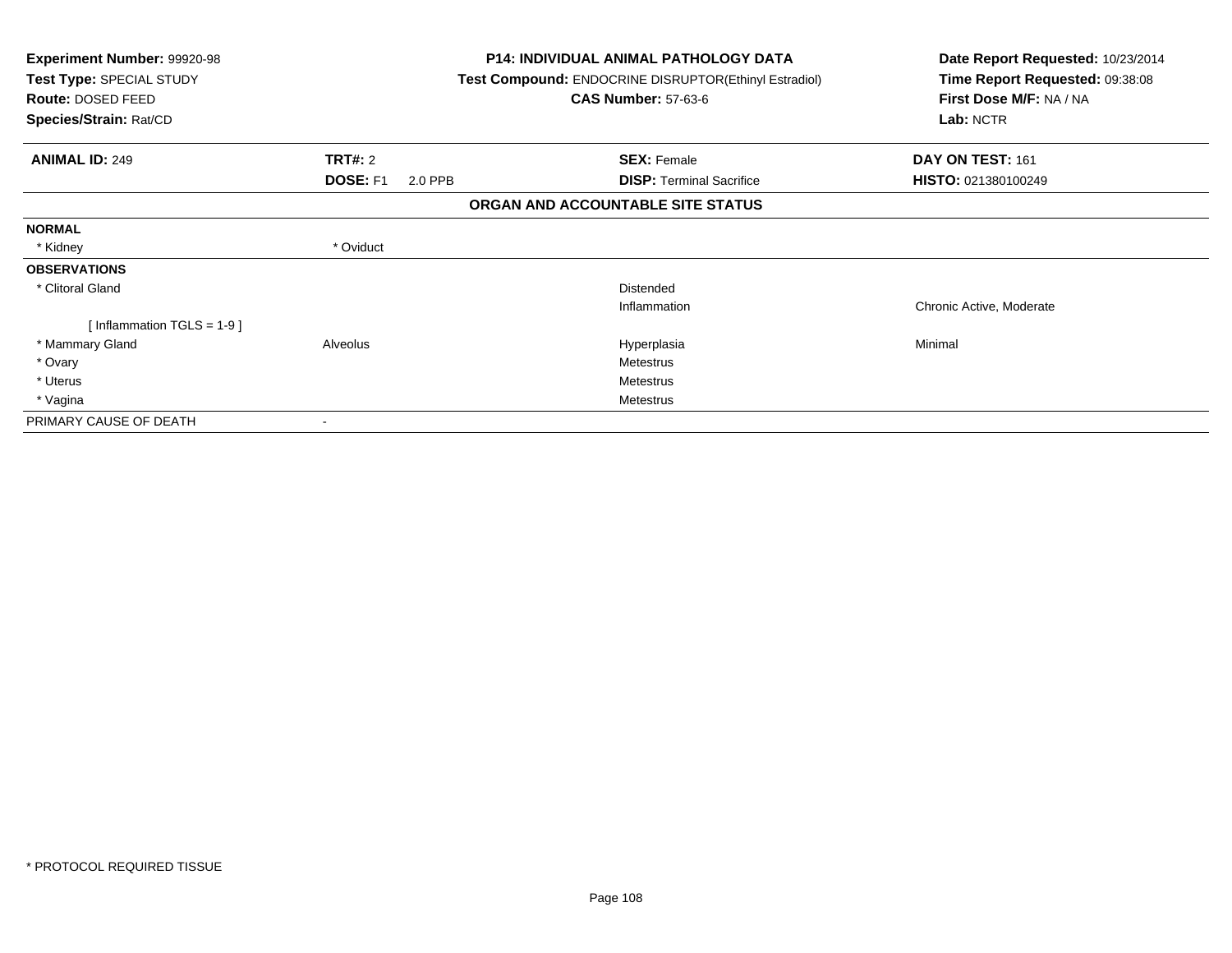| Experiment Number: 99920-98<br>Test Type: SPECIAL STUDY<br>Route: DOSED FEED<br>Species/Strain: Rat/CD |                            | <b>P14: INDIVIDUAL ANIMAL PATHOLOGY DATA</b><br><b>Test Compound: ENDOCRINE DISRUPTOR(Ethinyl Estradiol)</b><br><b>CAS Number: 57-63-6</b> | Date Report Requested: 10/23/2014<br>Time Report Requested: 09:38:08<br>First Dose M/F: NA / NA<br>Lab: NCTR |
|--------------------------------------------------------------------------------------------------------|----------------------------|--------------------------------------------------------------------------------------------------------------------------------------------|--------------------------------------------------------------------------------------------------------------|
| <b>ANIMAL ID: 250</b>                                                                                  | <b>TRT#: 2</b>             | <b>SEX: Female</b>                                                                                                                         | DAY ON TEST: 161                                                                                             |
|                                                                                                        | <b>DOSE: F1</b><br>2.0 PPB | <b>DISP:</b> Terminal Sacrifice                                                                                                            | HISTO: 021380100250                                                                                          |
|                                                                                                        |                            | ORGAN AND ACCOUNTABLE SITE STATUS                                                                                                          |                                                                                                              |
| <b>NORMAL</b>                                                                                          |                            |                                                                                                                                            |                                                                                                              |
| * Mammary Gland                                                                                        | * Oviduct                  |                                                                                                                                            |                                                                                                              |
| <b>OBSERVATIONS</b>                                                                                    |                            |                                                                                                                                            |                                                                                                              |
| * Kidney                                                                                               | <b>Renal Tubule</b>        | Mineralization                                                                                                                             | Mild                                                                                                         |
| * Ovary                                                                                                |                            | Proestrus                                                                                                                                  |                                                                                                              |
| * Uterus                                                                                               |                            | Proestrus                                                                                                                                  |                                                                                                              |
| Note: TGL 1 - NCL                                                                                      |                            |                                                                                                                                            |                                                                                                              |
| Note: TGL 1 is normal proestrus                                                                        |                            |                                                                                                                                            |                                                                                                              |
| * Vagina                                                                                               |                            | Proestrus                                                                                                                                  |                                                                                                              |
| PRIMARY CAUSE OF DEATH                                                                                 |                            |                                                                                                                                            |                                                                                                              |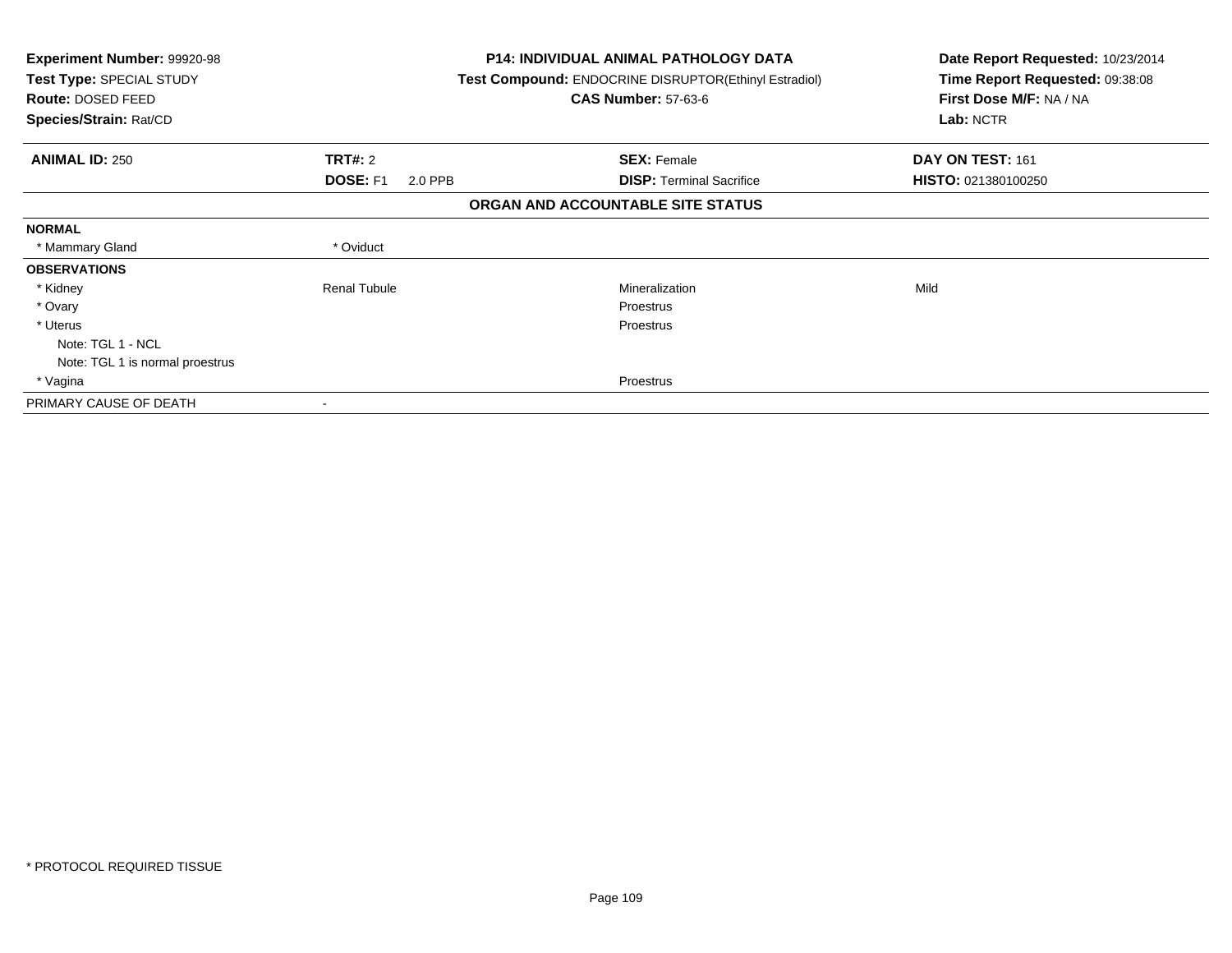| Experiment Number: 99920-98<br>Test Type: SPECIAL STUDY<br>Route: DOSED FEED<br>Species/Strain: Rat/CD |                            | <b>P14: INDIVIDUAL ANIMAL PATHOLOGY DATA</b><br>Test Compound: ENDOCRINE DISRUPTOR(Ethinyl Estradiol)<br><b>CAS Number: 57-63-6</b> | Date Report Requested: 10/23/2014<br>Time Report Requested: 09:38:08<br>First Dose M/F: NA / NA<br>Lab: NCTR |
|--------------------------------------------------------------------------------------------------------|----------------------------|-------------------------------------------------------------------------------------------------------------------------------------|--------------------------------------------------------------------------------------------------------------|
| <b>ANIMAL ID: 251</b>                                                                                  | <b>TRT#: 2</b>             | <b>SEX: Female</b>                                                                                                                  | DAY ON TEST: 161                                                                                             |
|                                                                                                        | <b>DOSE: F1</b><br>2.0 PPB | <b>DISP:</b> Terminal Sacrifice                                                                                                     | HISTO: 021380100251                                                                                          |
|                                                                                                        |                            | ORGAN AND ACCOUNTABLE SITE STATUS                                                                                                   |                                                                                                              |
| <b>NORMAL</b>                                                                                          |                            |                                                                                                                                     |                                                                                                              |
| * Mammary Gland                                                                                        | * Oviduct                  |                                                                                                                                     |                                                                                                              |
| <b>OBSERVATIONS</b>                                                                                    |                            |                                                                                                                                     |                                                                                                              |
| * Kidney                                                                                               | <b>Renal Tubule</b>        | Mineralization                                                                                                                      | Minimal                                                                                                      |
| * Ovary                                                                                                |                            | <b>Diestrus</b>                                                                                                                     |                                                                                                              |
| * Uterus                                                                                               |                            | <b>Diestrus</b>                                                                                                                     |                                                                                                              |
| * Vagina                                                                                               |                            | Diestrus                                                                                                                            |                                                                                                              |
| PRIMARY CAUSE OF DEATH                                                                                 |                            |                                                                                                                                     |                                                                                                              |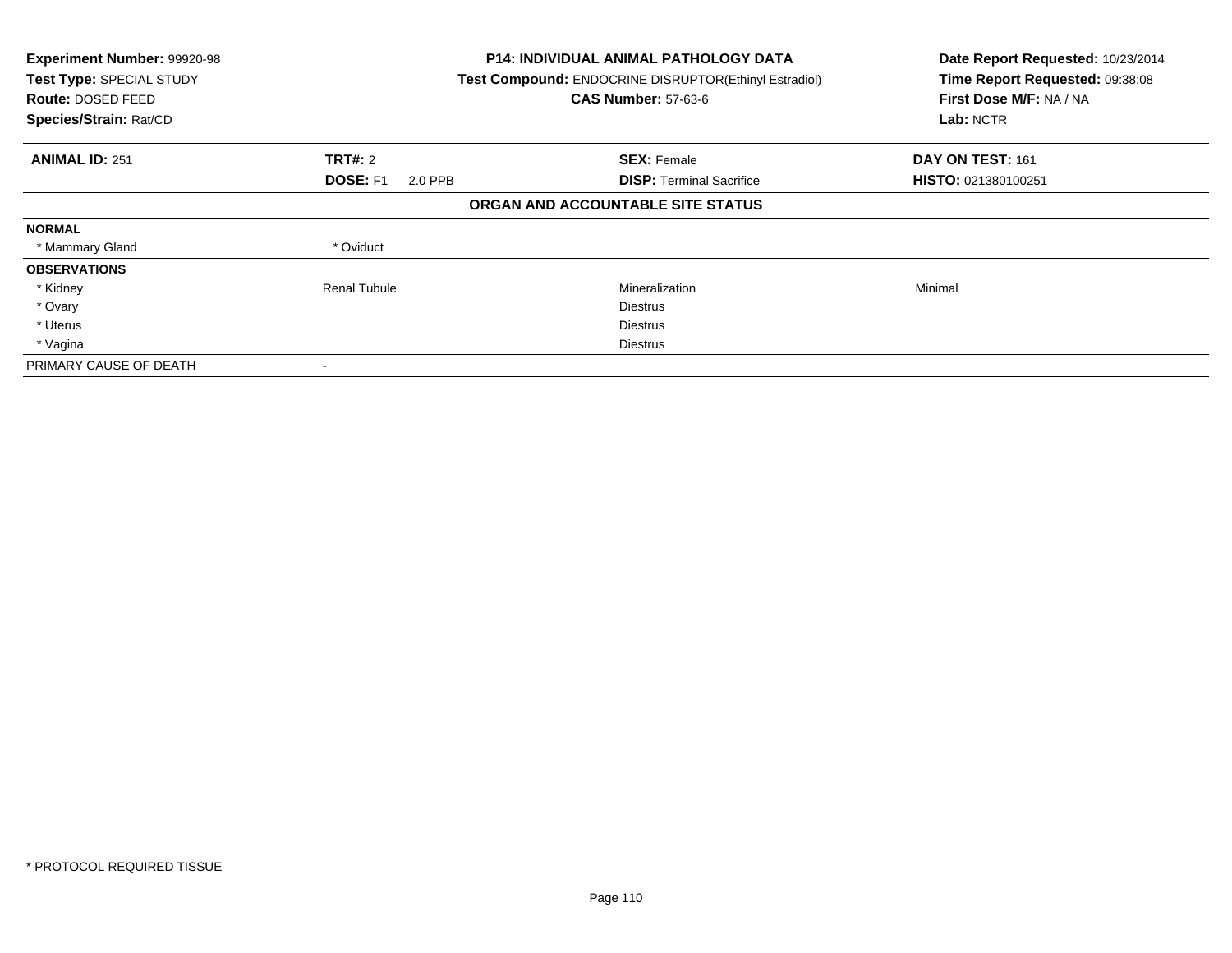| Experiment Number: 99920-98<br>Test Type: SPECIAL STUDY<br>Route: DOSED FEED<br>Species/Strain: Rat/CD |                            | <b>P14: INDIVIDUAL ANIMAL PATHOLOGY DATA</b><br>Test Compound: ENDOCRINE DISRUPTOR(Ethinyl Estradiol)<br><b>CAS Number: 57-63-6</b> | Date Report Requested: 10/23/2014<br>Time Report Requested: 09:38:08<br>First Dose M/F: NA / NA<br>Lab: NCTR |
|--------------------------------------------------------------------------------------------------------|----------------------------|-------------------------------------------------------------------------------------------------------------------------------------|--------------------------------------------------------------------------------------------------------------|
| <b>ANIMAL ID: 252</b>                                                                                  | <b>TRT#: 2</b>             | <b>SEX: Female</b>                                                                                                                  | DAY ON TEST: 161                                                                                             |
|                                                                                                        | <b>DOSE: F1</b><br>2.0 PPB | <b>DISP:</b> Terminal Sacrifice                                                                                                     | HISTO: 021380100252                                                                                          |
|                                                                                                        |                            | ORGAN AND ACCOUNTABLE SITE STATUS                                                                                                   |                                                                                                              |
| <b>NORMAL</b>                                                                                          |                            |                                                                                                                                     |                                                                                                              |
| * Mammary Gland                                                                                        | * Oviduct                  |                                                                                                                                     |                                                                                                              |
| <b>OBSERVATIONS</b>                                                                                    |                            |                                                                                                                                     |                                                                                                              |
| * Kidney                                                                                               | <b>Renal Tubule</b>        | Mineralization                                                                                                                      | Minimal                                                                                                      |
| * Ovary                                                                                                |                            | Proestrus                                                                                                                           |                                                                                                              |
| * Uterus                                                                                               |                            | Proestrus                                                                                                                           |                                                                                                              |
| * Vagina                                                                                               |                            | Proestrus                                                                                                                           |                                                                                                              |
| PRIMARY CAUSE OF DEATH                                                                                 |                            |                                                                                                                                     |                                                                                                              |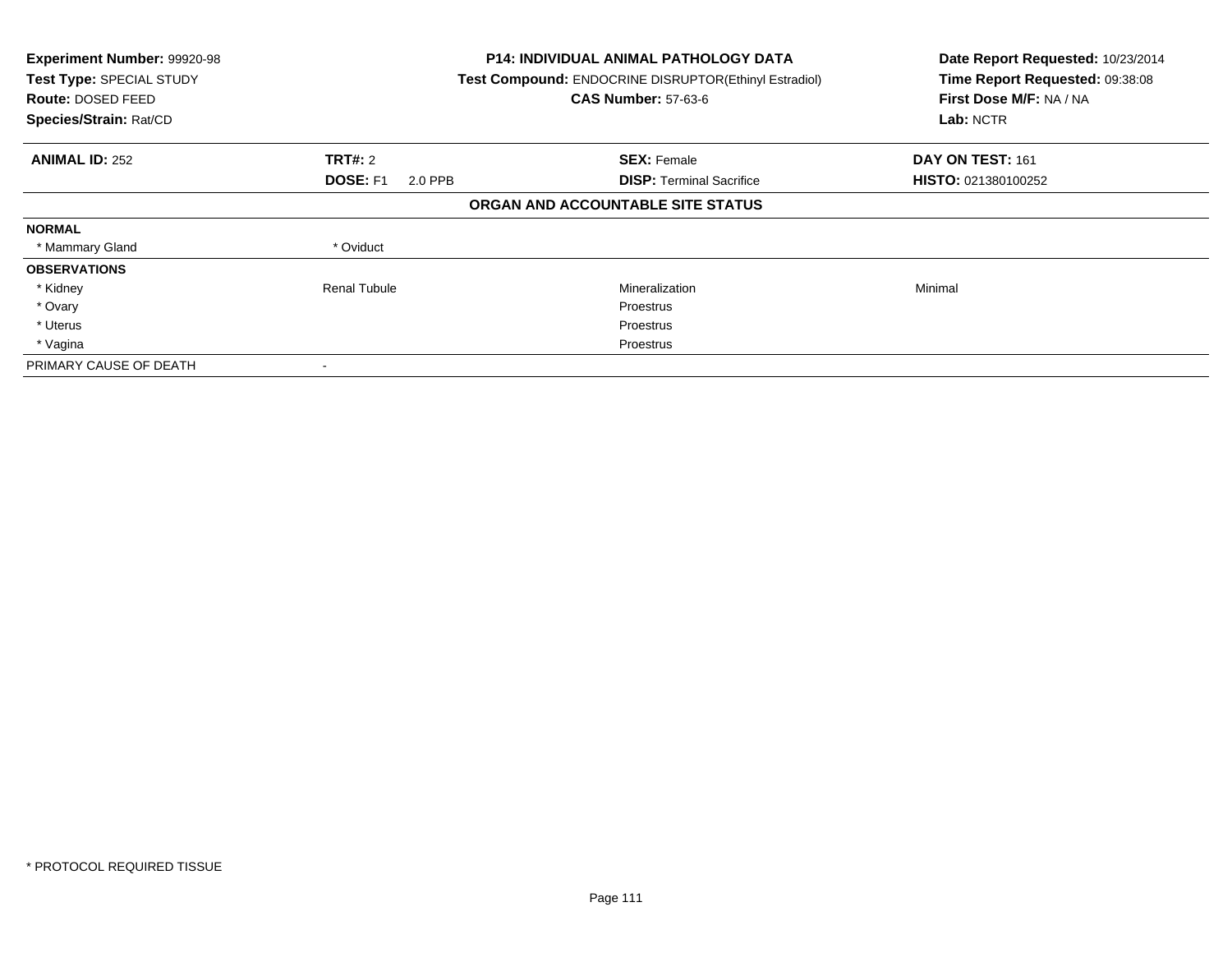| Experiment Number: 99920-98<br>Test Type: SPECIAL STUDY<br>Route: DOSED FEED<br>Species/Strain: Rat/CD |                            | <b>P14: INDIVIDUAL ANIMAL PATHOLOGY DATA</b><br>Test Compound: ENDOCRINE DISRUPTOR(Ethinyl Estradiol)<br><b>CAS Number: 57-63-6</b> | Date Report Requested: 10/23/2014<br>Time Report Requested: 09:38:08<br>First Dose M/F: NA / NA<br>Lab: NCTR |
|--------------------------------------------------------------------------------------------------------|----------------------------|-------------------------------------------------------------------------------------------------------------------------------------|--------------------------------------------------------------------------------------------------------------|
| <b>ANIMAL ID: 253</b>                                                                                  | <b>TRT#: 2</b>             | <b>SEX: Female</b>                                                                                                                  | DAY ON TEST: 161                                                                                             |
|                                                                                                        | <b>DOSE: F1</b><br>2.0 PPB | <b>DISP:</b> Terminal Sacrifice                                                                                                     | HISTO: 021380100253                                                                                          |
|                                                                                                        |                            | ORGAN AND ACCOUNTABLE SITE STATUS                                                                                                   |                                                                                                              |
| <b>NORMAL</b>                                                                                          |                            |                                                                                                                                     |                                                                                                              |
| * Mammary Gland                                                                                        | * Oviduct                  |                                                                                                                                     |                                                                                                              |
| <b>OBSERVATIONS</b>                                                                                    |                            |                                                                                                                                     |                                                                                                              |
| * Kidney                                                                                               | <b>Renal Tubule</b>        | Mineralization                                                                                                                      | Mild                                                                                                         |
| * Ovary                                                                                                |                            | Metestrus                                                                                                                           |                                                                                                              |
| * Uterus                                                                                               |                            | Metestrus                                                                                                                           |                                                                                                              |
| * Vagina                                                                                               |                            | Metestrus                                                                                                                           |                                                                                                              |
| PRIMARY CAUSE OF DEATH                                                                                 |                            |                                                                                                                                     |                                                                                                              |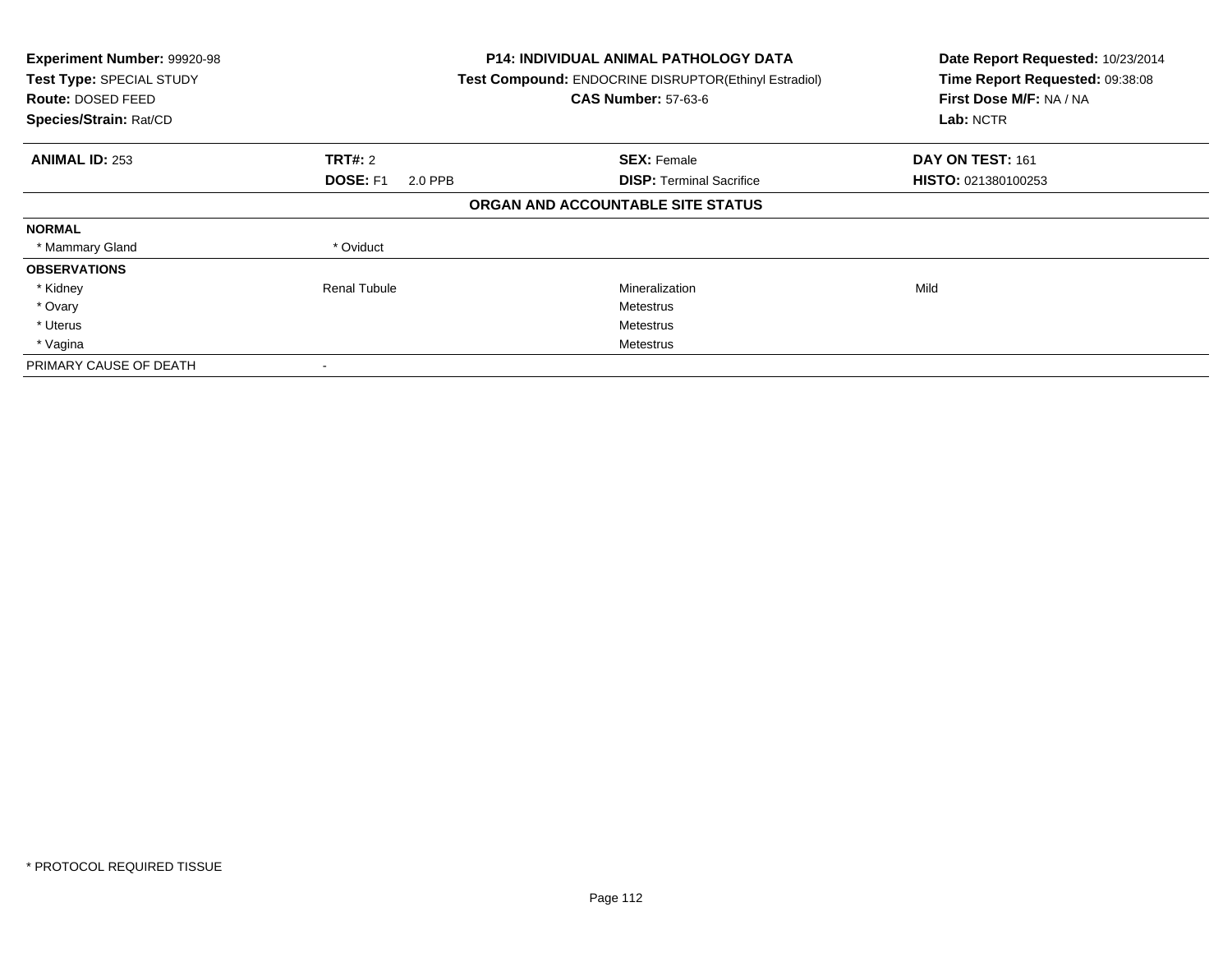| Experiment Number: 99920-98<br>Test Type: SPECIAL STUDY<br>Route: DOSED FEED<br>Species/Strain: Rat/CD |                                  | <b>P14: INDIVIDUAL ANIMAL PATHOLOGY DATA</b><br>Test Compound: ENDOCRINE DISRUPTOR(Ethinyl Estradiol)<br><b>CAS Number: 57-63-6</b> | Date Report Requested: 10/23/2014<br>Time Report Requested: 09:38:08<br>First Dose M/F: NA / NA<br>Lab: NCTR |
|--------------------------------------------------------------------------------------------------------|----------------------------------|-------------------------------------------------------------------------------------------------------------------------------------|--------------------------------------------------------------------------------------------------------------|
| <b>ANIMAL ID: 254</b>                                                                                  | TRT#: 3                          | <b>SEX: Female</b>                                                                                                                  | DAY ON TEST: 161                                                                                             |
|                                                                                                        | <b>DOSE: F1</b><br><b>10 PPB</b> | <b>DISP:</b> Terminal Sacrifice                                                                                                     | HISTO: 021380100254                                                                                          |
|                                                                                                        |                                  | ORGAN AND ACCOUNTABLE SITE STATUS                                                                                                   |                                                                                                              |
| <b>NORMAL</b>                                                                                          |                                  |                                                                                                                                     |                                                                                                              |
| * Mammary Gland                                                                                        | * Oviduct                        |                                                                                                                                     |                                                                                                              |
| <b>OBSERVATIONS</b>                                                                                    |                                  |                                                                                                                                     |                                                                                                              |
| * Kidney                                                                                               | <b>Renal Tubule</b>              | Mineralization                                                                                                                      | Minimal                                                                                                      |
| * Ovary                                                                                                |                                  | <b>Diestrus</b>                                                                                                                     |                                                                                                              |
| * Uterus                                                                                               |                                  | <b>Diestrus</b>                                                                                                                     |                                                                                                              |
| * Vagina                                                                                               |                                  | Diestrus                                                                                                                            |                                                                                                              |
| PRIMARY CAUSE OF DEATH                                                                                 |                                  |                                                                                                                                     |                                                                                                              |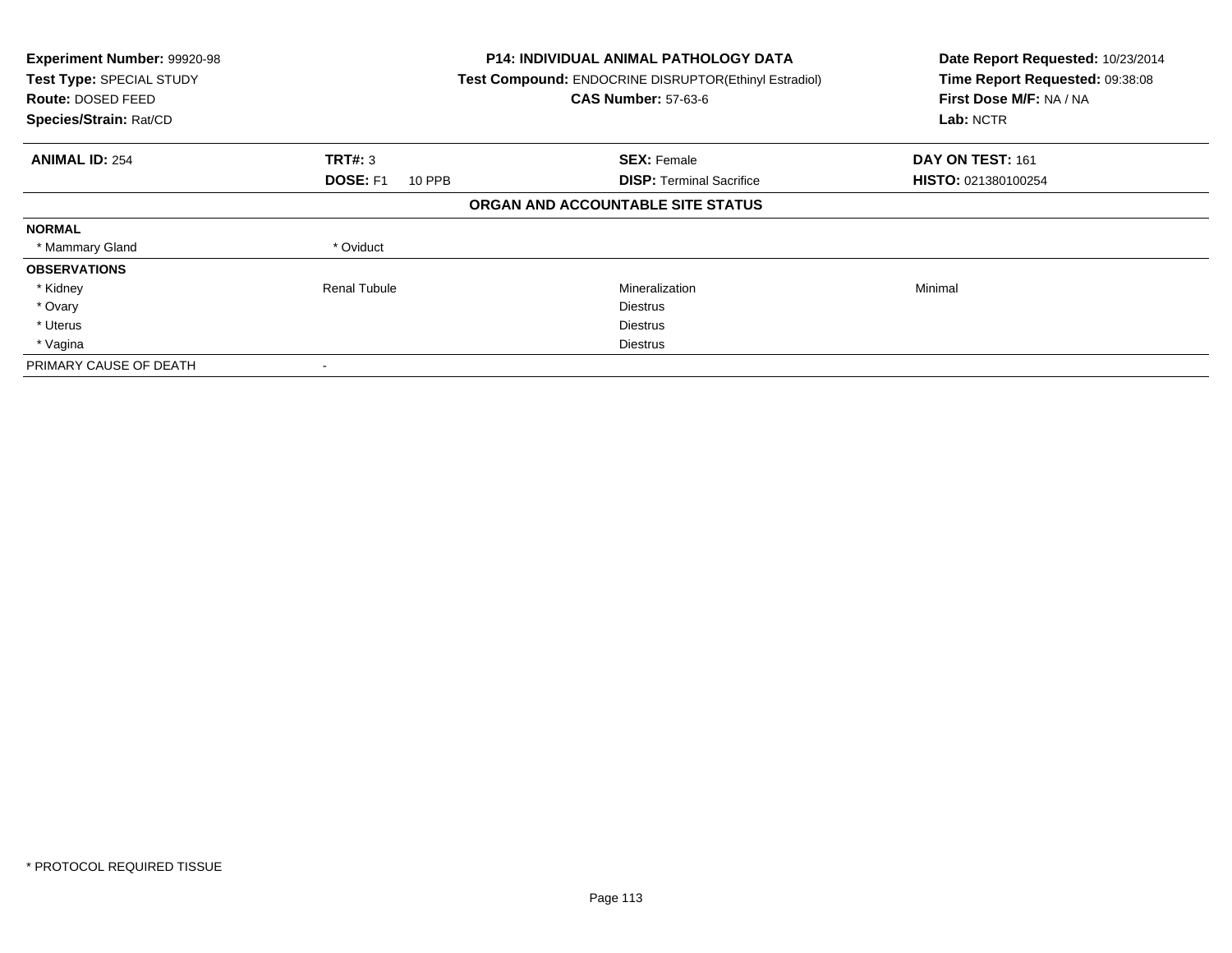| Experiment Number: 99920-98<br>Test Type: SPECIAL STUDY<br>Route: DOSED FEED<br>Species/Strain: Rat/CD |                                  | <b>P14: INDIVIDUAL ANIMAL PATHOLOGY DATA</b><br>Test Compound: ENDOCRINE DISRUPTOR(Ethinyl Estradiol)<br><b>CAS Number: 57-63-6</b> | Date Report Requested: 10/23/2014<br>Time Report Requested: 09:38:08<br>First Dose M/F: NA / NA<br>Lab: NCTR |
|--------------------------------------------------------------------------------------------------------|----------------------------------|-------------------------------------------------------------------------------------------------------------------------------------|--------------------------------------------------------------------------------------------------------------|
| <b>ANIMAL ID: 255</b>                                                                                  | TRT#: 3                          | <b>SEX: Female</b>                                                                                                                  | DAY ON TEST: 161                                                                                             |
|                                                                                                        | <b>DOSE: F1</b><br><b>10 PPB</b> | <b>DISP:</b> Terminal Sacrifice                                                                                                     | HISTO: 021380100255                                                                                          |
|                                                                                                        |                                  | ORGAN AND ACCOUNTABLE SITE STATUS                                                                                                   |                                                                                                              |
| <b>NORMAL</b>                                                                                          |                                  |                                                                                                                                     |                                                                                                              |
| * Mammary Gland                                                                                        | * Oviduct                        |                                                                                                                                     |                                                                                                              |
| <b>OBSERVATIONS</b>                                                                                    |                                  |                                                                                                                                     |                                                                                                              |
| * Kidney                                                                                               | <b>Renal Tubule</b>              | Mineralization                                                                                                                      | Mild                                                                                                         |
| * Ovary                                                                                                |                                  | Proestrus                                                                                                                           |                                                                                                              |
| * Uterus                                                                                               |                                  | Proestrus                                                                                                                           |                                                                                                              |
| * Vagina                                                                                               |                                  | Proestrus                                                                                                                           |                                                                                                              |
| PRIMARY CAUSE OF DEATH                                                                                 |                                  |                                                                                                                                     |                                                                                                              |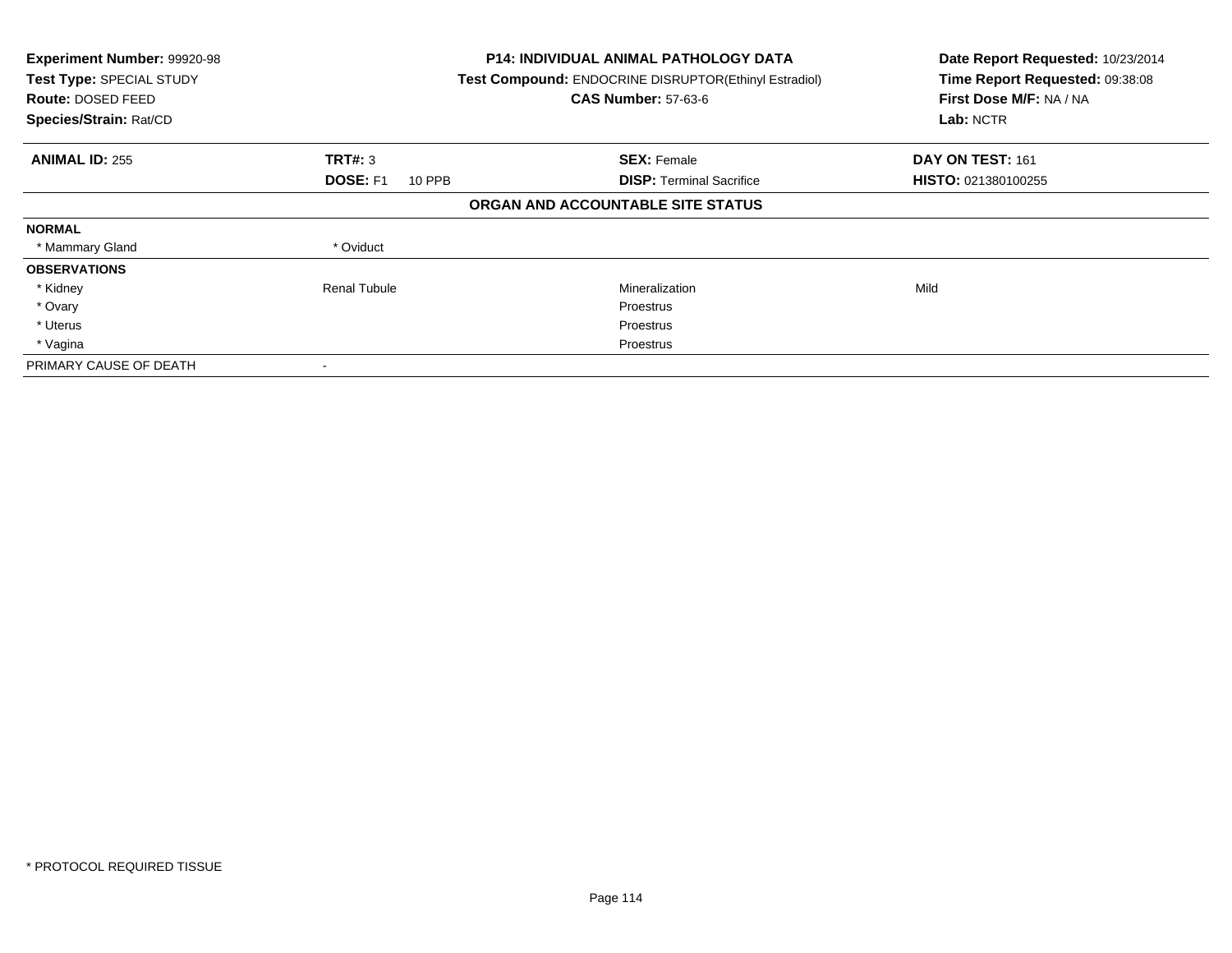| Experiment Number: 99920-98<br>Test Type: SPECIAL STUDY<br>Route: DOSED FEED<br>Species/Strain: Rat/CD |                    | <b>P14: INDIVIDUAL ANIMAL PATHOLOGY DATA</b><br>Test Compound: ENDOCRINE DISRUPTOR(Ethinyl Estradiol)<br><b>CAS Number: 57-63-6</b> | Date Report Requested: 10/23/2014<br>Time Report Requested: 09:38:08<br>First Dose M/F: NA / NA<br>Lab: NCTR |
|--------------------------------------------------------------------------------------------------------|--------------------|-------------------------------------------------------------------------------------------------------------------------------------|--------------------------------------------------------------------------------------------------------------|
| <b>ANIMAL ID: 256</b>                                                                                  | TRT#: 3            | <b>SEX: Female</b>                                                                                                                  | DAY ON TEST: 161                                                                                             |
|                                                                                                        | DOSE: F1<br>10 PPB | <b>DISP: Terminal Sacrifice</b>                                                                                                     | HISTO: 021380100256                                                                                          |
|                                                                                                        |                    | ORGAN AND ACCOUNTABLE SITE STATUS                                                                                                   |                                                                                                              |
| <b>NORMAL</b>                                                                                          |                    |                                                                                                                                     |                                                                                                              |
| * Kidney                                                                                               | * Oviduct          |                                                                                                                                     |                                                                                                              |
| <b>OBSERVATIONS</b>                                                                                    |                    |                                                                                                                                     |                                                                                                              |
| * Mammary Gland                                                                                        | Alveolus           | Hyperplasia                                                                                                                         | Minimal                                                                                                      |
| * Ovary                                                                                                |                    | <b>Diestrus</b>                                                                                                                     |                                                                                                              |
| * Uterus                                                                                               |                    | <b>Diestrus</b>                                                                                                                     |                                                                                                              |
| * Vagina                                                                                               |                    | Proestrus                                                                                                                           |                                                                                                              |
| PRIMARY CAUSE OF DEATH                                                                                 |                    |                                                                                                                                     |                                                                                                              |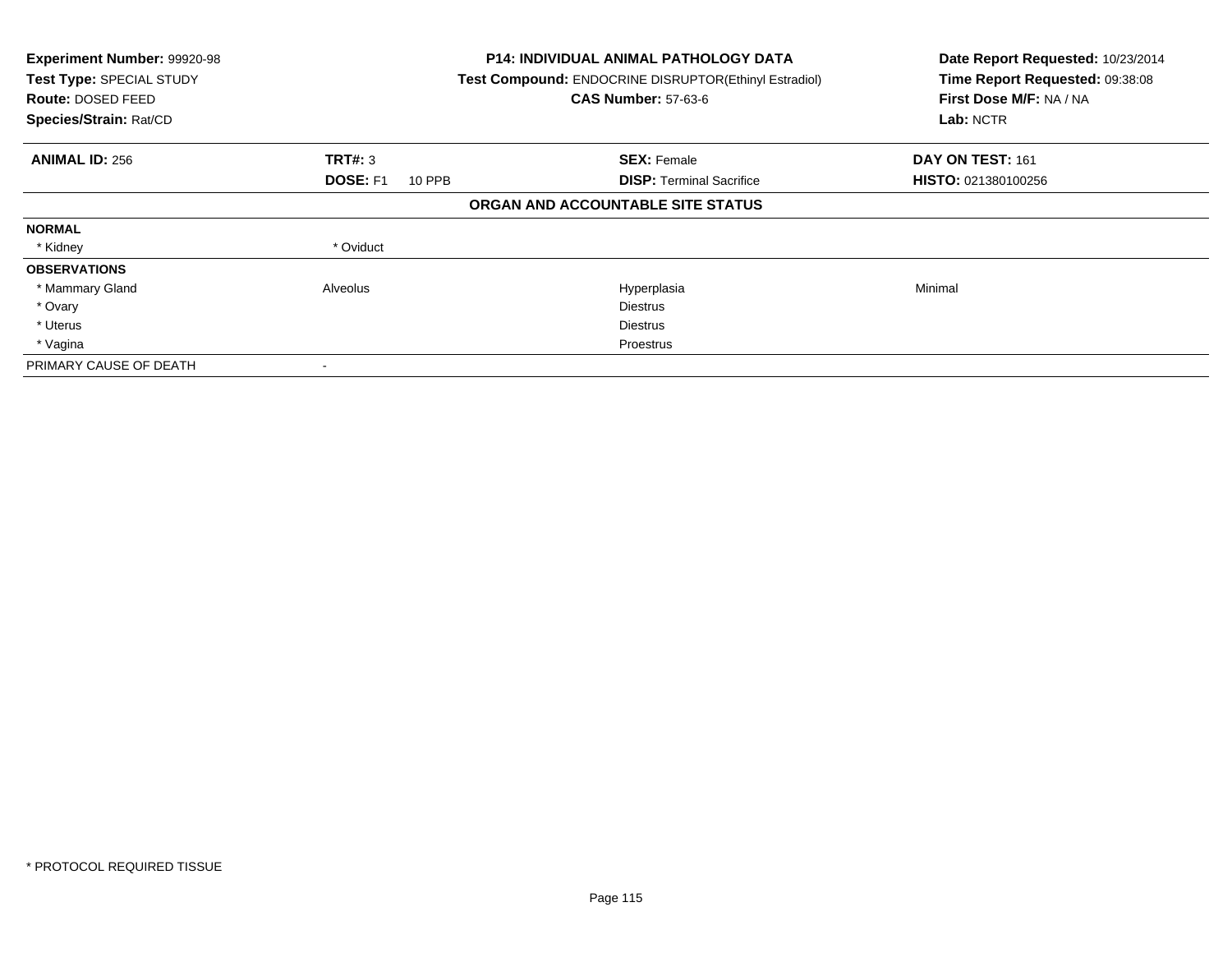| <b>Experiment Number: 99920-98</b><br>Test Type: SPECIAL STUDY<br>Route: DOSED FEED<br>Species/Strain: Rat/CD |                           | <b>P14: INDIVIDUAL ANIMAL PATHOLOGY DATA</b><br><b>Test Compound: ENDOCRINE DISRUPTOR(Ethinyl Estradiol)</b><br><b>CAS Number: 57-63-6</b> | Date Report Requested: 10/23/2014<br>Time Report Requested: 09:38:08<br>First Dose M/F: NA / NA<br>Lab: NCTR |
|---------------------------------------------------------------------------------------------------------------|---------------------------|--------------------------------------------------------------------------------------------------------------------------------------------|--------------------------------------------------------------------------------------------------------------|
| <b>ANIMAL ID: 257</b>                                                                                         | TRT#: 3                   | <b>SEX: Female</b>                                                                                                                         | DAY ON TEST: 161                                                                                             |
|                                                                                                               | <b>DOSE: F1</b><br>10 PPB | <b>DISP:</b> Terminal Sacrifice                                                                                                            | HISTO: 021380100257                                                                                          |
|                                                                                                               |                           | ORGAN AND ACCOUNTABLE SITE STATUS                                                                                                          |                                                                                                              |
| <b>NORMAL</b>                                                                                                 |                           |                                                                                                                                            |                                                                                                              |
| * Mammary Gland                                                                                               | * Oviduct                 |                                                                                                                                            |                                                                                                              |
| <b>OBSERVATIONS</b>                                                                                           |                           |                                                                                                                                            |                                                                                                              |
| * Kidney                                                                                                      | <b>Renal Tubule</b>       | Mineralization                                                                                                                             | Mild                                                                                                         |
|                                                                                                               |                           | Nephropathy                                                                                                                                | Minimal                                                                                                      |
| * Ovary                                                                                                       |                           | <b>Diestrus</b>                                                                                                                            |                                                                                                              |
| * Uterus                                                                                                      |                           | Diestrus                                                                                                                                   |                                                                                                              |
| * Vagina                                                                                                      |                           | <b>Diestrus</b>                                                                                                                            |                                                                                                              |
| PRIMARY CAUSE OF DEATH                                                                                        |                           |                                                                                                                                            |                                                                                                              |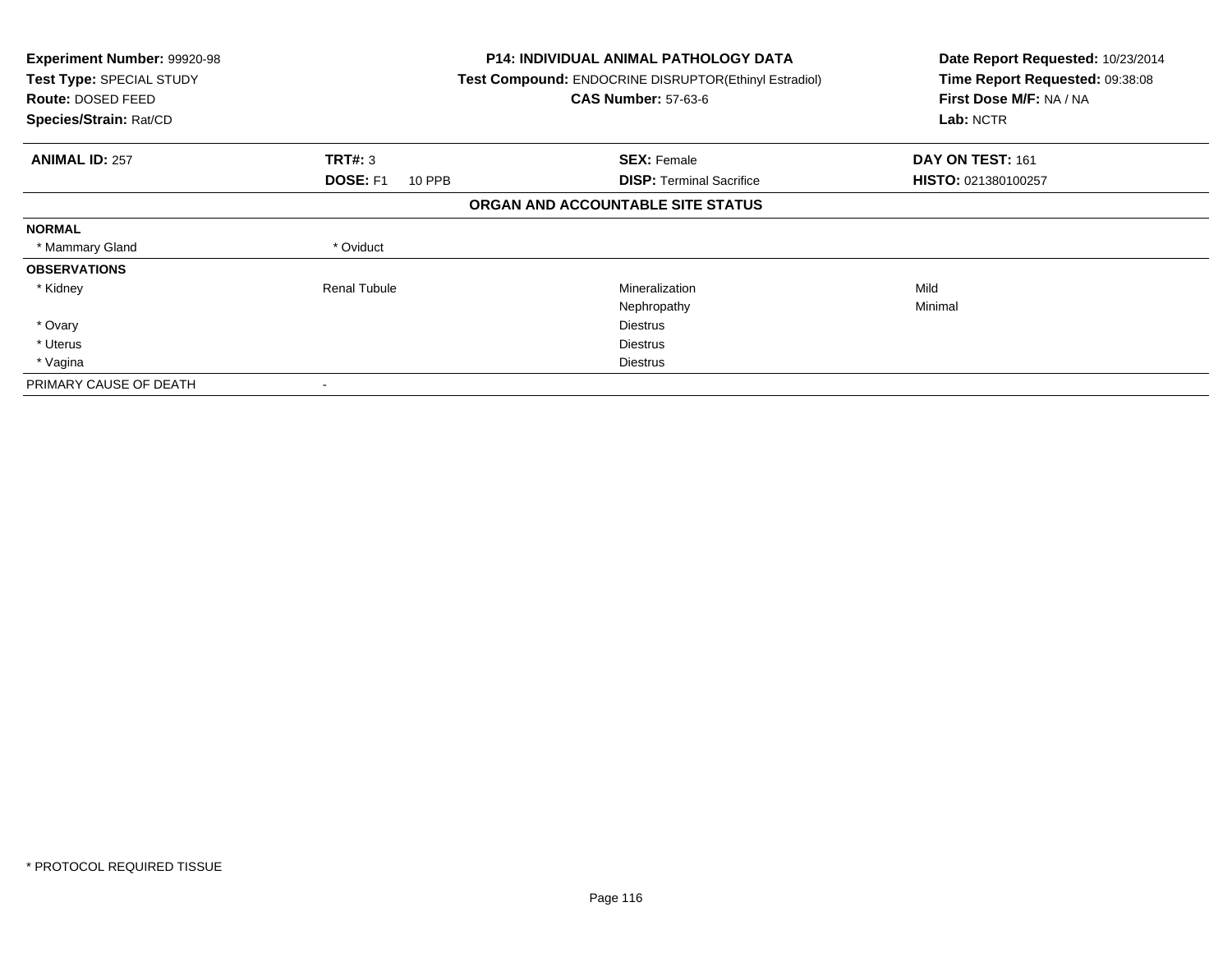| Experiment Number: 99920-98<br>Test Type: SPECIAL STUDY<br>Route: DOSED FEED<br>Species/Strain: Rat/CD |                                  | P14: INDIVIDUAL ANIMAL PATHOLOGY DATA<br><b>Test Compound: ENDOCRINE DISRUPTOR(Ethinyl Estradiol)</b><br><b>CAS Number: 57-63-6</b> | Date Report Requested: 10/23/2014<br>Time Report Requested: 09:38:08<br>First Dose M/F: NA / NA<br>Lab: NCTR |
|--------------------------------------------------------------------------------------------------------|----------------------------------|-------------------------------------------------------------------------------------------------------------------------------------|--------------------------------------------------------------------------------------------------------------|
| <b>ANIMAL ID: 258</b>                                                                                  | <b>TRT#: 3</b>                   | <b>SEX: Female</b>                                                                                                                  | DAY ON TEST: 161                                                                                             |
|                                                                                                        | <b>DOSE: F1</b><br><b>10 PPB</b> | <b>DISP:</b> Terminal Sacrifice                                                                                                     | <b>HISTO: 021380100258</b>                                                                                   |
|                                                                                                        |                                  | ORGAN AND ACCOUNTABLE SITE STATUS                                                                                                   |                                                                                                              |
| <b>NORMAL</b>                                                                                          |                                  |                                                                                                                                     |                                                                                                              |
| * Mammary Gland                                                                                        | * Oviduct                        |                                                                                                                                     |                                                                                                              |
| <b>OBSERVATIONS</b>                                                                                    |                                  |                                                                                                                                     |                                                                                                              |
| * Kidney                                                                                               | <b>Renal Tubule</b>              | Mineralization                                                                                                                      | Minimal                                                                                                      |
| * Ovary                                                                                                |                                  | Proestrus                                                                                                                           |                                                                                                              |
| * Uterus                                                                                               |                                  | Proestrus                                                                                                                           |                                                                                                              |
| Note: TGL 1 - NCL                                                                                      |                                  |                                                                                                                                     |                                                                                                              |
| Note: TGL 1 is normal proestrus                                                                        |                                  |                                                                                                                                     |                                                                                                              |
| * Vagina                                                                                               |                                  | Proestrus                                                                                                                           |                                                                                                              |
| PRIMARY CAUSE OF DEATH                                                                                 |                                  |                                                                                                                                     |                                                                                                              |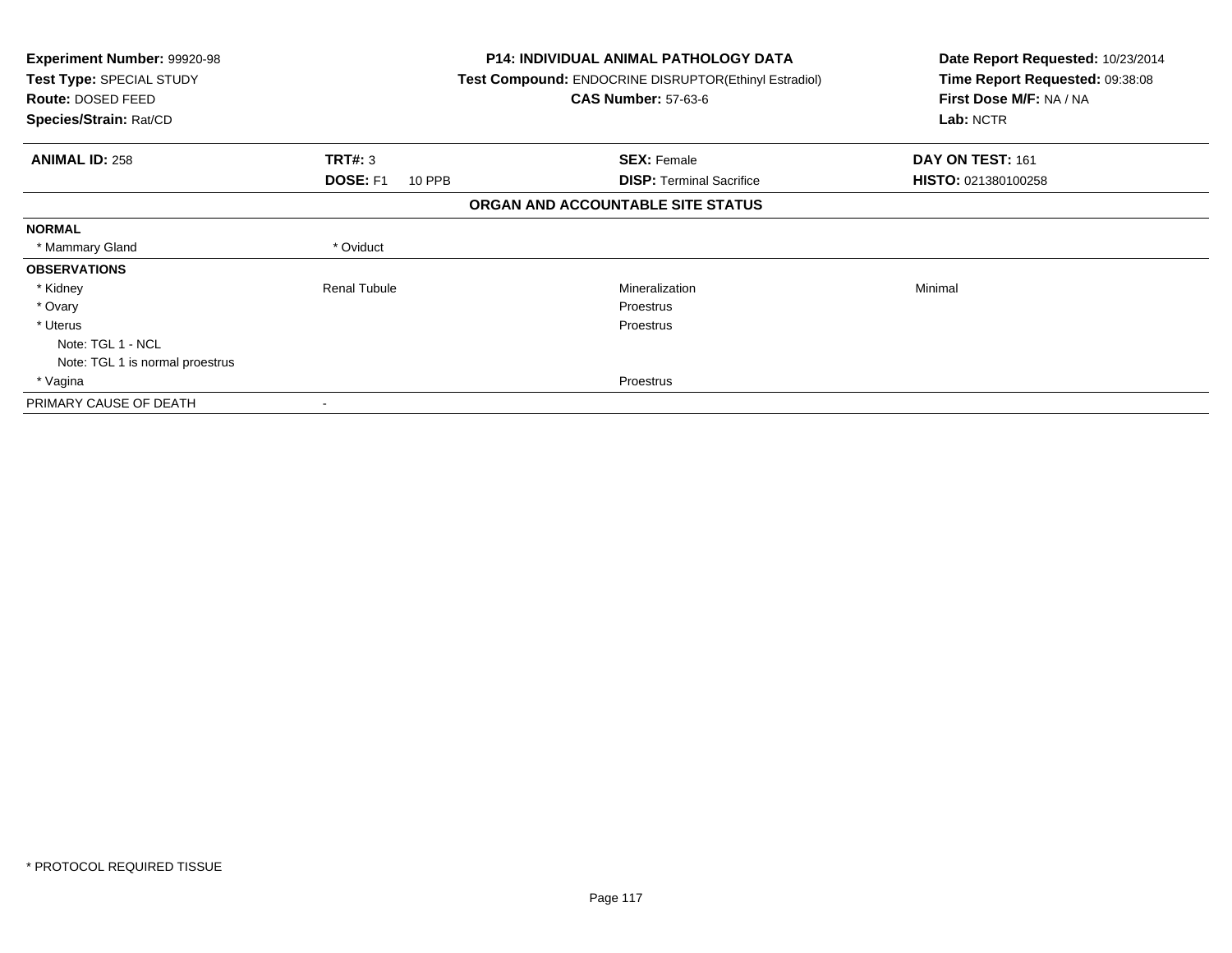| Experiment Number: 99920-98<br>Test Type: SPECIAL STUDY<br>Route: DOSED FEED<br>Species/Strain: Rat/CD |                     | <b>P14: INDIVIDUAL ANIMAL PATHOLOGY DATA</b><br>Test Compound: ENDOCRINE DISRUPTOR(Ethinyl Estradiol)<br><b>CAS Number: 57-63-6</b> | Date Report Requested: 10/23/2014<br>Time Report Requested: 09:38:08<br>First Dose M/F: NA / NA<br>Lab: NCTR |
|--------------------------------------------------------------------------------------------------------|---------------------|-------------------------------------------------------------------------------------------------------------------------------------|--------------------------------------------------------------------------------------------------------------|
| <b>ANIMAL ID: 259</b>                                                                                  | <b>TRT#: 4</b>      | <b>SEX: Female</b>                                                                                                                  | DAY ON TEST: 161                                                                                             |
|                                                                                                        | DOSE: F1<br>50 PPB  | <b>DISP: Terminal Sacrifice</b>                                                                                                     | HISTO: 021380100259                                                                                          |
|                                                                                                        |                     | ORGAN AND ACCOUNTABLE SITE STATUS                                                                                                   |                                                                                                              |
| <b>NORMAL</b>                                                                                          |                     |                                                                                                                                     |                                                                                                              |
| * Adrenal Cortex                                                                                       | * Adrenal Medulla   | * Bone                                                                                                                              | * Bone Marrow                                                                                                |
| * Liver                                                                                                | * Oviduct           | * Pituitary Gland                                                                                                                   | * Spleen                                                                                                     |
| * Thymus                                                                                               | * Thyroid Gland     |                                                                                                                                     |                                                                                                              |
| <b>OBSERVATIONS</b>                                                                                    |                     |                                                                                                                                     |                                                                                                              |
| * Kidney                                                                                               | Cortex              | Cyst                                                                                                                                |                                                                                                              |
|                                                                                                        | <b>Renal Tubule</b> | Mineralization                                                                                                                      | Minimal                                                                                                      |
| * Mammary Gland                                                                                        | Alveolus            | Hyperplasia                                                                                                                         | Minimal                                                                                                      |
| * Ovary                                                                                                |                     | Proestrus                                                                                                                           |                                                                                                              |
| * Uterus                                                                                               |                     | Proestrus                                                                                                                           |                                                                                                              |
| * Vagina                                                                                               |                     | Proestrus                                                                                                                           |                                                                                                              |
| PRIMARY CAUSE OF DEATH                                                                                 |                     |                                                                                                                                     |                                                                                                              |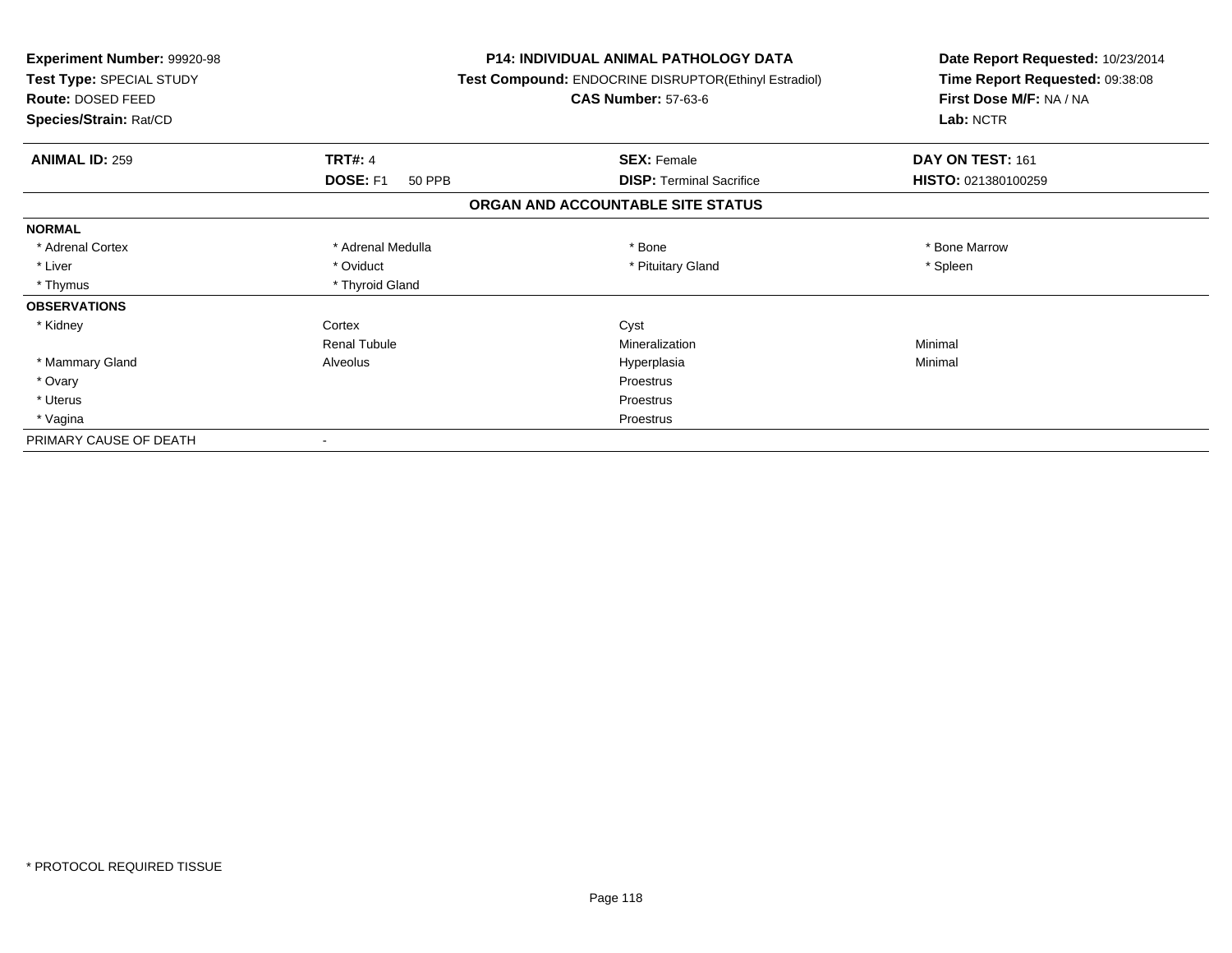| <b>Experiment Number: 99920-98</b><br>Test Type: SPECIAL STUDY<br>Route: DOSED FEED<br>Species/Strain: Rat/CD |                           | <b>P14: INDIVIDUAL ANIMAL PATHOLOGY DATA</b><br><b>Test Compound: ENDOCRINE DISRUPTOR(Ethinyl Estradiol)</b><br><b>CAS Number: 57-63-6</b> | Date Report Requested: 10/23/2014<br>Time Report Requested: 09:38:08<br>First Dose M/F: NA / NA<br>Lab: NCTR |
|---------------------------------------------------------------------------------------------------------------|---------------------------|--------------------------------------------------------------------------------------------------------------------------------------------|--------------------------------------------------------------------------------------------------------------|
| <b>ANIMAL ID: 260</b>                                                                                         | <b>TRT#: 4</b>            | <b>SEX: Female</b>                                                                                                                         | DAY ON TEST: 160                                                                                             |
|                                                                                                               | DOSE: F1<br><b>50 PPB</b> | <b>DISP: Terminal Sacrifice</b>                                                                                                            | HISTO: 021380100260                                                                                          |
|                                                                                                               |                           | ORGAN AND ACCOUNTABLE SITE STATUS                                                                                                          |                                                                                                              |
| <b>NORMAL</b>                                                                                                 |                           |                                                                                                                                            |                                                                                                              |
| * Adrenal Cortex                                                                                              | * Adrenal Medulla         | * Bone                                                                                                                                     | * Bone Marrow                                                                                                |
| * Liver                                                                                                       | * Oviduct                 | * Pituitary Gland                                                                                                                          | * Spleen                                                                                                     |
| * Thymus                                                                                                      | * Thyroid Gland           |                                                                                                                                            |                                                                                                              |
| <b>OBSERVATIONS</b>                                                                                           |                           |                                                                                                                                            |                                                                                                              |
| * Kidney                                                                                                      | Cortex                    | Cyst                                                                                                                                       |                                                                                                              |
|                                                                                                               | <b>Renal Tubule</b>       | Mineralization                                                                                                                             | Minimal                                                                                                      |
| * Mammary Gland                                                                                               | Alveolus                  | Hyperplasia                                                                                                                                | Minimal                                                                                                      |
| * Ovary                                                                                                       |                           | Hyperplasia                                                                                                                                | Sertoliform, Minimal                                                                                         |
|                                                                                                               |                           | Metestrus                                                                                                                                  |                                                                                                              |
| * Uterus                                                                                                      |                           | <b>Metestrus</b>                                                                                                                           |                                                                                                              |
| * Vagina                                                                                                      |                           | <b>Metestrus</b>                                                                                                                           |                                                                                                              |
| PRIMARY CAUSE OF DEATH                                                                                        |                           |                                                                                                                                            |                                                                                                              |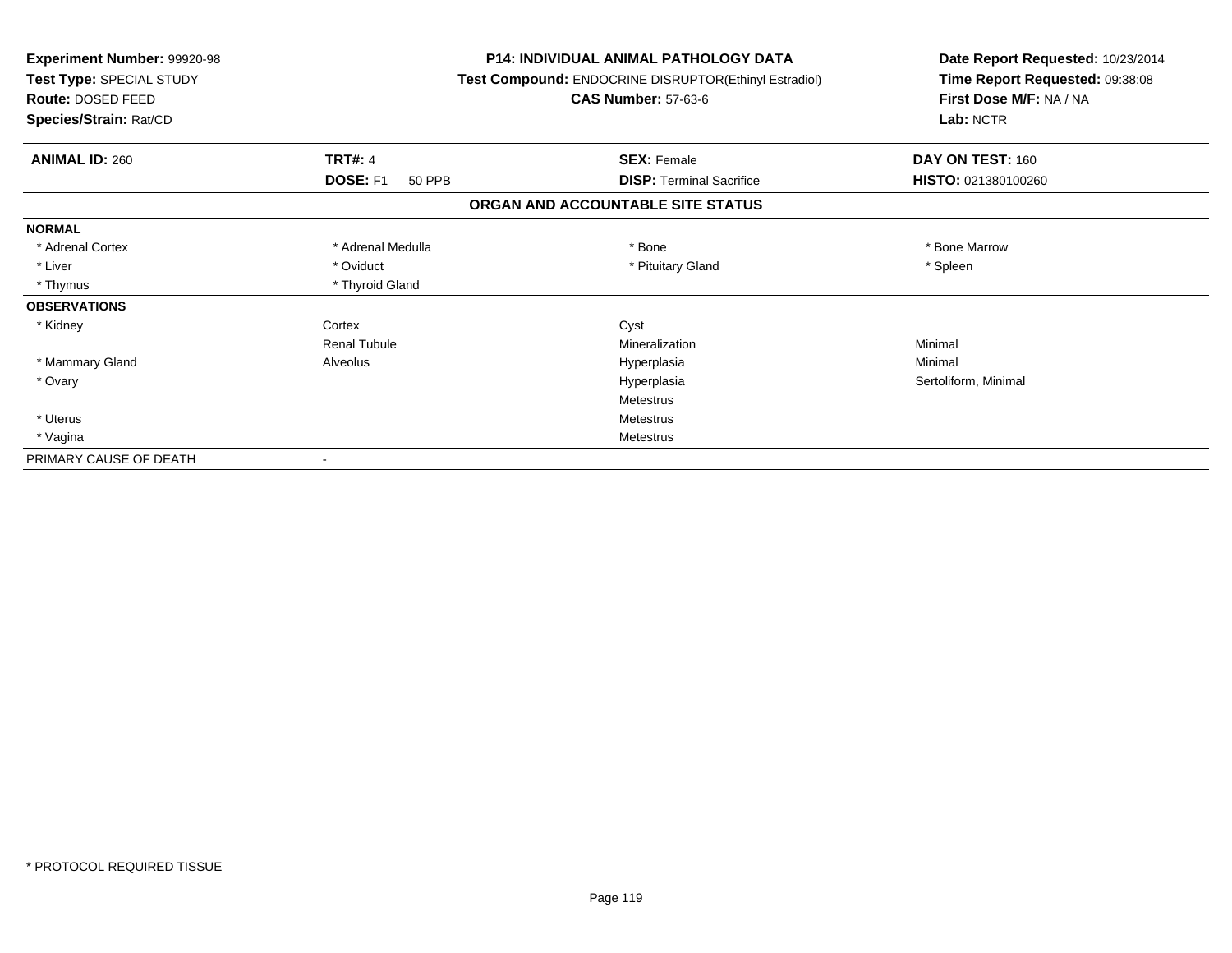| Experiment Number: 99920-98<br>Test Type: SPECIAL STUDY<br>Route: DOSED FEED<br>Species/Strain: Rat/CD |                           | <b>P14: INDIVIDUAL ANIMAL PATHOLOGY DATA</b><br>Test Compound: ENDOCRINE DISRUPTOR(Ethinyl Estradiol)<br><b>CAS Number: 57-63-6</b> | Date Report Requested: 10/23/2014<br>Time Report Requested: 09:38:08<br>First Dose M/F: NA / NA<br>Lab: NCTR |
|--------------------------------------------------------------------------------------------------------|---------------------------|-------------------------------------------------------------------------------------------------------------------------------------|--------------------------------------------------------------------------------------------------------------|
| <b>ANIMAL ID: 261</b>                                                                                  | <b>TRT#: 4</b>            | <b>SEX: Female</b>                                                                                                                  | DAY ON TEST: 160                                                                                             |
|                                                                                                        | DOSE: F1<br><b>50 PPB</b> | <b>DISP: Terminal Sacrifice</b>                                                                                                     | HISTO: 021380100261                                                                                          |
|                                                                                                        |                           | ORGAN AND ACCOUNTABLE SITE STATUS                                                                                                   |                                                                                                              |
| <b>NORMAL</b>                                                                                          |                           |                                                                                                                                     |                                                                                                              |
| * Adrenal Cortex                                                                                       | * Adrenal Medulla         | * Bone                                                                                                                              | * Bone Marrow                                                                                                |
| * Liver                                                                                                | * Mammary Gland           | * Oviduct                                                                                                                           | * Pituitary Gland                                                                                            |
| * Spleen                                                                                               | * Thymus                  | * Thyroid Gland                                                                                                                     |                                                                                                              |
| <b>OBSERVATIONS</b>                                                                                    |                           |                                                                                                                                     |                                                                                                              |
| * Kidney                                                                                               | Cortex                    | Cyst                                                                                                                                |                                                                                                              |
|                                                                                                        | <b>Renal Tubule</b>       | Mineralization                                                                                                                      | Minimal                                                                                                      |
| * Ovary                                                                                                |                           | Proestrus                                                                                                                           |                                                                                                              |
| * Uterus                                                                                               |                           | Proestrus                                                                                                                           |                                                                                                              |
| Note: TGL 1 - NCL                                                                                      |                           |                                                                                                                                     |                                                                                                              |
| Note: TGL 1 is normal proestrus                                                                        |                           |                                                                                                                                     |                                                                                                              |
| * Vagina                                                                                               |                           | Estrus                                                                                                                              |                                                                                                              |
| Note: early                                                                                            |                           |                                                                                                                                     |                                                                                                              |
| PRIMARY CAUSE OF DEATH                                                                                 |                           |                                                                                                                                     |                                                                                                              |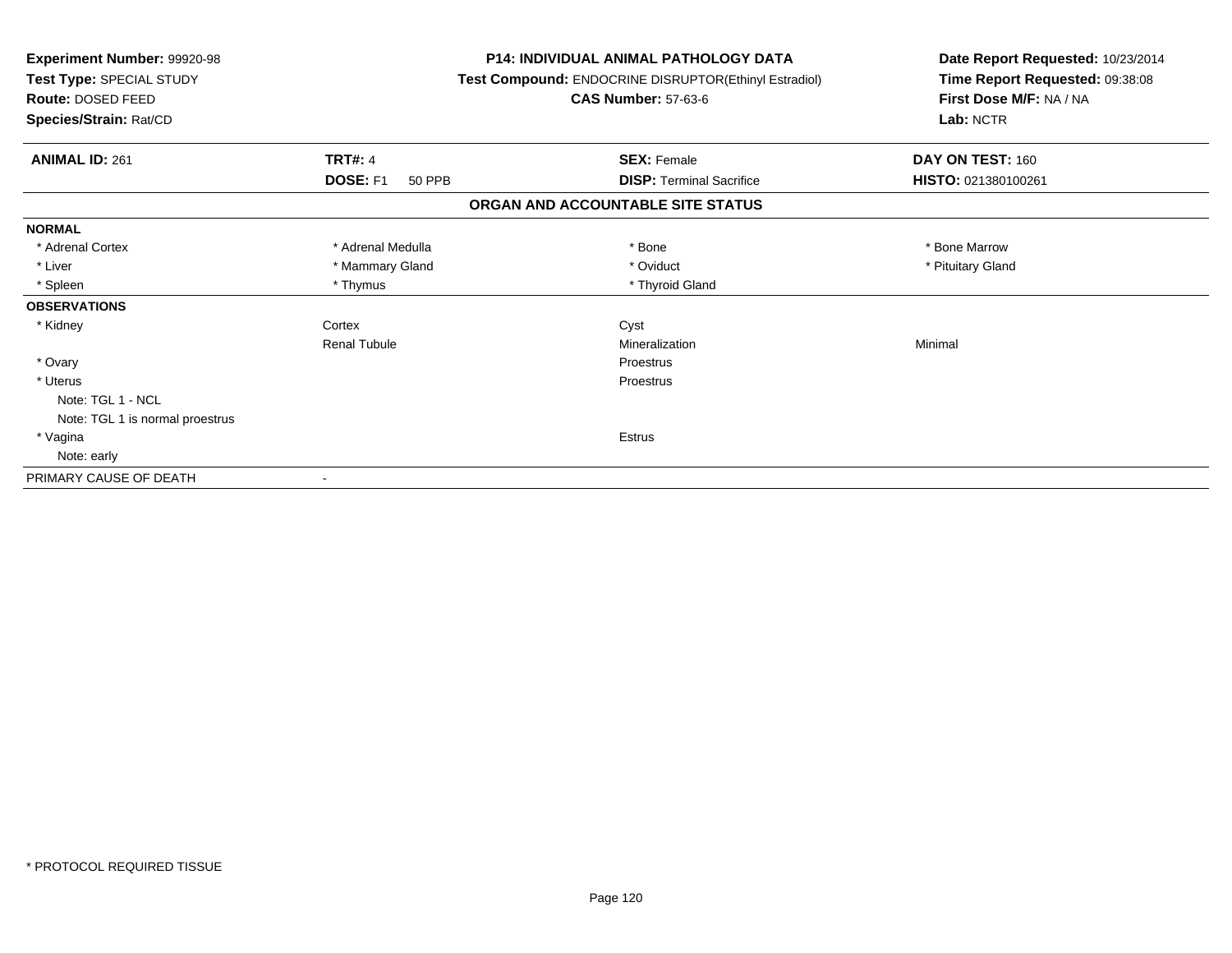| <b>Experiment Number: 99920-98</b><br>Test Type: SPECIAL STUDY<br>Route: DOSED FEED<br>Species/Strain: Rat/CD |                     | <b>P14: INDIVIDUAL ANIMAL PATHOLOGY DATA</b><br>Test Compound: ENDOCRINE DISRUPTOR(Ethinyl Estradiol)<br><b>CAS Number: 57-63-6</b> | Date Report Requested: 10/23/2014<br>Time Report Requested: 09:38:08<br>First Dose M/F: NA / NA<br>Lab: NCTR |
|---------------------------------------------------------------------------------------------------------------|---------------------|-------------------------------------------------------------------------------------------------------------------------------------|--------------------------------------------------------------------------------------------------------------|
|                                                                                                               |                     |                                                                                                                                     |                                                                                                              |
| <b>ANIMAL ID: 262</b>                                                                                         | <b>TRT#: 4</b>      | <b>SEX: Female</b>                                                                                                                  | DAY ON TEST: 160                                                                                             |
|                                                                                                               | DOSE: F1<br>50 PPB  | <b>DISP: Terminal Sacrifice</b>                                                                                                     | HISTO: 021380100262                                                                                          |
|                                                                                                               |                     | ORGAN AND ACCOUNTABLE SITE STATUS                                                                                                   |                                                                                                              |
| <b>NORMAL</b>                                                                                                 |                     |                                                                                                                                     |                                                                                                              |
| * Adrenal Cortex                                                                                              | * Adrenal Medulla   | * Bone                                                                                                                              | * Bone Marrow                                                                                                |
| * Liver                                                                                                       | * Oviduct           | * Pituitary Gland                                                                                                                   | * Spleen                                                                                                     |
| * Thymus                                                                                                      | * Thyroid Gland     |                                                                                                                                     |                                                                                                              |
| <b>OBSERVATIONS</b>                                                                                           |                     |                                                                                                                                     |                                                                                                              |
| * Kidney                                                                                                      | <b>Renal Tubule</b> | Mineralization                                                                                                                      | Minimal                                                                                                      |
| * Mammary Gland                                                                                               | Alveolus            | Hyperplasia                                                                                                                         | Mild                                                                                                         |
| * Ovary                                                                                                       |                     | <b>Diestrus</b>                                                                                                                     |                                                                                                              |
| * Uterus                                                                                                      |                     | <b>Diestrus</b>                                                                                                                     |                                                                                                              |
| * Vagina                                                                                                      |                     | <b>Diestrus</b>                                                                                                                     |                                                                                                              |
| PRIMARY CAUSE OF DEATH                                                                                        |                     |                                                                                                                                     |                                                                                                              |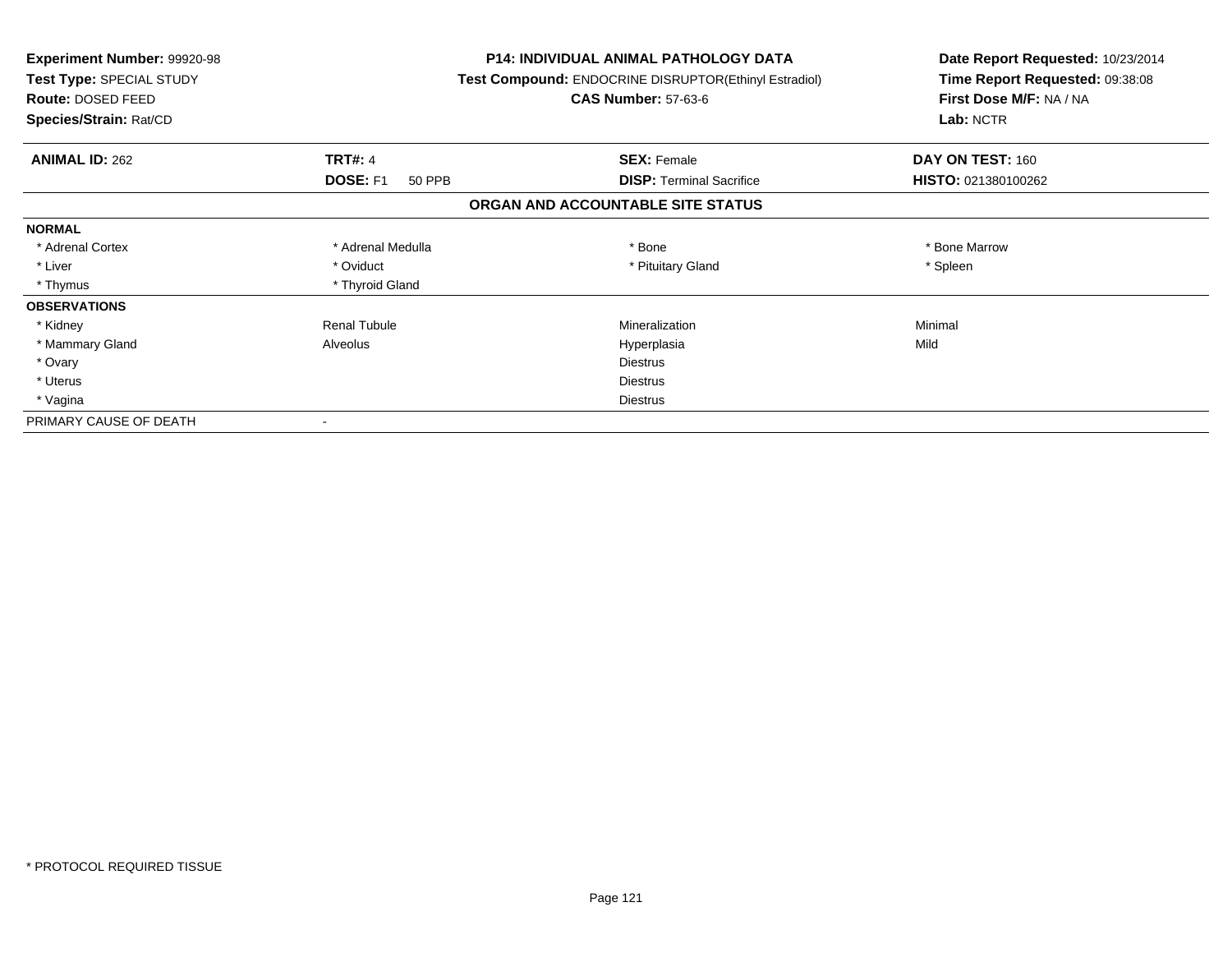| <b>TRT#: 4</b><br>DAY ON TEST: 160<br><b>ANIMAL ID: 263</b><br><b>SEX: Female</b><br>DOSE: F1<br>HISTO: 021380100263<br><b>DISP: Terminal Sacrifice</b><br>50 PPB<br>ORGAN AND ACCOUNTABLE SITE STATUS<br><b>NORMAL</b><br>* Adrenal Cortex<br>* Adrenal Medulla<br>* Bone<br>* Bone Marrow<br>* Kidney<br>* Mammary Gland<br>* Oviduct<br>* Pituitary Gland<br>* Spleen<br>* Thymus<br>* Thyroid Gland<br><b>OBSERVATIONS</b><br><b>Basophilic Focus</b><br>* Liver<br>Multiple<br>Developmental Malformation<br>Inflammation<br>Chronic Active, Minimal<br>[ Developmental Malformation TGLS = 1-5A ]<br>* Ovary<br><b>Metestrus</b><br>Note: Transitional to Diestrus<br>* Uterus<br><b>Metestrus</b><br>Note: Transitional to Diestrus<br>* Vagina<br><b>Metestrus</b><br>Note: Transitional to Diestrus<br>PRIMARY CAUSE OF DEATH | Experiment Number: 99920-98<br>Test Type: SPECIAL STUDY<br>Route: DOSED FEED<br>Species/Strain: Rat/CD |  | <b>P14: INDIVIDUAL ANIMAL PATHOLOGY DATA</b><br>Test Compound: ENDOCRINE DISRUPTOR(Ethinyl Estradiol)<br><b>CAS Number: 57-63-6</b> | Date Report Requested: 10/23/2014<br>Time Report Requested: 09:38:08<br>First Dose M/F: NA / NA<br>Lab: NCTR |  |
|----------------------------------------------------------------------------------------------------------------------------------------------------------------------------------------------------------------------------------------------------------------------------------------------------------------------------------------------------------------------------------------------------------------------------------------------------------------------------------------------------------------------------------------------------------------------------------------------------------------------------------------------------------------------------------------------------------------------------------------------------------------------------------------------------------------------------------------|--------------------------------------------------------------------------------------------------------|--|-------------------------------------------------------------------------------------------------------------------------------------|--------------------------------------------------------------------------------------------------------------|--|
|                                                                                                                                                                                                                                                                                                                                                                                                                                                                                                                                                                                                                                                                                                                                                                                                                                        |                                                                                                        |  |                                                                                                                                     |                                                                                                              |  |
|                                                                                                                                                                                                                                                                                                                                                                                                                                                                                                                                                                                                                                                                                                                                                                                                                                        |                                                                                                        |  |                                                                                                                                     |                                                                                                              |  |
|                                                                                                                                                                                                                                                                                                                                                                                                                                                                                                                                                                                                                                                                                                                                                                                                                                        |                                                                                                        |  |                                                                                                                                     |                                                                                                              |  |
|                                                                                                                                                                                                                                                                                                                                                                                                                                                                                                                                                                                                                                                                                                                                                                                                                                        |                                                                                                        |  |                                                                                                                                     |                                                                                                              |  |
|                                                                                                                                                                                                                                                                                                                                                                                                                                                                                                                                                                                                                                                                                                                                                                                                                                        |                                                                                                        |  |                                                                                                                                     |                                                                                                              |  |
|                                                                                                                                                                                                                                                                                                                                                                                                                                                                                                                                                                                                                                                                                                                                                                                                                                        |                                                                                                        |  |                                                                                                                                     |                                                                                                              |  |
|                                                                                                                                                                                                                                                                                                                                                                                                                                                                                                                                                                                                                                                                                                                                                                                                                                        |                                                                                                        |  |                                                                                                                                     |                                                                                                              |  |
|                                                                                                                                                                                                                                                                                                                                                                                                                                                                                                                                                                                                                                                                                                                                                                                                                                        |                                                                                                        |  |                                                                                                                                     |                                                                                                              |  |
|                                                                                                                                                                                                                                                                                                                                                                                                                                                                                                                                                                                                                                                                                                                                                                                                                                        |                                                                                                        |  |                                                                                                                                     |                                                                                                              |  |
|                                                                                                                                                                                                                                                                                                                                                                                                                                                                                                                                                                                                                                                                                                                                                                                                                                        |                                                                                                        |  |                                                                                                                                     |                                                                                                              |  |
|                                                                                                                                                                                                                                                                                                                                                                                                                                                                                                                                                                                                                                                                                                                                                                                                                                        |                                                                                                        |  |                                                                                                                                     |                                                                                                              |  |
|                                                                                                                                                                                                                                                                                                                                                                                                                                                                                                                                                                                                                                                                                                                                                                                                                                        |                                                                                                        |  |                                                                                                                                     |                                                                                                              |  |
|                                                                                                                                                                                                                                                                                                                                                                                                                                                                                                                                                                                                                                                                                                                                                                                                                                        |                                                                                                        |  |                                                                                                                                     |                                                                                                              |  |
|                                                                                                                                                                                                                                                                                                                                                                                                                                                                                                                                                                                                                                                                                                                                                                                                                                        |                                                                                                        |  |                                                                                                                                     |                                                                                                              |  |
|                                                                                                                                                                                                                                                                                                                                                                                                                                                                                                                                                                                                                                                                                                                                                                                                                                        |                                                                                                        |  |                                                                                                                                     |                                                                                                              |  |
|                                                                                                                                                                                                                                                                                                                                                                                                                                                                                                                                                                                                                                                                                                                                                                                                                                        |                                                                                                        |  |                                                                                                                                     |                                                                                                              |  |
|                                                                                                                                                                                                                                                                                                                                                                                                                                                                                                                                                                                                                                                                                                                                                                                                                                        |                                                                                                        |  |                                                                                                                                     |                                                                                                              |  |
|                                                                                                                                                                                                                                                                                                                                                                                                                                                                                                                                                                                                                                                                                                                                                                                                                                        |                                                                                                        |  |                                                                                                                                     |                                                                                                              |  |
|                                                                                                                                                                                                                                                                                                                                                                                                                                                                                                                                                                                                                                                                                                                                                                                                                                        |                                                                                                        |  |                                                                                                                                     |                                                                                                              |  |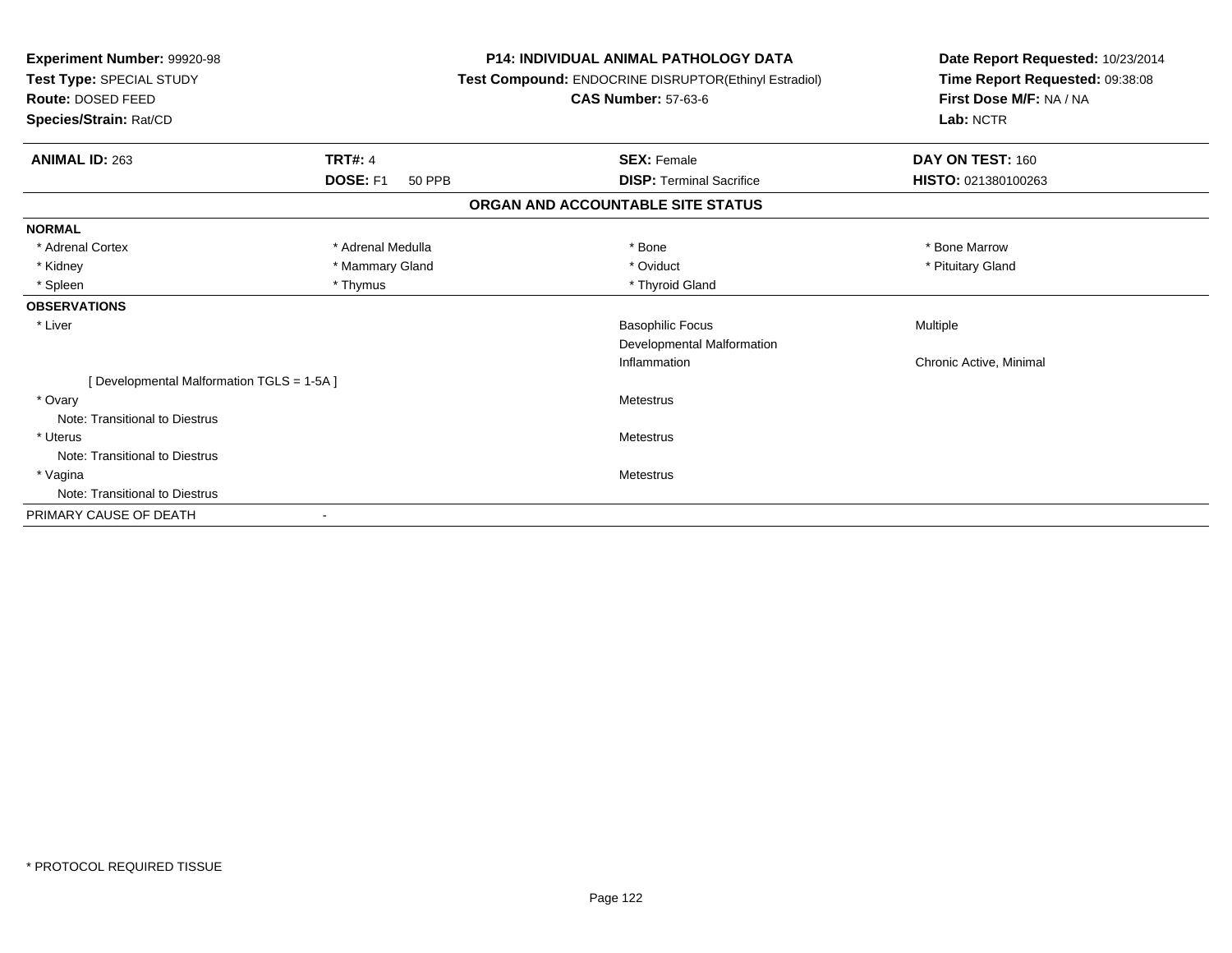| <b>Experiment Number: 99920-98</b><br>Test Type: SPECIAL STUDY<br><b>Route: DOSED FEED</b><br>Species/Strain: Rat/CD |                            | P14: INDIVIDUAL ANIMAL PATHOLOGY DATA<br>Test Compound: ENDOCRINE DISRUPTOR(Ethinyl Estradiol)<br><b>CAS Number: 57-63-6</b> | Date Report Requested: 10/23/2014<br>Time Report Requested: 09:38:08<br>First Dose M/F: NA / NA<br>Lab: NCTR |
|----------------------------------------------------------------------------------------------------------------------|----------------------------|------------------------------------------------------------------------------------------------------------------------------|--------------------------------------------------------------------------------------------------------------|
| <b>ANIMAL ID: 285</b>                                                                                                | <b>TRT#: 1</b>             | <b>SEX: Female</b>                                                                                                           | DAY ON TEST: 161                                                                                             |
|                                                                                                                      | DOSE: F1<br><b>CONTROL</b> | <b>DISP:</b> Terminal Sacrifice                                                                                              | HISTO: 021380100285                                                                                          |
|                                                                                                                      |                            | ORGAN AND ACCOUNTABLE SITE STATUS                                                                                            |                                                                                                              |
| <b>NORMAL</b>                                                                                                        |                            |                                                                                                                              |                                                                                                              |
| * Adrenal Cortex                                                                                                     | * Adrenal Medulla          | * Bone                                                                                                                       | * Bone Marrow                                                                                                |
| * Liver                                                                                                              | * Mammary Gland            | * Oviduct                                                                                                                    | * Pituitary Gland                                                                                            |
| * Spleen                                                                                                             | * Thymus                   | * Thyroid Gland                                                                                                              |                                                                                                              |
| <b>OBSERVATIONS</b>                                                                                                  |                            |                                                                                                                              |                                                                                                              |
| * Kidney                                                                                                             | <b>Renal Tubule</b>        | Mineralization                                                                                                               | Minimal                                                                                                      |
| * Ovary                                                                                                              |                            | <b>Diestrus</b>                                                                                                              |                                                                                                              |
| * Uterus                                                                                                             |                            | <b>Diestrus</b>                                                                                                              |                                                                                                              |
| * Vagina                                                                                                             |                            | Diestrus                                                                                                                     |                                                                                                              |
| PRIMARY CAUSE OF DEATH                                                                                               |                            |                                                                                                                              |                                                                                                              |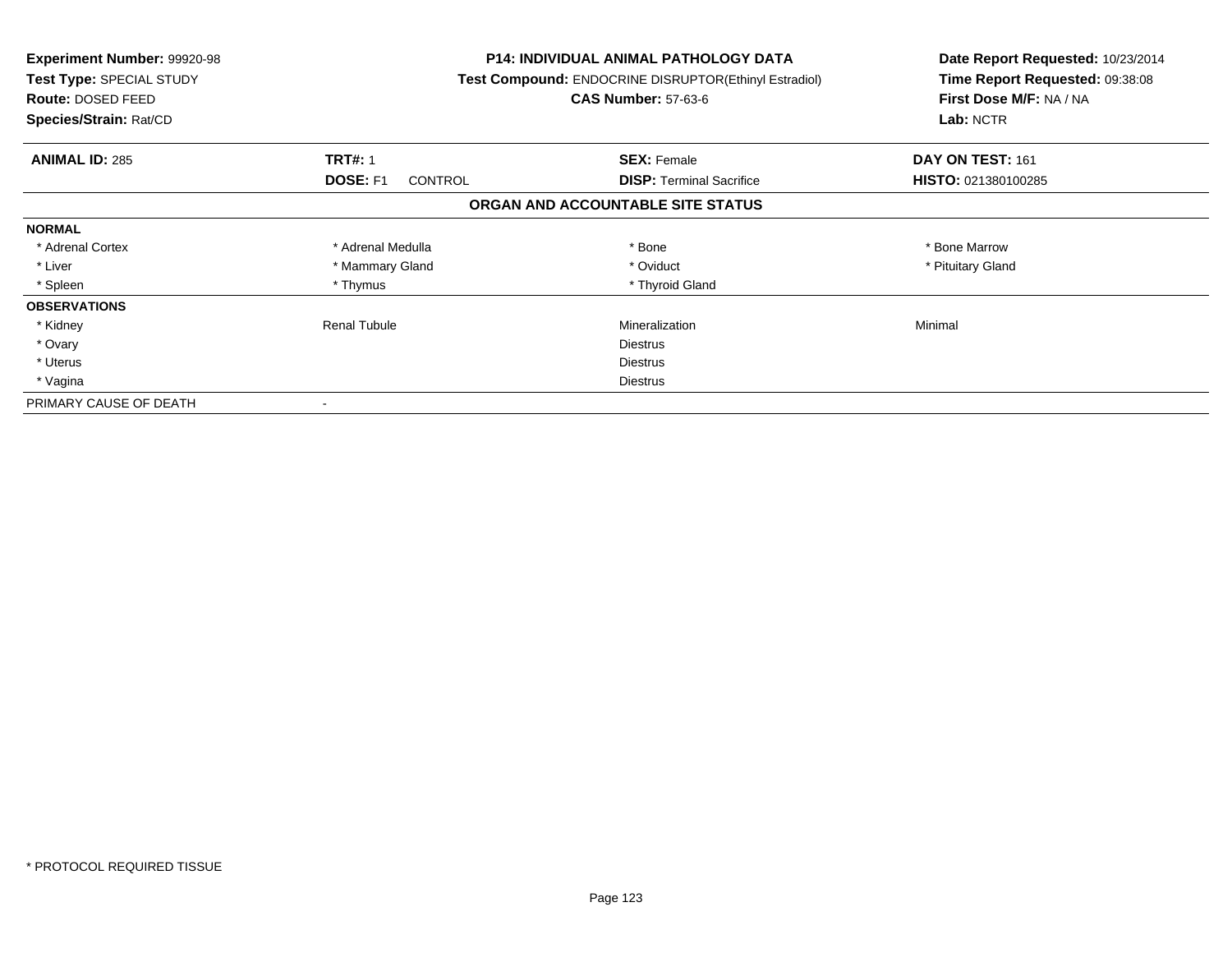| <b>Experiment Number: 99920-98</b><br>Test Type: SPECIAL STUDY<br><b>Route: DOSED FEED</b><br>Species/Strain: Rat/CD |                            | P14: INDIVIDUAL ANIMAL PATHOLOGY DATA<br>Test Compound: ENDOCRINE DISRUPTOR(Ethinyl Estradiol)<br><b>CAS Number: 57-63-6</b> | Date Report Requested: 10/23/2014<br>Time Report Requested: 09:38:08<br>First Dose M/F: NA / NA<br>Lab: NCTR |
|----------------------------------------------------------------------------------------------------------------------|----------------------------|------------------------------------------------------------------------------------------------------------------------------|--------------------------------------------------------------------------------------------------------------|
| <b>ANIMAL ID: 286</b>                                                                                                | <b>TRT#: 1</b>             | <b>SEX: Female</b>                                                                                                           | DAY ON TEST: 161                                                                                             |
|                                                                                                                      | DOSE: F1<br><b>CONTROL</b> | <b>DISP:</b> Terminal Sacrifice                                                                                              | HISTO: 021380100286                                                                                          |
|                                                                                                                      |                            | ORGAN AND ACCOUNTABLE SITE STATUS                                                                                            |                                                                                                              |
| <b>NORMAL</b>                                                                                                        |                            |                                                                                                                              |                                                                                                              |
| * Adrenal Cortex                                                                                                     | * Adrenal Medulla          | * Bone                                                                                                                       | * Bone Marrow                                                                                                |
| * Liver                                                                                                              | * Mammary Gland            | * Oviduct                                                                                                                    | * Pituitary Gland                                                                                            |
| * Spleen                                                                                                             | * Thymus                   | * Thyroid Gland                                                                                                              |                                                                                                              |
| <b>OBSERVATIONS</b>                                                                                                  |                            |                                                                                                                              |                                                                                                              |
| * Kidney                                                                                                             | <b>Renal Tubule</b>        | Mineralization                                                                                                               | Minimal                                                                                                      |
| * Ovary                                                                                                              |                            | <b>Diestrus</b>                                                                                                              |                                                                                                              |
| * Uterus                                                                                                             |                            | <b>Diestrus</b>                                                                                                              |                                                                                                              |
| * Vagina                                                                                                             |                            | Diestrus                                                                                                                     |                                                                                                              |
| PRIMARY CAUSE OF DEATH                                                                                               |                            |                                                                                                                              |                                                                                                              |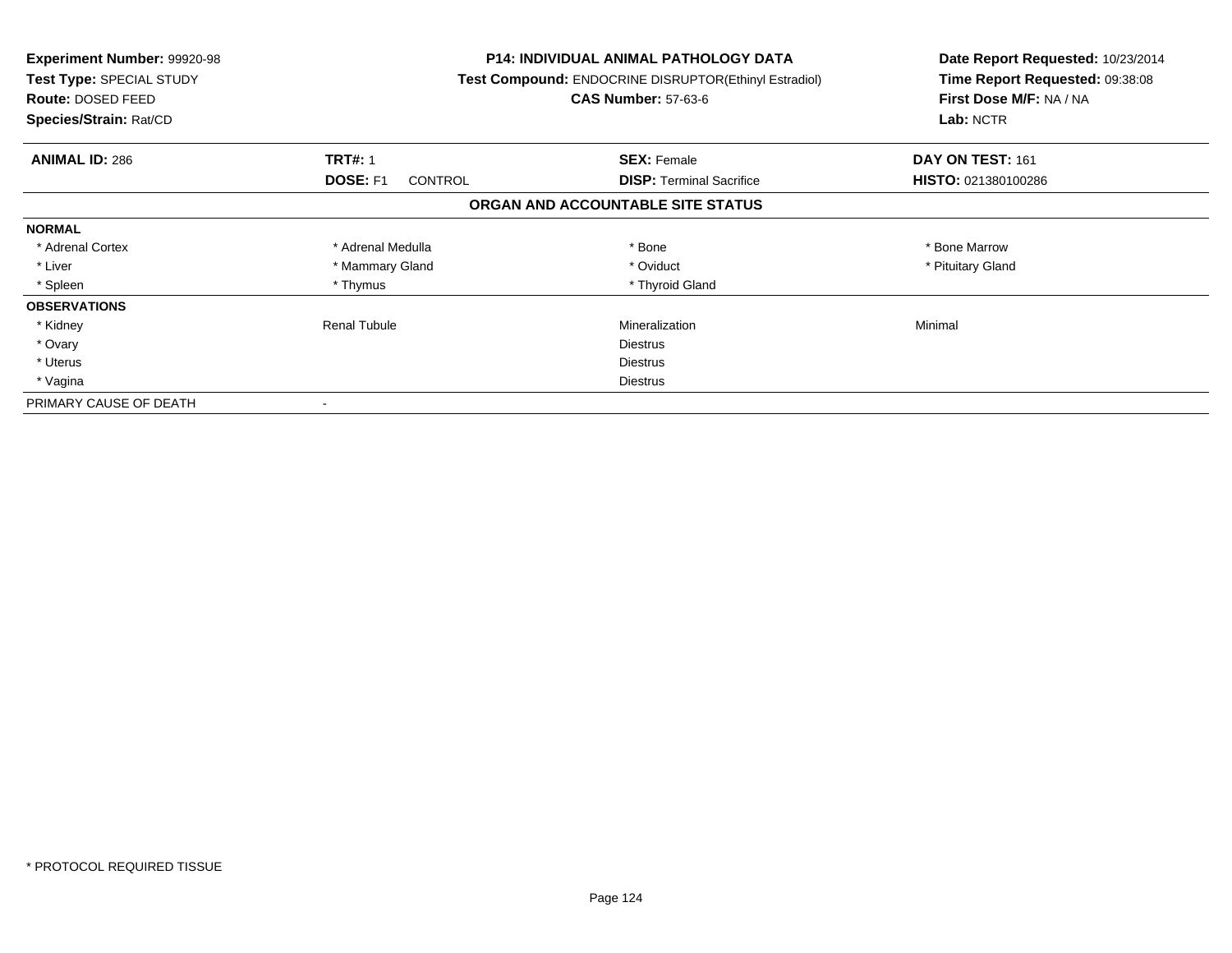| <b>Experiment Number: 99920-98</b><br>Test Type: SPECIAL STUDY<br>Route: DOSED FEED<br>Species/Strain: Rat/CD |                            | P14: INDIVIDUAL ANIMAL PATHOLOGY DATA<br>Test Compound: ENDOCRINE DISRUPTOR(Ethinyl Estradiol)<br><b>CAS Number: 57-63-6</b> | Date Report Requested: 10/23/2014<br>Time Report Requested: 09:38:08<br>First Dose M/F: NA / NA<br>Lab: NCTR |
|---------------------------------------------------------------------------------------------------------------|----------------------------|------------------------------------------------------------------------------------------------------------------------------|--------------------------------------------------------------------------------------------------------------|
| <b>ANIMAL ID: 287</b>                                                                                         | <b>TRT#: 1</b>             | <b>SEX: Female</b>                                                                                                           | DAY ON TEST: 161                                                                                             |
|                                                                                                               | DOSE: F1<br><b>CONTROL</b> | <b>DISP:</b> Terminal Sacrifice                                                                                              | HISTO: 021380100287                                                                                          |
|                                                                                                               |                            | ORGAN AND ACCOUNTABLE SITE STATUS                                                                                            |                                                                                                              |
| <b>NORMAL</b>                                                                                                 |                            |                                                                                                                              |                                                                                                              |
| * Adrenal Cortex                                                                                              | * Adrenal Medulla          | * Bone                                                                                                                       | * Bone Marrow                                                                                                |
| * Liver                                                                                                       | * Mammary Gland            | * Oviduct                                                                                                                    | * Pituitary Gland                                                                                            |
| * Spleen                                                                                                      | * Thymus                   | * Thyroid Gland                                                                                                              |                                                                                                              |
| <b>OBSERVATIONS</b>                                                                                           |                            |                                                                                                                              |                                                                                                              |
| * Kidney                                                                                                      | <b>Renal Tubule</b>        | Mineralization                                                                                                               | Mild                                                                                                         |
| * Ovary                                                                                                       |                            | <b>Diestrus</b>                                                                                                              |                                                                                                              |
| * Uterus                                                                                                      |                            | <b>Diestrus</b>                                                                                                              |                                                                                                              |
| * Vagina                                                                                                      |                            | Diestrus                                                                                                                     |                                                                                                              |
| PRIMARY CAUSE OF DEATH                                                                                        |                            |                                                                                                                              |                                                                                                              |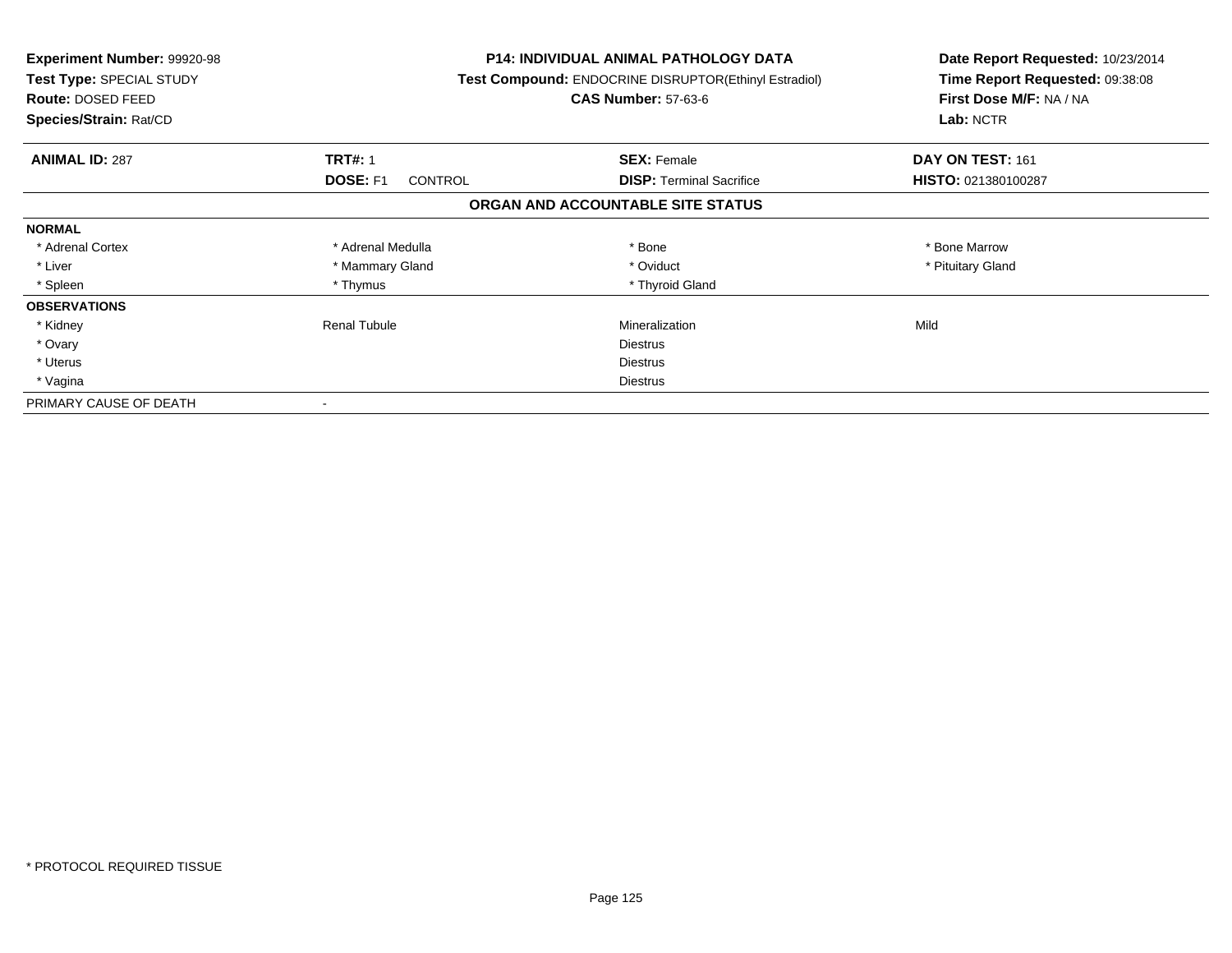| <b>Experiment Number: 99920-98</b><br>Test Type: SPECIAL STUDY<br>Route: DOSED FEED<br>Species/Strain: Rat/CD | <b>P14: INDIVIDUAL ANIMAL PATHOLOGY DATA</b><br>Test Compound: ENDOCRINE DISRUPTOR(Ethinyl Estradiol)<br><b>CAS Number: 57-63-6</b> |                                   | Date Report Requested: 10/23/2014<br>Time Report Requested: 09:38:08<br>First Dose M/F: NA / NA<br>Lab: NCTR |
|---------------------------------------------------------------------------------------------------------------|-------------------------------------------------------------------------------------------------------------------------------------|-----------------------------------|--------------------------------------------------------------------------------------------------------------|
| <b>ANIMAL ID: 288</b>                                                                                         | <b>TRT#: 1</b>                                                                                                                      | <b>SEX: Female</b>                | DAY ON TEST: 161                                                                                             |
|                                                                                                               | DOSE: F1<br><b>CONTROL</b>                                                                                                          | <b>DISP:</b> Terminal Sacrifice   | HISTO: 021380100288                                                                                          |
|                                                                                                               |                                                                                                                                     | ORGAN AND ACCOUNTABLE SITE STATUS |                                                                                                              |
| <b>NORMAL</b>                                                                                                 |                                                                                                                                     |                                   |                                                                                                              |
| * Adrenal Cortex                                                                                              | * Adrenal Medulla                                                                                                                   | * Bone                            | * Bone Marrow                                                                                                |
| * Liver                                                                                                       | * Mammary Gland                                                                                                                     | * Oviduct                         | * Pituitary Gland                                                                                            |
| * Spleen                                                                                                      | * Thymus                                                                                                                            | * Thyroid Gland                   |                                                                                                              |
| <b>OBSERVATIONS</b>                                                                                           |                                                                                                                                     |                                   |                                                                                                              |
| * Kidney                                                                                                      | Renal Tubule                                                                                                                        | Mineralization                    | Moderate                                                                                                     |
| * Ovary                                                                                                       |                                                                                                                                     | Metestrus                         |                                                                                                              |
| Note: Transitional to Diestrus                                                                                |                                                                                                                                     |                                   |                                                                                                              |
| * Uterus                                                                                                      |                                                                                                                                     | Metestrus                         |                                                                                                              |
| * Vagina                                                                                                      |                                                                                                                                     | Metestrus                         |                                                                                                              |
| PRIMARY CAUSE OF DEATH                                                                                        |                                                                                                                                     |                                   |                                                                                                              |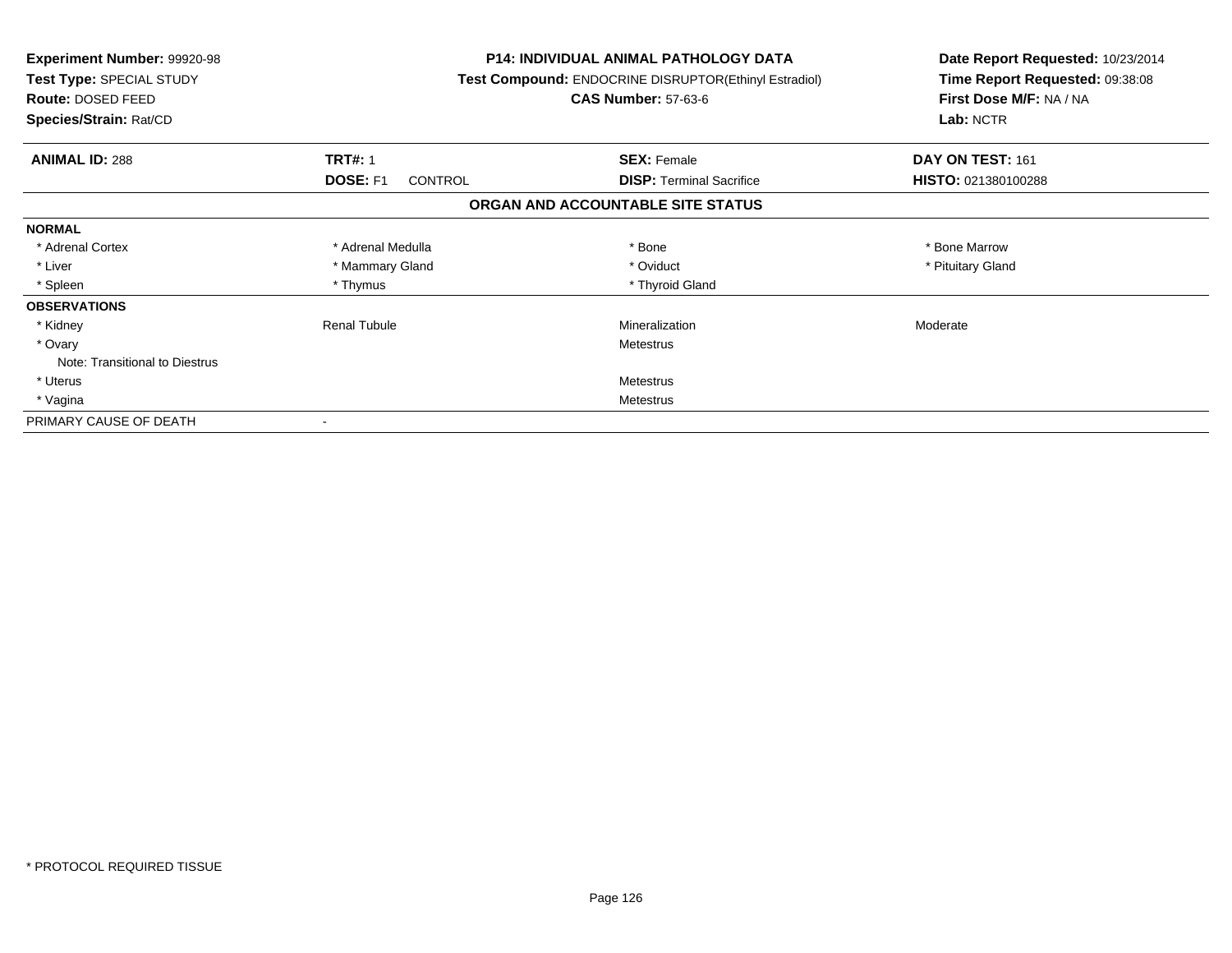| Experiment Number: 99920-98<br>Test Type: SPECIAL STUDY<br>Route: DOSED FEED<br>Species/Strain: Rat/CD |                                   | <b>P14: INDIVIDUAL ANIMAL PATHOLOGY DATA</b><br>Test Compound: ENDOCRINE DISRUPTOR(Ethinyl Estradiol)<br><b>CAS Number: 57-63-6</b> | Date Report Requested: 10/23/2014<br>Time Report Requested: 09:38:08<br>First Dose M/F: NA / NA<br>Lab: NCTR |
|--------------------------------------------------------------------------------------------------------|-----------------------------------|-------------------------------------------------------------------------------------------------------------------------------------|--------------------------------------------------------------------------------------------------------------|
| <b>ANIMAL ID: 289</b>                                                                                  | <b>TRT#: 1</b>                    | <b>SEX: Female</b>                                                                                                                  | DAY ON TEST: 160                                                                                             |
|                                                                                                        | <b>DOSE: F1</b><br><b>CONTROL</b> | <b>DISP: Terminal Sacrifice</b>                                                                                                     | HISTO: 021380100289                                                                                          |
|                                                                                                        |                                   | ORGAN AND ACCOUNTABLE SITE STATUS                                                                                                   |                                                                                                              |
| <b>NORMAL</b>                                                                                          |                                   |                                                                                                                                     |                                                                                                              |
| * Adrenal Cortex                                                                                       | * Adrenal Medulla                 | * Bone                                                                                                                              | * Bone Marrow                                                                                                |
| * Mammary Gland                                                                                        | * Oviduct                         | * Pituitary Gland                                                                                                                   | * Spleen                                                                                                     |
| * Thymus                                                                                               | * Thyroid Gland                   |                                                                                                                                     |                                                                                                              |
| <b>OBSERVATIONS</b>                                                                                    |                                   |                                                                                                                                     |                                                                                                              |
| * Kidney                                                                                               | <b>Renal Tubule</b>               | Mineralization                                                                                                                      | Minimal                                                                                                      |
| * Liver                                                                                                |                                   | Developmental Malformation                                                                                                          |                                                                                                              |
| [Developmental Malformation TGLS = 1-5]                                                                |                                   |                                                                                                                                     |                                                                                                              |
| * Ovary                                                                                                |                                   | <b>Diestrus</b>                                                                                                                     |                                                                                                              |
| * Uterus                                                                                               |                                   | <b>Diestrus</b>                                                                                                                     |                                                                                                              |
| * Vagina                                                                                               |                                   | <b>Diestrus</b>                                                                                                                     |                                                                                                              |
| PRIMARY CAUSE OF DEATH                                                                                 |                                   |                                                                                                                                     |                                                                                                              |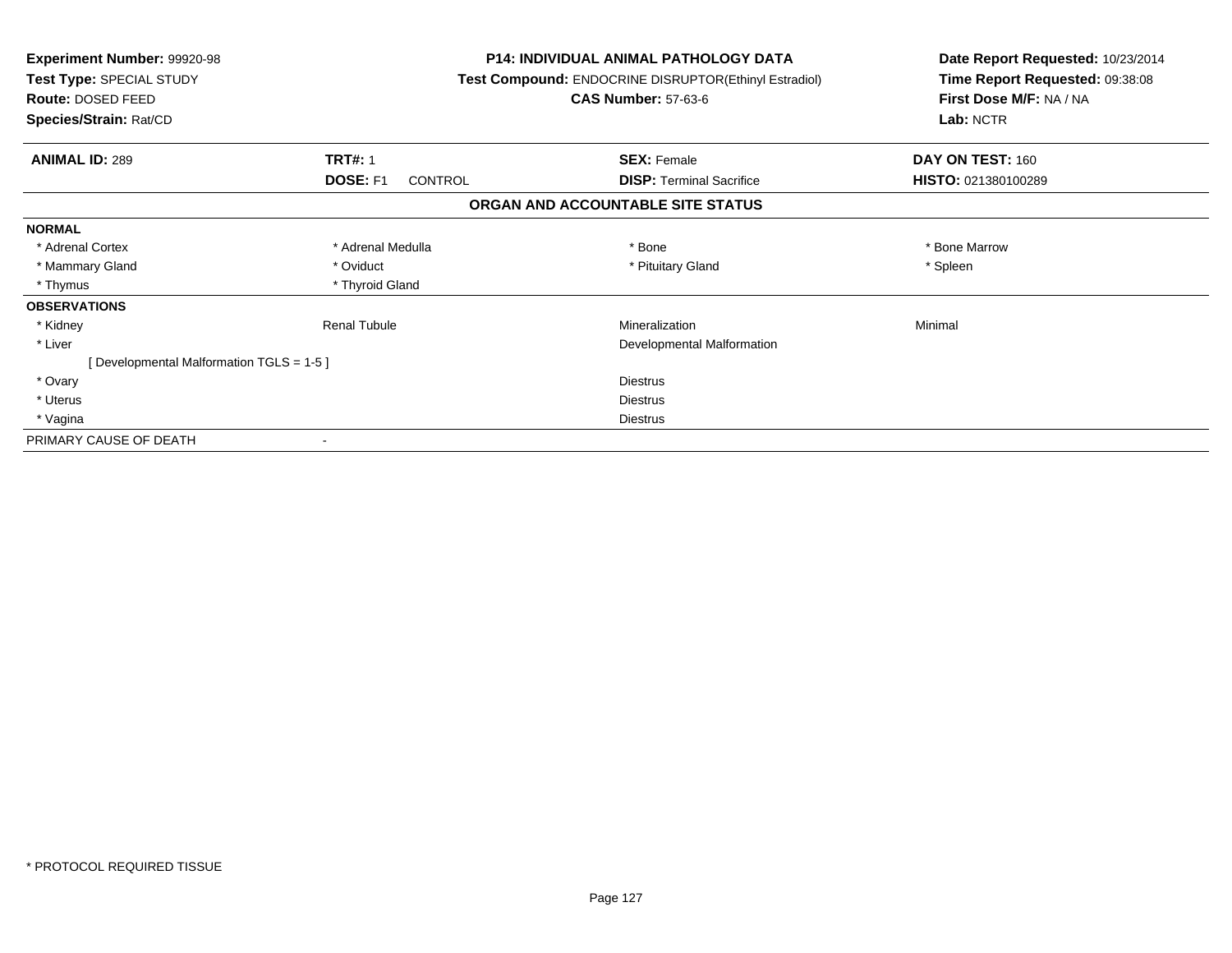| Experiment Number: 99920-98<br>Test Type: SPECIAL STUDY<br>Route: DOSED FEED<br>Species/Strain: Rat/CD |                            | <b>P14: INDIVIDUAL ANIMAL PATHOLOGY DATA</b><br>Test Compound: ENDOCRINE DISRUPTOR(Ethinyl Estradiol)<br><b>CAS Number: 57-63-6</b> | Date Report Requested: 10/23/2014<br>Time Report Requested: 09:38:08<br>First Dose M/F: NA / NA<br>Lab: NCTR |
|--------------------------------------------------------------------------------------------------------|----------------------------|-------------------------------------------------------------------------------------------------------------------------------------|--------------------------------------------------------------------------------------------------------------|
| <b>ANIMAL ID: 290</b>                                                                                  | <b>TRT#: 2</b>             | <b>SEX: Female</b>                                                                                                                  | DAY ON TEST: 162                                                                                             |
|                                                                                                        | <b>DOSE: F1</b><br>2.0 PPB | <b>DISP:</b> Terminal Sacrifice                                                                                                     | HISTO: 021380100290                                                                                          |
|                                                                                                        |                            | ORGAN AND ACCOUNTABLE SITE STATUS                                                                                                   |                                                                                                              |
| <b>NORMAL</b>                                                                                          |                            |                                                                                                                                     |                                                                                                              |
| * Oviduct                                                                                              |                            |                                                                                                                                     |                                                                                                              |
| <b>OBSERVATIONS</b>                                                                                    |                            |                                                                                                                                     |                                                                                                              |
| * Kidney                                                                                               | <b>Renal Tubule</b>        | Mineralization                                                                                                                      | Moderate                                                                                                     |
| * Mammary Gland                                                                                        | Alveolus                   | Hyperplasia                                                                                                                         | Minimal                                                                                                      |
| * Ovary                                                                                                |                            | <b>Metestrus</b>                                                                                                                    |                                                                                                              |
| * Uterus                                                                                               |                            | Metestrus                                                                                                                           |                                                                                                              |
| * Vagina                                                                                               |                            | Metestrus                                                                                                                           |                                                                                                              |
| PRIMARY CAUSE OF DEATH                                                                                 |                            |                                                                                                                                     |                                                                                                              |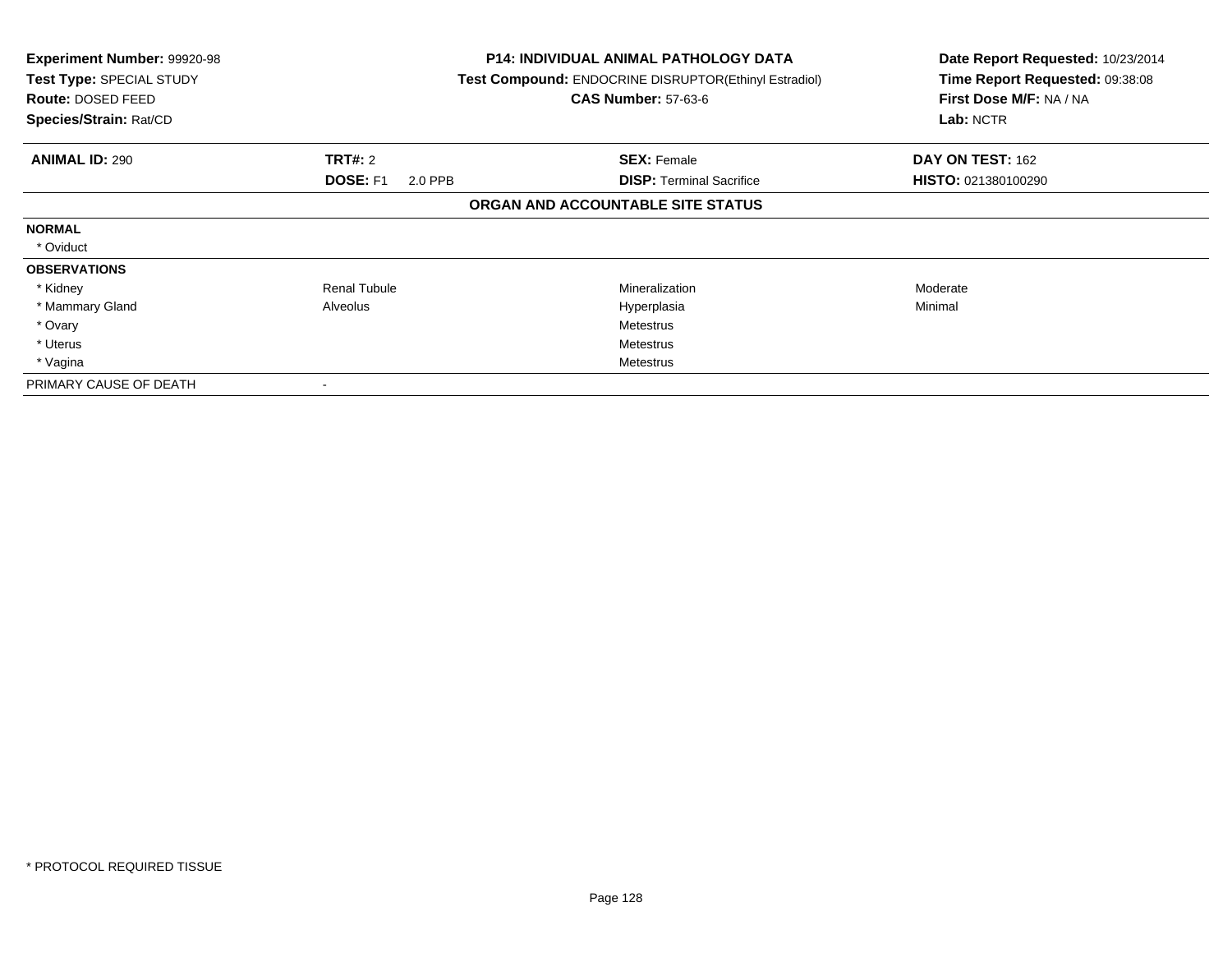| Experiment Number: 99920-98<br>Test Type: SPECIAL STUDY<br>Route: DOSED FEED<br>Species/Strain: Rat/CD |                            | <b>P14: INDIVIDUAL ANIMAL PATHOLOGY DATA</b><br>Test Compound: ENDOCRINE DISRUPTOR(Ethinyl Estradiol)<br><b>CAS Number: 57-63-6</b> | Date Report Requested: 10/23/2014<br>Time Report Requested: 09:38:09<br>First Dose M/F: NA / NA<br>Lab: NCTR |
|--------------------------------------------------------------------------------------------------------|----------------------------|-------------------------------------------------------------------------------------------------------------------------------------|--------------------------------------------------------------------------------------------------------------|
| <b>ANIMAL ID: 291</b>                                                                                  | <b>TRT#: 2</b>             | <b>SEX: Female</b>                                                                                                                  | DAY ON TEST: 162                                                                                             |
|                                                                                                        | <b>DOSE: F1</b><br>2.0 PPB | <b>DISP:</b> Terminal Sacrifice                                                                                                     | HISTO: 021380100291                                                                                          |
|                                                                                                        |                            | ORGAN AND ACCOUNTABLE SITE STATUS                                                                                                   |                                                                                                              |
| <b>NORMAL</b>                                                                                          |                            |                                                                                                                                     |                                                                                                              |
| * Mammary Gland                                                                                        | * Oviduct                  |                                                                                                                                     |                                                                                                              |
| <b>OBSERVATIONS</b>                                                                                    |                            |                                                                                                                                     |                                                                                                              |
| * Kidney                                                                                               | <b>Renal Tubule</b>        | Mineralization                                                                                                                      | Minimal                                                                                                      |
| * Ovary                                                                                                |                            | <b>Diestrus</b>                                                                                                                     |                                                                                                              |
| * Uterus                                                                                               |                            | <b>Diestrus</b>                                                                                                                     |                                                                                                              |
| * Vagina                                                                                               |                            | Diestrus                                                                                                                            |                                                                                                              |
| PRIMARY CAUSE OF DEATH                                                                                 |                            |                                                                                                                                     |                                                                                                              |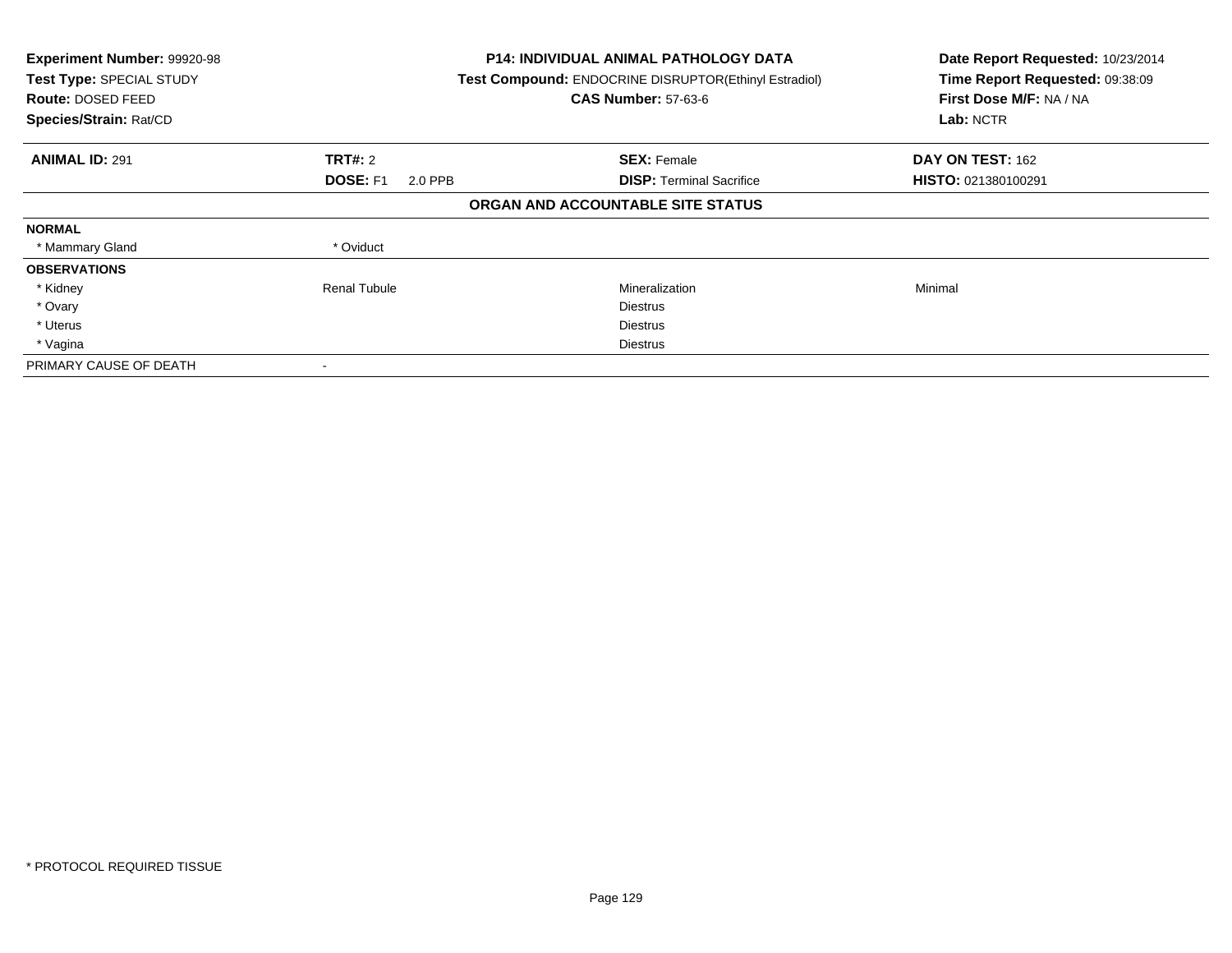| Experiment Number: 99920-98<br>Test Type: SPECIAL STUDY<br>Route: DOSED FEED<br>Species/Strain: Rat/CD |                            | <b>P14: INDIVIDUAL ANIMAL PATHOLOGY DATA</b><br><b>Test Compound: ENDOCRINE DISRUPTOR(Ethinyl Estradiol)</b><br><b>CAS Number: 57-63-6</b> | Date Report Requested: 10/23/2014<br>Time Report Requested: 09:38:09<br>First Dose M/F: NA / NA<br>Lab: NCTR |
|--------------------------------------------------------------------------------------------------------|----------------------------|--------------------------------------------------------------------------------------------------------------------------------------------|--------------------------------------------------------------------------------------------------------------|
| <b>ANIMAL ID: 292</b>                                                                                  | <b>TRT#: 2</b>             | <b>SEX: Female</b>                                                                                                                         | DAY ON TEST: 162                                                                                             |
|                                                                                                        | <b>DOSE: F1</b><br>2.0 PPB | <b>DISP:</b> Terminal Sacrifice                                                                                                            | HISTO: 021380100292                                                                                          |
|                                                                                                        |                            | ORGAN AND ACCOUNTABLE SITE STATUS                                                                                                          |                                                                                                              |
| <b>NORMAL</b>                                                                                          |                            |                                                                                                                                            |                                                                                                              |
| * Oviduct                                                                                              |                            |                                                                                                                                            |                                                                                                              |
| <b>OBSERVATIONS</b>                                                                                    |                            |                                                                                                                                            |                                                                                                              |
| * Kidney                                                                                               | Renal Tubule               | Mineralization                                                                                                                             | Minimal                                                                                                      |
| * Mammary Gland                                                                                        | Alveolus                   | Hyperplasia                                                                                                                                | Minimal                                                                                                      |
| * Ovary                                                                                                |                            | Proestrus                                                                                                                                  |                                                                                                              |
| * Uterus                                                                                               |                            | Proestrus                                                                                                                                  |                                                                                                              |
| Note: TGI 1 is normal proestrus                                                                        |                            |                                                                                                                                            |                                                                                                              |
| Note: TGL 1 - NCL                                                                                      |                            |                                                                                                                                            |                                                                                                              |
| * Vagina                                                                                               |                            | Estrus                                                                                                                                     |                                                                                                              |
| PRIMARY CAUSE OF DEATH                                                                                 |                            |                                                                                                                                            |                                                                                                              |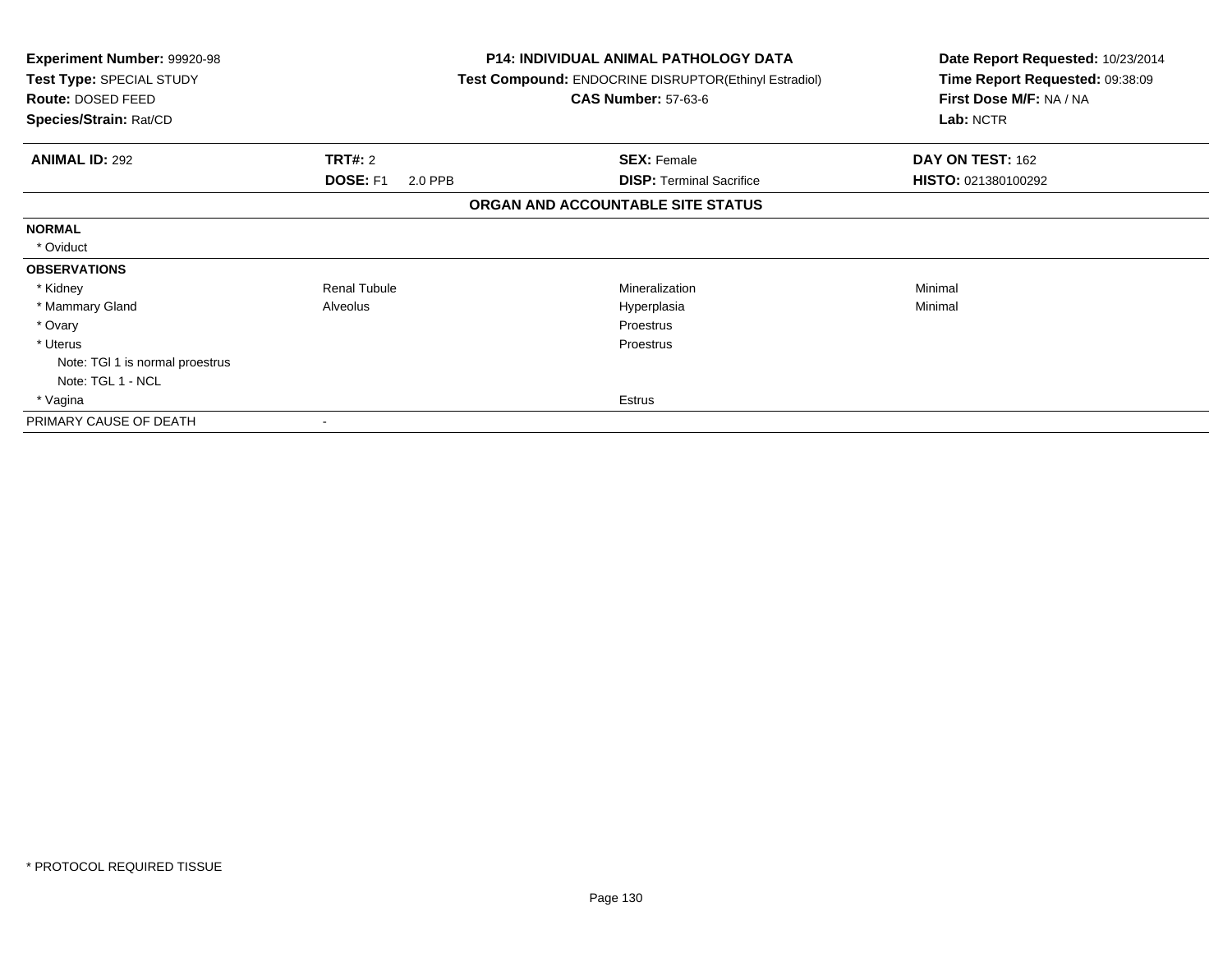| <b>Experiment Number: 99920-98</b><br>Test Type: SPECIAL STUDY<br>Route: DOSED FEED<br>Species/Strain: Rat/CD |                            | <b>P14: INDIVIDUAL ANIMAL PATHOLOGY DATA</b><br>Test Compound: ENDOCRINE DISRUPTOR(Ethinyl Estradiol)<br><b>CAS Number: 57-63-6</b> | Date Report Requested: 10/23/2014<br>Time Report Requested: 09:38:09<br>First Dose M/F: NA / NA<br>Lab: NCTR |
|---------------------------------------------------------------------------------------------------------------|----------------------------|-------------------------------------------------------------------------------------------------------------------------------------|--------------------------------------------------------------------------------------------------------------|
| <b>ANIMAL ID: 293</b>                                                                                         | <b>TRT#: 2</b>             | <b>SEX: Female</b>                                                                                                                  | DAY ON TEST: 161                                                                                             |
|                                                                                                               | <b>DOSE: F1</b><br>2.0 PPB | <b>DISP:</b> Terminal Sacrifice                                                                                                     | HISTO: 021380100293                                                                                          |
|                                                                                                               |                            | ORGAN AND ACCOUNTABLE SITE STATUS                                                                                                   |                                                                                                              |
| <b>NORMAL</b>                                                                                                 |                            |                                                                                                                                     |                                                                                                              |
| * Mammary Gland                                                                                               | * Oviduct                  |                                                                                                                                     |                                                                                                              |
| <b>OBSERVATIONS</b>                                                                                           |                            |                                                                                                                                     |                                                                                                              |
| * Kidney                                                                                                      | Cortex                     | Cyst                                                                                                                                |                                                                                                              |
|                                                                                                               | <b>Renal Tubule</b>        | Mineralization                                                                                                                      | Minimal                                                                                                      |
| * Ovary                                                                                                       |                            | Proestrus                                                                                                                           |                                                                                                              |
| * Uterus                                                                                                      |                            | Proestrus                                                                                                                           |                                                                                                              |
| * Vagina                                                                                                      |                            | Proestrus                                                                                                                           |                                                                                                              |
| PRIMARY CAUSE OF DEATH                                                                                        |                            |                                                                                                                                     |                                                                                                              |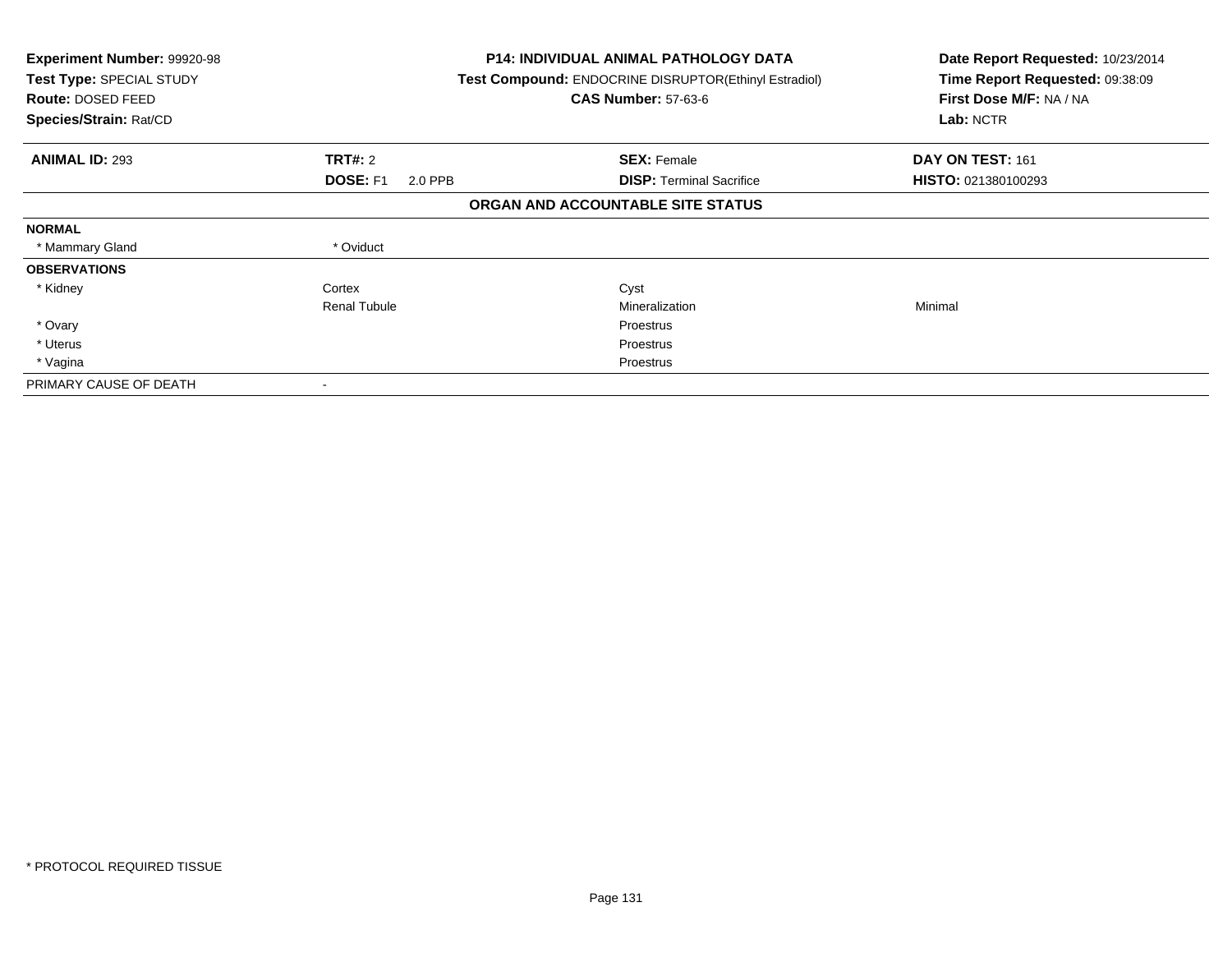| Experiment Number: 99920-98<br>Test Type: SPECIAL STUDY<br>Route: DOSED FEED<br>Species/Strain: Rat/CD |                            | <b>P14: INDIVIDUAL ANIMAL PATHOLOGY DATA</b><br>Test Compound: ENDOCRINE DISRUPTOR(Ethinyl Estradiol)<br><b>CAS Number: 57-63-6</b> |                     |
|--------------------------------------------------------------------------------------------------------|----------------------------|-------------------------------------------------------------------------------------------------------------------------------------|---------------------|
| <b>ANIMAL ID: 294</b>                                                                                  | <b>TRT#: 2</b>             | <b>SEX: Female</b>                                                                                                                  | DAY ON TEST: 161    |
|                                                                                                        | <b>DOSE: F1</b><br>2.0 PPB | <b>DISP:</b> Terminal Sacrifice                                                                                                     | HISTO: 021380100294 |
|                                                                                                        |                            | ORGAN AND ACCOUNTABLE SITE STATUS                                                                                                   |                     |
| <b>NORMAL</b>                                                                                          |                            |                                                                                                                                     |                     |
| * Mammary Gland                                                                                        | * Oviduct                  |                                                                                                                                     |                     |
| <b>OBSERVATIONS</b>                                                                                    |                            |                                                                                                                                     |                     |
| * Kidney                                                                                               | <b>Renal Tubule</b>        | Mineralization                                                                                                                      | Minimal             |
| * Ovary                                                                                                |                            | Proestrus                                                                                                                           |                     |
| * Uterus                                                                                               |                            | Proestrus                                                                                                                           |                     |
| * Vagina                                                                                               |                            | Proestrus                                                                                                                           |                     |
| PRIMARY CAUSE OF DEATH                                                                                 |                            |                                                                                                                                     |                     |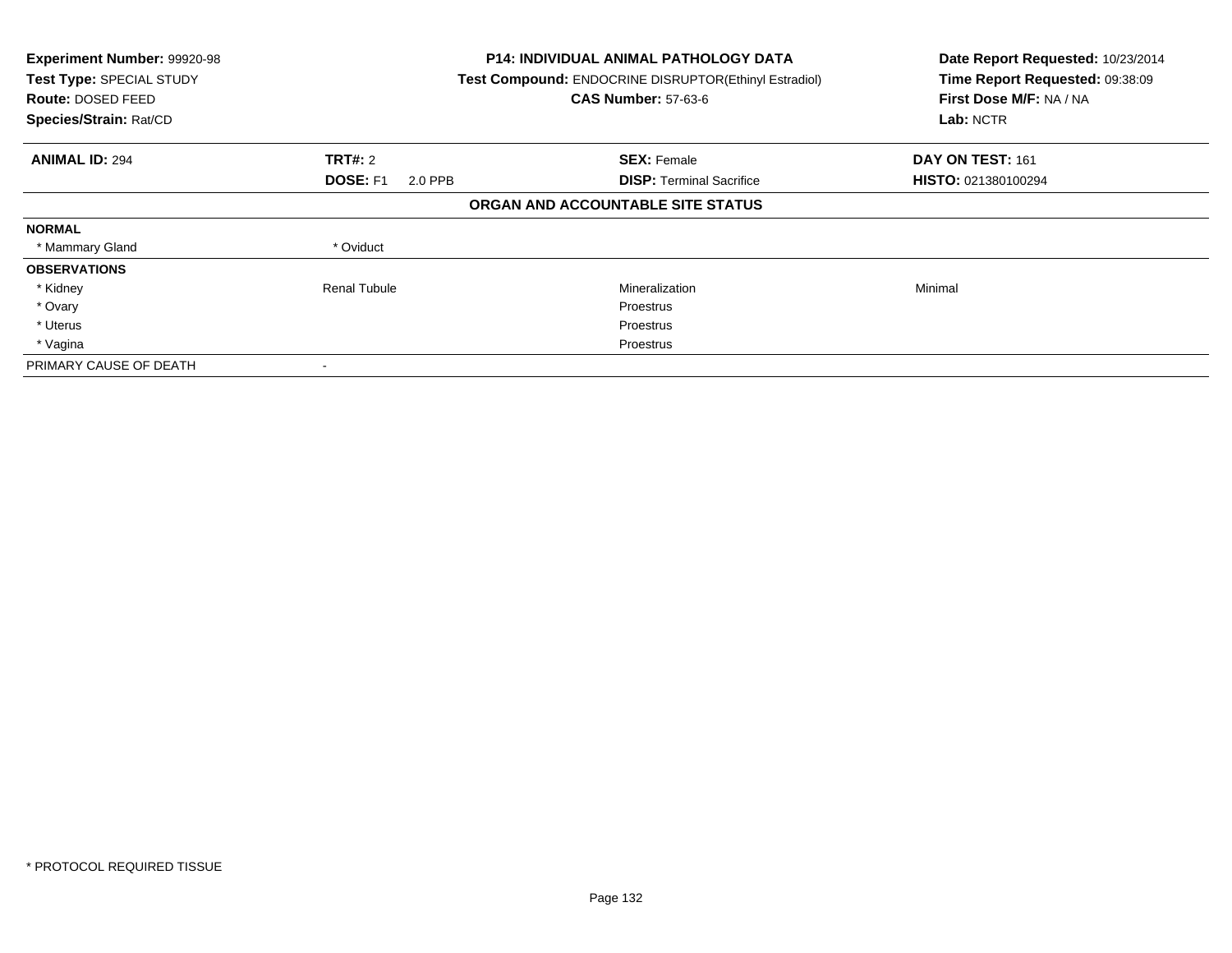| Experiment Number: 99920-98<br>Test Type: SPECIAL STUDY<br>Route: DOSED FEED<br>Species/Strain: Rat/CD |                                  | <b>P14: INDIVIDUAL ANIMAL PATHOLOGY DATA</b><br>Test Compound: ENDOCRINE DISRUPTOR(Ethinyl Estradiol)<br><b>CAS Number: 57-63-6</b> | Date Report Requested: 10/23/2014<br>Time Report Requested: 09:38:09<br>First Dose M/F: NA / NA<br>Lab: NCTR |
|--------------------------------------------------------------------------------------------------------|----------------------------------|-------------------------------------------------------------------------------------------------------------------------------------|--------------------------------------------------------------------------------------------------------------|
| <b>ANIMAL ID: 295</b>                                                                                  | TRT#: 3                          | <b>SEX: Female</b>                                                                                                                  | DAY ON TEST: 162                                                                                             |
|                                                                                                        | <b>DOSE: F1</b><br><b>10 PPB</b> | <b>DISP:</b> Terminal Sacrifice                                                                                                     | HISTO: 021380100295                                                                                          |
|                                                                                                        |                                  | ORGAN AND ACCOUNTABLE SITE STATUS                                                                                                   |                                                                                                              |
| <b>NORMAL</b>                                                                                          |                                  |                                                                                                                                     |                                                                                                              |
| * Mammary Gland                                                                                        | * Oviduct                        |                                                                                                                                     |                                                                                                              |
| <b>OBSERVATIONS</b>                                                                                    |                                  |                                                                                                                                     |                                                                                                              |
| * Kidney                                                                                               | <b>Renal Tubule</b>              | Mineralization                                                                                                                      | Minimal                                                                                                      |
| * Ovary                                                                                                |                                  | Estrus                                                                                                                              |                                                                                                              |
| * Uterus                                                                                               |                                  | Estrus                                                                                                                              |                                                                                                              |
| * Vagina                                                                                               |                                  | Estrus                                                                                                                              |                                                                                                              |
| PRIMARY CAUSE OF DEATH                                                                                 |                                  |                                                                                                                                     |                                                                                                              |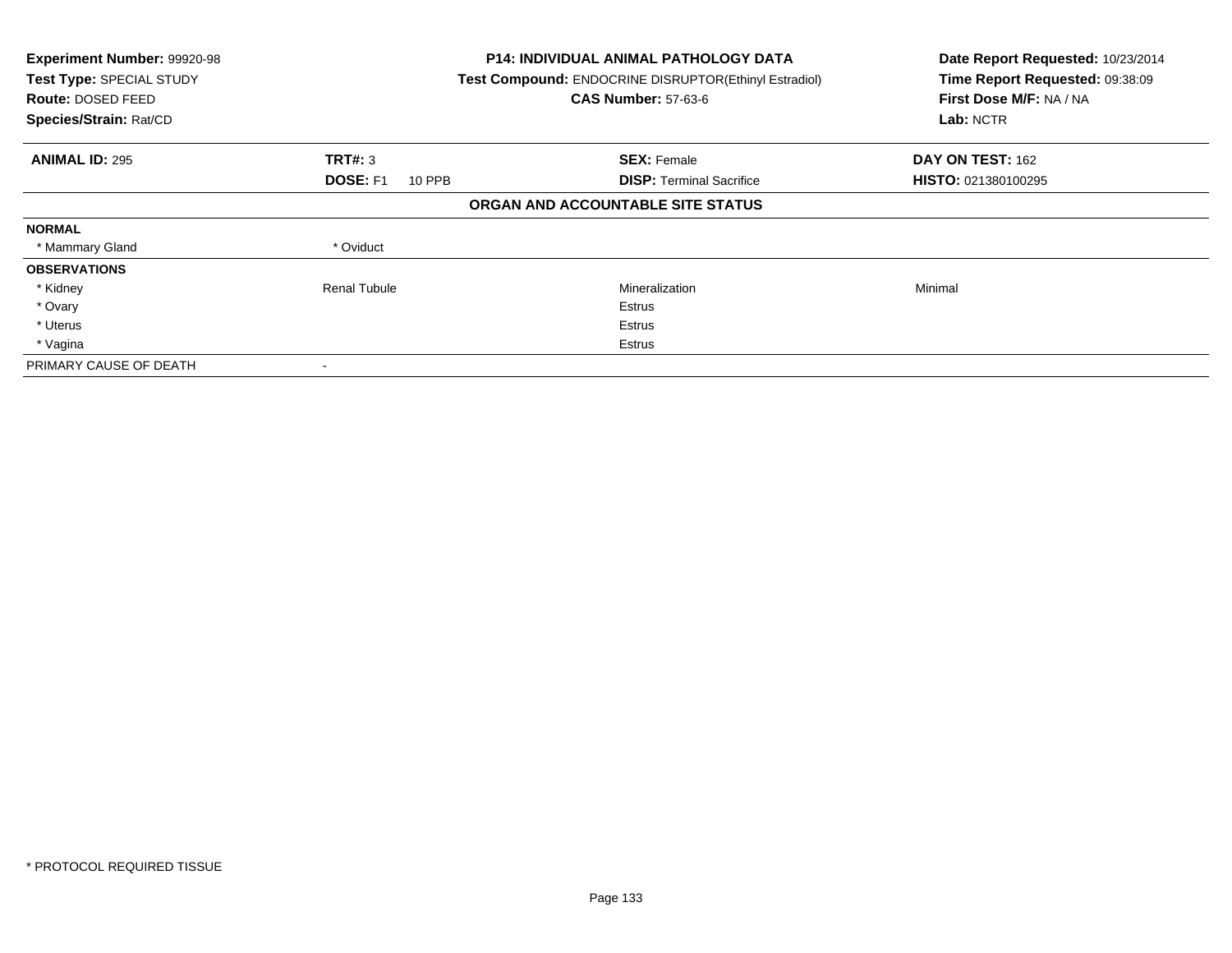| Experiment Number: 99920-98<br>Test Type: SPECIAL STUDY<br>Route: DOSED FEED<br>Species/Strain: Rat/CD |                                  | <b>P14: INDIVIDUAL ANIMAL PATHOLOGY DATA</b><br>Test Compound: ENDOCRINE DISRUPTOR(Ethinyl Estradiol)<br><b>CAS Number: 57-63-6</b> | Date Report Requested: 10/23/2014<br>Time Report Requested: 09:38:09<br>First Dose M/F: NA / NA<br>Lab: NCTR |
|--------------------------------------------------------------------------------------------------------|----------------------------------|-------------------------------------------------------------------------------------------------------------------------------------|--------------------------------------------------------------------------------------------------------------|
| <b>ANIMAL ID: 296</b>                                                                                  | TRT#: 3                          | <b>SEX: Female</b>                                                                                                                  | DAY ON TEST: 161                                                                                             |
|                                                                                                        | <b>DOSE: F1</b><br><b>10 PPB</b> | <b>DISP: Terminal Sacrifice</b>                                                                                                     | HISTO: 021380100296                                                                                          |
|                                                                                                        |                                  | ORGAN AND ACCOUNTABLE SITE STATUS                                                                                                   |                                                                                                              |
| <b>NORMAL</b>                                                                                          |                                  |                                                                                                                                     |                                                                                                              |
| * Mammary Gland                                                                                        | * Oviduct                        |                                                                                                                                     |                                                                                                              |
| <b>OBSERVATIONS</b>                                                                                    |                                  |                                                                                                                                     |                                                                                                              |
| * Kidney                                                                                               | <b>Renal Tubule</b>              | Mineralization                                                                                                                      | Mild                                                                                                         |
| * Ovary                                                                                                |                                  | Estrus                                                                                                                              |                                                                                                              |
| * Uterus                                                                                               |                                  | Estrus                                                                                                                              |                                                                                                              |
| * Vagina                                                                                               |                                  | Estrus                                                                                                                              |                                                                                                              |
| PRIMARY CAUSE OF DEATH                                                                                 |                                  |                                                                                                                                     |                                                                                                              |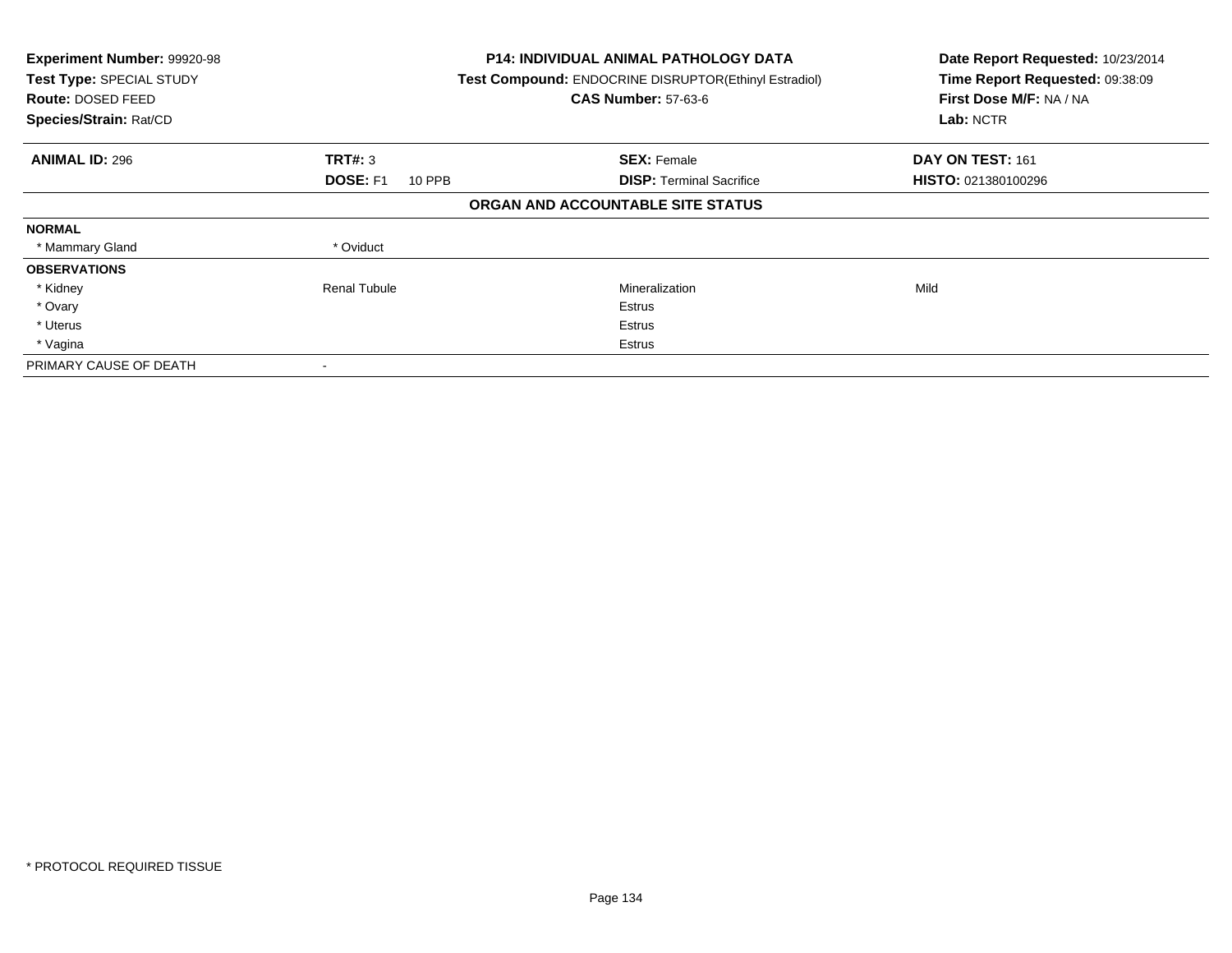| Experiment Number: 99920-98<br>Test Type: SPECIAL STUDY<br><b>Route: DOSED FEED</b><br>Species/Strain: Rat/CD |                           | <b>P14: INDIVIDUAL ANIMAL PATHOLOGY DATA</b><br>Test Compound: ENDOCRINE DISRUPTOR(Ethinyl Estradiol)<br><b>CAS Number: 57-63-6</b> | Date Report Requested: 10/23/2014<br>Time Report Requested: 09:38:09<br>First Dose M/F: NA / NA<br>Lab: NCTR |
|---------------------------------------------------------------------------------------------------------------|---------------------------|-------------------------------------------------------------------------------------------------------------------------------------|--------------------------------------------------------------------------------------------------------------|
| <b>ANIMAL ID: 297</b>                                                                                         | TRT#: 3                   | <b>SEX: Female</b>                                                                                                                  | DAY ON TEST: 161                                                                                             |
|                                                                                                               | <b>DOSE: F1</b><br>10 PPB | <b>DISP:</b> Terminal Sacrifice                                                                                                     | HISTO: 021380100297                                                                                          |
|                                                                                                               |                           | ORGAN AND ACCOUNTABLE SITE STATUS                                                                                                   |                                                                                                              |
| <b>NORMAL</b>                                                                                                 |                           |                                                                                                                                     |                                                                                                              |
| * Mammary Gland                                                                                               | * Oviduct                 |                                                                                                                                     |                                                                                                              |
| <b>OBSERVATIONS</b>                                                                                           |                           |                                                                                                                                     |                                                                                                              |
| * Kidney                                                                                                      | Renal Tubule              | Mineralization                                                                                                                      | Minimal                                                                                                      |
| * Ovary                                                                                                       |                           | Estrus                                                                                                                              |                                                                                                              |
| * Uterus                                                                                                      |                           | Estrus                                                                                                                              |                                                                                                              |
| * Vagina                                                                                                      |                           | Estrus                                                                                                                              |                                                                                                              |
| PRIMARY CAUSE OF DEATH                                                                                        |                           |                                                                                                                                     |                                                                                                              |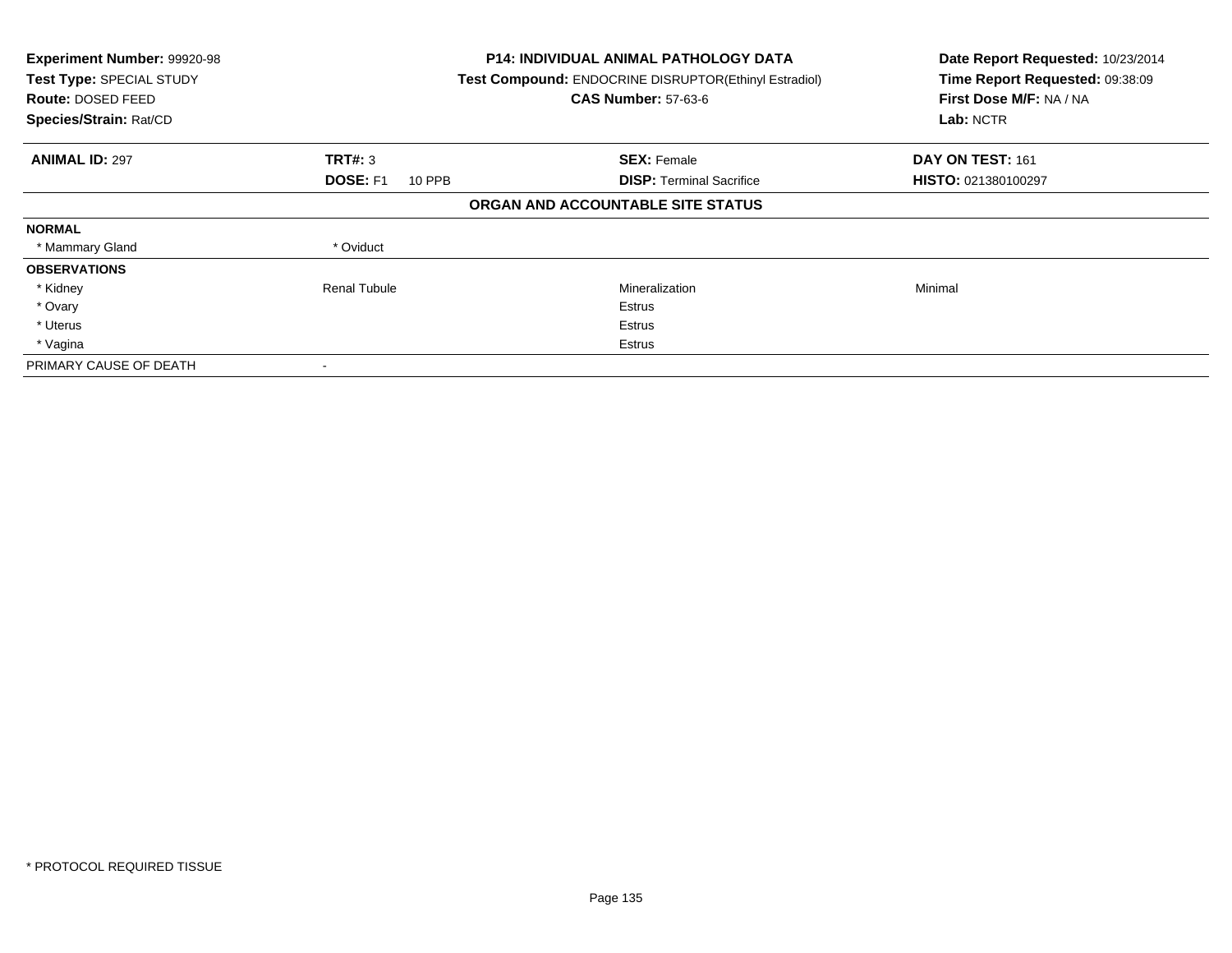| Experiment Number: 99920-98<br>Test Type: SPECIAL STUDY<br>Route: DOSED FEED<br>Species/Strain: Rat/CD |                           | <b>P14: INDIVIDUAL ANIMAL PATHOLOGY DATA</b><br>Test Compound: ENDOCRINE DISRUPTOR(Ethinyl Estradiol)<br><b>CAS Number: 57-63-6</b> | Date Report Requested: 10/23/2014<br>Time Report Requested: 09:38:09<br>First Dose M/F: NA / NA<br>Lab: NCTR |
|--------------------------------------------------------------------------------------------------------|---------------------------|-------------------------------------------------------------------------------------------------------------------------------------|--------------------------------------------------------------------------------------------------------------|
| <b>ANIMAL ID: 298</b>                                                                                  | TRT#: 3                   | <b>SEX: Female</b>                                                                                                                  | DAY ON TEST: 161                                                                                             |
|                                                                                                        | <b>DOSE: F1</b><br>10 PPB | <b>DISP: Terminal Sacrifice</b>                                                                                                     | HISTO: 021380100298                                                                                          |
|                                                                                                        |                           | ORGAN AND ACCOUNTABLE SITE STATUS                                                                                                   |                                                                                                              |
| <b>NORMAL</b>                                                                                          |                           |                                                                                                                                     |                                                                                                              |
| * Oviduct                                                                                              |                           |                                                                                                                                     |                                                                                                              |
| <b>OBSERVATIONS</b>                                                                                    |                           |                                                                                                                                     |                                                                                                              |
| * Kidney                                                                                               | <b>Renal Tubule</b>       | Mineralization                                                                                                                      | Mild                                                                                                         |
| * Mammary Gland                                                                                        | Alveolus                  | Hyperplasia                                                                                                                         | Mild                                                                                                         |
| * Ovary                                                                                                |                           | Metestrus                                                                                                                           |                                                                                                              |
| * Uterus                                                                                               |                           | Metestrus                                                                                                                           |                                                                                                              |
| * Vagina                                                                                               |                           | Metestrus                                                                                                                           |                                                                                                              |
| PRIMARY CAUSE OF DEATH                                                                                 |                           |                                                                                                                                     |                                                                                                              |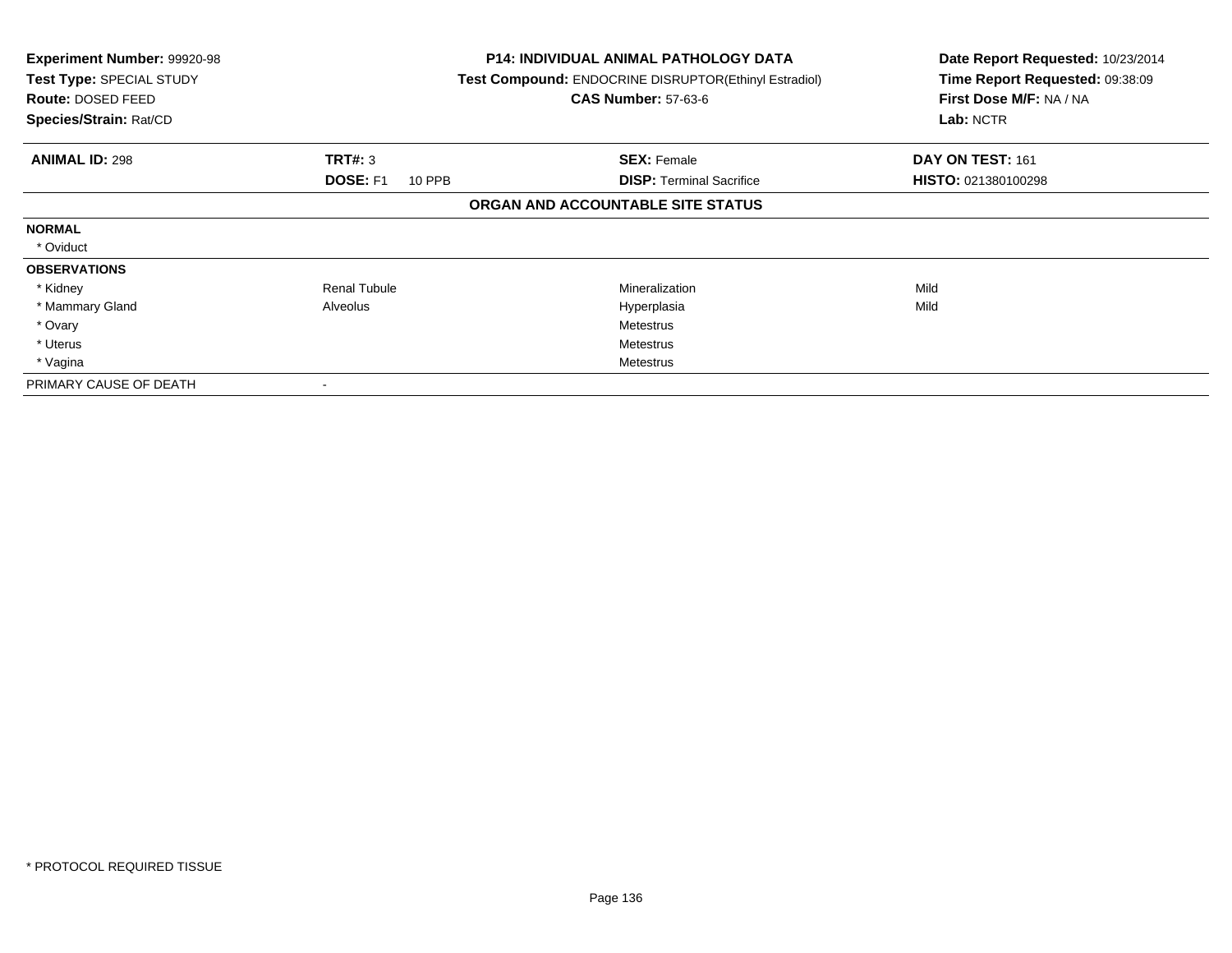| Experiment Number: 99920-98<br>Test Type: SPECIAL STUDY<br>Route: DOSED FEED<br>Species/Strain: Rat/CD |                                  | <b>P14: INDIVIDUAL ANIMAL PATHOLOGY DATA</b><br>Test Compound: ENDOCRINE DISRUPTOR(Ethinyl Estradiol)<br><b>CAS Number: 57-63-6</b> | Date Report Requested: 10/23/2014<br>Time Report Requested: 09:38:09<br>First Dose M/F: NA / NA<br>Lab: NCTR |
|--------------------------------------------------------------------------------------------------------|----------------------------------|-------------------------------------------------------------------------------------------------------------------------------------|--------------------------------------------------------------------------------------------------------------|
| <b>ANIMAL ID: 299</b>                                                                                  | TRT#: 3                          | <b>SEX: Female</b>                                                                                                                  | DAY ON TEST: 161                                                                                             |
|                                                                                                        | <b>DOSE: F1</b><br><b>10 PPB</b> | <b>DISP:</b> Terminal Sacrifice                                                                                                     | HISTO: 021380100299                                                                                          |
|                                                                                                        |                                  | ORGAN AND ACCOUNTABLE SITE STATUS                                                                                                   |                                                                                                              |
| <b>NORMAL</b>                                                                                          |                                  |                                                                                                                                     |                                                                                                              |
| * Mammary Gland                                                                                        | * Oviduct                        |                                                                                                                                     |                                                                                                              |
| <b>OBSERVATIONS</b>                                                                                    |                                  |                                                                                                                                     |                                                                                                              |
| * Kidney                                                                                               | <b>Renal Tubule</b>              | Mineralization                                                                                                                      | Minimal                                                                                                      |
| * Ovary                                                                                                |                                  | Estrus                                                                                                                              |                                                                                                              |
| * Uterus                                                                                               |                                  | Estrus                                                                                                                              |                                                                                                              |
| * Vagina                                                                                               |                                  | Metestrus                                                                                                                           |                                                                                                              |
| PRIMARY CAUSE OF DEATH                                                                                 |                                  |                                                                                                                                     |                                                                                                              |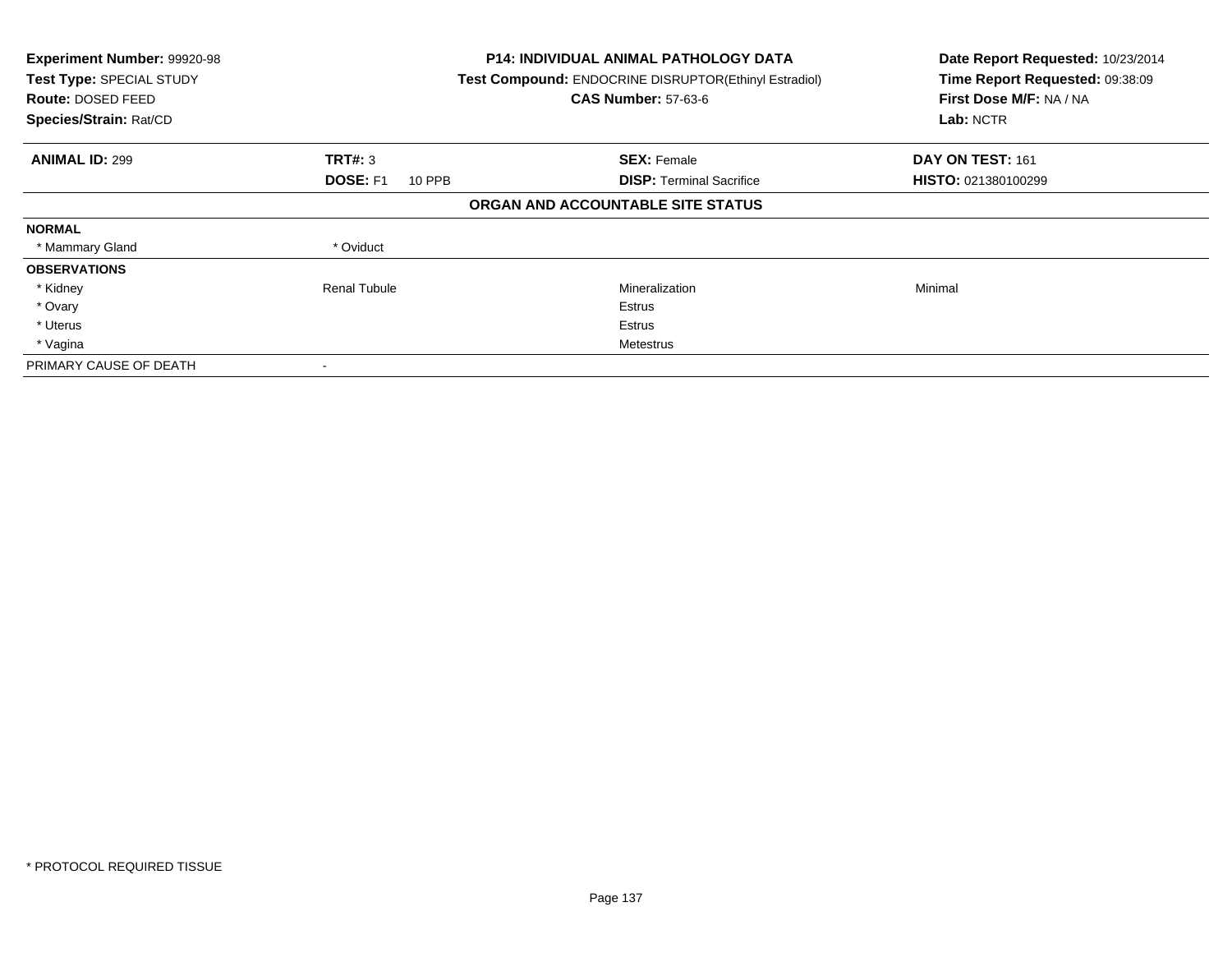| <b>Experiment Number: 99920-98</b><br>Test Type: SPECIAL STUDY<br>Route: DOSED FEED<br>Species/Strain: Rat/CD |                           | <b>P14: INDIVIDUAL ANIMAL PATHOLOGY DATA</b><br>Test Compound: ENDOCRINE DISRUPTOR(Ethinyl Estradiol)<br><b>CAS Number: 57-63-6</b> | Date Report Requested: 10/23/2014<br>Time Report Requested: 09:38:09<br>First Dose M/F: NA / NA<br>Lab: NCTR |
|---------------------------------------------------------------------------------------------------------------|---------------------------|-------------------------------------------------------------------------------------------------------------------------------------|--------------------------------------------------------------------------------------------------------------|
| <b>ANIMAL ID: 300</b>                                                                                         | <b>TRT#: 4</b>            | <b>SEX: Female</b>                                                                                                                  | DAY ON TEST: 161                                                                                             |
|                                                                                                               | <b>DOSE: F1</b><br>50 PPB | <b>DISP:</b> Terminal Sacrifice                                                                                                     | HISTO: 021380100300                                                                                          |
|                                                                                                               |                           | ORGAN AND ACCOUNTABLE SITE STATUS                                                                                                   |                                                                                                              |
| <b>NORMAL</b>                                                                                                 |                           |                                                                                                                                     |                                                                                                              |
| * Adrenal Cortex                                                                                              | * Adrenal Medulla         | * Bone                                                                                                                              | * Bone Marrow                                                                                                |
| * Liver                                                                                                       | * Mammary Gland           | * Oviduct                                                                                                                           | * Pituitary Gland                                                                                            |
| * Spleen                                                                                                      | * Thymus                  | * Thyroid Gland                                                                                                                     |                                                                                                              |
| <b>OBSERVATIONS</b>                                                                                           |                           |                                                                                                                                     |                                                                                                              |
| * Kidney                                                                                                      | Renal Tubule              | Mineralization                                                                                                                      | Mild                                                                                                         |
| * Ovary                                                                                                       |                           | <b>Diestrus</b>                                                                                                                     |                                                                                                              |
| * Uterus                                                                                                      |                           | Diestrus                                                                                                                            |                                                                                                              |
| * Vagina                                                                                                      |                           | Diestrus                                                                                                                            |                                                                                                              |
| PRIMARY CAUSE OF DEATH                                                                                        |                           |                                                                                                                                     |                                                                                                              |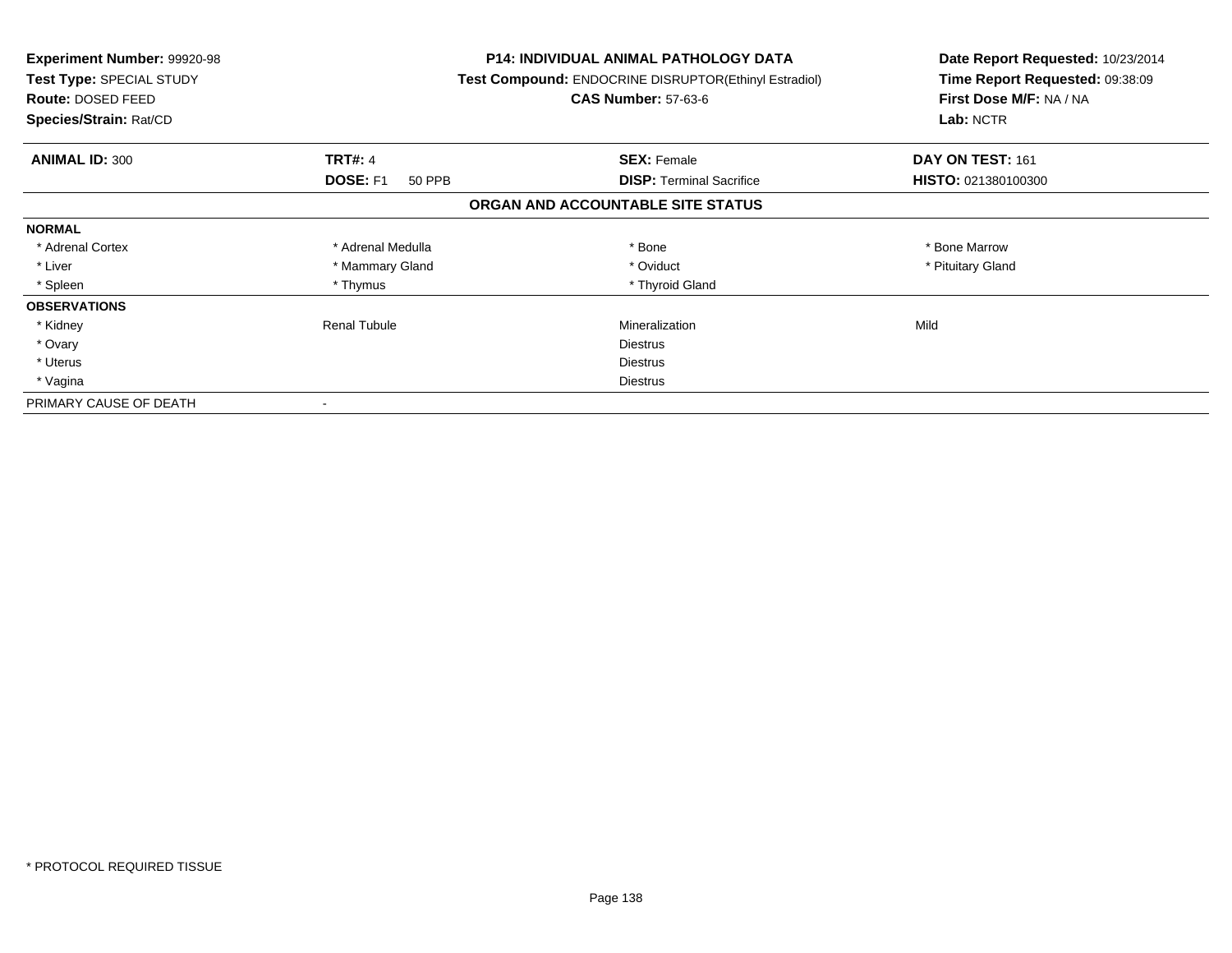| Experiment Number: 99920-98<br>Test Type: SPECIAL STUDY<br>Route: DOSED FEED |                           | <b>P14: INDIVIDUAL ANIMAL PATHOLOGY DATA</b><br>Test Compound: ENDOCRINE DISRUPTOR(Ethinyl Estradiol)<br><b>CAS Number: 57-63-6</b> | Date Report Requested: 10/23/2014<br>Time Report Requested: 09:38:09<br>First Dose M/F: NA / NA |  |
|------------------------------------------------------------------------------|---------------------------|-------------------------------------------------------------------------------------------------------------------------------------|-------------------------------------------------------------------------------------------------|--|
| Species/Strain: Rat/CD                                                       |                           |                                                                                                                                     | Lab: NCTR                                                                                       |  |
| <b>ANIMAL ID: 301</b>                                                        | <b>TRT#: 4</b>            | <b>SEX: Female</b>                                                                                                                  | DAY ON TEST: 161                                                                                |  |
|                                                                              | DOSE: F1<br><b>50 PPB</b> | <b>DISP: Terminal Sacrifice</b>                                                                                                     | HISTO: 021380100301                                                                             |  |
|                                                                              |                           | ORGAN AND ACCOUNTABLE SITE STATUS                                                                                                   |                                                                                                 |  |
| <b>NORMAL</b>                                                                |                           |                                                                                                                                     |                                                                                                 |  |
| * Adrenal Cortex                                                             | * Adrenal Medulla         | * Bone                                                                                                                              | * Bone Marrow                                                                                   |  |
| * Liver                                                                      | * Mammary Gland           | * Oviduct                                                                                                                           | * Pituitary Gland                                                                               |  |
| * Thymus                                                                     | * Thyroid Gland           |                                                                                                                                     |                                                                                                 |  |
| <b>OBSERVATIONS</b>                                                          |                           |                                                                                                                                     |                                                                                                 |  |
| * Kidney                                                                     | <b>Renal Tubule</b>       | Mineralization                                                                                                                      | Moderate                                                                                        |  |
| * Ovary                                                                      | Corpus Luteum             | Cyst                                                                                                                                |                                                                                                 |  |
|                                                                              |                           | <b>Diestrus</b>                                                                                                                     |                                                                                                 |  |
| * Spleen                                                                     |                           | Pigmentation                                                                                                                        | Mild                                                                                            |  |
| * Uterus                                                                     |                           | <b>Diestrus</b>                                                                                                                     |                                                                                                 |  |
| * Vagina                                                                     |                           | <b>Diestrus</b>                                                                                                                     |                                                                                                 |  |
| PRIMARY CAUSE OF DEATH                                                       |                           |                                                                                                                                     |                                                                                                 |  |
| Animal Note: This animal not cycling normally, probably a prolonged cycle.   |                           |                                                                                                                                     |                                                                                                 |  |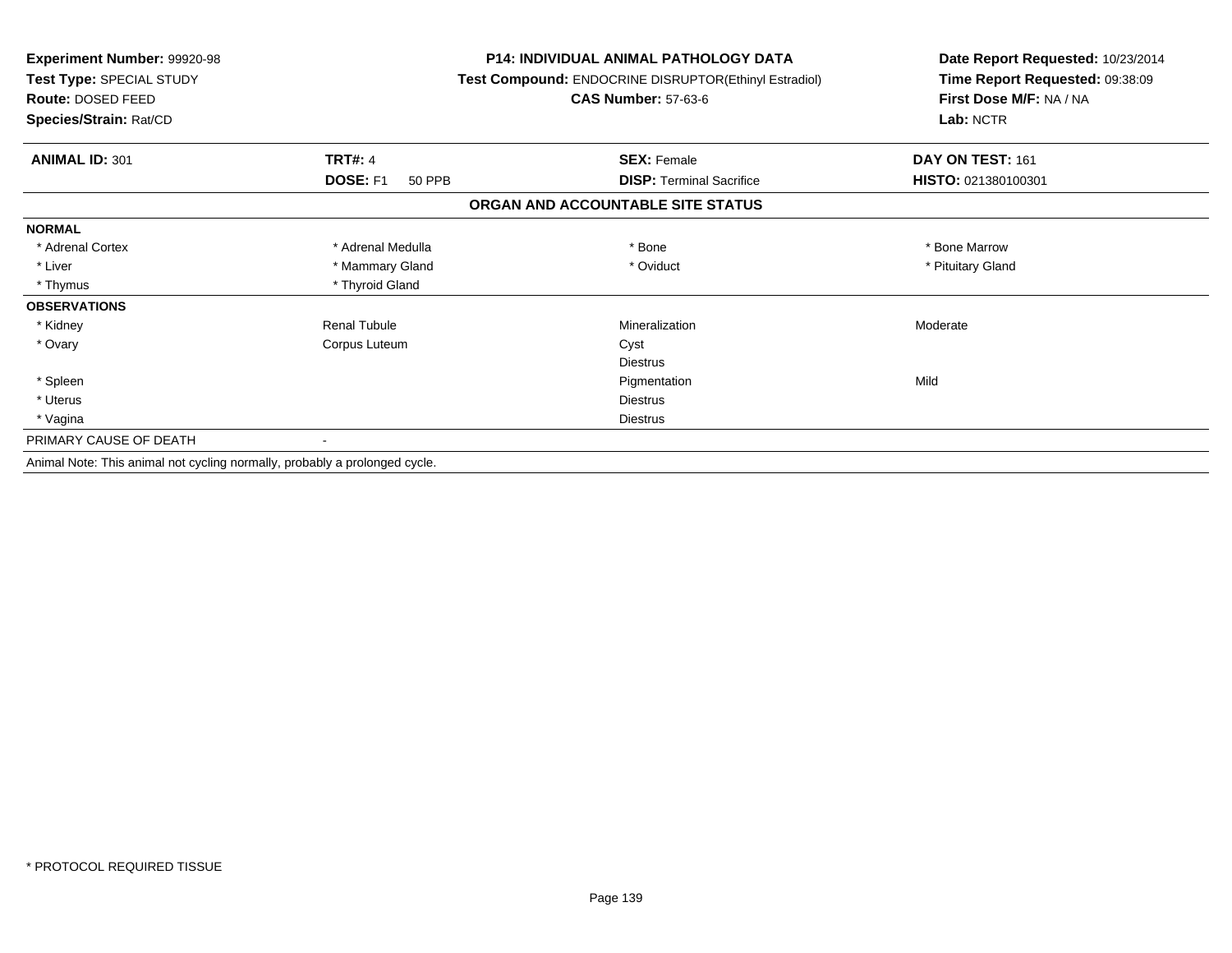| <b>Experiment Number: 99920-98</b><br>Test Type: SPECIAL STUDY<br>Route: DOSED FEED | <b>P14: INDIVIDUAL ANIMAL PATHOLOGY DATA</b><br>Test Compound: ENDOCRINE DISRUPTOR(Ethinyl Estradiol)<br><b>CAS Number: 57-63-6</b> | Date Report Requested: 10/23/2014<br>Time Report Requested: 09:38:09<br>First Dose M/F: NA / NA<br>Lab: NCTR |  |
|-------------------------------------------------------------------------------------|-------------------------------------------------------------------------------------------------------------------------------------|--------------------------------------------------------------------------------------------------------------|--|
| Species/Strain: Rat/CD                                                              |                                                                                                                                     |                                                                                                              |  |
| <b>TRT#: 4</b><br><b>ANIMAL ID: 302</b>                                             | <b>SEX: Female</b>                                                                                                                  | DAY ON TEST: 161                                                                                             |  |
| DOSE: F1<br>50 PPB                                                                  | <b>DISP: Terminal Sacrifice</b>                                                                                                     | HISTO: 021380100302                                                                                          |  |
|                                                                                     | ORGAN AND ACCOUNTABLE SITE STATUS                                                                                                   |                                                                                                              |  |
| <b>NORMAL</b>                                                                       |                                                                                                                                     |                                                                                                              |  |
| * Adrenal Cortex<br>* Adrenal Medulla                                               | * Bone                                                                                                                              | * Bone Marrow                                                                                                |  |
| * Liver<br>* Mammary Gland                                                          | * Oviduct                                                                                                                           | * Pituitary Gland                                                                                            |  |
| * Spleen<br>* Thymus                                                                |                                                                                                                                     |                                                                                                              |  |
| <b>OBSERVATIONS</b>                                                                 |                                                                                                                                     |                                                                                                              |  |
| * Kidney<br><b>Renal Tubule</b>                                                     | Mineralization                                                                                                                      | Minimal                                                                                                      |  |
| * Ovary                                                                             | <b>Proestrus</b>                                                                                                                    |                                                                                                              |  |
| * Thyroid Gland                                                                     | Ultimobranchial Cyst                                                                                                                |                                                                                                              |  |
| * Uterus                                                                            | Proestrus                                                                                                                           |                                                                                                              |  |
| Note: TGL 1 - NCL                                                                   |                                                                                                                                     |                                                                                                              |  |
| Note: TGL 1 is normal proestrus                                                     |                                                                                                                                     |                                                                                                              |  |
| * Vagina                                                                            | <b>Proestrus</b>                                                                                                                    |                                                                                                              |  |
| PRIMARY CAUSE OF DEATH                                                              |                                                                                                                                     |                                                                                                              |  |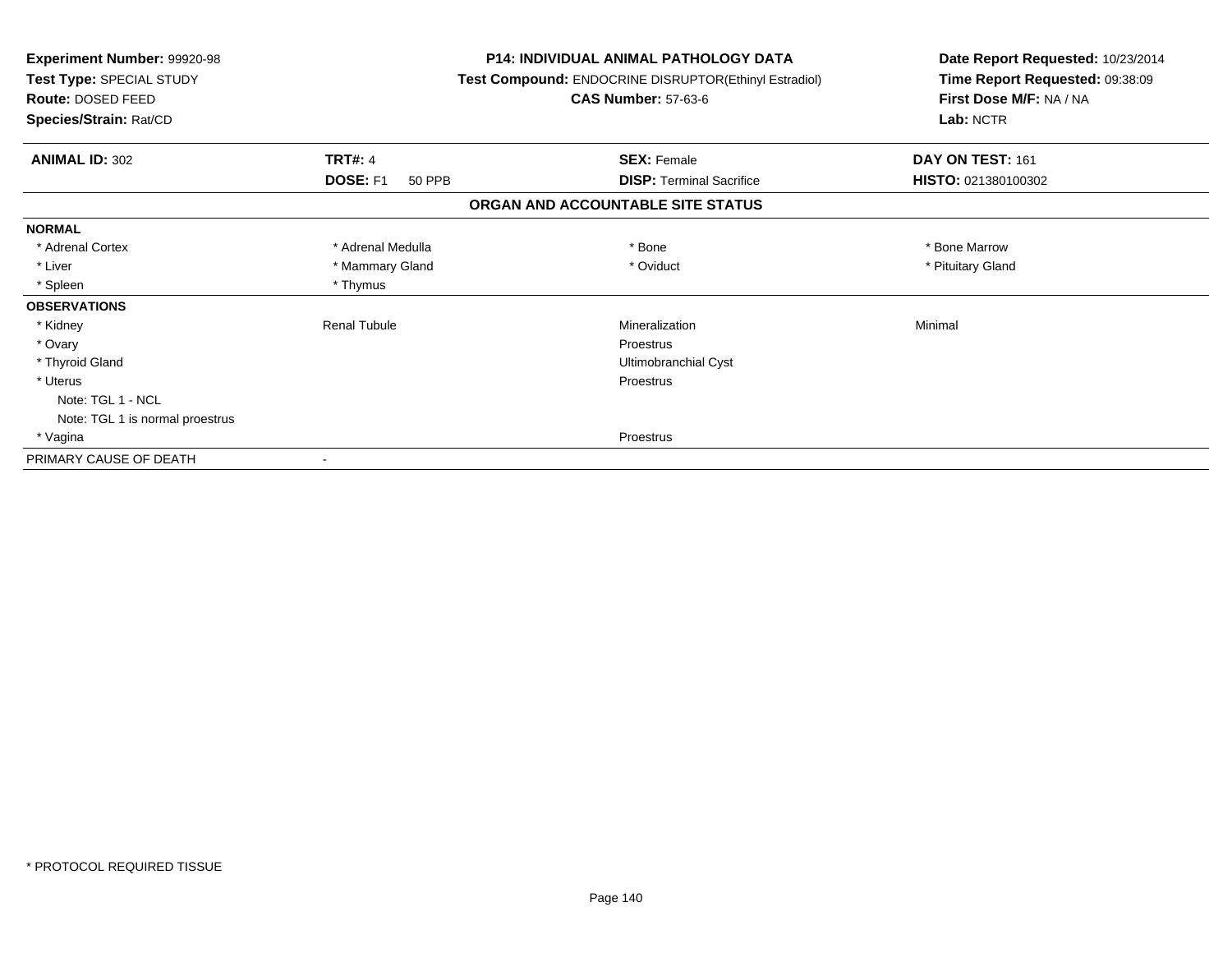| <b>Experiment Number: 99920-98</b><br>Test Type: SPECIAL STUDY<br>Route: DOSED FEED<br>Species/Strain: Rat/CD |                    | <b>P14: INDIVIDUAL ANIMAL PATHOLOGY DATA</b><br><b>Test Compound: ENDOCRINE DISRUPTOR(Ethinyl Estradiol)</b><br><b>CAS Number: 57-63-6</b> | Date Report Requested: 10/23/2014<br>Time Report Requested: 09:38:09<br>First Dose M/F: NA / NA<br>Lab: NCTR |  |
|---------------------------------------------------------------------------------------------------------------|--------------------|--------------------------------------------------------------------------------------------------------------------------------------------|--------------------------------------------------------------------------------------------------------------|--|
| <b>ANIMAL ID: 303</b>                                                                                         | <b>TRT#: 4</b>     | <b>SEX: Female</b>                                                                                                                         | DAY ON TEST: 161                                                                                             |  |
|                                                                                                               | DOSE: F1<br>50 PPB | <b>DISP:</b> Terminal Sacrifice                                                                                                            | HISTO: 021380100303                                                                                          |  |
|                                                                                                               |                    | ORGAN AND ACCOUNTABLE SITE STATUS                                                                                                          |                                                                                                              |  |
| <b>NORMAL</b>                                                                                                 |                    |                                                                                                                                            |                                                                                                              |  |
| * Adrenal Cortex                                                                                              | * Adrenal Medulla  | * Bone                                                                                                                                     | * Bone Marrow                                                                                                |  |
| * Kidney                                                                                                      | * Liver            | * Mammary Gland                                                                                                                            | * Oviduct                                                                                                    |  |
| * Pituitary Gland                                                                                             | * Spleen           | * Thymus                                                                                                                                   | * Thyroid Gland                                                                                              |  |
| <b>OBSERVATIONS</b>                                                                                           |                    |                                                                                                                                            |                                                                                                              |  |
| * Ovary                                                                                                       |                    | <b>Diestrus</b>                                                                                                                            |                                                                                                              |  |
|                                                                                                               | Rete Ovarii        | <b>Dilatation</b>                                                                                                                          | Mild                                                                                                         |  |
| * Uterus                                                                                                      |                    | <b>Diestrus</b>                                                                                                                            |                                                                                                              |  |
| * Vagina                                                                                                      |                    | Diestrus                                                                                                                                   |                                                                                                              |  |
| Note: Transitional to Proestrus                                                                               |                    |                                                                                                                                            |                                                                                                              |  |
| PRIMARY CAUSE OF DEATH                                                                                        |                    |                                                                                                                                            |                                                                                                              |  |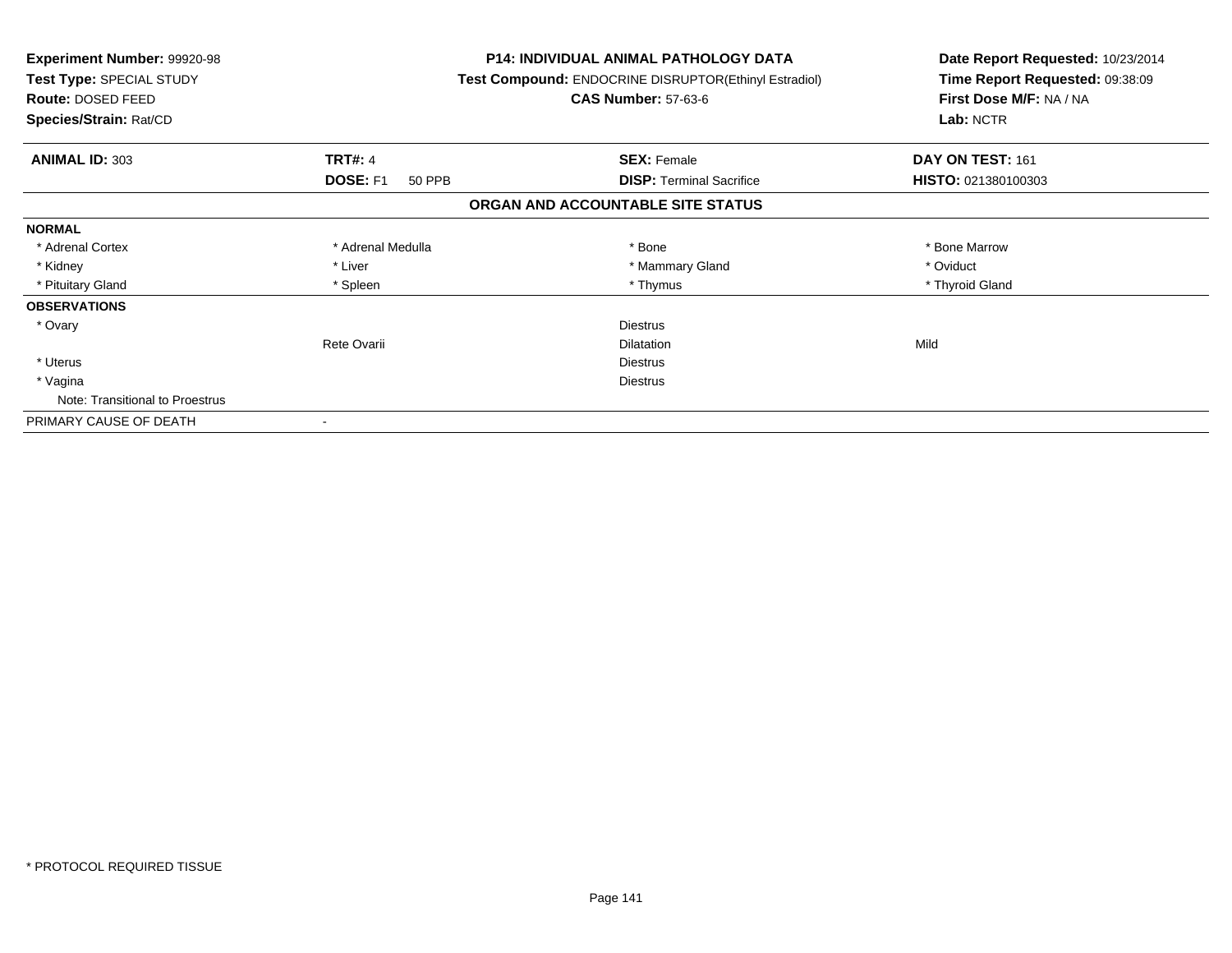| Experiment Number: 99920-98<br>Test Type: SPECIAL STUDY<br>Route: DOSED FEED<br>Species/Strain: Rat/CD |                           | <b>P14: INDIVIDUAL ANIMAL PATHOLOGY DATA</b><br>Test Compound: ENDOCRINE DISRUPTOR(Ethinyl Estradiol)<br><b>CAS Number: 57-63-6</b> | Date Report Requested: 10/23/2014<br>Time Report Requested: 09:38:09<br>First Dose M/F: NA / NA<br>Lab: NCTR |
|--------------------------------------------------------------------------------------------------------|---------------------------|-------------------------------------------------------------------------------------------------------------------------------------|--------------------------------------------------------------------------------------------------------------|
| <b>ANIMAL ID: 304</b>                                                                                  | <b>TRT#: 4</b>            | <b>SEX: Female</b>                                                                                                                  | DAY ON TEST: 160                                                                                             |
|                                                                                                        | DOSE: F1<br><b>50 PPB</b> | <b>DISP:</b> Terminal Sacrifice                                                                                                     | HISTO: 021380100304                                                                                          |
|                                                                                                        |                           | ORGAN AND ACCOUNTABLE SITE STATUS                                                                                                   |                                                                                                              |
| <b>NORMAL</b>                                                                                          |                           |                                                                                                                                     |                                                                                                              |
| * Adrenal Cortex                                                                                       | * Adrenal Medulla         | * Bone                                                                                                                              | * Bone Marrow                                                                                                |
| * Liver                                                                                                | * Mammary Gland           | * Oviduct                                                                                                                           | * Pituitary Gland                                                                                            |
| * Thymus                                                                                               | * Thyroid Gland           |                                                                                                                                     |                                                                                                              |
| <b>OBSERVATIONS</b>                                                                                    |                           |                                                                                                                                     |                                                                                                              |
| * Kidney                                                                                               | <b>Renal Tubule</b>       | Mineralization                                                                                                                      | Minimal                                                                                                      |
| * Ovary                                                                                                |                           | Proestrus                                                                                                                           |                                                                                                              |
| * Spleen                                                                                               |                           | Pigmentation                                                                                                                        | Minimal                                                                                                      |
| * Uterus                                                                                               |                           | Proestrus                                                                                                                           |                                                                                                              |
| Note: TGL 1 - NCL                                                                                      |                           |                                                                                                                                     |                                                                                                              |
| Note: TGL 1 is normal proestrus                                                                        |                           |                                                                                                                                     |                                                                                                              |
| * Vagina                                                                                               |                           | Estrus                                                                                                                              |                                                                                                              |
| PRIMARY CAUSE OF DEATH                                                                                 |                           |                                                                                                                                     |                                                                                                              |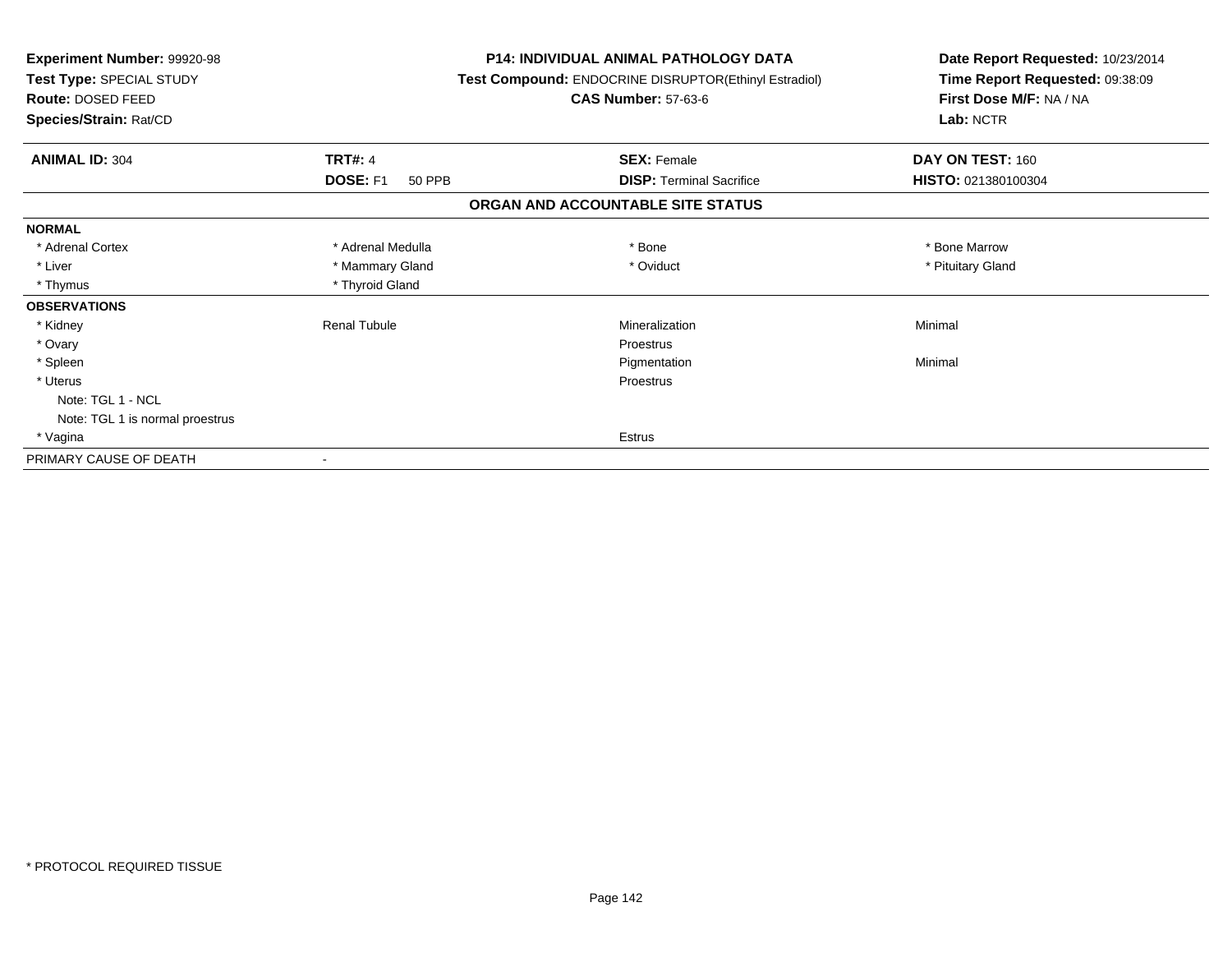| Experiment Number: 99920-98<br>Test Type: SPECIAL STUDY<br>Route: DOSED FEED<br>Species/Strain: Rat/CD |                     | <b>P14: INDIVIDUAL ANIMAL PATHOLOGY DATA</b><br>Test Compound: ENDOCRINE DISRUPTOR(Ethinyl Estradiol)<br><b>CAS Number: 57-63-6</b> | Date Report Requested: 10/23/2014<br>Time Report Requested: 09:38:09<br>First Dose M/F: NA / NA<br>Lab: NCTR |
|--------------------------------------------------------------------------------------------------------|---------------------|-------------------------------------------------------------------------------------------------------------------------------------|--------------------------------------------------------------------------------------------------------------|
| <b>ANIMAL ID: 327</b>                                                                                  | <b>TRT#: 1</b>      | <b>SEX: Female</b>                                                                                                                  | DAY ON TEST: 161                                                                                             |
|                                                                                                        | DOSE: F1<br>CONTROL | <b>DISP:</b> Terminal Sacrifice                                                                                                     | HISTO: 021380100327                                                                                          |
|                                                                                                        |                     | ORGAN AND ACCOUNTABLE SITE STATUS                                                                                                   |                                                                                                              |
| <b>NORMAL</b>                                                                                          |                     |                                                                                                                                     |                                                                                                              |
| * Adrenal Cortex                                                                                       | * Adrenal Medulla   | * Bone                                                                                                                              | * Bone Marrow                                                                                                |
| * Kidney                                                                                               | * Liver             | * Oviduct                                                                                                                           | * Pituitary Gland                                                                                            |
| * Spleen                                                                                               | * Thymus            | * Thyroid Gland                                                                                                                     |                                                                                                              |
| <b>MISSING</b>                                                                                         |                     |                                                                                                                                     |                                                                                                              |
| * Vagina                                                                                               |                     |                                                                                                                                     |                                                                                                              |
| <b>OBSERVATIONS</b>                                                                                    |                     |                                                                                                                                     |                                                                                                              |
| * Mammary Gland                                                                                        | Alveolus            | Hyperplasia                                                                                                                         | Minimal                                                                                                      |
| * Ovary                                                                                                |                     | Metestrus                                                                                                                           |                                                                                                              |
| * Uterus                                                                                               |                     | Metestrus                                                                                                                           |                                                                                                              |
| * Vagina                                                                                               |                     |                                                                                                                                     |                                                                                                              |
| Note: Wet Tissue Attempted                                                                             |                     |                                                                                                                                     |                                                                                                              |
| PRIMARY CAUSE OF DEATH                                                                                 |                     |                                                                                                                                     |                                                                                                              |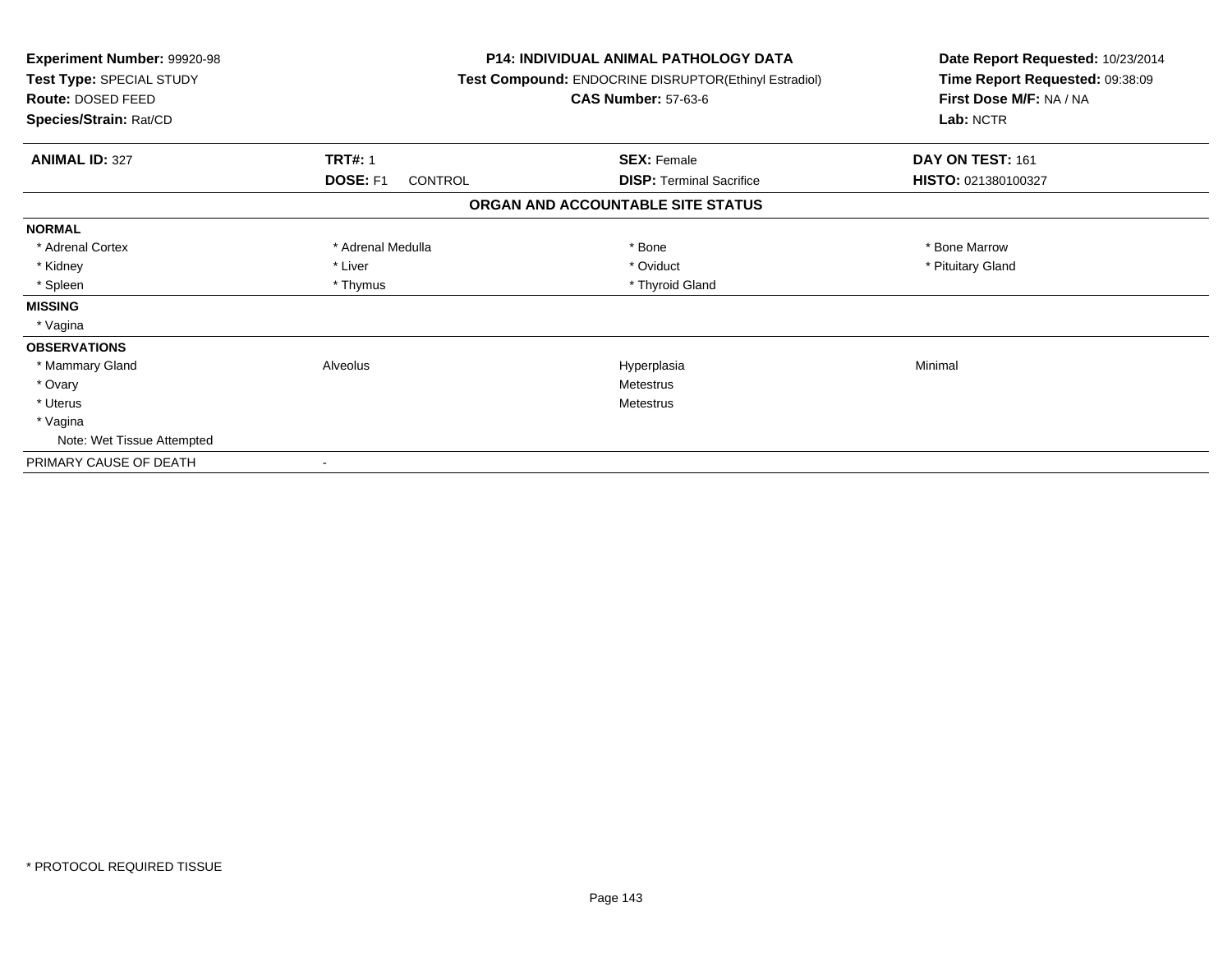| Experiment Number: 99920-98<br>Test Type: SPECIAL STUDY<br>Route: DOSED FEED<br>Species/Strain: Rat/CD |                            | <b>P14: INDIVIDUAL ANIMAL PATHOLOGY DATA</b><br>Test Compound: ENDOCRINE DISRUPTOR(Ethinyl Estradiol)<br><b>CAS Number: 57-63-6</b> | Date Report Requested: 10/23/2014<br>Time Report Requested: 09:38:09<br>First Dose M/F: NA / NA<br>Lab: NCTR |
|--------------------------------------------------------------------------------------------------------|----------------------------|-------------------------------------------------------------------------------------------------------------------------------------|--------------------------------------------------------------------------------------------------------------|
| <b>ANIMAL ID: 328</b>                                                                                  | <b>TRT#: 1</b>             | <b>SEX: Female</b>                                                                                                                  | DAY ON TEST: 161                                                                                             |
|                                                                                                        | DOSE: F1<br><b>CONTROL</b> | <b>DISP: Terminal Sacrifice</b>                                                                                                     | HISTO: 021380100328                                                                                          |
|                                                                                                        |                            | ORGAN AND ACCOUNTABLE SITE STATUS                                                                                                   |                                                                                                              |
| <b>NORMAL</b>                                                                                          |                            |                                                                                                                                     |                                                                                                              |
| * Adrenal Cortex                                                                                       | * Adrenal Medulla          | * Bone                                                                                                                              | * Bone Marrow                                                                                                |
| * Oviduct                                                                                              | * Pituitary Gland          | * Spleen                                                                                                                            | * Thymus                                                                                                     |
| * Thyroid Gland                                                                                        |                            |                                                                                                                                     |                                                                                                              |
| <b>OBSERVATIONS</b>                                                                                    |                            |                                                                                                                                     |                                                                                                              |
| * Kidney                                                                                               | <b>Renal Tubule</b>        | Mineralization                                                                                                                      | Mild                                                                                                         |
| * Liver                                                                                                |                            | Inflammation                                                                                                                        | Chronic Active, Minimal                                                                                      |
| * Mammary Gland                                                                                        | Alveolus                   | Hyperplasia                                                                                                                         | Minimal                                                                                                      |
| * Ovary                                                                                                |                            | Metestrus                                                                                                                           |                                                                                                              |
| * Uterus                                                                                               |                            | <b>Metestrus</b>                                                                                                                    |                                                                                                              |
| * Vagina                                                                                               |                            | <b>Metestrus</b>                                                                                                                    |                                                                                                              |
| PRIMARY CAUSE OF DEATH                                                                                 |                            |                                                                                                                                     |                                                                                                              |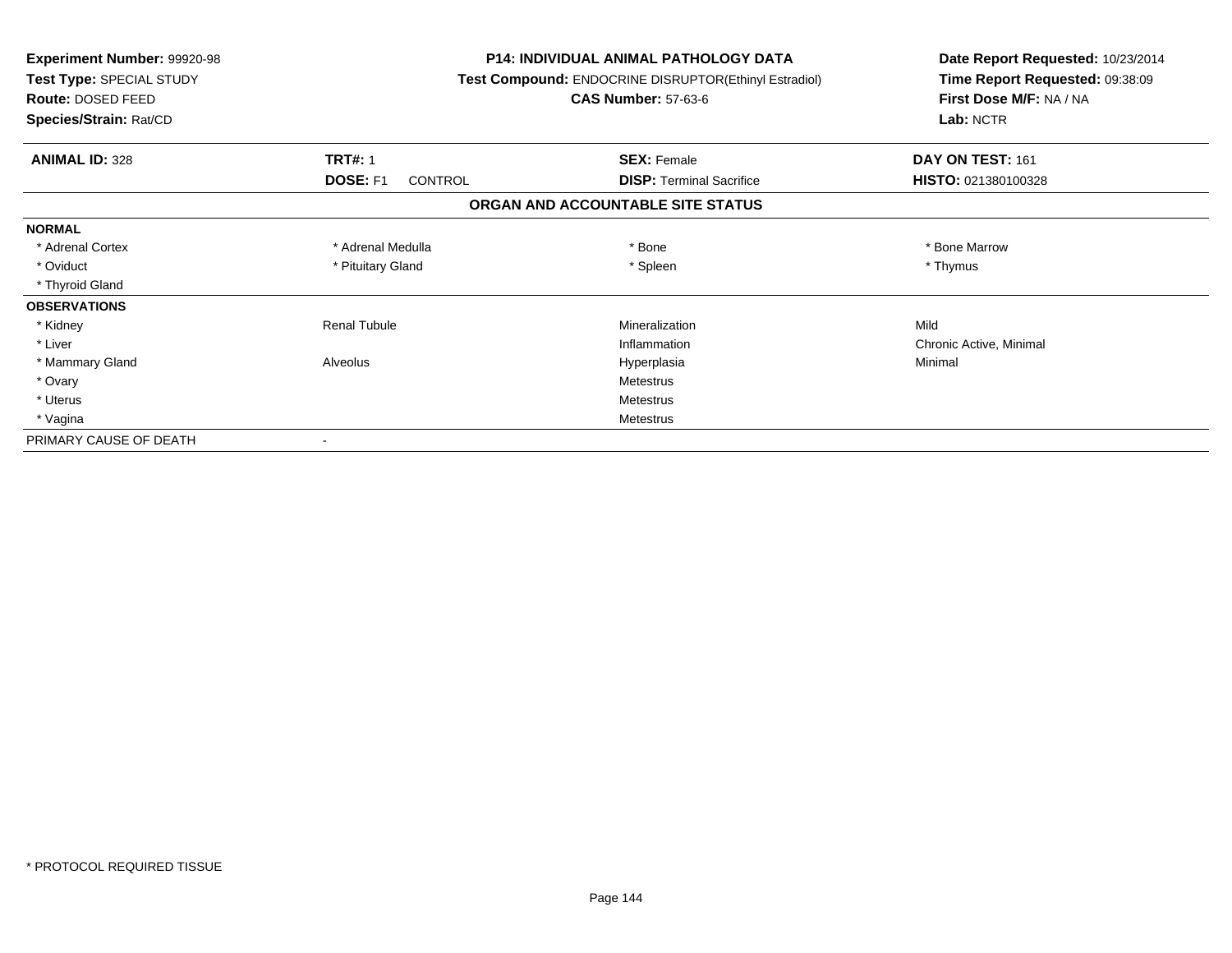| Experiment Number: 99920-98<br>Test Type: SPECIAL STUDY<br>Route: DOSED FEED<br>Species/Strain: Rat/CD |                     | <b>P14: INDIVIDUAL ANIMAL PATHOLOGY DATA</b><br><b>Test Compound: ENDOCRINE DISRUPTOR(Ethinyl Estradiol)</b><br><b>CAS Number: 57-63-6</b> | Date Report Requested: 10/23/2014<br>Time Report Requested: 09:38:09<br>First Dose M/F: NA / NA<br>Lab: NCTR |
|--------------------------------------------------------------------------------------------------------|---------------------|--------------------------------------------------------------------------------------------------------------------------------------------|--------------------------------------------------------------------------------------------------------------|
| <b>ANIMAL ID: 329</b>                                                                                  | <b>TRT#: 1</b>      | <b>SEX: Female</b>                                                                                                                         | DAY ON TEST: 161                                                                                             |
|                                                                                                        | DOSE: F1<br>CONTROL | <b>DISP: Terminal Sacrifice</b>                                                                                                            | HISTO: 021380100329                                                                                          |
|                                                                                                        |                     | ORGAN AND ACCOUNTABLE SITE STATUS                                                                                                          |                                                                                                              |
| <b>NORMAL</b>                                                                                          |                     |                                                                                                                                            |                                                                                                              |
| * Adrenal Cortex                                                                                       | * Adrenal Medulla   | * Bone                                                                                                                                     | * Bone Marrow                                                                                                |
| * Liver                                                                                                | * Oviduct           | * Pituitary Gland                                                                                                                          | * Thymus                                                                                                     |
| * Thyroid Gland                                                                                        |                     |                                                                                                                                            |                                                                                                              |
| <b>OBSERVATIONS</b>                                                                                    |                     |                                                                                                                                            |                                                                                                              |
| * Kidney                                                                                               | <b>Renal Tubule</b> | Mineralization                                                                                                                             | Minimal                                                                                                      |
| * Mammary Gland                                                                                        | Alveolus            | Hyperplasia                                                                                                                                | Mild                                                                                                         |
| * Ovary                                                                                                |                     | Proestrus                                                                                                                                  |                                                                                                              |
| * Spleen                                                                                               |                     | Pigmentation                                                                                                                               | Minimal                                                                                                      |
| * Uterus                                                                                               |                     | Proestrus                                                                                                                                  |                                                                                                              |
| * Vagina                                                                                               |                     | <b>Estrus</b>                                                                                                                              |                                                                                                              |
| PRIMARY CAUSE OF DEATH                                                                                 |                     |                                                                                                                                            |                                                                                                              |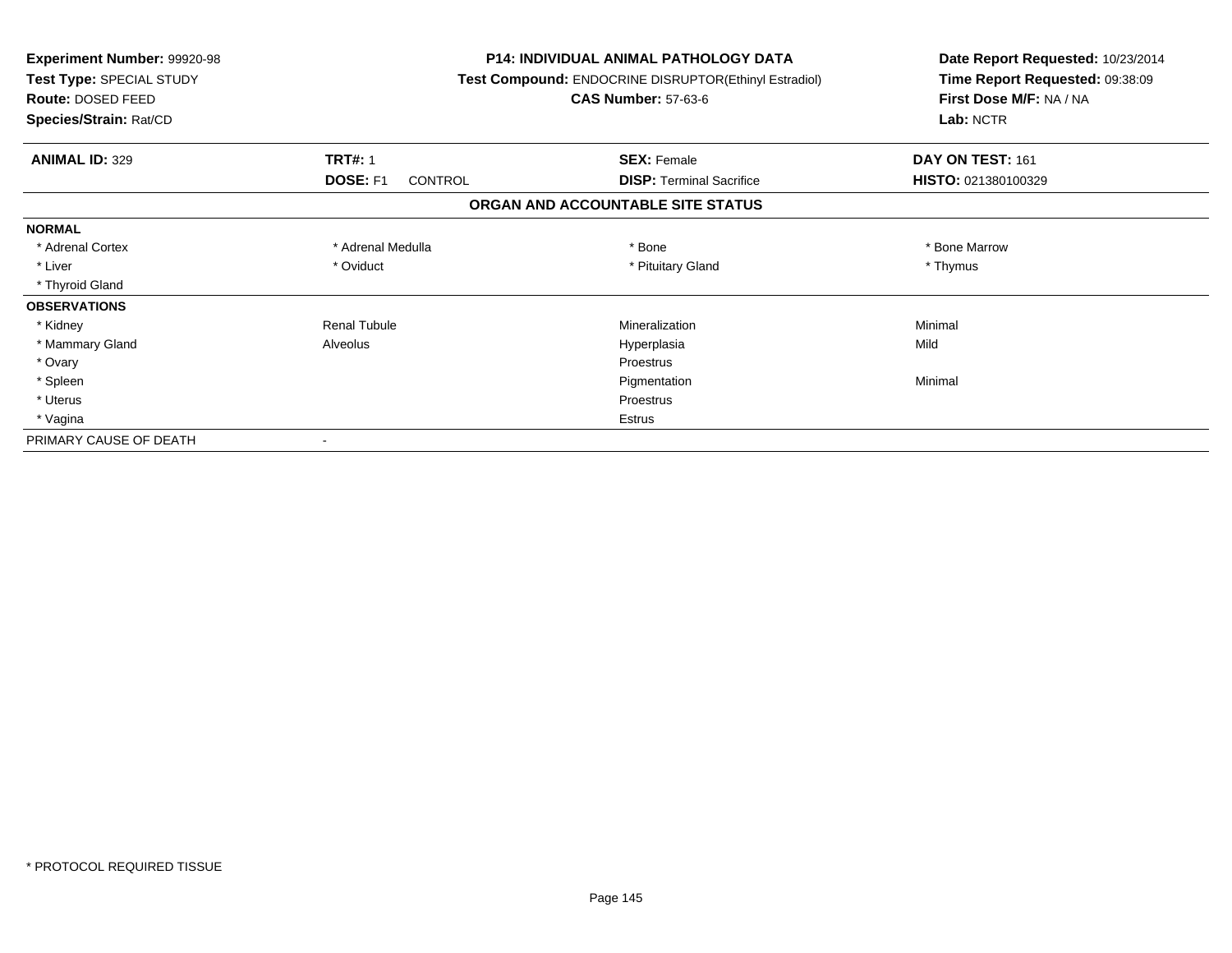| <b>Experiment Number: 99920-98</b><br>Test Type: SPECIAL STUDY<br>Route: DOSED FEED<br>Species/Strain: Rat/CD |                            | <b>P14: INDIVIDUAL ANIMAL PATHOLOGY DATA</b><br><b>Test Compound: ENDOCRINE DISRUPTOR(Ethinyl Estradiol)</b><br><b>CAS Number: 57-63-6</b> | Date Report Requested: 10/23/2014<br>Time Report Requested: 09:38:09<br>First Dose M/F: NA / NA<br>Lab: NCTR |
|---------------------------------------------------------------------------------------------------------------|----------------------------|--------------------------------------------------------------------------------------------------------------------------------------------|--------------------------------------------------------------------------------------------------------------|
| <b>ANIMAL ID: 330</b>                                                                                         | <b>TRT#: 1</b>             | <b>SEX: Female</b>                                                                                                                         | DAY ON TEST: 161                                                                                             |
|                                                                                                               | DOSE: F1<br><b>CONTROL</b> | <b>DISP: Terminal Sacrifice</b>                                                                                                            | HISTO: 021380100330                                                                                          |
|                                                                                                               |                            | ORGAN AND ACCOUNTABLE SITE STATUS                                                                                                          |                                                                                                              |
| <b>NORMAL</b>                                                                                                 |                            |                                                                                                                                            |                                                                                                              |
| * Adrenal Cortex                                                                                              | * Adrenal Medulla          | * Bone                                                                                                                                     | * Bone Marrow                                                                                                |
| * Liver                                                                                                       | * Oviduct                  | * Pituitary Gland                                                                                                                          | * Spleen                                                                                                     |
| * Thymus                                                                                                      |                            |                                                                                                                                            |                                                                                                              |
| <b>OBSERVATIONS</b>                                                                                           |                            |                                                                                                                                            |                                                                                                              |
| * Kidney                                                                                                      | <b>Renal Tubule</b>        | Mineralization                                                                                                                             | Minimal                                                                                                      |
| * Mammary Gland                                                                                               | Alveolus                   | Hyperplasia                                                                                                                                | Minimal                                                                                                      |
| * Ovary                                                                                                       |                            | <b>Estrus</b>                                                                                                                              |                                                                                                              |
| * Thyroid Gland                                                                                               |                            | Ultimobranchial Cyst                                                                                                                       |                                                                                                              |
| * Uterus                                                                                                      |                            | <b>Estrus</b>                                                                                                                              |                                                                                                              |
| * Vagina                                                                                                      |                            | Estrus                                                                                                                                     |                                                                                                              |
| PRIMARY CAUSE OF DEATH                                                                                        |                            |                                                                                                                                            |                                                                                                              |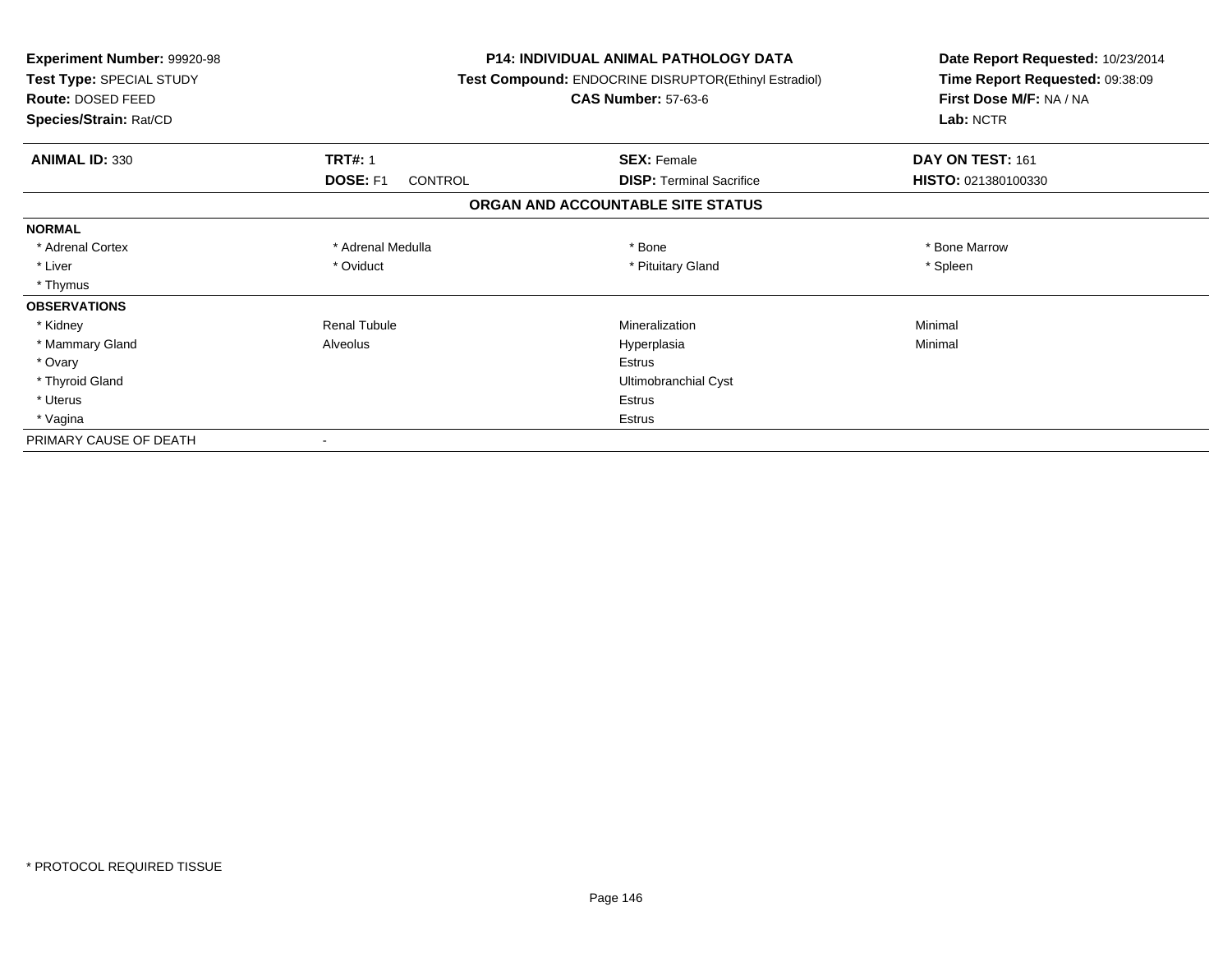| Experiment Number: 99920-98<br>Test Type: SPECIAL STUDY<br>Route: DOSED FEED |                     | <b>P14: INDIVIDUAL ANIMAL PATHOLOGY DATA</b><br>Test Compound: ENDOCRINE DISRUPTOR(Ethinyl Estradiol)<br><b>CAS Number: 57-63-6</b> | Date Report Requested: 10/23/2014<br>Time Report Requested: 09:38:09<br>First Dose M/F: NA / NA |
|------------------------------------------------------------------------------|---------------------|-------------------------------------------------------------------------------------------------------------------------------------|-------------------------------------------------------------------------------------------------|
| Species/Strain: Rat/CD                                                       |                     |                                                                                                                                     | Lab: NCTR                                                                                       |
| <b>ANIMAL ID: 331</b>                                                        | <b>TRT#: 2</b>      | <b>SEX: Female</b>                                                                                                                  | DAY ON TEST: 162                                                                                |
|                                                                              | DOSE: F1<br>2.0 PPB | <b>DISP: Terminal Sacrifice</b>                                                                                                     | HISTO: 021380100331                                                                             |
|                                                                              |                     | ORGAN AND ACCOUNTABLE SITE STATUS                                                                                                   |                                                                                                 |
| <b>NORMAL</b>                                                                |                     |                                                                                                                                     |                                                                                                 |
| * Mammary Gland                                                              | * Oviduct           |                                                                                                                                     |                                                                                                 |
| <b>OBSERVATIONS</b>                                                          |                     |                                                                                                                                     |                                                                                                 |
| * Kidney                                                                     | Pelvis              | <b>Dilatation</b>                                                                                                                   | Marked                                                                                          |
|                                                                              | <b>Renal Tubule</b> | Mineralization                                                                                                                      | Minimal                                                                                         |
| [Dilatation TGLS = 2-4 ]                                                     |                     |                                                                                                                                     |                                                                                                 |
| * Ovary                                                                      |                     | Proestrus                                                                                                                           |                                                                                                 |
| * Uterus                                                                     |                     | Proestrus                                                                                                                           |                                                                                                 |
| Note: TGL 1 is normal proestrus                                              |                     |                                                                                                                                     |                                                                                                 |
| Note: TGL 1 - NCL                                                            |                     |                                                                                                                                     |                                                                                                 |
| * Vagina                                                                     |                     | Proestrus                                                                                                                           |                                                                                                 |
| PRIMARY CAUSE OF DEATH                                                       |                     |                                                                                                                                     |                                                                                                 |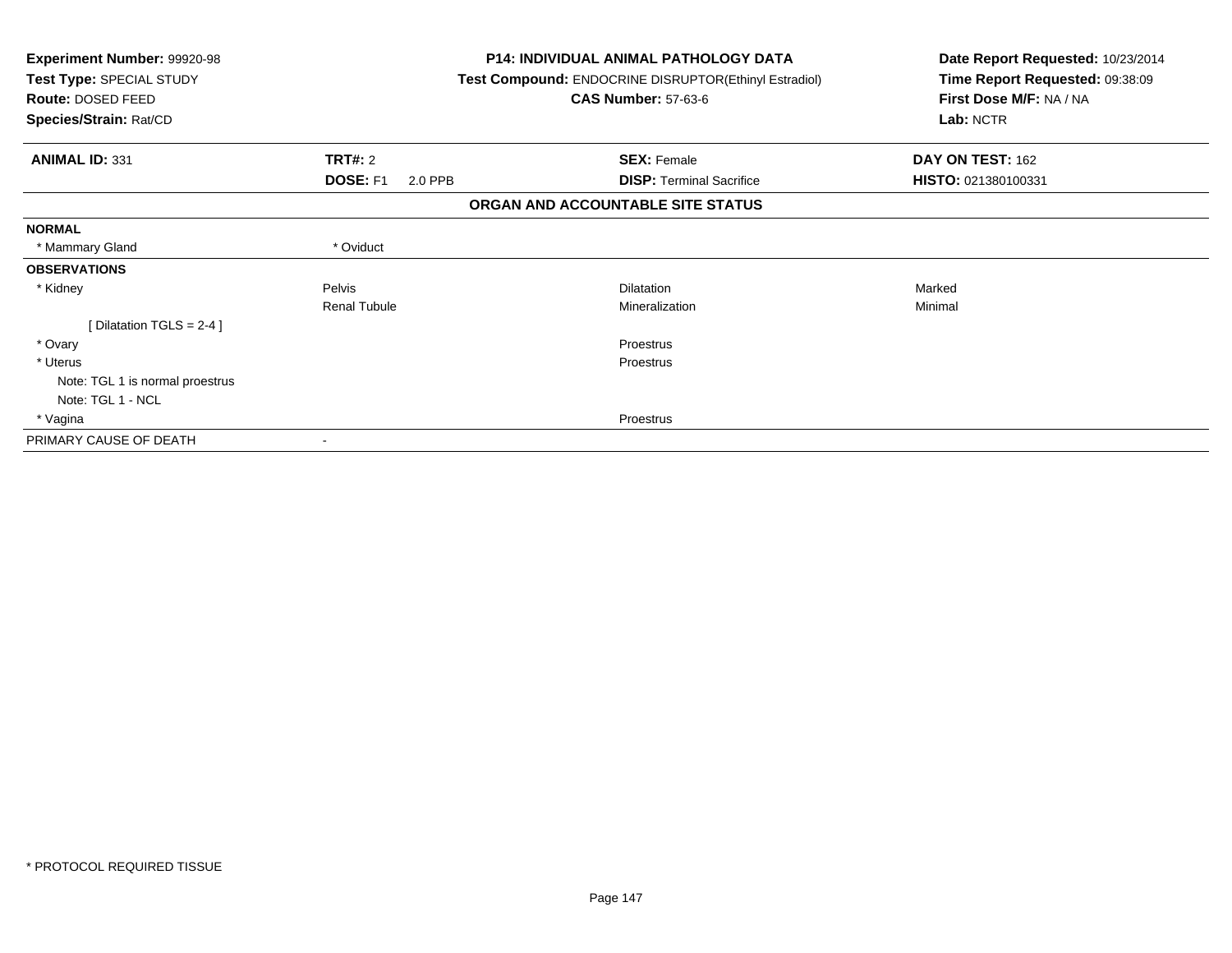| <b>Experiment Number: 99920-98</b><br>Test Type: SPECIAL STUDY<br>Route: DOSED FEED<br>Species/Strain: Rat/CD |                            | <b>P14: INDIVIDUAL ANIMAL PATHOLOGY DATA</b><br><b>Test Compound: ENDOCRINE DISRUPTOR(Ethinyl Estradiol)</b><br><b>CAS Number: 57-63-6</b> | Date Report Requested: 10/23/2014<br>Time Report Requested: 09:38:09<br>First Dose M/F: NA / NA<br>Lab: NCTR |
|---------------------------------------------------------------------------------------------------------------|----------------------------|--------------------------------------------------------------------------------------------------------------------------------------------|--------------------------------------------------------------------------------------------------------------|
| <b>ANIMAL ID: 332</b>                                                                                         | <b>TRT#: 2</b>             | <b>SEX: Female</b>                                                                                                                         | DAY ON TEST: 162                                                                                             |
|                                                                                                               | <b>DOSE: F1</b><br>2.0 PPB | <b>DISP:</b> Terminal Sacrifice                                                                                                            | HISTO: 021380100332                                                                                          |
|                                                                                                               |                            | ORGAN AND ACCOUNTABLE SITE STATUS                                                                                                          |                                                                                                              |
| <b>NORMAL</b>                                                                                                 |                            |                                                                                                                                            |                                                                                                              |
| * Kidney                                                                                                      | * Mammary Gland            | * Oviduct                                                                                                                                  |                                                                                                              |
| <b>OBSERVATIONS</b>                                                                                           |                            |                                                                                                                                            |                                                                                                              |
| * Clitoral Gland                                                                                              |                            | Distended                                                                                                                                  |                                                                                                              |
|                                                                                                               |                            | Inflammation                                                                                                                               | Chronic Active, Moderate                                                                                     |
| [Inflammation TGLS = 1-9]                                                                                     |                            |                                                                                                                                            |                                                                                                              |
| * Ovary                                                                                                       |                            | Diestrus                                                                                                                                   |                                                                                                              |
| * Uterus                                                                                                      |                            | Diestrus                                                                                                                                   |                                                                                                              |
| * Vagina                                                                                                      |                            | Diestrus                                                                                                                                   |                                                                                                              |
| PRIMARY CAUSE OF DEATH                                                                                        |                            |                                                                                                                                            |                                                                                                              |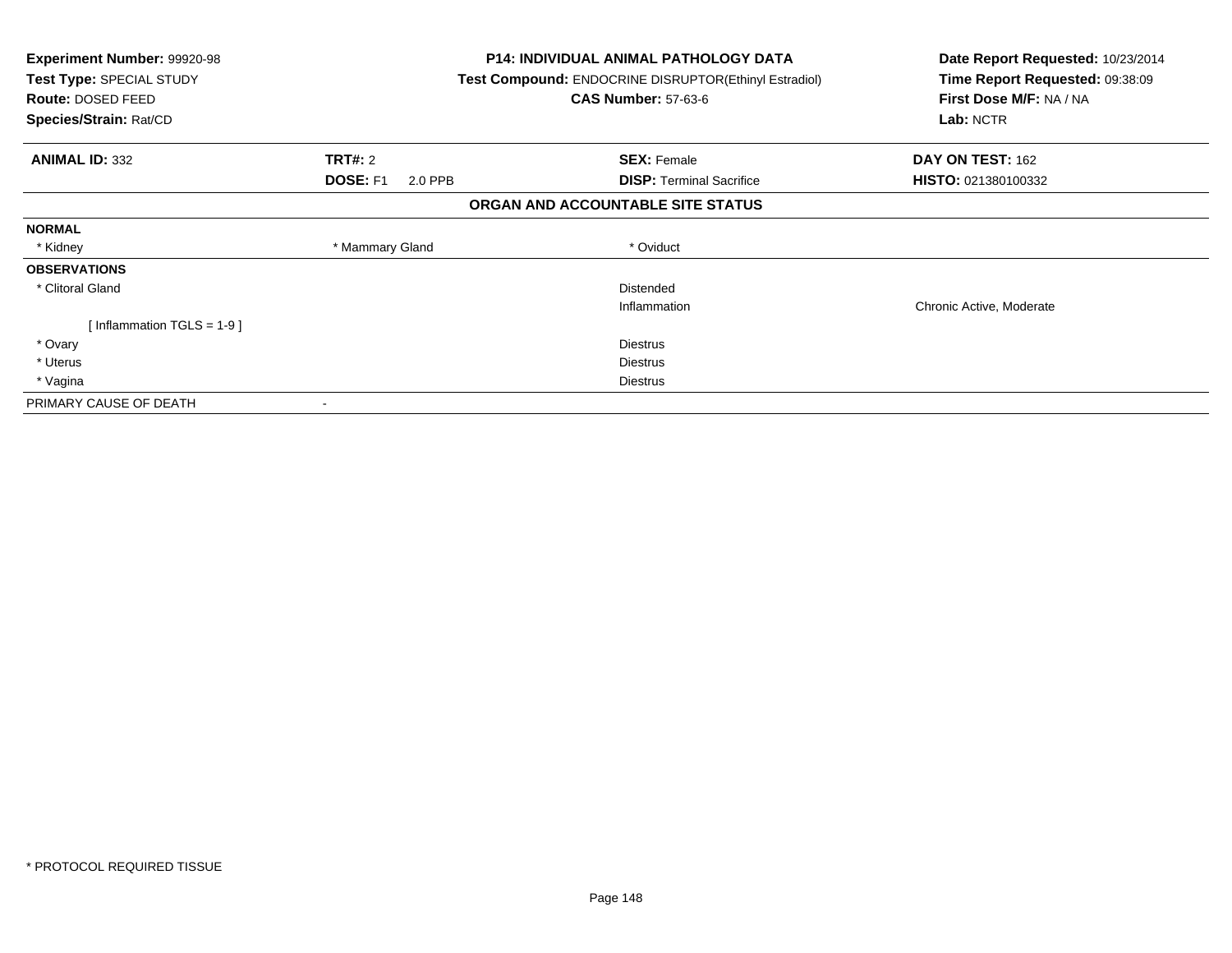| Experiment Number: 99920-98<br>Test Type: SPECIAL STUDY<br><b>Route: DOSED FEED</b><br>Species/Strain: Rat/CD |                     | <b>P14: INDIVIDUAL ANIMAL PATHOLOGY DATA</b><br>Test Compound: ENDOCRINE DISRUPTOR(Ethinyl Estradiol)<br><b>CAS Number: 57-63-6</b> | Date Report Requested: 10/23/2014<br>Time Report Requested: 09:38:09<br>First Dose M/F: NA / NA<br>Lab: NCTR |
|---------------------------------------------------------------------------------------------------------------|---------------------|-------------------------------------------------------------------------------------------------------------------------------------|--------------------------------------------------------------------------------------------------------------|
| <b>ANIMAL ID: 333</b>                                                                                         | <b>TRT#: 2</b>      | <b>SEX: Female</b>                                                                                                                  | DAY ON TEST: 162                                                                                             |
|                                                                                                               | DOSE: F1<br>2.0 PPB | <b>DISP:</b> Terminal Sacrifice                                                                                                     | HISTO: 021380100333                                                                                          |
|                                                                                                               |                     | ORGAN AND ACCOUNTABLE SITE STATUS                                                                                                   |                                                                                                              |
| <b>NORMAL</b>                                                                                                 |                     |                                                                                                                                     |                                                                                                              |
| * Kidney                                                                                                      | * Oviduct           |                                                                                                                                     |                                                                                                              |
| <b>OBSERVATIONS</b>                                                                                           |                     |                                                                                                                                     |                                                                                                              |
| * Mammary Gland                                                                                               | Alveolus            | Hyperplasia                                                                                                                         | Mild                                                                                                         |
| * Ovary                                                                                                       |                     | <b>Diestrus</b>                                                                                                                     |                                                                                                              |
| * Uterus                                                                                                      |                     | <b>Diestrus</b>                                                                                                                     |                                                                                                              |
| * Vagina                                                                                                      |                     | Diestrus                                                                                                                            |                                                                                                              |
| PRIMARY CAUSE OF DEATH                                                                                        |                     |                                                                                                                                     |                                                                                                              |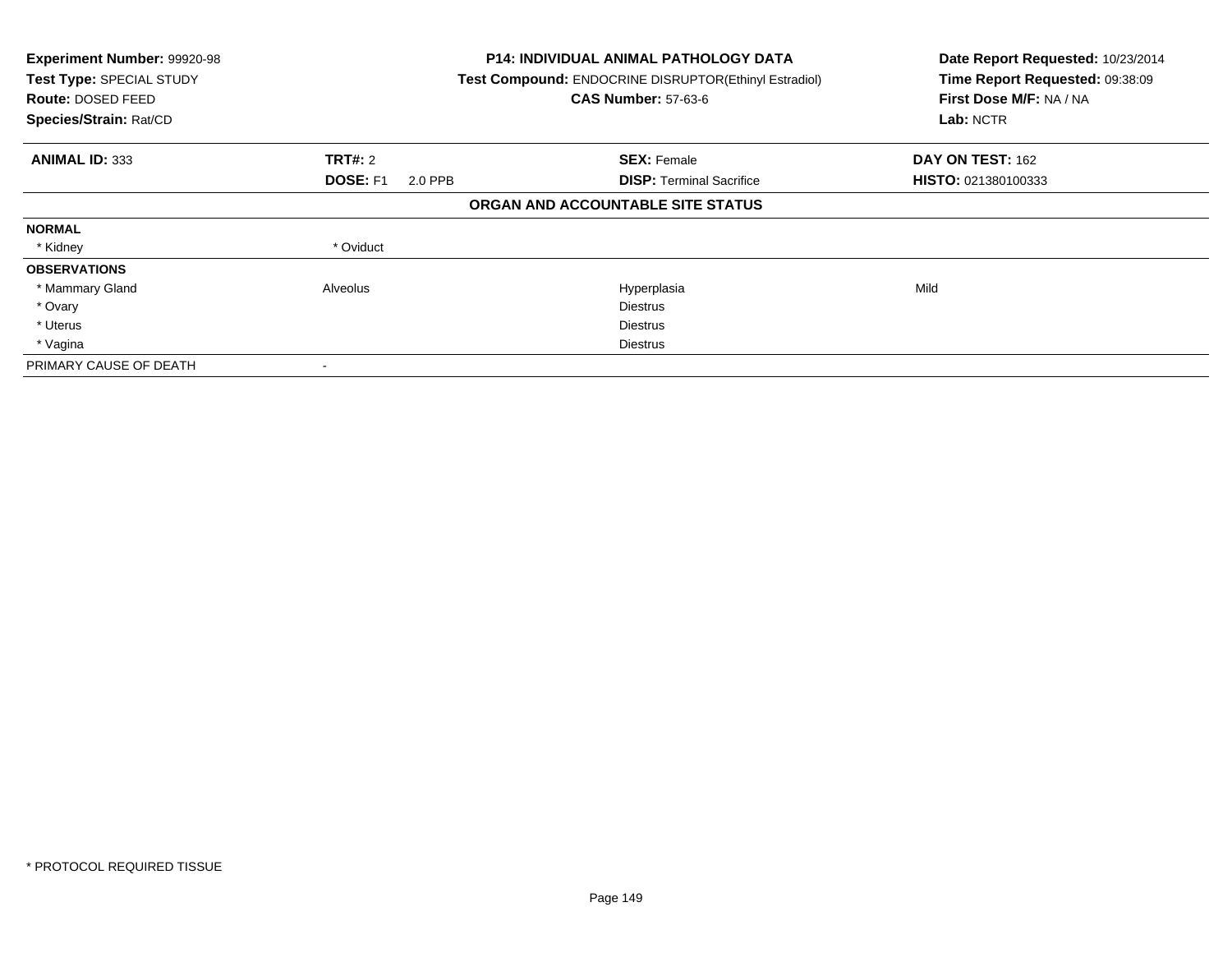| Experiment Number: 99920-98<br>Test Type: SPECIAL STUDY<br>Route: DOSED FEED<br>Species/Strain: Rat/CD |                     | <b>P14: INDIVIDUAL ANIMAL PATHOLOGY DATA</b><br>Test Compound: ENDOCRINE DISRUPTOR(Ethinyl Estradiol)<br><b>CAS Number: 57-63-6</b> | Date Report Requested: 10/23/2014<br>Time Report Requested: 09:38:09<br>First Dose M/F: NA / NA<br>Lab: NCTR |
|--------------------------------------------------------------------------------------------------------|---------------------|-------------------------------------------------------------------------------------------------------------------------------------|--------------------------------------------------------------------------------------------------------------|
| <b>ANIMAL ID: 334</b>                                                                                  | <b>TRT#: 2</b>      | <b>SEX: Female</b>                                                                                                                  | DAY ON TEST: 162                                                                                             |
|                                                                                                        | DOSE: F1<br>2.0 PPB | <b>DISP: Terminal Sacrifice</b>                                                                                                     | HISTO: 021380100334                                                                                          |
|                                                                                                        |                     | ORGAN AND ACCOUNTABLE SITE STATUS                                                                                                   |                                                                                                              |
| <b>NORMAL</b>                                                                                          |                     |                                                                                                                                     |                                                                                                              |
| * Kidney                                                                                               | * Oviduct           |                                                                                                                                     |                                                                                                              |
| <b>OBSERVATIONS</b>                                                                                    |                     |                                                                                                                                     |                                                                                                              |
| * Mammary Gland                                                                                        | Alveolus            | Hyperplasia                                                                                                                         | Minimal                                                                                                      |
| * Ovary                                                                                                |                     | <b>Proestrus</b>                                                                                                                    |                                                                                                              |
| * Uterus                                                                                               |                     | Proestrus                                                                                                                           |                                                                                                              |
| * Vagina                                                                                               |                     | Proestrus                                                                                                                           |                                                                                                              |
| PRIMARY CAUSE OF DEATH                                                                                 |                     |                                                                                                                                     |                                                                                                              |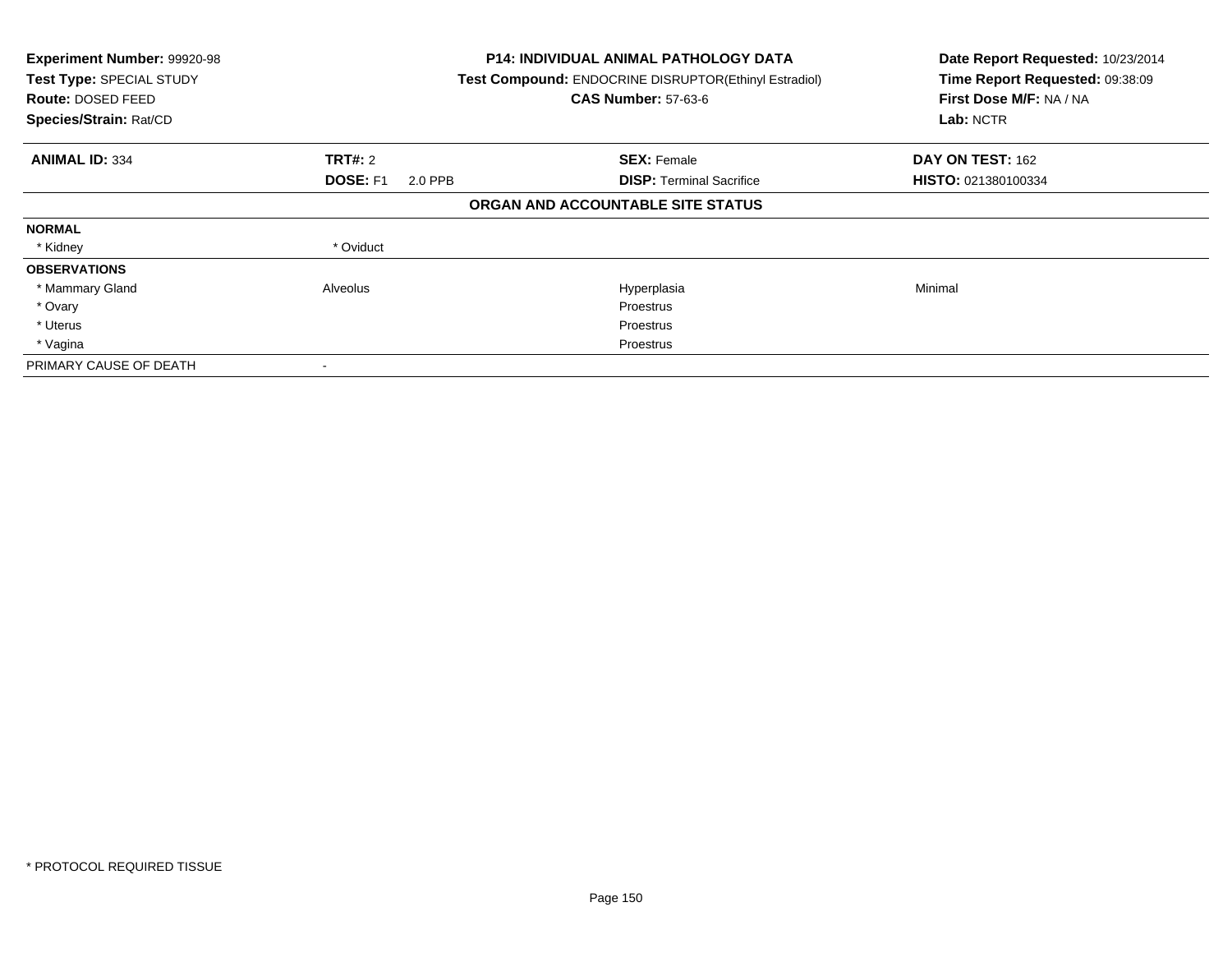| Experiment Number: 99920-98<br>Test Type: SPECIAL STUDY<br>Route: DOSED FEED<br>Species/Strain: Rat/CD |                            | <b>P14: INDIVIDUAL ANIMAL PATHOLOGY DATA</b><br><b>Test Compound: ENDOCRINE DISRUPTOR(Ethinyl Estradiol)</b><br><b>CAS Number: 57-63-6</b> | Date Report Requested: 10/23/2014<br>Time Report Requested: 09:38:09<br>First Dose M/F: NA / NA<br>Lab: NCTR |
|--------------------------------------------------------------------------------------------------------|----------------------------|--------------------------------------------------------------------------------------------------------------------------------------------|--------------------------------------------------------------------------------------------------------------|
| <b>ANIMAL ID: 335</b>                                                                                  | <b>TRT#: 2</b>             | <b>SEX: Female</b>                                                                                                                         | DAY ON TEST: 162                                                                                             |
|                                                                                                        | <b>DOSE: F1</b><br>2.0 PPB | <b>DISP:</b> Terminal Sacrifice                                                                                                            | HISTO: 021380100335                                                                                          |
|                                                                                                        |                            | ORGAN AND ACCOUNTABLE SITE STATUS                                                                                                          |                                                                                                              |
| <b>NORMAL</b>                                                                                          |                            |                                                                                                                                            |                                                                                                              |
| * Mammary Gland                                                                                        | * Oviduct                  |                                                                                                                                            |                                                                                                              |
| <b>OBSERVATIONS</b>                                                                                    |                            |                                                                                                                                            |                                                                                                              |
| * Kidney                                                                                               | <b>Renal Tubule</b>        | Mineralization                                                                                                                             | Marked                                                                                                       |
| * Ovary                                                                                                |                            | Proestrus                                                                                                                                  |                                                                                                              |
| * Uterus                                                                                               |                            | Proestrus                                                                                                                                  |                                                                                                              |
| Note: TGL 1 - NCL                                                                                      |                            |                                                                                                                                            |                                                                                                              |
| Note: TGL 1 is normal proestrus                                                                        |                            |                                                                                                                                            |                                                                                                              |
| * Vagina                                                                                               |                            | <b>Estrus</b>                                                                                                                              |                                                                                                              |
| PRIMARY CAUSE OF DEATH                                                                                 |                            |                                                                                                                                            |                                                                                                              |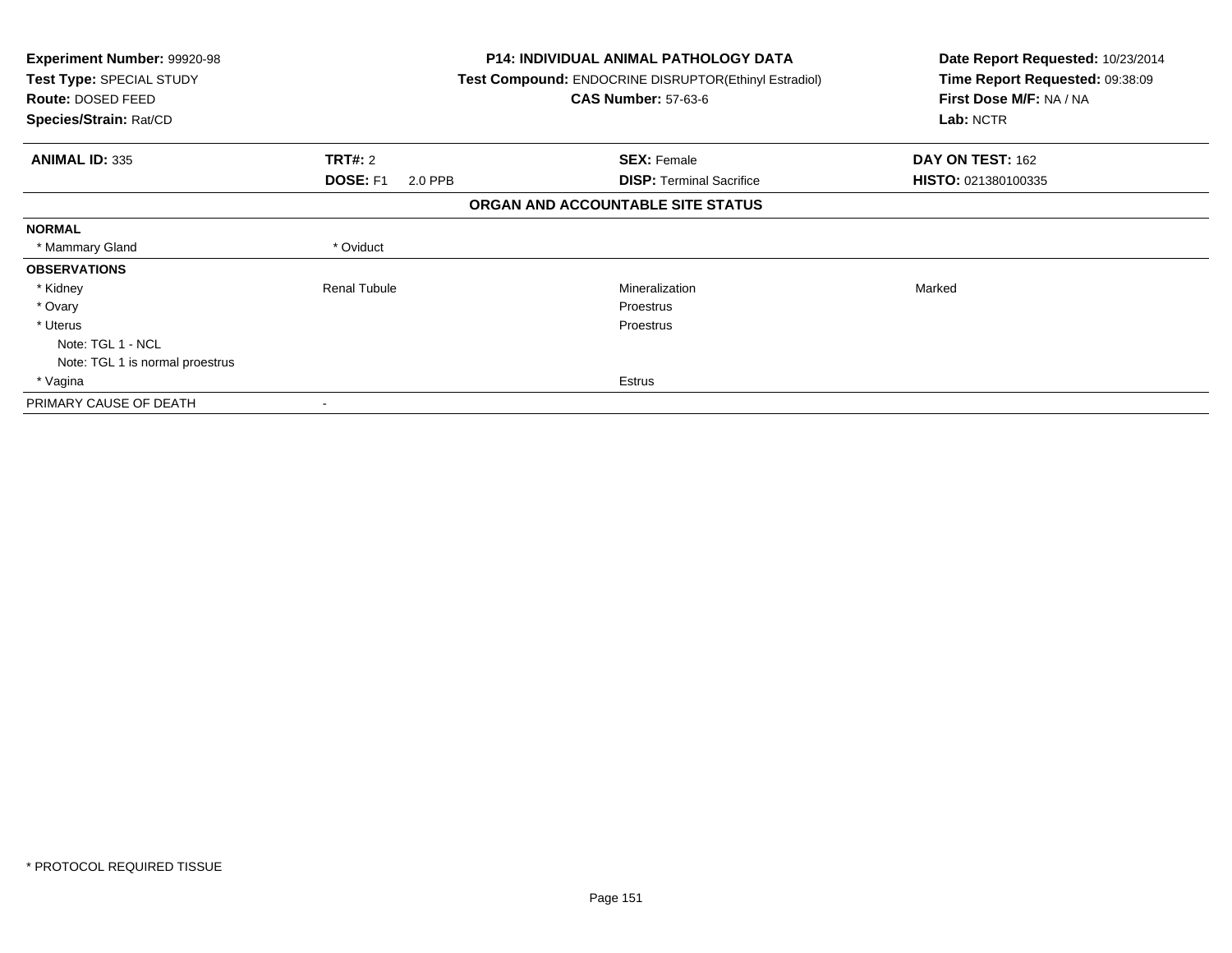| Experiment Number: 99920-98<br>Test Type: SPECIAL STUDY<br>Route: DOSED FEED<br>Species/Strain: Rat/CD |                            | <b>P14: INDIVIDUAL ANIMAL PATHOLOGY DATA</b><br>Test Compound: ENDOCRINE DISRUPTOR(Ethinyl Estradiol)<br><b>CAS Number: 57-63-6</b> | Date Report Requested: 10/23/2014<br>Time Report Requested: 09:38:09<br>First Dose M/F: NA / NA<br>Lab: NCTR |
|--------------------------------------------------------------------------------------------------------|----------------------------|-------------------------------------------------------------------------------------------------------------------------------------|--------------------------------------------------------------------------------------------------------------|
| <b>ANIMAL ID: 336</b>                                                                                  | <b>TRT#: 2</b>             | <b>SEX: Female</b>                                                                                                                  | DAY ON TEST: 162                                                                                             |
|                                                                                                        | <b>DOSE: F1</b><br>2.0 PPB | <b>DISP:</b> Terminal Sacrifice                                                                                                     | HISTO: 021380100336                                                                                          |
|                                                                                                        |                            | ORGAN AND ACCOUNTABLE SITE STATUS                                                                                                   |                                                                                                              |
| <b>NORMAL</b>                                                                                          |                            |                                                                                                                                     |                                                                                                              |
| * Mammary Gland                                                                                        | * Oviduct                  |                                                                                                                                     |                                                                                                              |
| <b>OBSERVATIONS</b>                                                                                    |                            |                                                                                                                                     |                                                                                                              |
| * Kidney                                                                                               | <b>Renal Tubule</b>        | Mineralization                                                                                                                      | Marked                                                                                                       |
| * Ovary                                                                                                |                            | Metestrus                                                                                                                           |                                                                                                              |
| * Uterus                                                                                               |                            | Estrus                                                                                                                              |                                                                                                              |
| * Vagina                                                                                               |                            | Metestrus                                                                                                                           |                                                                                                              |
| PRIMARY CAUSE OF DEATH                                                                                 |                            |                                                                                                                                     |                                                                                                              |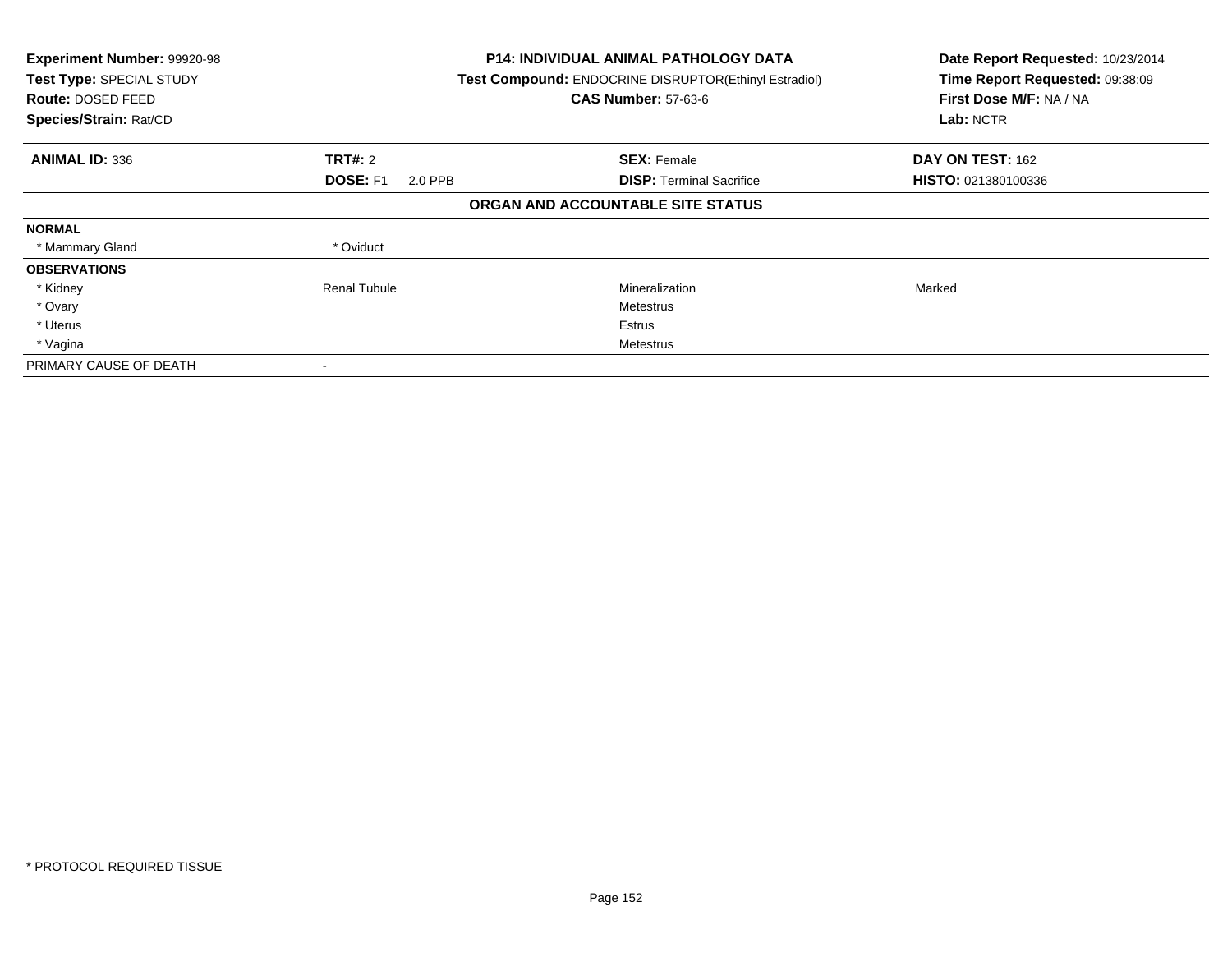| <b>Experiment Number: 99920-98</b><br>Test Type: SPECIAL STUDY<br><b>Route: DOSED FEED</b> |                                                                                                       | <b>P14: INDIVIDUAL ANIMAL PATHOLOGY DATA</b><br><b>Test Compound: ENDOCRINE DISRUPTOR(Ethinyl Estradiol)</b><br><b>CAS Number: 57-63-6</b>      | Date Report Requested: 10/23/2014<br>Time Report Requested: 09:38:09<br>First Dose M/F: NA / NA |
|--------------------------------------------------------------------------------------------|-------------------------------------------------------------------------------------------------------|-------------------------------------------------------------------------------------------------------------------------------------------------|-------------------------------------------------------------------------------------------------|
| Species/Strain: Rat/CD                                                                     |                                                                                                       |                                                                                                                                                 | Lab: NCTR                                                                                       |
| <b>ANIMAL ID: 337</b>                                                                      | TRT#: 3                                                                                               | <b>SEX: Female</b>                                                                                                                              | DAY ON TEST: 162                                                                                |
|                                                                                            | <b>DOSE: F1</b><br>10 PPB                                                                             | <b>DISP:</b> Terminal Sacrifice                                                                                                                 | <b>HISTO: 021380100337</b>                                                                      |
|                                                                                            |                                                                                                       | ORGAN AND ACCOUNTABLE SITE STATUS                                                                                                               |                                                                                                 |
| <b>NORMAL</b>                                                                              |                                                                                                       |                                                                                                                                                 |                                                                                                 |
| * Mammary Gland                                                                            | * Oviduct                                                                                             |                                                                                                                                                 |                                                                                                 |
| <b>OBSERVATIONS</b>                                                                        |                                                                                                       |                                                                                                                                                 |                                                                                                 |
| * Kidney                                                                                   | <b>Renal Tubule</b>                                                                                   | Mineralization                                                                                                                                  | Mild                                                                                            |
| * Ovary                                                                                    |                                                                                                       | Asynchrony                                                                                                                                      |                                                                                                 |
|                                                                                            | Note: The ovary appears most like diestrus but lacks current corpora lutea, i.e., may not be cycling. |                                                                                                                                                 |                                                                                                 |
| * Uterus                                                                                   |                                                                                                       | <b>Diestrus</b>                                                                                                                                 |                                                                                                 |
|                                                                                            |                                                                                                       | Note: The uterus appears to be in diestrus but endometrial epithelium is highly vacuolated, suggesting posible accumulation/secretion of mucus. |                                                                                                 |
| Note: i.e., a possible progesterone/prolation effect.                                      |                                                                                                       |                                                                                                                                                 |                                                                                                 |
| * Vagina                                                                                   |                                                                                                       | <b>Metestrus</b>                                                                                                                                |                                                                                                 |
|                                                                                            | Note: The vagina has metestrus histomorphology asynchronous with the ovary and uterus.                |                                                                                                                                                 |                                                                                                 |
| PRIMARY CAUSE OF DEATH                                                                     |                                                                                                       |                                                                                                                                                 |                                                                                                 |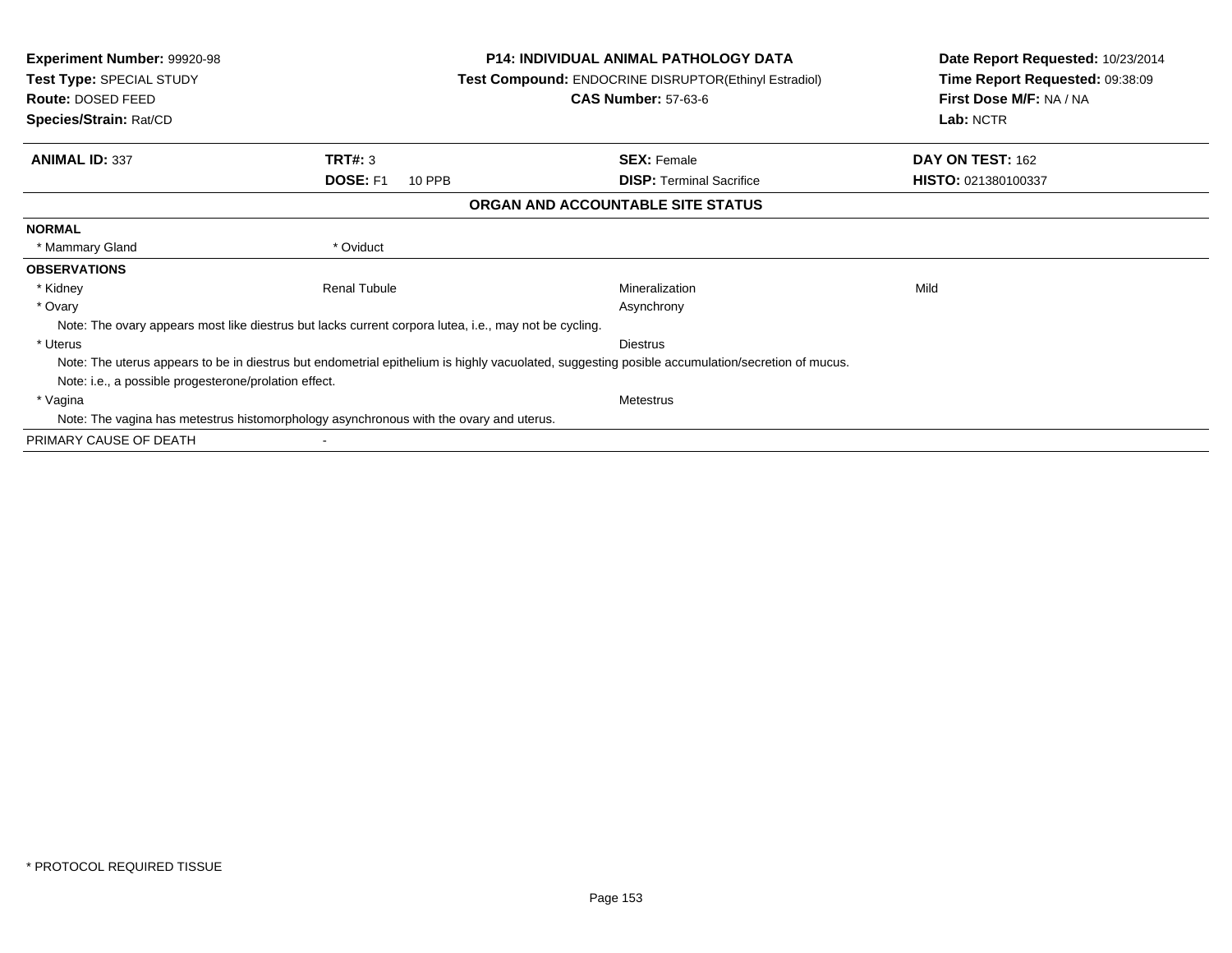| <b>Experiment Number: 99920-98</b><br>Test Type: SPECIAL STUDY<br>Route: DOSED FEED |                           | <b>P14: INDIVIDUAL ANIMAL PATHOLOGY DATA</b><br>Test Compound: ENDOCRINE DISRUPTOR(Ethinyl Estradiol)<br><b>CAS Number: 57-63-6</b> | Date Report Requested: 10/23/2014<br>Time Report Requested: 09:38:09<br>First Dose M/F: NA / NA |
|-------------------------------------------------------------------------------------|---------------------------|-------------------------------------------------------------------------------------------------------------------------------------|-------------------------------------------------------------------------------------------------|
| Species/Strain: Rat/CD                                                              |                           |                                                                                                                                     | Lab: NCTR                                                                                       |
| <b>ANIMAL ID: 338</b>                                                               | <b>TRT#: 3</b>            | <b>SEX: Female</b>                                                                                                                  | DAY ON TEST: 162                                                                                |
|                                                                                     | <b>DOSE: F1</b><br>10 PPB | <b>DISP:</b> Terminal Sacrifice                                                                                                     | HISTO: 021380100338                                                                             |
|                                                                                     |                           | ORGAN AND ACCOUNTABLE SITE STATUS                                                                                                   |                                                                                                 |
| <b>NORMAL</b>                                                                       |                           |                                                                                                                                     |                                                                                                 |
| * Oviduct                                                                           |                           |                                                                                                                                     |                                                                                                 |
| <b>OBSERVATIONS</b>                                                                 |                           |                                                                                                                                     |                                                                                                 |
| * Kidney                                                                            | Renal Tubule              | Mineralization                                                                                                                      | Mild                                                                                            |
| * Mammary Gland                                                                     | Alveolus                  | Hyperplasia                                                                                                                         | Minimal                                                                                         |
| * Ovary                                                                             |                           | Proestrus                                                                                                                           |                                                                                                 |
| * Uterus                                                                            |                           | Proestrus                                                                                                                           |                                                                                                 |
| Note: TGL 1 - NCL                                                                   |                           |                                                                                                                                     |                                                                                                 |
| Note: TGL 1 is normal proestrus                                                     |                           |                                                                                                                                     |                                                                                                 |
| * Vagina                                                                            |                           | Proestrus                                                                                                                           |                                                                                                 |
| PRIMARY CAUSE OF DEATH                                                              |                           |                                                                                                                                     |                                                                                                 |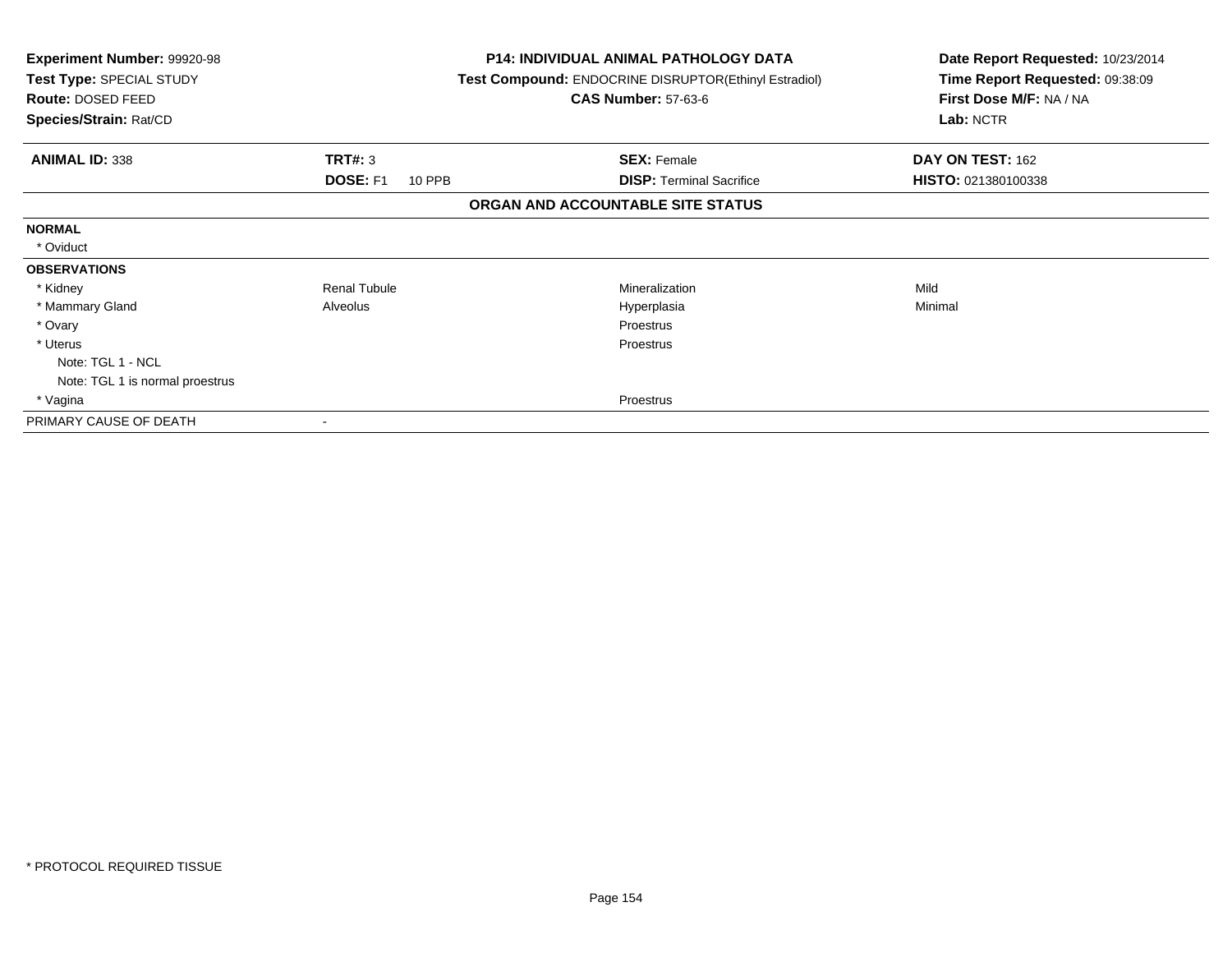| <b>Experiment Number: 99920-98</b><br>Test Type: SPECIAL STUDY<br>Route: DOSED FEED<br>Species/Strain: Rat/CD |                           | <b>P14: INDIVIDUAL ANIMAL PATHOLOGY DATA</b><br><b>Test Compound: ENDOCRINE DISRUPTOR (Ethinyl Estradiol)</b><br><b>CAS Number: 57-63-6</b> | Date Report Requested: 10/23/2014<br>Time Report Requested: 09:38:09<br>First Dose M/F: NA / NA<br>Lab: NCTR |
|---------------------------------------------------------------------------------------------------------------|---------------------------|---------------------------------------------------------------------------------------------------------------------------------------------|--------------------------------------------------------------------------------------------------------------|
| <b>ANIMAL ID: 339</b>                                                                                         | <b>TRT#: 3</b>            | <b>SEX: Female</b>                                                                                                                          | DAY ON TEST: 162                                                                                             |
|                                                                                                               | <b>DOSE: F1</b><br>10 PPB | <b>DISP:</b> Terminal Sacrifice                                                                                                             | HISTO: 021380100339                                                                                          |
|                                                                                                               |                           | ORGAN AND ACCOUNTABLE SITE STATUS                                                                                                           |                                                                                                              |
| <b>NORMAL</b>                                                                                                 |                           |                                                                                                                                             |                                                                                                              |
| * Mammary Gland                                                                                               | * Oviduct                 |                                                                                                                                             |                                                                                                              |
| <b>OBSERVATIONS</b>                                                                                           |                           |                                                                                                                                             |                                                                                                              |
| * Kidney                                                                                                      | <b>Renal Tubule</b>       | Mineralization                                                                                                                              | Minimal                                                                                                      |
| * Ovary                                                                                                       |                           | Estrus                                                                                                                                      |                                                                                                              |
| * Uterus                                                                                                      |                           | Cyst                                                                                                                                        |                                                                                                              |
|                                                                                                               |                           | <b>Estrus</b>                                                                                                                               |                                                                                                              |
| $[Cyst TGLS = 1-1]$                                                                                           |                           |                                                                                                                                             |                                                                                                              |
| * Vagina                                                                                                      |                           | <b>Estrus</b>                                                                                                                               |                                                                                                              |
| PRIMARY CAUSE OF DEATH                                                                                        |                           |                                                                                                                                             |                                                                                                              |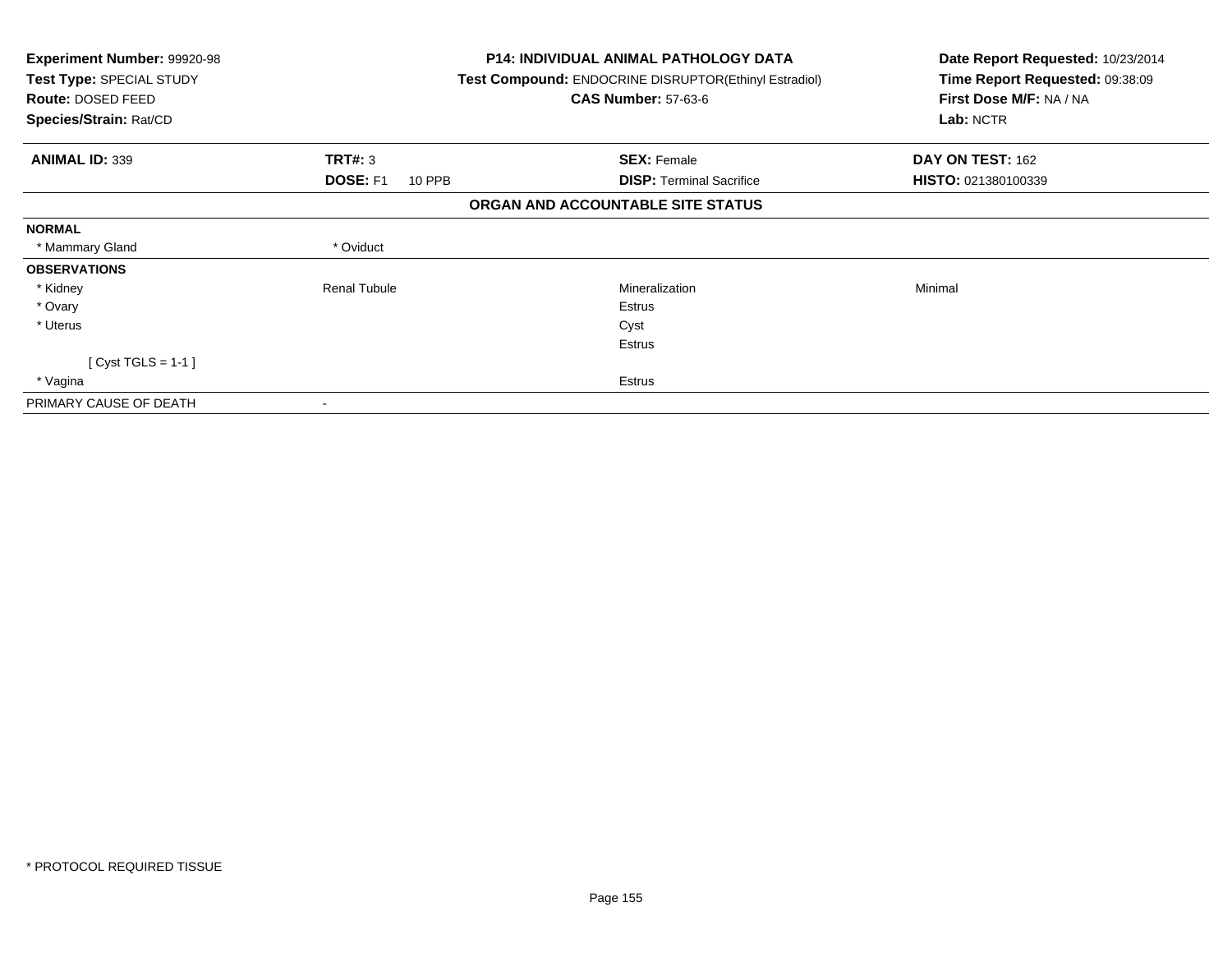| <b>Experiment Number: 99920-98</b><br>Test Type: SPECIAL STUDY<br><b>Route: DOSED FEED</b><br>Species/Strain: Rat/CD |                           | <b>P14: INDIVIDUAL ANIMAL PATHOLOGY DATA</b><br>Test Compound: ENDOCRINE DISRUPTOR(Ethinyl Estradiol)<br><b>CAS Number: 57-63-6</b> | Date Report Requested: 10/23/2014<br>Time Report Requested: 09:38:09<br>First Dose M/F: NA / NA<br>Lab: NCTR |
|----------------------------------------------------------------------------------------------------------------------|---------------------------|-------------------------------------------------------------------------------------------------------------------------------------|--------------------------------------------------------------------------------------------------------------|
| <b>ANIMAL ID: 340</b>                                                                                                | <b>TRT#: 3</b>            | <b>SEX: Female</b>                                                                                                                  | DAY ON TEST: 162                                                                                             |
|                                                                                                                      | <b>DOSE: F1</b><br>10 PPB | <b>DISP: Terminal Sacrifice</b>                                                                                                     | <b>HISTO: 021380100340</b>                                                                                   |
|                                                                                                                      |                           | ORGAN AND ACCOUNTABLE SITE STATUS                                                                                                   |                                                                                                              |
| <b>NORMAL</b>                                                                                                        |                           |                                                                                                                                     |                                                                                                              |
| * Oviduct                                                                                                            |                           |                                                                                                                                     |                                                                                                              |
| <b>OBSERVATIONS</b>                                                                                                  |                           |                                                                                                                                     |                                                                                                              |
| * Kidney                                                                                                             | <b>Renal Tubule</b>       | <b>Mineralization</b>                                                                                                               | Minimal                                                                                                      |
| * Mammary Gland                                                                                                      | Alveolus                  | Hyperplasia                                                                                                                         | Minimal                                                                                                      |
| * Ovary                                                                                                              |                           | <b>Proestrus</b>                                                                                                                    |                                                                                                              |
| * Uterus                                                                                                             |                           | Proestrus                                                                                                                           |                                                                                                              |
| * Vagina                                                                                                             |                           | Proestrus                                                                                                                           |                                                                                                              |
| PRIMARY CAUSE OF DEATH                                                                                               |                           |                                                                                                                                     |                                                                                                              |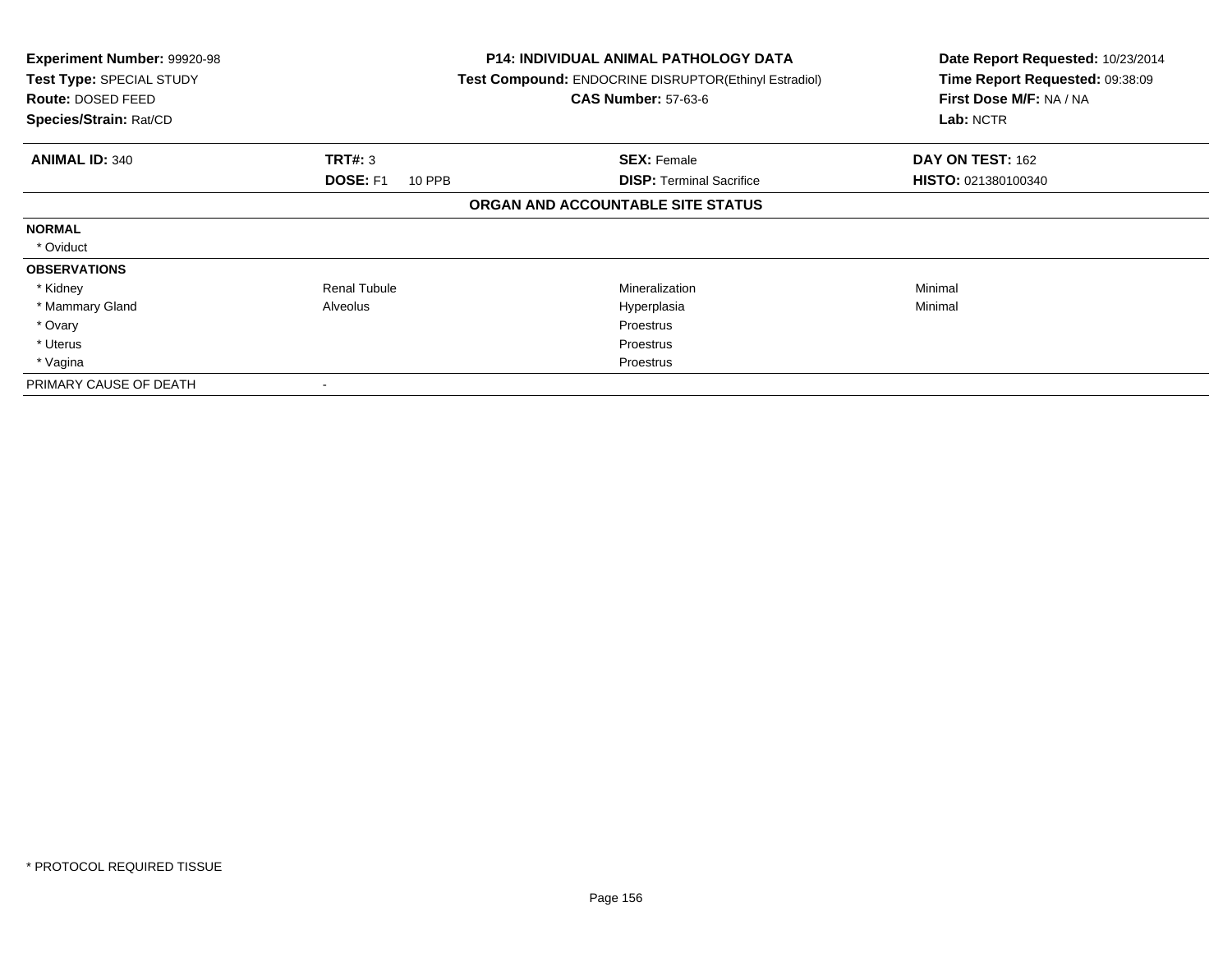| Experiment Number: 99920-98<br>Test Type: SPECIAL STUDY<br>Route: DOSED FEED<br>Species/Strain: Rat/CD |                           | <b>P14: INDIVIDUAL ANIMAL PATHOLOGY DATA</b><br>Test Compound: ENDOCRINE DISRUPTOR(Ethinyl Estradiol)<br><b>CAS Number: 57-63-6</b> | Date Report Requested: 10/23/2014<br>Time Report Requested: 09:38:09<br>First Dose M/F: NA / NA<br>Lab: NCTR |
|--------------------------------------------------------------------------------------------------------|---------------------------|-------------------------------------------------------------------------------------------------------------------------------------|--------------------------------------------------------------------------------------------------------------|
| <b>ANIMAL ID: 341</b>                                                                                  | TRT#: 3                   | <b>SEX: Female</b>                                                                                                                  | DAY ON TEST: 162                                                                                             |
|                                                                                                        | <b>DOSE: F1</b><br>10 PPB | <b>DISP:</b> Terminal Sacrifice                                                                                                     | HISTO: 021380100341                                                                                          |
|                                                                                                        |                           | ORGAN AND ACCOUNTABLE SITE STATUS                                                                                                   |                                                                                                              |
| <b>NORMAL</b>                                                                                          |                           |                                                                                                                                     |                                                                                                              |
| * Kidney                                                                                               | * Mammary Gland           | * Oviduct                                                                                                                           |                                                                                                              |
| <b>OBSERVATIONS</b>                                                                                    |                           |                                                                                                                                     |                                                                                                              |
| * Ovary                                                                                                |                           | Metestrus                                                                                                                           |                                                                                                              |
| * Uterus                                                                                               |                           | Metestrus                                                                                                                           |                                                                                                              |
| * Vagina                                                                                               | Metestrus                 |                                                                                                                                     |                                                                                                              |
| PRIMARY CAUSE OF DEATH                                                                                 |                           |                                                                                                                                     |                                                                                                              |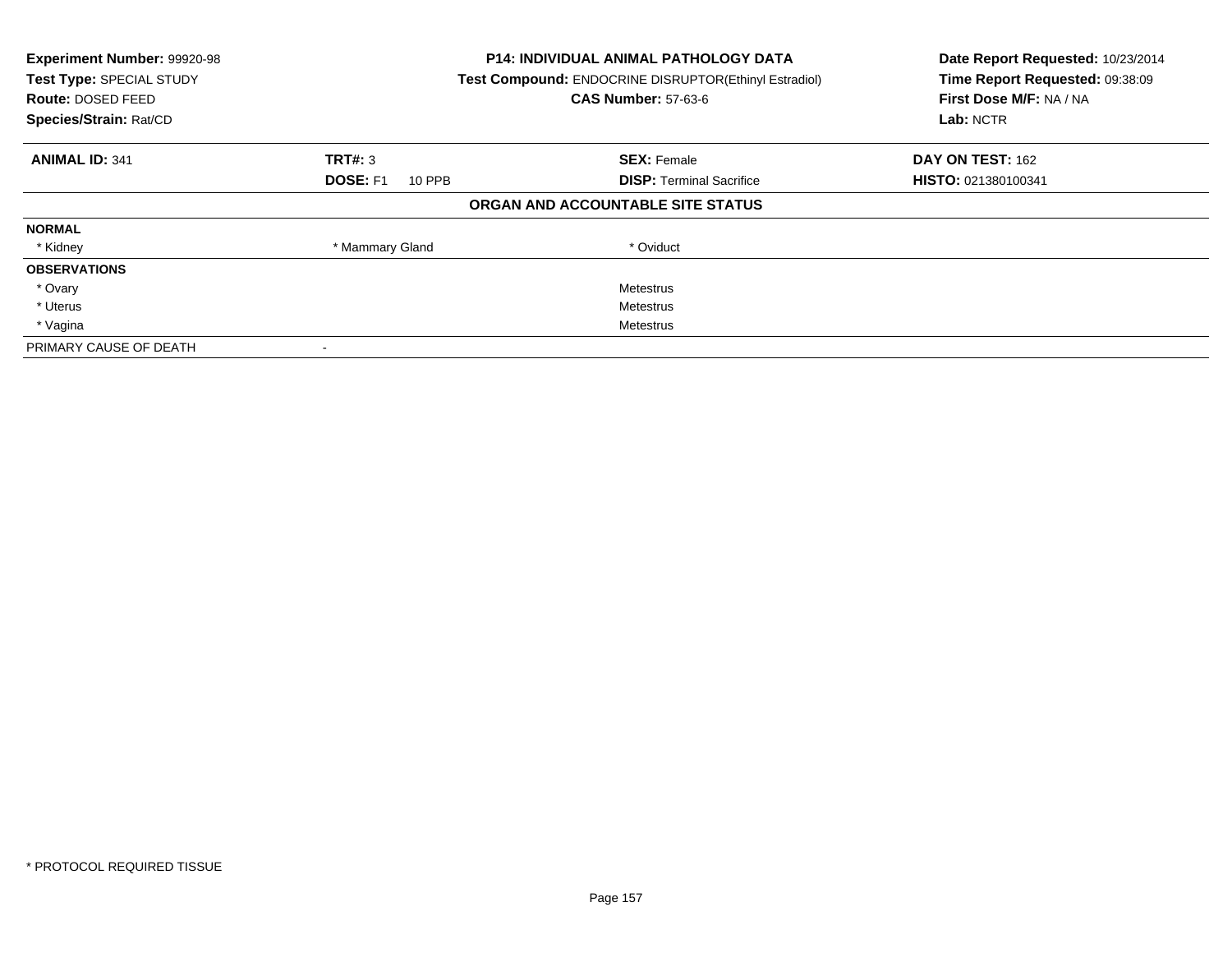| <b>Experiment Number: 99920-98</b><br>Test Type: SPECIAL STUDY<br>Route: DOSED FEED<br>Species/Strain: Rat/CD |                           | <b>P14: INDIVIDUAL ANIMAL PATHOLOGY DATA</b><br>Test Compound: ENDOCRINE DISRUPTOR(Ethinyl Estradiol)<br><b>CAS Number: 57-63-6</b> | Date Report Requested: 10/23/2014<br>Time Report Requested: 09:38:09<br>First Dose M/F: NA / NA<br>Lab: NCTR |
|---------------------------------------------------------------------------------------------------------------|---------------------------|-------------------------------------------------------------------------------------------------------------------------------------|--------------------------------------------------------------------------------------------------------------|
| <b>ANIMAL ID: 342</b>                                                                                         | <b>TRT#: 4</b>            | <b>SEX: Female</b>                                                                                                                  | DAY ON TEST: 161                                                                                             |
|                                                                                                               | <b>DOSE: F1</b><br>50 PPB | <b>DISP:</b> Terminal Sacrifice                                                                                                     | HISTO: 021380100342                                                                                          |
|                                                                                                               |                           | ORGAN AND ACCOUNTABLE SITE STATUS                                                                                                   |                                                                                                              |
| <b>NORMAL</b>                                                                                                 |                           |                                                                                                                                     |                                                                                                              |
| * Adrenal Cortex                                                                                              | * Adrenal Medulla         | * Bone                                                                                                                              | * Bone Marrow                                                                                                |
| * Liver                                                                                                       | * Mammary Gland           | * Oviduct                                                                                                                           | * Pituitary Gland                                                                                            |
| * Spleen                                                                                                      | * Thymus                  | * Thyroid Gland                                                                                                                     |                                                                                                              |
| <b>OBSERVATIONS</b>                                                                                           |                           |                                                                                                                                     |                                                                                                              |
| * Kidney                                                                                                      | Renal Tubule              | Mineralization                                                                                                                      | Minimal                                                                                                      |
| * Ovary                                                                                                       |                           | <b>Diestrus</b>                                                                                                                     |                                                                                                              |
| * Uterus                                                                                                      |                           | Diestrus                                                                                                                            |                                                                                                              |
| * Vagina                                                                                                      |                           | Diestrus                                                                                                                            |                                                                                                              |
| PRIMARY CAUSE OF DEATH                                                                                        |                           |                                                                                                                                     |                                                                                                              |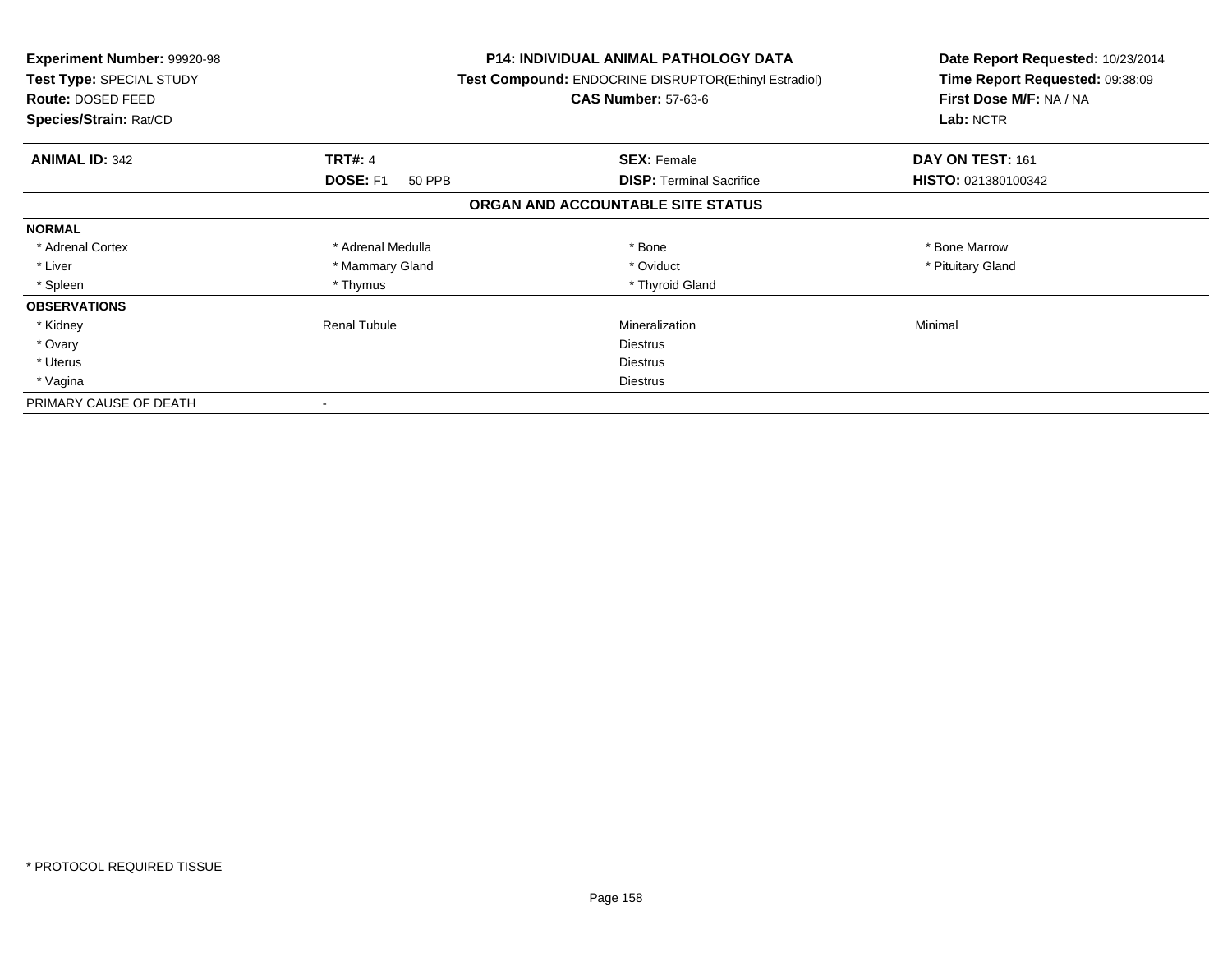| Experiment Number: 99920-98<br>Test Type: SPECIAL STUDY<br>Route: DOSED FEED<br>Species/Strain: Rat/CD | <b>P14: INDIVIDUAL ANIMAL PATHOLOGY DATA</b><br>Test Compound: ENDOCRINE DISRUPTOR(Ethinyl Estradiol)<br><b>CAS Number: 57-63-6</b> | Date Report Requested: 10/23/2014<br>Time Report Requested: 09:38:09<br>First Dose M/F: NA / NA<br>Lab: NCTR |  |
|--------------------------------------------------------------------------------------------------------|-------------------------------------------------------------------------------------------------------------------------------------|--------------------------------------------------------------------------------------------------------------|--|
| <b>TRT#: 4</b><br><b>ANIMAL ID: 343</b>                                                                | <b>SEX: Female</b>                                                                                                                  | DAY ON TEST: 161                                                                                             |  |
| DOSE: F1<br><b>50 PPB</b>                                                                              | <b>DISP:</b> Terminal Sacrifice                                                                                                     | HISTO: 021380100343                                                                                          |  |
|                                                                                                        | ORGAN AND ACCOUNTABLE SITE STATUS                                                                                                   |                                                                                                              |  |
| <b>NORMAL</b>                                                                                          |                                                                                                                                     |                                                                                                              |  |
| * Adrenal Cortex<br>* Adrenal Medulla                                                                  | * Bone                                                                                                                              | * Bone Marrow                                                                                                |  |
| * Liver<br>* Mammary Gland                                                                             | * Oviduct                                                                                                                           | * Pituitary Gland                                                                                            |  |
| * Spleen<br>* Thymus                                                                                   | * Thyroid Gland                                                                                                                     |                                                                                                              |  |
| <b>OBSERVATIONS</b>                                                                                    |                                                                                                                                     |                                                                                                              |  |
| * Kidney<br>Cortex                                                                                     | Cyst                                                                                                                                |                                                                                                              |  |
| <b>Renal Tubule</b>                                                                                    | Mineralization                                                                                                                      | Minimal                                                                                                      |  |
| * Ovary                                                                                                | <b>Diestrus</b>                                                                                                                     |                                                                                                              |  |
| Note: Transitional to Proestrus                                                                        |                                                                                                                                     |                                                                                                              |  |
| * Uterus                                                                                               | <b>Diestrus</b>                                                                                                                     |                                                                                                              |  |
| * Vagina                                                                                               | <b>Diestrus</b>                                                                                                                     |                                                                                                              |  |
| Note: Transitional to Proestrus                                                                        |                                                                                                                                     |                                                                                                              |  |
| PRIMARY CAUSE OF DEATH                                                                                 |                                                                                                                                     |                                                                                                              |  |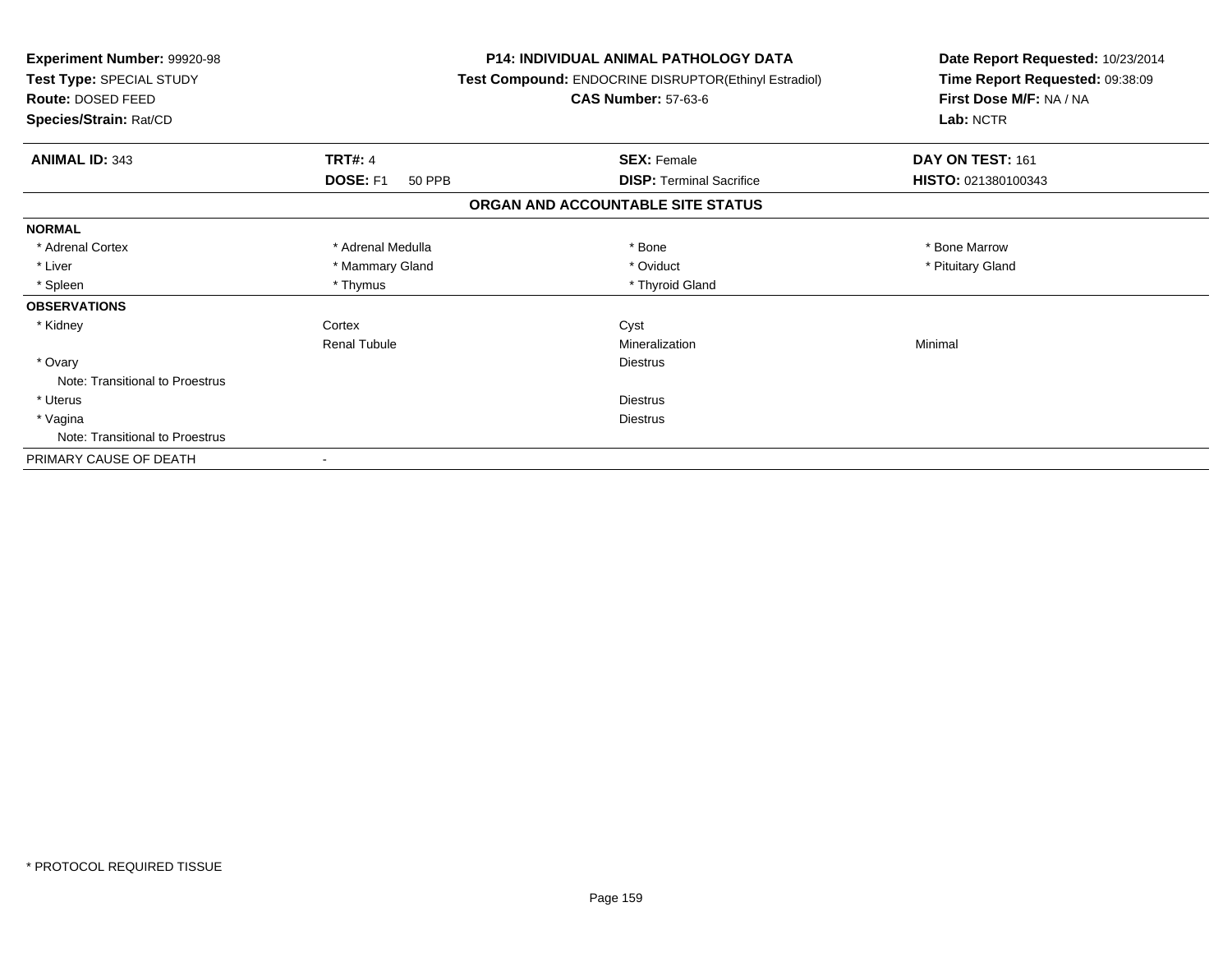| <b>Experiment Number: 99920-98</b><br>Test Type: SPECIAL STUDY<br><b>Route: DOSED FEED</b><br>Species/Strain: Rat/CD |                           | <b>P14: INDIVIDUAL ANIMAL PATHOLOGY DATA</b><br>Test Compound: ENDOCRINE DISRUPTOR(Ethinyl Estradiol)<br><b>CAS Number: 57-63-6</b> | Date Report Requested: 10/23/2014<br>Time Report Requested: 09:38:09<br>First Dose M/F: NA / NA<br>Lab: NCTR |
|----------------------------------------------------------------------------------------------------------------------|---------------------------|-------------------------------------------------------------------------------------------------------------------------------------|--------------------------------------------------------------------------------------------------------------|
| <b>ANIMAL ID: 344</b>                                                                                                | <b>TRT#: 4</b>            | <b>SEX: Female</b>                                                                                                                  | DAY ON TEST: 161                                                                                             |
|                                                                                                                      | <b>DOSE: F1</b><br>50 PPB | <b>DISP:</b> Terminal Sacrifice                                                                                                     | HISTO: 021380100344                                                                                          |
|                                                                                                                      |                           | ORGAN AND ACCOUNTABLE SITE STATUS                                                                                                   |                                                                                                              |
| <b>NORMAL</b>                                                                                                        |                           |                                                                                                                                     |                                                                                                              |
| * Adrenal Cortex                                                                                                     | * Adrenal Medulla         | * Bone                                                                                                                              | * Bone Marrow                                                                                                |
| * Liver                                                                                                              | * Mammary Gland           | * Oviduct                                                                                                                           | * Pituitary Gland                                                                                            |
| * Spleen                                                                                                             | * Thymus                  | * Thyroid Gland                                                                                                                     |                                                                                                              |
| <b>OBSERVATIONS</b>                                                                                                  |                           |                                                                                                                                     |                                                                                                              |
| * Kidney                                                                                                             | <b>Renal Tubule</b>       | Mineralization                                                                                                                      | Minimal                                                                                                      |
| * Ovary                                                                                                              |                           | Diestrus                                                                                                                            |                                                                                                              |
| * Uterus                                                                                                             |                           | Diestrus                                                                                                                            |                                                                                                              |
| * Vagina                                                                                                             | Diestrus                  |                                                                                                                                     |                                                                                                              |
| PRIMARY CAUSE OF DEATH                                                                                               |                           |                                                                                                                                     |                                                                                                              |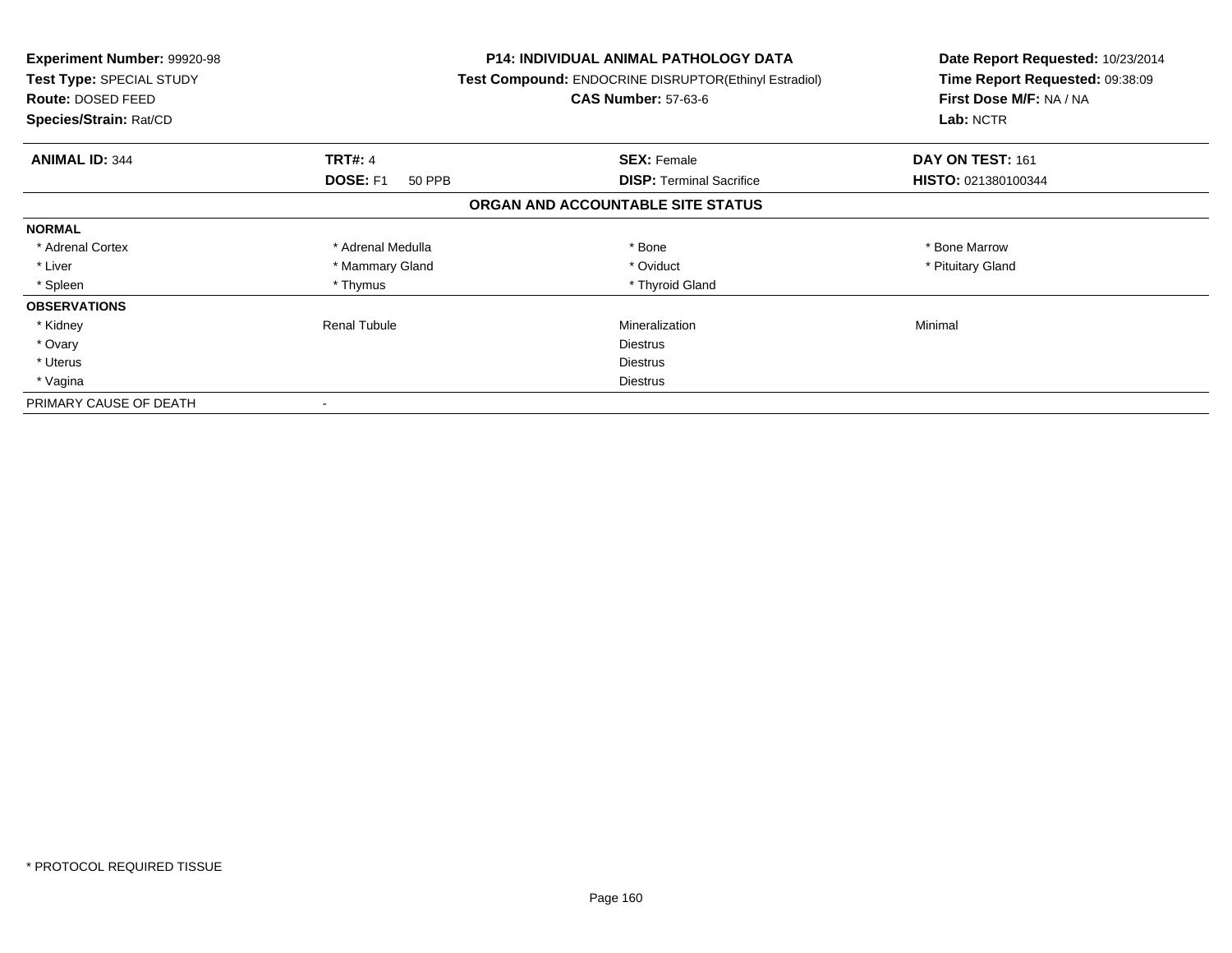| <b>Experiment Number: 99920-98</b><br>Test Type: SPECIAL STUDY<br>Route: DOSED FEED<br>Species/Strain: Rat/CD |                           | <b>P14: INDIVIDUAL ANIMAL PATHOLOGY DATA</b><br>Test Compound: ENDOCRINE DISRUPTOR(Ethinyl Estradiol)<br><b>CAS Number: 57-63-6</b> | Date Report Requested: 10/23/2014<br>Time Report Requested: 09:38:09<br>First Dose M/F: NA / NA<br>Lab: NCTR |
|---------------------------------------------------------------------------------------------------------------|---------------------------|-------------------------------------------------------------------------------------------------------------------------------------|--------------------------------------------------------------------------------------------------------------|
| <b>ANIMAL ID: 345</b>                                                                                         | <b>TRT#: 4</b>            | <b>SEX: Female</b>                                                                                                                  | DAY ON TEST: 161                                                                                             |
|                                                                                                               | <b>DOSE: F1</b><br>50 PPB | <b>DISP:</b> Terminal Sacrifice                                                                                                     | HISTO: 021380100345                                                                                          |
|                                                                                                               |                           | ORGAN AND ACCOUNTABLE SITE STATUS                                                                                                   |                                                                                                              |
| <b>NORMAL</b>                                                                                                 |                           |                                                                                                                                     |                                                                                                              |
| * Adrenal Cortex                                                                                              | * Adrenal Medulla         | * Bone                                                                                                                              | * Bone Marrow                                                                                                |
| * Liver                                                                                                       | * Mammary Gland           | * Oviduct                                                                                                                           | * Pituitary Gland                                                                                            |
| * Spleen                                                                                                      | * Thymus                  | * Thyroid Gland                                                                                                                     |                                                                                                              |
| <b>OBSERVATIONS</b>                                                                                           |                           |                                                                                                                                     |                                                                                                              |
| * Kidney                                                                                                      | Renal Tubule              | Mineralization                                                                                                                      | Minimal                                                                                                      |
| * Ovary                                                                                                       |                           | Estrus                                                                                                                              |                                                                                                              |
| * Uterus                                                                                                      |                           | Estrus                                                                                                                              |                                                                                                              |
| * Vagina                                                                                                      |                           | Estrus                                                                                                                              |                                                                                                              |
| PRIMARY CAUSE OF DEATH                                                                                        |                           |                                                                                                                                     |                                                                                                              |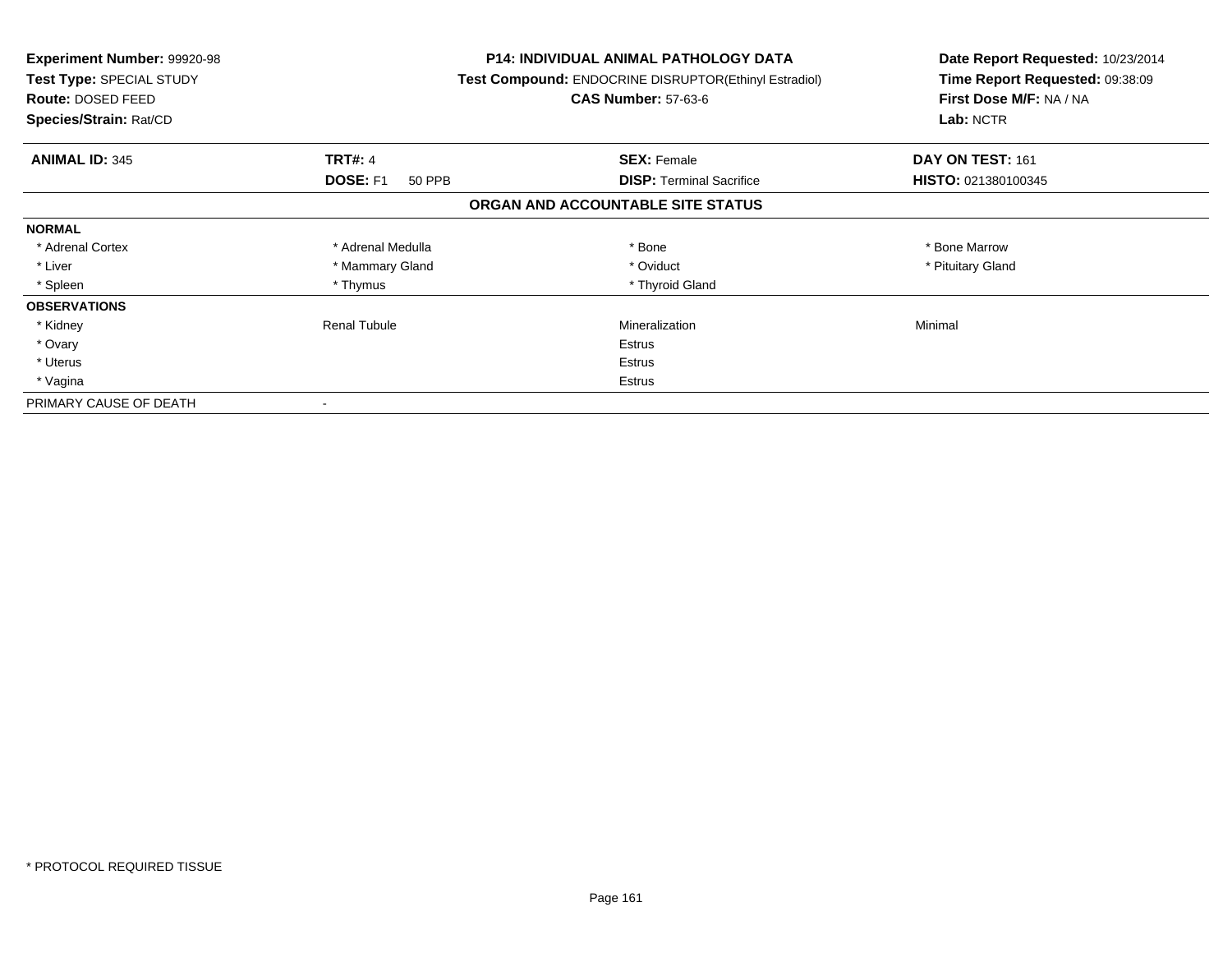| <b>Experiment Number: 99920-98</b><br>Test Type: SPECIAL STUDY<br>Route: DOSED FEED<br>Species/Strain: Rat/CD |                           | <b>P14: INDIVIDUAL ANIMAL PATHOLOGY DATA</b><br>Test Compound: ENDOCRINE DISRUPTOR(Ethinyl Estradiol)<br><b>CAS Number: 57-63-6</b> | Date Report Requested: 10/23/2014<br>Time Report Requested: 09:38:09<br>First Dose M/F: NA / NA<br>Lab: NCTR |
|---------------------------------------------------------------------------------------------------------------|---------------------------|-------------------------------------------------------------------------------------------------------------------------------------|--------------------------------------------------------------------------------------------------------------|
| <b>ANIMAL ID: 346</b>                                                                                         | <b>TRT#: 4</b>            | <b>SEX: Female</b>                                                                                                                  | DAY ON TEST: 161                                                                                             |
|                                                                                                               | <b>DOSE: F1</b><br>50 PPB | <b>DISP:</b> Terminal Sacrifice                                                                                                     | <b>HISTO: 021380100346</b>                                                                                   |
|                                                                                                               |                           | ORGAN AND ACCOUNTABLE SITE STATUS                                                                                                   |                                                                                                              |
| <b>NORMAL</b>                                                                                                 |                           |                                                                                                                                     |                                                                                                              |
| * Adrenal Cortex                                                                                              | * Adrenal Medulla         | * Bone                                                                                                                              | * Bone Marrow                                                                                                |
| * Kidney                                                                                                      | * Liver                   | * Mammary Gland                                                                                                                     | * Oviduct                                                                                                    |
| * Pituitary Gland                                                                                             | * Spleen                  | * Thymus                                                                                                                            | * Thyroid Gland                                                                                              |
| <b>OBSERVATIONS</b>                                                                                           |                           |                                                                                                                                     |                                                                                                              |
| * Ovary                                                                                                       |                           | <b>Diestrus</b>                                                                                                                     |                                                                                                              |
| * Uterus                                                                                                      | <b>Diestrus</b>           |                                                                                                                                     |                                                                                                              |
| * Vagina                                                                                                      | Diestrus                  |                                                                                                                                     |                                                                                                              |
| PRIMARY CAUSE OF DEATH                                                                                        |                           |                                                                                                                                     |                                                                                                              |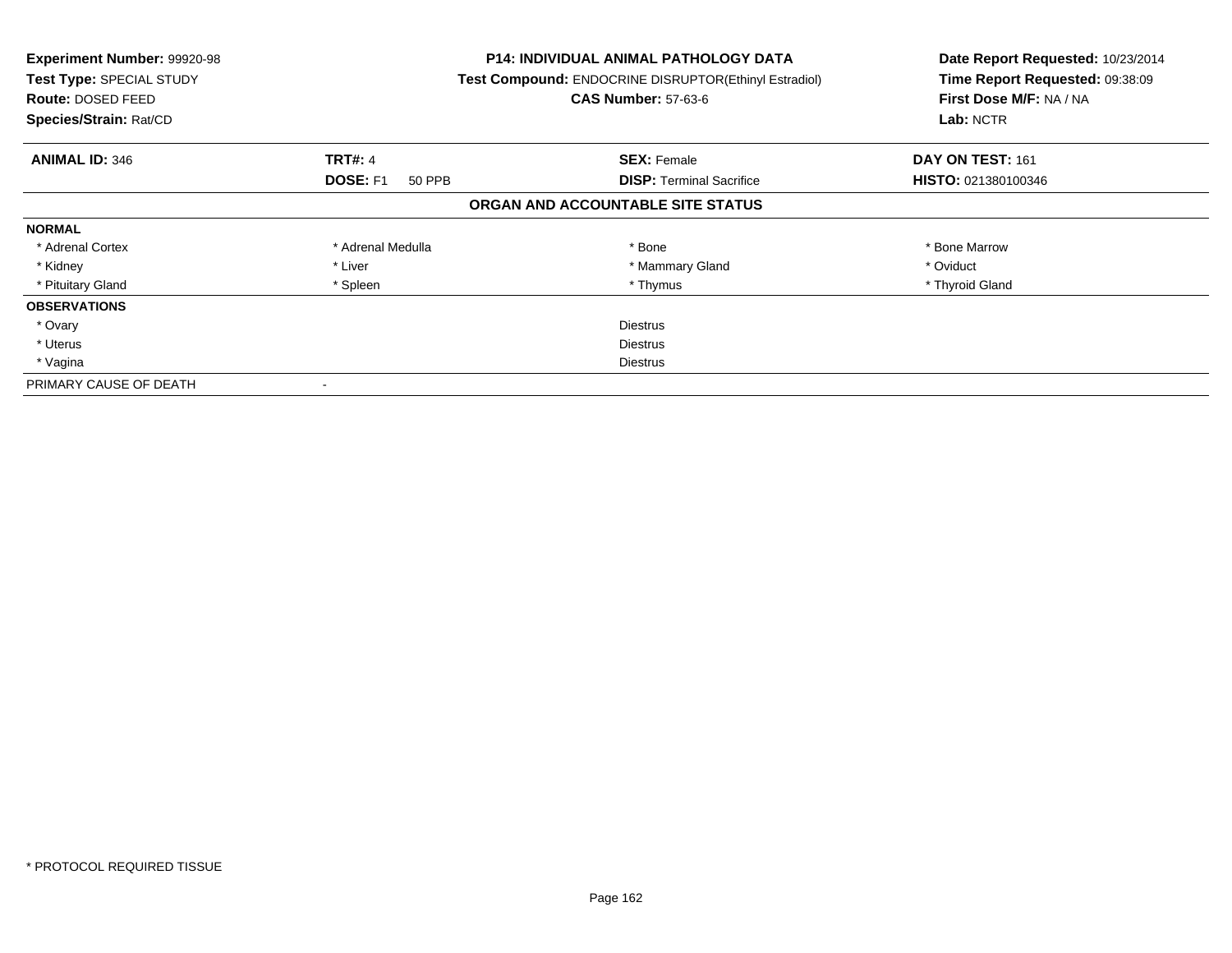| <b>Experiment Number: 99920-98</b><br>Test Type: SPECIAL STUDY<br>Route: DOSED FEED<br>Species/Strain: Rat/CD |                            | <b>P14: INDIVIDUAL ANIMAL PATHOLOGY DATA</b><br>Test Compound: ENDOCRINE DISRUPTOR(Ethinyl Estradiol)<br><b>CAS Number: 57-63-6</b> | Date Report Requested: 10/23/2014<br>Time Report Requested: 09:38:09<br>First Dose M/F: NA / NA<br>Lab: NCTR |
|---------------------------------------------------------------------------------------------------------------|----------------------------|-------------------------------------------------------------------------------------------------------------------------------------|--------------------------------------------------------------------------------------------------------------|
| <b>ANIMAL ID: 369</b>                                                                                         | <b>TRT#: 1</b>             | <b>SEX: Female</b>                                                                                                                  | DAY ON TEST: 162                                                                                             |
|                                                                                                               | DOSE: F1<br><b>CONTROL</b> | <b>DISP:</b> Terminal Sacrifice                                                                                                     | HISTO: 021380100369                                                                                          |
|                                                                                                               |                            | ORGAN AND ACCOUNTABLE SITE STATUS                                                                                                   |                                                                                                              |
| <b>NORMAL</b>                                                                                                 |                            |                                                                                                                                     |                                                                                                              |
| * Adrenal Cortex                                                                                              | * Adrenal Medulla          | * Bone                                                                                                                              | * Bone Marrow                                                                                                |
| * Liver                                                                                                       | * Mammary Gland            | * Oviduct                                                                                                                           | * Pituitary Gland                                                                                            |
| * Spleen                                                                                                      | * Thymus                   | * Thyroid Gland                                                                                                                     |                                                                                                              |
| <b>OBSERVATIONS</b>                                                                                           |                            |                                                                                                                                     |                                                                                                              |
| * Kidney                                                                                                      | Pelvis                     | <b>Dilatation</b>                                                                                                                   | Moderate                                                                                                     |
|                                                                                                               | <b>Renal Tubule</b>        | Mineralization                                                                                                                      | Moderate                                                                                                     |
| * Ovary                                                                                                       |                            | Estrus                                                                                                                              |                                                                                                              |
| * Uterus                                                                                                      | Estrus                     |                                                                                                                                     |                                                                                                              |
| * Vagina                                                                                                      | Estrus                     |                                                                                                                                     |                                                                                                              |
| PRIMARY CAUSE OF DEATH                                                                                        |                            |                                                                                                                                     |                                                                                                              |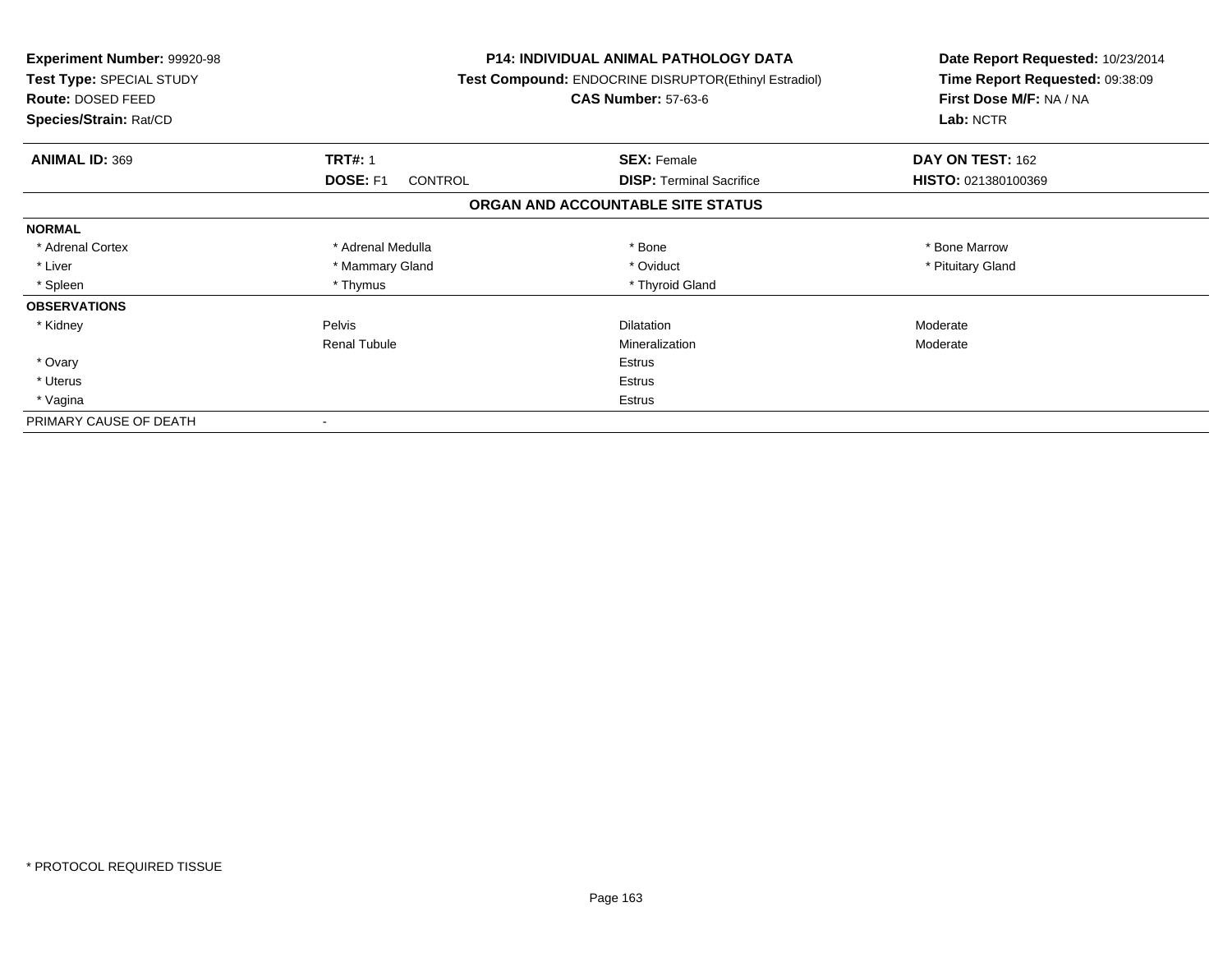| <b>Experiment Number: 99920-98</b><br>Test Type: SPECIAL STUDY<br>Route: DOSED FEED<br>Species/Strain: Rat/CD |                            | <b>P14: INDIVIDUAL ANIMAL PATHOLOGY DATA</b><br>Test Compound: ENDOCRINE DISRUPTOR(Ethinyl Estradiol)<br><b>CAS Number: 57-63-6</b> | Date Report Requested: 10/23/2014<br>Time Report Requested: 09:38:09<br>First Dose M/F: NA / NA<br>Lab: NCTR |
|---------------------------------------------------------------------------------------------------------------|----------------------------|-------------------------------------------------------------------------------------------------------------------------------------|--------------------------------------------------------------------------------------------------------------|
| <b>ANIMAL ID: 370</b>                                                                                         | <b>TRT#: 1</b>             | <b>SEX: Female</b>                                                                                                                  | DAY ON TEST: 159                                                                                             |
|                                                                                                               | DOSE: F1<br><b>CONTROL</b> | <b>DISP:</b> Terminal Sacrifice                                                                                                     | HISTO: 021380100370                                                                                          |
|                                                                                                               |                            | ORGAN AND ACCOUNTABLE SITE STATUS                                                                                                   |                                                                                                              |
| <b>NORMAL</b>                                                                                                 |                            |                                                                                                                                     |                                                                                                              |
| * Adrenal Cortex                                                                                              | * Adrenal Medulla          | * Bone                                                                                                                              | * Bone Marrow                                                                                                |
| * Liver                                                                                                       | * Mammary Gland            | * Oviduct                                                                                                                           | * Pituitary Gland                                                                                            |
| * Spleen                                                                                                      | * Thymus                   | * Thyroid Gland                                                                                                                     |                                                                                                              |
| <b>OBSERVATIONS</b>                                                                                           |                            |                                                                                                                                     |                                                                                                              |
| * Kidney                                                                                                      | Renal Tubule               | Mineralization                                                                                                                      | Mild                                                                                                         |
| * Ovary                                                                                                       |                            | Proestrus                                                                                                                           |                                                                                                              |
| * Uterus                                                                                                      |                            | Proestrus                                                                                                                           |                                                                                                              |
| * Vagina                                                                                                      |                            | Proestrus                                                                                                                           |                                                                                                              |
| PRIMARY CAUSE OF DEATH                                                                                        |                            |                                                                                                                                     |                                                                                                              |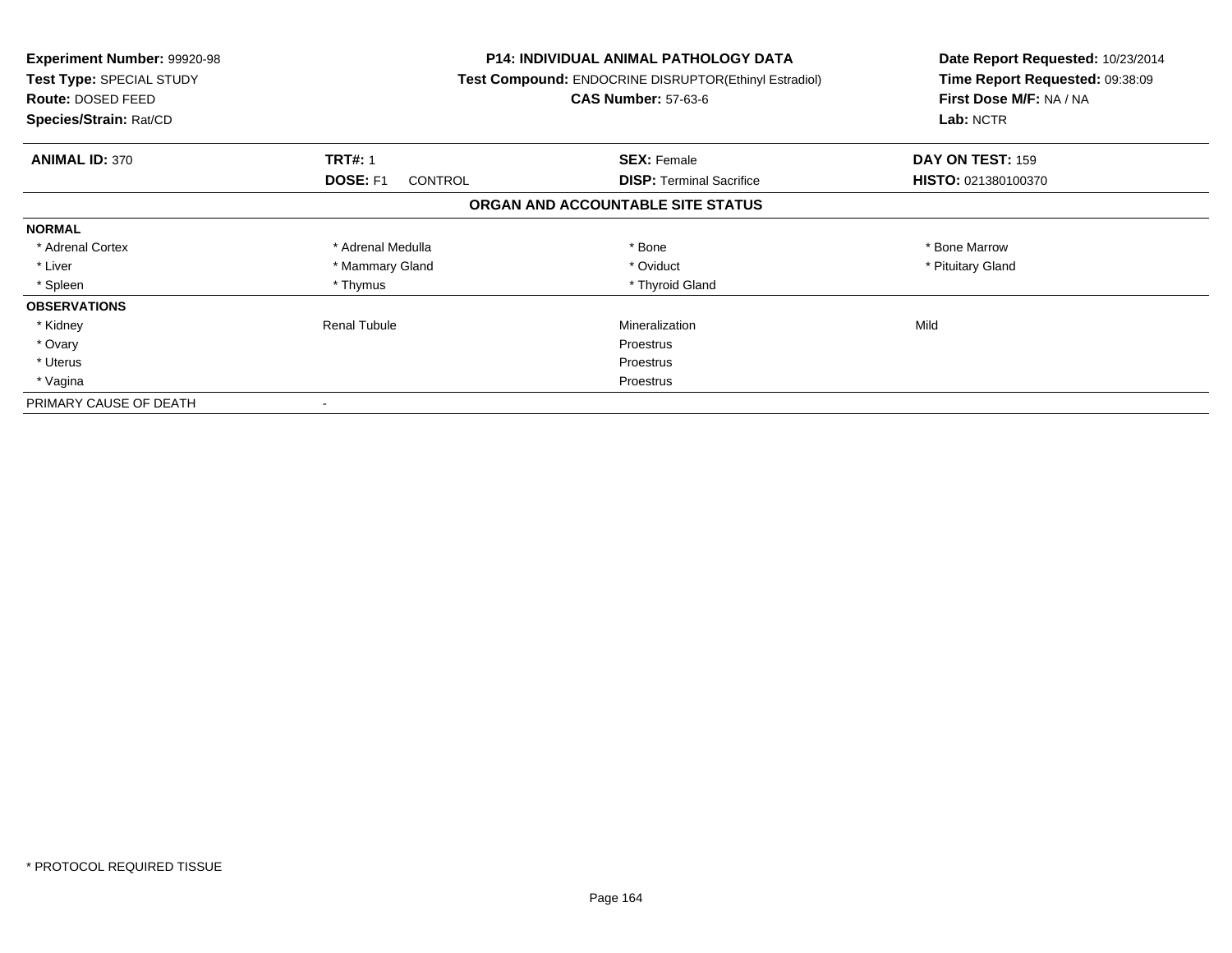| <b>Experiment Number: 99920-98</b><br>Test Type: SPECIAL STUDY<br>Route: DOSED FEED<br>Species/Strain: Rat/CD |                                   | <b>P14: INDIVIDUAL ANIMAL PATHOLOGY DATA</b><br>Test Compound: ENDOCRINE DISRUPTOR(Ethinyl Estradiol)<br><b>CAS Number: 57-63-6</b> | Date Report Requested: 10/23/2014<br>Time Report Requested: 09:38:09<br>First Dose M/F: NA / NA<br>Lab: NCTR |
|---------------------------------------------------------------------------------------------------------------|-----------------------------------|-------------------------------------------------------------------------------------------------------------------------------------|--------------------------------------------------------------------------------------------------------------|
| <b>ANIMAL ID: 371</b>                                                                                         | <b>TRT#: 1</b>                    | <b>SEX: Female</b>                                                                                                                  | DAY ON TEST: 162                                                                                             |
|                                                                                                               | <b>DOSE: F1</b><br><b>CONTROL</b> | <b>DISP:</b> Terminal Sacrifice                                                                                                     | HISTO: 021380100371                                                                                          |
|                                                                                                               |                                   | ORGAN AND ACCOUNTABLE SITE STATUS                                                                                                   |                                                                                                              |
| <b>NORMAL</b>                                                                                                 |                                   |                                                                                                                                     |                                                                                                              |
| * Adrenal Cortex                                                                                              | * Adrenal Medulla                 | * Bone                                                                                                                              | * Bone Marrow                                                                                                |
| * Mammary Gland                                                                                               | * Oviduct                         | * Pituitary Gland                                                                                                                   | * Spleen                                                                                                     |
| * Thymus                                                                                                      | * Thyroid Gland                   |                                                                                                                                     |                                                                                                              |
| <b>OBSERVATIONS</b>                                                                                           |                                   |                                                                                                                                     |                                                                                                              |
| * Kidney                                                                                                      | <b>Renal Tubule</b>               | Mineralization                                                                                                                      | Moderate                                                                                                     |
| * Liver                                                                                                       |                                   | Inflammation                                                                                                                        | Chronic Active, Minimal                                                                                      |
| * Ovary                                                                                                       |                                   | <b>Diestrus</b>                                                                                                                     |                                                                                                              |
| * Uterus                                                                                                      |                                   | Diestrus                                                                                                                            |                                                                                                              |
| * Vagina                                                                                                      | Diestrus                          |                                                                                                                                     |                                                                                                              |
| PRIMARY CAUSE OF DEATH                                                                                        |                                   |                                                                                                                                     |                                                                                                              |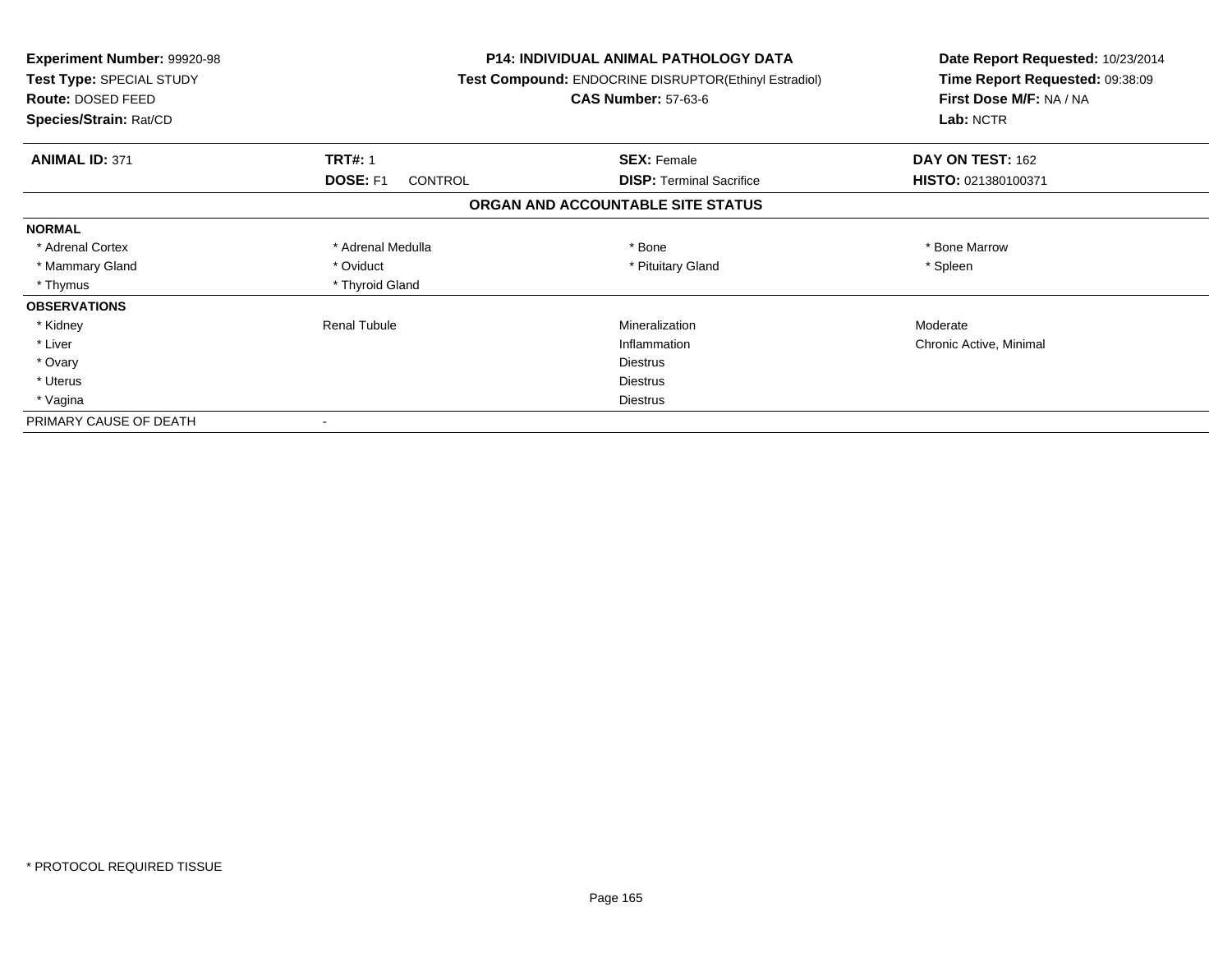| Experiment Number: 99920-98<br>Test Type: SPECIAL STUDY<br><b>Route: DOSED FEED</b><br>Species/Strain: Rat/CD |                                   | <b>P14: INDIVIDUAL ANIMAL PATHOLOGY DATA</b><br>Test Compound: ENDOCRINE DISRUPTOR(Ethinyl Estradiol)<br><b>CAS Number: 57-63-6</b> | Date Report Requested: 10/23/2014<br>Time Report Requested: 09:38:09<br>First Dose M/F: NA / NA<br>Lab: NCTR |
|---------------------------------------------------------------------------------------------------------------|-----------------------------------|-------------------------------------------------------------------------------------------------------------------------------------|--------------------------------------------------------------------------------------------------------------|
| <b>ANIMAL ID: 372</b>                                                                                         | <b>TRT#: 1</b>                    | <b>SEX: Female</b>                                                                                                                  | DAY ON TEST: 162                                                                                             |
|                                                                                                               | <b>DOSE: F1</b><br><b>CONTROL</b> | <b>DISP:</b> Terminal Sacrifice                                                                                                     | HISTO: 021380100372                                                                                          |
|                                                                                                               |                                   | ORGAN AND ACCOUNTABLE SITE STATUS                                                                                                   |                                                                                                              |
| <b>NORMAL</b>                                                                                                 |                                   |                                                                                                                                     |                                                                                                              |
| * Adrenal Cortex                                                                                              | * Adrenal Medulla                 | * Bone                                                                                                                              | * Bone Marrow                                                                                                |
| * Liver                                                                                                       | * Mammary Gland                   | * Oviduct                                                                                                                           | * Pituitary Gland                                                                                            |
| * Thymus                                                                                                      | * Thyroid Gland                   |                                                                                                                                     |                                                                                                              |
| <b>OBSERVATIONS</b>                                                                                           |                                   |                                                                                                                                     |                                                                                                              |
| * Kidney                                                                                                      | <b>Renal Tubule</b>               | Mineralization                                                                                                                      | Moderate                                                                                                     |
| * Ovary                                                                                                       |                                   | <b>Diestrus</b>                                                                                                                     |                                                                                                              |
| * Spleen                                                                                                      |                                   | Pigmentation                                                                                                                        | Minimal                                                                                                      |
| * Uterus                                                                                                      |                                   | <b>Diestrus</b>                                                                                                                     |                                                                                                              |
| * Vagina                                                                                                      |                                   | Diestrus                                                                                                                            |                                                                                                              |
| PRIMARY CAUSE OF DEATH                                                                                        |                                   |                                                                                                                                     |                                                                                                              |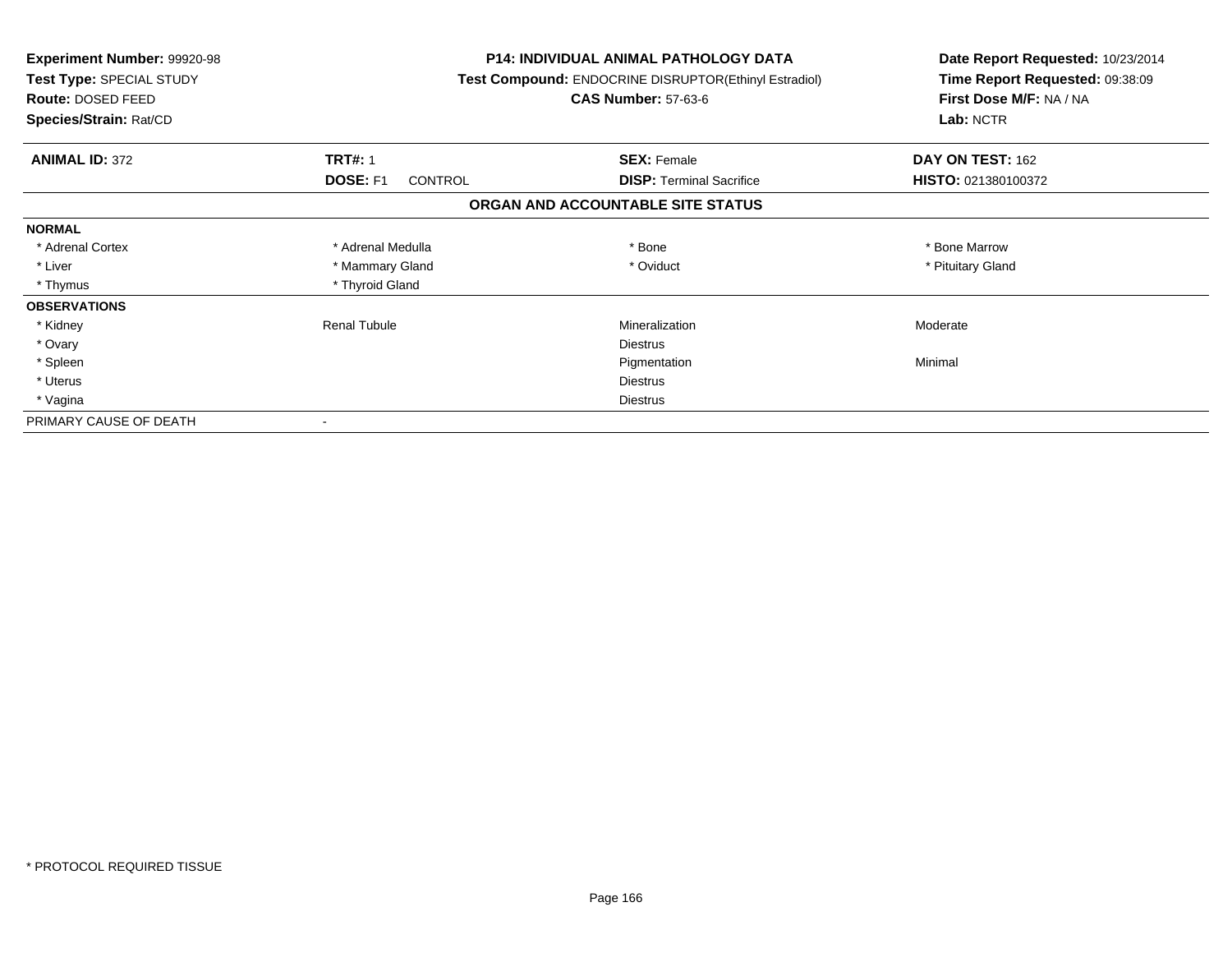| <b>Experiment Number: 99920-98</b><br>Test Type: SPECIAL STUDY<br><b>Route: DOSED FEED</b><br>Species/Strain: Rat/CD |                            | P14: INDIVIDUAL ANIMAL PATHOLOGY DATA<br>Test Compound: ENDOCRINE DISRUPTOR(Ethinyl Estradiol)<br><b>CAS Number: 57-63-6</b> | Date Report Requested: 10/23/2014<br>Time Report Requested: 09:38:09<br>First Dose M/F: NA / NA<br>Lab: NCTR |
|----------------------------------------------------------------------------------------------------------------------|----------------------------|------------------------------------------------------------------------------------------------------------------------------|--------------------------------------------------------------------------------------------------------------|
| <b>ANIMAL ID: 373</b>                                                                                                | <b>TRT#: 1</b>             | <b>SEX: Female</b>                                                                                                           | DAY ON TEST: 162                                                                                             |
|                                                                                                                      | DOSE: F1<br><b>CONTROL</b> | <b>DISP:</b> Terminal Sacrifice                                                                                              | HISTO: 021380100373                                                                                          |
|                                                                                                                      |                            | ORGAN AND ACCOUNTABLE SITE STATUS                                                                                            |                                                                                                              |
| <b>NORMAL</b>                                                                                                        |                            |                                                                                                                              |                                                                                                              |
| * Adrenal Cortex                                                                                                     | * Adrenal Medulla          | * Bone                                                                                                                       | * Bone Marrow                                                                                                |
| * Liver                                                                                                              | * Mammary Gland            | * Oviduct                                                                                                                    | * Pituitary Gland                                                                                            |
| * Spleen                                                                                                             | * Thymus                   | * Thyroid Gland                                                                                                              |                                                                                                              |
| <b>OBSERVATIONS</b>                                                                                                  |                            |                                                                                                                              |                                                                                                              |
| * Kidney                                                                                                             | <b>Renal Tubule</b>        | Mineralization                                                                                                               | Minimal                                                                                                      |
| * Ovary                                                                                                              |                            | Metestrus                                                                                                                    |                                                                                                              |
| * Uterus                                                                                                             |                            | Metestrus                                                                                                                    |                                                                                                              |
| * Vagina                                                                                                             |                            | Metestrus                                                                                                                    |                                                                                                              |
| PRIMARY CAUSE OF DEATH                                                                                               |                            |                                                                                                                              |                                                                                                              |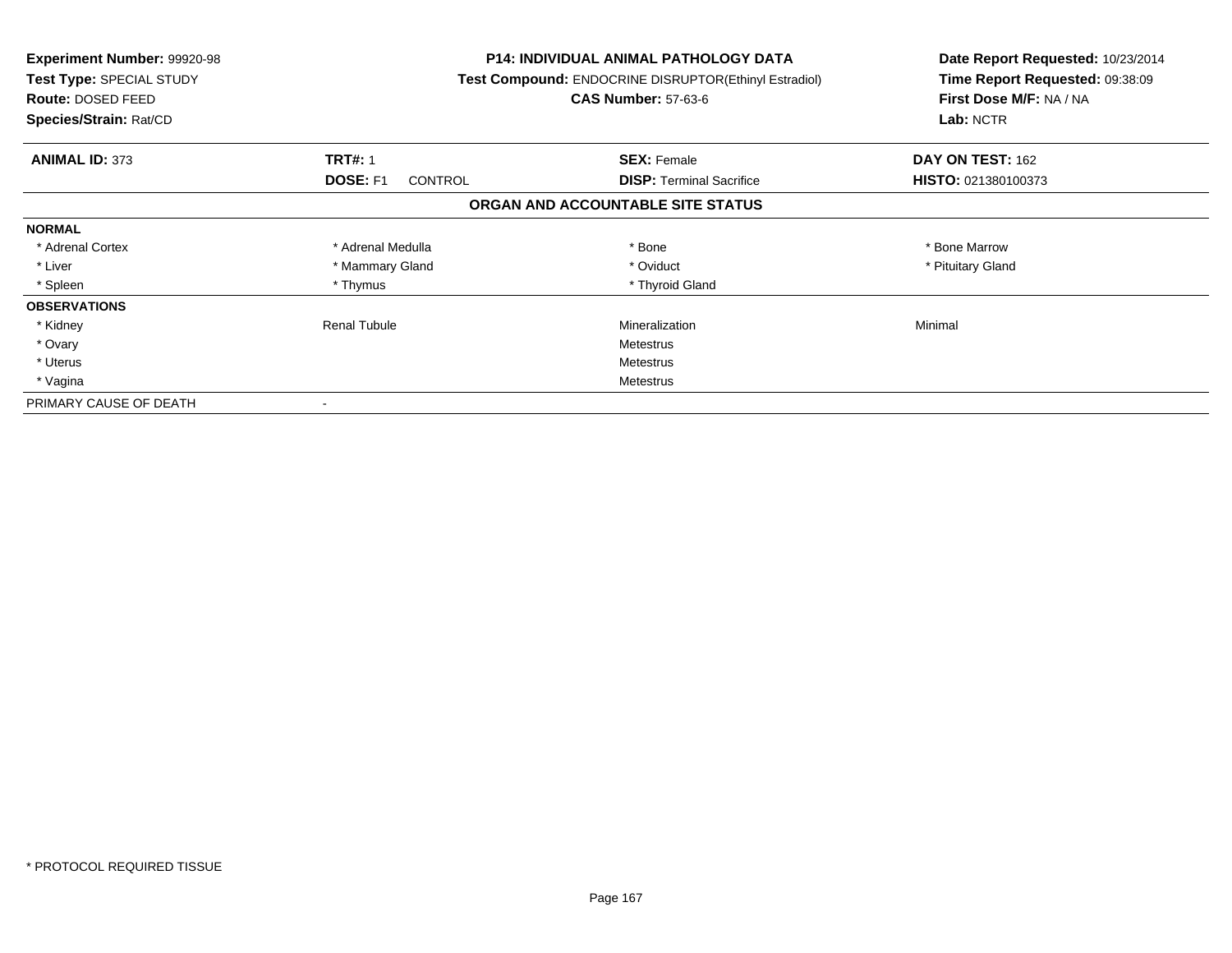| Experiment Number: 99920-98<br><b>Test Type: SPECIAL STUDY</b><br>Route: DOSED FEED<br>Species/Strain: Rat/CD |                     | <b>P14: INDIVIDUAL ANIMAL PATHOLOGY DATA</b><br>Test Compound: ENDOCRINE DISRUPTOR(Ethinyl Estradiol)<br><b>CAS Number: 57-63-6</b> | Date Report Requested: 10/23/2014<br>Time Report Requested: 09:38:09<br>First Dose M/F: NA / NA<br>Lab: NCTR |
|---------------------------------------------------------------------------------------------------------------|---------------------|-------------------------------------------------------------------------------------------------------------------------------------|--------------------------------------------------------------------------------------------------------------|
| <b>ANIMAL ID: 374</b>                                                                                         | <b>TRT#: 2</b>      | <b>SEX: Female</b>                                                                                                                  | DAY ON TEST: 163                                                                                             |
|                                                                                                               | DOSE: F1<br>2.0 PPB | <b>DISP: Terminal Sacrifice</b>                                                                                                     | HISTO: 021380100374                                                                                          |
|                                                                                                               |                     | ORGAN AND ACCOUNTABLE SITE STATUS                                                                                                   |                                                                                                              |
| <b>NORMAL</b>                                                                                                 |                     |                                                                                                                                     |                                                                                                              |
| * Oviduct                                                                                                     |                     |                                                                                                                                     |                                                                                                              |
| <b>OBSERVATIONS</b>                                                                                           |                     |                                                                                                                                     |                                                                                                              |
| * Kidney                                                                                                      | <b>Renal Tubule</b> | Mineralization                                                                                                                      | Minimal                                                                                                      |
| * Mammary Gland                                                                                               | Alveolus            | Hyperplasia                                                                                                                         | Minimal                                                                                                      |
| * Ovary                                                                                                       |                     | <b>Diestrus</b>                                                                                                                     |                                                                                                              |
| * Uterus                                                                                                      |                     | <b>Diestrus</b>                                                                                                                     |                                                                                                              |
| * Vagina                                                                                                      |                     | Diestrus                                                                                                                            |                                                                                                              |
| PRIMARY CAUSE OF DEATH                                                                                        |                     |                                                                                                                                     |                                                                                                              |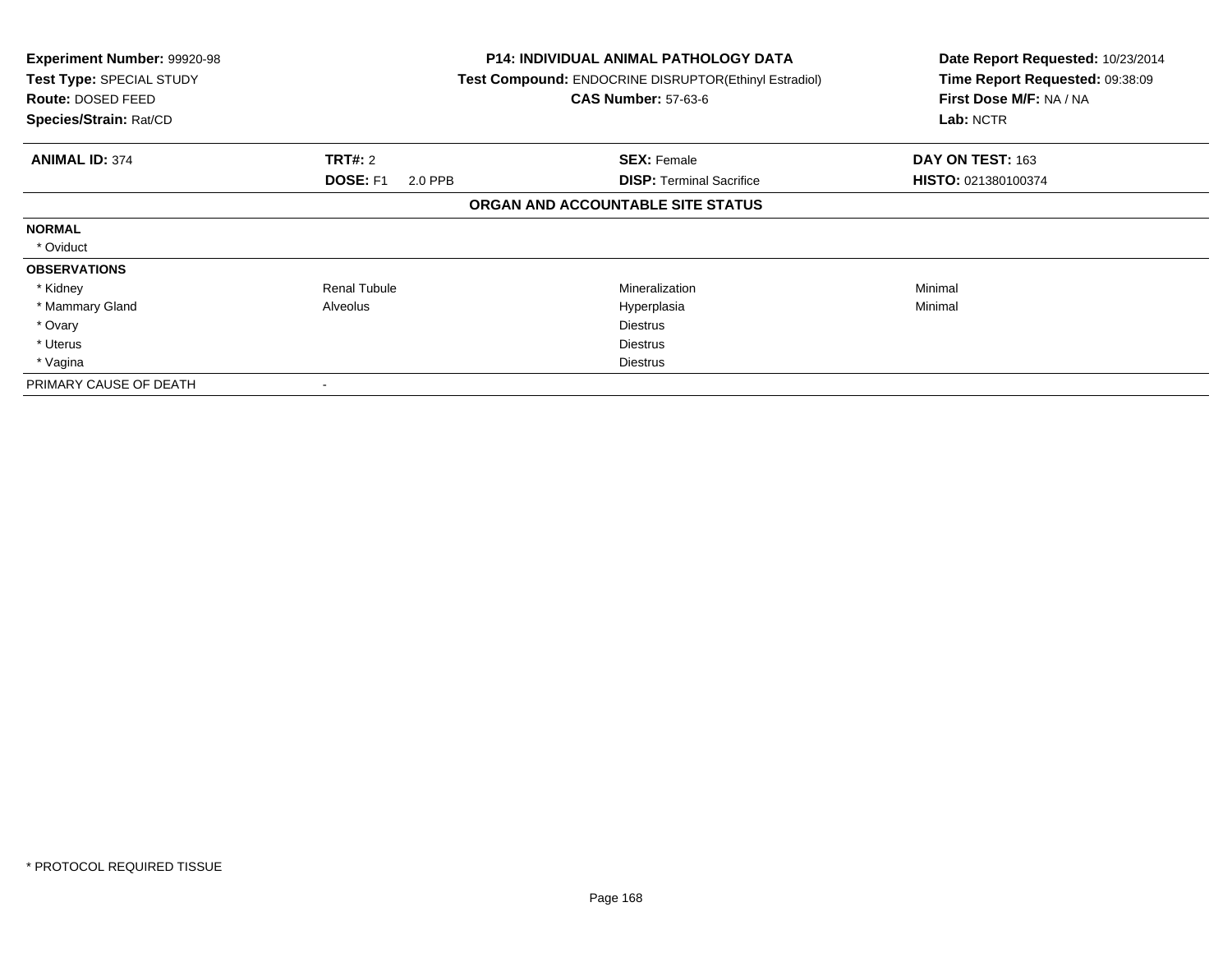| <b>Experiment Number: 99920-98</b><br>Test Type: SPECIAL STUDY<br>Route: DOSED FEED<br>Species/Strain: Rat/CD |                            | <b>P14: INDIVIDUAL ANIMAL PATHOLOGY DATA</b><br><b>Test Compound: ENDOCRINE DISRUPTOR(Ethinyl Estradiol)</b><br><b>CAS Number: 57-63-6</b> | Date Report Requested: 10/23/2014<br>Time Report Requested: 09:38:09<br>First Dose M/F: NA / NA<br>Lab: NCTR |
|---------------------------------------------------------------------------------------------------------------|----------------------------|--------------------------------------------------------------------------------------------------------------------------------------------|--------------------------------------------------------------------------------------------------------------|
| <b>ANIMAL ID: 375</b>                                                                                         | <b>TRT#: 2</b>             | <b>SEX: Female</b>                                                                                                                         | DAY ON TEST: 163                                                                                             |
|                                                                                                               | <b>DOSE: F1</b><br>2.0 PPB | <b>DISP:</b> Terminal Sacrifice                                                                                                            | HISTO: 021380100375                                                                                          |
|                                                                                                               |                            | ORGAN AND ACCOUNTABLE SITE STATUS                                                                                                          |                                                                                                              |
| <b>NORMAL</b>                                                                                                 |                            |                                                                                                                                            |                                                                                                              |
| * Mammary Gland                                                                                               | * Oviduct                  |                                                                                                                                            |                                                                                                              |
| <b>OBSERVATIONS</b>                                                                                           |                            |                                                                                                                                            |                                                                                                              |
| * Kidney                                                                                                      | Cortex                     | Cyst                                                                                                                                       |                                                                                                              |
|                                                                                                               | <b>Renal Tubule</b>        | Mineralization                                                                                                                             | Marked                                                                                                       |
| * Ovary                                                                                                       |                            | Metestrus                                                                                                                                  |                                                                                                              |
| * Uterus                                                                                                      |                            | Metestrus                                                                                                                                  |                                                                                                              |
| * Vagina                                                                                                      |                            | Metestrus                                                                                                                                  |                                                                                                              |
| PRIMARY CAUSE OF DEATH                                                                                        | $\overline{\phantom{a}}$   |                                                                                                                                            |                                                                                                              |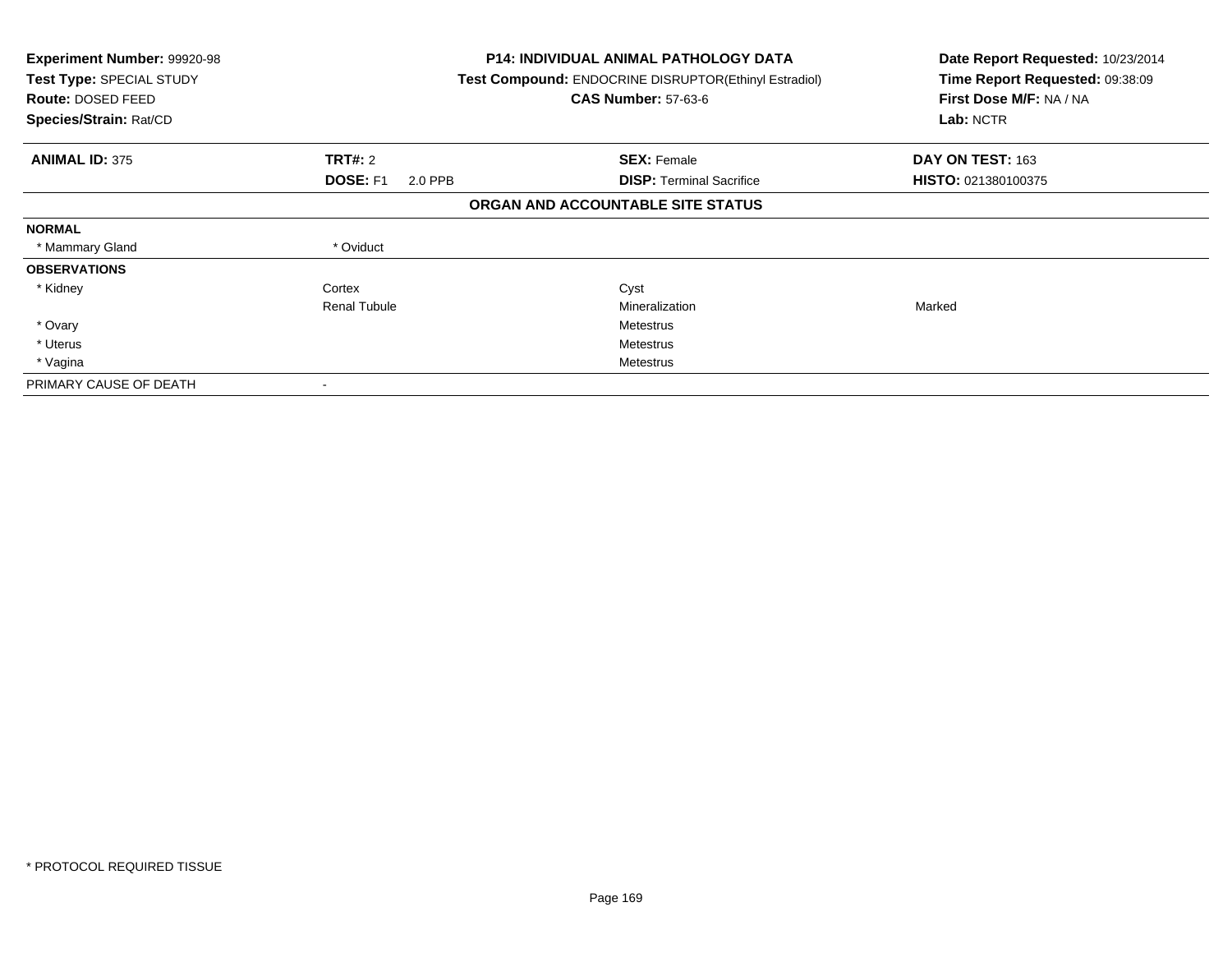| Experiment Number: 99920-98<br>Test Type: SPECIAL STUDY<br>Route: DOSED FEED<br>Species/Strain: Rat/CD |                            | P14: INDIVIDUAL ANIMAL PATHOLOGY DATA<br>Test Compound: ENDOCRINE DISRUPTOR(Ethinyl Estradiol)<br><b>CAS Number: 57-63-6</b> | Date Report Requested: 10/23/2014<br>Time Report Requested: 09:38:09<br>First Dose M/F: NA / NA<br>Lab: NCTR |
|--------------------------------------------------------------------------------------------------------|----------------------------|------------------------------------------------------------------------------------------------------------------------------|--------------------------------------------------------------------------------------------------------------|
| <b>ANIMAL ID: 376</b>                                                                                  | <b>TRT#: 2</b>             | <b>SEX: Female</b>                                                                                                           | DAY ON TEST: 163                                                                                             |
|                                                                                                        | <b>DOSE: F1</b><br>2.0 PPB | <b>DISP:</b> Terminal Sacrifice                                                                                              | <b>HISTO: 021380100376</b>                                                                                   |
|                                                                                                        |                            | ORGAN AND ACCOUNTABLE SITE STATUS                                                                                            |                                                                                                              |
| <b>NORMAL</b>                                                                                          |                            |                                                                                                                              |                                                                                                              |
| * Mammary Gland                                                                                        | * Oviduct                  |                                                                                                                              |                                                                                                              |
| <b>OBSERVATIONS</b>                                                                                    |                            |                                                                                                                              |                                                                                                              |
| * Kidney                                                                                               | Renal Tubule               | Mineralization                                                                                                               | Mild                                                                                                         |
| * Ovary                                                                                                |                            | Metestrus                                                                                                                    |                                                                                                              |
| * Uterus                                                                                               |                            | Metestrus                                                                                                                    |                                                                                                              |
| * Vagina                                                                                               |                            | Metestrus                                                                                                                    |                                                                                                              |
| PRIMARY CAUSE OF DEATH                                                                                 |                            |                                                                                                                              |                                                                                                              |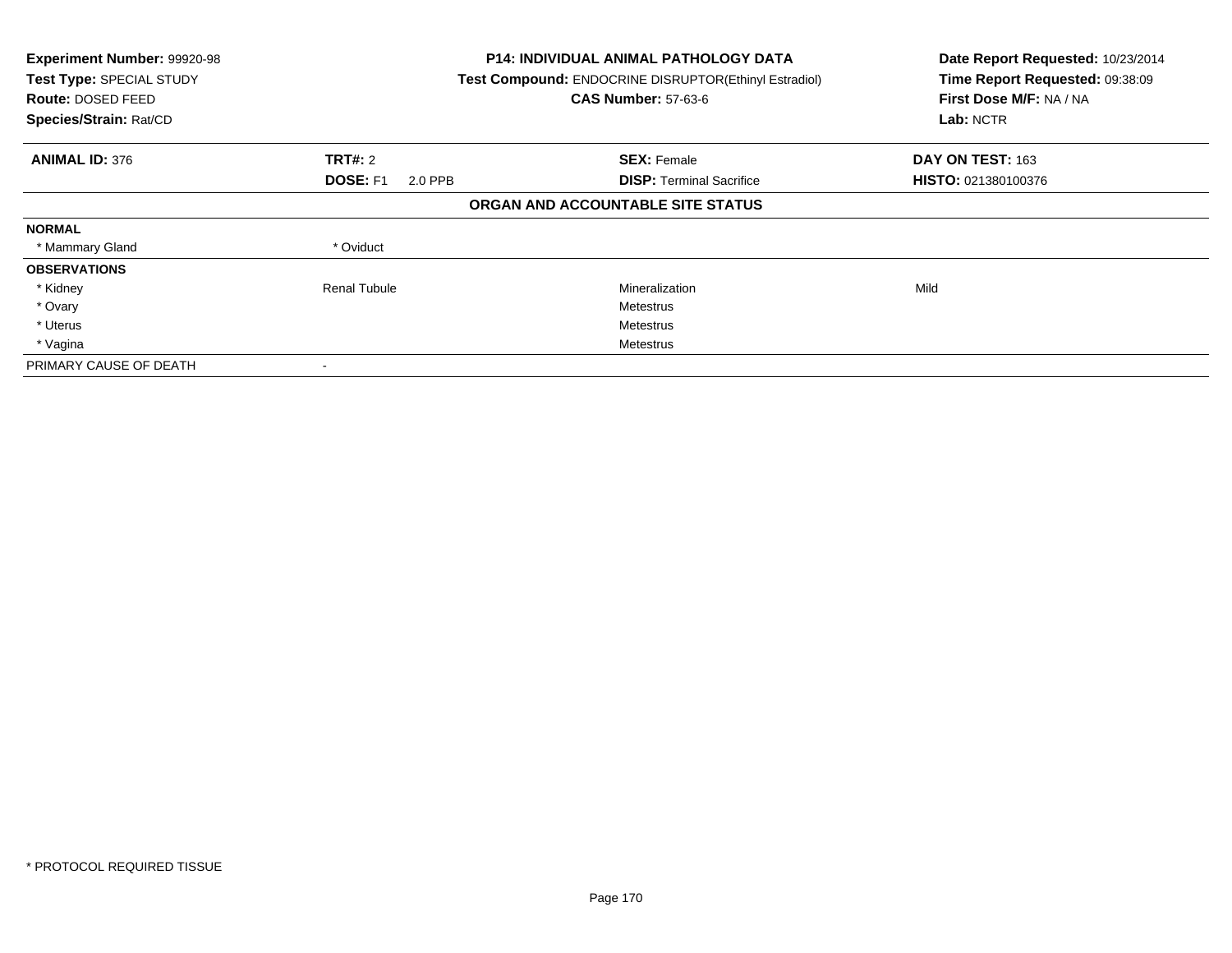| Experiment Number: 99920-98<br>Test Type: SPECIAL STUDY<br>Route: DOSED FEED<br>Species/Strain: Rat/CD |                            | <b>P14: INDIVIDUAL ANIMAL PATHOLOGY DATA</b><br>Test Compound: ENDOCRINE DISRUPTOR(Ethinyl Estradiol)<br><b>CAS Number: 57-63-6</b> | Date Report Requested: 10/23/2014<br>Time Report Requested: 09:38:09<br>First Dose M/F: NA / NA<br>Lab: NCTR |
|--------------------------------------------------------------------------------------------------------|----------------------------|-------------------------------------------------------------------------------------------------------------------------------------|--------------------------------------------------------------------------------------------------------------|
| <b>ANIMAL ID: 377</b>                                                                                  | <b>TRT#: 2</b>             | <b>SEX: Female</b>                                                                                                                  | DAY ON TEST: 162                                                                                             |
|                                                                                                        | <b>DOSE: F1</b><br>2.0 PPB | <b>DISP:</b> Terminal Sacrifice                                                                                                     | HISTO: 021380100377                                                                                          |
|                                                                                                        |                            | ORGAN AND ACCOUNTABLE SITE STATUS                                                                                                   |                                                                                                              |
| <b>NORMAL</b>                                                                                          |                            |                                                                                                                                     |                                                                                                              |
| * Mammary Gland                                                                                        | * Oviduct                  |                                                                                                                                     |                                                                                                              |
| <b>OBSERVATIONS</b>                                                                                    |                            |                                                                                                                                     |                                                                                                              |
| * Kidney                                                                                               | <b>Renal Tubule</b>        | Mineralization                                                                                                                      | Mild                                                                                                         |
| * Ovary                                                                                                |                            | Metestrus                                                                                                                           |                                                                                                              |
| * Uterus                                                                                               |                            | Metestrus                                                                                                                           |                                                                                                              |
| * Vagina                                                                                               |                            | Metestrus                                                                                                                           |                                                                                                              |
| PRIMARY CAUSE OF DEATH                                                                                 |                            |                                                                                                                                     |                                                                                                              |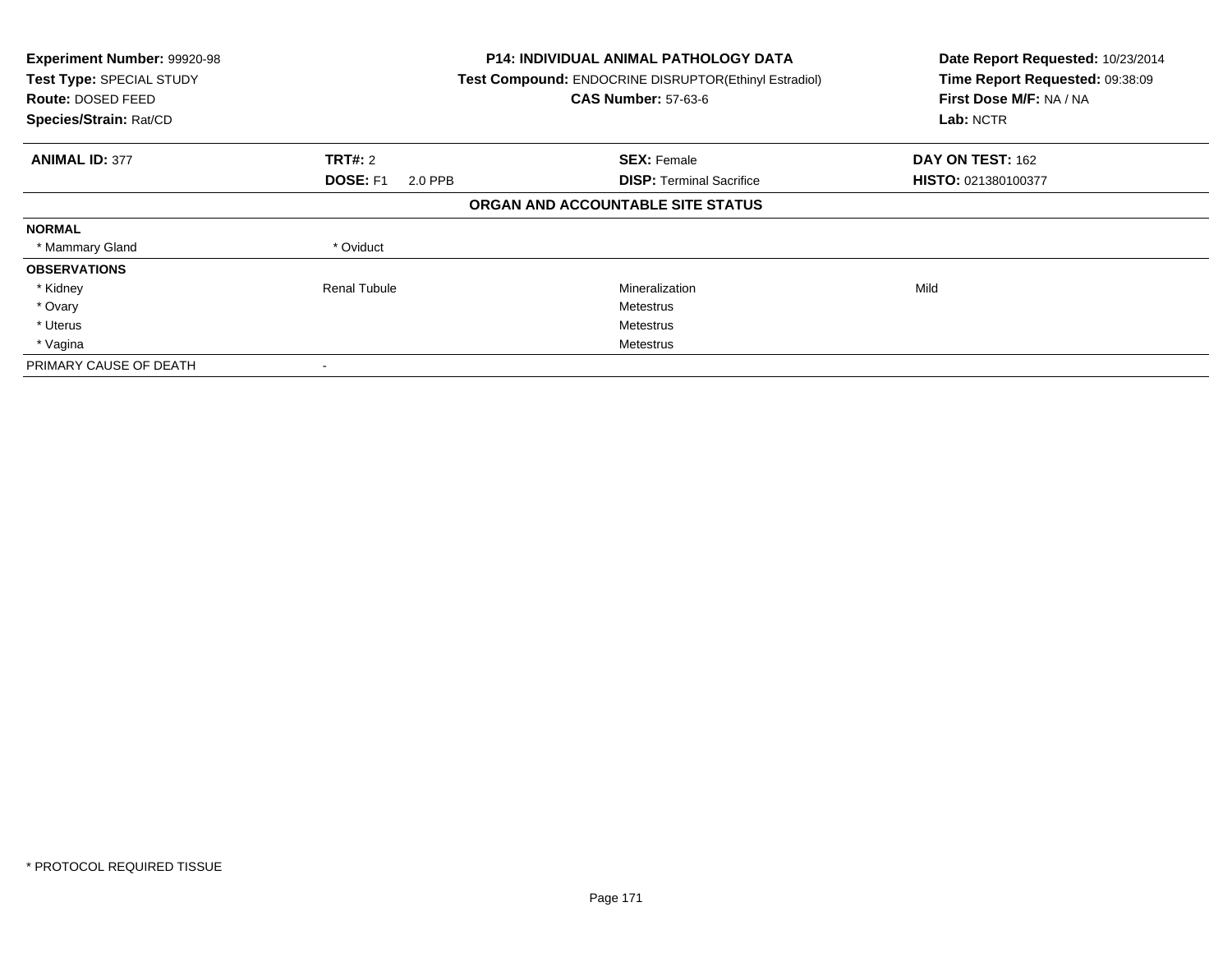| Experiment Number: 99920-98<br>Test Type: SPECIAL STUDY<br><b>Route: DOSED FEED</b><br>Species/Strain: Rat/CD |                            | <b>P14: INDIVIDUAL ANIMAL PATHOLOGY DATA</b><br><b>Test Compound: ENDOCRINE DISRUPTOR(Ethinyl Estradiol)</b><br><b>CAS Number: 57-63-6</b> | Date Report Requested: 10/23/2014<br>Time Report Requested: 09:38:09<br>First Dose M/F: NA / NA<br>Lab: NCTR |
|---------------------------------------------------------------------------------------------------------------|----------------------------|--------------------------------------------------------------------------------------------------------------------------------------------|--------------------------------------------------------------------------------------------------------------|
| <b>ANIMAL ID: 378</b>                                                                                         | <b>TRT#: 2</b>             | <b>SEX: Female</b>                                                                                                                         | DAY ON TEST: 162                                                                                             |
|                                                                                                               | <b>DOSE: F1</b><br>2.0 PPB | <b>DISP:</b> Terminal Sacrifice                                                                                                            | <b>HISTO: 021380100378</b>                                                                                   |
|                                                                                                               |                            | ORGAN AND ACCOUNTABLE SITE STATUS                                                                                                          |                                                                                                              |
| <b>NORMAL</b>                                                                                                 |                            |                                                                                                                                            |                                                                                                              |
| * Kidney                                                                                                      | * Mammary Gland            | * Oviduct                                                                                                                                  |                                                                                                              |
| <b>OBSERVATIONS</b>                                                                                           |                            |                                                                                                                                            |                                                                                                              |
| * Ovary                                                                                                       |                            | Estrus                                                                                                                                     |                                                                                                              |
| * Uterus                                                                                                      |                            | Estrus                                                                                                                                     |                                                                                                              |
| * Vagina                                                                                                      |                            | Estrus                                                                                                                                     |                                                                                                              |
| PRIMARY CAUSE OF DEATH                                                                                        |                            |                                                                                                                                            |                                                                                                              |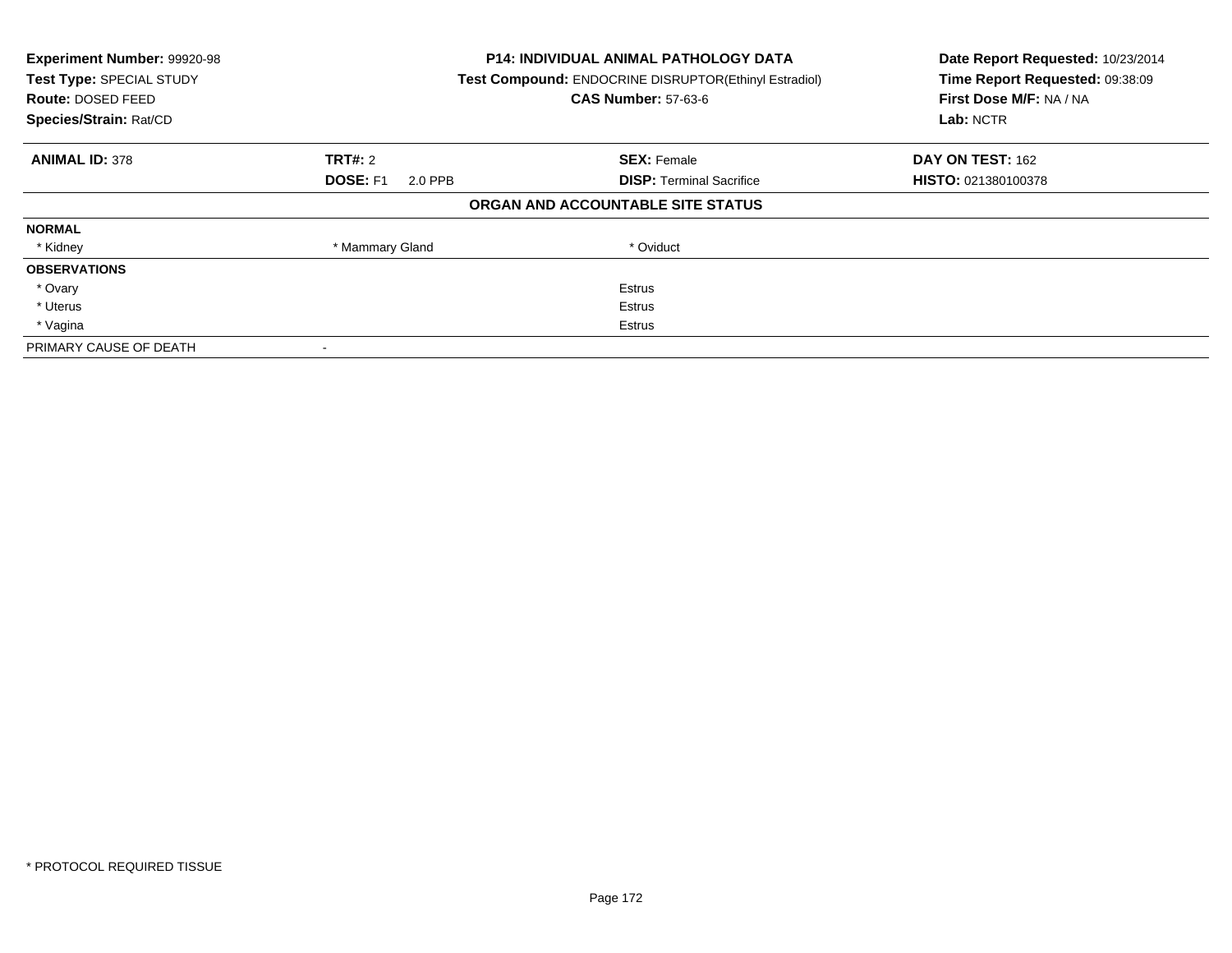| Experiment Number: 99920-98<br>Test Type: SPECIAL STUDY<br>Route: DOSED FEED<br>Species/Strain: Rat/CD | <b>P14: INDIVIDUAL ANIMAL PATHOLOGY DATA</b><br><b>Test Compound: ENDOCRINE DISRUPTOR(Ethinyl Estradiol)</b><br><b>CAS Number: 57-63-6</b> | Date Report Requested: 10/23/2014<br>Time Report Requested: 09:38:09<br>First Dose M/F: NA / NA<br>Lab: NCTR |  |
|--------------------------------------------------------------------------------------------------------|--------------------------------------------------------------------------------------------------------------------------------------------|--------------------------------------------------------------------------------------------------------------|--|
|                                                                                                        |                                                                                                                                            |                                                                                                              |  |
| TRT#: 3<br><b>ANIMAL ID: 379</b>                                                                       | <b>SEX: Female</b>                                                                                                                         | DAY ON TEST: 162                                                                                             |  |
| <b>DOSE: F1</b>                                                                                        | <b>DISP: Terminal Sacrifice</b><br>10 PPB                                                                                                  | HISTO: 021380100379                                                                                          |  |
|                                                                                                        | ORGAN AND ACCOUNTABLE SITE STATUS                                                                                                          |                                                                                                              |  |
| <b>NORMAL</b>                                                                                          |                                                                                                                                            |                                                                                                              |  |
| * Oviduct                                                                                              |                                                                                                                                            |                                                                                                              |  |
| <b>OBSERVATIONS</b>                                                                                    |                                                                                                                                            |                                                                                                              |  |
| <b>Renal Tubule</b><br>* Kidney                                                                        | <b>Mineralization</b>                                                                                                                      | Moderate                                                                                                     |  |
| * Mammary Gland<br>Alveolus                                                                            | Hyperplasia                                                                                                                                | Minimal                                                                                                      |  |
| * Ovary                                                                                                | Cyst                                                                                                                                       |                                                                                                              |  |
|                                                                                                        | <b>Metestrus</b>                                                                                                                           |                                                                                                              |  |
| [ Cyst TGLS = $1-1$ ]                                                                                  |                                                                                                                                            |                                                                                                              |  |
| * Uterus                                                                                               | <b>Metestrus</b>                                                                                                                           |                                                                                                              |  |
| * Vagina                                                                                               | Metestrus                                                                                                                                  |                                                                                                              |  |
| PRIMARY CAUSE OF DEATH                                                                                 |                                                                                                                                            |                                                                                                              |  |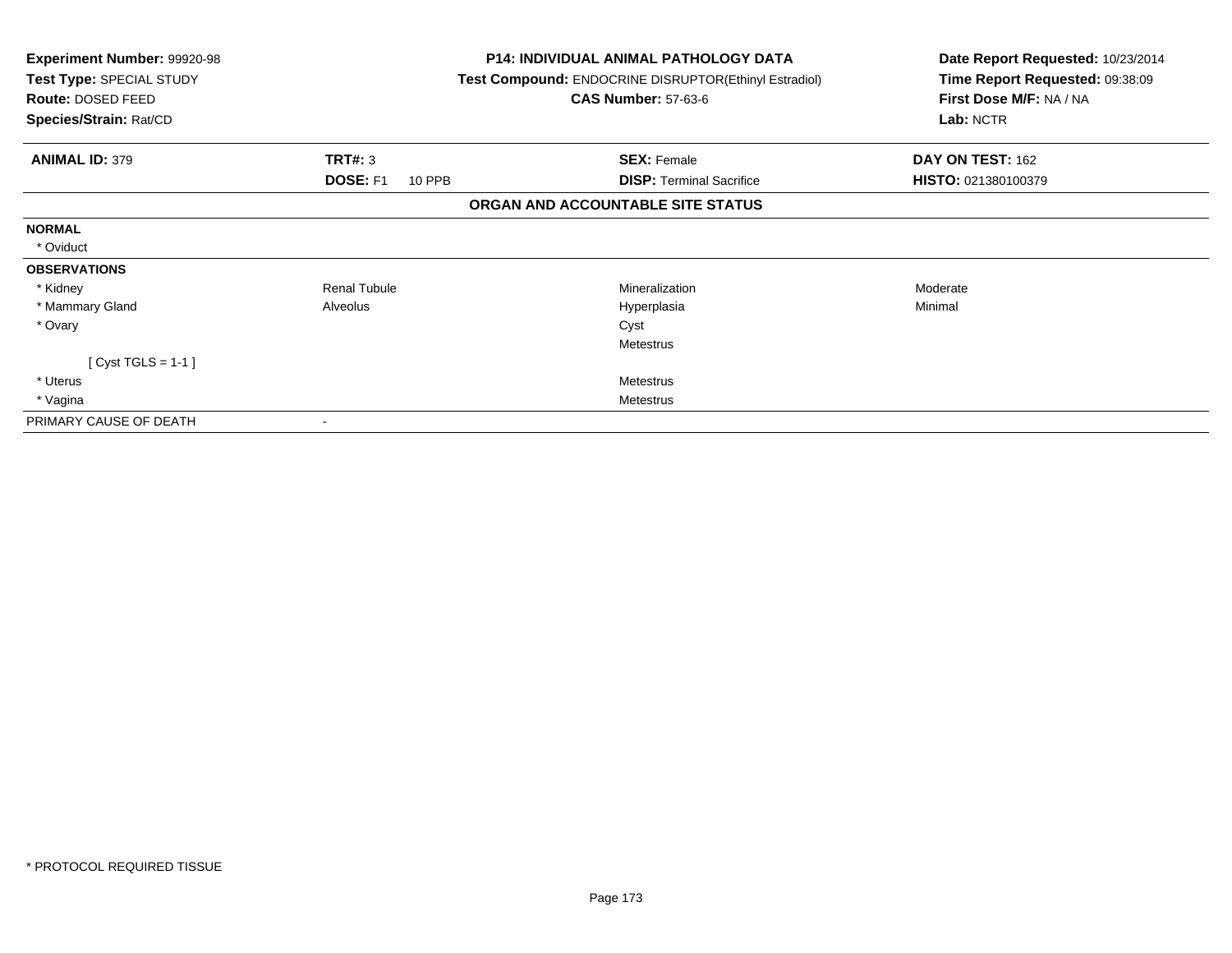| Experiment Number: 99920-98<br>Test Type: SPECIAL STUDY<br>Route: DOSED FEED<br>Species/Strain: Rat/CD |                                  | <b>P14: INDIVIDUAL ANIMAL PATHOLOGY DATA</b><br>Test Compound: ENDOCRINE DISRUPTOR(Ethinyl Estradiol)<br><b>CAS Number: 57-63-6</b> | Date Report Requested: 10/23/2014<br>Time Report Requested: 09:38:09<br>First Dose M/F: NA / NA<br>Lab: NCTR |
|--------------------------------------------------------------------------------------------------------|----------------------------------|-------------------------------------------------------------------------------------------------------------------------------------|--------------------------------------------------------------------------------------------------------------|
| <b>ANIMAL ID: 380</b>                                                                                  | TRT#: 3                          | <b>SEX: Female</b>                                                                                                                  | DAY ON TEST: 162                                                                                             |
|                                                                                                        | <b>DOSE: F1</b><br><b>10 PPB</b> | <b>DISP: Terminal Sacrifice</b>                                                                                                     | HISTO: 021380100380                                                                                          |
|                                                                                                        |                                  | ORGAN AND ACCOUNTABLE SITE STATUS                                                                                                   |                                                                                                              |
| <b>NORMAL</b>                                                                                          |                                  |                                                                                                                                     |                                                                                                              |
| * Mammary Gland                                                                                        | * Oviduct                        |                                                                                                                                     |                                                                                                              |
| <b>OBSERVATIONS</b>                                                                                    |                                  |                                                                                                                                     |                                                                                                              |
| * Kidney                                                                                               | <b>Renal Tubule</b>              | Mineralization                                                                                                                      | Mild                                                                                                         |
| * Ovary                                                                                                |                                  | Estrus                                                                                                                              |                                                                                                              |
| * Uterus                                                                                               |                                  | Estrus                                                                                                                              |                                                                                                              |
| * Vagina                                                                                               |                                  | Estrus                                                                                                                              |                                                                                                              |
| PRIMARY CAUSE OF DEATH                                                                                 |                                  |                                                                                                                                     |                                                                                                              |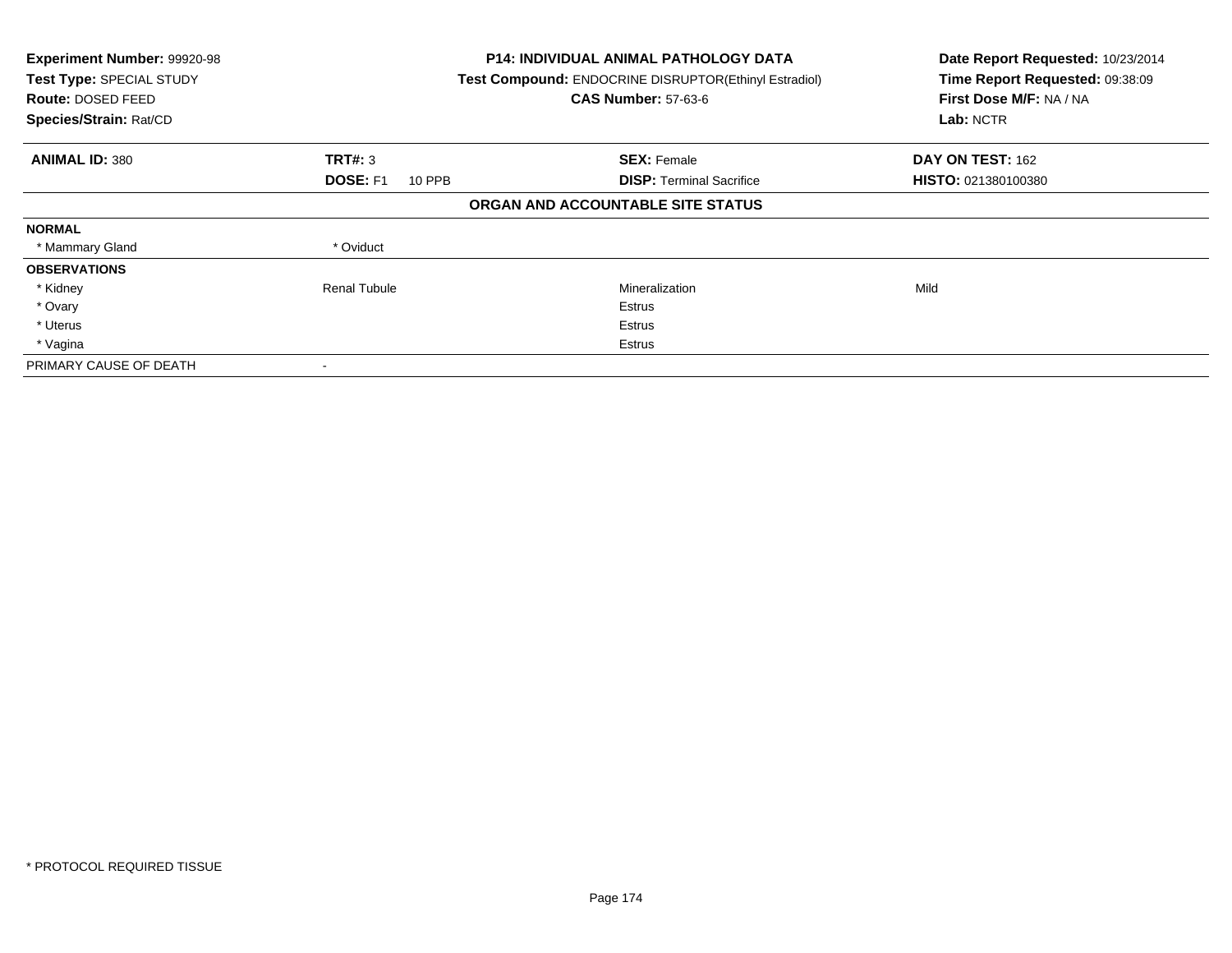| Experiment Number: 99920-98<br>Test Type: SPECIAL STUDY<br>Route: DOSED FEED<br>Species/Strain: Rat/CD |                                  | <b>P14: INDIVIDUAL ANIMAL PATHOLOGY DATA</b><br>Test Compound: ENDOCRINE DISRUPTOR(Ethinyl Estradiol)<br><b>CAS Number: 57-63-6</b> | Date Report Requested: 10/23/2014<br>Time Report Requested: 09:38:09<br>First Dose M/F: NA / NA<br>Lab: NCTR |
|--------------------------------------------------------------------------------------------------------|----------------------------------|-------------------------------------------------------------------------------------------------------------------------------------|--------------------------------------------------------------------------------------------------------------|
| <b>ANIMAL ID: 381</b>                                                                                  | TRT#: 3                          | <b>SEX: Female</b>                                                                                                                  | DAY ON TEST: 162                                                                                             |
|                                                                                                        | <b>DOSE: F1</b><br><b>10 PPB</b> | <b>DISP:</b> Terminal Sacrifice                                                                                                     | HISTO: 021380100381                                                                                          |
|                                                                                                        |                                  | ORGAN AND ACCOUNTABLE SITE STATUS                                                                                                   |                                                                                                              |
| <b>NORMAL</b>                                                                                          |                                  |                                                                                                                                     |                                                                                                              |
| * Mammary Gland                                                                                        | * Oviduct                        |                                                                                                                                     |                                                                                                              |
| <b>OBSERVATIONS</b>                                                                                    |                                  |                                                                                                                                     |                                                                                                              |
| * Kidney                                                                                               | <b>Renal Tubule</b>              | Mineralization                                                                                                                      | Mild                                                                                                         |
| * Ovary                                                                                                |                                  | <b>Diestrus</b>                                                                                                                     |                                                                                                              |
| * Uterus                                                                                               |                                  | <b>Diestrus</b>                                                                                                                     |                                                                                                              |
| * Vagina                                                                                               |                                  | Diestrus                                                                                                                            |                                                                                                              |
| PRIMARY CAUSE OF DEATH                                                                                 |                                  |                                                                                                                                     |                                                                                                              |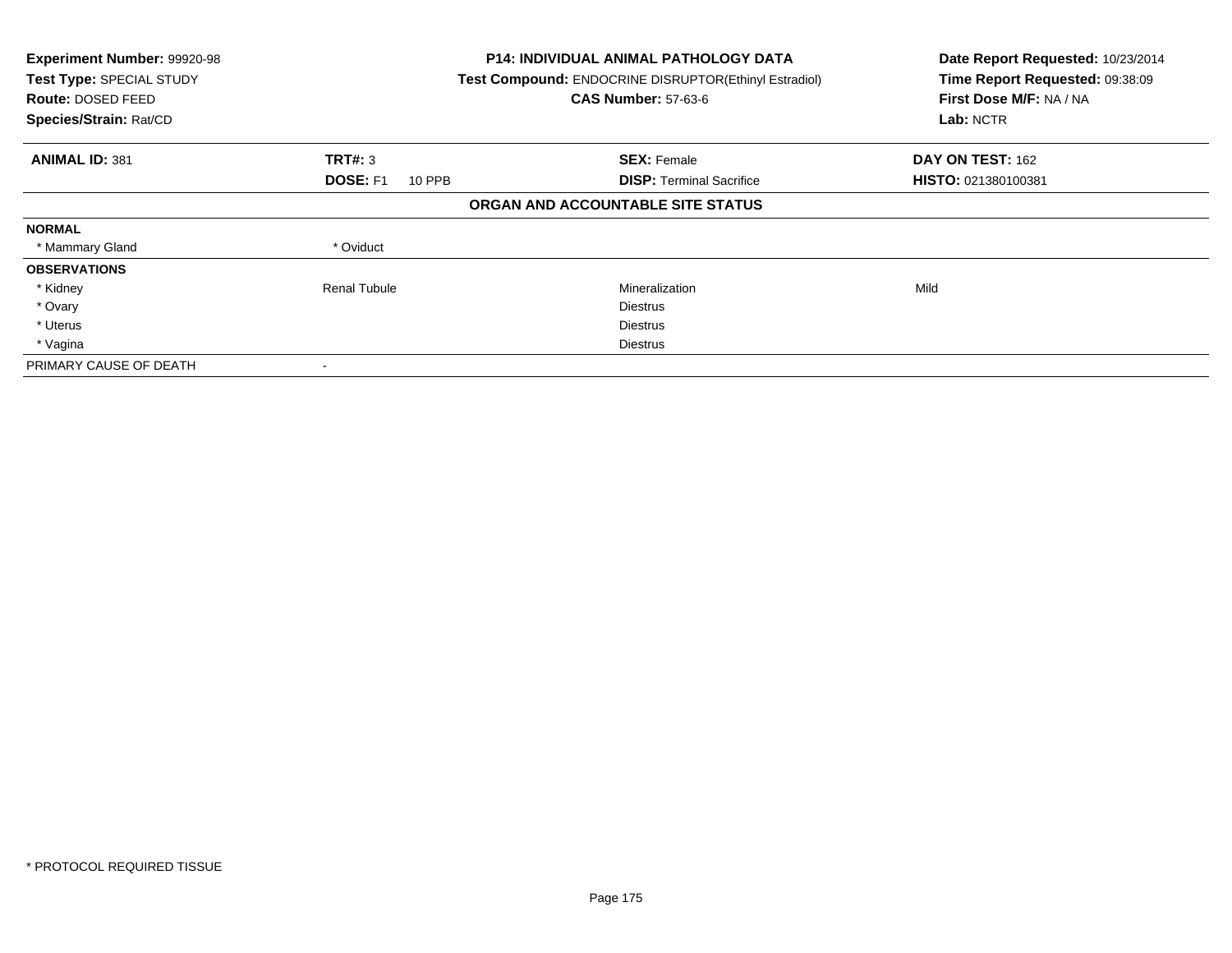| Experiment Number: 99920-98<br>Test Type: SPECIAL STUDY<br>Route: DOSED FEED<br>Species/Strain: Rat/CD |                                  | <b>P14: INDIVIDUAL ANIMAL PATHOLOGY DATA</b><br>Test Compound: ENDOCRINE DISRUPTOR(Ethinyl Estradiol)<br><b>CAS Number: 57-63-6</b> | Date Report Requested: 10/23/2014<br>Time Report Requested: 09:38:09<br>First Dose M/F: NA / NA<br>Lab: NCTR |
|--------------------------------------------------------------------------------------------------------|----------------------------------|-------------------------------------------------------------------------------------------------------------------------------------|--------------------------------------------------------------------------------------------------------------|
| <b>ANIMAL ID: 382</b>                                                                                  | TRT#: 3                          | <b>SEX: Female</b>                                                                                                                  | DAY ON TEST: 162                                                                                             |
|                                                                                                        | <b>DOSE: F1</b><br><b>10 PPB</b> | <b>DISP:</b> Terminal Sacrifice                                                                                                     | HISTO: 021380100382                                                                                          |
|                                                                                                        |                                  | ORGAN AND ACCOUNTABLE SITE STATUS                                                                                                   |                                                                                                              |
| <b>NORMAL</b>                                                                                          |                                  |                                                                                                                                     |                                                                                                              |
| * Mammary Gland                                                                                        | * Oviduct                        |                                                                                                                                     |                                                                                                              |
| <b>OBSERVATIONS</b>                                                                                    |                                  |                                                                                                                                     |                                                                                                              |
| * Kidney                                                                                               | <b>Renal Tubule</b>              | Mineralization                                                                                                                      | Moderate                                                                                                     |
| * Ovary                                                                                                |                                  | <b>Diestrus</b>                                                                                                                     |                                                                                                              |
| * Uterus                                                                                               |                                  | <b>Diestrus</b>                                                                                                                     |                                                                                                              |
| * Vagina                                                                                               |                                  | Diestrus                                                                                                                            |                                                                                                              |
| PRIMARY CAUSE OF DEATH                                                                                 |                                  |                                                                                                                                     |                                                                                                              |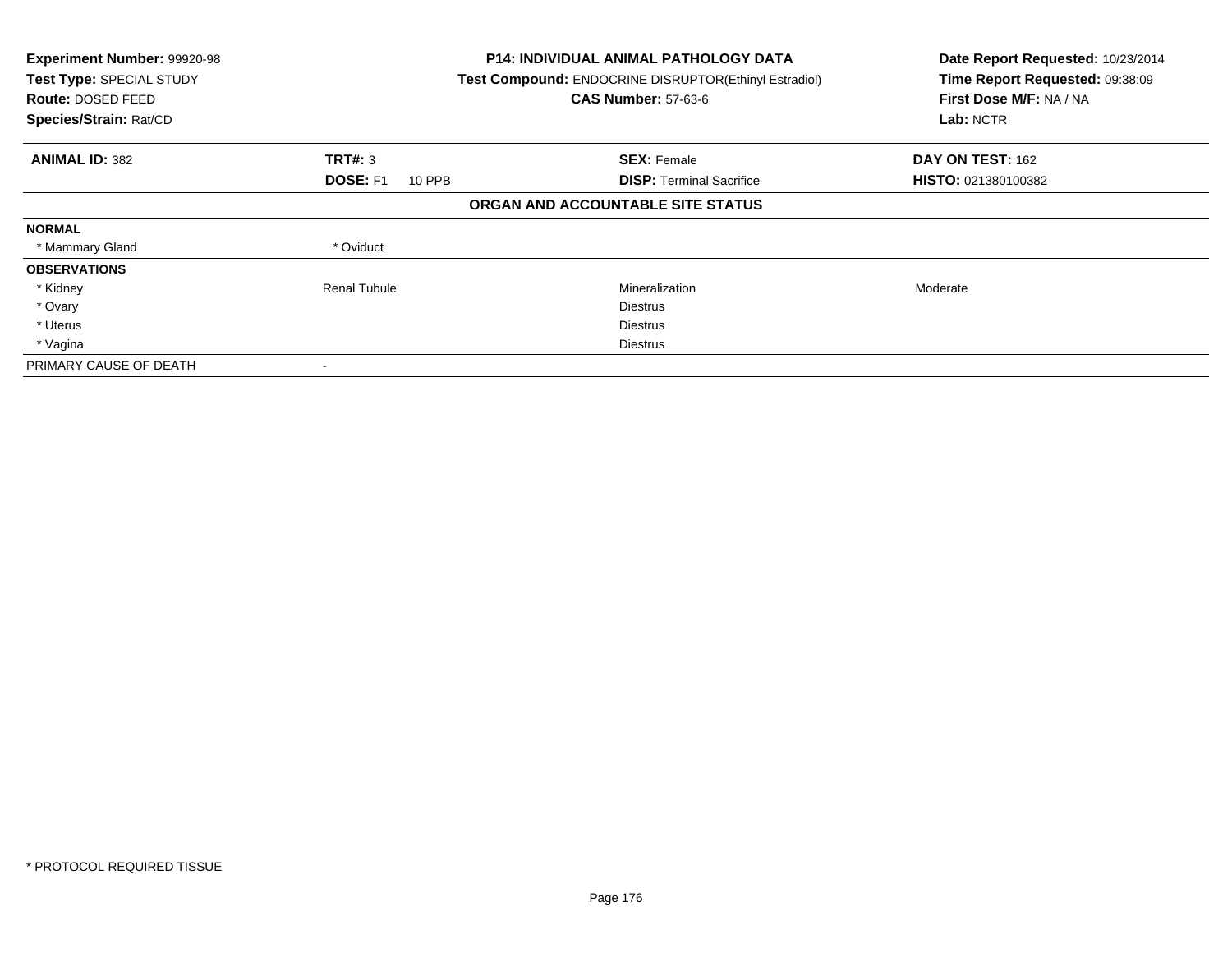| Experiment Number: 99920-98<br>Test Type: SPECIAL STUDY<br>Route: DOSED FEED<br>Species/Strain: Rat/CD |                                  | <b>P14: INDIVIDUAL ANIMAL PATHOLOGY DATA</b><br>Test Compound: ENDOCRINE DISRUPTOR(Ethinyl Estradiol)<br><b>CAS Number: 57-63-6</b> | Date Report Requested: 10/23/2014<br>Time Report Requested: 09:38:09<br>First Dose M/F: NA / NA<br>Lab: NCTR |
|--------------------------------------------------------------------------------------------------------|----------------------------------|-------------------------------------------------------------------------------------------------------------------------------------|--------------------------------------------------------------------------------------------------------------|
| <b>ANIMAL ID: 383</b>                                                                                  | TRT#: 3                          | <b>SEX: Female</b>                                                                                                                  | DAY ON TEST: 162                                                                                             |
|                                                                                                        | <b>DOSE: F1</b><br><b>10 PPB</b> | <b>DISP:</b> Terminal Sacrifice                                                                                                     | HISTO: 021380100383                                                                                          |
|                                                                                                        |                                  | ORGAN AND ACCOUNTABLE SITE STATUS                                                                                                   |                                                                                                              |
| <b>NORMAL</b>                                                                                          |                                  |                                                                                                                                     |                                                                                                              |
| * Mammary Gland                                                                                        | * Oviduct                        |                                                                                                                                     |                                                                                                              |
| <b>OBSERVATIONS</b>                                                                                    |                                  |                                                                                                                                     |                                                                                                              |
| * Kidney                                                                                               | <b>Renal Tubule</b>              | Mineralization                                                                                                                      | Mild                                                                                                         |
| * Ovary                                                                                                |                                  | <b>Diestrus</b>                                                                                                                     |                                                                                                              |
| * Uterus                                                                                               |                                  | <b>Diestrus</b>                                                                                                                     |                                                                                                              |
| * Vagina                                                                                               |                                  | Diestrus                                                                                                                            |                                                                                                              |
| PRIMARY CAUSE OF DEATH                                                                                 |                                  |                                                                                                                                     |                                                                                                              |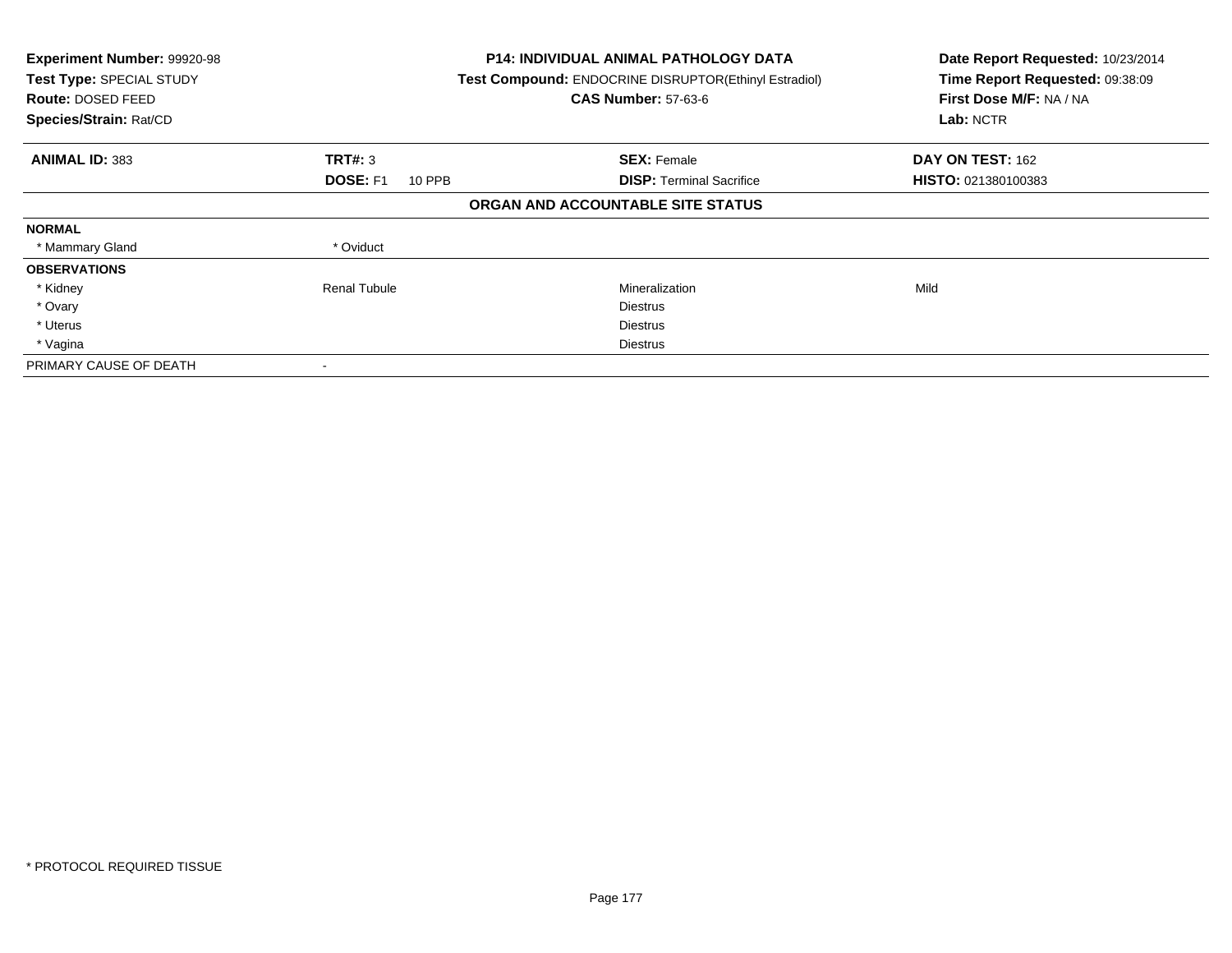| <b>Experiment Number: 99920-98</b><br>Test Type: SPECIAL STUDY<br><b>Route: DOSED FEED</b><br>Species/Strain: Rat/CD |                     | <b>P14: INDIVIDUAL ANIMAL PATHOLOGY DATA</b><br>Test Compound: ENDOCRINE DISRUPTOR(Ethinyl Estradiol)<br><b>CAS Number: 57-63-6</b> | Date Report Requested: 10/23/2014<br>Time Report Requested: 09:38:09<br>First Dose M/F: NA / NA<br>Lab: NCTR |
|----------------------------------------------------------------------------------------------------------------------|---------------------|-------------------------------------------------------------------------------------------------------------------------------------|--------------------------------------------------------------------------------------------------------------|
| <b>ANIMAL ID: 384</b>                                                                                                | <b>TRT#: 4</b>      | <b>SEX: Female</b>                                                                                                                  | DAY ON TEST: 162                                                                                             |
|                                                                                                                      | DOSE: F1<br>50 PPB  | <b>DISP: Terminal Sacrifice</b>                                                                                                     | HISTO: 021380100384                                                                                          |
|                                                                                                                      |                     | ORGAN AND ACCOUNTABLE SITE STATUS                                                                                                   |                                                                                                              |
| <b>NORMAL</b>                                                                                                        |                     |                                                                                                                                     |                                                                                                              |
| * Adrenal Cortex                                                                                                     | * Adrenal Medulla   | * Bone                                                                                                                              | * Bone Marrow                                                                                                |
| * Liver                                                                                                              | * Mammary Gland     | * Oviduct                                                                                                                           | * Pituitary Gland                                                                                            |
| * Spleen                                                                                                             | * Thymus            | * Thyroid Gland                                                                                                                     |                                                                                                              |
| <b>OBSERVATIONS</b>                                                                                                  |                     |                                                                                                                                     |                                                                                                              |
| * Kidney                                                                                                             | <b>Renal Tubule</b> | Mineralization                                                                                                                      | Minimal                                                                                                      |
| * Ovary                                                                                                              |                     | Hyperplasia                                                                                                                         | Sertoliform, Minimal                                                                                         |
|                                                                                                                      |                     | Proestrus                                                                                                                           |                                                                                                              |
| * Uterus                                                                                                             |                     | Proestrus                                                                                                                           |                                                                                                              |
| Note: TGL 1 - NCL                                                                                                    |                     |                                                                                                                                     |                                                                                                              |
| Note: TGL 1 is normal proestrus                                                                                      |                     |                                                                                                                                     |                                                                                                              |
| * Vagina                                                                                                             |                     | Estrus                                                                                                                              |                                                                                                              |
| PRIMARY CAUSE OF DEATH                                                                                               |                     |                                                                                                                                     |                                                                                                              |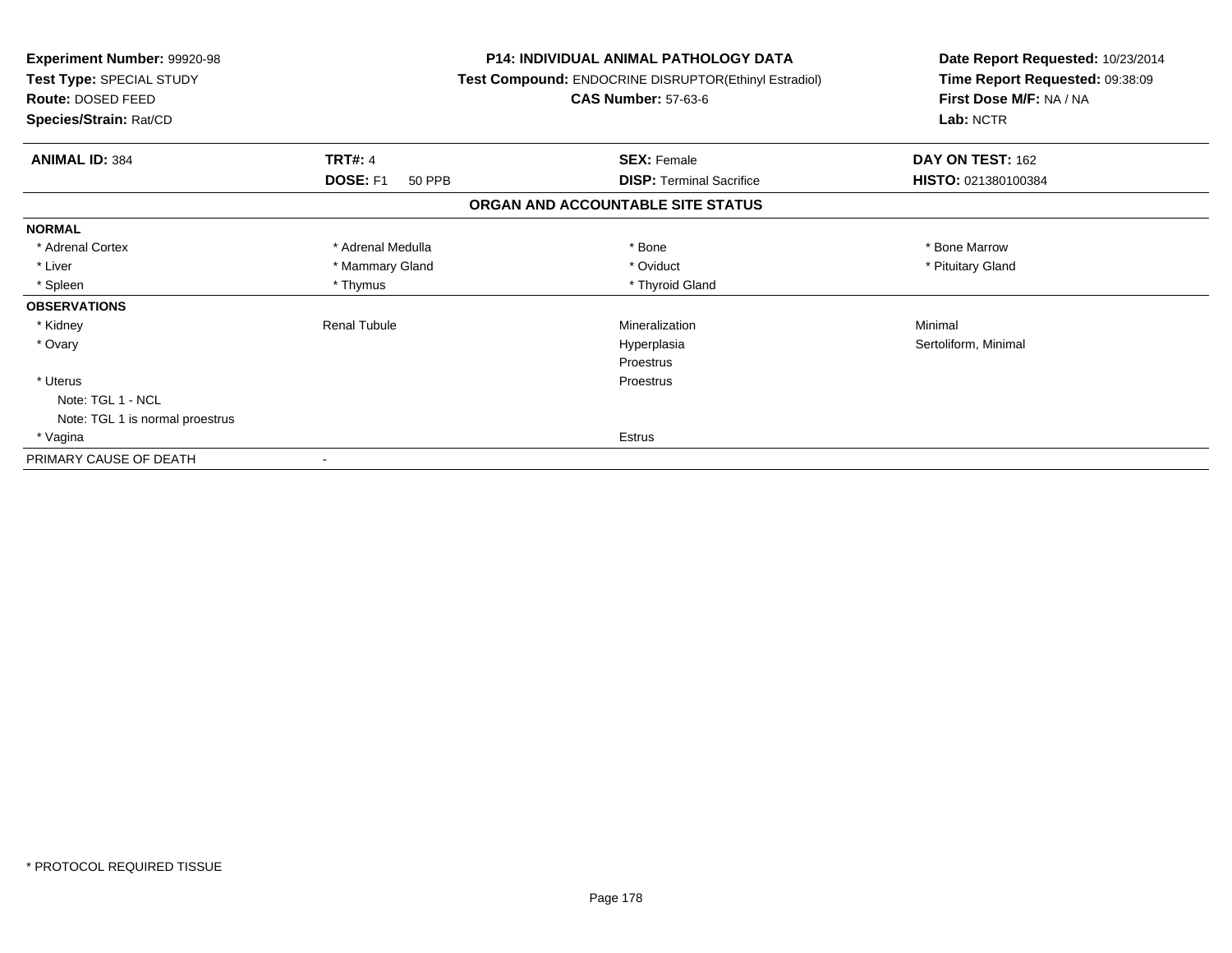| Experiment Number: 99920-98<br>Test Type: SPECIAL STUDY<br>Route: DOSED FEED<br>Species/Strain: Rat/CD |                           | <b>P14: INDIVIDUAL ANIMAL PATHOLOGY DATA</b><br>Test Compound: ENDOCRINE DISRUPTOR(Ethinyl Estradiol)<br><b>CAS Number: 57-63-6</b> | Date Report Requested: 10/23/2014<br>Time Report Requested: 09:38:09<br>First Dose M/F: NA / NA<br>Lab: NCTR |
|--------------------------------------------------------------------------------------------------------|---------------------------|-------------------------------------------------------------------------------------------------------------------------------------|--------------------------------------------------------------------------------------------------------------|
| <b>ANIMAL ID: 385</b>                                                                                  | <b>TRT#: 4</b>            | <b>SEX: Female</b>                                                                                                                  | DAY ON TEST: 162                                                                                             |
|                                                                                                        | DOSE: F1<br><b>50 PPB</b> | <b>DISP: Terminal Sacrifice</b>                                                                                                     | HISTO: 021380100385                                                                                          |
|                                                                                                        |                           | ORGAN AND ACCOUNTABLE SITE STATUS                                                                                                   |                                                                                                              |
| <b>NORMAL</b>                                                                                          |                           |                                                                                                                                     |                                                                                                              |
| * Adrenal Cortex                                                                                       | * Adrenal Medulla         | * Bone                                                                                                                              | * Bone Marrow                                                                                                |
| * Liver                                                                                                | * Oviduct                 | * Pituitary Gland                                                                                                                   | * Spleen                                                                                                     |
| * Thymus                                                                                               | * Thyroid Gland           |                                                                                                                                     |                                                                                                              |
| <b>OBSERVATIONS</b>                                                                                    |                           |                                                                                                                                     |                                                                                                              |
| * Kidney                                                                                               | <b>Renal Tubule</b>       | Mineralization                                                                                                                      | Minimal                                                                                                      |
| * Mammary Gland                                                                                        | Alveolus                  | Hyperplasia                                                                                                                         | Mild                                                                                                         |
| * Ovary                                                                                                |                           | Hyperplasia                                                                                                                         | Sertoliform, Mild                                                                                            |
|                                                                                                        |                           | Metestrus                                                                                                                           |                                                                                                              |
| * Uterus                                                                                               |                           | <b>Metestrus</b>                                                                                                                    |                                                                                                              |
| * Vagina                                                                                               |                           | <b>Metestrus</b>                                                                                                                    |                                                                                                              |
| PRIMARY CAUSE OF DEATH                                                                                 |                           |                                                                                                                                     |                                                                                                              |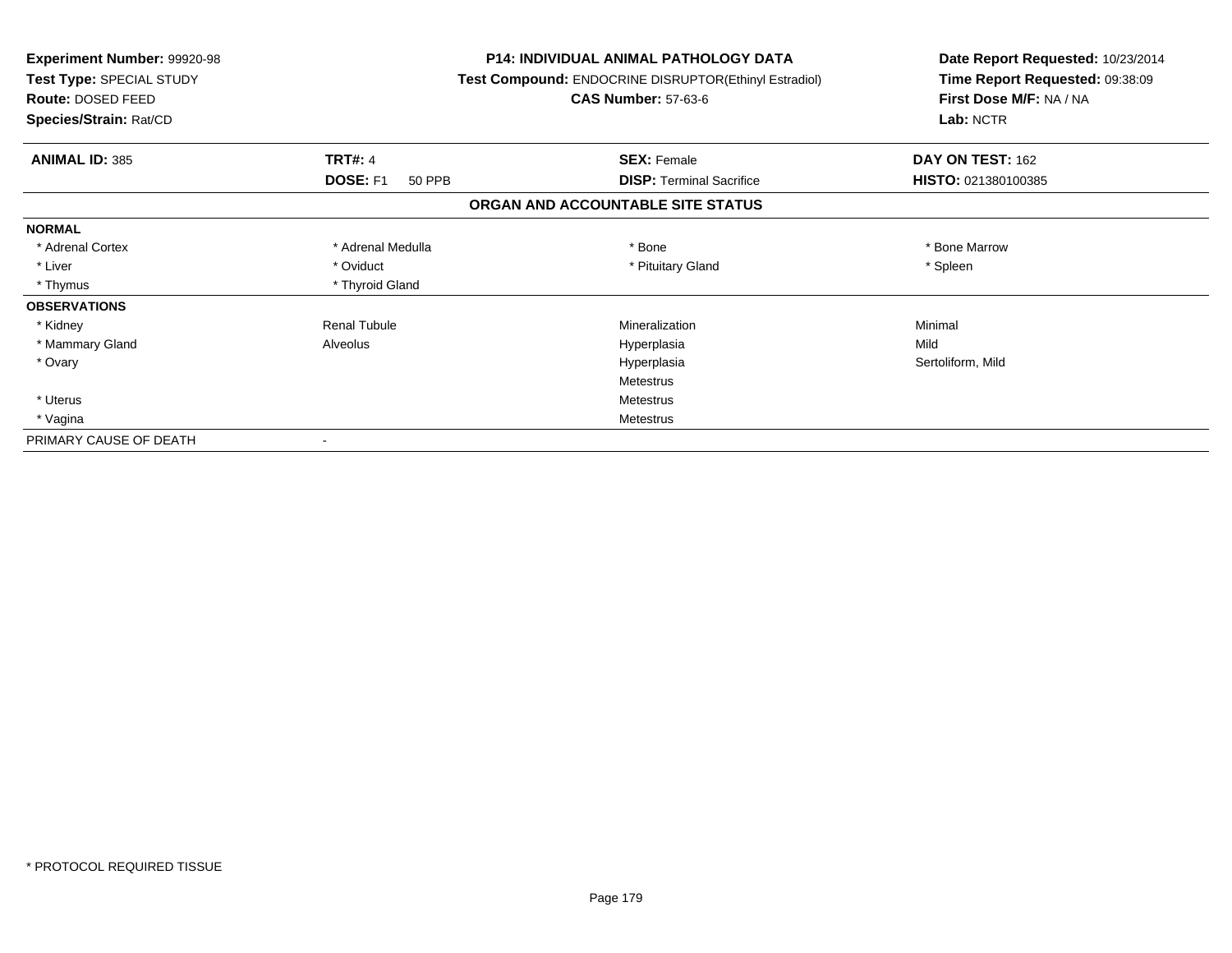| Experiment Number: 99920-98<br>Test Type: SPECIAL STUDY<br><b>Route: DOSED FEED</b><br>Species/Strain: Rat/CD |                     | <b>P14: INDIVIDUAL ANIMAL PATHOLOGY DATA</b><br>Test Compound: ENDOCRINE DISRUPTOR(Ethinyl Estradiol)<br><b>CAS Number: 57-63-6</b> | Date Report Requested: 10/23/2014<br>Time Report Requested: 09:38:09<br>First Dose M/F: NA / NA<br>Lab: NCTR |
|---------------------------------------------------------------------------------------------------------------|---------------------|-------------------------------------------------------------------------------------------------------------------------------------|--------------------------------------------------------------------------------------------------------------|
|                                                                                                               |                     |                                                                                                                                     |                                                                                                              |
| <b>ANIMAL ID: 386</b>                                                                                         | <b>TRT#: 4</b>      | <b>SEX: Female</b>                                                                                                                  | DAY ON TEST: 162                                                                                             |
|                                                                                                               | DOSE: F1<br>50 PPB  | <b>DISP: Terminal Sacrifice</b>                                                                                                     | HISTO: 021380100386                                                                                          |
|                                                                                                               |                     | ORGAN AND ACCOUNTABLE SITE STATUS                                                                                                   |                                                                                                              |
| <b>NORMAL</b>                                                                                                 |                     |                                                                                                                                     |                                                                                                              |
| * Adrenal Cortex                                                                                              | * Adrenal Medulla   | * Bone                                                                                                                              | * Bone Marrow                                                                                                |
| * Liver                                                                                                       | * Mammary Gland     | * Oviduct                                                                                                                           | * Pituitary Gland                                                                                            |
| * Spleen                                                                                                      | * Thymus            | * Thyroid Gland                                                                                                                     |                                                                                                              |
| <b>OBSERVATIONS</b>                                                                                           |                     |                                                                                                                                     |                                                                                                              |
| Eye                                                                                                           | <b>Bilateral</b>    | Cataract                                                                                                                            |                                                                                                              |
| [Cataract TGLS = $1-9$ ]                                                                                      |                     |                                                                                                                                     |                                                                                                              |
| * Kidney                                                                                                      | <b>Renal Tubule</b> | Mineralization                                                                                                                      | Mild                                                                                                         |
| * Ovary                                                                                                       |                     | Proestrus                                                                                                                           |                                                                                                              |
| * Uterus                                                                                                      |                     | Proestrus                                                                                                                           |                                                                                                              |
| * Vagina                                                                                                      |                     | Proestrus                                                                                                                           |                                                                                                              |
| PRIMARY CAUSE OF DEATH                                                                                        |                     |                                                                                                                                     |                                                                                                              |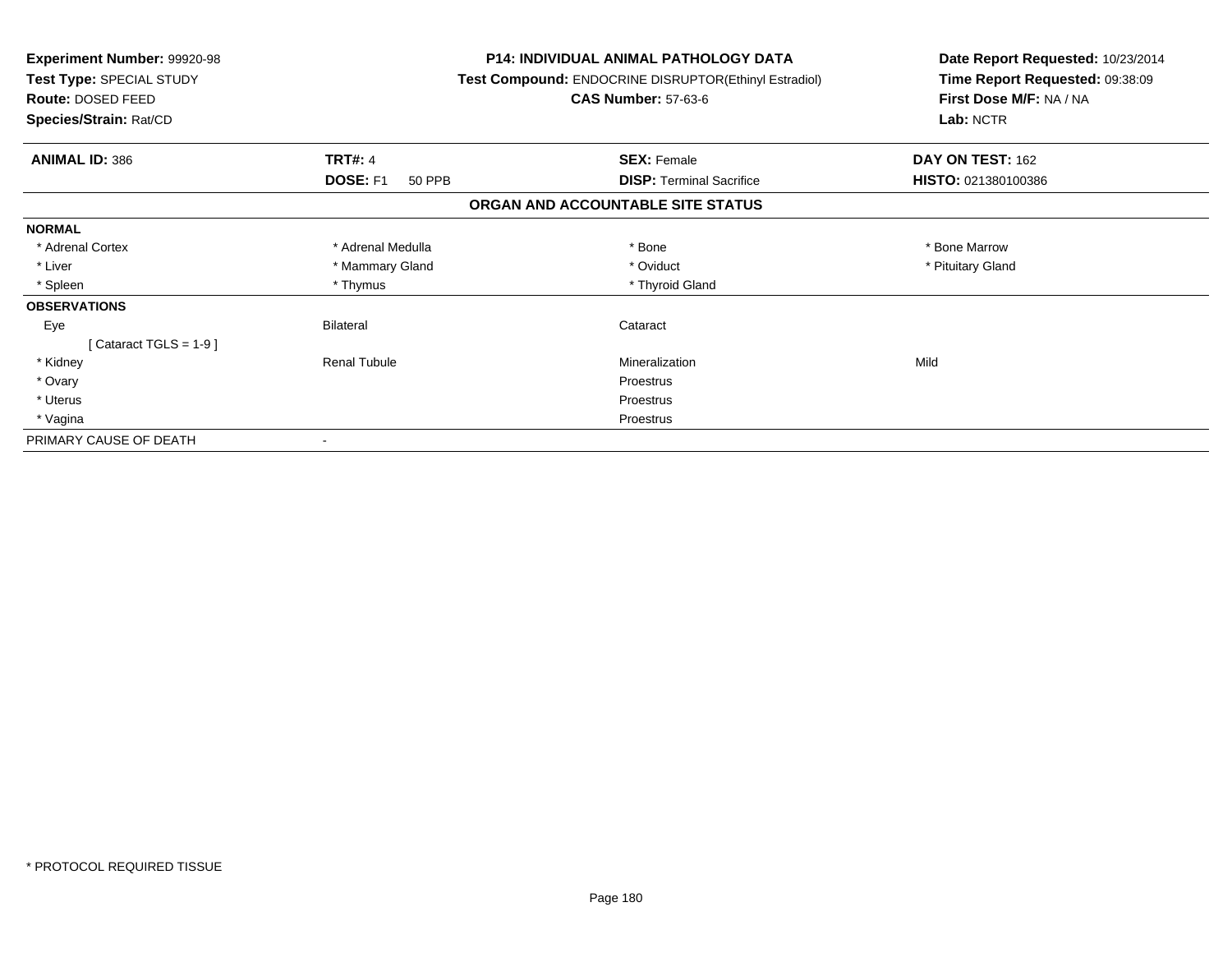| Experiment Number: 99920-98<br>Test Type: SPECIAL STUDY<br>Route: DOSED FEED<br>Species/Strain: Rat/CD |                           | <b>P14: INDIVIDUAL ANIMAL PATHOLOGY DATA</b><br>Test Compound: ENDOCRINE DISRUPTOR(Ethinyl Estradiol)<br><b>CAS Number: 57-63-6</b> | Date Report Requested: 10/23/2014<br>Time Report Requested: 09:38:09<br>First Dose M/F: NA / NA<br>Lab: NCTR |  |
|--------------------------------------------------------------------------------------------------------|---------------------------|-------------------------------------------------------------------------------------------------------------------------------------|--------------------------------------------------------------------------------------------------------------|--|
| <b>ANIMAL ID: 387</b>                                                                                  | <b>TRT#: 4</b>            | <b>SEX: Female</b>                                                                                                                  | DAY ON TEST: 162                                                                                             |  |
|                                                                                                        | <b>DOSE: F1</b><br>50 PPB | <b>DISP:</b> Terminal Sacrifice                                                                                                     | HISTO: 021380100387                                                                                          |  |
|                                                                                                        |                           | ORGAN AND ACCOUNTABLE SITE STATUS                                                                                                   |                                                                                                              |  |
| <b>NORMAL</b>                                                                                          |                           |                                                                                                                                     |                                                                                                              |  |
| * Adrenal Medulla                                                                                      | * Bone                    | * Bone Marrow                                                                                                                       | * Liver                                                                                                      |  |
| * Mammary Gland                                                                                        | * Oviduct                 | * Pituitary Gland                                                                                                                   | * Spleen                                                                                                     |  |
| * Thymus                                                                                               | * Thyroid Gland           |                                                                                                                                     |                                                                                                              |  |
| <b>OBSERVATIONS</b>                                                                                    |                           |                                                                                                                                     |                                                                                                              |  |
| * Adrenal Cortex                                                                                       |                           | Hypertrophy                                                                                                                         | Focal, Minimal                                                                                               |  |
| * Kidney                                                                                               | Cortex                    | Cyst                                                                                                                                |                                                                                                              |  |
| * Ovary                                                                                                |                           | <b>Diestrus</b>                                                                                                                     |                                                                                                              |  |
| * Uterus                                                                                               |                           | <b>Diestrus</b>                                                                                                                     |                                                                                                              |  |
| * Vagina                                                                                               |                           | Diestrus                                                                                                                            |                                                                                                              |  |
| PRIMARY CAUSE OF DEATH                                                                                 |                           |                                                                                                                                     |                                                                                                              |  |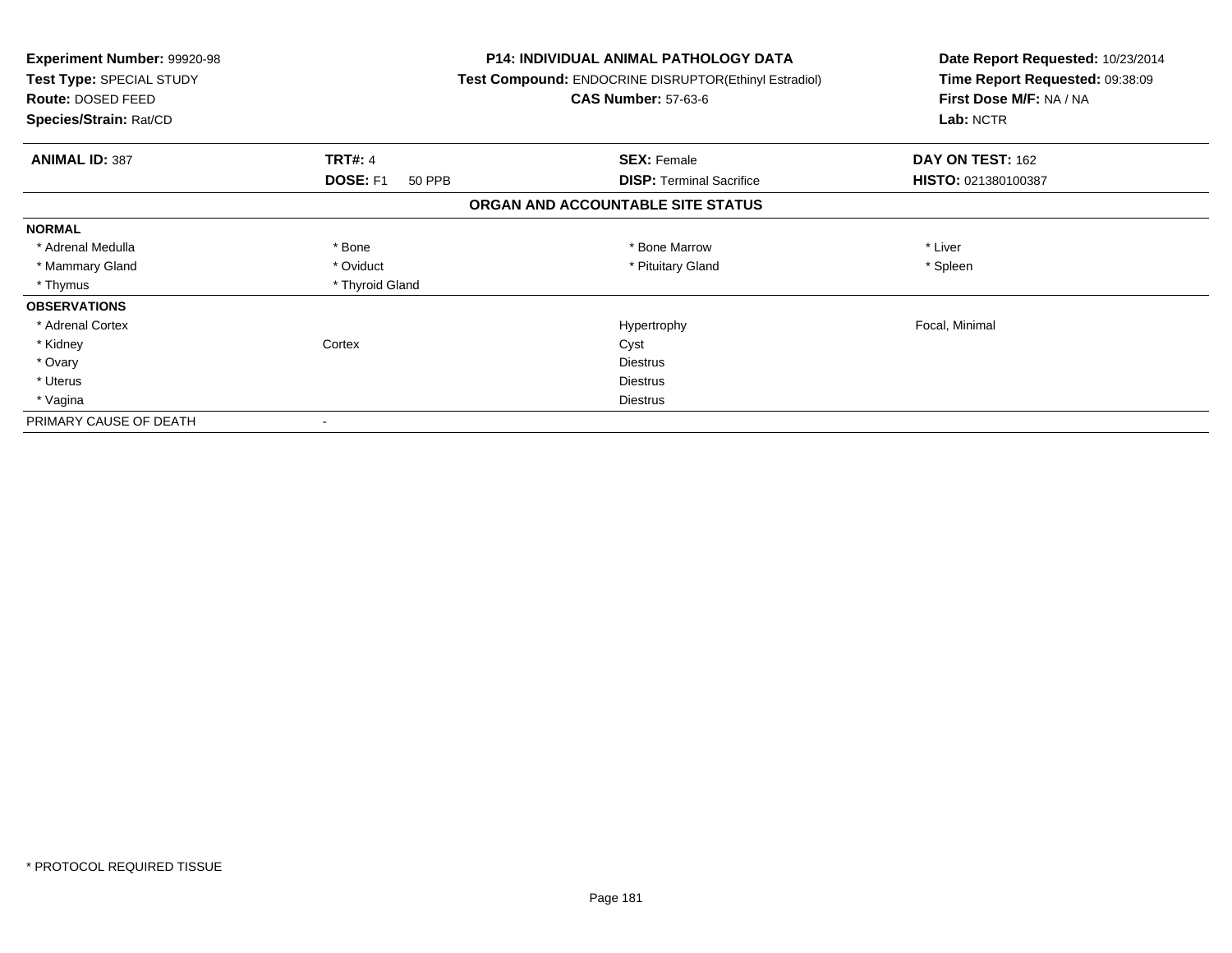| <b>Experiment Number: 99920-98</b><br>Test Type: SPECIAL STUDY<br>Route: DOSED FEED<br>Species/Strain: Rat/CD |                           | <b>P14: INDIVIDUAL ANIMAL PATHOLOGY DATA</b><br>Test Compound: ENDOCRINE DISRUPTOR(Ethinyl Estradiol)<br><b>CAS Number: 57-63-6</b> | Date Report Requested: 10/23/2014<br>Time Report Requested: 09:38:09<br>First Dose M/F: NA / NA<br>Lab: NCTR |
|---------------------------------------------------------------------------------------------------------------|---------------------------|-------------------------------------------------------------------------------------------------------------------------------------|--------------------------------------------------------------------------------------------------------------|
| <b>ANIMAL ID: 388</b>                                                                                         | <b>TRT#: 4</b>            | <b>SEX: Female</b>                                                                                                                  | DAY ON TEST: 162                                                                                             |
|                                                                                                               | <b>DOSE: F1</b><br>50 PPB | <b>DISP:</b> Terminal Sacrifice                                                                                                     | <b>HISTO: 021380100388</b>                                                                                   |
|                                                                                                               |                           | ORGAN AND ACCOUNTABLE SITE STATUS                                                                                                   |                                                                                                              |
| <b>NORMAL</b>                                                                                                 |                           |                                                                                                                                     |                                                                                                              |
| * Adrenal Cortex                                                                                              | * Adrenal Medulla         | * Bone                                                                                                                              | * Bone Marrow                                                                                                |
| * Kidney                                                                                                      | * Liver                   | * Oviduct                                                                                                                           | * Pituitary Gland                                                                                            |
| * Spleen                                                                                                      | * Thymus                  | * Thyroid Gland                                                                                                                     |                                                                                                              |
| <b>OBSERVATIONS</b>                                                                                           |                           |                                                                                                                                     |                                                                                                              |
| * Mammary Gland                                                                                               | Alveolus                  | Hyperplasia                                                                                                                         | Minimal                                                                                                      |
| * Ovary                                                                                                       |                           | <b>Estrus</b>                                                                                                                       |                                                                                                              |
| * Uterus                                                                                                      |                           | Estrus                                                                                                                              |                                                                                                              |
| * Vagina                                                                                                      |                           | Estrus                                                                                                                              |                                                                                                              |
| PRIMARY CAUSE OF DEATH                                                                                        |                           |                                                                                                                                     |                                                                                                              |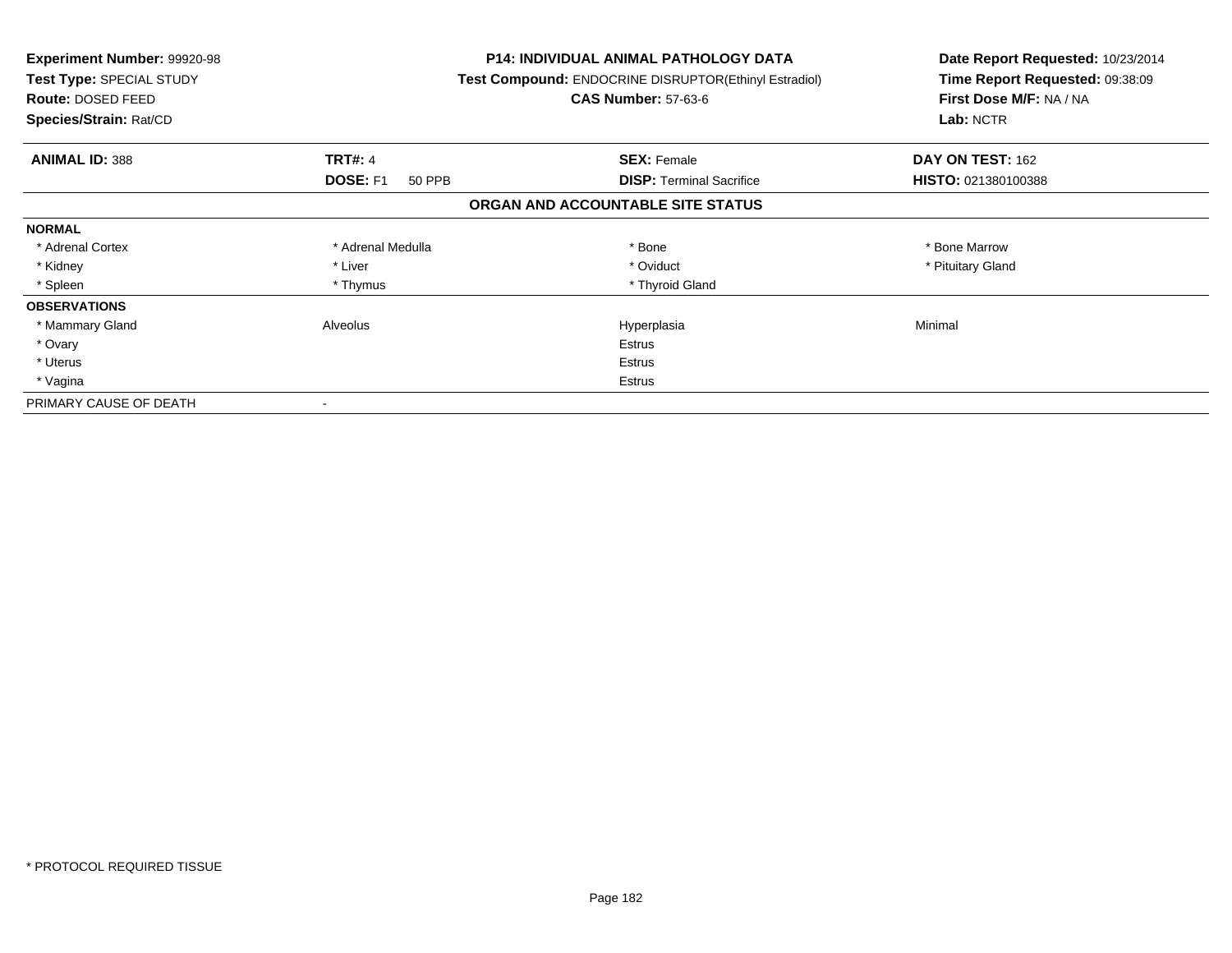| Experiment Number: 99920-98<br>Test Type: SPECIAL STUDY<br>Route: DOSED FEED<br>Species/Strain: Rat/CD |                                   | <b>P14: INDIVIDUAL ANIMAL PATHOLOGY DATA</b><br>Test Compound: ENDOCRINE DISRUPTOR(Ethinyl Estradiol)<br><b>CAS Number: 57-63-6</b> | Date Report Requested: 10/23/2014<br>Time Report Requested: 09:38:09<br>First Dose M/F: NA / NA<br>Lab: NCTR |
|--------------------------------------------------------------------------------------------------------|-----------------------------------|-------------------------------------------------------------------------------------------------------------------------------------|--------------------------------------------------------------------------------------------------------------|
| <b>ANIMAL ID: 411</b>                                                                                  | <b>TRT#: 1</b>                    | <b>SEX: Female</b>                                                                                                                  | DAY ON TEST: 162                                                                                             |
|                                                                                                        | <b>DOSE: F1</b><br><b>CONTROL</b> | <b>DISP: Terminal Sacrifice</b>                                                                                                     | HISTO: 021380100411                                                                                          |
|                                                                                                        |                                   | ORGAN AND ACCOUNTABLE SITE STATUS                                                                                                   |                                                                                                              |
| <b>NORMAL</b>                                                                                          |                                   |                                                                                                                                     |                                                                                                              |
| * Adrenal Cortex                                                                                       | * Adrenal Medulla                 | * Bone                                                                                                                              | * Bone Marrow                                                                                                |
| * Kidney                                                                                               | * Mammary Gland                   | * Oviduct                                                                                                                           | * Pituitary Gland                                                                                            |
| * Spleen                                                                                               | * Thymus                          |                                                                                                                                     |                                                                                                              |
| <b>OBSERVATIONS</b>                                                                                    |                                   |                                                                                                                                     |                                                                                                              |
| * Liver                                                                                                |                                   | Inflammation                                                                                                                        | Chronic Active, Minimal                                                                                      |
| * Ovary                                                                                                | Corpus Luteum                     | Cyst                                                                                                                                |                                                                                                              |
|                                                                                                        | Follicle                          | Cyst                                                                                                                                |                                                                                                              |
|                                                                                                        |                                   | <b>Diestrus</b>                                                                                                                     |                                                                                                              |
| * Thyroid Gland                                                                                        |                                   | Ultimobranchial Cyst                                                                                                                |                                                                                                              |
| * Uterus                                                                                               |                                   | <b>Diestrus</b>                                                                                                                     |                                                                                                              |
| Note: Transitional from Metestrus                                                                      |                                   |                                                                                                                                     |                                                                                                              |
| * Vagina                                                                                               |                                   | <b>Diestrus</b>                                                                                                                     |                                                                                                              |
| Note: Transitional from Metestrus                                                                      |                                   |                                                                                                                                     |                                                                                                              |
| PRIMARY CAUSE OF DEATH                                                                                 |                                   |                                                                                                                                     |                                                                                                              |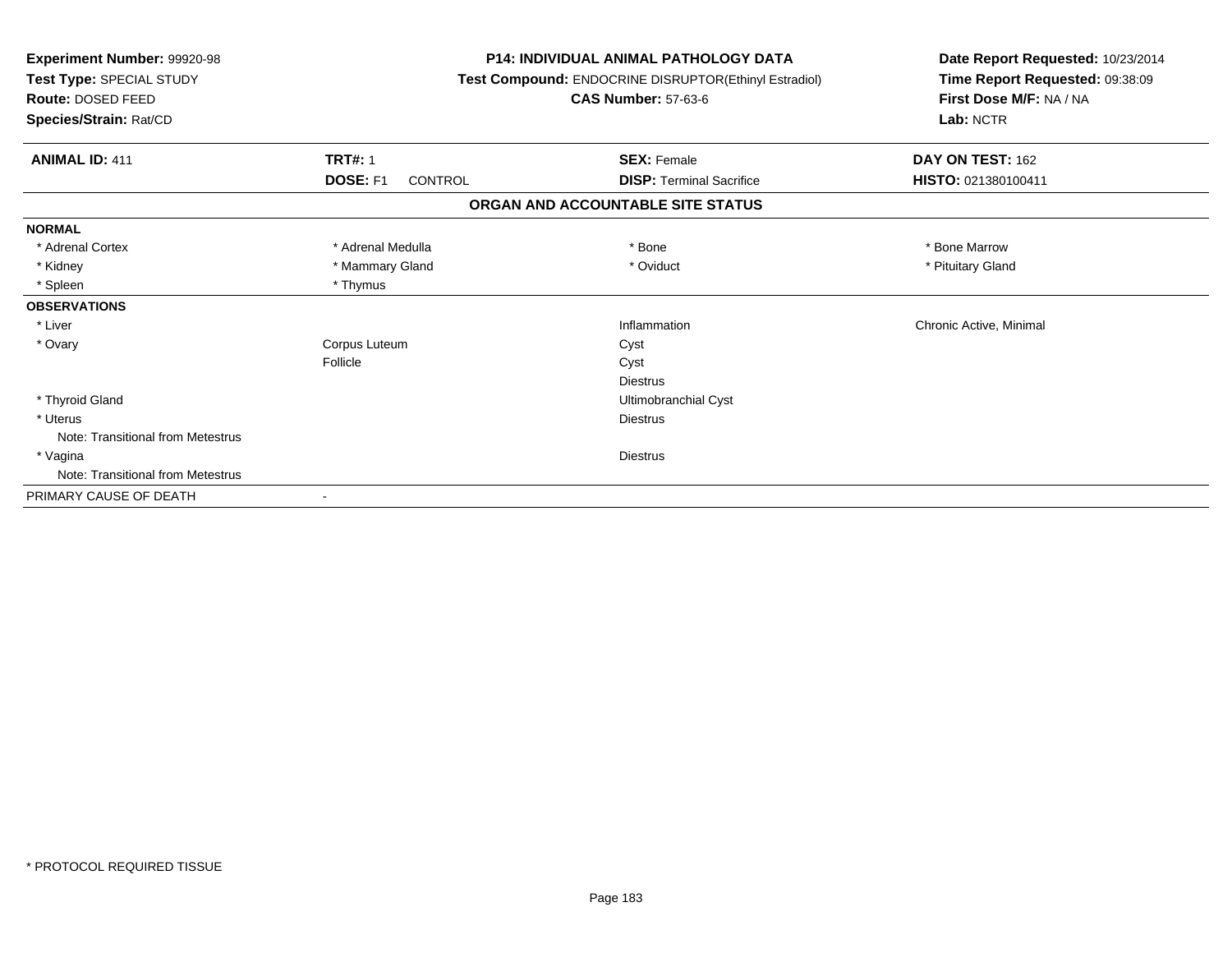| <b>Experiment Number: 99920-98</b><br>Test Type: SPECIAL STUDY<br><b>Route: DOSED FEED</b><br>Species/Strain: Rat/CD |                     | <b>P14: INDIVIDUAL ANIMAL PATHOLOGY DATA</b><br><b>Test Compound: ENDOCRINE DISRUPTOR (Ethinyl Estradiol)</b><br><b>CAS Number: 57-63-6</b> | Date Report Requested: 10/23/2014<br>Time Report Requested: 09:38:09<br>First Dose M/F: NA / NA<br>Lab: NCTR |
|----------------------------------------------------------------------------------------------------------------------|---------------------|---------------------------------------------------------------------------------------------------------------------------------------------|--------------------------------------------------------------------------------------------------------------|
| <b>ANIMAL ID: 412</b>                                                                                                | <b>TRT#: 1</b>      | <b>SEX: Female</b>                                                                                                                          | DAY ON TEST: 162                                                                                             |
|                                                                                                                      | DOSE: F1<br>CONTROL | <b>DISP:</b> Terminal Sacrifice                                                                                                             | HISTO: 021380100412                                                                                          |
|                                                                                                                      |                     | ORGAN AND ACCOUNTABLE SITE STATUS                                                                                                           |                                                                                                              |
| <b>NORMAL</b>                                                                                                        |                     |                                                                                                                                             |                                                                                                              |
| * Adrenal Cortex                                                                                                     | * Adrenal Medulla   | * Bone                                                                                                                                      | * Bone Marrow                                                                                                |
| * Mammary Gland                                                                                                      | * Oviduct           | * Pituitary Gland                                                                                                                           | * Spleen                                                                                                     |
| * Thymus                                                                                                             | * Thyroid Gland     |                                                                                                                                             |                                                                                                              |
| <b>OBSERVATIONS</b>                                                                                                  |                     |                                                                                                                                             |                                                                                                              |
| * Kidney                                                                                                             | <b>Renal Tubule</b> | Mineralization                                                                                                                              | Moderate                                                                                                     |
| * Liver                                                                                                              |                     | Inflammation                                                                                                                                | Chronic Active, Minimal                                                                                      |
| * Ovary                                                                                                              |                     | Proestrus                                                                                                                                   |                                                                                                              |
| * Uterus                                                                                                             |                     | Proestrus                                                                                                                                   |                                                                                                              |
| * Vagina                                                                                                             |                     | Proestrus                                                                                                                                   |                                                                                                              |
| PRIMARY CAUSE OF DEATH                                                                                               |                     |                                                                                                                                             |                                                                                                              |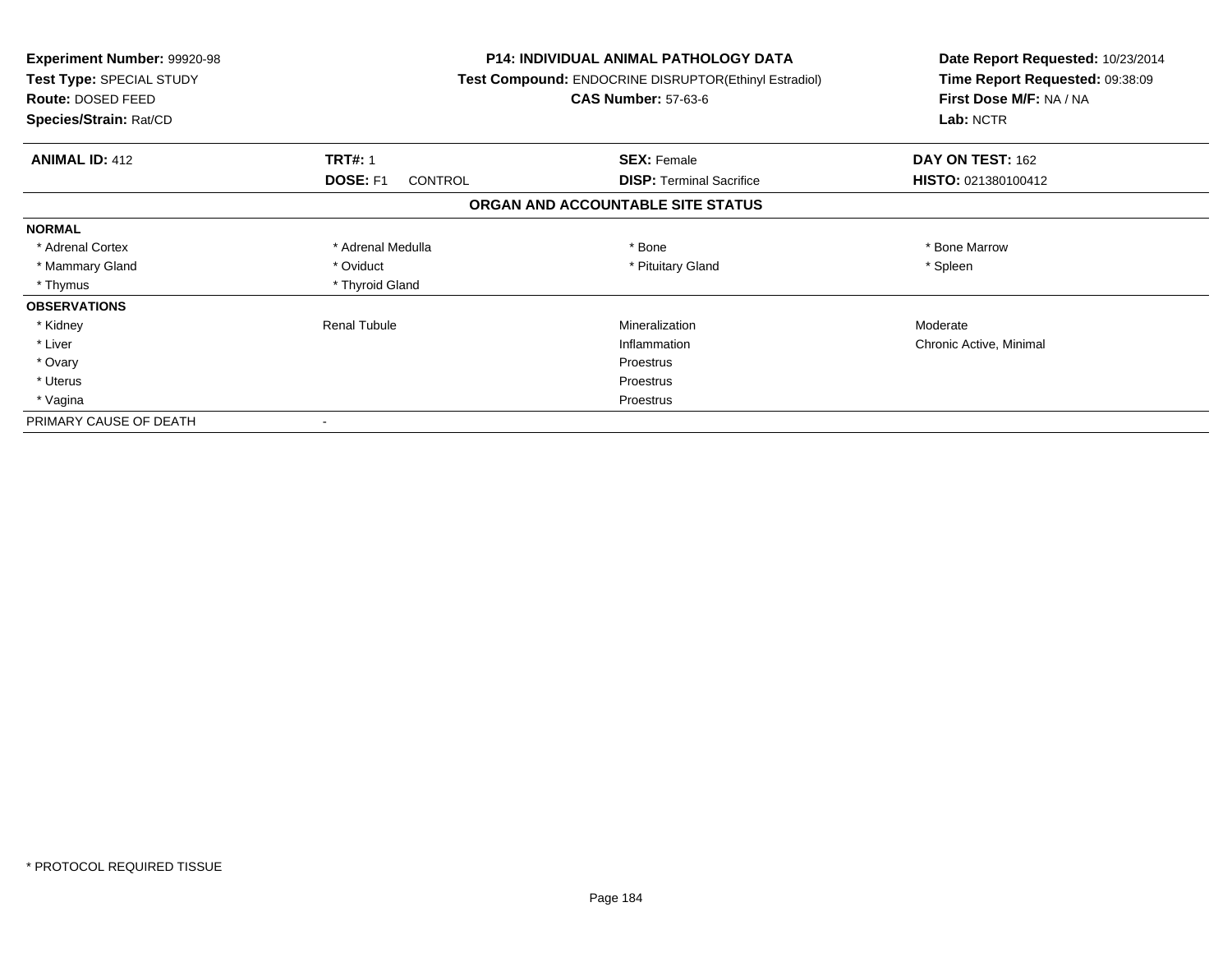| Experiment Number: 99920-98<br>Test Type: SPECIAL STUDY<br>Route: DOSED FEED<br>Species/Strain: Rat/CD |                                   | <b>P14: INDIVIDUAL ANIMAL PATHOLOGY DATA</b><br>Test Compound: ENDOCRINE DISRUPTOR(Ethinyl Estradiol)<br><b>CAS Number: 57-63-6</b> | Date Report Requested: 10/23/2014<br>Time Report Requested: 09:38:09<br>First Dose M/F: NA / NA<br>Lab: NCTR |
|--------------------------------------------------------------------------------------------------------|-----------------------------------|-------------------------------------------------------------------------------------------------------------------------------------|--------------------------------------------------------------------------------------------------------------|
| <b>ANIMAL ID: 413</b>                                                                                  | <b>TRT#: 1</b>                    | <b>SEX: Female</b>                                                                                                                  | DAY ON TEST: 162                                                                                             |
|                                                                                                        | <b>DOSE: F1</b><br><b>CONTROL</b> | <b>DISP: Terminal Sacrifice</b>                                                                                                     | HISTO: 021380100413                                                                                          |
|                                                                                                        |                                   | ORGAN AND ACCOUNTABLE SITE STATUS                                                                                                   |                                                                                                              |
| <b>NORMAL</b>                                                                                          |                                   |                                                                                                                                     |                                                                                                              |
| * Adrenal Cortex                                                                                       | * Adrenal Medulla                 | * Bone                                                                                                                              | * Bone Marrow                                                                                                |
| * Liver                                                                                                | * Mammary Gland                   | * Oviduct                                                                                                                           | * Pituitary Gland                                                                                            |
| * Spleen                                                                                               | * Thymus                          | * Thyroid Gland                                                                                                                     |                                                                                                              |
| <b>OBSERVATIONS</b>                                                                                    |                                   |                                                                                                                                     |                                                                                                              |
| * Clitoral Gland                                                                                       |                                   | Distended                                                                                                                           |                                                                                                              |
|                                                                                                        |                                   | Inflammation                                                                                                                        | Chronic Active, Mild                                                                                         |
| [Inflammation TGLS = $1-9$ ]                                                                           |                                   |                                                                                                                                     |                                                                                                              |
| * Kidney                                                                                               | <b>Renal Tubule</b>               | Mineralization                                                                                                                      | Minimal                                                                                                      |
| * Ovary                                                                                                |                                   | Proestrus                                                                                                                           |                                                                                                              |
| Note: Transitional from Diestrus                                                                       |                                   |                                                                                                                                     |                                                                                                              |
| * Uterus                                                                                               |                                   | Proestrus                                                                                                                           |                                                                                                              |
| Note: Transitional from Diestrus                                                                       |                                   |                                                                                                                                     |                                                                                                              |
| * Vagina                                                                                               |                                   | Proestrus                                                                                                                           |                                                                                                              |
| Note: early                                                                                            |                                   |                                                                                                                                     |                                                                                                              |
| PRIMARY CAUSE OF DEATH                                                                                 |                                   |                                                                                                                                     |                                                                                                              |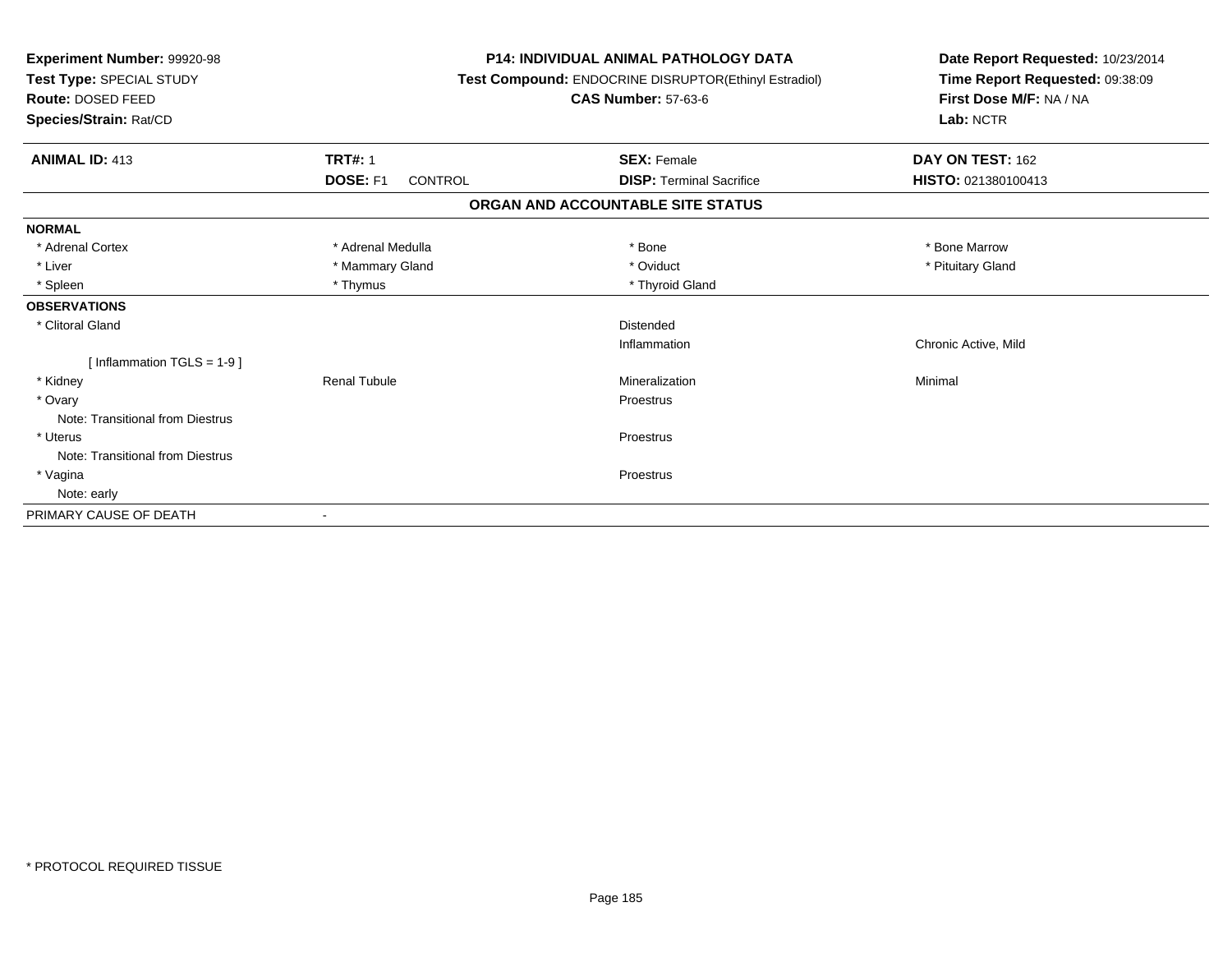| <b>Experiment Number: 99920-98</b><br>Test Type: SPECIAL STUDY<br><b>Route: DOSED FEED</b><br>Species/Strain: Rat/CD |                                   | <b>P14: INDIVIDUAL ANIMAL PATHOLOGY DATA</b><br>Test Compound: ENDOCRINE DISRUPTOR(Ethinyl Estradiol)<br><b>CAS Number: 57-63-6</b> | Date Report Requested: 10/23/2014<br>Time Report Requested: 09:38:09<br>First Dose M/F: NA / NA<br>Lab: NCTR |
|----------------------------------------------------------------------------------------------------------------------|-----------------------------------|-------------------------------------------------------------------------------------------------------------------------------------|--------------------------------------------------------------------------------------------------------------|
| <b>ANIMAL ID: 414</b>                                                                                                | <b>TRT#: 1</b>                    | <b>SEX: Female</b>                                                                                                                  | DAY ON TEST: 162                                                                                             |
|                                                                                                                      | <b>DOSE: F1</b><br><b>CONTROL</b> | <b>DISP:</b> Terminal Sacrifice                                                                                                     | HISTO: 021380100414                                                                                          |
|                                                                                                                      |                                   | ORGAN AND ACCOUNTABLE SITE STATUS                                                                                                   |                                                                                                              |
| <b>NORMAL</b>                                                                                                        |                                   |                                                                                                                                     |                                                                                                              |
| * Adrenal Cortex                                                                                                     | * Adrenal Medulla                 | * Bone                                                                                                                              | * Bone Marrow                                                                                                |
| * Liver                                                                                                              | * Mammary Gland                   | * Oviduct                                                                                                                           | * Pituitary Gland                                                                                            |
| * Spleen                                                                                                             | * Thymus                          | * Thyroid Gland                                                                                                                     |                                                                                                              |
| <b>OBSERVATIONS</b>                                                                                                  |                                   |                                                                                                                                     |                                                                                                              |
| * Kidney                                                                                                             | Renal Tubule                      | Mineralization                                                                                                                      | Minimal                                                                                                      |
| * Ovary                                                                                                              |                                   | Metestrus                                                                                                                           |                                                                                                              |
| * Uterus                                                                                                             |                                   | Metestrus                                                                                                                           |                                                                                                              |
| * Vagina                                                                                                             |                                   | Diestrus                                                                                                                            |                                                                                                              |
| PRIMARY CAUSE OF DEATH                                                                                               |                                   |                                                                                                                                     |                                                                                                              |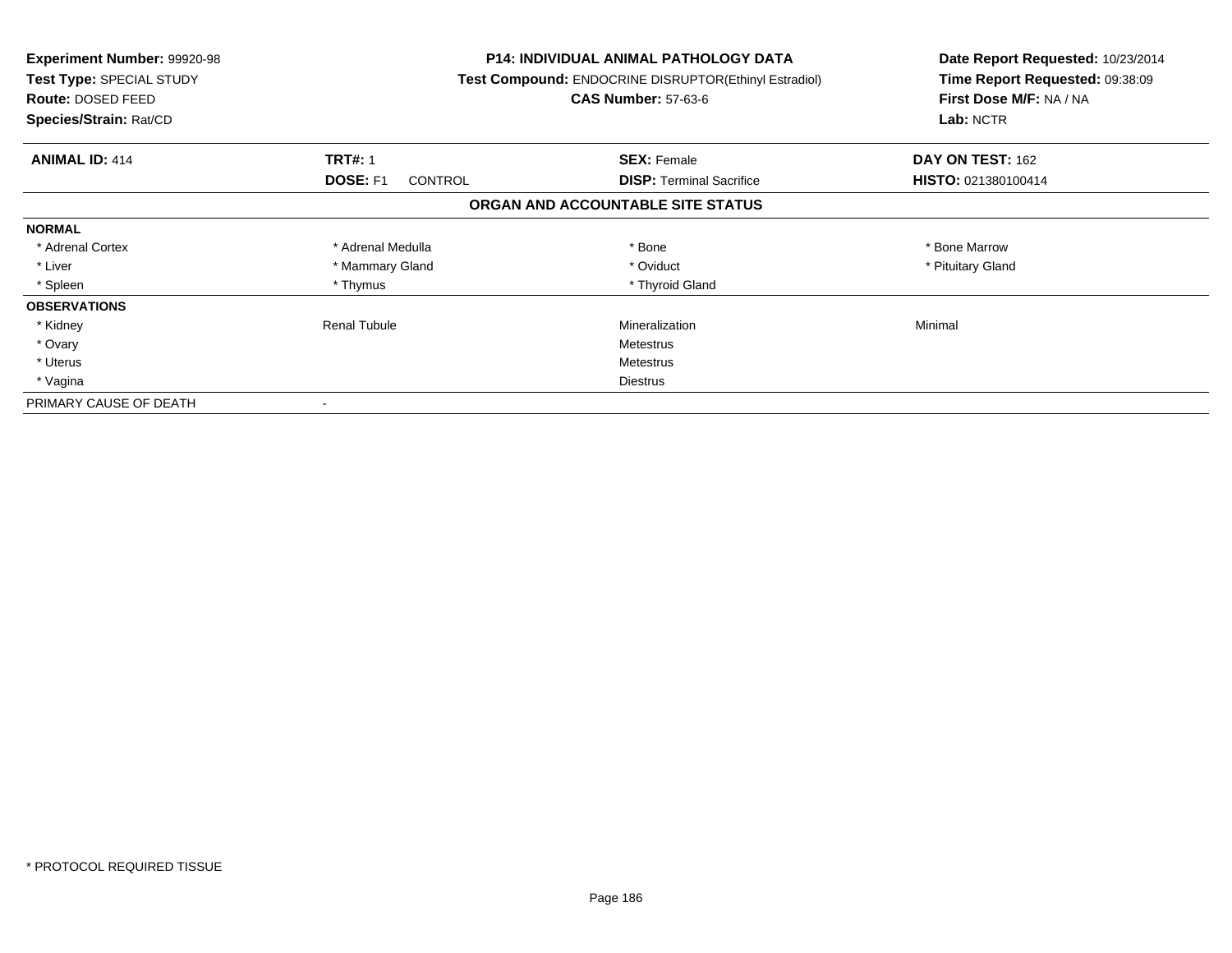| <b>Experiment Number: 99920-98</b><br>Test Type: SPECIAL STUDY<br>Route: DOSED FEED<br>Species/Strain: Rat/CD |                     | <b>P14: INDIVIDUAL ANIMAL PATHOLOGY DATA</b><br>Test Compound: ENDOCRINE DISRUPTOR(Ethinyl Estradiol)<br><b>CAS Number: 57-63-6</b> | Date Report Requested: 10/23/2014<br>Time Report Requested: 09:38:09<br>First Dose M/F: NA / NA<br>Lab: NCTR |
|---------------------------------------------------------------------------------------------------------------|---------------------|-------------------------------------------------------------------------------------------------------------------------------------|--------------------------------------------------------------------------------------------------------------|
| <b>ANIMAL ID: 415</b>                                                                                         | <b>TRT#: 1</b>      | <b>SEX: Female</b>                                                                                                                  | DAY ON TEST: 162                                                                                             |
|                                                                                                               | DOSE: F1<br>CONTROL | <b>DISP:</b> Terminal Sacrifice                                                                                                     | HISTO: 021380100415                                                                                          |
|                                                                                                               |                     | ORGAN AND ACCOUNTABLE SITE STATUS                                                                                                   |                                                                                                              |
| <b>NORMAL</b>                                                                                                 |                     |                                                                                                                                     |                                                                                                              |
| * Adrenal Cortex                                                                                              | * Adrenal Medulla   | * Bone                                                                                                                              | * Bone Marrow                                                                                                |
| * Liver                                                                                                       | * Mammary Gland     | * Oviduct                                                                                                                           | * Pituitary Gland                                                                                            |
| * Spleen                                                                                                      | * Thymus            | * Thyroid Gland                                                                                                                     |                                                                                                              |
| <b>OBSERVATIONS</b>                                                                                           |                     |                                                                                                                                     |                                                                                                              |
| * Kidney                                                                                                      | Renal Tubule        | Mineralization                                                                                                                      | Minimal                                                                                                      |
| * Ovary                                                                                                       |                     | Proestrus                                                                                                                           |                                                                                                              |
| * Uterus                                                                                                      |                     | Proestrus                                                                                                                           |                                                                                                              |
| Note: TGL 1 - NCL                                                                                             |                     |                                                                                                                                     |                                                                                                              |
| Note: TGL 1 is normal proestrus                                                                               |                     |                                                                                                                                     |                                                                                                              |
| * Vagina                                                                                                      |                     | Proestrus                                                                                                                           |                                                                                                              |
| PRIMARY CAUSE OF DEATH                                                                                        |                     |                                                                                                                                     |                                                                                                              |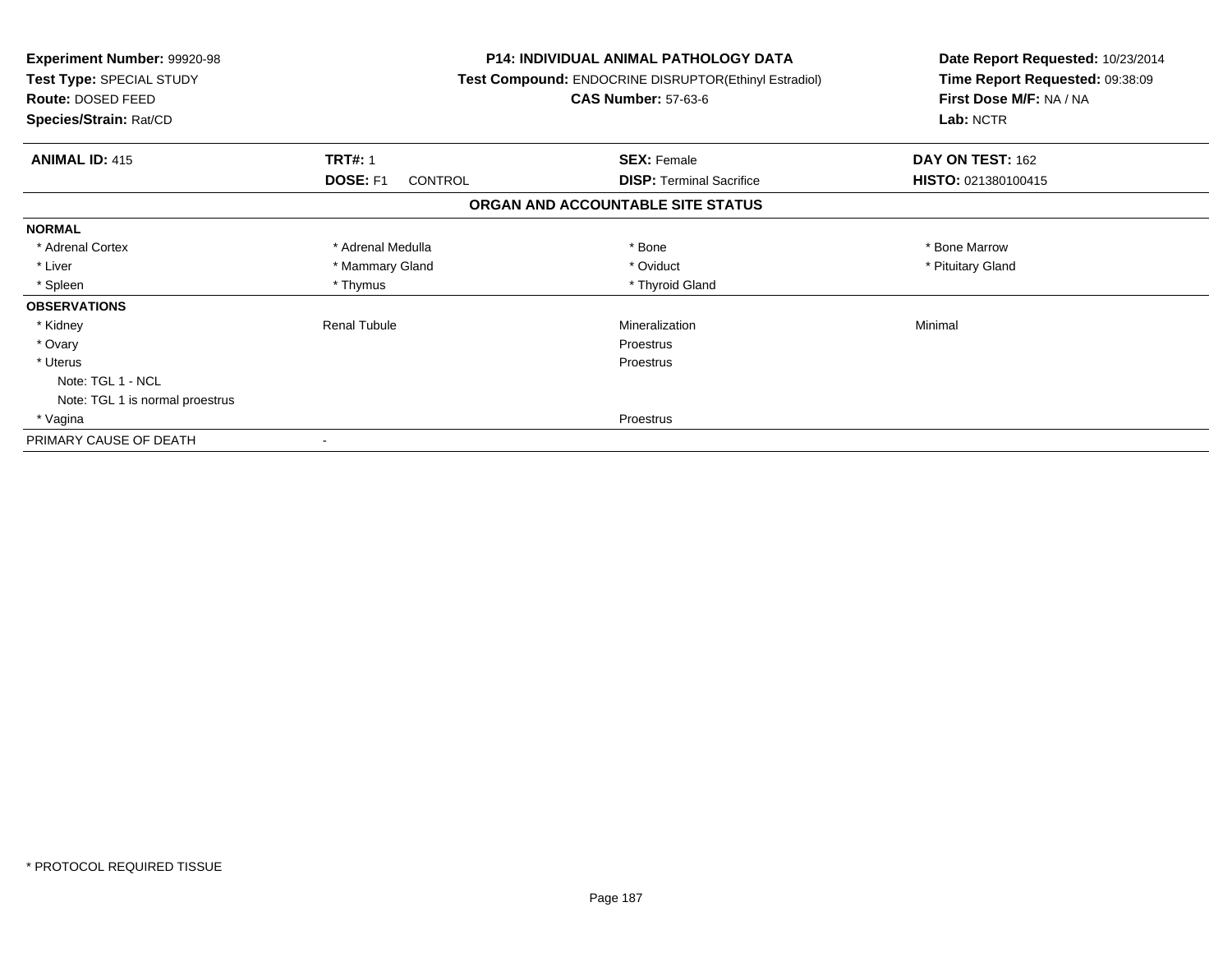| <b>Experiment Number: 99920-98</b><br>Test Type: SPECIAL STUDY<br>Route: DOSED FEED<br>Species/Strain: Rat/CD |                                   | <b>P14: INDIVIDUAL ANIMAL PATHOLOGY DATA</b><br>Test Compound: ENDOCRINE DISRUPTOR(Ethinyl Estradiol)<br><b>CAS Number: 57-63-6</b> | Date Report Requested: 10/23/2014<br>Time Report Requested: 09:38:09<br>First Dose M/F: NA / NA<br>Lab: NCTR |
|---------------------------------------------------------------------------------------------------------------|-----------------------------------|-------------------------------------------------------------------------------------------------------------------------------------|--------------------------------------------------------------------------------------------------------------|
| <b>ANIMAL ID: 416</b>                                                                                         | <b>TRT#: 1</b>                    | <b>SEX: Female</b>                                                                                                                  | DAY ON TEST: 162                                                                                             |
|                                                                                                               | <b>DOSE: F1</b><br><b>CONTROL</b> | <b>DISP:</b> Terminal Sacrifice                                                                                                     | <b>HISTO: 021380100416</b>                                                                                   |
|                                                                                                               |                                   | ORGAN AND ACCOUNTABLE SITE STATUS                                                                                                   |                                                                                                              |
| <b>NORMAL</b>                                                                                                 |                                   |                                                                                                                                     |                                                                                                              |
| * Adrenal Cortex                                                                                              | * Adrenal Medulla                 | * Bone                                                                                                                              | * Bone Marrow                                                                                                |
| * Kidney                                                                                                      | * Liver                           | * Mammary Gland                                                                                                                     | * Oviduct                                                                                                    |
| * Pituitary Gland                                                                                             | * Spleen                          | * Thymus                                                                                                                            | * Thyroid Gland                                                                                              |
| <b>OBSERVATIONS</b>                                                                                           |                                   |                                                                                                                                     |                                                                                                              |
| * Ovary                                                                                                       |                                   | <b>Diestrus</b>                                                                                                                     |                                                                                                              |
| * Uterus                                                                                                      | <b>Diestrus</b>                   |                                                                                                                                     |                                                                                                              |
| * Vagina                                                                                                      | Diestrus                          |                                                                                                                                     |                                                                                                              |
| PRIMARY CAUSE OF DEATH                                                                                        |                                   |                                                                                                                                     |                                                                                                              |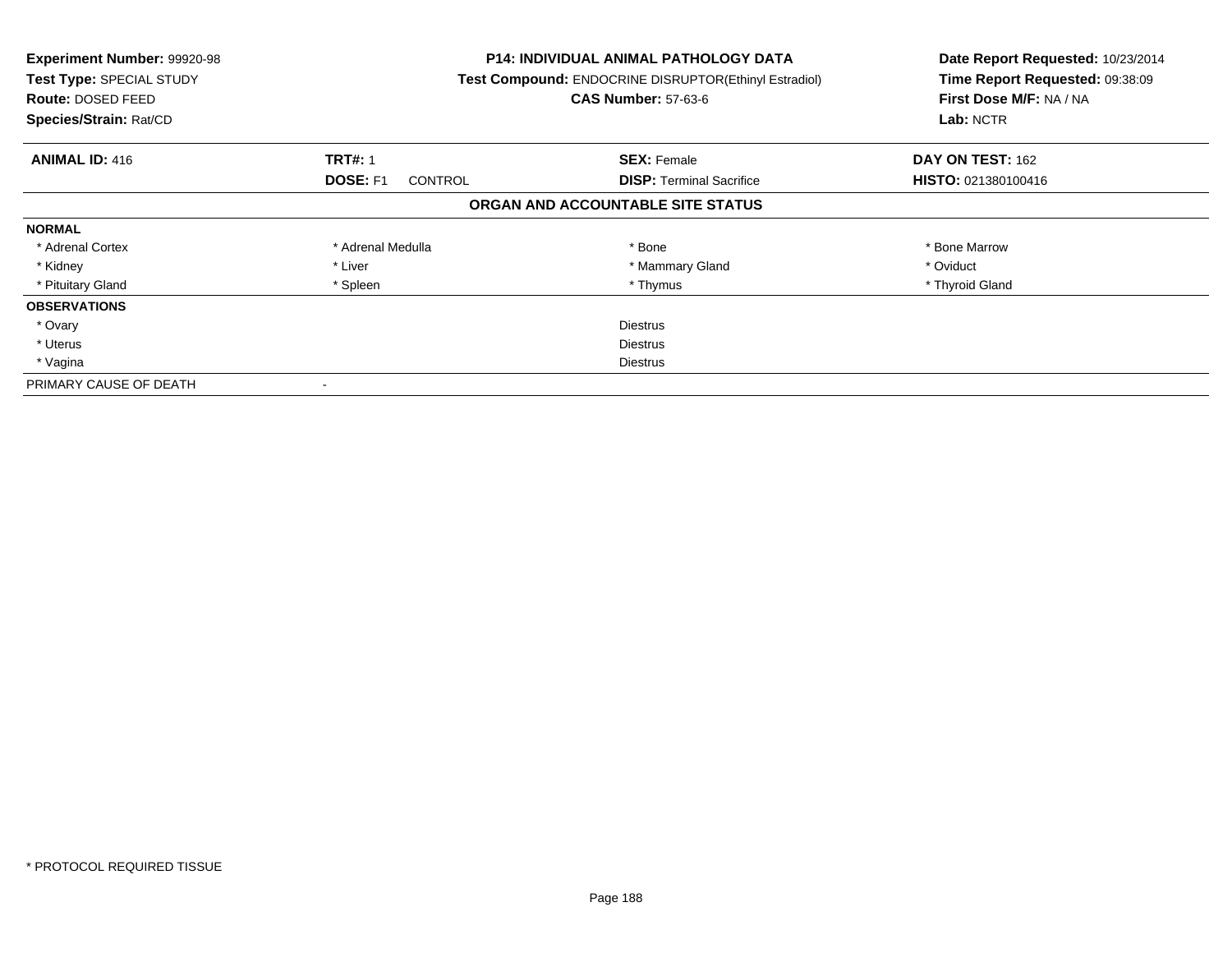| <b>Experiment Number: 99920-98</b><br>Test Type: SPECIAL STUDY<br>Route: DOSED FEED<br>Species/Strain: Rat/CD |                            | <b>P14: INDIVIDUAL ANIMAL PATHOLOGY DATA</b><br>Test Compound: ENDOCRINE DISRUPTOR(Ethinyl Estradiol)<br><b>CAS Number: 57-63-6</b> | Date Report Requested: 10/23/2014<br>Time Report Requested: 09:38:09<br>First Dose M/F: NA / NA<br>Lab: NCTR |
|---------------------------------------------------------------------------------------------------------------|----------------------------|-------------------------------------------------------------------------------------------------------------------------------------|--------------------------------------------------------------------------------------------------------------|
| <b>ANIMAL ID: 417</b>                                                                                         | TRT#: 2                    | <b>SEX: Female</b>                                                                                                                  | DAY ON TEST: 163                                                                                             |
|                                                                                                               | <b>DOSE: F1</b><br>2.0 PPB | <b>DISP:</b> Terminal Sacrifice                                                                                                     | HISTO: 021380100417                                                                                          |
|                                                                                                               |                            | ORGAN AND ACCOUNTABLE SITE STATUS                                                                                                   |                                                                                                              |
| <b>NORMAL</b>                                                                                                 |                            |                                                                                                                                     |                                                                                                              |
| * Kidney                                                                                                      | * Mammary Gland            | * Oviduct                                                                                                                           |                                                                                                              |
| <b>OBSERVATIONS</b>                                                                                           |                            |                                                                                                                                     |                                                                                                              |
| * Ovary                                                                                                       |                            | Proestrus                                                                                                                           |                                                                                                              |
| * Thyroid Gland                                                                                               |                            | Ectopic Thymus                                                                                                                      |                                                                                                              |
| [Ectopic Thymus TGLS = $2-3$ ]                                                                                |                            |                                                                                                                                     |                                                                                                              |
| * Uterus                                                                                                      |                            | Proestrus                                                                                                                           |                                                                                                              |
| Note: TGL 1 is normal proestrus                                                                               |                            |                                                                                                                                     |                                                                                                              |
| Note: TGL 1 - NCL                                                                                             |                            |                                                                                                                                     |                                                                                                              |
| * Vagina                                                                                                      |                            | Proestrus                                                                                                                           |                                                                                                              |
| PRIMARY CAUSE OF DEATH                                                                                        |                            |                                                                                                                                     |                                                                                                              |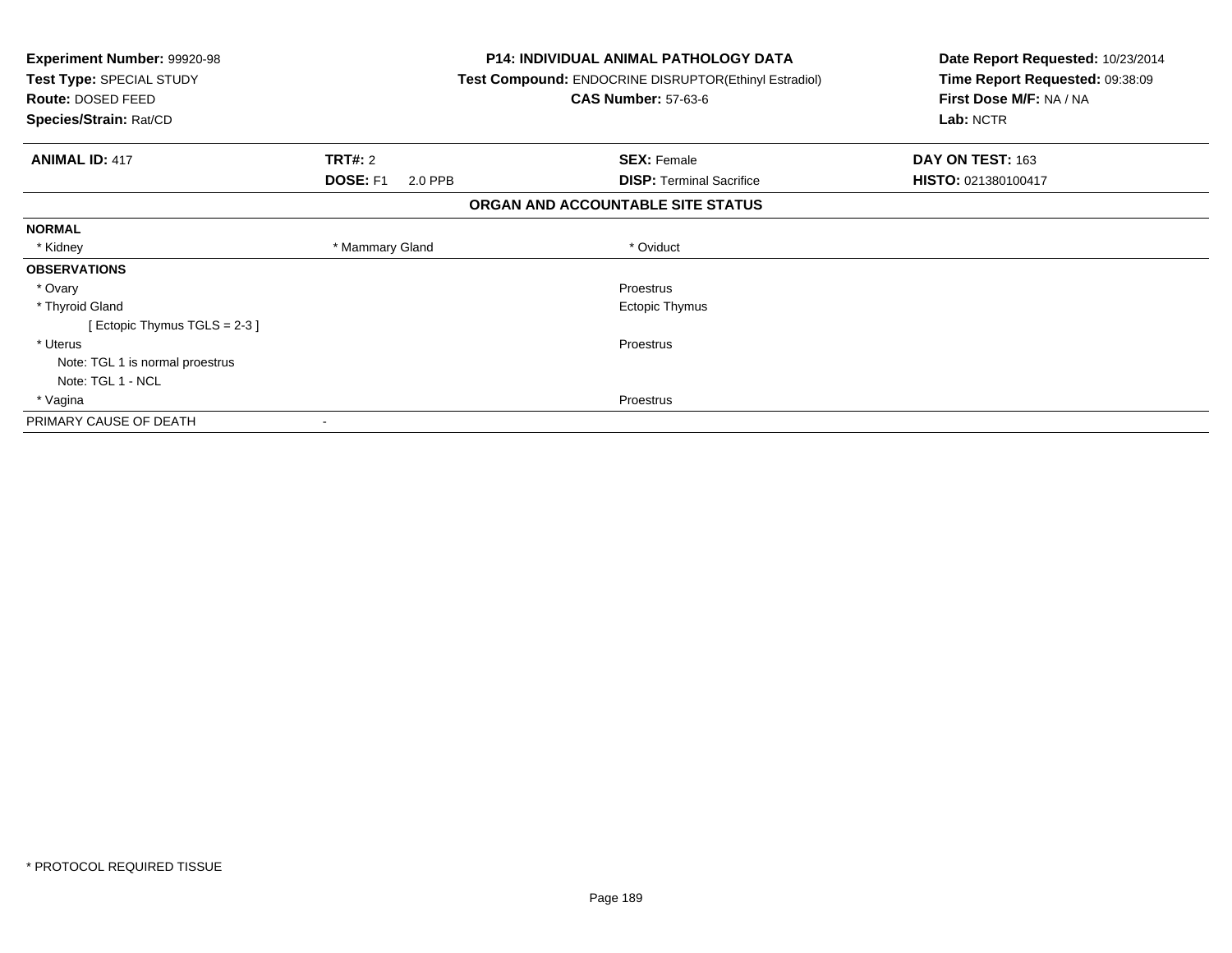| Experiment Number: 99920-98<br>Test Type: SPECIAL STUDY<br>Route: DOSED FEED<br>Species/Strain: Rat/CD |                            | <b>P14: INDIVIDUAL ANIMAL PATHOLOGY DATA</b><br>Test Compound: ENDOCRINE DISRUPTOR(Ethinyl Estradiol)<br><b>CAS Number: 57-63-6</b> | Date Report Requested: 10/23/2014<br>Time Report Requested: 09:38:09<br>First Dose M/F: NA / NA<br>Lab: NCTR |
|--------------------------------------------------------------------------------------------------------|----------------------------|-------------------------------------------------------------------------------------------------------------------------------------|--------------------------------------------------------------------------------------------------------------|
| <b>ANIMAL ID: 418</b>                                                                                  | <b>TRT#:</b> 2             | <b>SEX: Female</b>                                                                                                                  | DAY ON TEST: 163                                                                                             |
|                                                                                                        | <b>DOSE: F1</b><br>2.0 PPB | <b>DISP:</b> Terminal Sacrifice                                                                                                     | HISTO: 021380100418                                                                                          |
|                                                                                                        |                            | ORGAN AND ACCOUNTABLE SITE STATUS                                                                                                   |                                                                                                              |
| <b>NORMAL</b>                                                                                          |                            |                                                                                                                                     |                                                                                                              |
| * Mammary Gland                                                                                        | * Oviduct                  |                                                                                                                                     |                                                                                                              |
| <b>OBSERVATIONS</b>                                                                                    |                            |                                                                                                                                     |                                                                                                              |
| * Kidney                                                                                               |                            | Infarct                                                                                                                             |                                                                                                              |
| * Ovary                                                                                                |                            | <b>Diestrus</b>                                                                                                                     |                                                                                                              |
| * Uterus                                                                                               |                            | <b>Diestrus</b>                                                                                                                     |                                                                                                              |
| * Vagina                                                                                               |                            | Diestrus                                                                                                                            |                                                                                                              |
| PRIMARY CAUSE OF DEATH                                                                                 |                            |                                                                                                                                     |                                                                                                              |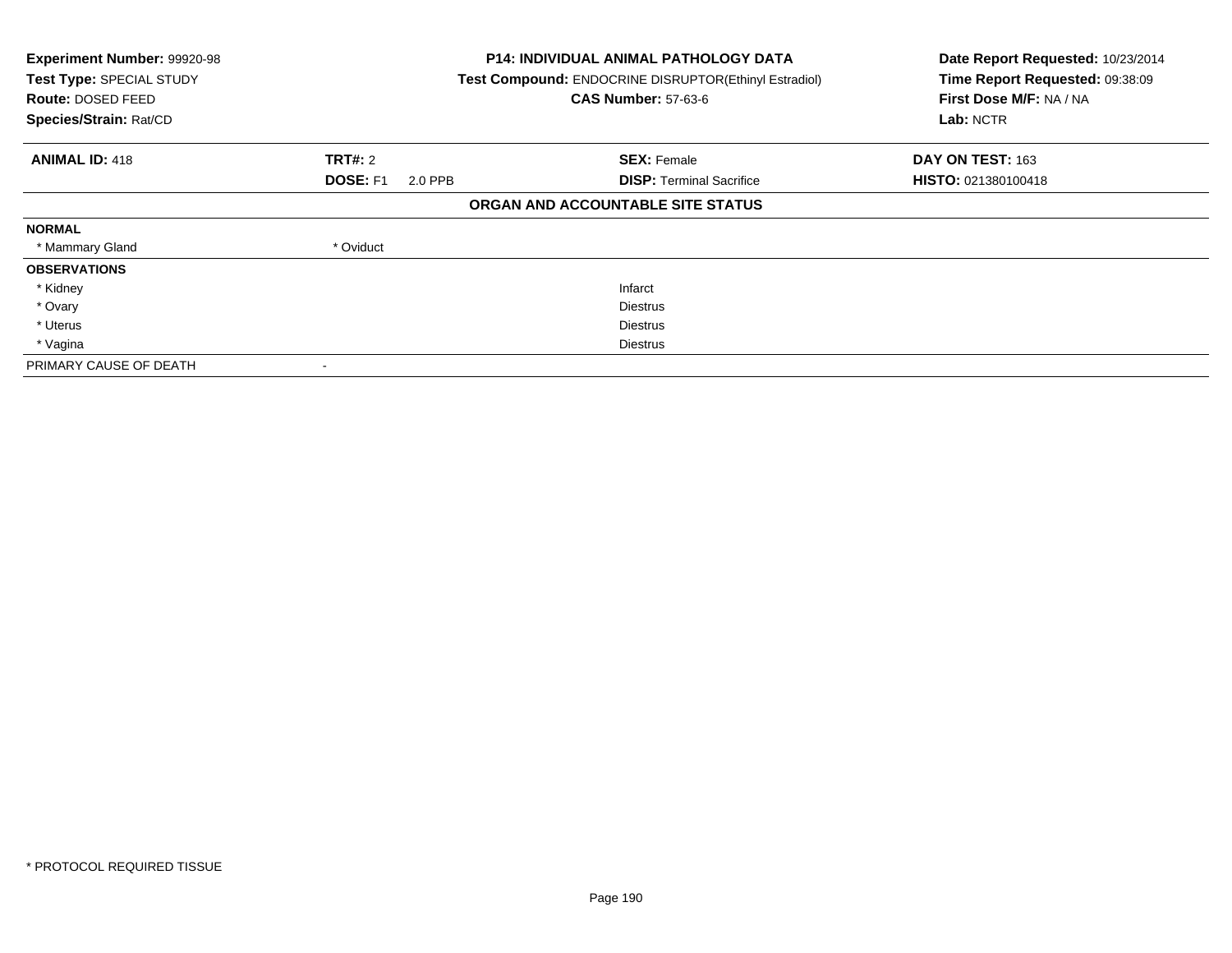| <b>Experiment Number: 99920-98</b><br>Test Type: SPECIAL STUDY<br>Route: DOSED FEED<br>Species/Strain: Rat/CD |                            | <b>P14: INDIVIDUAL ANIMAL PATHOLOGY DATA</b><br>Test Compound: ENDOCRINE DISRUPTOR(Ethinyl Estradiol)<br><b>CAS Number: 57-63-6</b> | Date Report Requested: 10/23/2014<br>Time Report Requested: 09:38:09<br>First Dose M/F: NA / NA<br>Lab: NCTR |
|---------------------------------------------------------------------------------------------------------------|----------------------------|-------------------------------------------------------------------------------------------------------------------------------------|--------------------------------------------------------------------------------------------------------------|
| <b>ANIMAL ID: 419</b>                                                                                         | <b>TRT#: 2</b>             | <b>SEX: Female</b>                                                                                                                  | DAY ON TEST: 163                                                                                             |
|                                                                                                               | <b>DOSE: F1</b><br>2.0 PPB | <b>DISP:</b> Terminal Sacrifice                                                                                                     | HISTO: 021380100419                                                                                          |
|                                                                                                               |                            | ORGAN AND ACCOUNTABLE SITE STATUS                                                                                                   |                                                                                                              |
| <b>NORMAL</b>                                                                                                 |                            |                                                                                                                                     |                                                                                                              |
| * Mammary Gland                                                                                               | * Oviduct                  |                                                                                                                                     |                                                                                                              |
| <b>OBSERVATIONS</b>                                                                                           |                            |                                                                                                                                     |                                                                                                              |
| * Kidney                                                                                                      | Cortex                     | Cyst                                                                                                                                |                                                                                                              |
|                                                                                                               | <b>Renal Tubule</b>        | Mineralization                                                                                                                      | Moderate                                                                                                     |
| * Ovary                                                                                                       |                            | Proestrus                                                                                                                           |                                                                                                              |
| * Uterus                                                                                                      |                            | Proestrus                                                                                                                           |                                                                                                              |
| * Vagina                                                                                                      |                            | Proestrus                                                                                                                           |                                                                                                              |
| PRIMARY CAUSE OF DEATH                                                                                        |                            |                                                                                                                                     |                                                                                                              |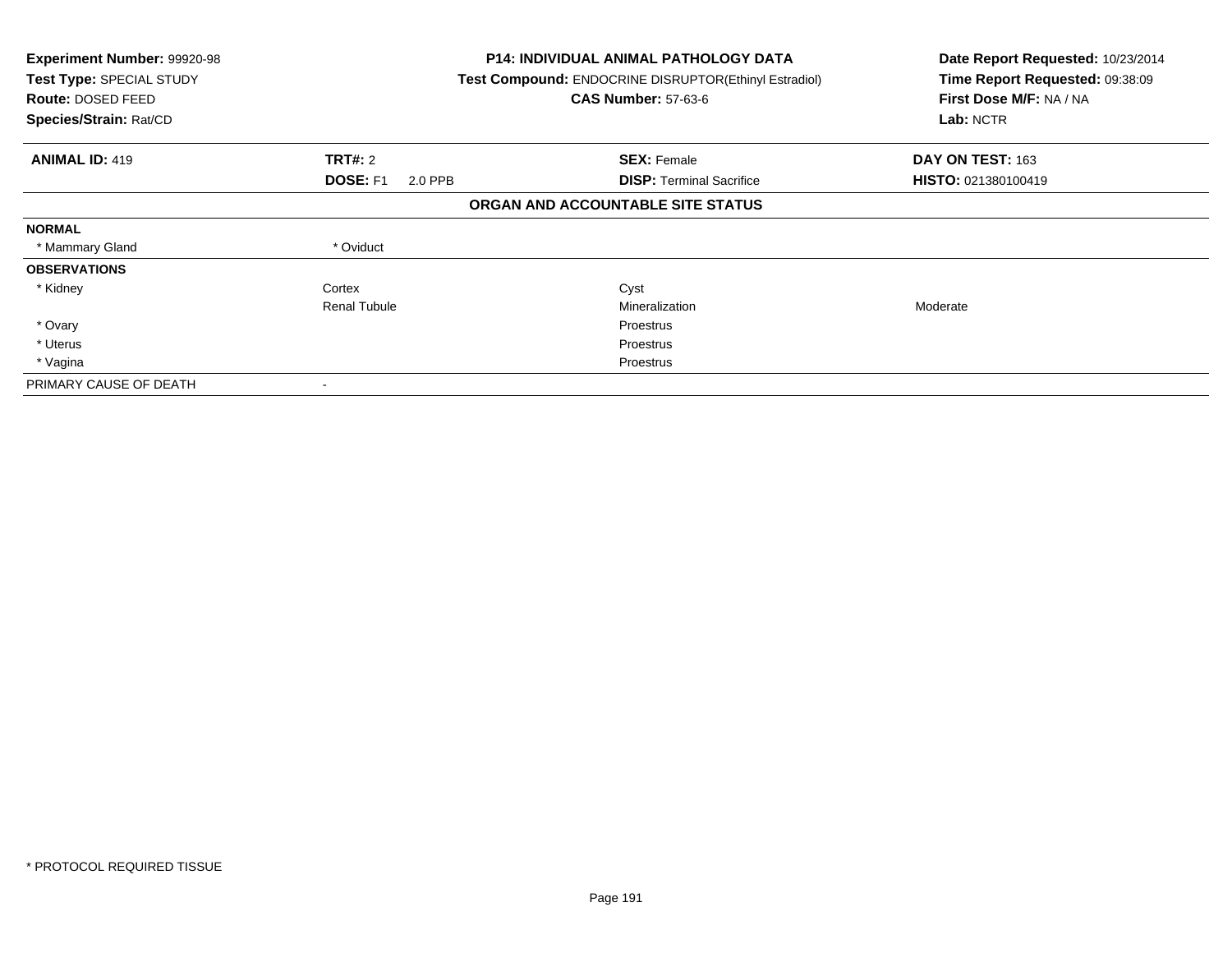| Experiment Number: 99920-98<br>Test Type: SPECIAL STUDY<br>Route: DOSED FEED<br>Species/Strain: Rat/CD |                            | <b>P14: INDIVIDUAL ANIMAL PATHOLOGY DATA</b><br>Test Compound: ENDOCRINE DISRUPTOR(Ethinyl Estradiol)<br><b>CAS Number: 57-63-6</b> | Date Report Requested: 10/23/2014<br>Time Report Requested: 09:38:09<br>First Dose M/F: NA / NA<br>Lab: NCTR |
|--------------------------------------------------------------------------------------------------------|----------------------------|-------------------------------------------------------------------------------------------------------------------------------------|--------------------------------------------------------------------------------------------------------------|
| <b>ANIMAL ID: 420</b>                                                                                  | <b>TRT#: 2</b>             | <b>SEX: Female</b>                                                                                                                  | DAY ON TEST: 162                                                                                             |
|                                                                                                        | <b>DOSE: F1</b><br>2.0 PPB | <b>DISP:</b> Terminal Sacrifice                                                                                                     | HISTO: 021380100420                                                                                          |
|                                                                                                        |                            | ORGAN AND ACCOUNTABLE SITE STATUS                                                                                                   |                                                                                                              |
| <b>NORMAL</b>                                                                                          |                            |                                                                                                                                     |                                                                                                              |
| * Mammary Gland                                                                                        | * Oviduct                  |                                                                                                                                     |                                                                                                              |
| <b>OBSERVATIONS</b>                                                                                    |                            |                                                                                                                                     |                                                                                                              |
| * Kidney                                                                                               | <b>Renal Tubule</b>        | Mineralization                                                                                                                      | Mild                                                                                                         |
| * Ovary                                                                                                |                            | Estrus                                                                                                                              |                                                                                                              |
| * Uterus                                                                                               |                            | Estrus                                                                                                                              |                                                                                                              |
| * Vagina                                                                                               |                            | Estrus                                                                                                                              |                                                                                                              |
| PRIMARY CAUSE OF DEATH                                                                                 |                            |                                                                                                                                     |                                                                                                              |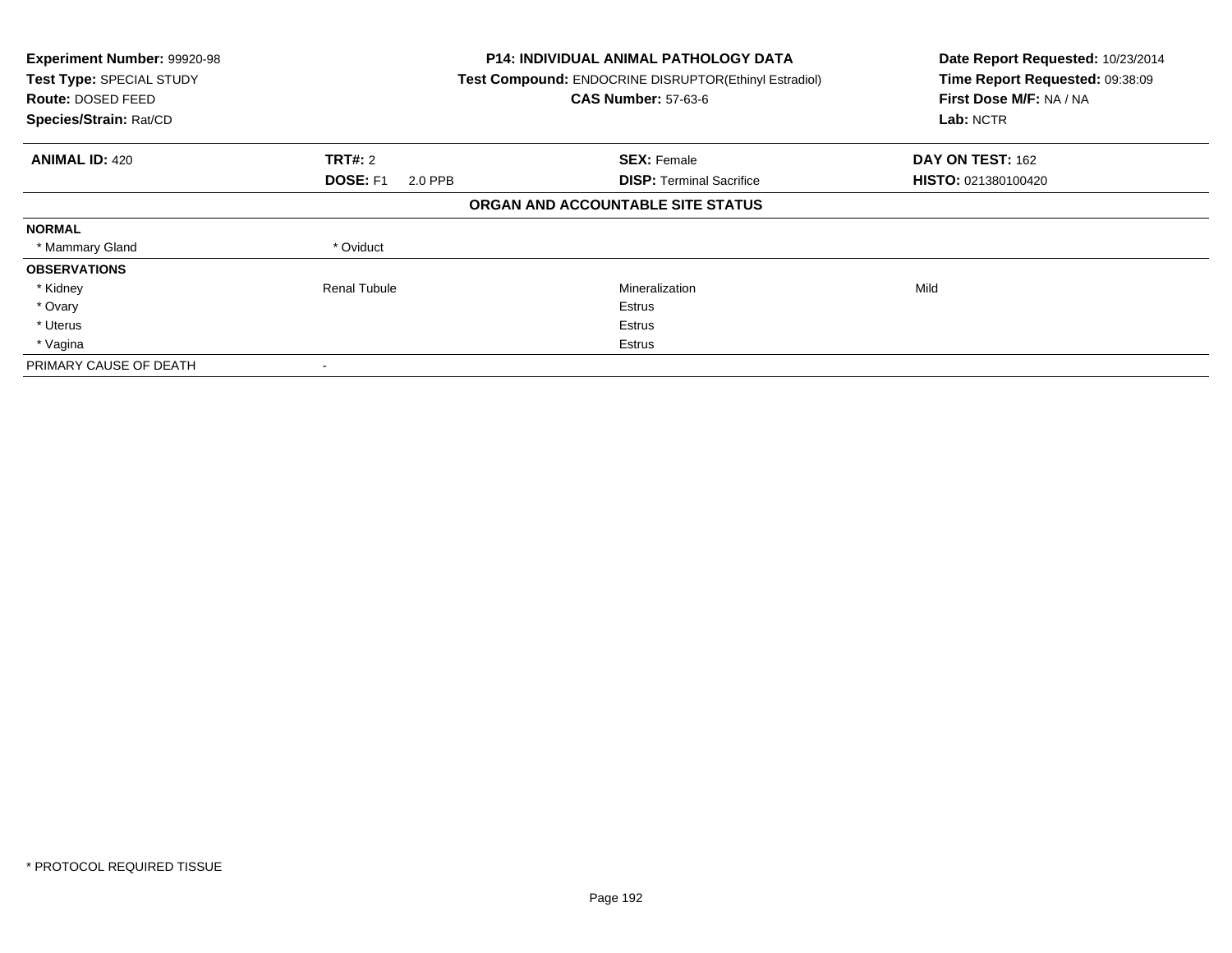| Experiment Number: 99920-98<br>Test Type: SPECIAL STUDY<br><b>Route: DOSED FEED</b><br>Species/Strain: Rat/CD |                           | <b>P14: INDIVIDUAL ANIMAL PATHOLOGY DATA</b><br>Test Compound: ENDOCRINE DISRUPTOR(Ethinyl Estradiol)<br><b>CAS Number: 57-63-6</b> | Date Report Requested: 10/23/2014<br>Time Report Requested: 09:38:09<br>First Dose M/F: NA / NA<br>Lab: NCTR |
|---------------------------------------------------------------------------------------------------------------|---------------------------|-------------------------------------------------------------------------------------------------------------------------------------|--------------------------------------------------------------------------------------------------------------|
| <b>ANIMAL ID: 421</b>                                                                                         | TRT#: 3                   | <b>SEX: Female</b>                                                                                                                  | DAY ON TEST: 162                                                                                             |
|                                                                                                               | <b>DOSE: F1</b><br>10 PPB | <b>DISP:</b> Terminal Sacrifice                                                                                                     | <b>HISTO: 021380100421</b>                                                                                   |
|                                                                                                               |                           | ORGAN AND ACCOUNTABLE SITE STATUS                                                                                                   |                                                                                                              |
| <b>NORMAL</b>                                                                                                 |                           |                                                                                                                                     |                                                                                                              |
| * Mammary Gland                                                                                               | * Oviduct                 |                                                                                                                                     |                                                                                                              |
| <b>OBSERVATIONS</b>                                                                                           |                           |                                                                                                                                     |                                                                                                              |
| * Kidney                                                                                                      | Renal Tubule              | Mineralization                                                                                                                      | Minimal                                                                                                      |
| * Ovary                                                                                                       |                           | Metestrus                                                                                                                           |                                                                                                              |
| * Uterus                                                                                                      |                           | Metestrus                                                                                                                           |                                                                                                              |
| * Vagina                                                                                                      |                           | Metestrus                                                                                                                           |                                                                                                              |
| PRIMARY CAUSE OF DEATH                                                                                        |                           |                                                                                                                                     |                                                                                                              |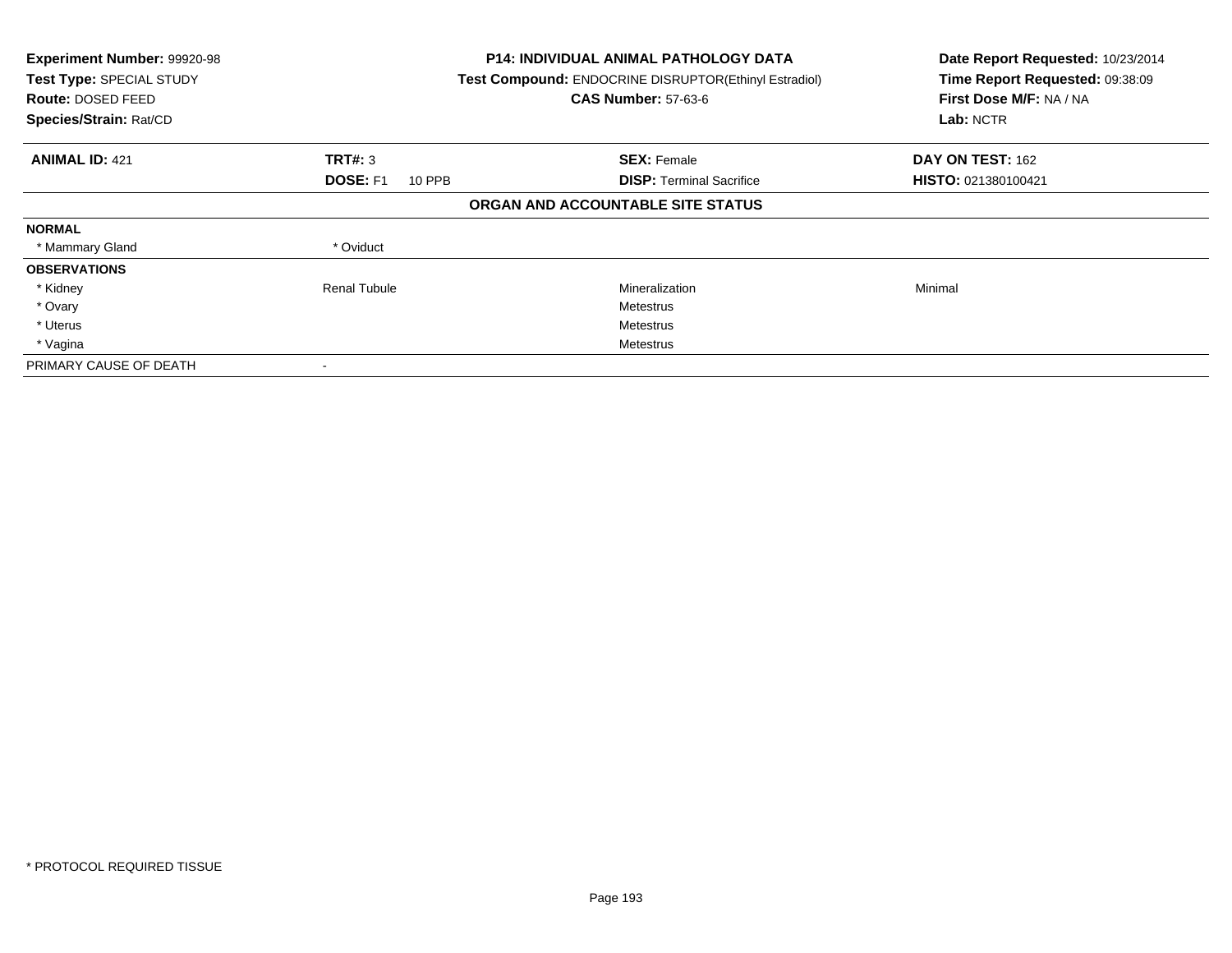| Experiment Number: 99920-98<br>Test Type: SPECIAL STUDY<br>Route: DOSED FEED<br>Species/Strain: Rat/CD |                           | <b>P14: INDIVIDUAL ANIMAL PATHOLOGY DATA</b><br>Test Compound: ENDOCRINE DISRUPTOR(Ethinyl Estradiol)<br><b>CAS Number: 57-63-6</b> | Date Report Requested: 10/23/2014<br>Time Report Requested: 09:38:09<br>First Dose M/F: NA / NA<br>Lab: NCTR |
|--------------------------------------------------------------------------------------------------------|---------------------------|-------------------------------------------------------------------------------------------------------------------------------------|--------------------------------------------------------------------------------------------------------------|
| <b>ANIMAL ID: 422</b>                                                                                  | TRT#: 3                   | <b>SEX: Female</b>                                                                                                                  | DAY ON TEST: 162                                                                                             |
|                                                                                                        | <b>DOSE: F1</b><br>10 PPB | <b>DISP:</b> Terminal Sacrifice                                                                                                     | HISTO: 021380100422                                                                                          |
|                                                                                                        |                           | ORGAN AND ACCOUNTABLE SITE STATUS                                                                                                   |                                                                                                              |
| <b>NORMAL</b>                                                                                          |                           |                                                                                                                                     |                                                                                                              |
| * Kidney                                                                                               | * Mammary Gland           | * Oviduct                                                                                                                           |                                                                                                              |
| <b>OBSERVATIONS</b>                                                                                    |                           |                                                                                                                                     |                                                                                                              |
| * Ovary                                                                                                |                           | <b>Proestrus</b>                                                                                                                    |                                                                                                              |
| * Uterus                                                                                               |                           | <b>Proestrus</b>                                                                                                                    |                                                                                                              |
| * Vagina                                                                                               | Proestrus                 |                                                                                                                                     |                                                                                                              |
| PRIMARY CAUSE OF DEATH                                                                                 |                           |                                                                                                                                     |                                                                                                              |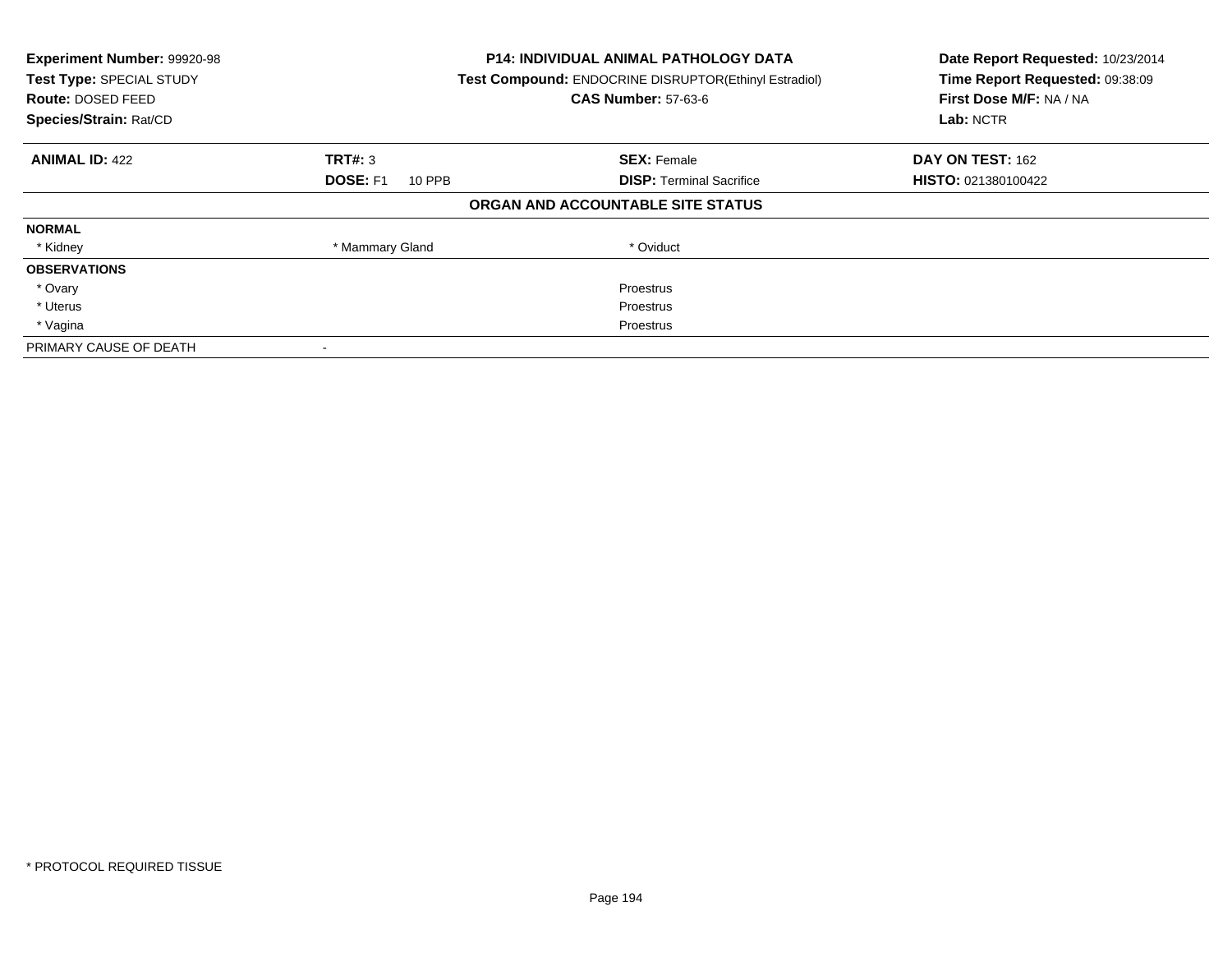| Experiment Number: 99920-98<br>Test Type: SPECIAL STUDY<br>Route: DOSED FEED<br>Species/Strain: Rat/CD |                           | <b>P14: INDIVIDUAL ANIMAL PATHOLOGY DATA</b><br><b>Test Compound: ENDOCRINE DISRUPTOR(Ethinyl Estradiol)</b><br><b>CAS Number: 57-63-6</b> | Date Report Requested: 10/23/2014<br>Time Report Requested: 09:38:09<br>First Dose M/F: NA / NA<br>Lab: NCTR |
|--------------------------------------------------------------------------------------------------------|---------------------------|--------------------------------------------------------------------------------------------------------------------------------------------|--------------------------------------------------------------------------------------------------------------|
| <b>ANIMAL ID: 423</b>                                                                                  | <b>TRT#: 3</b>            | <b>SEX: Female</b>                                                                                                                         | DAY ON TEST: 161                                                                                             |
|                                                                                                        | <b>DOSE: F1</b><br>10 PPB | <b>DISP:</b> Terminal Sacrifice                                                                                                            | HISTO: 021380100423                                                                                          |
|                                                                                                        |                           | ORGAN AND ACCOUNTABLE SITE STATUS                                                                                                          |                                                                                                              |
| <b>NORMAL</b>                                                                                          |                           |                                                                                                                                            |                                                                                                              |
| * Kidney                                                                                               | * Mammary Gland           | * Oviduct                                                                                                                                  |                                                                                                              |
| <b>OBSERVATIONS</b>                                                                                    |                           |                                                                                                                                            |                                                                                                              |
| Eye                                                                                                    | Cornea                    | Edema                                                                                                                                      |                                                                                                              |
| Note: Processing artifacts preclude diagnosis                                                          |                           |                                                                                                                                            |                                                                                                              |
| [Edema TGLS = $1-9$ ]                                                                                  |                           |                                                                                                                                            |                                                                                                              |
| * Ovary                                                                                                |                           | Metestrus                                                                                                                                  |                                                                                                              |
| * Uterus                                                                                               |                           | Metestrus                                                                                                                                  |                                                                                                              |
| * Vagina                                                                                               |                           | Metestrus                                                                                                                                  |                                                                                                              |
| PRIMARY CAUSE OF DEATH                                                                                 |                           |                                                                                                                                            |                                                                                                              |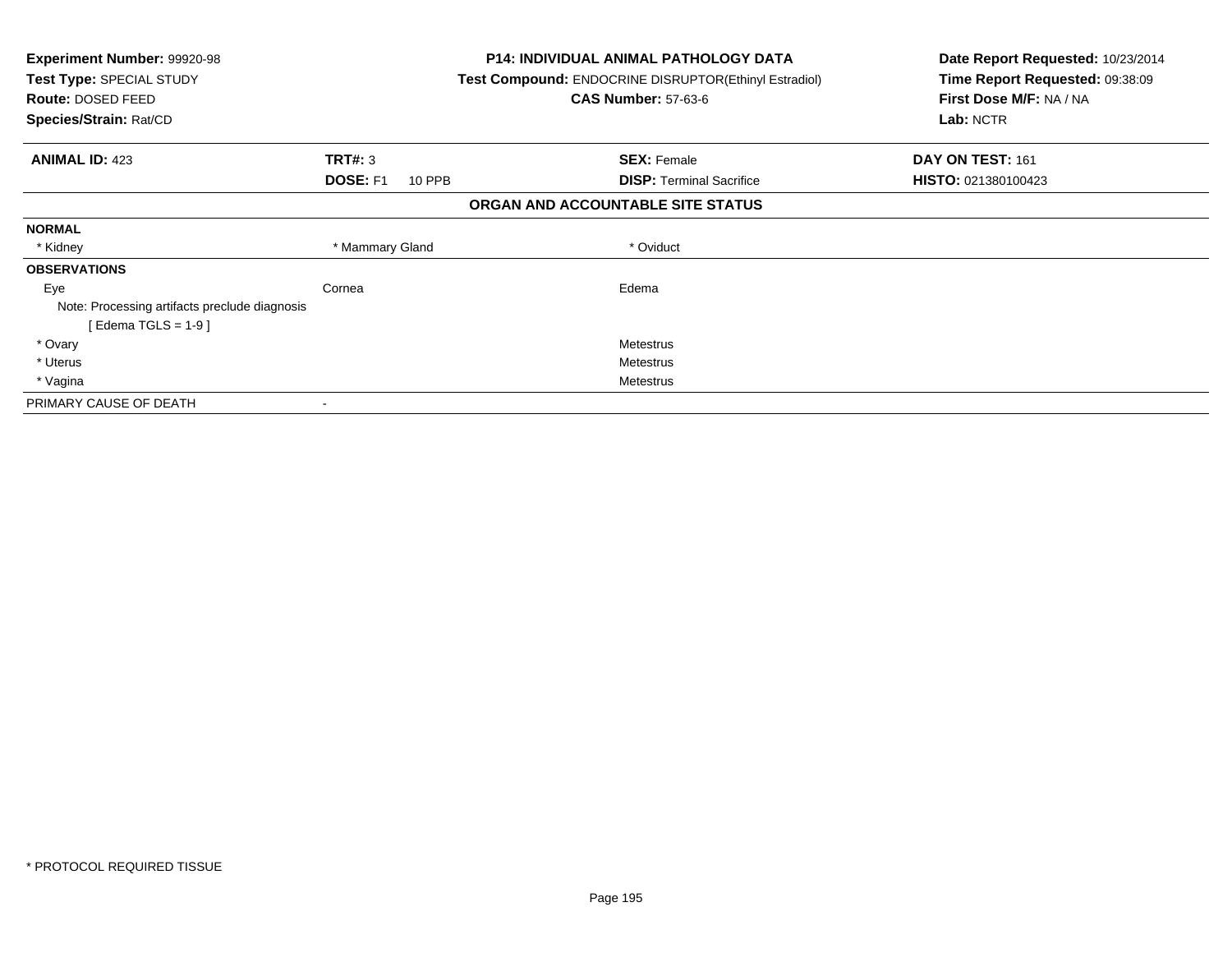| Experiment Number: 99920-98<br>Test Type: SPECIAL STUDY<br>Route: DOSED FEED<br>Species/Strain: Rat/CD |                                  | <b>P14: INDIVIDUAL ANIMAL PATHOLOGY DATA</b><br><b>Test Compound: ENDOCRINE DISRUPTOR(Ethinyl Estradiol)</b><br><b>CAS Number: 57-63-6</b> | Date Report Requested: 10/23/2014<br>Time Report Requested: 09:38:09<br>First Dose M/F: NA / NA<br>Lab: NCTR |  |
|--------------------------------------------------------------------------------------------------------|----------------------------------|--------------------------------------------------------------------------------------------------------------------------------------------|--------------------------------------------------------------------------------------------------------------|--|
| <b>ANIMAL ID: 424</b>                                                                                  | <b>TRT#: 3</b>                   | <b>SEX: Female</b>                                                                                                                         | DAY ON TEST: 161                                                                                             |  |
|                                                                                                        | <b>DOSE: F1</b><br><b>10 PPB</b> | <b>DISP:</b> Terminal Sacrifice                                                                                                            | HISTO: 021380100424                                                                                          |  |
|                                                                                                        |                                  | ORGAN AND ACCOUNTABLE SITE STATUS                                                                                                          |                                                                                                              |  |
| <b>NORMAL</b>                                                                                          |                                  |                                                                                                                                            |                                                                                                              |  |
| * Mammary Gland                                                                                        | * Oviduct                        |                                                                                                                                            |                                                                                                              |  |
| <b>OBSERVATIONS</b>                                                                                    |                                  |                                                                                                                                            |                                                                                                              |  |
| * Kidney                                                                                               | <b>Renal Tubule</b>              | Mineralization                                                                                                                             | Mild                                                                                                         |  |
| * Ovary                                                                                                |                                  | Proestrus                                                                                                                                  |                                                                                                              |  |
| * Uterus                                                                                               |                                  | Proestrus                                                                                                                                  |                                                                                                              |  |
| Note: TGL 1 - NCL                                                                                      |                                  |                                                                                                                                            |                                                                                                              |  |
| Note: TGL 1 is normal proestrus                                                                        |                                  |                                                                                                                                            |                                                                                                              |  |
| * Vagina                                                                                               |                                  | Estrus                                                                                                                                     |                                                                                                              |  |
| PRIMARY CAUSE OF DEATH                                                                                 |                                  |                                                                                                                                            |                                                                                                              |  |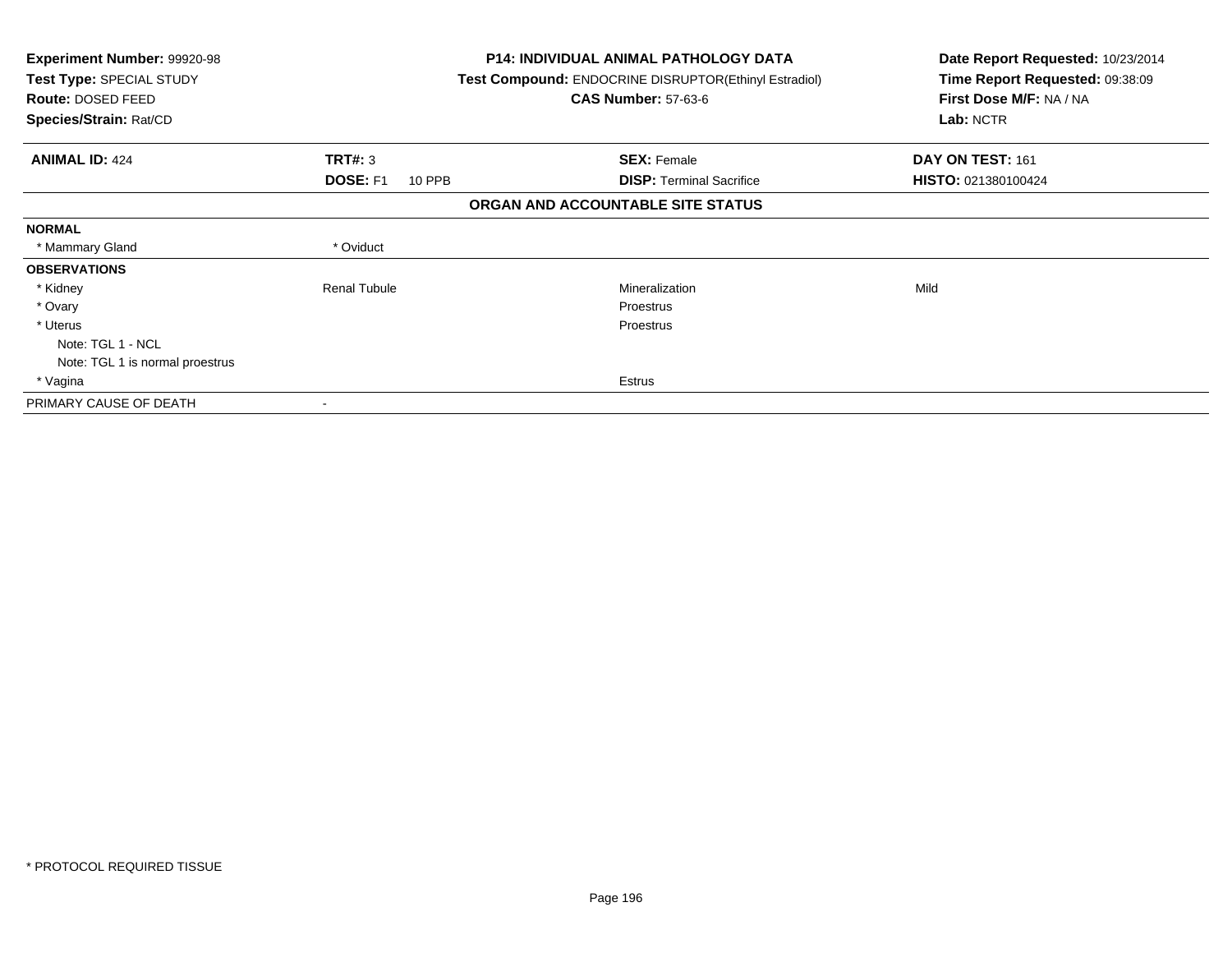| Experiment Number: 99920-98<br>Test Type: SPECIAL STUDY<br>Route: DOSED FEED<br>Species/Strain: Rat/CD |                                  | <b>P14: INDIVIDUAL ANIMAL PATHOLOGY DATA</b><br>Test Compound: ENDOCRINE DISRUPTOR(Ethinyl Estradiol)<br><b>CAS Number: 57-63-6</b> | Date Report Requested: 10/23/2014<br>Time Report Requested: 09:38:09<br>First Dose M/F: NA / NA<br>Lab: NCTR |
|--------------------------------------------------------------------------------------------------------|----------------------------------|-------------------------------------------------------------------------------------------------------------------------------------|--------------------------------------------------------------------------------------------------------------|
| <b>ANIMAL ID: 425</b>                                                                                  | TRT#: 3                          | <b>SEX: Female</b>                                                                                                                  | DAY ON TEST: 160                                                                                             |
|                                                                                                        | <b>DOSE: F1</b><br><b>10 PPB</b> | <b>DISP:</b> Terminal Sacrifice                                                                                                     | HISTO: 021380100425                                                                                          |
|                                                                                                        |                                  | ORGAN AND ACCOUNTABLE SITE STATUS                                                                                                   |                                                                                                              |
| <b>NORMAL</b>                                                                                          |                                  |                                                                                                                                     |                                                                                                              |
| * Mammary Gland                                                                                        | * Oviduct                        |                                                                                                                                     |                                                                                                              |
| <b>OBSERVATIONS</b>                                                                                    |                                  |                                                                                                                                     |                                                                                                              |
| * Kidney                                                                                               | <b>Renal Tubule</b>              | Mineralization                                                                                                                      | Mild                                                                                                         |
| * Ovary                                                                                                |                                  | Metestrus                                                                                                                           |                                                                                                              |
| * Uterus                                                                                               |                                  | Metestrus                                                                                                                           |                                                                                                              |
| * Vagina                                                                                               |                                  | Metestrus                                                                                                                           |                                                                                                              |
| PRIMARY CAUSE OF DEATH                                                                                 |                                  |                                                                                                                                     |                                                                                                              |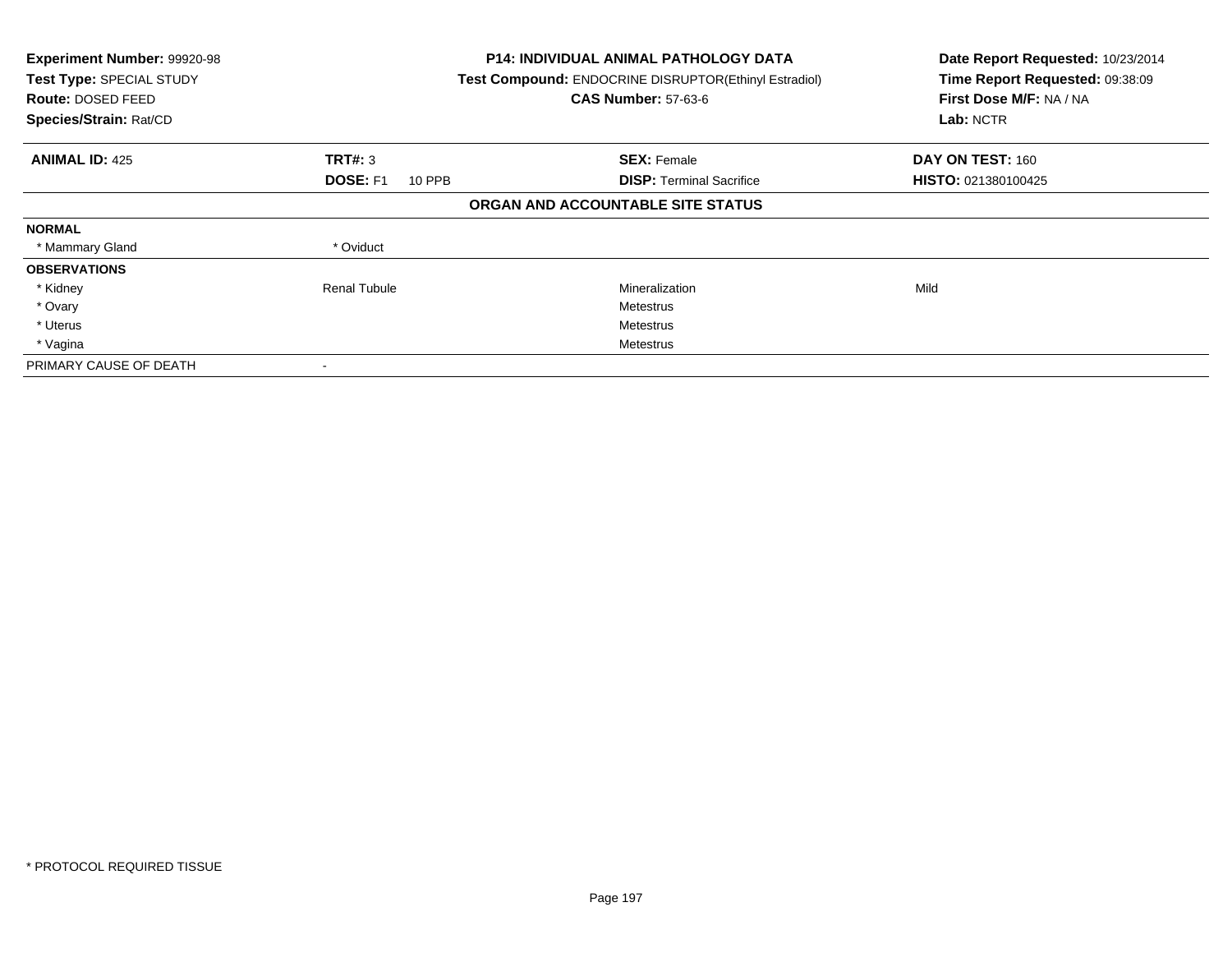| <b>Experiment Number: 99920-98</b><br>Test Type: SPECIAL STUDY<br>Route: DOSED FEED<br>Species/Strain: Rat/CD |                                  | <b>P14: INDIVIDUAL ANIMAL PATHOLOGY DATA</b><br>Test Compound: ENDOCRINE DISRUPTOR(Ethinyl Estradiol)<br><b>CAS Number: 57-63-6</b> | Date Report Requested: 10/23/2014<br>Time Report Requested: 09:38:09<br>First Dose M/F: NA / NA<br>Lab: NCTR |  |
|---------------------------------------------------------------------------------------------------------------|----------------------------------|-------------------------------------------------------------------------------------------------------------------------------------|--------------------------------------------------------------------------------------------------------------|--|
| <b>ANIMAL ID: 426</b>                                                                                         | <b>TRT#: 4</b>                   | <b>SEX: Female</b>                                                                                                                  | DAY ON TEST: 162                                                                                             |  |
|                                                                                                               | <b>DOSE: F1</b><br><b>50 PPB</b> | <b>DISP: Terminal Sacrifice</b>                                                                                                     | HISTO: 021380100426                                                                                          |  |
|                                                                                                               |                                  | ORGAN AND ACCOUNTABLE SITE STATUS                                                                                                   |                                                                                                              |  |
| <b>NORMAL</b>                                                                                                 |                                  |                                                                                                                                     |                                                                                                              |  |
| * Adrenal Cortex                                                                                              | * Adrenal Medulla                | * Bone                                                                                                                              | * Bone Marrow                                                                                                |  |
| * Kidney                                                                                                      | * Mammary Gland                  | * Oviduct                                                                                                                           | * Pituitary Gland                                                                                            |  |
| * Spleen                                                                                                      | * Thymus                         | * Thyroid Gland                                                                                                                     |                                                                                                              |  |
| <b>OBSERVATIONS</b>                                                                                           |                                  |                                                                                                                                     |                                                                                                              |  |
| * Clitoral Gland                                                                                              |                                  | Cyst                                                                                                                                |                                                                                                              |  |
| [ Cyst TGLS = $2-9$ ]                                                                                         |                                  |                                                                                                                                     |                                                                                                              |  |
| * Liver                                                                                                       |                                  | Developmental Malformation                                                                                                          |                                                                                                              |  |
| [ Developmental Malformation TGLS = 1-5 ]                                                                     |                                  |                                                                                                                                     |                                                                                                              |  |
| * Ovary                                                                                                       |                                  | <b>Diestrus</b>                                                                                                                     |                                                                                                              |  |
| * Uterus                                                                                                      |                                  | <b>Diestrus</b>                                                                                                                     |                                                                                                              |  |
| * Vagina                                                                                                      |                                  | <b>Diestrus</b>                                                                                                                     |                                                                                                              |  |
| PRIMARY CAUSE OF DEATH                                                                                        |                                  |                                                                                                                                     |                                                                                                              |  |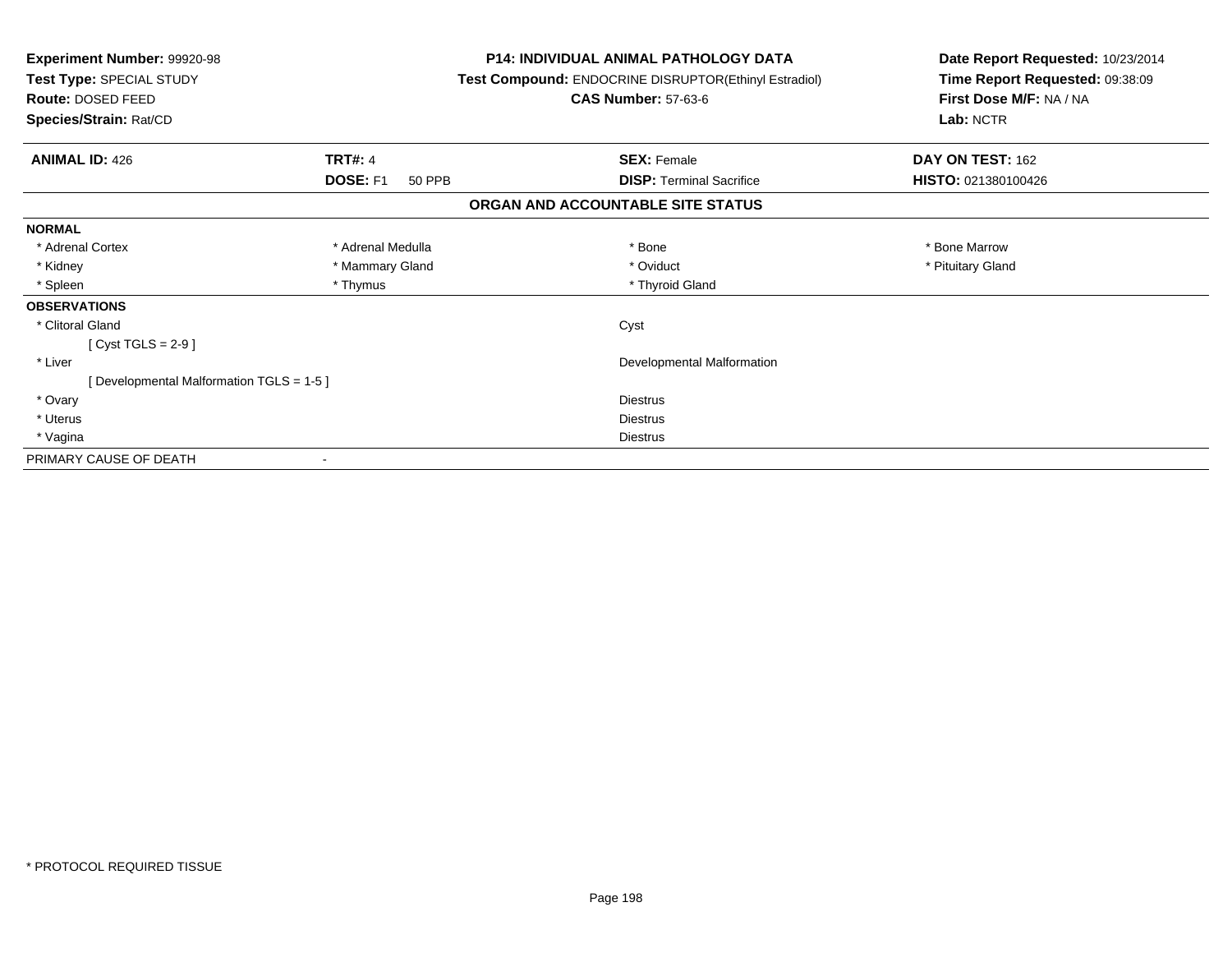| <b>Experiment Number: 99920-98</b><br>Test Type: SPECIAL STUDY<br>Route: DOSED FEED<br>Species/Strain: Rat/CD |                     | P14: INDIVIDUAL ANIMAL PATHOLOGY DATA<br>Test Compound: ENDOCRINE DISRUPTOR(Ethinyl Estradiol)<br><b>CAS Number: 57-63-6</b> | Date Report Requested: 10/23/2014<br>Time Report Requested: 09:38:09<br>First Dose M/F: NA / NA<br>Lab: NCTR |
|---------------------------------------------------------------------------------------------------------------|---------------------|------------------------------------------------------------------------------------------------------------------------------|--------------------------------------------------------------------------------------------------------------|
| <b>ANIMAL ID: 427</b>                                                                                         | <b>TRT#: 4</b>      | <b>SEX: Female</b>                                                                                                           | DAY ON TEST: 162                                                                                             |
|                                                                                                               | DOSE: F1<br>50 PPB  | <b>DISP:</b> Terminal Sacrifice                                                                                              | HISTO: 021380100427                                                                                          |
|                                                                                                               |                     | ORGAN AND ACCOUNTABLE SITE STATUS                                                                                            |                                                                                                              |
| <b>NORMAL</b>                                                                                                 |                     |                                                                                                                              |                                                                                                              |
| * Adrenal Cortex                                                                                              | * Adrenal Medulla   | * Bone                                                                                                                       | * Bone Marrow                                                                                                |
| * Liver                                                                                                       | * Mammary Gland     | * Oviduct                                                                                                                    | * Pituitary Gland                                                                                            |
| * Spleen                                                                                                      | * Thymus            | * Thyroid Gland                                                                                                              |                                                                                                              |
| <b>OBSERVATIONS</b>                                                                                           |                     |                                                                                                                              |                                                                                                              |
| * Kidney                                                                                                      | <b>Renal Tubule</b> | Mineralization                                                                                                               | Minimal                                                                                                      |
| * Ovary                                                                                                       |                     | Estrus                                                                                                                       |                                                                                                              |
| * Uterus                                                                                                      |                     | Estrus                                                                                                                       |                                                                                                              |
| * Vagina                                                                                                      |                     | Estrus                                                                                                                       |                                                                                                              |
| PRIMARY CAUSE OF DEATH                                                                                        |                     |                                                                                                                              |                                                                                                              |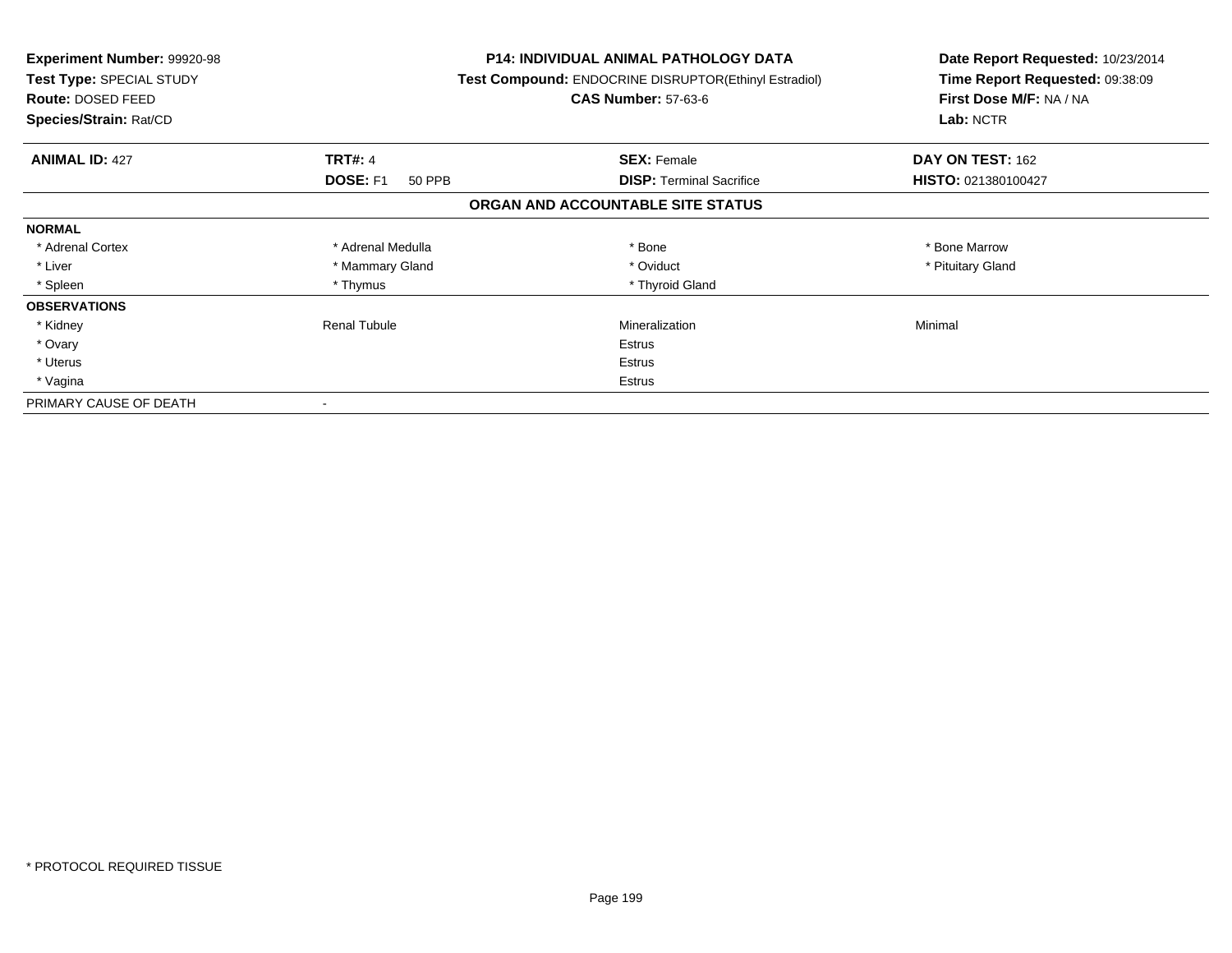| <b>Experiment Number: 99920-98</b><br>Test Type: SPECIAL STUDY<br><b>Route: DOSED FEED</b><br>Species/Strain: Rat/CD |                    | <b>P14: INDIVIDUAL ANIMAL PATHOLOGY DATA</b><br>Test Compound: ENDOCRINE DISRUPTOR(Ethinyl Estradiol)<br><b>CAS Number: 57-63-6</b> | Date Report Requested: 10/23/2014<br>Time Report Requested: 09:38:09<br>First Dose M/F: NA / NA<br>Lab: NCTR |
|----------------------------------------------------------------------------------------------------------------------|--------------------|-------------------------------------------------------------------------------------------------------------------------------------|--------------------------------------------------------------------------------------------------------------|
| <b>ANIMAL ID: 428</b>                                                                                                | <b>TRT#: 4</b>     | <b>SEX: Female</b>                                                                                                                  | DAY ON TEST: 162                                                                                             |
|                                                                                                                      | DOSE: F1<br>50 PPB | <b>DISP:</b> Terminal Sacrifice                                                                                                     | HISTO: 021380100428                                                                                          |
|                                                                                                                      |                    | ORGAN AND ACCOUNTABLE SITE STATUS                                                                                                   |                                                                                                              |
| <b>NORMAL</b>                                                                                                        |                    |                                                                                                                                     |                                                                                                              |
| * Adrenal Cortex                                                                                                     | * Adrenal Medulla  | * Bone                                                                                                                              | * Bone Marrow                                                                                                |
| * Kidney                                                                                                             | * Liver            | * Mammary Gland                                                                                                                     | * Oviduct                                                                                                    |
| * Pituitary Gland                                                                                                    | * Spleen           | * Thymus                                                                                                                            | * Thyroid Gland                                                                                              |
| <b>OBSERVATIONS</b>                                                                                                  |                    |                                                                                                                                     |                                                                                                              |
| * Ovary                                                                                                              |                    | Cyst                                                                                                                                |                                                                                                              |
|                                                                                                                      |                    | <b>Diestrus</b>                                                                                                                     |                                                                                                              |
| * Uterus                                                                                                             |                    | Diestrus                                                                                                                            |                                                                                                              |
| * Vagina                                                                                                             | Diestrus           |                                                                                                                                     |                                                                                                              |
| PRIMARY CAUSE OF DEATH                                                                                               |                    |                                                                                                                                     |                                                                                                              |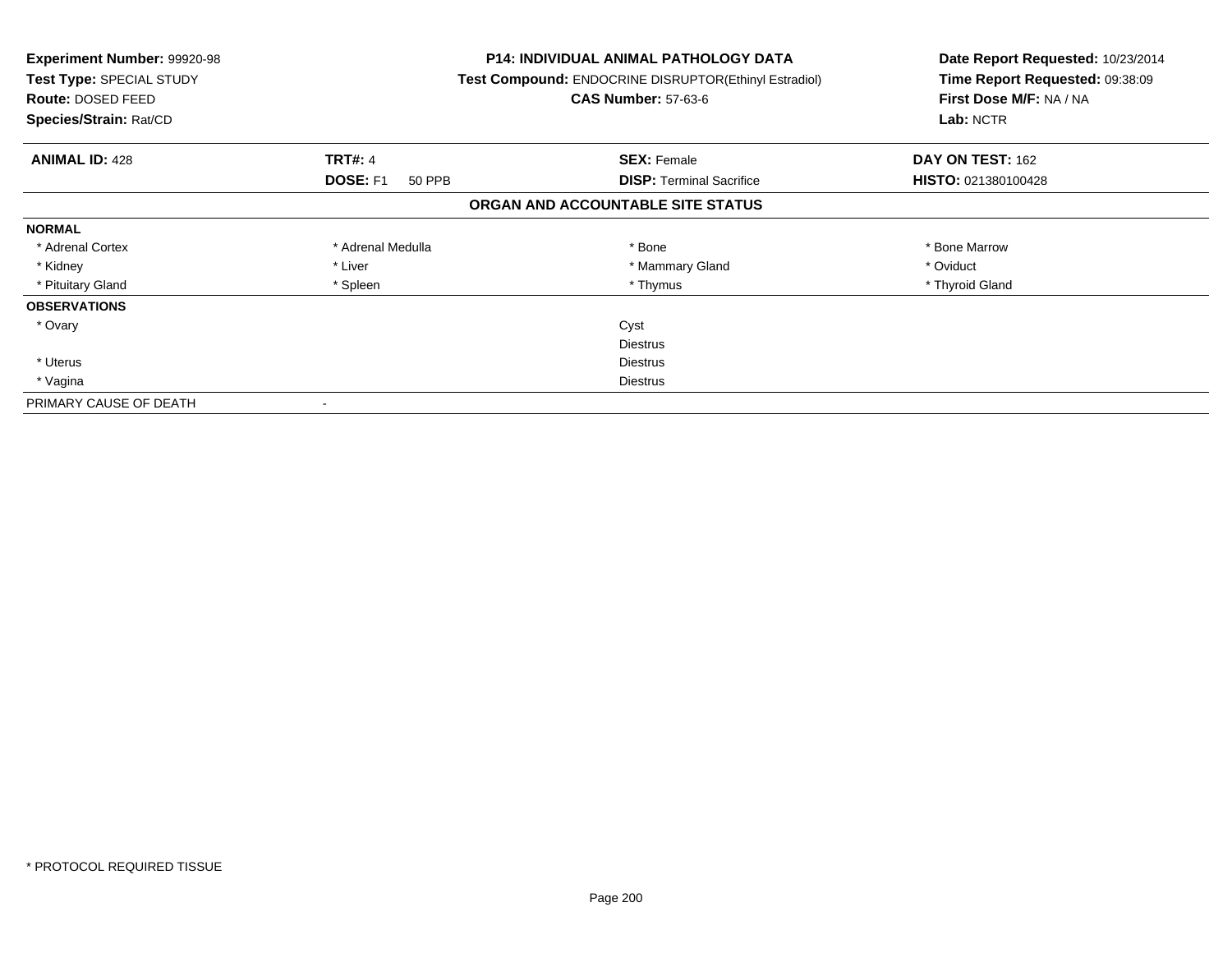| <b>Experiment Number: 99920-98</b><br>Test Type: SPECIAL STUDY<br><b>Route: DOSED FEED</b><br>Species/Strain: Rat/CD |                           | <b>P14: INDIVIDUAL ANIMAL PATHOLOGY DATA</b><br>Test Compound: ENDOCRINE DISRUPTOR(Ethinyl Estradiol)<br><b>CAS Number: 57-63-6</b> | Date Report Requested: 10/23/2014<br>Time Report Requested: 09:38:09<br>First Dose M/F: NA / NA<br>Lab: NCTR |
|----------------------------------------------------------------------------------------------------------------------|---------------------------|-------------------------------------------------------------------------------------------------------------------------------------|--------------------------------------------------------------------------------------------------------------|
| <b>ANIMAL ID: 429</b>                                                                                                | <b>TRT#: 4</b>            | <b>SEX: Female</b>                                                                                                                  | DAY ON TEST: 161                                                                                             |
|                                                                                                                      | <b>DOSE: F1</b><br>50 PPB | <b>DISP:</b> Terminal Sacrifice                                                                                                     | HISTO: 021380100429                                                                                          |
|                                                                                                                      |                           | ORGAN AND ACCOUNTABLE SITE STATUS                                                                                                   |                                                                                                              |
| <b>NORMAL</b>                                                                                                        |                           |                                                                                                                                     |                                                                                                              |
| * Adrenal Cortex                                                                                                     | * Adrenal Medulla         | * Bone                                                                                                                              | * Bone Marrow                                                                                                |
| * Liver                                                                                                              | * Mammary Gland           | * Oviduct                                                                                                                           | * Pituitary Gland                                                                                            |
| * Spleen                                                                                                             | * Thymus                  | * Thyroid Gland                                                                                                                     |                                                                                                              |
| <b>OBSERVATIONS</b>                                                                                                  |                           |                                                                                                                                     |                                                                                                              |
| * Kidney                                                                                                             | Renal Tubule              | Mineralization                                                                                                                      | Minimal                                                                                                      |
| * Ovary                                                                                                              |                           | Proestrus                                                                                                                           |                                                                                                              |
| * Uterus                                                                                                             |                           | Proestrus                                                                                                                           |                                                                                                              |
| * Vagina                                                                                                             |                           | Proestrus                                                                                                                           |                                                                                                              |
| PRIMARY CAUSE OF DEATH                                                                                               |                           |                                                                                                                                     |                                                                                                              |